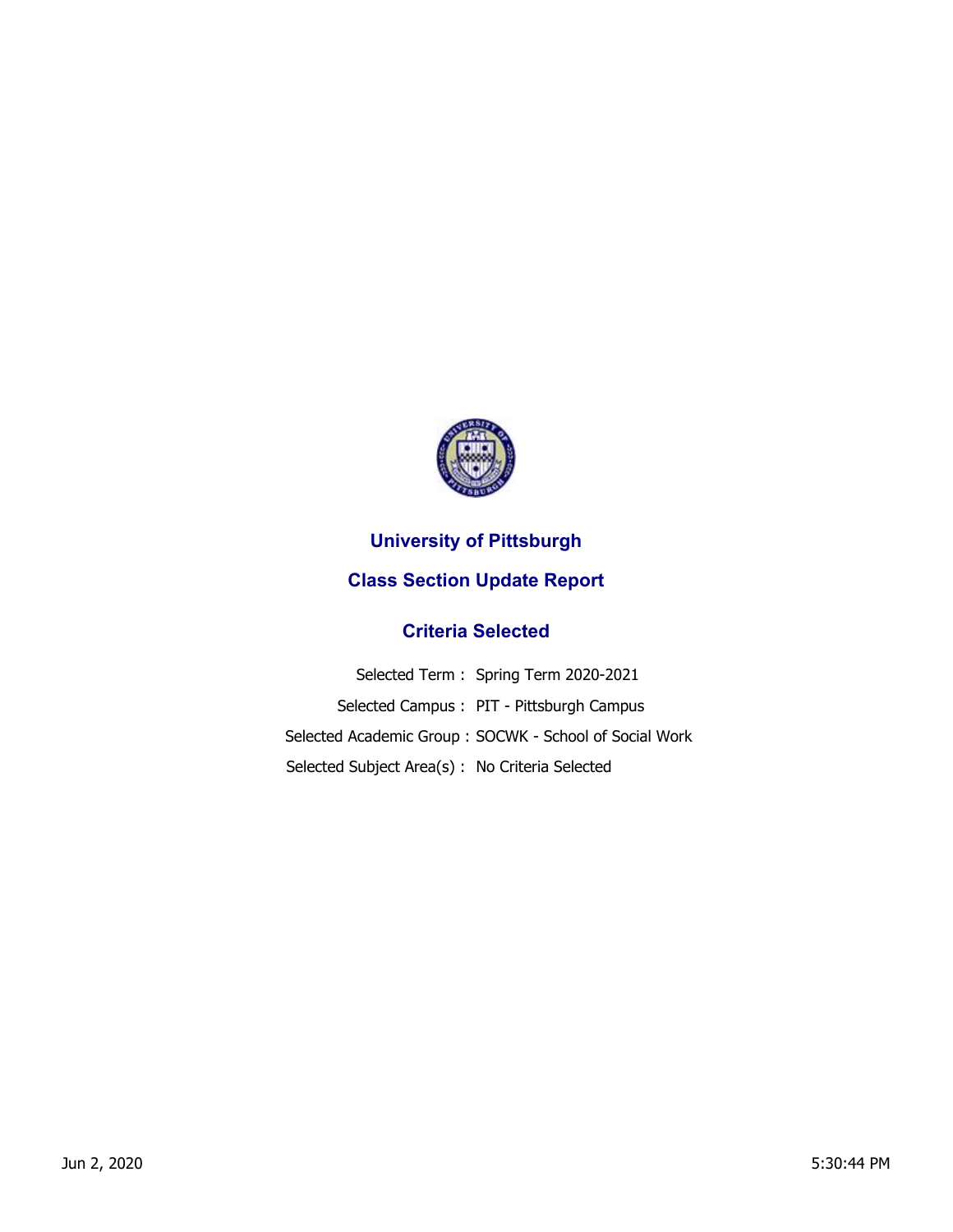| Jun 2, 2020 5:30:44 PM                                                                                                                                                                                  |                                                                                                                       | <b>Class Section Update Report</b>             |                                                                                        | Cancel<br>Change                                                 |
|---------------------------------------------------------------------------------------------------------------------------------------------------------------------------------------------------------|-----------------------------------------------------------------------------------------------------------------------|------------------------------------------------|----------------------------------------------------------------------------------------|------------------------------------------------------------------|
| Page 1 of 167                                                                                                                                                                                           |                                                                                                                       | University of Pittsburgh                       |                                                                                        |                                                                  |
| <b>Term: 2214</b>                                                                                                                                                                                       | <b>Campus: PIT - Pittsburgh Campus</b>                                                                                |                                                | Academic Group: SOCWK - School of Social Work                                          |                                                                  |
| <b>Course ID: 109382</b><br><b>Subject Area: FTDL</b><br>Catalog Nbr: 0000<br><b>Class Nbr: 14210</b><br><b>Course Offering Nbr: 1</b><br>Academic Organization: SOCWK-DEAN - Office of the Dean, SOCWK | <b>Class Section: 1010</b><br><b>Component: FTD - Full Time Dissertation</b><br><b>Class Type: Enrollment Section</b> |                                                | <b>Minimum</b><br><b>Units: 0.00</b><br><b>Academic Progress</b><br><b>Units: 9.00</b> | <b>Maximum</b><br><b>Units: 0.00</b><br><b>FA Units:</b><br>9.00 |
| <b>Short Title: FULL-TIME DISSERTATION STUDY</b>                                                                                                                                                        |                                                                                                                       |                                                |                                                                                        |                                                                  |
| Free Format Topic: (30 Characters)                                                                                                                                                                      |                                                                                                                       |                                                | Fee Type:                                                                              | Fee Amount:                                                      |
| <b>Start Date: 1/11/2021</b><br><b>Session: AT</b>                                                                                                                                                      | End Date: 5/1/2021                                                                                                    |                                                | <b>Associated Class: 1010</b>                                                          | Location: PGH                                                    |
| <b>Schedule</b><br><b>Print: N</b><br>Y/N                                                                                                                                                               | <b>Instructor</b><br>ID:<br>$\mathbf 0$                                                                               | <b>Instructor Role</b>                         | <b>Instructor Name:</b><br>No Instructor Assigned                                      |                                                                  |
| <b>Facility ID:</b><br>Room:<br>TBATBA<br>TBA<br>0                                                                                                                                                      | <b>Room Capacity: Mtg Start:</b>                                                                                      | Mtg End:<br>Day:                               |                                                                                        | <b>Start Date:</b><br><b>End Date:</b><br>1/11/2021<br>5/1/2021  |
| Consent:<br><b>Department Consent</b><br>Required                                                                                                                                                       | <b>Grading Basis:</b><br><b>Instructor Edit:</b><br>Class Instructor<br>Print No Grade<br><b>Table Edit</b>           | <b>Enrollment</b><br>Capacity: 999             |                                                                                        |                                                                  |
| <b>Course</b><br>Course<br><b>Attribute:</b><br><b>Attribute Value: Subject:</b>                                                                                                                        | <b>Combined Section</b>                                                                                               | <b>Combined Section</b><br><b>Catalog Nbr:</b> | <b>Combined Section</b><br><b>Class Number:</b>                                        | <b>Combined Section</b><br><b>Enrollment Capacity:</b>           |
|                                                                                                                                                                                                         |                                                                                                                       |                                                |                                                                                        |                                                                  |
| <b>Room Characteristic</b>                                                                                                                                                                              |                                                                                                                       |                                                |                                                                                        |                                                                  |
|                                                                                                                                                                                                         |                                                                                                                       |                                                |                                                                                        |                                                                  |
| <b>Start Date</b><br><b>Reserve Capacity Requirement</b>                                                                                                                                                |                                                                                                                       | <b>Cap Enrl</b>                                |                                                                                        |                                                                  |
|                                                                                                                                                                                                         |                                                                                                                       |                                                |                                                                                        |                                                                  |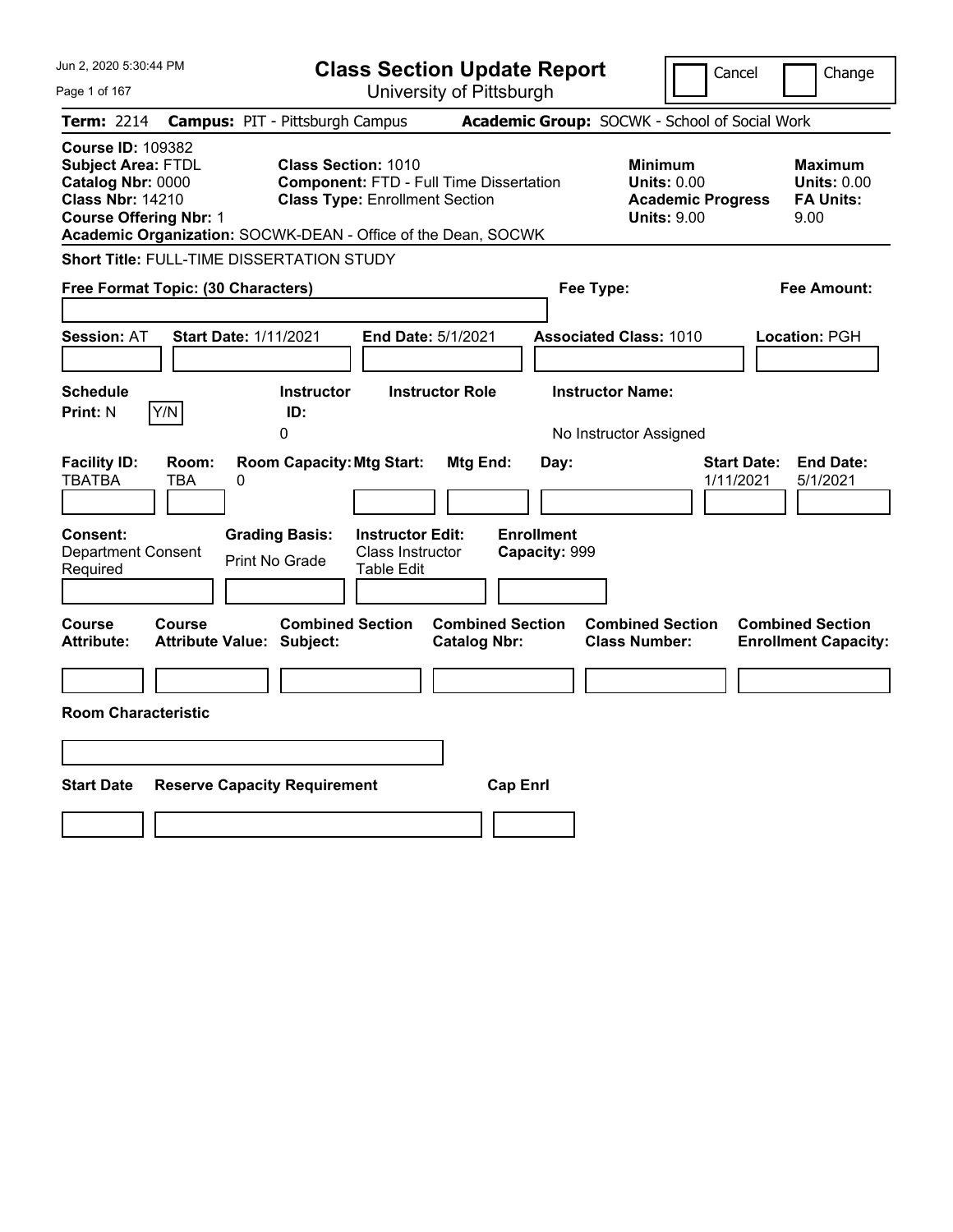| Jun 2, 2020 5:30:44 PM                                                                                                                                                                         | <b>Class Section Update Report</b>                                                                     |                                                                                                   | Cancel<br>Change                                                 |
|------------------------------------------------------------------------------------------------------------------------------------------------------------------------------------------------|--------------------------------------------------------------------------------------------------------|---------------------------------------------------------------------------------------------------|------------------------------------------------------------------|
| Page 2 of 167                                                                                                                                                                                  | University of Pittsburgh                                                                               |                                                                                                   |                                                                  |
| Term: 2214                                                                                                                                                                                     | <b>Campus: PIT - Pittsburgh Campus</b>                                                                 | Academic Group: SOCWK - School of Social Work                                                     |                                                                  |
| <b>Course ID: 123049</b><br><b>Subject Area: SOCWRK</b><br>Catalog Nbr: 1000<br><b>Class Nbr: 21111</b><br><b>Course Offering Nbr: 1</b><br><b>Academic Organization: SOCWRK - Social Work</b> | <b>Class Section: 1050</b><br><b>Component: LEC - Lecture</b><br><b>Class Type: Enrollment Section</b> | <b>Minimum</b><br><b>Units: 3.00</b><br><b>Academic Progress</b><br><b>Units: 3.00</b>            | <b>Maximum</b><br><b>Units: 3.00</b><br><b>FA Units:</b><br>3.00 |
| <b>Short Title: INTRODUCTION TO SOCIAL WORK</b>                                                                                                                                                |                                                                                                        |                                                                                                   |                                                                  |
| Free Format Topic: (30 Characters)                                                                                                                                                             |                                                                                                        | Fee Type:                                                                                         | Fee Amount:                                                      |
| <b>Start Date: 1/11/2021</b><br><b>Session: AT</b>                                                                                                                                             | End Date: 4/23/2021                                                                                    | <b>Associated Class: 1050</b>                                                                     | Location: PGH                                                    |
| <b>Schedule</b><br>Y/N<br>Print: Y                                                                                                                                                             | <b>Instructor Role</b><br><b>Instructor</b><br>ID:<br>2908177<br>Primary Instructor                    | <b>Instructor Name:</b><br>Simmons, Bobby F                                                       |                                                                  |
| <b>Facility ID:</b><br>Room:<br><b>NEEDSAROOM</b>                                                                                                                                              | <b>Room Capacity: Mtg Start:</b><br>1:00 PM                                                            | Mtg End:<br>Day:<br>2:15 PM<br>TuTh                                                               | <b>Start Date:</b><br><b>End Date:</b><br>4/23/2021<br>1/11/2021 |
| Consent:<br>No Special Consent<br>Letter Grade<br>Required                                                                                                                                     | <b>Grading Basis:</b><br><b>Instructor Edit:</b><br>No Enrollment<br>Choice                            | <b>Enrollment</b><br>Capacity: 25                                                                 |                                                                  |
| Course<br><b>Course</b><br><b>Attribute:</b><br><b>Attribute Value: Subject:</b><br><b>INPR</b><br><b>URBNST</b>                                                                               | <b>Combined Section</b>                                                                                | <b>Combined Section</b><br><b>Combined Section</b><br><b>Catalog Nbr:</b><br><b>Class Number:</b> | <b>Combined Section</b><br><b>Enrollment Capacity:</b>           |
| <b>Room Characteristic</b><br>PeopleSoft - Scheduled (PS)                                                                                                                                      |                                                                                                        |                                                                                                   |                                                                  |
| <b>Start Date</b><br><b>Reserve Capacity Requirement</b>                                                                                                                                       |                                                                                                        | <b>Cap Enrl</b>                                                                                   |                                                                  |
|                                                                                                                                                                                                |                                                                                                        |                                                                                                   |                                                                  |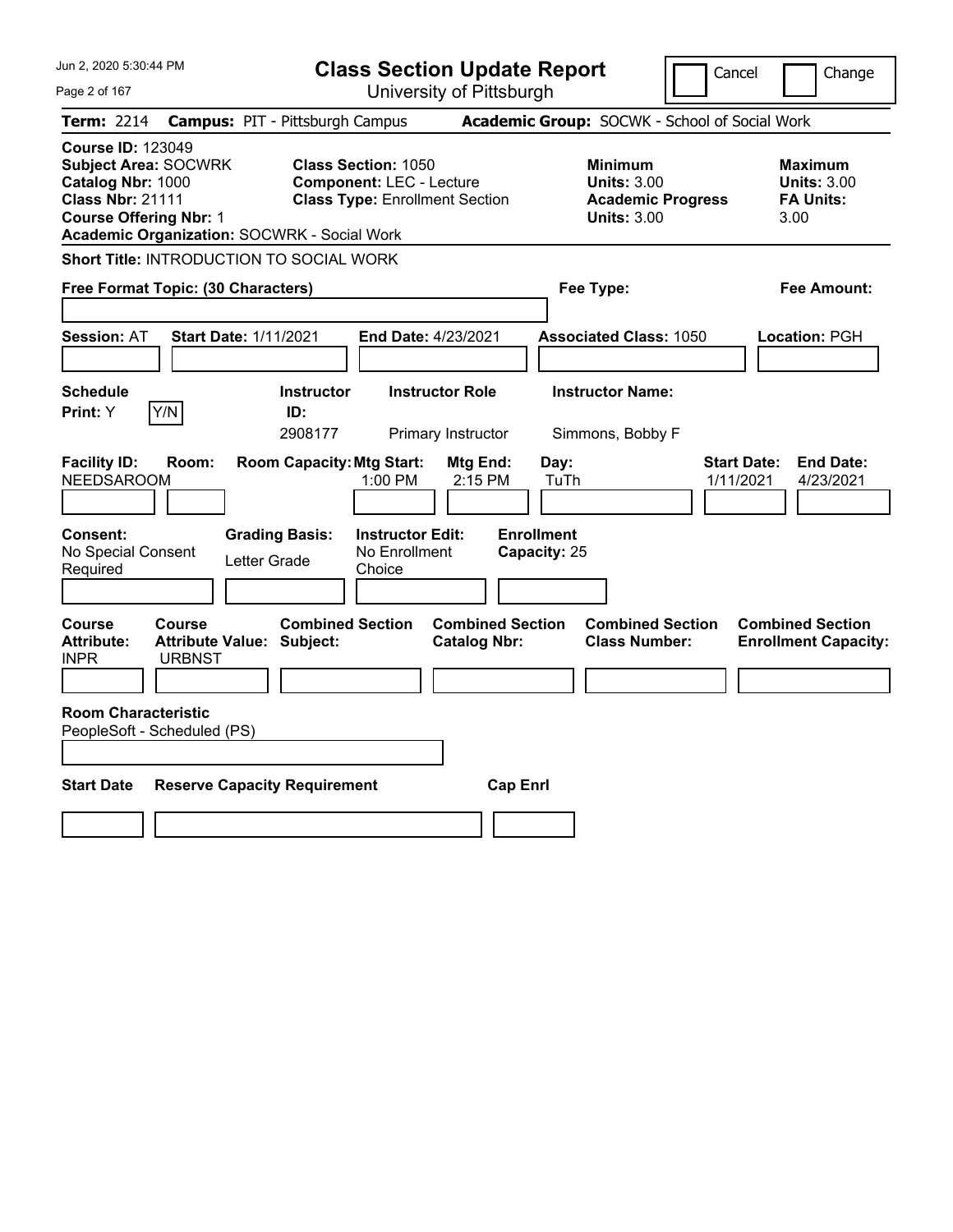| Jun 2, 2020 5:30:44 PM                                                                                                                                                                         | <b>Class Section Update Report</b>                                                                     |                                                |                                                                                        | Cancel<br>Change                                                 |
|------------------------------------------------------------------------------------------------------------------------------------------------------------------------------------------------|--------------------------------------------------------------------------------------------------------|------------------------------------------------|----------------------------------------------------------------------------------------|------------------------------------------------------------------|
| Page 3 of 167                                                                                                                                                                                  |                                                                                                        | University of Pittsburgh                       |                                                                                        |                                                                  |
| Term: 2214                                                                                                                                                                                     | <b>Campus: PIT - Pittsburgh Campus</b>                                                                 |                                                | Academic Group: SOCWK - School of Social Work                                          |                                                                  |
| <b>Course ID: 123049</b><br><b>Subject Area: SOCWRK</b><br>Catalog Nbr: 1000<br><b>Class Nbr: 28076</b><br><b>Course Offering Nbr: 1</b><br><b>Academic Organization: SOCWRK - Social Work</b> | <b>Class Section: 1060</b><br><b>Component: LEC - Lecture</b><br><b>Class Type: Enrollment Section</b> |                                                | <b>Minimum</b><br><b>Units: 3.00</b><br><b>Academic Progress</b><br><b>Units: 3.00</b> | <b>Maximum</b><br><b>Units: 3.00</b><br><b>FA Units:</b><br>3.00 |
| <b>Short Title: INTRODUCTION TO SOCIAL WORK</b>                                                                                                                                                |                                                                                                        |                                                |                                                                                        |                                                                  |
| Free Format Topic: (30 Characters)                                                                                                                                                             |                                                                                                        |                                                | Fee Type:                                                                              | Fee Amount:                                                      |
| <b>Start Date: 1/11/2021</b><br><b>Session: AT</b>                                                                                                                                             | End Date: 4/23/2021                                                                                    |                                                | <b>Associated Class: 1060</b>                                                          | Location: PGH                                                    |
| <b>Schedule</b><br> Y/N <br>Print: Y                                                                                                                                                           | <b>Instructor Role</b><br><b>Instructor</b><br>ID:<br>2906910                                          | Primary Instructor                             | <b>Instructor Name:</b><br>Cherry, Melvin Clark                                        |                                                                  |
| <b>Facility ID:</b><br>Room:<br><b>NEEDSAROOM</b>                                                                                                                                              | <b>Room Capacity: Mtg Start:</b><br>1:00 PM                                                            | Mtg End:<br>Day:<br>2:15 PM<br>TuTh            |                                                                                        | <b>End Date:</b><br><b>Start Date:</b><br>4/23/2021<br>1/11/2021 |
| Consent:<br>No Special Consent<br>Letter Grade<br>Required                                                                                                                                     | <b>Grading Basis:</b><br><b>Instructor Edit:</b><br>No Enrollment<br>Choice                            | <b>Enrollment</b><br>Capacity: 25              |                                                                                        |                                                                  |
| Course<br><b>Course</b><br><b>Attribute:</b><br><b>Attribute Value: Subject:</b><br><b>INPR</b><br><b>URBNST</b>                                                                               | <b>Combined Section</b>                                                                                | <b>Combined Section</b><br><b>Catalog Nbr:</b> | <b>Combined Section</b><br><b>Class Number:</b>                                        | <b>Combined Section</b><br><b>Enrollment Capacity:</b>           |
| <b>Room Characteristic</b><br>PeopleSoft - Scheduled (PS)                                                                                                                                      |                                                                                                        |                                                |                                                                                        |                                                                  |
| <b>Start Date</b><br><b>Reserve Capacity Requirement</b>                                                                                                                                       |                                                                                                        | <b>Cap Enrl</b>                                |                                                                                        |                                                                  |
|                                                                                                                                                                                                |                                                                                                        |                                                |                                                                                        |                                                                  |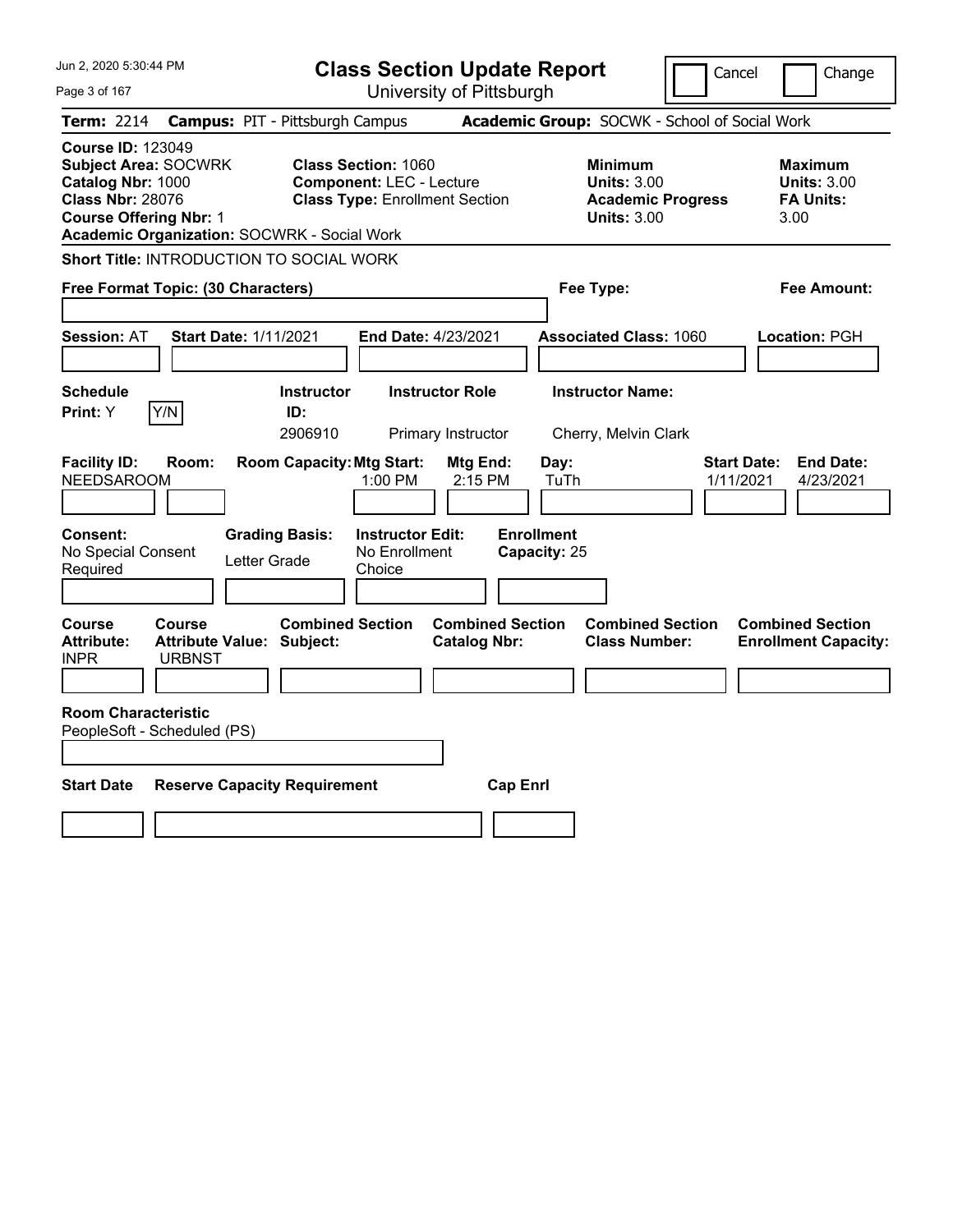| Jun 2, 2020 5:30:44 PM                                                                                                                                                                         | <b>Class Section Update Report</b>                                                                     |                                                |                                                                                        | Cancel<br>Change                                                 |
|------------------------------------------------------------------------------------------------------------------------------------------------------------------------------------------------|--------------------------------------------------------------------------------------------------------|------------------------------------------------|----------------------------------------------------------------------------------------|------------------------------------------------------------------|
| Page 4 of 167                                                                                                                                                                                  |                                                                                                        | University of Pittsburgh                       |                                                                                        |                                                                  |
| Term: 2214                                                                                                                                                                                     | <b>Campus: PIT - Pittsburgh Campus</b>                                                                 |                                                | Academic Group: SOCWK - School of Social Work                                          |                                                                  |
| <b>Course ID: 123049</b><br><b>Subject Area: SOCWRK</b><br>Catalog Nbr: 1000<br><b>Class Nbr: 16283</b><br><b>Course Offering Nbr: 1</b><br><b>Academic Organization: SOCWRK - Social Work</b> | <b>Class Section: 1080</b><br><b>Component: LEC - Lecture</b><br><b>Class Type: Enrollment Section</b> |                                                | <b>Minimum</b><br><b>Units: 3.00</b><br><b>Academic Progress</b><br><b>Units: 3.00</b> | <b>Maximum</b><br><b>Units: 3.00</b><br><b>FA Units:</b><br>3.00 |
| <b>Short Title: INTRODUCTION TO SOCIAL WORK</b>                                                                                                                                                |                                                                                                        |                                                |                                                                                        |                                                                  |
| Free Format Topic: (30 Characters)                                                                                                                                                             |                                                                                                        |                                                | Fee Type:                                                                              | Fee Amount:                                                      |
| <b>Start Date: 1/11/2021</b><br><b>Session: AT</b>                                                                                                                                             | End Date: 4/23/2021                                                                                    |                                                | <b>Associated Class: 1080</b>                                                          | Location: PGH                                                    |
| <b>Schedule</b><br>Y/N<br>Print: Y                                                                                                                                                             | <b>Instructor Role</b><br><b>Instructor</b><br>ID:<br>3588013<br>Primary Instructor                    |                                                | <b>Instructor Name:</b><br>Lombardi, Brianna Marie                                     |                                                                  |
| <b>Facility ID:</b><br>Room:<br><b>NEEDSAROOM</b>                                                                                                                                              | <b>Room Capacity: Mtg Start:</b><br>1:00 PM                                                            | Mtg End:<br>Day:<br>2:15 PM<br>TuTh            |                                                                                        | <b>Start Date:</b><br><b>End Date:</b><br>1/11/2021<br>4/23/2021 |
| <b>Consent:</b><br>No Special Consent<br>Letter Grade<br>Required                                                                                                                              | <b>Grading Basis:</b><br><b>Instructor Edit:</b><br>No Enrollment<br>Choice                            | <b>Enrollment</b><br>Capacity: 25              |                                                                                        |                                                                  |
| Course<br><b>Course</b><br><b>Attribute:</b><br><b>Attribute Value: Subject:</b><br><b>INPR</b><br><b>URBNST</b>                                                                               | <b>Combined Section</b>                                                                                | <b>Combined Section</b><br><b>Catalog Nbr:</b> | <b>Combined Section</b><br><b>Class Number:</b>                                        | <b>Combined Section</b><br><b>Enrollment Capacity:</b>           |
| <b>Room Characteristic</b><br>Media - Data Projector/Monitor<br>PeopleSoft - Scheduled (PS)                                                                                                    |                                                                                                        |                                                |                                                                                        |                                                                  |
| <b>Start Date</b><br><b>Reserve Capacity Requirement</b>                                                                                                                                       |                                                                                                        | <b>Cap Enrl</b>                                |                                                                                        |                                                                  |
|                                                                                                                                                                                                |                                                                                                        |                                                |                                                                                        |                                                                  |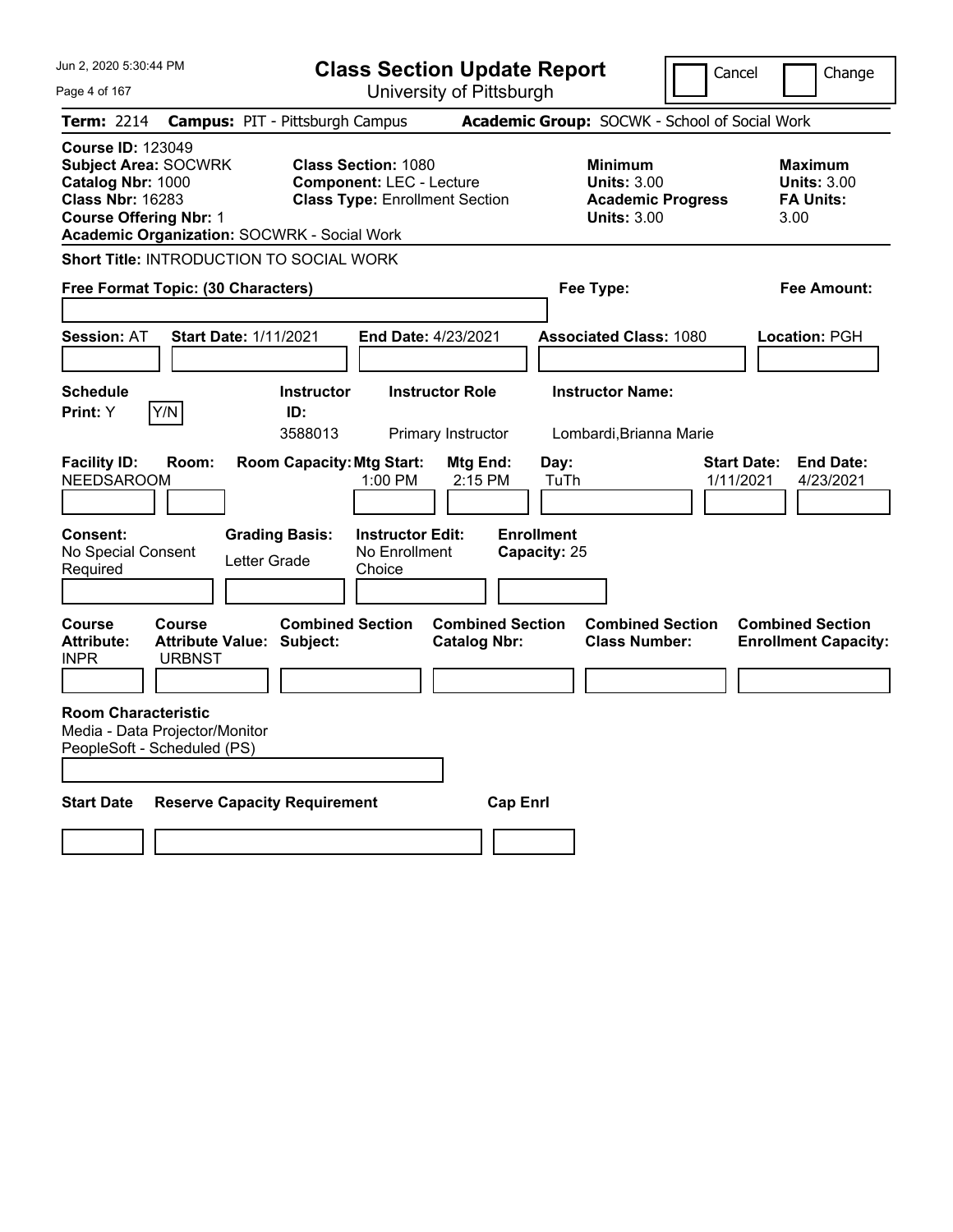| Jun 2, 2020 5:30:44 PM                                                                                                                                                                  | <b>Class Section Update Report</b>                                                                                         |                                                                        |                                                                                        | Cancel<br>Change                                                 |
|-----------------------------------------------------------------------------------------------------------------------------------------------------------------------------------------|----------------------------------------------------------------------------------------------------------------------------|------------------------------------------------------------------------|----------------------------------------------------------------------------------------|------------------------------------------------------------------|
| Page 5 of 167                                                                                                                                                                           |                                                                                                                            | University of Pittsburgh                                               |                                                                                        |                                                                  |
| <b>Term:</b> 2214                                                                                                                                                                       | <b>Campus: PIT - Pittsburgh Campus</b>                                                                                     |                                                                        |                                                                                        | Academic Group: SOCWK - School of Social Work                    |
| <b>Course ID: 123051</b><br><b>Subject Area: SOCWRK</b><br>Catalog Nbr: 1006<br><b>Class Nbr: 14212</b><br><b>Course Offering Nbr: 1</b><br>Academic Organization: SOCWRK - Social Work | <b>Class Section: 1060</b><br><b>Component: LEC - Lecture</b><br><b>Class Type: Enrollment Section</b>                     |                                                                        | <b>Minimum</b><br><b>Units: 3.00</b><br><b>Academic Progress</b><br><b>Units: 3.00</b> | <b>Maximum</b><br><b>Units: 3.00</b><br><b>FA Units:</b><br>3.00 |
| <b>Short Title: POLICY ANALYSIS</b>                                                                                                                                                     |                                                                                                                            |                                                                        |                                                                                        |                                                                  |
| Free Format Topic: (30 Characters)                                                                                                                                                      |                                                                                                                            |                                                                        | Fee Type:                                                                              | Fee Amount:                                                      |
| <b>Session: SE3</b><br><b>Start Date: 1/11/2021</b>                                                                                                                                     | <b>End Date: 5/1/2021</b>                                                                                                  |                                                                        | <b>Associated Class: 1060</b>                                                          | Location: PGH                                                    |
| <b>Schedule</b>                                                                                                                                                                         | <b>Instructor Role</b><br><b>Instructor</b>                                                                                |                                                                        | <b>Instructor Name:</b>                                                                |                                                                  |
| Y/N<br><b>Print:</b> Y                                                                                                                                                                  | ID:<br>2907922<br>Primary Instructor                                                                                       |                                                                        | Slawinski, Tonya Teal                                                                  |                                                                  |
| <b>Facility ID:</b><br>Room:<br><b>NEEDSAROOM</b><br><b>Consent:</b><br>No Special Consent<br>Letter Grade<br>Required                                                                  | <b>Room Capacity: Mtg Start:</b><br>6:00 PM<br><b>Grading Basis:</b><br><b>Instructor Edit:</b><br>No Enrollment<br>Choice | Mtg End:<br>Day:<br>8:50 PM<br>Tu<br><b>Enrollment</b><br>Capacity: 16 |                                                                                        | <b>End Date:</b><br><b>Start Date:</b><br>1/11/2021<br>5/1/2021  |
| Course<br><b>Course</b><br><b>Attribute:</b><br><b>Attribute Value: Subject:</b>                                                                                                        | <b>Combined Section</b>                                                                                                    | <b>Combined Section</b><br><b>Catalog Nbr:</b>                         | <b>Combined Section</b><br><b>Class Number:</b>                                        | <b>Combined Section</b><br><b>Enrollment Capacity:</b>           |
|                                                                                                                                                                                         |                                                                                                                            |                                                                        |                                                                                        |                                                                  |
| <b>Room Characteristic</b><br>Media - VHS and Display<br>PeopleSoft - Scheduled (PS)                                                                                                    |                                                                                                                            |                                                                        |                                                                                        |                                                                  |
| <b>Start Date</b><br><b>Reserve Capacity Requirement</b>                                                                                                                                |                                                                                                                            | <b>Cap Enrl</b>                                                        |                                                                                        |                                                                  |
|                                                                                                                                                                                         |                                                                                                                            |                                                                        |                                                                                        |                                                                  |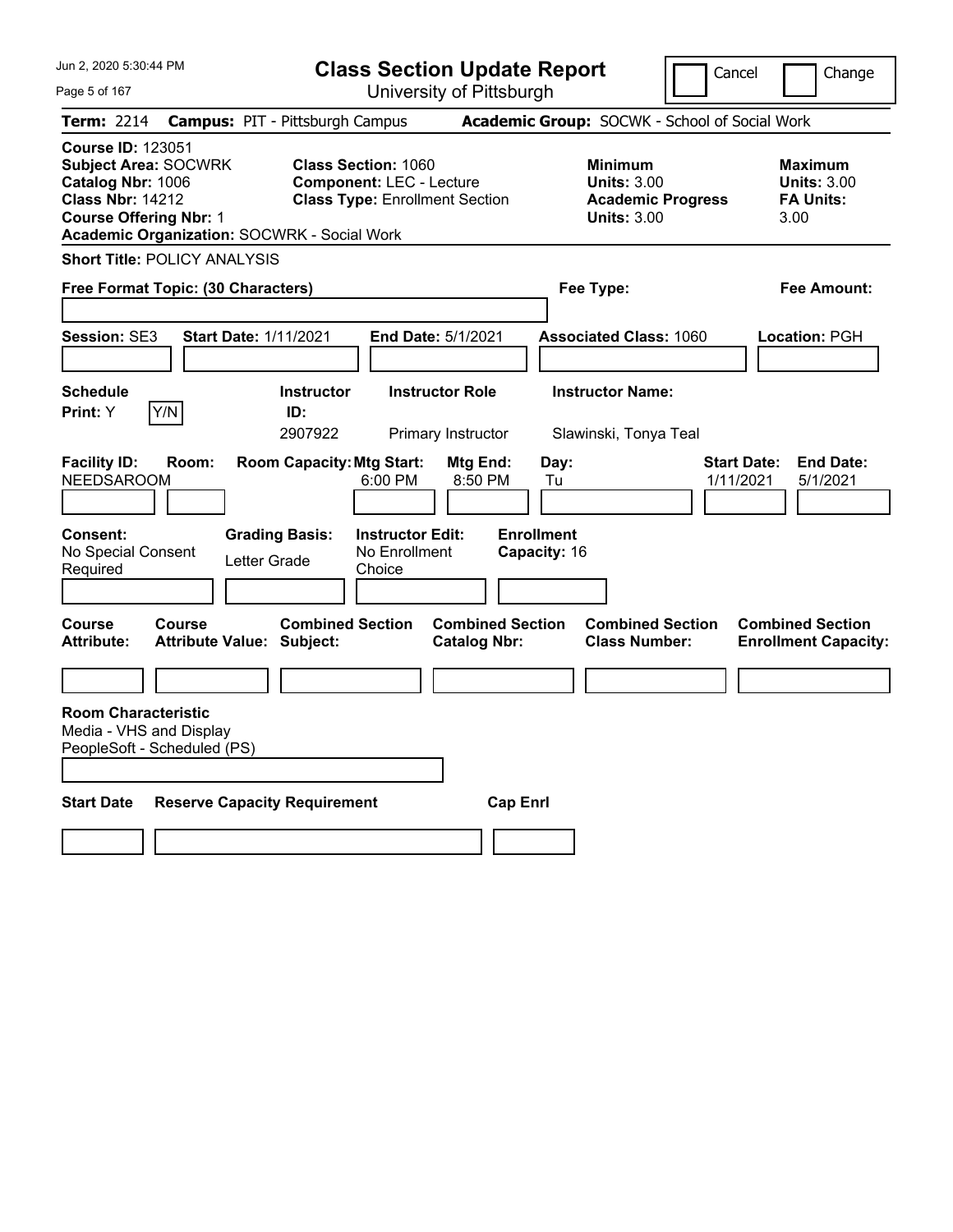| Jun 2, 2020 5:30:44 PM                                                                                                                                                                         | <b>Class Section Update Report</b>                                                                     |                                                |                                                                                        | Cancel                          | Change                                                           |
|------------------------------------------------------------------------------------------------------------------------------------------------------------------------------------------------|--------------------------------------------------------------------------------------------------------|------------------------------------------------|----------------------------------------------------------------------------------------|---------------------------------|------------------------------------------------------------------|
| Page 6 of 167                                                                                                                                                                                  |                                                                                                        | University of Pittsburgh                       |                                                                                        |                                 |                                                                  |
| <b>Term: 2214</b>                                                                                                                                                                              | <b>Campus: PIT - Pittsburgh Campus</b>                                                                 |                                                | Academic Group: SOCWK - School of Social Work                                          |                                 |                                                                  |
| <b>Course ID: 123051</b><br><b>Subject Area: SOCWRK</b><br>Catalog Nbr: 1006<br><b>Class Nbr: 16824</b><br><b>Course Offering Nbr: 1</b><br><b>Academic Organization: SOCWRK - Social Work</b> | <b>Class Section: 1100</b><br><b>Component: LEC - Lecture</b><br><b>Class Type: Enrollment Section</b> |                                                | <b>Minimum</b><br><b>Units: 3.00</b><br><b>Academic Progress</b><br><b>Units: 3.00</b> |                                 | <b>Maximum</b><br><b>Units: 3.00</b><br><b>FA Units:</b><br>3.00 |
| <b>Short Title: POLICY ANALYSIS</b>                                                                                                                                                            |                                                                                                        |                                                |                                                                                        |                                 |                                                                  |
| Free Format Topic: (30 Characters)                                                                                                                                                             |                                                                                                        |                                                | Fee Type:                                                                              |                                 | <b>Fee Amount:</b>                                               |
| <b>Session: AT</b>                                                                                                                                                                             | <b>Start Date: 1/11/2021</b>                                                                           | <b>End Date: 4/23/2021</b>                     | <b>Associated Class: 1100</b>                                                          |                                 | Location: PGH                                                    |
| <b>Schedule</b>                                                                                                                                                                                | <b>Instructor</b>                                                                                      | <b>Instructor Role</b>                         | <b>Instructor Name:</b>                                                                |                                 |                                                                  |
| Y/N<br>Print: Y                                                                                                                                                                                | ID:<br>1793117<br>2900750                                                                              | Secondary Instructor<br>Primary Instructor     | Caldwell, Keith J<br>Mann, Aaron R                                                     |                                 |                                                                  |
| <b>Facility ID:</b><br>Room:<br><b>NEEDSAROOM</b>                                                                                                                                              | <b>Room Capacity: Mtg Start:</b><br>2:00 PM                                                            | <b>Mtg End:</b><br>4:50 PM                     | Day:<br>Tu                                                                             | <b>Start Date:</b><br>1/11/2021 | <b>End Date:</b><br>4/23/2021                                    |
| <b>Consent:</b><br>No Special Consent<br>Required                                                                                                                                              | <b>Instructor Edit:</b><br><b>Grading Basis:</b><br>No Enrollment<br>Letter Grade<br>Choice            |                                                | <b>Enrollment</b><br>Capacity: 16                                                      |                                 |                                                                  |
| Course<br>Course<br><b>Attribute:</b>                                                                                                                                                          | <b>Combined Section</b><br><b>Attribute Value: Subject:</b>                                            | <b>Combined Section</b><br><b>Catalog Nbr:</b> | <b>Combined Section</b><br><b>Class Number:</b>                                        |                                 | <b>Combined Section</b><br><b>Enrollment Capacity:</b>           |
|                                                                                                                                                                                                |                                                                                                        |                                                |                                                                                        |                                 |                                                                  |
| <b>Room Characteristic</b><br>Media - Data Projector/Monitor<br>PeopleSoft - Scheduled (PS)                                                                                                    |                                                                                                        |                                                |                                                                                        |                                 |                                                                  |
| <b>Start Date</b>                                                                                                                                                                              | <b>Reserve Capacity Requirement</b>                                                                    | <b>Cap Enrl</b>                                |                                                                                        |                                 |                                                                  |
|                                                                                                                                                                                                |                                                                                                        |                                                |                                                                                        |                                 |                                                                  |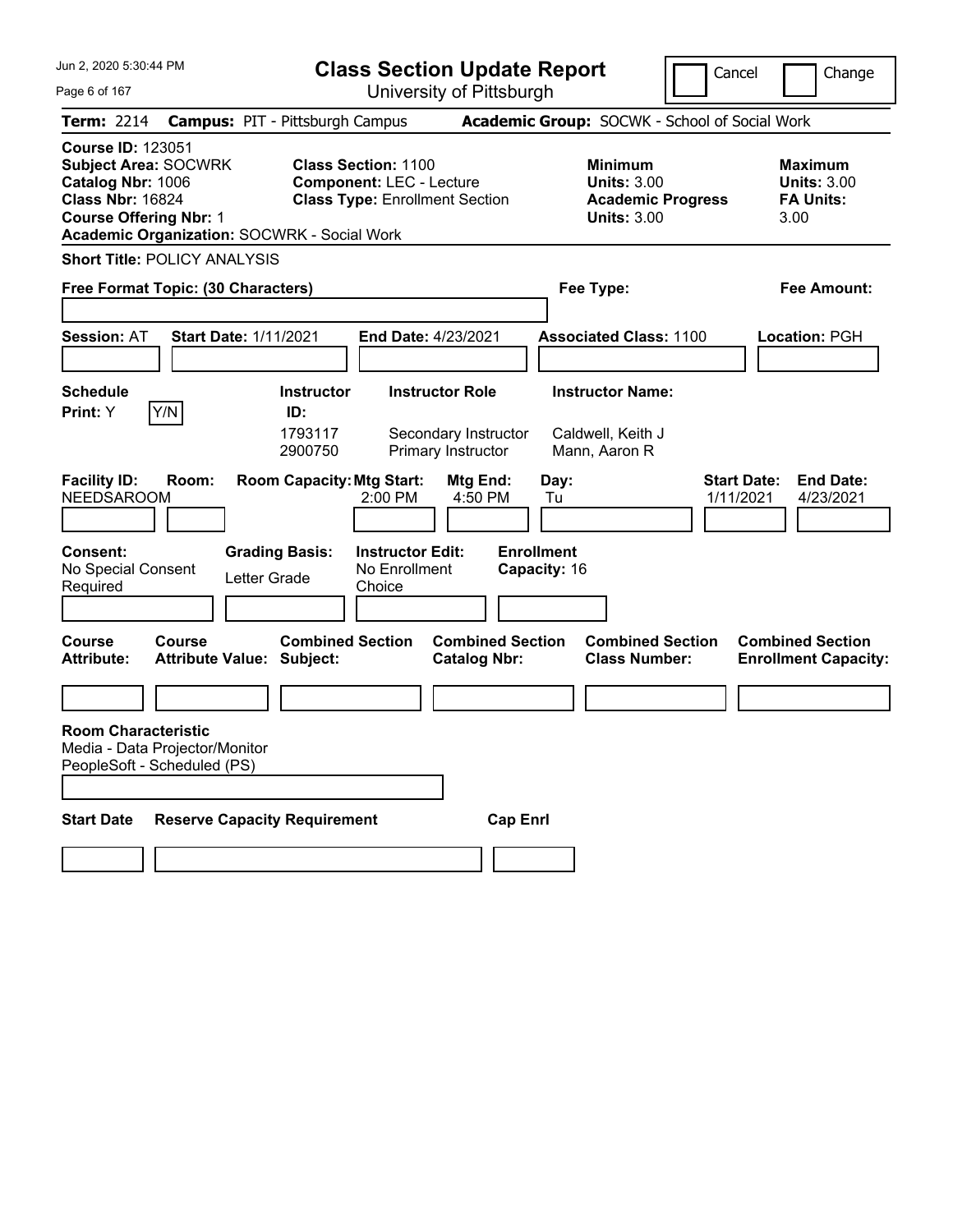| Jun 2, 2020 5:30:44 PM                                                                                                                                                                         |                                                                           | <b>Class Section Update Report</b>                                                                     |                                                                        |                                                                                        | Cancel                          | Change                                                           |
|------------------------------------------------------------------------------------------------------------------------------------------------------------------------------------------------|---------------------------------------------------------------------------|--------------------------------------------------------------------------------------------------------|------------------------------------------------------------------------|----------------------------------------------------------------------------------------|---------------------------------|------------------------------------------------------------------|
| Page 7 of 167                                                                                                                                                                                  |                                                                           | University of Pittsburgh                                                                               |                                                                        |                                                                                        |                                 |                                                                  |
| <b>Term: 2214</b>                                                                                                                                                                              | <b>Campus: PIT - Pittsburgh Campus</b>                                    |                                                                                                        | Academic Group: SOCWK - School of Social Work                          |                                                                                        |                                 |                                                                  |
| <b>Course ID: 123053</b><br><b>Subject Area: SOCWRK</b><br>Catalog Nbr: 1008<br><b>Class Nbr: 14187</b><br><b>Course Offering Nbr: 1</b><br><b>Academic Organization: SOCWRK - Social Work</b> |                                                                           | <b>Class Section: 1030</b><br><b>Component: LEC - Lecture</b><br><b>Class Type: Enrollment Section</b> |                                                                        | <b>Minimum</b><br><b>Units: 3.00</b><br><b>Academic Progress</b><br><b>Units: 3.00</b> |                                 | <b>Maximum</b><br><b>Units: 3.00</b><br><b>FA Units:</b><br>3.00 |
| <b>Short Title: ETHNICITY AND SOCIAL WELFARE</b>                                                                                                                                               |                                                                           |                                                                                                        |                                                                        |                                                                                        |                                 |                                                                  |
| Free Format Topic: (30 Characters)                                                                                                                                                             |                                                                           |                                                                                                        |                                                                        | Fee Type:                                                                              |                                 | Fee Amount:                                                      |
| <b>Session: AT</b>                                                                                                                                                                             | <b>Start Date: 1/11/2021</b>                                              | <b>End Date: 4/23/2021</b>                                                                             |                                                                        | <b>Associated Class: 1030</b>                                                          |                                 | Location: PGH                                                    |
| <b>Schedule</b>                                                                                                                                                                                | <b>Instructor</b>                                                         | <b>Instructor Role</b>                                                                                 |                                                                        | <b>Instructor Name:</b>                                                                |                                 |                                                                  |
| Y/N<br>Print: Y                                                                                                                                                                                | ID:<br>2043459                                                            | Primary Instructor                                                                                     |                                                                        | Jones, Toya S                                                                          |                                 |                                                                  |
| <b>Facility ID:</b><br>Room:<br><b>NEEDSAROOM</b><br>Consent:<br>No Special Consent<br>Required                                                                                                | <b>Room Capacity: Mtg Start:</b><br><b>Grading Basis:</b><br>Letter Grade | 2:00 PM<br><b>Instructor Edit:</b><br>No Enrollment<br>Choice                                          | Mtg End:<br>Day:<br>4:50 PM<br>We<br><b>Enrollment</b><br>Capacity: 16 |                                                                                        | <b>Start Date:</b><br>1/11/2021 | <b>End Date:</b><br>4/23/2021                                    |
| <b>Course</b><br>Course<br><b>Attribute:</b><br><b>UCIS</b><br><b>GLBST</b><br><b>UCIS</b><br><b>UGH</b>                                                                                       | <b>Combined Section</b><br><b>Attribute Value: Subject:</b>               |                                                                                                        | <b>Combined Section</b><br><b>Catalog Nbr:</b>                         | <b>Combined Section</b><br><b>Class Number:</b>                                        |                                 | <b>Combined Section</b><br><b>Enrollment Capacity:</b>           |
| <b>Room Characteristic</b><br>Media - VHS and Display<br>PeopleSoft - Scheduled (PS)                                                                                                           |                                                                           |                                                                                                        |                                                                        |                                                                                        |                                 |                                                                  |
| <b>Start Date</b>                                                                                                                                                                              | <b>Reserve Capacity Requirement</b>                                       |                                                                                                        | <b>Cap Enrl</b>                                                        |                                                                                        |                                 |                                                                  |
|                                                                                                                                                                                                |                                                                           |                                                                                                        |                                                                        |                                                                                        |                                 |                                                                  |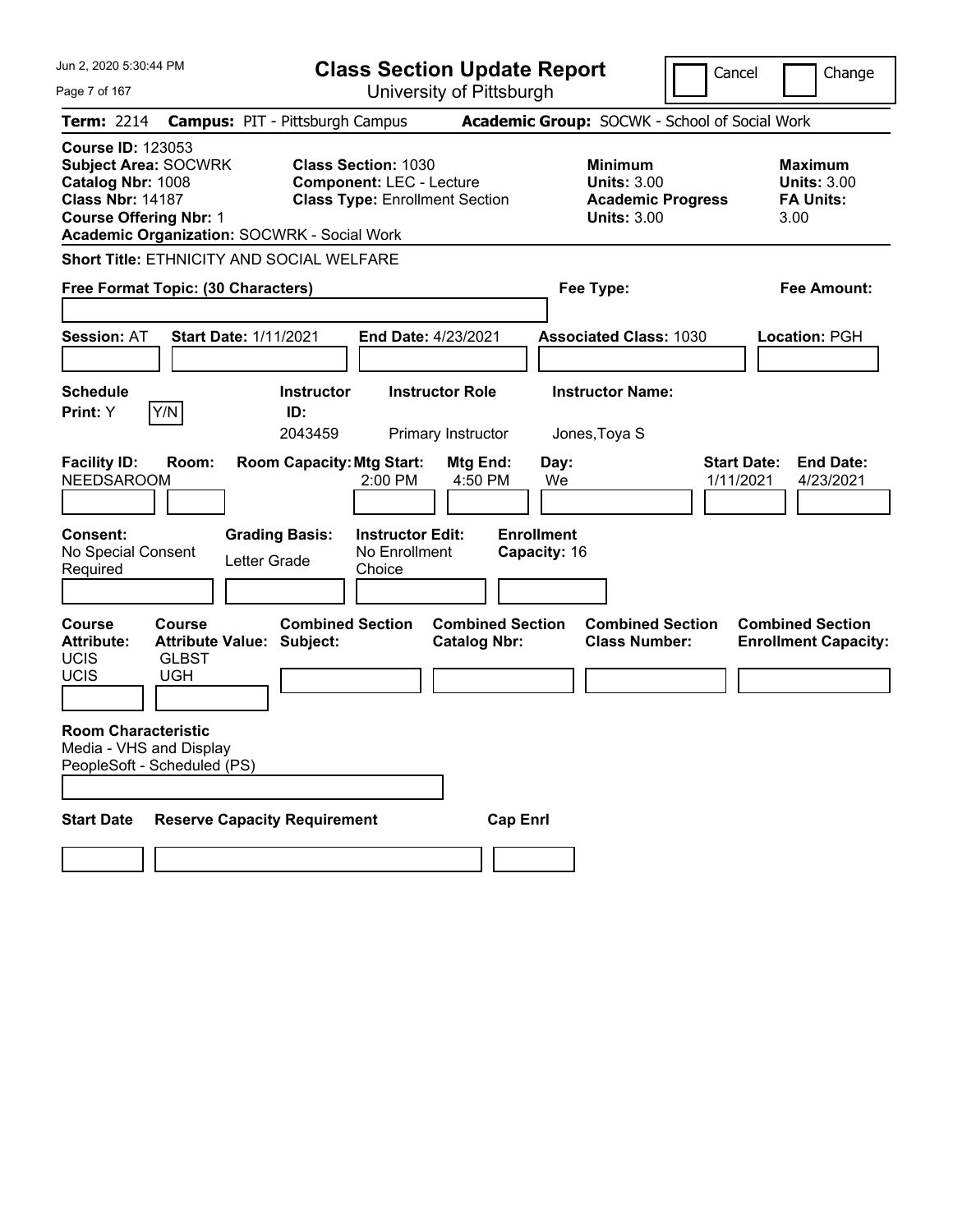| Jun 2, 2020 5:30:44 PM                                                                                                                   |                                      |                                                                           |                                                                                                        | <b>Class Section Update Report</b>             |                                                            | Cancel                                          | Change                                                           |
|------------------------------------------------------------------------------------------------------------------------------------------|--------------------------------------|---------------------------------------------------------------------------|--------------------------------------------------------------------------------------------------------|------------------------------------------------|------------------------------------------------------------|-------------------------------------------------|------------------------------------------------------------------|
| Page 8 of 167                                                                                                                            |                                      |                                                                           |                                                                                                        | University of Pittsburgh                       |                                                            |                                                 |                                                                  |
| <b>Term: 2214</b>                                                                                                                        |                                      | <b>Campus: PIT - Pittsburgh Campus</b>                                    |                                                                                                        |                                                | Academic Group: SOCWK - School of Social Work              |                                                 |                                                                  |
| <b>Course ID: 123053</b><br><b>Subject Area: SOCWRK</b><br>Catalog Nbr: 1008<br><b>Class Nbr: 16823</b><br><b>Course Offering Nbr: 1</b> |                                      | <b>Academic Organization: SOCWRK - Social Work</b>                        | <b>Class Section: 1100</b><br><b>Component: LEC - Lecture</b><br><b>Class Type: Enrollment Section</b> |                                                | <b>Minimum</b><br><b>Units: 3.00</b><br><b>Units: 3.00</b> | <b>Academic Progress</b>                        | <b>Maximum</b><br><b>Units: 3.00</b><br><b>FA Units:</b><br>3.00 |
|                                                                                                                                          |                                      | Short Title: ETHNICITY AND SOCIAL WELFARE                                 |                                                                                                        |                                                |                                                            |                                                 |                                                                  |
| Free Format Topic: (30 Characters)                                                                                                       |                                      |                                                                           |                                                                                                        |                                                | Fee Type:                                                  |                                                 | <b>Fee Amount:</b>                                               |
| <b>Session: SE3</b>                                                                                                                      |                                      | <b>Start Date: 1/11/2021</b>                                              |                                                                                                        | <b>End Date: 5/1/2021</b>                      | <b>Associated Class: 1100</b>                              |                                                 | Location: PGH                                                    |
| <b>Schedule</b>                                                                                                                          |                                      | <b>Instructor</b>                                                         |                                                                                                        | <b>Instructor Role</b>                         | <b>Instructor Name:</b>                                    |                                                 |                                                                  |
| Print: Y                                                                                                                                 | Y/N                                  | ID:<br>3335675                                                            |                                                                                                        | Primary Instructor                             | Dixon, Adella Marie                                        |                                                 |                                                                  |
| <b>Facility ID:</b><br><b>NEEDSAROOM</b><br><b>Consent:</b><br>No Special Consent<br>Required                                            | Room:                                | <b>Room Capacity: Mtg Start:</b><br><b>Grading Basis:</b><br>Letter Grade | 6:00 PM<br><b>Instructor Edit:</b><br>No Enrollment<br>Choice                                          | Mtg End:<br>8:50 PM                            | Day:<br>Mo<br><b>Enrollment</b><br>Capacity: 16            | <b>Start Date:</b><br>1/11/2021                 | <b>End Date:</b><br>5/1/2021                                     |
| <b>Course</b><br><b>Attribute:</b><br><b>UCIS</b><br><b>UCIS</b>                                                                         | Course<br><b>GLBST</b><br><b>UGH</b> | <b>Combined Section</b><br><b>Attribute Value: Subject:</b>               |                                                                                                        | <b>Combined Section</b><br><b>Catalog Nbr:</b> |                                                            | <b>Combined Section</b><br><b>Class Number:</b> | <b>Combined Section</b><br><b>Enrollment Capacity:</b>           |
| <b>Room Characteristic</b><br>Media - Data Projector/Monitor<br>PeopleSoft - Scheduled (PS)                                              |                                      |                                                                           |                                                                                                        |                                                |                                                            |                                                 |                                                                  |
| <b>Start Date</b>                                                                                                                        |                                      | <b>Reserve Capacity Requirement</b>                                       |                                                                                                        | <b>Cap Enrl</b>                                |                                                            |                                                 |                                                                  |
|                                                                                                                                          |                                      |                                                                           |                                                                                                        |                                                |                                                            |                                                 |                                                                  |
|                                                                                                                                          |                                      |                                                                           |                                                                                                        |                                                |                                                            |                                                 |                                                                  |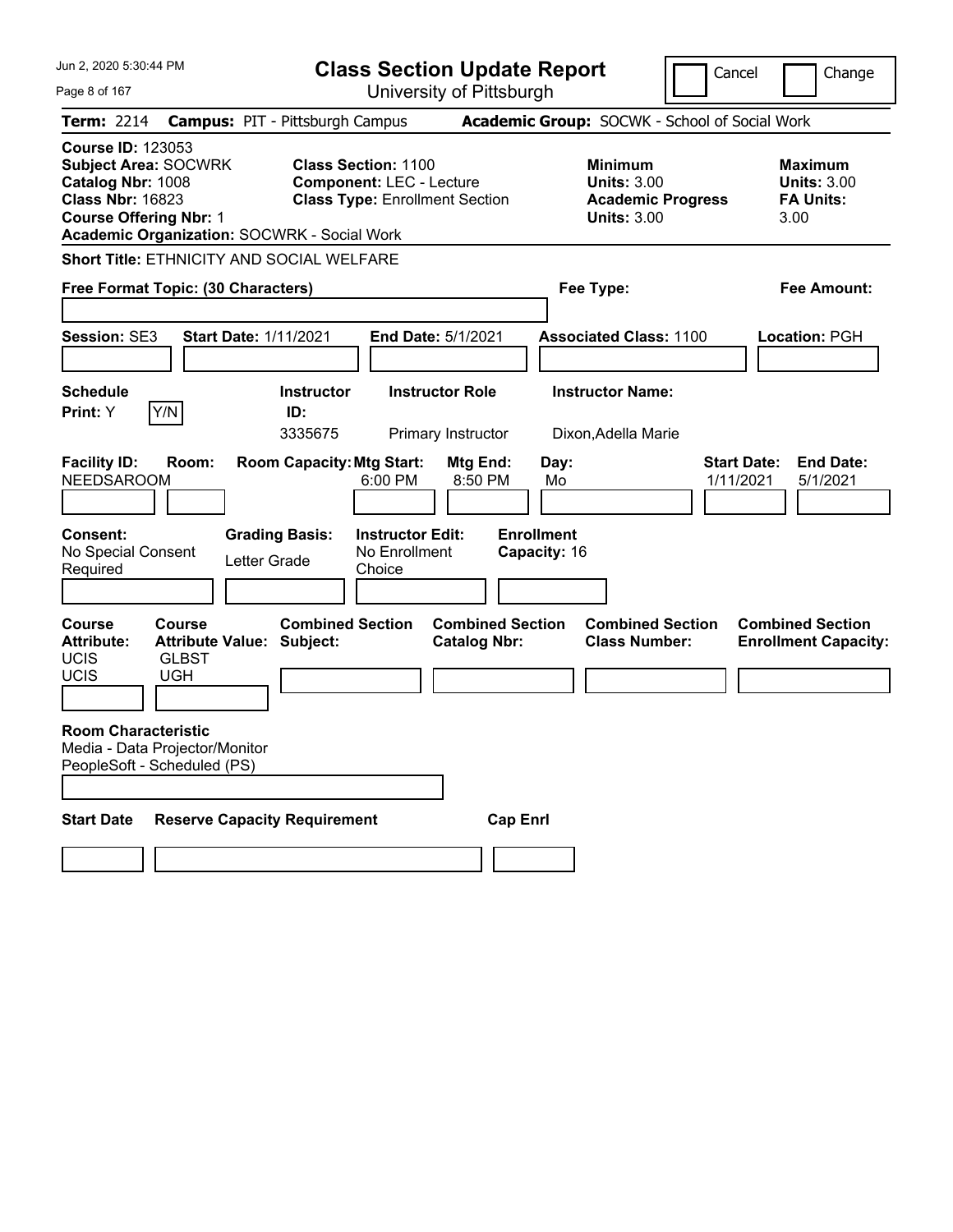| Jun 2, 2020 5:30:44 PM                                                                                                                                                                         | <b>Class Section Update Report</b>                                                                     |                                                |                                                                                        | Cancel                          | Change                                                           |
|------------------------------------------------------------------------------------------------------------------------------------------------------------------------------------------------|--------------------------------------------------------------------------------------------------------|------------------------------------------------|----------------------------------------------------------------------------------------|---------------------------------|------------------------------------------------------------------|
| Page 9 of 167                                                                                                                                                                                  |                                                                                                        | University of Pittsburgh                       |                                                                                        |                                 |                                                                  |
| <b>Term: 2214</b>                                                                                                                                                                              | <b>Campus: PIT - Pittsburgh Campus</b>                                                                 |                                                | Academic Group: SOCWK - School of Social Work                                          |                                 |                                                                  |
| <b>Course ID: 123056</b><br><b>Subject Area: SOCWRK</b><br>Catalog Nbr: 1012<br><b>Class Nbr: 14153</b><br><b>Course Offering Nbr: 1</b><br><b>Academic Organization: SOCWRK - Social Work</b> | <b>Class Section: 1010</b><br><b>Component: LEC - Lecture</b><br><b>Class Type: Enrollment Section</b> |                                                | <b>Minimum</b><br><b>Units: 3.00</b><br><b>Academic Progress</b><br><b>Units: 3.00</b> |                                 | <b>Maximum</b><br><b>Units: 3.00</b><br><b>FA Units:</b><br>3.00 |
| Short Title: SOCIAL WORK W/COMNYS & ORGNS                                                                                                                                                      |                                                                                                        |                                                |                                                                                        |                                 |                                                                  |
| Free Format Topic: (30 Characters)                                                                                                                                                             |                                                                                                        |                                                | Fee Type:                                                                              |                                 | Fee Amount:                                                      |
| <b>Start Date: 1/11/2021</b><br><b>Session: AT</b>                                                                                                                                             | End Date: 4/23/2021                                                                                    |                                                | <b>Associated Class: 1010</b>                                                          |                                 | Location: PGH                                                    |
| <b>Schedule</b><br>Y/N<br>Print: Y                                                                                                                                                             | <b>Instructor</b><br>ID:<br>2928125                                                                    | <b>Instructor Role</b><br>Primary Instructor   | <b>Instructor Name:</b><br>Anderson, Elizabeth M                                       |                                 |                                                                  |
| <b>Facility ID:</b><br>Room:<br><b>NEEDSAROOM</b>                                                                                                                                              | <b>Room Capacity: Mtg Start:</b><br>2:00 PM                                                            | Mtg End:<br>4:50 PM                            | Day:<br>Th                                                                             | <b>Start Date:</b><br>1/11/2021 | <b>End Date:</b><br>4/23/2021                                    |
| Consent:<br>No Special Consent<br>Letter Grade<br>Required                                                                                                                                     | <b>Grading Basis:</b><br><b>Instructor Edit:</b><br>No Enrollment<br>Choice                            | <b>Enrollment</b><br>Capacity: 16              |                                                                                        |                                 |                                                                  |
| Course<br>Course<br><b>Attribute:</b><br><b>Attribute Value: Subject:</b>                                                                                                                      | <b>Combined Section</b>                                                                                | <b>Combined Section</b><br><b>Catalog Nbr:</b> | <b>Combined Section</b><br><b>Class Number:</b>                                        |                                 | <b>Combined Section</b><br><b>Enrollment Capacity:</b>           |
|                                                                                                                                                                                                |                                                                                                        |                                                |                                                                                        |                                 |                                                                  |
| <b>Room Characteristic</b><br>Media - VHS and Display<br>PeopleSoft - Scheduled (PS)                                                                                                           |                                                                                                        |                                                |                                                                                        |                                 |                                                                  |
| <b>Start Date</b><br><b>Reserve Capacity Requirement</b>                                                                                                                                       |                                                                                                        | <b>Cap Enri</b>                                |                                                                                        |                                 |                                                                  |
|                                                                                                                                                                                                |                                                                                                        |                                                |                                                                                        |                                 |                                                                  |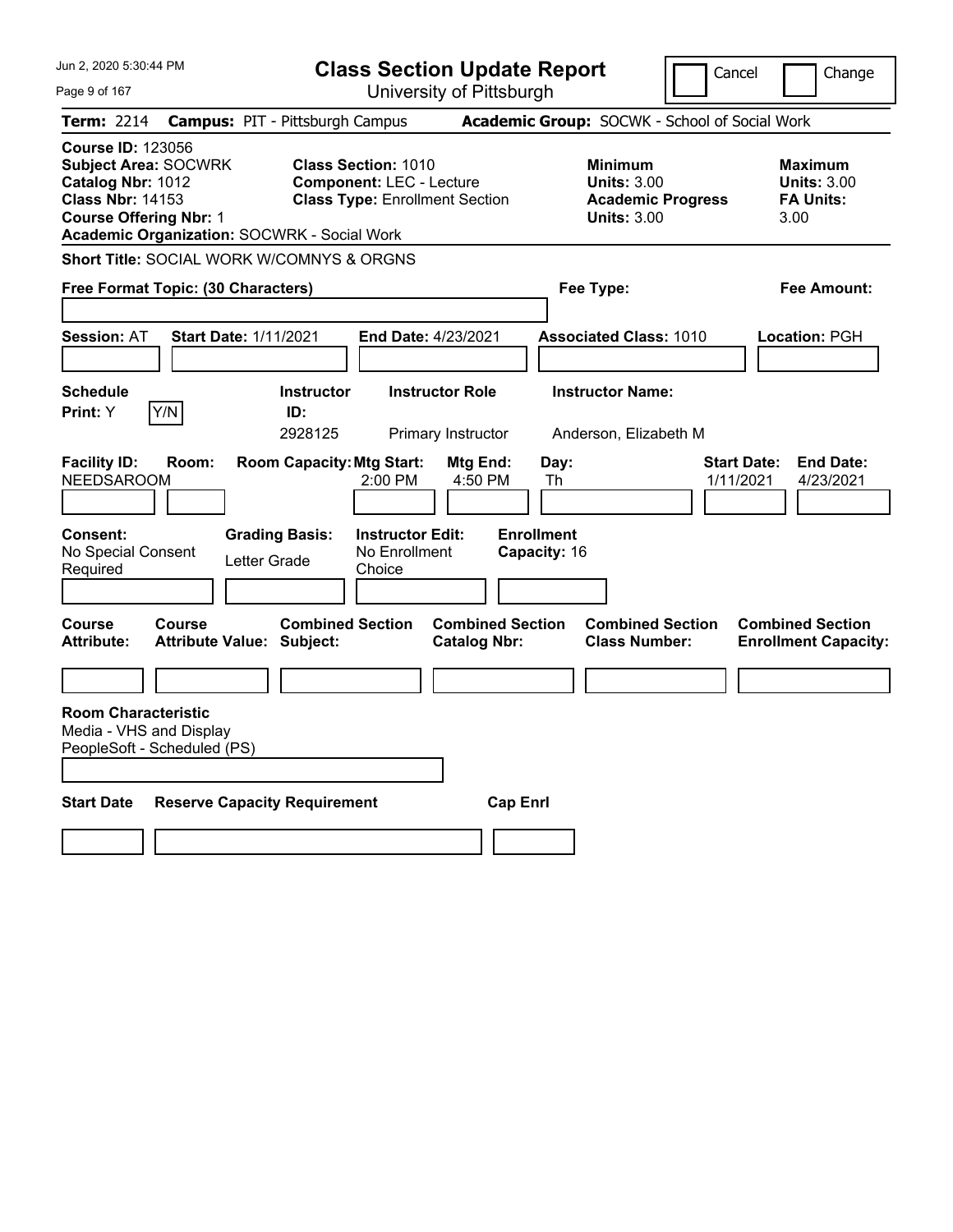| Jun 2, 2020 5:30:44 PM                                                                                                                                                                  | <b>Class Section Update Report</b>                                                                                                                                             | Cancel                                                                                                        | Change                                                           |
|-----------------------------------------------------------------------------------------------------------------------------------------------------------------------------------------|--------------------------------------------------------------------------------------------------------------------------------------------------------------------------------|---------------------------------------------------------------------------------------------------------------|------------------------------------------------------------------|
| Page 10 of 167                                                                                                                                                                          | University of Pittsburgh                                                                                                                                                       |                                                                                                               |                                                                  |
| <b>Term: 2214</b>                                                                                                                                                                       | <b>Campus: PIT - Pittsburgh Campus</b>                                                                                                                                         | Academic Group: SOCWK - School of Social Work                                                                 |                                                                  |
| <b>Course ID: 123056</b><br><b>Subject Area: SOCWRK</b><br>Catalog Nbr: 1012<br><b>Class Nbr: 14174</b><br><b>Course Offering Nbr: 1</b><br>Academic Organization: SOCWRK - Social Work | <b>Class Section: 1020</b><br><b>Component: LEC - Lecture</b><br><b>Class Type: Enrollment Section</b>                                                                         | <b>Minimum</b><br><b>Units: 3.00</b><br><b>Academic Progress</b><br><b>Units: 3.00</b>                        | <b>Maximum</b><br><b>Units: 3.00</b><br><b>FA Units:</b><br>3.00 |
| <b>Short Title: SOCIAL WORK W/COMNYS &amp; ORGNS</b>                                                                                                                                    |                                                                                                                                                                                |                                                                                                               |                                                                  |
| Free Format Topic: (30 Characters)                                                                                                                                                      |                                                                                                                                                                                | Fee Type:                                                                                                     | Fee Amount:                                                      |
| <b>Session: SE3</b><br><b>Start Date: 1/11/2021</b>                                                                                                                                     | End Date: 5/1/2021                                                                                                                                                             | <b>Associated Class: 1020</b>                                                                                 | Location: PGH                                                    |
| <b>Schedule</b>                                                                                                                                                                         | <b>Instructor Role</b><br><b>Instructor</b>                                                                                                                                    | <b>Instructor Name:</b>                                                                                       |                                                                  |
| Y/N<br>Print: Y                                                                                                                                                                         | ID:<br>3517491<br>Primary Instructor                                                                                                                                           | Sherry-Torres, Tara                                                                                           |                                                                  |
| <b>Facility ID:</b><br>Room:<br><b>NEEDSAROOM</b><br><b>Grading Basis:</b><br>Consent:<br>No Special Consent<br>Letter Grade<br>Required<br>Course<br>Course                            | <b>Room Capacity: Mtg Start:</b><br>Mtg End:<br>6:00 PM<br>8:50 PM<br><b>Instructor Edit:</b><br>No Enrollment<br>Choice<br><b>Combined Section</b><br><b>Combined Section</b> | Day:<br><b>Start Date:</b><br>We<br>1/11/2021<br><b>Enrollment</b><br>Capacity: 16<br><b>Combined Section</b> | <b>End Date:</b><br>5/1/2021<br><b>Combined Section</b>          |
| <b>Attribute:</b><br><b>Attribute Value: Subject:</b>                                                                                                                                   | <b>Catalog Nbr:</b>                                                                                                                                                            | <b>Class Number:</b>                                                                                          | <b>Enrollment Capacity:</b>                                      |
|                                                                                                                                                                                         |                                                                                                                                                                                |                                                                                                               |                                                                  |
| <b>Room Characteristic</b><br>Media - VHS and Display<br>PeopleSoft - Scheduled (PS)                                                                                                    |                                                                                                                                                                                |                                                                                                               |                                                                  |
| <b>Start Date</b><br><b>Reserve Capacity Requirement</b>                                                                                                                                |                                                                                                                                                                                | <b>Cap Enrl</b>                                                                                               |                                                                  |
|                                                                                                                                                                                         |                                                                                                                                                                                |                                                                                                               |                                                                  |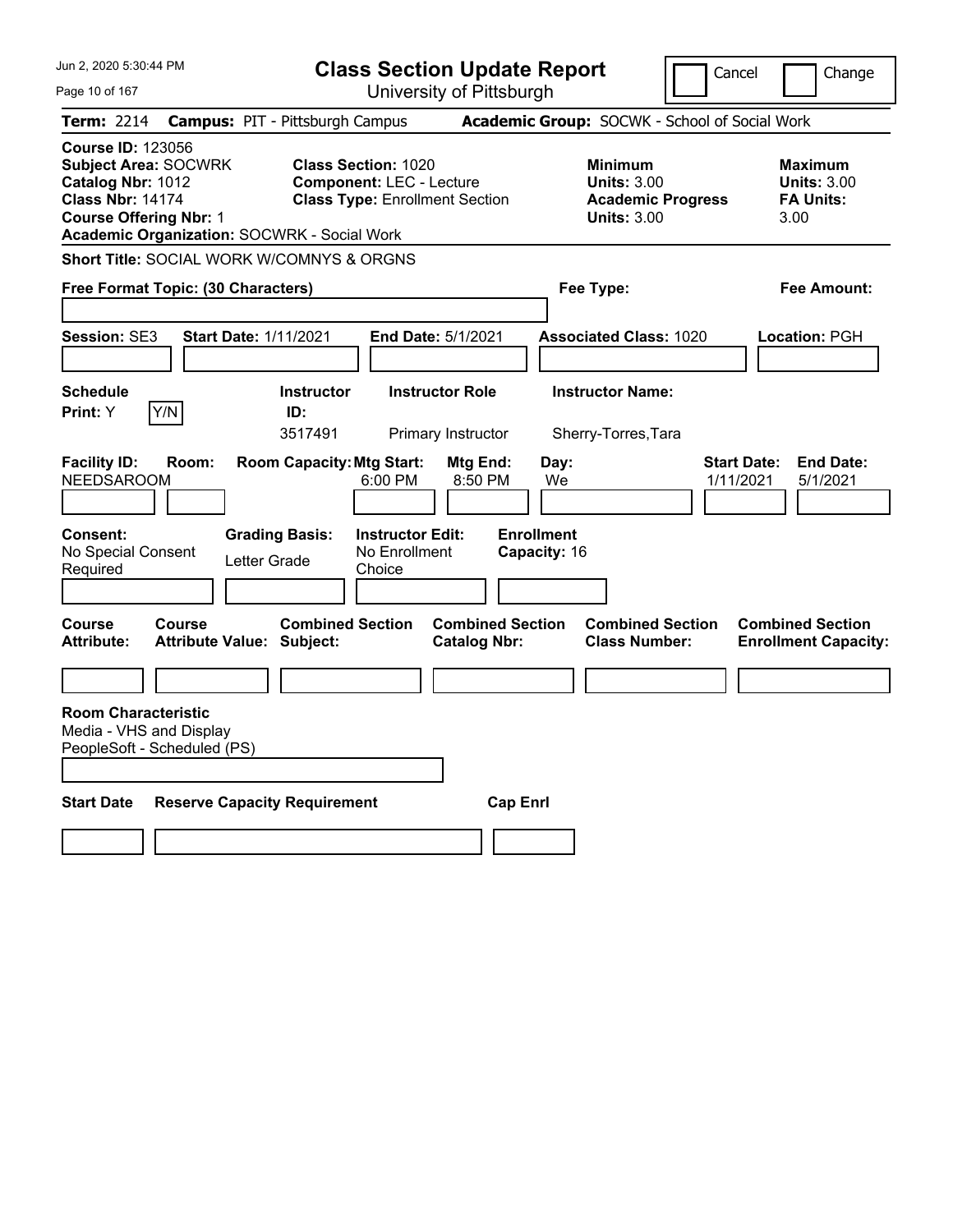| Jun 2, 2020 5:30:44 PM                                                                                                                                                                  | <b>Class Section Update Report</b>                                                                     |                                                                                     |                                                                                        | Cancel             | Change                                                           |
|-----------------------------------------------------------------------------------------------------------------------------------------------------------------------------------------|--------------------------------------------------------------------------------------------------------|-------------------------------------------------------------------------------------|----------------------------------------------------------------------------------------|--------------------|------------------------------------------------------------------|
| Page 11 of 167                                                                                                                                                                          |                                                                                                        | University of Pittsburgh                                                            |                                                                                        |                    |                                                                  |
| <b>Term: 2214</b>                                                                                                                                                                       | <b>Campus: PIT - Pittsburgh Campus</b>                                                                 |                                                                                     | Academic Group: SOCWK - School of Social Work                                          |                    |                                                                  |
| <b>Course ID: 123063</b><br>Subject Area: SOCWRK<br>Catalog Nbr: 1026<br><b>Class Nbr: 17443</b><br><b>Course Offering Nbr: 1</b><br><b>Academic Organization: SOCWRK - Social Work</b> | <b>Class Section: 1030</b><br><b>Component: SEM - Seminar</b><br><b>Class Type: Enrollment Section</b> |                                                                                     | <b>Minimum</b><br><b>Units: 3.00</b><br><b>Academic Progress</b><br><b>Units: 3.00</b> |                    | <b>Maximum</b><br><b>Units: 3.00</b><br><b>FA Units:</b><br>3.00 |
| <b>Short Title: PRACTICUM SEMINAR AND LAB 2</b>                                                                                                                                         |                                                                                                        |                                                                                     |                                                                                        |                    |                                                                  |
| Free Format Topic: (30 Characters)                                                                                                                                                      |                                                                                                        |                                                                                     | Fee Type:                                                                              |                    | Fee Amount:                                                      |
| <b>Session: AT</b><br><b>Start Date: 1/11/2021</b>                                                                                                                                      | End Date: 4/23/2021                                                                                    |                                                                                     | <b>Associated Class: 1030</b>                                                          |                    | Location: PGH                                                    |
| <b>Schedule</b>                                                                                                                                                                         | <b>Instructor</b><br><b>Instructor Role</b>                                                            |                                                                                     | <b>Instructor Name:</b>                                                                |                    |                                                                  |
| Y/N<br>Print: Y<br><b>Facility ID:</b><br>Room:                                                                                                                                         | ID:<br>1793117<br>Special<br>2900750<br><b>Room Capacity: Mtg Start:</b>                               | Primary Instructor<br>Mtg End:                                                      | Caldwell, Keith J<br>Mann, Aaron R<br>Day:                                             | <b>Start Date:</b> | <b>End Date:</b>                                                 |
| <b>NEEDSAROOM</b>                                                                                                                                                                       | $2:00$ PM                                                                                              | 4:50 PM                                                                             | Mo                                                                                     | 1/11/2021          | 4/23/2021                                                        |
| <b>Consent:</b><br>No Special Consent<br>Letter Grade<br>Required<br>Course<br>Course<br><b>Attribute:</b><br><b>Attribute Value: Subject:</b>                                          | <b>Grading Basis:</b><br><b>Instructor Edit:</b><br>No Enrollment<br>Choice<br><b>Combined Section</b> | <b>Enrollment</b><br>Capacity: 22<br><b>Combined Section</b><br><b>Catalog Nbr:</b> | <b>Combined Section</b><br><b>Class Number:</b>                                        |                    | <b>Combined Section</b><br><b>Enrollment Capacity:</b>           |
|                                                                                                                                                                                         |                                                                                                        |                                                                                     |                                                                                        |                    |                                                                  |
| <b>Room Characteristic</b><br>Media - Data Projector/Monitor<br>PeopleSoft - Scheduled (PS)<br><b>Reserve Capacity Requirement</b><br><b>Start Date</b>                                 |                                                                                                        | <b>Cap Enrl</b>                                                                     |                                                                                        |                    |                                                                  |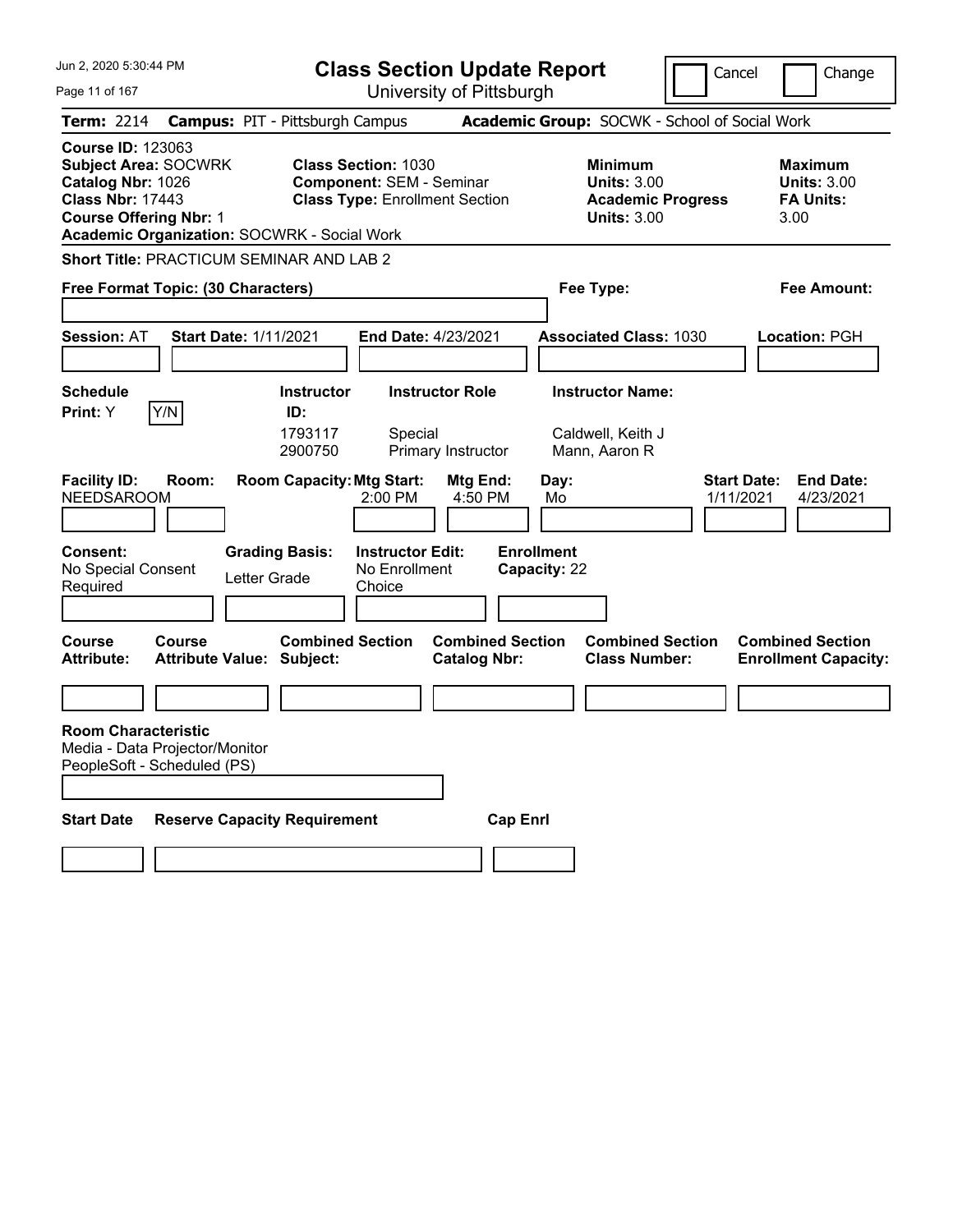| Jun 2, 2020 5:30:44 PM                                                                                                                                                                         | <b>Class Section Update Report</b>                                                                     |                                                                                        | Cancel<br>Change                                                 |
|------------------------------------------------------------------------------------------------------------------------------------------------------------------------------------------------|--------------------------------------------------------------------------------------------------------|----------------------------------------------------------------------------------------|------------------------------------------------------------------|
| Page 12 of 167                                                                                                                                                                                 | University of Pittsburgh                                                                               |                                                                                        |                                                                  |
| <b>Term: 2214</b>                                                                                                                                                                              | <b>Campus: PIT - Pittsburgh Campus</b>                                                                 | Academic Group: SOCWK - School of Social Work                                          |                                                                  |
| <b>Course ID: 123063</b><br><b>Subject Area: SOCWRK</b><br>Catalog Nbr: 1026<br><b>Class Nbr: 30518</b><br><b>Course Offering Nbr: 1</b><br><b>Academic Organization: SOCWRK - Social Work</b> | <b>Class Section: 1050</b><br><b>Component: SEM - Seminar</b><br><b>Class Type: Enrollment Section</b> | <b>Minimum</b><br><b>Units: 3.00</b><br><b>Academic Progress</b><br><b>Units: 3.00</b> | <b>Maximum</b><br><b>Units: 3.00</b><br><b>FA Units:</b><br>3.00 |
| <b>Short Title: PRACTICUM SEMINAR AND LAB 2</b>                                                                                                                                                |                                                                                                        |                                                                                        |                                                                  |
| Free Format Topic: (30 Characters)                                                                                                                                                             |                                                                                                        | Fee Type:                                                                              | Fee Amount:                                                      |
|                                                                                                                                                                                                |                                                                                                        |                                                                                        |                                                                  |
| <b>Session: AT</b><br><b>Start Date: 1/11/2021</b>                                                                                                                                             | End Date: 4/23/2021                                                                                    | <b>Associated Class: 1050</b>                                                          | <b>Location: LONDN</b>                                           |
| <b>Schedule</b>                                                                                                                                                                                | <b>Instructor Role</b><br><b>Instructor</b>                                                            | <b>Instructor Name:</b>                                                                |                                                                  |
| Y/N<br>Print: Y                                                                                                                                                                                | ID:                                                                                                    |                                                                                        |                                                                  |
|                                                                                                                                                                                                | 1793117<br>Primary Instructor<br>2911325<br>Special                                                    | Caldwell, Keith J<br>Whitehead, Jeff R                                                 |                                                                  |
| <b>Facility ID:</b><br>Room:<br><b>TBATBA</b><br>TBA<br>0                                                                                                                                      | <b>Room Capacity: Mtg Start:</b><br>Mtg End:                                                           | Day:                                                                                   | <b>End Date:</b><br><b>Start Date:</b><br>1/11/2021<br>4/23/2021 |
| <b>Consent:</b><br><b>Department Consent</b><br>Letter Grade<br>Required                                                                                                                       | <b>Grading Basis:</b><br><b>Instructor Edit:</b><br>No Enrollment<br>Choice                            | <b>Enrollment</b><br>Capacity: 1                                                       |                                                                  |
| <b>Course</b><br>Course<br><b>Attribute Value:</b><br><b>Attribute:</b><br><b>HIP</b><br><b>CAPSTONE</b><br><b>SAB</b><br><b>SAB</b>                                                           | <b>Combined Section</b><br><b>Combined Section</b><br>Subject:<br><b>Catalog Nbr:</b>                  | <b>Combined Section</b><br><b>Class Number:</b>                                        | <b>Combined Section</b><br><b>Enrollment Capacity:</b>           |
| <b>Room Characteristic</b>                                                                                                                                                                     |                                                                                                        |                                                                                        |                                                                  |
|                                                                                                                                                                                                |                                                                                                        |                                                                                        |                                                                  |
| <b>Reserve Capacity Requirement</b><br><b>Start Date</b>                                                                                                                                       |                                                                                                        | <b>Cap Enrl</b>                                                                        |                                                                  |
|                                                                                                                                                                                                |                                                                                                        |                                                                                        |                                                                  |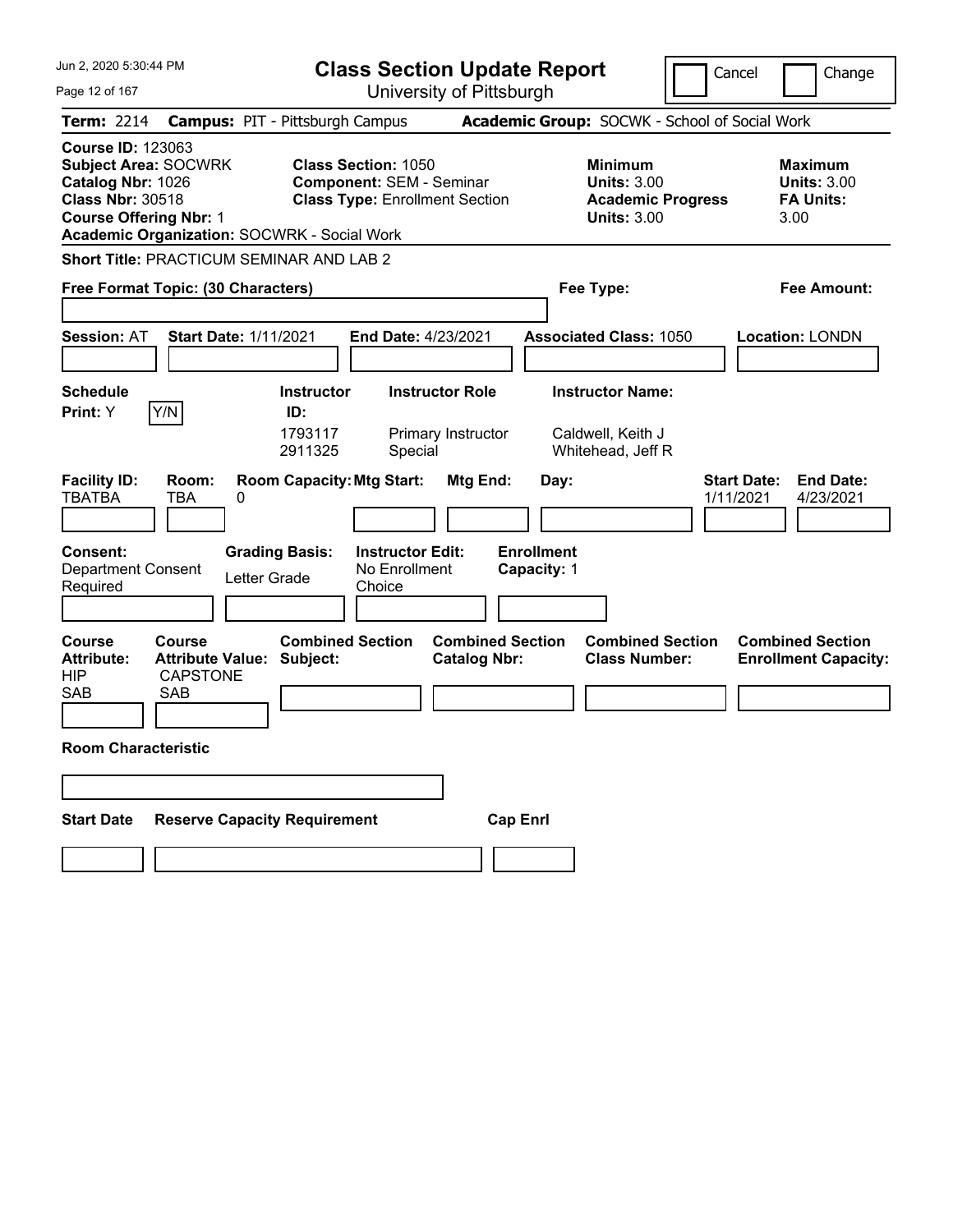| Jun 2, 2020 5:30:44 PM                                                                                                                                                                         | <b>Class Section Update Report</b>                                                                     | Cancel                                                                                 | Change                                                           |
|------------------------------------------------------------------------------------------------------------------------------------------------------------------------------------------------|--------------------------------------------------------------------------------------------------------|----------------------------------------------------------------------------------------|------------------------------------------------------------------|
| Page 13 of 167                                                                                                                                                                                 | University of Pittsburgh                                                                               |                                                                                        |                                                                  |
| <b>Term: 2214</b>                                                                                                                                                                              | <b>Campus: PIT - Pittsburgh Campus</b>                                                                 | Academic Group: SOCWK - School of Social Work                                          |                                                                  |
| <b>Course ID: 123063</b><br><b>Subject Area: SOCWRK</b><br>Catalog Nbr: 1026<br><b>Class Nbr: 22839</b><br><b>Course Offering Nbr: 1</b><br><b>Academic Organization: SOCWRK - Social Work</b> | <b>Class Section: 1060</b><br><b>Component: SEM - Seminar</b><br><b>Class Type: Enrollment Section</b> | <b>Minimum</b><br><b>Units: 3.00</b><br><b>Academic Progress</b><br><b>Units: 3.00</b> | <b>Maximum</b><br><b>Units: 3.00</b><br><b>FA Units:</b><br>3.00 |
| Short Title: PRACTICUM SEMINAR AND LAB 2                                                                                                                                                       |                                                                                                        |                                                                                        |                                                                  |
| Free Format Topic: (30 Characters)                                                                                                                                                             |                                                                                                        | Fee Type:                                                                              | Fee Amount:                                                      |
| <b>Start Date: 1/11/2021</b><br><b>Session: AT</b>                                                                                                                                             | End Date: 4/23/2021                                                                                    | <b>Associated Class: 1060</b>                                                          | Location: PGH                                                    |
| <b>Schedule</b><br>Y/N<br>Print: Y                                                                                                                                                             | <b>Instructor Role</b><br><b>Instructor</b><br>ID:<br>1793117<br>Primary Instructor                    | <b>Instructor Name:</b><br>Caldwell, Keith J                                           |                                                                  |
| <b>Facility ID:</b><br>Room:<br><b>NEEDSAROOM</b>                                                                                                                                              | <b>Room Capacity: Mtg Start:</b><br>Mtg End:<br>4:50 PM<br>$2:00$ PM                                   | Day:<br>Mo                                                                             | <b>Start Date:</b><br><b>End Date:</b><br>1/11/2021<br>4/23/2021 |
| <b>Consent:</b><br>No Special Consent<br>Letter Grade<br>Required                                                                                                                              | <b>Grading Basis:</b><br><b>Instructor Edit:</b><br>No Enrollment<br>Choice                            | <b>Enrollment</b><br>Capacity: 23                                                      |                                                                  |
| Course<br><b>Course</b><br><b>Attribute:</b><br><b>Attribute Value: Subject:</b>                                                                                                               | <b>Combined Section</b><br><b>Combined Section</b><br><b>Catalog Nbr:</b>                              | <b>Combined Section</b><br><b>Class Number:</b>                                        | <b>Combined Section</b><br><b>Enrollment Capacity:</b>           |
|                                                                                                                                                                                                |                                                                                                        |                                                                                        |                                                                  |
| <b>Room Characteristic</b><br>PeopleSoft - Scheduled (PS)                                                                                                                                      |                                                                                                        |                                                                                        |                                                                  |
| <b>Start Date</b><br><b>Reserve Capacity Requirement</b>                                                                                                                                       | <b>Cap Enrl</b>                                                                                        |                                                                                        |                                                                  |
|                                                                                                                                                                                                |                                                                                                        |                                                                                        |                                                                  |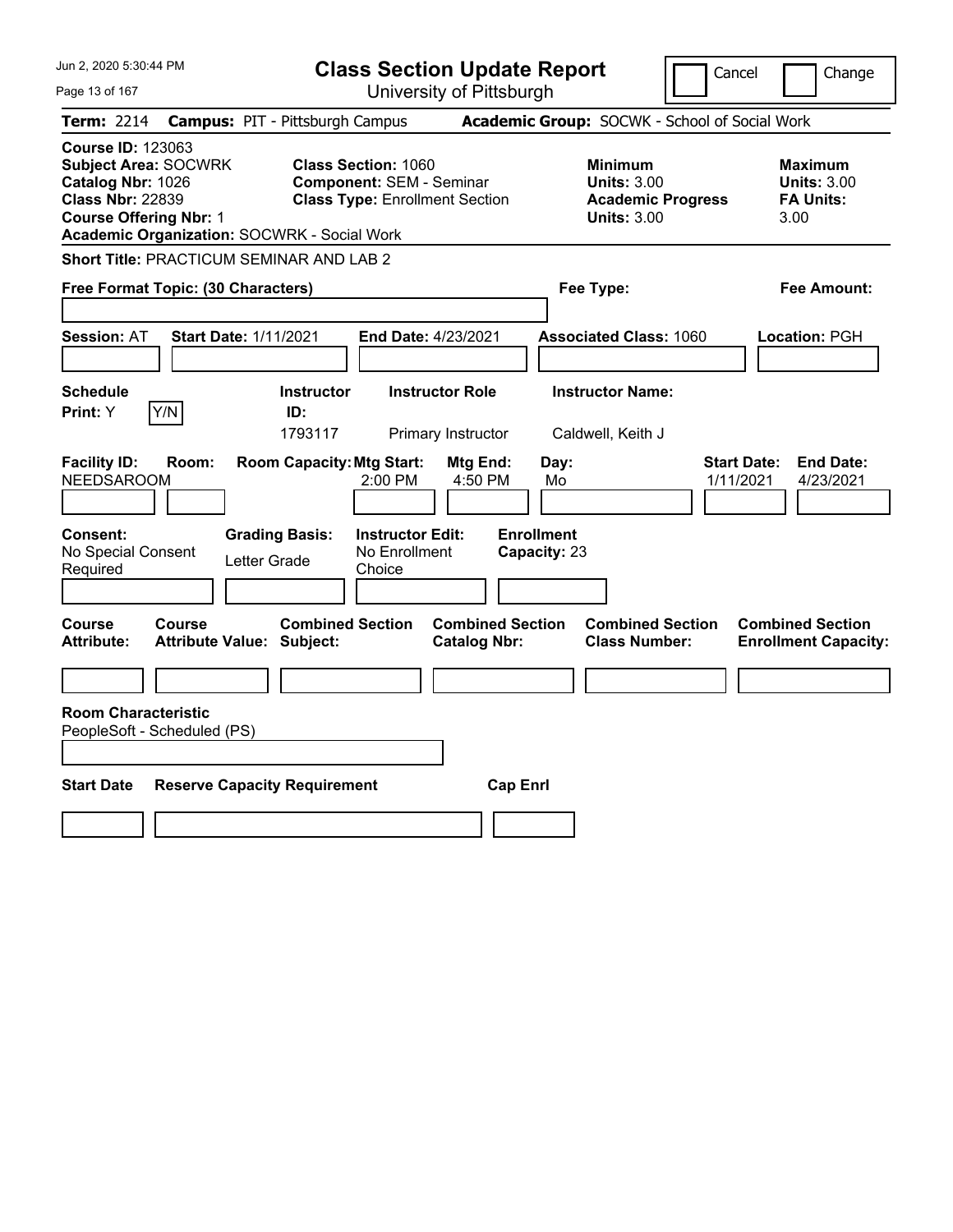| Jun 2, 2020 5:30:44 PM                                                                                                                                                                  | <b>Class Section Update Report</b>                                                                       |                                                                                                   | Cancel<br>Change                                                 |
|-----------------------------------------------------------------------------------------------------------------------------------------------------------------------------------------|----------------------------------------------------------------------------------------------------------|---------------------------------------------------------------------------------------------------|------------------------------------------------------------------|
| Page 14 of 167                                                                                                                                                                          | University of Pittsburgh                                                                                 |                                                                                                   |                                                                  |
| <b>Term: 2214</b>                                                                                                                                                                       | <b>Campus: PIT - Pittsburgh Campus</b>                                                                   | Academic Group: SOCWK - School of Social Work                                                     |                                                                  |
| <b>Course ID: 123064</b><br><b>Subject Area: SOCWRK</b><br>Catalog Nbr: 1027<br><b>Class Nbr: 21792</b><br><b>Course Offering Nbr: 1</b><br>Academic Organization: SOCWRK - Social Work | <b>Class Section: 1030</b><br><b>Component: PRA - Practicum</b><br><b>Class Type: Enrollment Section</b> | <b>Minimum</b><br><b>Units: 6.00</b><br><b>Academic Progress</b><br><b>Units: 6.00</b>            | <b>Maximum</b><br><b>Units: 6.00</b><br><b>FA Units:</b><br>6.00 |
| <b>Short Title: PRACTICUM 2</b>                                                                                                                                                         |                                                                                                          |                                                                                                   |                                                                  |
| Free Format Topic: (30 Characters)                                                                                                                                                      |                                                                                                          | Fee Type:                                                                                         | Fee Amount:                                                      |
| <b>Start Date: 1/11/2021</b><br><b>Session: AT</b>                                                                                                                                      | End Date: 4/23/2021                                                                                      | <b>Associated Class: 1030</b>                                                                     | Location: PGH                                                    |
| <b>Schedule</b><br>Y/N<br>Print: Y                                                                                                                                                      | <b>Instructor</b><br><b>Instructor Role</b><br>ID:<br>1793117<br>Primary Instructor                      | <b>Instructor Name:</b><br>Caldwell, Keith J                                                      |                                                                  |
| <b>Facility ID:</b><br>Room:<br><b>TBATBA</b><br>TBA<br>0                                                                                                                               | <b>Room Capacity: Mtg Start:</b>                                                                         | Mtg End:<br>Day:                                                                                  | <b>Start Date:</b><br><b>End Date:</b><br>1/11/2021<br>4/23/2021 |
| <b>Consent:</b><br>No Special Consent<br>Letter Grade<br>Required                                                                                                                       | <b>Grading Basis:</b><br><b>Instructor Edit:</b><br>No Enrollment<br>Choice                              | <b>Enrollment</b><br>Capacity: 23                                                                 |                                                                  |
| <b>Course</b><br><b>Course</b><br><b>Attribute:</b><br><b>Attribute Value: Subject:</b>                                                                                                 | <b>Combined Section</b>                                                                                  | <b>Combined Section</b><br><b>Combined Section</b><br><b>Catalog Nbr:</b><br><b>Class Number:</b> | <b>Combined Section</b><br><b>Enrollment Capacity:</b>           |
| <b>Room Characteristic</b>                                                                                                                                                              |                                                                                                          |                                                                                                   |                                                                  |
|                                                                                                                                                                                         |                                                                                                          |                                                                                                   |                                                                  |
| <b>Start Date</b><br><b>Reserve Capacity Requirement</b>                                                                                                                                |                                                                                                          | <b>Cap Enrl</b>                                                                                   |                                                                  |
|                                                                                                                                                                                         |                                                                                                          |                                                                                                   |                                                                  |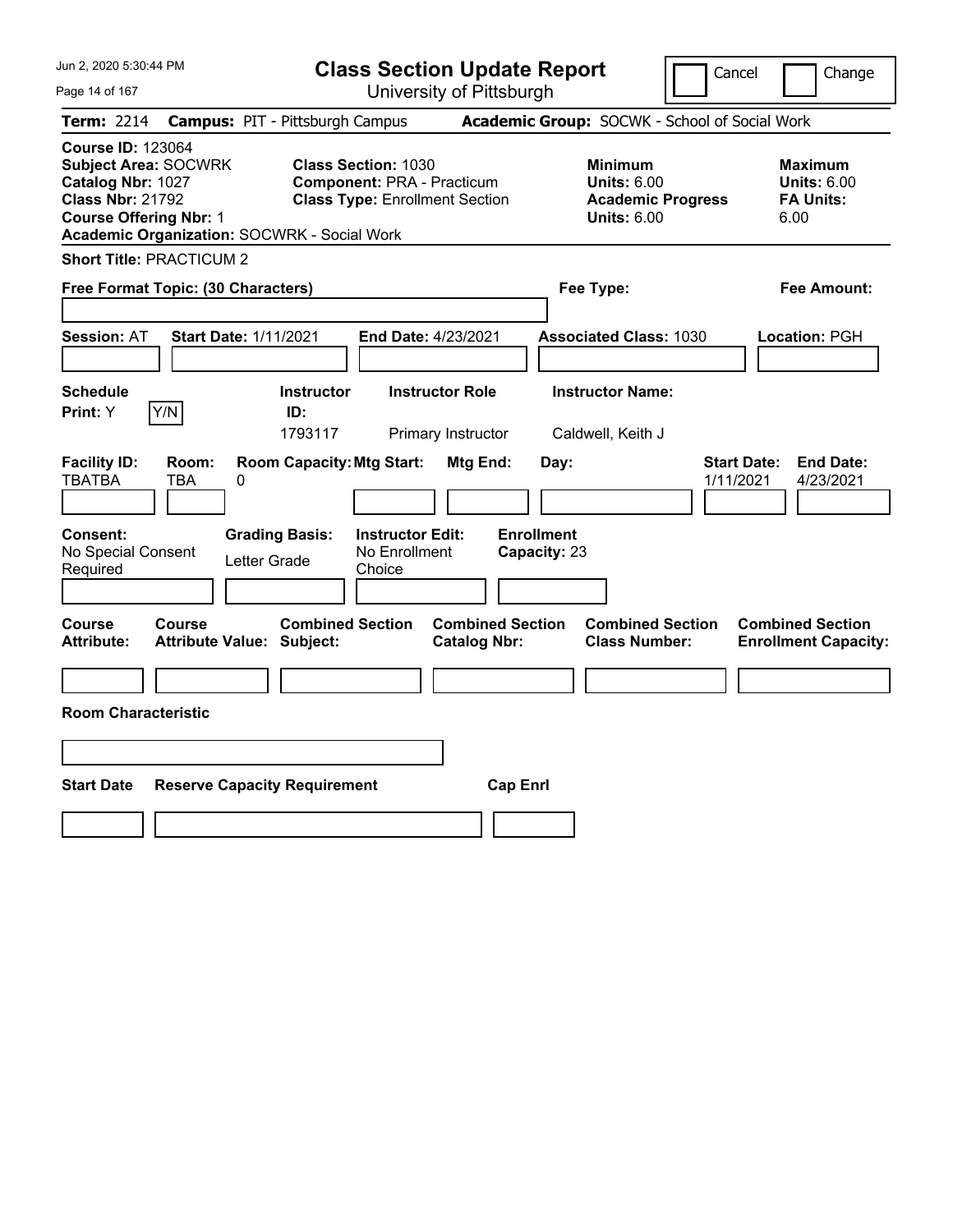| Jun 2, 2020 5:30:44 PM                                                                                                                                                                         | <b>Class Section Update Report</b>                                                                       |                                                                                                   | Cancel<br>Change                                                 |
|------------------------------------------------------------------------------------------------------------------------------------------------------------------------------------------------|----------------------------------------------------------------------------------------------------------|---------------------------------------------------------------------------------------------------|------------------------------------------------------------------|
| Page 15 of 167                                                                                                                                                                                 | University of Pittsburgh                                                                                 |                                                                                                   |                                                                  |
| <b>Term: 2214</b>                                                                                                                                                                              | <b>Campus: PIT - Pittsburgh Campus</b>                                                                   | Academic Group: SOCWK - School of Social Work                                                     |                                                                  |
| <b>Course ID: 123064</b><br><b>Subject Area: SOCWRK</b><br>Catalog Nbr: 1027<br><b>Class Nbr: 22840</b><br><b>Course Offering Nbr: 1</b><br><b>Academic Organization: SOCWRK - Social Work</b> | <b>Class Section: 1040</b><br><b>Component: PRA - Practicum</b><br><b>Class Type: Enrollment Section</b> | <b>Minimum</b><br><b>Units: 6.00</b><br><b>Academic Progress</b><br><b>Units: 6.00</b>            | <b>Maximum</b><br><b>Units: 6.00</b><br><b>FA Units:</b><br>6.00 |
| <b>Short Title: PRACTICUM 2</b>                                                                                                                                                                |                                                                                                          |                                                                                                   |                                                                  |
| Free Format Topic: (30 Characters)                                                                                                                                                             |                                                                                                          | Fee Type:                                                                                         | Fee Amount:                                                      |
| <b>Session: AT</b><br><b>Start Date: 1/11/2021</b>                                                                                                                                             | <b>End Date: 4/23/2021</b>                                                                               | <b>Associated Class: 1040</b>                                                                     | Location: PGH                                                    |
| <b>Schedule</b><br>Y/N<br>Print: Y                                                                                                                                                             | <b>Instructor Role</b><br><b>Instructor</b><br>ID:<br>2900750<br>Primary Instructor                      | <b>Instructor Name:</b><br>Mann, Aaron R                                                          |                                                                  |
| <b>Facility ID:</b><br>Room:<br><b>TBATBA</b><br><b>TBA</b><br>0                                                                                                                               | <b>Room Capacity: Mtg Start:</b>                                                                         | Mtg End:<br>Day:                                                                                  | <b>Start Date:</b><br><b>End Date:</b><br>4/23/2021<br>1/11/2021 |
| Consent:<br>No Special Consent<br>Letter Grade<br>Required                                                                                                                                     | <b>Grading Basis:</b><br><b>Instructor Edit:</b><br>No Enrollment<br>Choice                              | <b>Enrollment</b><br>Capacity: 22                                                                 |                                                                  |
| Course<br><b>Course</b><br><b>Attribute:</b><br>Attribute Value: Subject:                                                                                                                      | <b>Combined Section</b>                                                                                  | <b>Combined Section</b><br><b>Combined Section</b><br><b>Catalog Nbr:</b><br><b>Class Number:</b> | <b>Combined Section</b><br><b>Enrollment Capacity:</b>           |
| <b>Room Characteristic</b>                                                                                                                                                                     |                                                                                                          |                                                                                                   |                                                                  |
|                                                                                                                                                                                                |                                                                                                          |                                                                                                   |                                                                  |
| <b>Start Date</b><br><b>Reserve Capacity Requirement</b>                                                                                                                                       |                                                                                                          | <b>Cap Enrl</b>                                                                                   |                                                                  |
|                                                                                                                                                                                                |                                                                                                          |                                                                                                   |                                                                  |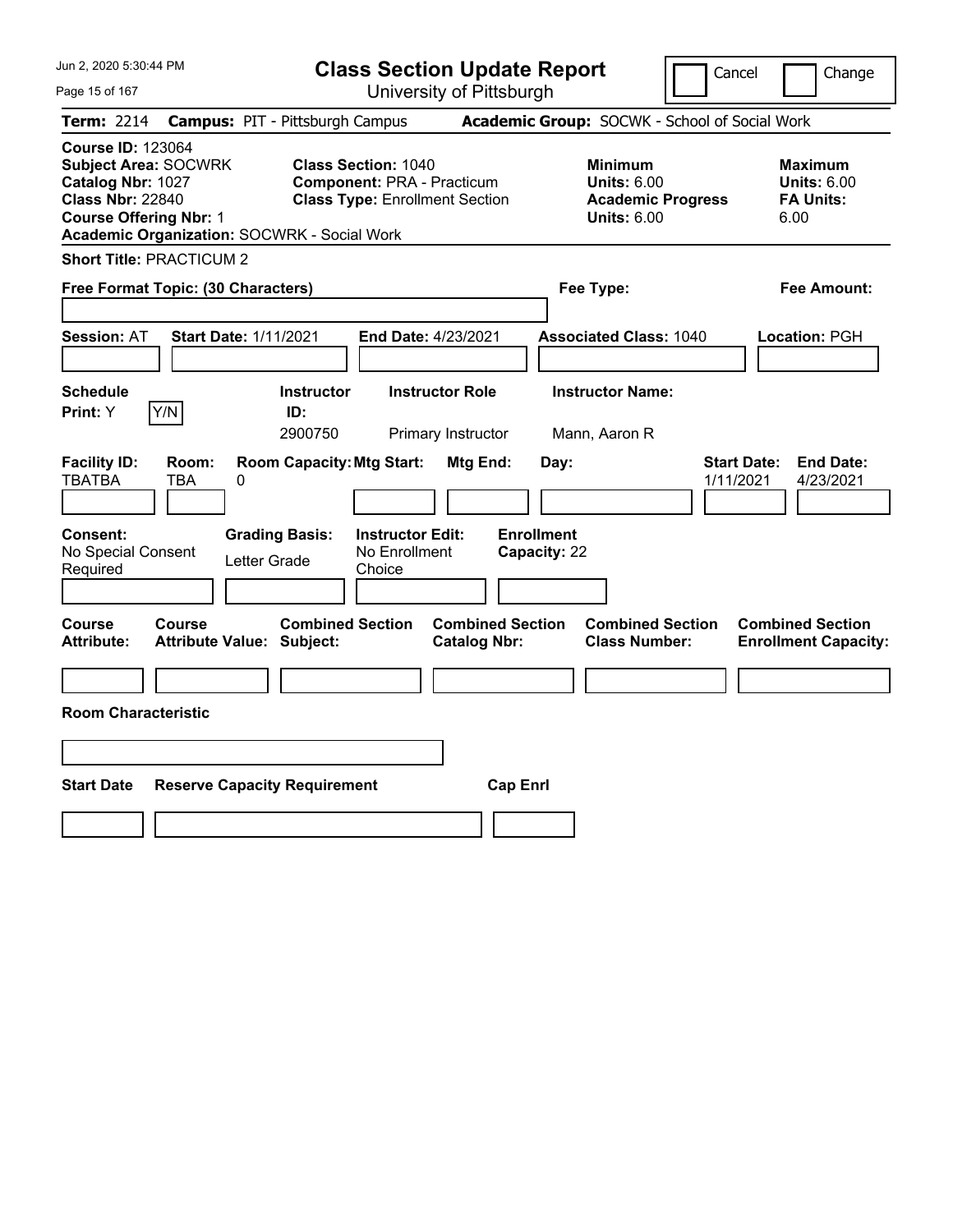| Jun 2, 2020 5:30:44 PM<br><b>Class Section Update Report</b>                                                                                                                                   |                                                                                                          |                                                                                        | Cancel<br>Change                                                 |
|------------------------------------------------------------------------------------------------------------------------------------------------------------------------------------------------|----------------------------------------------------------------------------------------------------------|----------------------------------------------------------------------------------------|------------------------------------------------------------------|
| Page 16 of 167                                                                                                                                                                                 | University of Pittsburgh                                                                                 |                                                                                        |                                                                  |
| <b>Term: 2214</b>                                                                                                                                                                              | <b>Campus: PIT - Pittsburgh Campus</b>                                                                   | Academic Group: SOCWK - School of Social Work                                          |                                                                  |
| <b>Course ID: 123064</b><br><b>Subject Area: SOCWRK</b><br>Catalog Nbr: 1027<br><b>Class Nbr: 30517</b><br><b>Course Offering Nbr: 1</b><br><b>Academic Organization: SOCWRK - Social Work</b> | <b>Class Section: 1050</b><br><b>Component: PRA - Practicum</b><br><b>Class Type: Enrollment Section</b> | <b>Minimum</b><br><b>Units: 6.00</b><br><b>Academic Progress</b><br><b>Units: 6.00</b> | <b>Maximum</b><br><b>Units: 6.00</b><br><b>FA Units:</b><br>6.00 |
| <b>Short Title: PRACTICUM 2</b>                                                                                                                                                                |                                                                                                          |                                                                                        |                                                                  |
| Free Format Topic: (30 Characters)                                                                                                                                                             |                                                                                                          | Fee Type:                                                                              | Fee Amount:                                                      |
|                                                                                                                                                                                                |                                                                                                          |                                                                                        |                                                                  |
| <b>Session: AT</b><br><b>Start Date: 1/11/2021</b>                                                                                                                                             | End Date: 4/23/2021                                                                                      | <b>Associated Class: 1050</b>                                                          | Location: LONDN                                                  |
| <b>Schedule</b>                                                                                                                                                                                | <b>Instructor Role</b><br>Instructor                                                                     | <b>Instructor Name:</b>                                                                |                                                                  |
| Y/N<br>Print: Y                                                                                                                                                                                | ID:                                                                                                      |                                                                                        |                                                                  |
|                                                                                                                                                                                                | 1793117<br>Primary Instructor<br>2911325<br>Special                                                      | Caldwell, Keith J<br>Whitehead, Jeff R                                                 |                                                                  |
| <b>Facility ID:</b><br>Room:<br><b>TBATBA</b><br>TBA<br>0                                                                                                                                      | <b>Room Capacity: Mtg Start:</b><br>Mtg End:                                                             | Day:                                                                                   | <b>Start Date:</b><br><b>End Date:</b><br>1/11/2021<br>4/23/2021 |
| <b>Consent:</b><br><b>Department Consent</b><br>Letter Grade<br>Required                                                                                                                       | <b>Grading Basis:</b><br><b>Instructor Edit:</b><br>No Enrollment<br>Choice                              | <b>Enrollment</b><br>Capacity: 1                                                       |                                                                  |
| <b>Course</b><br>Course<br><b>Attribute Value:</b><br><b>Attribute:</b><br><b>HIP</b><br><b>CAPSTONE</b><br>SAB<br><b>SAB</b>                                                                  | <b>Combined Section</b><br><b>Combined Section</b><br>Subject:<br><b>Catalog Nbr:</b>                    | <b>Combined Section</b><br><b>Class Number:</b>                                        | <b>Combined Section</b><br><b>Enrollment Capacity:</b>           |
| <b>Room Characteristic</b>                                                                                                                                                                     |                                                                                                          |                                                                                        |                                                                  |
|                                                                                                                                                                                                |                                                                                                          |                                                                                        |                                                                  |
| <b>Reserve Capacity Requirement</b><br><b>Start Date</b>                                                                                                                                       |                                                                                                          | <b>Cap Enrl</b>                                                                        |                                                                  |
|                                                                                                                                                                                                |                                                                                                          |                                                                                        |                                                                  |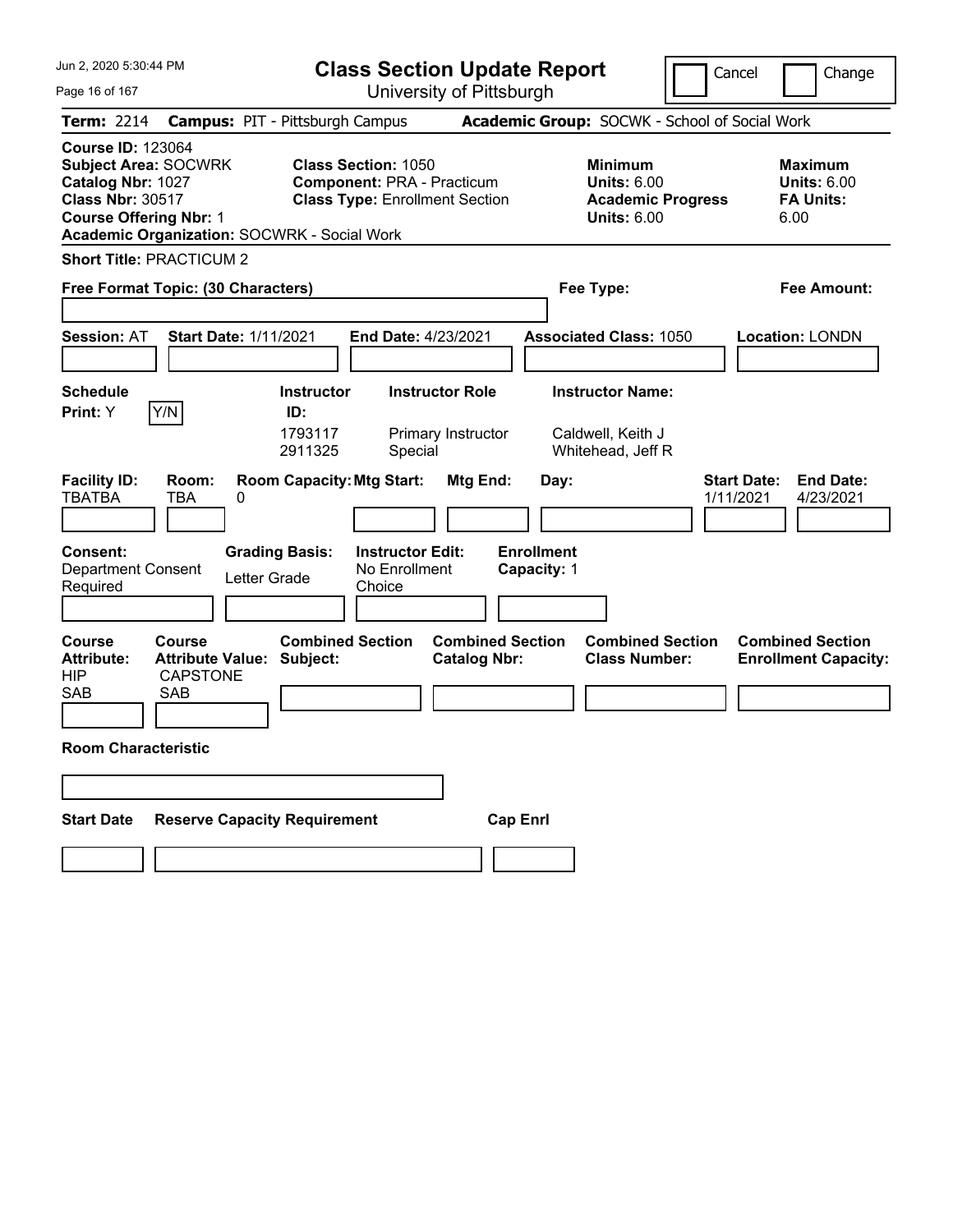| Jun 2, 2020 5:30:44 PM                                                                                                                                                                         | <b>Class Section Update Report</b>                                                                                                  | Cancel                                                                                 | Change                                                           |
|------------------------------------------------------------------------------------------------------------------------------------------------------------------------------------------------|-------------------------------------------------------------------------------------------------------------------------------------|----------------------------------------------------------------------------------------|------------------------------------------------------------------|
| Page 17 of 167                                                                                                                                                                                 | University of Pittsburgh                                                                                                            |                                                                                        |                                                                  |
| <b>Term: 2214</b>                                                                                                                                                                              | <b>Campus: PIT - Pittsburgh Campus</b>                                                                                              | Academic Group: SOCWK - School of Social Work                                          |                                                                  |
| <b>Course ID: 123065</b><br><b>Subject Area: SOCWRK</b><br>Catalog Nbr: 1030<br><b>Class Nbr: 14154</b><br><b>Course Offering Nbr: 1</b><br><b>Academic Organization: SOCWRK - Social Work</b> | <b>Class Section: 1010</b><br><b>Component: DIR - Directed Studies</b><br><b>Class Type: Enrollment Section</b>                     | <b>Minimum</b><br><b>Units: 1.00</b><br><b>Academic Progress</b><br><b>Units: 1.00</b> | <b>Maximum</b><br><b>Units: 6.00</b><br><b>FA Units:</b><br>1.00 |
| Short Title: DIRECTED STUDY                                                                                                                                                                    |                                                                                                                                     |                                                                                        |                                                                  |
| Free Format Topic: (30 Characters)                                                                                                                                                             |                                                                                                                                     | Fee Type:                                                                              | Fee Amount:                                                      |
| <b>Session: AT</b><br><b>Start Date: 1/11/2021</b>                                                                                                                                             | <b>End Date: 4/23/2021</b>                                                                                                          | <b>Associated Class: 1010</b>                                                          | Location: PGH                                                    |
| <b>Schedule</b><br>Y/N<br><b>Print:</b> Y                                                                                                                                                      | <b>Instructor</b><br><b>Instructor Role</b><br>ID:<br>1793117<br>Primary Instructor                                                 | <b>Instructor Name:</b><br>Caldwell, Keith J                                           |                                                                  |
| <b>Facility ID:</b><br>Room:<br><b>TBATBA</b><br>TBA<br>0                                                                                                                                      | <b>Room Capacity: Mtg Start:</b><br><b>Mtg End:</b><br>Day:                                                                         | <b>Start Date:</b><br>1/11/2021                                                        | <b>End Date:</b><br>4/23/2021                                    |
| <b>Consent:</b><br><b>Department Consent</b><br>Required<br>Basis                                                                                                                              | <b>Enrollment</b><br><b>Grading Basis:</b><br><b>Instructor Edit:</b><br>LG/SU3 Elective<br>No Enrollment<br>Capacity: 10<br>Choice |                                                                                        |                                                                  |
| Course<br><b>Course</b><br><b>Attribute:</b><br><b>Attribute Value: Subject:</b>                                                                                                               | <b>Combined Section</b><br><b>Combined Section</b><br><b>Catalog Nbr:</b>                                                           | <b>Combined Section</b><br><b>Class Number:</b>                                        | <b>Combined Section</b><br><b>Enrollment Capacity:</b>           |
|                                                                                                                                                                                                |                                                                                                                                     |                                                                                        |                                                                  |
| <b>Room Characteristic</b>                                                                                                                                                                     |                                                                                                                                     |                                                                                        |                                                                  |
|                                                                                                                                                                                                |                                                                                                                                     |                                                                                        |                                                                  |
| <b>Start Date</b><br><b>Reserve Capacity Requirement</b>                                                                                                                                       | <b>Cap Enrl</b>                                                                                                                     |                                                                                        |                                                                  |
|                                                                                                                                                                                                |                                                                                                                                     |                                                                                        |                                                                  |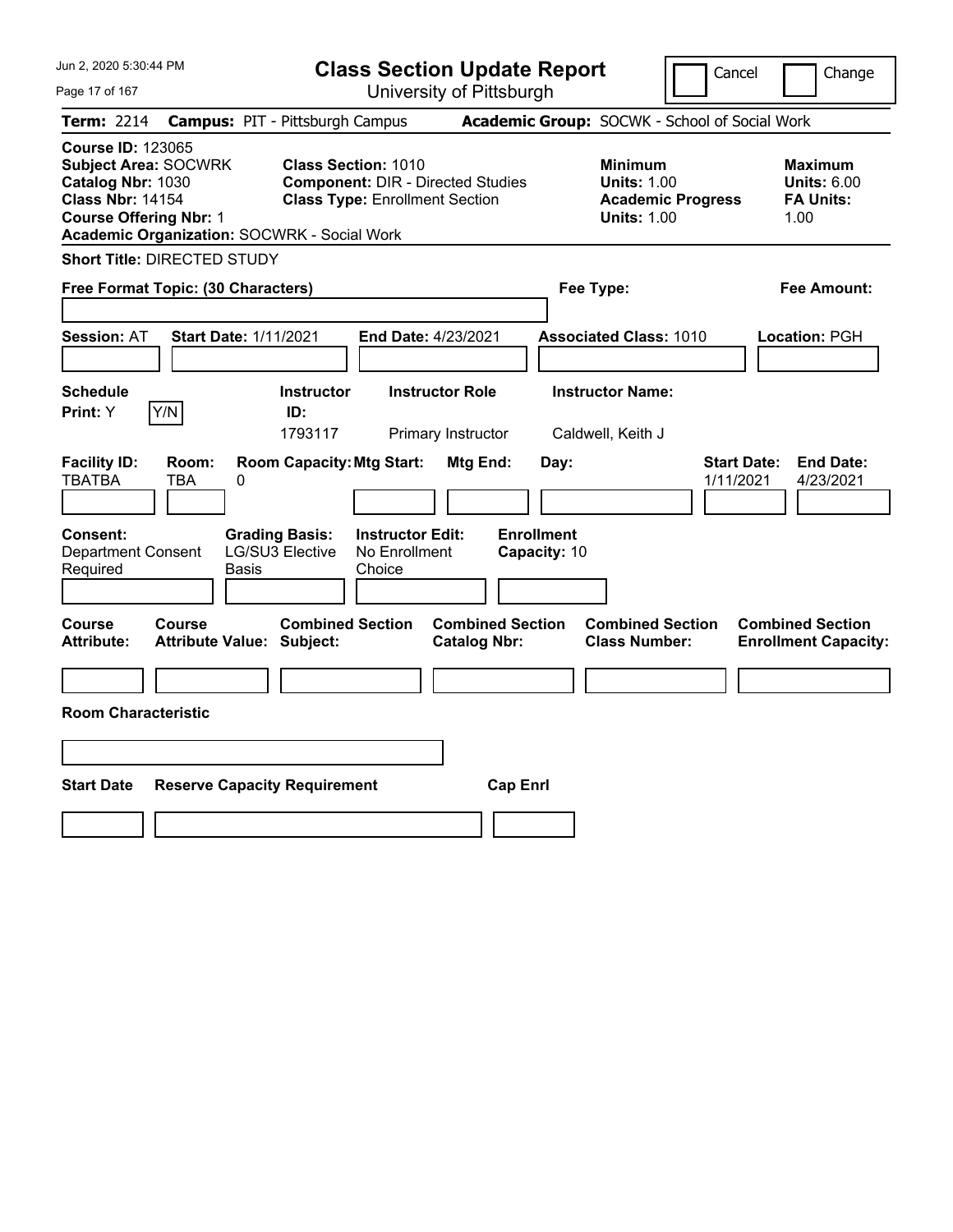| Jun 2, 2020 5:30:44 PM                                                                                                                                                                         | <b>Class Section Update Report</b>                                                                                                 | Cancel                                                                                 | Change                                                           |
|------------------------------------------------------------------------------------------------------------------------------------------------------------------------------------------------|------------------------------------------------------------------------------------------------------------------------------------|----------------------------------------------------------------------------------------|------------------------------------------------------------------|
| Page 18 of 167                                                                                                                                                                                 | University of Pittsburgh                                                                                                           |                                                                                        |                                                                  |
| <b>Term: 2214</b>                                                                                                                                                                              | <b>Campus: PIT - Pittsburgh Campus</b>                                                                                             | Academic Group: SOCWK - School of Social Work                                          |                                                                  |
| <b>Course ID: 123065</b><br><b>Subject Area: SOCWRK</b><br>Catalog Nbr: 1030<br><b>Class Nbr: 17038</b><br><b>Course Offering Nbr: 1</b><br><b>Academic Organization: SOCWRK - Social Work</b> | <b>Class Section: 1020</b><br><b>Component: DIR - Directed Studies</b><br><b>Class Type: Enrollment Section</b>                    | <b>Minimum</b><br><b>Units: 1.00</b><br><b>Academic Progress</b><br><b>Units: 1.00</b> | <b>Maximum</b><br><b>Units: 6.00</b><br><b>FA Units:</b><br>1.00 |
| Short Title: DIRECTED STUDY                                                                                                                                                                    |                                                                                                                                    |                                                                                        |                                                                  |
| Free Format Topic: (30 Characters)                                                                                                                                                             |                                                                                                                                    | Fee Type:                                                                              | Fee Amount:                                                      |
| <b>Session: AT</b><br><b>Start Date: 1/11/2021</b>                                                                                                                                             | <b>End Date: 4/23/2021</b>                                                                                                         | <b>Associated Class: 1020</b>                                                          | Location: PGH                                                    |
| <b>Schedule</b><br>Y/N<br><b>Print:</b> Y                                                                                                                                                      | <b>Instructor</b><br><b>Instructor Role</b><br>ID:<br>2900750<br>Primary Instructor                                                | <b>Instructor Name:</b><br>Mann, Aaron R                                               |                                                                  |
| <b>Facility ID:</b><br>Room:<br><b>TBATBA</b><br>TBA<br>0                                                                                                                                      | <b>Room Capacity: Mtg Start:</b><br><b>Mtg End:</b><br>Day:                                                                        | <b>Start Date:</b><br>1/11/2021                                                        | <b>End Date:</b><br>4/23/2021                                    |
| <b>Consent:</b><br><b>Department Consent</b><br>Required<br>Basis                                                                                                                              | <b>Enrollment</b><br><b>Grading Basis:</b><br><b>Instructor Edit:</b><br>LG/SU3 Elective<br>No Enrollment<br>Capacity: 5<br>Choice |                                                                                        |                                                                  |
| Course<br><b>Course</b><br><b>Attribute:</b><br><b>Attribute Value: Subject:</b>                                                                                                               | <b>Combined Section</b><br><b>Combined Section</b><br><b>Catalog Nbr:</b>                                                          | <b>Combined Section</b><br><b>Class Number:</b>                                        | <b>Combined Section</b><br><b>Enrollment Capacity:</b>           |
|                                                                                                                                                                                                |                                                                                                                                    |                                                                                        |                                                                  |
| <b>Room Characteristic</b>                                                                                                                                                                     |                                                                                                                                    |                                                                                        |                                                                  |
|                                                                                                                                                                                                |                                                                                                                                    |                                                                                        |                                                                  |
| <b>Start Date</b><br><b>Reserve Capacity Requirement</b>                                                                                                                                       | <b>Cap Enrl</b>                                                                                                                    |                                                                                        |                                                                  |
|                                                                                                                                                                                                |                                                                                                                                    |                                                                                        |                                                                  |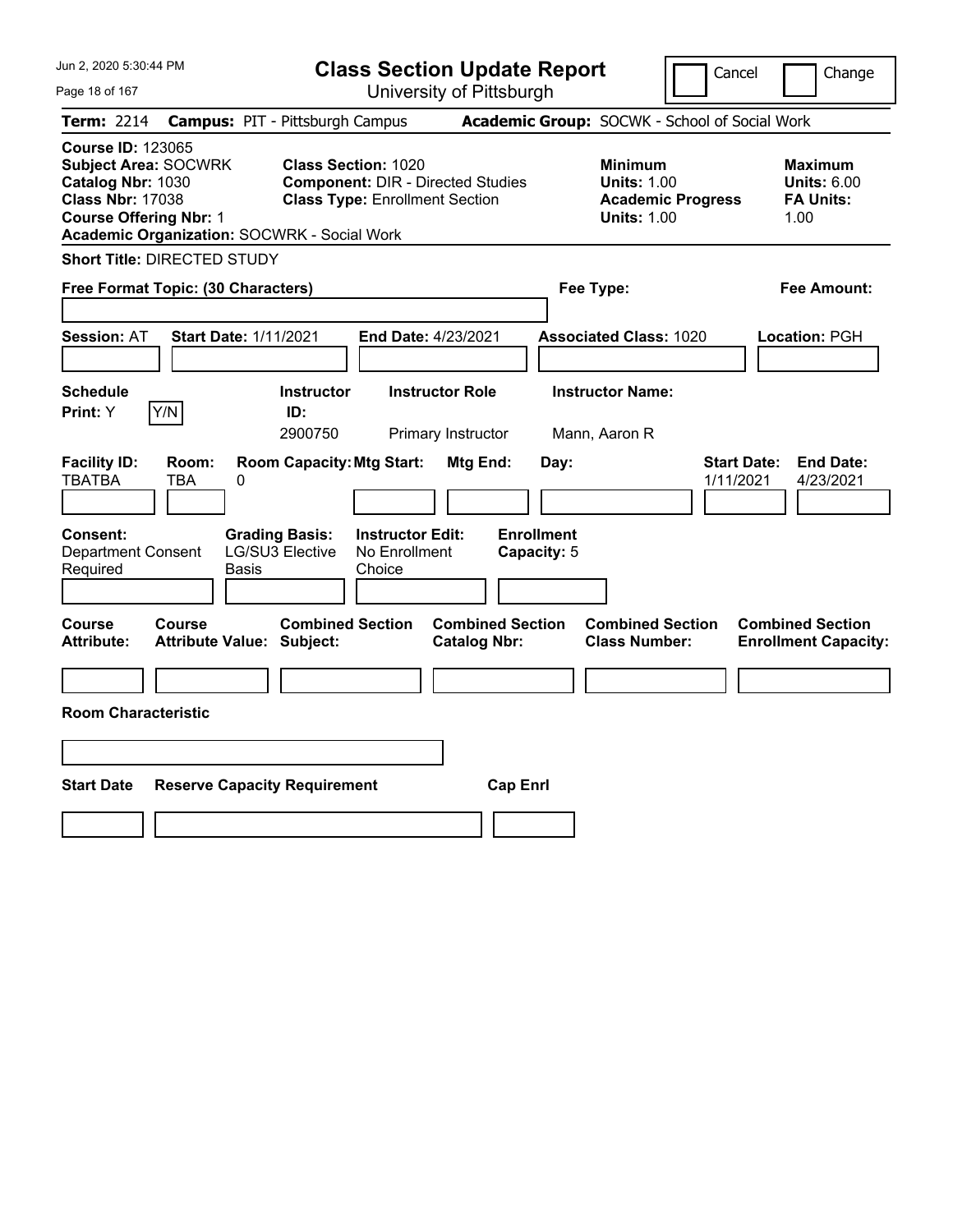| Jun 2, 2020 5:30:44 PM                                                                                                                                                                  | <b>Class Section Update Report</b>                                                                                                 | Cancel<br>Change                                                                                                                                           |
|-----------------------------------------------------------------------------------------------------------------------------------------------------------------------------------------|------------------------------------------------------------------------------------------------------------------------------------|------------------------------------------------------------------------------------------------------------------------------------------------------------|
| Page 19 of 167                                                                                                                                                                          | University of Pittsburgh                                                                                                           |                                                                                                                                                            |
| <b>Term: 2214</b>                                                                                                                                                                       | <b>Campus: PIT - Pittsburgh Campus</b>                                                                                             | Academic Group: SOCWK - School of Social Work                                                                                                              |
| <b>Course ID: 123065</b><br><b>Subject Area: SOCWRK</b><br>Catalog Nbr: 1030<br><b>Class Nbr: 17115</b><br><b>Course Offering Nbr: 1</b><br>Academic Organization: SOCWRK - Social Work | <b>Class Section: 1030</b><br><b>Component: DIR - Directed Studies</b><br><b>Class Type: Enrollment Section</b>                    | <b>Minimum</b><br><b>Maximum</b><br><b>Units: 1.00</b><br><b>Units: 6.00</b><br><b>Academic Progress</b><br><b>FA Units:</b><br><b>Units: 1.00</b><br>1.00 |
| <b>Short Title: DIRECTED STUDY</b>                                                                                                                                                      |                                                                                                                                    |                                                                                                                                                            |
| Free Format Topic: (30 Characters)                                                                                                                                                      |                                                                                                                                    | Fee Type:<br>Fee Amount:                                                                                                                                   |
| <b>Session: AT</b><br><b>Start Date: 1/11/2021</b>                                                                                                                                      | <b>End Date: 4/23/2021</b>                                                                                                         | <b>Associated Class: 1030</b><br><b>Location: GRMNY</b>                                                                                                    |
| <b>Schedule</b><br>Y/N<br>Print: Y                                                                                                                                                      | <b>Instructor</b><br><b>Instructor Role</b><br>ID:<br>2959898<br>Primary Instructor                                                | <b>Instructor Name:</b><br>Jacobs, Leah                                                                                                                    |
| <b>Facility ID:</b><br>Room:<br><b>TBATBA</b><br><b>TBA</b><br>0                                                                                                                        | <b>Room Capacity: Mtg Start:</b><br>Mtg End:<br>Day:                                                                               | <b>Start Date:</b><br><b>End Date:</b><br>1/11/2021<br>4/23/2021                                                                                           |
| Consent:<br><b>Department Consent</b><br>Required<br><b>Basis</b>                                                                                                                       | <b>Enrollment</b><br><b>Grading Basis:</b><br><b>Instructor Edit:</b><br>LG/SU3 Elective<br>No Enrollment<br>Capacity: 1<br>Choice |                                                                                                                                                            |
| Course<br><b>Course</b><br><b>Attribute:</b><br><b>Attribute Value: Subject:</b><br><b>SAB</b><br><b>SAB</b>                                                                            | <b>Combined Section</b><br><b>Combined Section</b><br><b>Catalog Nbr:</b>                                                          | <b>Combined Section</b><br><b>Combined Section</b><br><b>Class Number:</b><br><b>Enrollment Capacity:</b>                                                  |
| <b>Room Characteristic</b>                                                                                                                                                              |                                                                                                                                    |                                                                                                                                                            |
|                                                                                                                                                                                         |                                                                                                                                    |                                                                                                                                                            |
| <b>Start Date</b>                                                                                                                                                                       | <b>Reserve Capacity Requirement</b><br><b>Cap Enrl</b>                                                                             |                                                                                                                                                            |
|                                                                                                                                                                                         |                                                                                                                                    |                                                                                                                                                            |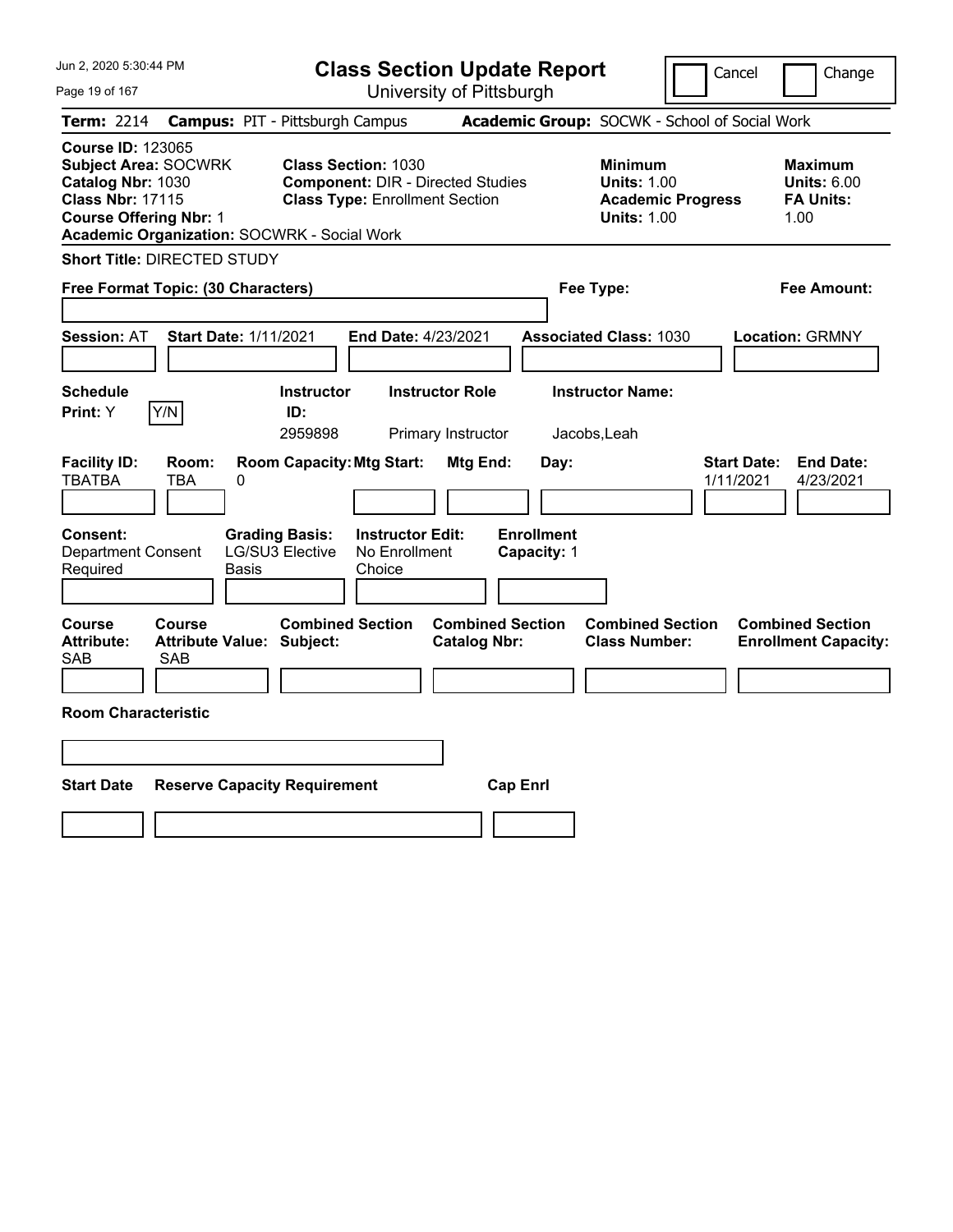| Jun 2, 2020 5:30:44 PM                                                                                                                                                                         | <b>Class Section Update Report</b>                                                                                                 | Cancel                                                                                 | Change                                                           |
|------------------------------------------------------------------------------------------------------------------------------------------------------------------------------------------------|------------------------------------------------------------------------------------------------------------------------------------|----------------------------------------------------------------------------------------|------------------------------------------------------------------|
| Page 20 of 167                                                                                                                                                                                 | University of Pittsburgh                                                                                                           |                                                                                        |                                                                  |
| Term: 2214                                                                                                                                                                                     | <b>Campus: PIT - Pittsburgh Campus</b>                                                                                             | Academic Group: SOCWK - School of Social Work                                          |                                                                  |
| <b>Course ID: 123065</b><br><b>Subject Area: SOCWRK</b><br>Catalog Nbr: 1030<br><b>Class Nbr: 31003</b><br><b>Course Offering Nbr: 1</b><br><b>Academic Organization: SOCWRK - Social Work</b> | <b>Class Section: 1040</b><br><b>Component: DIR - Directed Studies</b><br><b>Class Type: Enrollment Section</b>                    | <b>Minimum</b><br><b>Units: 1.00</b><br><b>Academic Progress</b><br><b>Units: 1.00</b> | <b>Maximum</b><br><b>Units: 6.00</b><br><b>FA Units:</b><br>1.00 |
| <b>Short Title: DIRECTED STUDY</b>                                                                                                                                                             |                                                                                                                                    |                                                                                        |                                                                  |
| Free Format Topic: (30 Characters)                                                                                                                                                             |                                                                                                                                    | Fee Type:                                                                              | Fee Amount:                                                      |
| <b>Start Date: 1/11/2021</b><br><b>Session: AT</b>                                                                                                                                             | End Date: 4/23/2021                                                                                                                | <b>Associated Class: 1040</b>                                                          | <b>Location: LONDN</b>                                           |
| <b>Schedule</b><br>Y/N<br>Print: Y                                                                                                                                                             | <b>Instructor Role</b><br><b>Instructor</b><br>ID:<br>2911325<br>Special                                                           | <b>Instructor Name:</b><br>Whitehead, Jeff R                                           |                                                                  |
| <b>Facility ID:</b><br>Room:<br><b>TBATBA</b><br><b>TBA</b><br>0                                                                                                                               | <b>Room Capacity: Mtg Start:</b><br><b>Mtg End:</b><br>Day:                                                                        | <b>Start Date:</b><br>1/11/2021                                                        | <b>End Date:</b><br>4/23/2021                                    |
| Consent:<br><b>Department Consent</b><br>Required<br>Basis                                                                                                                                     | <b>Enrollment</b><br><b>Grading Basis:</b><br><b>Instructor Edit:</b><br>LG/SU3 Elective<br>No Enrollment<br>Capacity: 1<br>Choice |                                                                                        |                                                                  |
| <b>Course</b><br><b>Course</b><br><b>Attribute:</b><br><b>Attribute Value: Subject:</b><br><b>SAB</b><br><b>SAB</b>                                                                            | <b>Combined Section</b><br><b>Combined Section</b><br><b>Catalog Nbr:</b>                                                          | <b>Combined Section</b><br><b>Class Number:</b>                                        | <b>Combined Section</b><br><b>Enrollment Capacity:</b>           |
| <b>Room Characteristic</b>                                                                                                                                                                     |                                                                                                                                    |                                                                                        |                                                                  |
|                                                                                                                                                                                                |                                                                                                                                    |                                                                                        |                                                                  |
| <b>Start Date</b><br><b>Reserve Capacity Requirement</b>                                                                                                                                       | <b>Cap Enrl</b>                                                                                                                    |                                                                                        |                                                                  |
|                                                                                                                                                                                                |                                                                                                                                    |                                                                                        |                                                                  |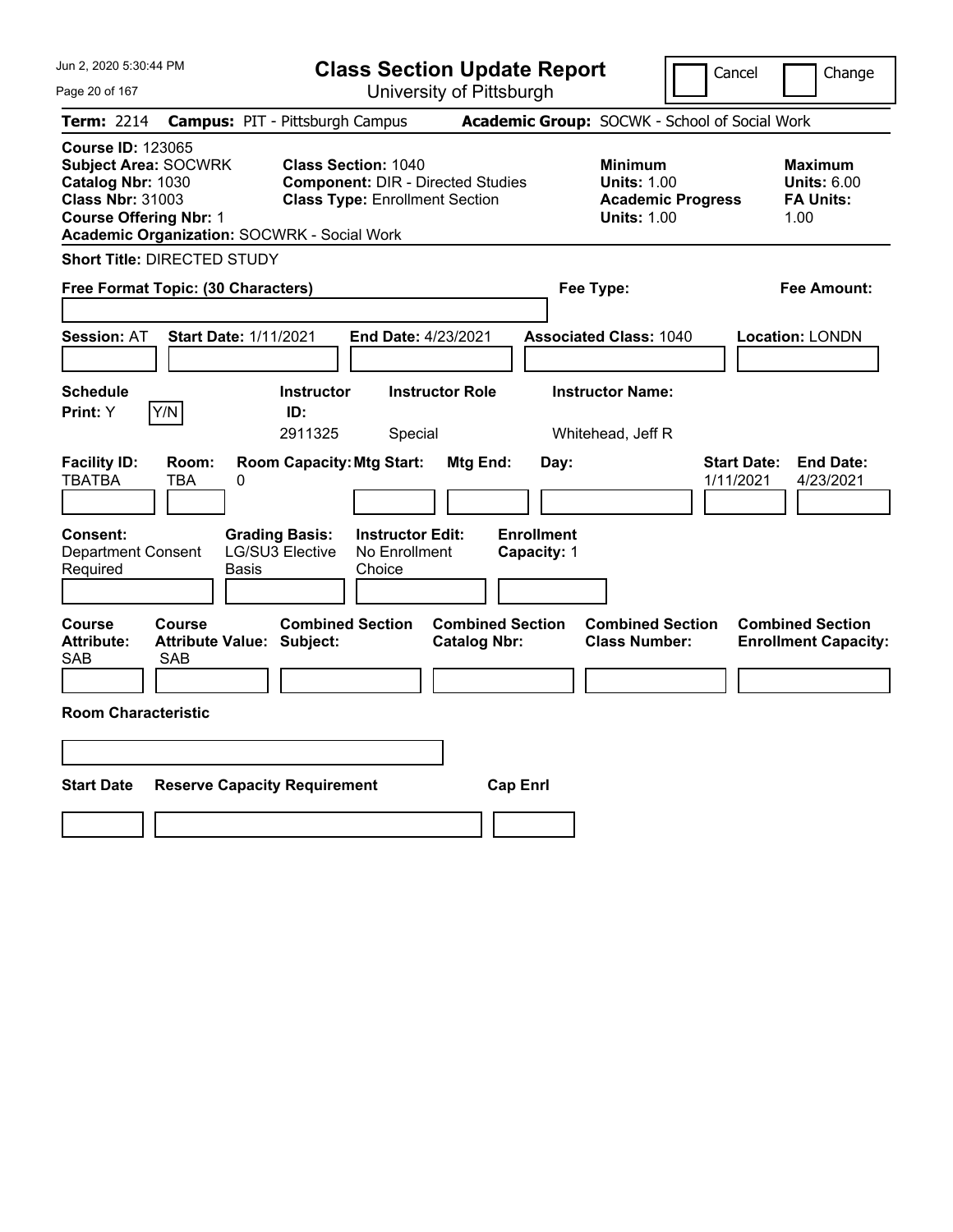| Jun 2, 2020 5:30:44 PM<br>Page 21 of 167                                                                  |                                                                                      |                                                                 |                                                               | <b>Class Section Update Report</b><br>University of Pittsburgh |                                   |                                                                                        | Cancel<br>Change                                                 |
|-----------------------------------------------------------------------------------------------------------|--------------------------------------------------------------------------------------|-----------------------------------------------------------------|---------------------------------------------------------------|----------------------------------------------------------------|-----------------------------------|----------------------------------------------------------------------------------------|------------------------------------------------------------------|
| <b>Term: 2214</b>                                                                                         |                                                                                      | <b>Campus: PIT - Pittsburgh Campus</b>                          |                                                               |                                                                |                                   | Academic Group: SOCWK - School of Social Work                                          |                                                                  |
| <b>Course ID: 123066</b><br>Catalog Nbr: 1035<br><b>Class Nbr: 14191</b><br><b>Course Offering Nbr: 1</b> | <b>Subject Area: SOCWRK</b>                                                          | <b>Academic Organization: SOCWRK - Social Work</b>              | <b>Class Section: 1010</b><br><b>Component: LEC - Lecture</b> | <b>Class Type: Enrollment Section</b>                          |                                   | <b>Minimum</b><br><b>Units: 3.00</b><br><b>Academic Progress</b><br><b>Units: 3.00</b> | <b>Maximum</b><br><b>Units: 3.00</b><br><b>FA Units:</b><br>3.00 |
|                                                                                                           |                                                                                      | Short Title: GLOBL PERSPECTIVES SOCIAL WORK                     |                                                               |                                                                |                                   |                                                                                        |                                                                  |
|                                                                                                           | Free Format Topic: (30 Characters)                                                   |                                                                 |                                                               |                                                                |                                   | Fee Type:                                                                              | <b>Fee Amount:</b>                                               |
| <b>Session: AT</b>                                                                                        |                                                                                      | <b>Start Date: 1/11/2021</b>                                    |                                                               | End Date: 4/23/2021                                            |                                   | <b>Associated Class: 1010</b>                                                          | Location: PGH                                                    |
| <b>Schedule</b><br>Print: Y                                                                               | Y/N                                                                                  | <b>Instructor</b><br>ID:<br>1358237                             |                                                               | <b>Instructor Role</b><br>Primary Instructor                   |                                   | <b>Instructor Name:</b><br>Brubaker, Dawn St Francis                                   |                                                                  |
| <b>Facility ID:</b><br><b>NEEDSAROOM</b>                                                                  | Room:                                                                                | <b>Room Capacity: Mtg Start:</b>                                | 2:00 PM                                                       | Mtg End:<br>4:50 PM                                            | Day:<br>Tu                        |                                                                                        | <b>End Date:</b><br><b>Start Date:</b><br>1/11/2021<br>4/23/2021 |
| <b>Consent:</b><br>No Special Consent<br>Required                                                         |                                                                                      | <b>Grading Basis:</b><br><b>LG/SU3 Elective</b><br><b>Basis</b> | <b>Instructor Edit:</b><br>No Enrollment<br>Choice            |                                                                | <b>Enrollment</b><br>Capacity: 19 |                                                                                        |                                                                  |
| <b>Course</b><br><b>Attribute:</b><br>UCIS<br>UCIS<br><b>UCIS</b>                                         | <b>Course</b><br><b>Attribute Value:</b><br><b>ASP</b><br><b>GLBST</b><br><b>UGH</b> | <b>Combined Section</b><br>Subject:<br><b>SWWEL</b>             |                                                               | <b>Combined Section</b><br><b>Catalog Nbr:</b><br>2035         |                                   | <b>Combined Section</b><br><b>Class Number:</b><br>14200                               | <b>Combined Section</b><br><b>Enrollment Capacity:</b><br>6      |
| <b>Room Characteristic</b>                                                                                | Media - VHS and Display<br>PeopleSoft - Scheduled (PS)                               |                                                                 |                                                               |                                                                |                                   |                                                                                        |                                                                  |
| <b>Start Date</b>                                                                                         |                                                                                      | <b>Reserve Capacity Requirement</b>                             |                                                               |                                                                | <b>Cap Enrl</b>                   |                                                                                        |                                                                  |
|                                                                                                           |                                                                                      |                                                                 |                                                               |                                                                |                                   |                                                                                        |                                                                  |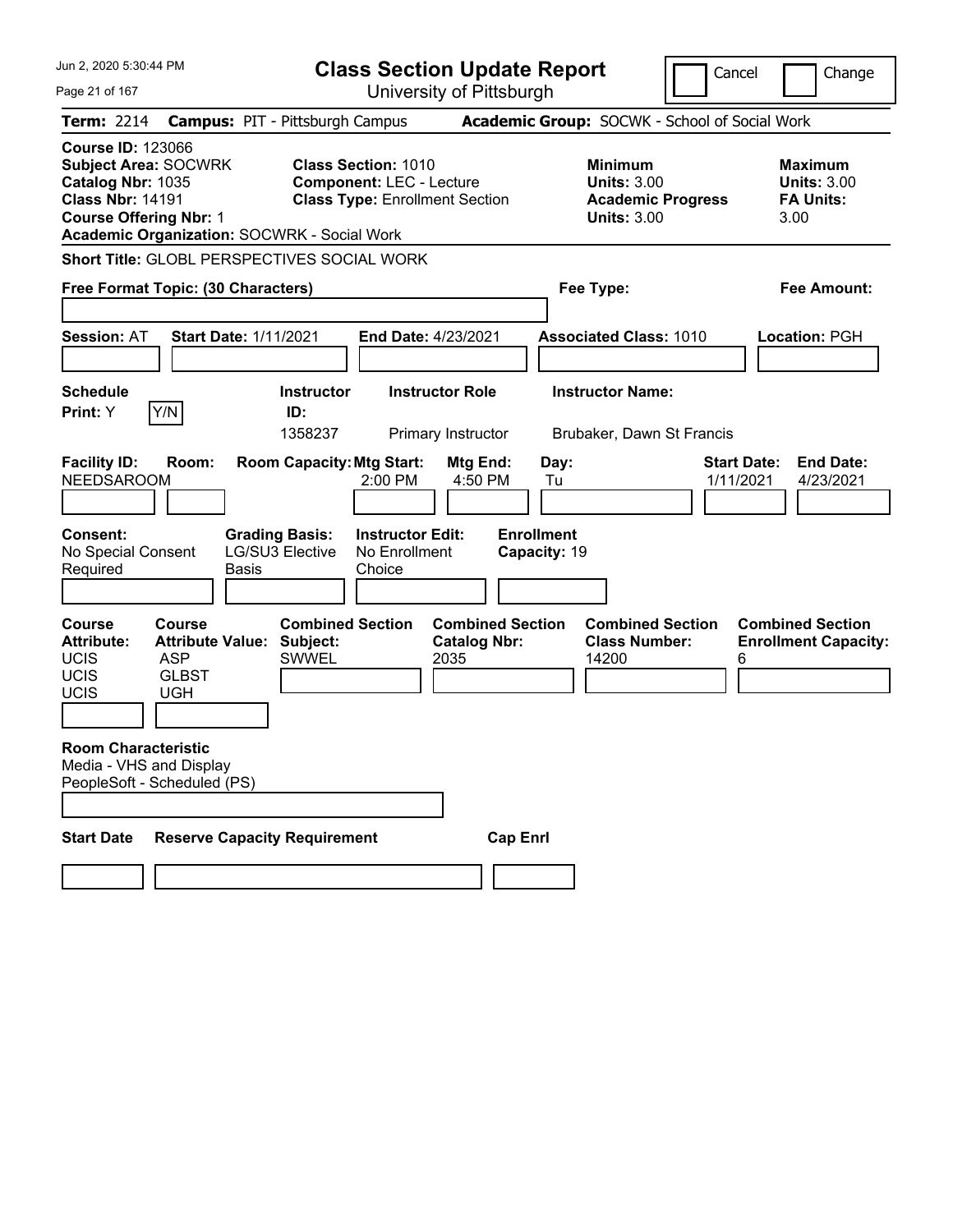| Jun 2, 2020 5:30:44 PM                                                                                                                                                                                                                               |                                                                                                                          | <b>Class Section Update Report</b>                                                               |                                                                                        | Cancel<br>Change                                                 |
|------------------------------------------------------------------------------------------------------------------------------------------------------------------------------------------------------------------------------------------------------|--------------------------------------------------------------------------------------------------------------------------|--------------------------------------------------------------------------------------------------|----------------------------------------------------------------------------------------|------------------------------------------------------------------|
| Page 22 of 167                                                                                                                                                                                                                                       |                                                                                                                          | University of Pittsburgh                                                                         |                                                                                        |                                                                  |
| <b>Term: 2214</b>                                                                                                                                                                                                                                    | <b>Campus: PIT - Pittsburgh Campus</b>                                                                                   |                                                                                                  | Academic Group: SOCWK - School of Social Work                                          |                                                                  |
| <b>Course ID: 123067</b><br><b>Subject Area: SOCWRK</b><br>Catalog Nbr: 1040<br><b>Class Nbr: 26130</b><br><b>Course Offering Nbr: 1</b><br><b>Academic Organization: SOCWRK - Social Work</b>                                                       | <b>Class Section: 1010</b>                                                                                               | <b>Component: LEC - Lecture</b><br><b>Class Type: Enrollment Section</b>                         | <b>Minimum</b><br><b>Units: 3.00</b><br><b>Academic Progress</b><br><b>Units: 3.00</b> | <b>Maximum</b><br><b>Units: 3.00</b><br><b>FA Units:</b><br>3.00 |
| Short Title: POVERTY & INCOME INEQUALITY                                                                                                                                                                                                             |                                                                                                                          |                                                                                                  |                                                                                        |                                                                  |
| Free Format Topic: (30 Characters)                                                                                                                                                                                                                   |                                                                                                                          |                                                                                                  | Fee Type:                                                                              | Fee Amount:                                                      |
| <b>Session: AT</b><br><b>Schedule</b><br>Y/N<br>Print: Y                                                                                                                                                                                             | <b>Start Date: 1/11/2021</b><br><b>Instructor</b><br>ID:                                                                 | End Date: 4/23/2021<br><b>Instructor Role</b>                                                    | <b>Associated Class: 1010</b><br><b>Instructor Name:</b>                               | Location: PGH                                                    |
| <b>Facility ID:</b><br>Room:<br><b>NEEDSAROOM</b><br><b>Consent:</b><br>No Special Consent<br>Required                                                                                                                                               | 1638308<br><b>Room Capacity: Mtg Start:</b><br><b>Grading Basis:</b><br><b>LG/SU3 Elective</b><br><b>Basis</b><br>Choice | Primary Instructor<br>Mtg End:<br>2:00 PM<br>4:50 PM<br><b>Instructor Edit:</b><br>No Enrollment | Lucas, Emma T.<br>Day:<br>We<br><b>Enrollment</b><br>Capacity: 15                      | Start Date:<br><b>End Date:</b><br>1/11/2021<br>4/23/2021        |
| <b>Course</b><br>Course<br><b>Attribute Value:</b><br><b>Attribute:</b><br><b>FNL</b><br><b>HOURLY</b><br><b>UCIS</b><br><b>GLBST</b><br><b>UCIS</b><br><b>UGH</b><br><b>Room Characteristic</b><br>PeopleSoft - Scheduled (PS)<br><b>Start Date</b> | <b>Combined Section</b><br>Subject:<br><b>SWGEN</b><br><b>Reserve Capacity Requirement</b>                               | <b>Combined Section</b><br><b>Catalog Nbr:</b><br>2005<br><b>Cap Enrl</b>                        | <b>Combined Section</b><br><b>Class Number:</b><br>26131                               | <b>Combined Section</b><br><b>Enrollment Capacity:</b><br>9      |
|                                                                                                                                                                                                                                                      |                                                                                                                          |                                                                                                  |                                                                                        |                                                                  |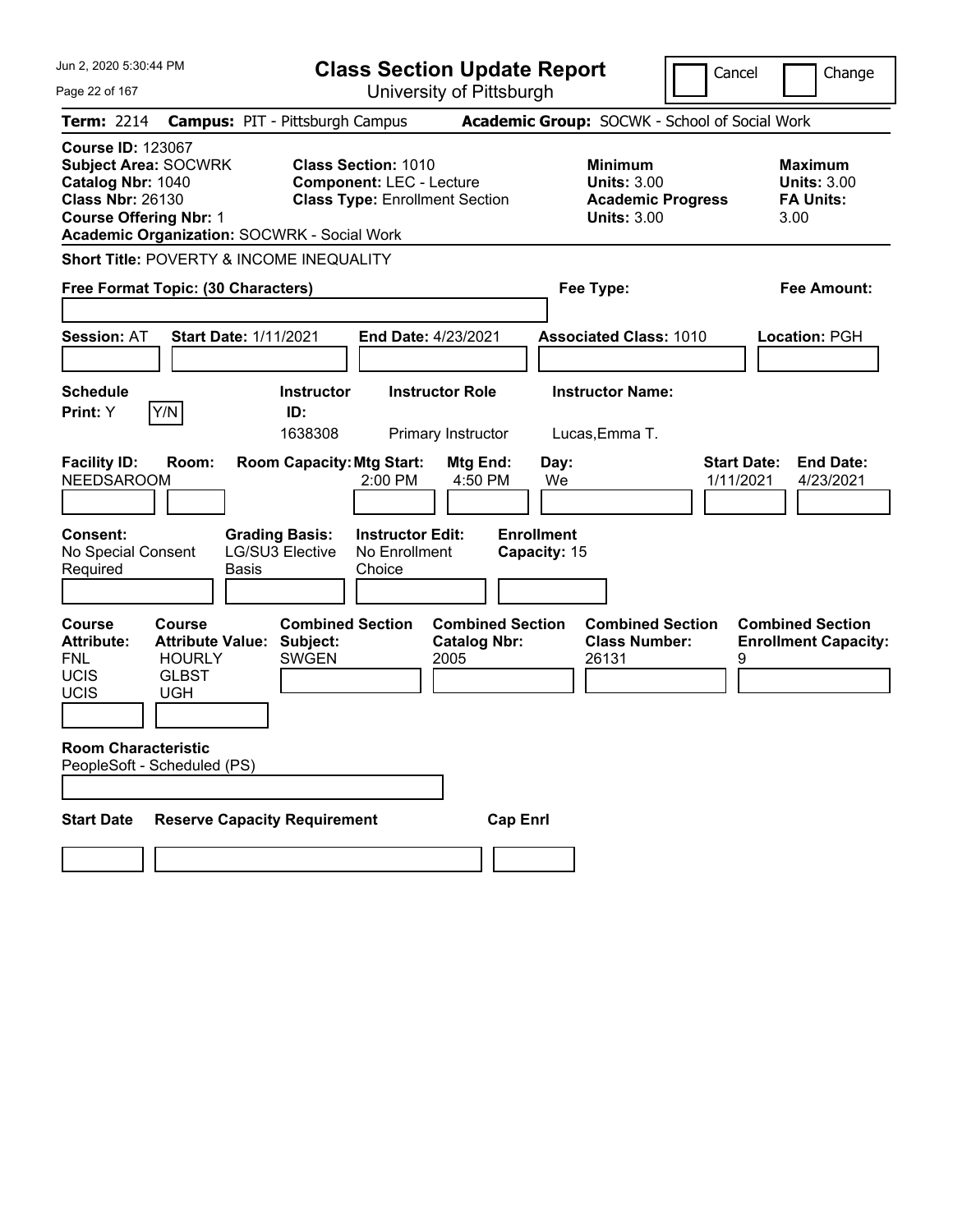| Jun 2, 2020 5:30:44 PM                                                                                                                                                                         | <b>Class Section Update Report</b>                                                                             |                                                |                                                                                        | Cancel<br>Change                                                 |
|------------------------------------------------------------------------------------------------------------------------------------------------------------------------------------------------|----------------------------------------------------------------------------------------------------------------|------------------------------------------------|----------------------------------------------------------------------------------------|------------------------------------------------------------------|
| Page 23 of 167                                                                                                                                                                                 |                                                                                                                | University of Pittsburgh                       |                                                                                        |                                                                  |
| <b>Term: 2214</b>                                                                                                                                                                              | <b>Campus: PIT - Pittsburgh Campus</b>                                                                         |                                                | Academic Group: SOCWK - School of Social Work                                          |                                                                  |
| <b>Course ID: 123074</b><br><b>Subject Area: SOCWRK</b><br>Catalog Nbr: 1079<br><b>Class Nbr: 14203</b><br><b>Course Offering Nbr: 1</b><br><b>Academic Organization: SOCWRK - Social Work</b> | <b>Class Section: 1010</b><br><b>Component: LEC - Lecture</b><br><b>Class Type: Enrollment Section</b>         |                                                | <b>Minimum</b><br><b>Units: 3.00</b><br><b>Academic Progress</b><br><b>Units: 3.00</b> | <b>Maximum</b><br><b>Units: 3.00</b><br><b>FA Units:</b><br>3.00 |
| <b>Short Title: CHILD WELFARE SERVICES</b>                                                                                                                                                     |                                                                                                                |                                                |                                                                                        |                                                                  |
| Free Format Topic: (30 Characters)                                                                                                                                                             |                                                                                                                |                                                | Fee Type:                                                                              | Fee Amount:                                                      |
| <b>Session: AT</b>                                                                                                                                                                             | <b>Start Date: 1/11/2021</b><br><b>End Date: 4/23/2021</b>                                                     |                                                | <b>Associated Class: 1010</b>                                                          | Location: PGH                                                    |
| <b>Schedule</b><br>Y/N<br>Print: Y                                                                                                                                                             | <b>Instructor</b><br>ID:<br>1437727                                                                            | <b>Instructor Role</b><br>Primary Instructor   | <b>Instructor Name:</b><br>Bradley-King, Cynthia Katherine                             |                                                                  |
| <b>Facility ID:</b><br>Room:<br><b>NEEDSAROOM</b>                                                                                                                                              | <b>Room Capacity: Mtg Start:</b><br>11:00 AM                                                                   | Mtg End:<br>1:50 PM                            | Day:<br>Tu                                                                             | <b>Start Date:</b><br><b>End Date:</b><br>1/11/2021<br>4/23/2021 |
| <b>Consent:</b><br>No Special Consent<br>Required                                                                                                                                              | <b>Grading Basis:</b><br><b>Instructor Edit:</b><br><b>LG/SNC Elective</b><br>No Enrollment<br>Basis<br>Choice | <b>Enrollment</b><br>Capacity: 30              |                                                                                        |                                                                  |
| <b>Course</b><br><b>Course</b><br><b>Attribute:</b><br><b>HOURLY</b><br>FNL                                                                                                                    | <b>Combined Section</b><br><b>Attribute Value: Subject:</b>                                                    | <b>Combined Section</b><br><b>Catalog Nbr:</b> | <b>Combined Section</b><br><b>Class Number:</b>                                        | <b>Combined Section</b><br><b>Enrollment Capacity:</b>           |
| <b>Room Characteristic</b><br>Media - Data Projector/Monitor<br>PeopleSoft - Scheduled (PS)                                                                                                    |                                                                                                                |                                                |                                                                                        |                                                                  |
| <b>Start Date</b>                                                                                                                                                                              | <b>Reserve Capacity Requirement</b>                                                                            | <b>Cap Enri</b>                                |                                                                                        |                                                                  |
|                                                                                                                                                                                                |                                                                                                                |                                                |                                                                                        |                                                                  |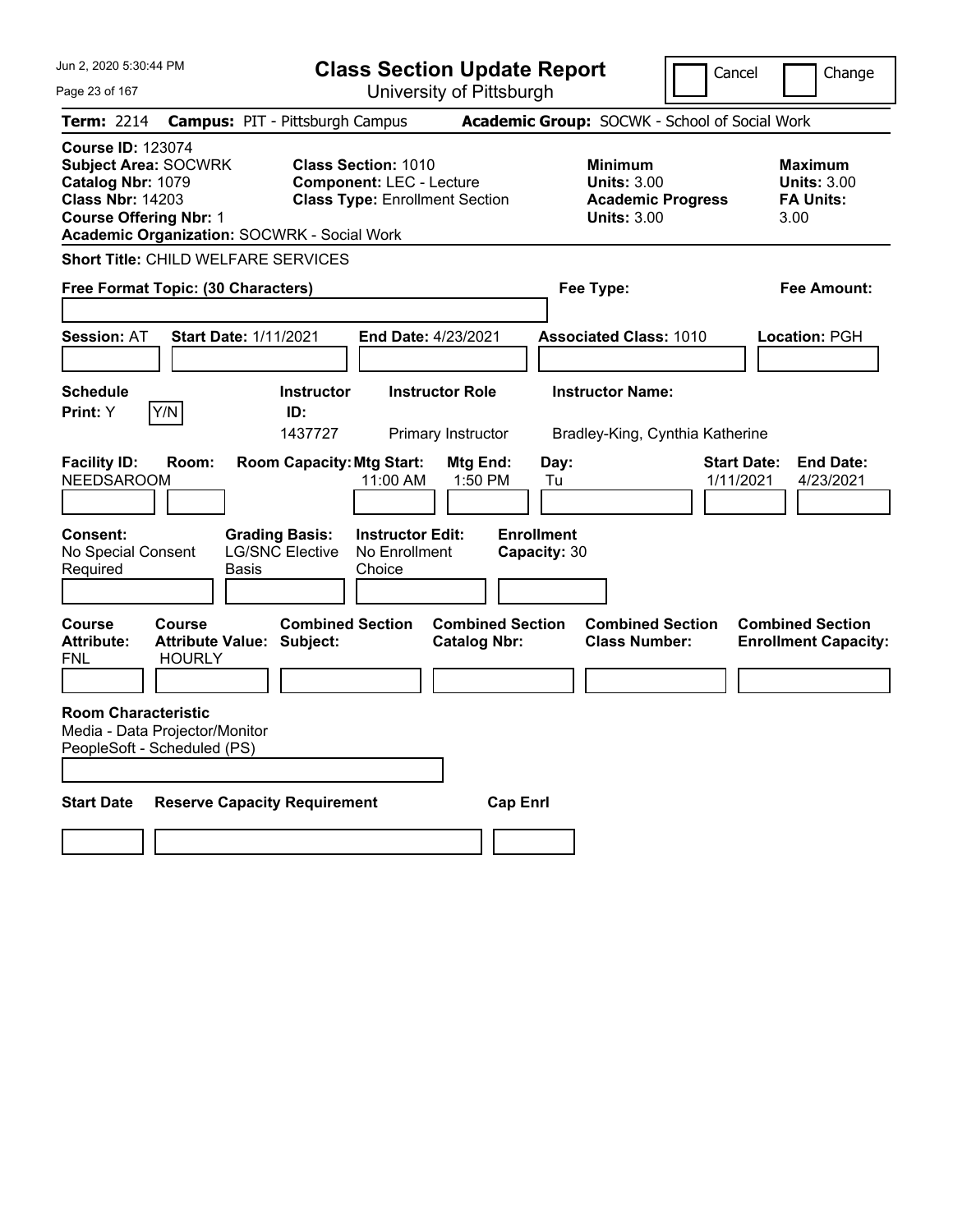| Jun 2, 2020 5:30:44 PM<br><b>Class Section Update Report</b>                                                                                                                            |                                                                                                           |                                                                                        | Cancel<br>Change                                                 |
|-----------------------------------------------------------------------------------------------------------------------------------------------------------------------------------------|-----------------------------------------------------------------------------------------------------------|----------------------------------------------------------------------------------------|------------------------------------------------------------------|
| Page 24 of 167                                                                                                                                                                          | University of Pittsburgh                                                                                  |                                                                                        |                                                                  |
| <b>Term: 2214</b>                                                                                                                                                                       | <b>Campus: PIT - Pittsburgh Campus</b>                                                                    | Academic Group: SOCWK - School of Social Work                                          |                                                                  |
| <b>Course ID: 183336</b><br><b>Subject Area: SOCWRK</b><br>Catalog Nbr: 1080<br><b>Class Nbr: 20857</b><br><b>Course Offering Nbr: 1</b><br>Academic Organization: SOCWRK - Social Work | <b>Class Section: 1010</b><br><b>Component: SEM - Seminar</b><br><b>Class Type: Enrollment Section</b>    | <b>Minimum</b><br><b>Units: 1.00</b><br><b>Academic Progress</b><br><b>Units: 1.00</b> | <b>Maximum</b><br><b>Units: 1.00</b><br><b>FA Units:</b><br>1.00 |
| Short Title: BROWNE LEADERSHIP FELLOWS SEM                                                                                                                                              |                                                                                                           |                                                                                        |                                                                  |
| Free Format Topic: (30 Characters)                                                                                                                                                      |                                                                                                           | Fee Type:                                                                              | Fee Amount:                                                      |
| <b>Session: AT</b><br><b>Start Date: 1/11/2021</b>                                                                                                                                      | End Date: 4/23/2021                                                                                       | <b>Associated Class: 1010</b>                                                          | Location: PGH                                                    |
| <b>Schedule</b><br>Y/N<br>Print: Y                                                                                                                                                      | <b>Instructor Role</b><br><b>Instructor</b><br>ID:<br>1793117<br>Special<br>2903348<br>Primary Instructor | <b>Instructor Name:</b><br>Caldwell, Keith J<br>Durham, Aliya D                        |                                                                  |
| <b>Facility ID:</b><br>Room:<br><b>TBATBA</b><br>TBA<br>0                                                                                                                               | <b>Room Capacity: Mtg Start:</b><br>Mtg End:                                                              | Day:                                                                                   | <b>Start Date:</b><br><b>End Date:</b><br>4/23/2021<br>1/11/2021 |
| <b>Consent:</b><br><b>Department Consent</b><br>Required<br><b>Basis</b>                                                                                                                | <b>Grading Basis:</b><br><b>Instructor Edit:</b><br><b>LG/SU3 Elective</b><br>No Enrollment<br>Choice     | <b>Enrollment</b><br>Capacity: 10                                                      |                                                                  |
| Course<br>Course<br>Attribute:<br><b>Attribute Value: Subject:</b>                                                                                                                      | <b>Combined Section</b><br><b>Catalog Nbr:</b>                                                            | <b>Combined Section</b><br><b>Combined Section</b><br><b>Class Number:</b>             | <b>Combined Section</b><br><b>Enrollment Capacity:</b>           |
|                                                                                                                                                                                         |                                                                                                           |                                                                                        |                                                                  |
| <b>Room Characteristic</b>                                                                                                                                                              |                                                                                                           |                                                                                        |                                                                  |
|                                                                                                                                                                                         |                                                                                                           |                                                                                        |                                                                  |
| <b>Start Date</b><br><b>Reserve Capacity Requirement</b>                                                                                                                                |                                                                                                           | <b>Cap Enrl</b>                                                                        |                                                                  |
|                                                                                                                                                                                         |                                                                                                           |                                                                                        |                                                                  |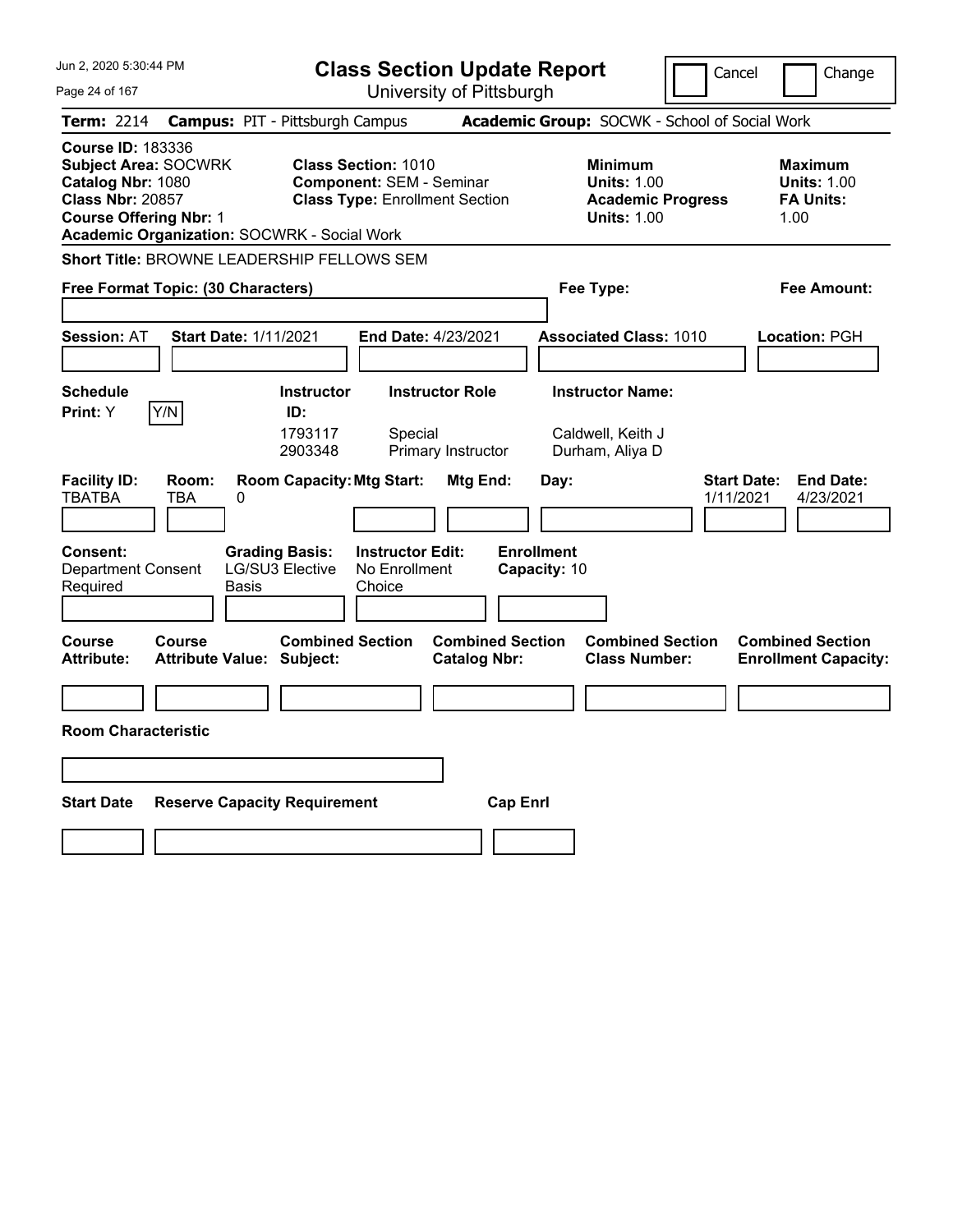| Jun 2, 2020 5:30:44 PM                                                                                                                                                                                   | <b>Class Section Update Report</b>                                                                     |                                                         |                                                                                        | Cancel<br>Change                                                 |
|----------------------------------------------------------------------------------------------------------------------------------------------------------------------------------------------------------|--------------------------------------------------------------------------------------------------------|---------------------------------------------------------|----------------------------------------------------------------------------------------|------------------------------------------------------------------|
| Page 25 of 167                                                                                                                                                                                           |                                                                                                        | University of Pittsburgh                                |                                                                                        |                                                                  |
| <b>Term: 2214</b>                                                                                                                                                                                        | <b>Campus: PIT - Pittsburgh Campus</b>                                                                 |                                                         | Academic Group: SOCWK - School of Social Work                                          |                                                                  |
| <b>Course ID: 123633</b><br><b>Subject Area: SWBEH</b><br>Catalog Nbr: 2008<br><b>Class Nbr: 14204</b><br><b>Course Offering Nbr: 1</b><br>Academic Organization: SOCWK-GRAD - Soc Wk - Graduate Program | <b>Class Section: 1010</b><br><b>Component: LEC - Lecture</b><br><b>Class Type: Enrollment Section</b> |                                                         | <b>Minimum</b><br><b>Units: 3.00</b><br><b>Academic Progress</b><br><b>Units: 3.00</b> | <b>Maximum</b><br><b>Units: 3.00</b><br><b>FA Units:</b><br>3.00 |
| Short Title: HUMN BHVR: URBAN ENVIRONMENT                                                                                                                                                                |                                                                                                        |                                                         |                                                                                        |                                                                  |
| Free Format Topic: (30 Characters)                                                                                                                                                                       |                                                                                                        |                                                         | Fee Type:                                                                              | Fee Amount:                                                      |
| <b>Session: AT</b><br><b>Start Date: 1/11/2021</b>                                                                                                                                                       | <b>End Date: 5/1/2021</b>                                                                              |                                                         | <b>Associated Class: 1010</b>                                                          | Location: PGH                                                    |
| <b>Schedule</b>                                                                                                                                                                                          | <b>Instructor Role</b><br><b>Instructor</b>                                                            |                                                         | <b>Instructor Name:</b>                                                                |                                                                  |
| Y/N<br>Print: Y<br><b>Facility ID:</b><br>Room:<br><b>NEEDSAROOM</b>                                                                                                                                     | ID:<br>3401838<br>2907119<br>Special<br><b>Room Capacity: Mtg Start:</b><br>2:00 PM                    | Primary Instructor<br>Mtg End:<br>Day:<br>4:50 PM<br>Mo | Diaz, Jose A<br>Piel, Marcia Lynne                                                     | <b>Start Date:</b><br><b>End Date:</b><br>1/11/2021<br>5/1/2021  |
| <b>Grading Basis:</b><br><b>Consent:</b><br>No Special Consent<br>Grad LG/SU3<br>Required<br>Basis                                                                                                       | <b>Instructor Edit:</b><br>No Enrollment<br>Choice                                                     | <b>Enrollment</b><br>Capacity: 25                       |                                                                                        |                                                                  |
| <b>Course</b><br>Course<br><b>Attribute:</b><br><b>Attribute Value: Subject:</b>                                                                                                                         | <b>Combined Section</b>                                                                                | <b>Combined Section</b><br><b>Catalog Nbr:</b>          | <b>Combined Section</b><br><b>Class Number:</b>                                        | <b>Combined Section</b><br><b>Enrollment Capacity:</b>           |
| <b>Room Characteristic</b><br>PeopleSoft - Scheduled (PS)                                                                                                                                                |                                                                                                        |                                                         |                                                                                        |                                                                  |
| <b>Start Date</b><br><b>Reserve Capacity Requirement</b>                                                                                                                                                 |                                                                                                        | <b>Cap Enrl</b>                                         |                                                                                        |                                                                  |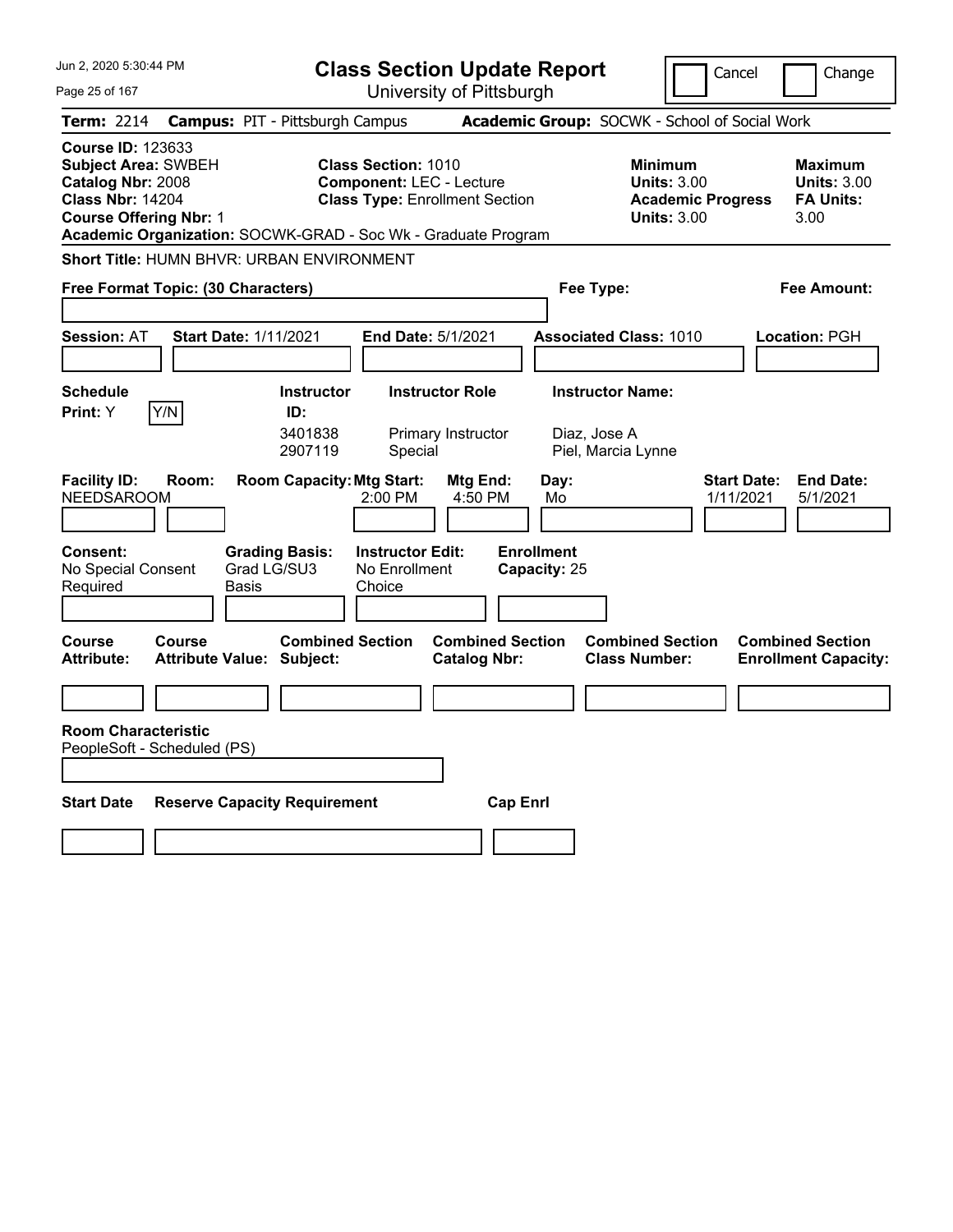| Jun 2, 2020 5:30:44 PM                                                                                                                                                                                   |                                               | <b>Class Section Update Report</b>                                                                     |                                                |                                   |                                                                                        | Cancel<br>Change                                                 |
|----------------------------------------------------------------------------------------------------------------------------------------------------------------------------------------------------------|-----------------------------------------------|--------------------------------------------------------------------------------------------------------|------------------------------------------------|-----------------------------------|----------------------------------------------------------------------------------------|------------------------------------------------------------------|
| Page 26 of 167                                                                                                                                                                                           |                                               |                                                                                                        | University of Pittsburgh                       |                                   |                                                                                        |                                                                  |
| Term: 2214                                                                                                                                                                                               | <b>Campus: PIT - Pittsburgh Campus</b>        |                                                                                                        |                                                |                                   | Academic Group: SOCWK - School of Social Work                                          |                                                                  |
| <b>Course ID: 123638</b><br><b>Subject Area: SWBEH</b><br>Catalog Nbr: 2062<br><b>Class Nbr: 14176</b><br><b>Course Offering Nbr: 1</b><br>Academic Organization: SOCWK-GRAD - Soc Wk - Graduate Program |                                               | <b>Class Section: 1010</b><br><b>Component: LEC - Lecture</b><br><b>Class Type: Enrollment Section</b> |                                                |                                   | <b>Minimum</b><br><b>Units: 3.00</b><br><b>Academic Progress</b><br><b>Units: 3.00</b> | <b>Maximum</b><br><b>Units: 3.00</b><br><b>FA Units:</b><br>3.00 |
| <b>Short Title: HUMN BHVR: CHLD FMLY AT RISK</b>                                                                                                                                                         |                                               |                                                                                                        |                                                |                                   |                                                                                        |                                                                  |
| <b>Free Format Topic: (30 Characters)</b>                                                                                                                                                                |                                               |                                                                                                        |                                                | Fee Type:                         |                                                                                        | Fee Amount:                                                      |
|                                                                                                                                                                                                          |                                               |                                                                                                        |                                                |                                   |                                                                                        |                                                                  |
| <b>Session: AT</b>                                                                                                                                                                                       | <b>Start Date: 1/11/2021</b>                  | <b>End Date: 5/1/2021</b>                                                                              |                                                |                                   | <b>Associated Class: 1010</b>                                                          | Location: PGH                                                    |
|                                                                                                                                                                                                          |                                               |                                                                                                        |                                                |                                   |                                                                                        |                                                                  |
| <b>Schedule</b>                                                                                                                                                                                          |                                               | <b>Instructor</b>                                                                                      | <b>Instructor Role</b>                         | <b>Instructor Name:</b>           |                                                                                        |                                                                  |
| Y/N<br><b>Print:</b> Y                                                                                                                                                                                   | ID:                                           | 1646655                                                                                                |                                                |                                   |                                                                                        |                                                                  |
| <b>Facility ID:</b>                                                                                                                                                                                      | Room:                                         | <b>Room Capacity: Mtg Start:</b>                                                                       | Primary Instructor<br>Mtg End:                 | Day:                              | Robinson, Deborah C                                                                    | <b>Start Date:</b><br><b>End Date:</b>                           |
| <b>NEEDSAROOM</b>                                                                                                                                                                                        |                                               | 2:00 PM                                                                                                | 4:50 PM                                        | Mo                                |                                                                                        | 1/11/2021<br>5/1/2021                                            |
| <b>Consent:</b><br>No Special Consent<br>Required                                                                                                                                                        | <b>Grading Basis:</b><br>Grad LG/SU3<br>Basis | <b>Instructor Edit:</b><br>No Enrollment<br>Choice                                                     |                                                | <b>Enrollment</b><br>Capacity: 25 |                                                                                        |                                                                  |
| <b>Course</b><br>Course<br><b>Attribute:</b>                                                                                                                                                             | Attribute Value: Subject:                     | <b>Combined Section</b>                                                                                | <b>Combined Section</b><br><b>Catalog Nbr:</b> |                                   | <b>Combined Section</b><br><b>Class Number:</b>                                        | <b>Combined Section</b><br><b>Enrollment Capacity:</b>           |
|                                                                                                                                                                                                          |                                               |                                                                                                        |                                                |                                   |                                                                                        |                                                                  |
| <b>Room Characteristic</b><br>Media - Data Projector/Monitor<br>PeopleSoft - Scheduled (PS)                                                                                                              |                                               |                                                                                                        |                                                |                                   |                                                                                        |                                                                  |
| <b>Start Date</b>                                                                                                                                                                                        | <b>Reserve Capacity Requirement</b>           |                                                                                                        | <b>Cap Enrl</b>                                |                                   |                                                                                        |                                                                  |
|                                                                                                                                                                                                          |                                               |                                                                                                        |                                                |                                   |                                                                                        |                                                                  |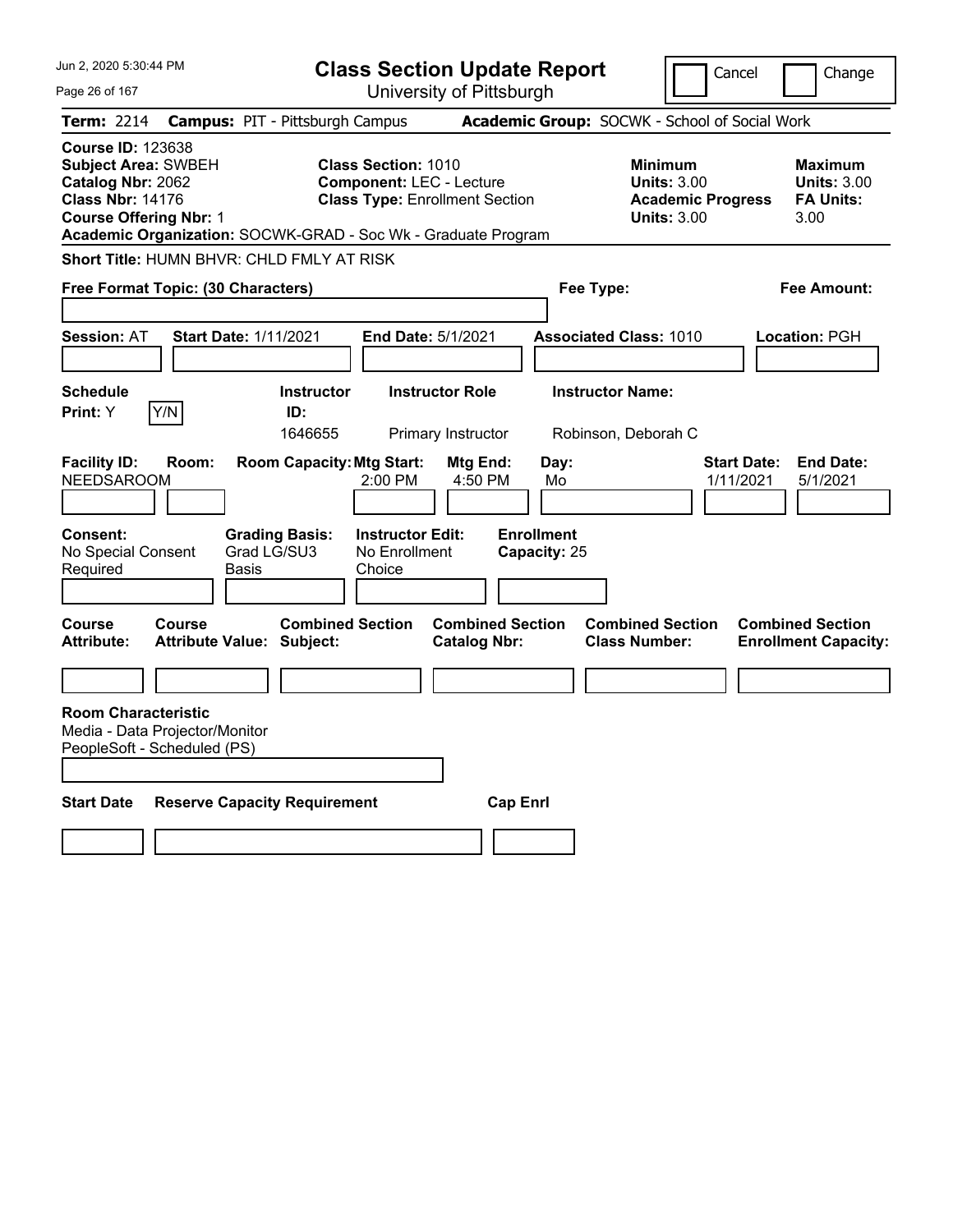| Jun 2, 2020 5:30:44 PM                                                                                                                                                                                   |                                                                                                        | <b>Class Section Update Report</b>                                     |                                                                                        | Cancel<br>Change                                                 |
|----------------------------------------------------------------------------------------------------------------------------------------------------------------------------------------------------------|--------------------------------------------------------------------------------------------------------|------------------------------------------------------------------------|----------------------------------------------------------------------------------------|------------------------------------------------------------------|
| Page 27 of 167                                                                                                                                                                                           |                                                                                                        | University of Pittsburgh                                               |                                                                                        |                                                                  |
| <b>Term: 2214</b>                                                                                                                                                                                        | <b>Campus: PIT - Pittsburgh Campus</b>                                                                 |                                                                        | Academic Group: SOCWK - School of Social Work                                          |                                                                  |
| <b>Course ID: 123638</b><br><b>Subject Area: SWBEH</b><br>Catalog Nbr: 2062<br><b>Class Nbr: 21096</b><br><b>Course Offering Nbr: 1</b><br>Academic Organization: SOCWK-GRAD - Soc Wk - Graduate Program | <b>Class Section: 1280</b><br><b>Component: LEC - Lecture</b><br><b>Class Type: Enrollment Section</b> |                                                                        | <b>Minimum</b><br><b>Units: 3.00</b><br><b>Academic Progress</b><br><b>Units: 3.00</b> | <b>Maximum</b><br><b>Units: 3.00</b><br><b>FA Units:</b><br>3.00 |
| Short Title: HUMN BHVR: CHLD FMLY AT RISK                                                                                                                                                                |                                                                                                        |                                                                        |                                                                                        |                                                                  |
| Free Format Topic: (30 Characters)                                                                                                                                                                       |                                                                                                        |                                                                        | Fee Type:                                                                              | Fee Amount:                                                      |
| <b>Start Date: 1/11/2021</b><br><b>Session: AT</b>                                                                                                                                                       | <b>End Date: 5/1/2021</b>                                                                              |                                                                        | <b>Associated Class: 1280</b>                                                          | Location: PGH                                                    |
| <b>Schedule</b><br>Y/N<br><b>Print:</b> Y                                                                                                                                                                | <b>Instructor</b><br>ID:<br>2934342                                                                    | <b>Instructor Role</b><br>Primary Instructor                           | <b>Instructor Name:</b><br>Smith, Autumn Capri                                         |                                                                  |
| <b>Facility ID:</b><br>Room:<br><b>NEEDSAROOM</b><br>Consent:<br><b>Grading Basis:</b><br>Grad LG/SU3<br>No Special Consent                                                                              | <b>Room Capacity: Mtg Start:</b><br>6:00 PM<br><b>Instructor Edit:</b><br>No Enrollment                | Mtg End:<br>Day:<br>8:50 PM<br>We<br><b>Enrollment</b><br>Capacity: 25 |                                                                                        | <b>Start Date:</b><br><b>End Date:</b><br>5/1/2021<br>1/11/2021  |
| Required<br>Basis                                                                                                                                                                                        | Choice                                                                                                 |                                                                        |                                                                                        |                                                                  |
| Course<br>Course<br><b>Attribute Value: Subject:</b><br><b>Attribute:</b>                                                                                                                                | <b>Combined Section</b>                                                                                | <b>Combined Section</b><br><b>Catalog Nbr:</b>                         | <b>Combined Section</b><br><b>Class Number:</b>                                        | <b>Combined Section</b><br><b>Enrollment Capacity:</b>           |
| <b>Room Characteristic</b>                                                                                                                                                                               |                                                                                                        |                                                                        |                                                                                        |                                                                  |
| PeopleSoft - Scheduled (PS)                                                                                                                                                                              |                                                                                                        |                                                                        |                                                                                        |                                                                  |
| <b>Start Date</b><br><b>Reserve Capacity Requirement</b>                                                                                                                                                 |                                                                                                        | <b>Cap Enrl</b>                                                        |                                                                                        |                                                                  |
|                                                                                                                                                                                                          |                                                                                                        |                                                                        |                                                                                        |                                                                  |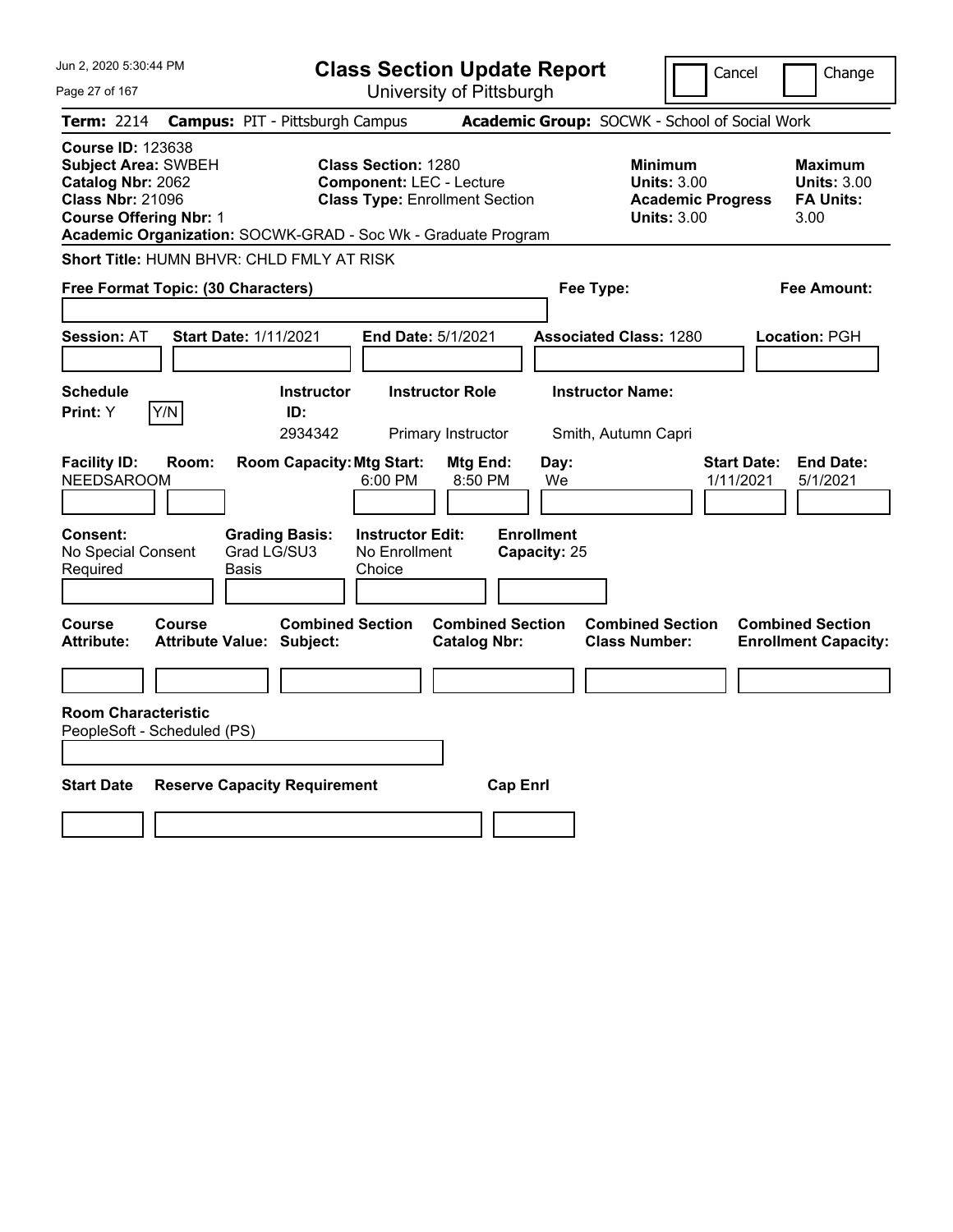| Jun 2, 2020 5:30:44 PM                                                                                                                                                                                   |                                                                                                        | <b>Class Section Update Report</b>                                                   |                                                                                        | Cancel<br>Change                                                 |
|----------------------------------------------------------------------------------------------------------------------------------------------------------------------------------------------------------|--------------------------------------------------------------------------------------------------------|--------------------------------------------------------------------------------------|----------------------------------------------------------------------------------------|------------------------------------------------------------------|
| Page 28 of 167                                                                                                                                                                                           |                                                                                                        | University of Pittsburgh                                                             |                                                                                        |                                                                  |
| <b>Term: 2214</b>                                                                                                                                                                                        | <b>Campus: PIT - Pittsburgh Campus</b>                                                                 |                                                                                      | Academic Group: SOCWK - School of Social Work                                          |                                                                  |
| <b>Course ID: 123641</b><br><b>Subject Area: SWBEH</b><br>Catalog Nbr: 2065<br><b>Class Nbr: 14165</b><br><b>Course Offering Nbr: 1</b><br>Academic Organization: SOCWK-GRAD - Soc Wk - Graduate Program | <b>Class Section: 1010</b><br><b>Component: LEC - Lecture</b><br><b>Class Type: Enrollment Section</b> |                                                                                      | <b>Minimum</b><br><b>Units: 3.00</b><br><b>Academic Progress</b><br><b>Units: 3.00</b> | <b>Maximum</b><br><b>Units: 3.00</b><br><b>FA Units:</b><br>3.00 |
| Short Title: HUMAN BEHAVIOR: MENTAL HEALTH                                                                                                                                                               |                                                                                                        |                                                                                      |                                                                                        |                                                                  |
| Free Format Topic: (30 Characters)                                                                                                                                                                       |                                                                                                        |                                                                                      | Fee Type:                                                                              | Fee Amount:                                                      |
| <b>Session: AT</b><br><b>Start Date: 1/11/2021</b>                                                                                                                                                       | <b>End Date: 5/1/2021</b>                                                                              |                                                                                      | <b>Associated Class: 1010</b>                                                          | <b>Location: PGH</b>                                             |
| <b>Schedule</b>                                                                                                                                                                                          | <b>Instructor</b>                                                                                      | <b>Instructor Role</b>                                                               | <b>Instructor Name:</b>                                                                |                                                                  |
| Y/N<br>Print: Y<br><b>Facility ID:</b><br>Room:<br><b>NEEDSAROOM</b>                                                                                                                                     | ID:<br>2906841<br>3666316<br><b>Room Capacity: Mtg Start:</b><br>11:00 AM                              | Primary Instructor<br><b>Teaching Assistant</b><br>Mtg End:<br>Day:<br>1:50 PM<br>Mo | Newhill, Christina<br>Sewall, Craig Jeffrey                                            | <b>Start Date:</b><br><b>End Date:</b><br>1/11/2021<br>5/1/2021  |
|                                                                                                                                                                                                          |                                                                                                        |                                                                                      |                                                                                        |                                                                  |
| <b>Consent:</b><br>No Special Consent<br>Required<br>Basis                                                                                                                                               | <b>Grading Basis:</b><br><b>Instructor Edit:</b><br>Grad LG/SU3<br>No Enrollment<br>Choice             | <b>Enrollment</b><br>Capacity: 24                                                    |                                                                                        |                                                                  |
| <b>Course</b><br>Course<br><b>Attribute:</b><br><b>Attribute Value: Subject:</b>                                                                                                                         | <b>Combined Section</b>                                                                                | <b>Combined Section</b><br><b>Catalog Nbr:</b>                                       | <b>Combined Section</b><br><b>Class Number:</b>                                        | <b>Combined Section</b><br><b>Enrollment Capacity:</b>           |
|                                                                                                                                                                                                          |                                                                                                        |                                                                                      |                                                                                        |                                                                  |
| <b>Room Characteristic</b><br>PeopleSoft - Scheduled (PS)                                                                                                                                                |                                                                                                        |                                                                                      |                                                                                        |                                                                  |
| <b>Start Date</b>                                                                                                                                                                                        | <b>Reserve Capacity Requirement</b>                                                                    | <b>Cap Enrl</b>                                                                      |                                                                                        |                                                                  |
|                                                                                                                                                                                                          |                                                                                                        |                                                                                      |                                                                                        |                                                                  |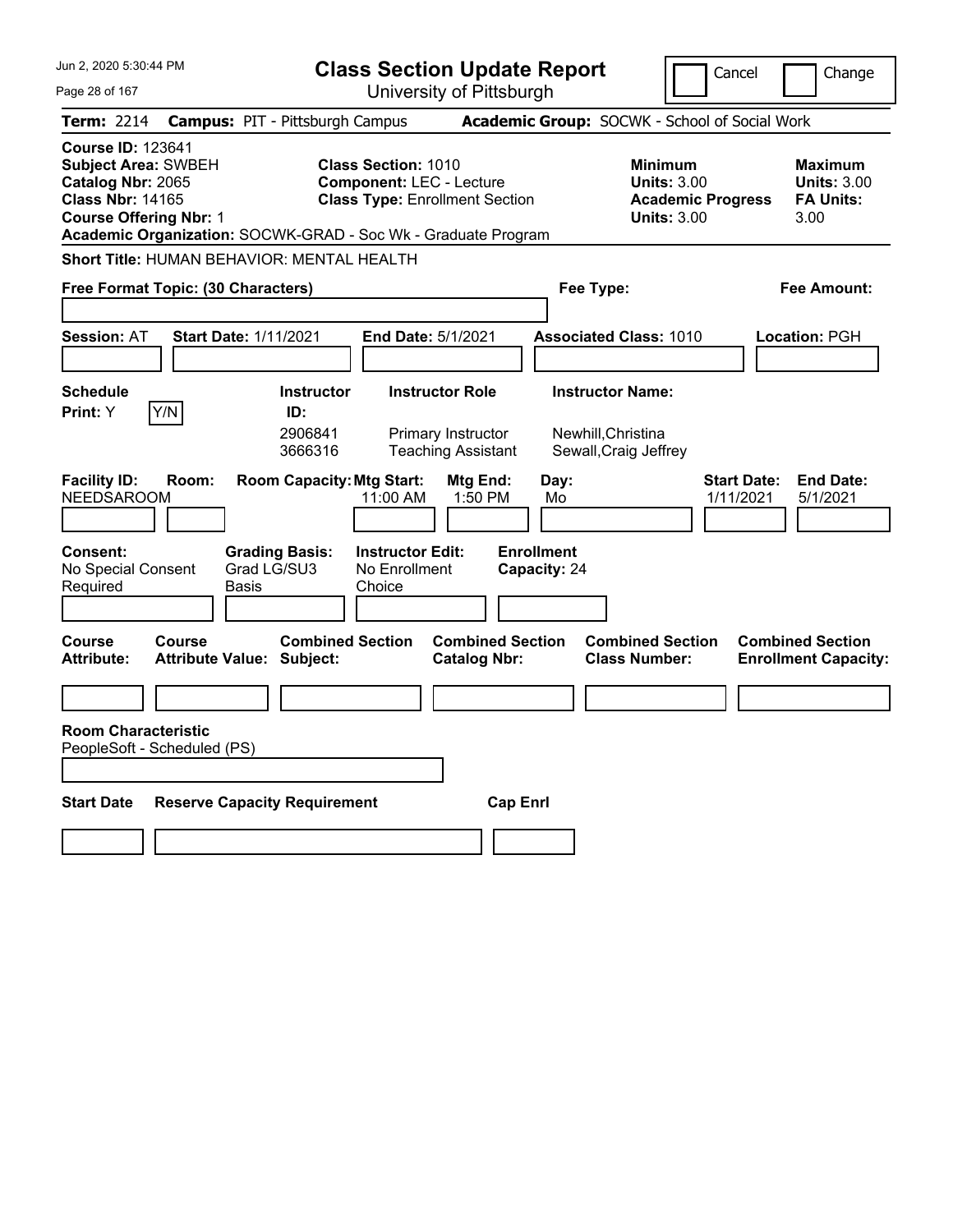| Jun 2, 2020 5:30:44 PM                                                                                                                                                                                   |                                                             | <b>Class Section Update Report</b>                                                                     |                                                |                                                 | Cancel                                                               | Change                                                           |
|----------------------------------------------------------------------------------------------------------------------------------------------------------------------------------------------------------|-------------------------------------------------------------|--------------------------------------------------------------------------------------------------------|------------------------------------------------|-------------------------------------------------|----------------------------------------------------------------------|------------------------------------------------------------------|
| Page 29 of 167                                                                                                                                                                                           |                                                             |                                                                                                        | University of Pittsburgh                       |                                                 |                                                                      |                                                                  |
| Term: 2214                                                                                                                                                                                               | <b>Campus: PIT - Pittsburgh Campus</b>                      |                                                                                                        |                                                | Academic Group: SOCWK - School of Social Work   |                                                                      |                                                                  |
| <b>Course ID: 123641</b><br><b>Subject Area: SWBEH</b><br>Catalog Nbr: 2065<br><b>Class Nbr: 16337</b><br><b>Course Offering Nbr: 1</b><br>Academic Organization: SOCWK-GRAD - Soc Wk - Graduate Program |                                                             | <b>Class Section: 1020</b><br><b>Component: LEC - Lecture</b><br><b>Class Type: Enrollment Section</b> |                                                | <b>Minimum</b>                                  | <b>Units: 3.00</b><br><b>Academic Progress</b><br><b>Units: 3.00</b> | <b>Maximum</b><br><b>Units: 3.00</b><br><b>FA Units:</b><br>3.00 |
| <b>Short Title: HUMAN BEHAVIOR: MENTAL HEALTH</b>                                                                                                                                                        |                                                             |                                                                                                        |                                                |                                                 |                                                                      |                                                                  |
| Free Format Topic: (30 Characters)                                                                                                                                                                       |                                                             |                                                                                                        |                                                | Fee Type:                                       |                                                                      | Fee Amount:                                                      |
| <b>Session: AT</b>                                                                                                                                                                                       | <b>Start Date: 1/11/2021</b>                                | End Date: 5/1/2021                                                                                     |                                                | <b>Associated Class: 1020</b>                   |                                                                      | Location: PGH                                                    |
| Schedule<br>Y/N<br>Print: Y                                                                                                                                                                              | <b>Instructor</b><br>ID:<br>2918108                         | <b>Instructor Role</b><br><b>Primary Instructor</b>                                                    |                                                | <b>Instructor Name:</b><br>McCarthy, Laura A    |                                                                      |                                                                  |
| <b>Facility ID:</b><br>Room:<br><b>NEEDSAROOM</b><br>Consent:                                                                                                                                            | <b>Room Capacity: Mtg Start:</b><br><b>Grading Basis:</b>   | 6:00 PM<br><b>Instructor Edit:</b>                                                                     | Mtg End:<br>8:50 PM<br><b>Enrollment</b>       | Day:<br>Mo                                      | <b>Start Date:</b><br>1/11/2021                                      | <b>End Date:</b><br>5/1/2021                                     |
| No Special Consent<br>Required                                                                                                                                                                           | Grad LG/SU3<br>Basis                                        | No Enrollment<br>Choice                                                                                | Capacity: 25                                   |                                                 |                                                                      |                                                                  |
| Course<br>Course<br>Attribute:                                                                                                                                                                           | <b>Combined Section</b><br><b>Attribute Value: Subject:</b> |                                                                                                        | <b>Combined Section</b><br><b>Catalog Nbr:</b> | <b>Combined Section</b><br><b>Class Number:</b> |                                                                      | <b>Combined Section</b><br><b>Enrollment Capacity:</b>           |
|                                                                                                                                                                                                          |                                                             |                                                                                                        |                                                |                                                 |                                                                      |                                                                  |
| <b>Room Characteristic</b><br>PeopleSoft - Scheduled (PS)                                                                                                                                                |                                                             |                                                                                                        |                                                |                                                 |                                                                      |                                                                  |
|                                                                                                                                                                                                          |                                                             |                                                                                                        |                                                |                                                 |                                                                      |                                                                  |
| <b>Start Date</b>                                                                                                                                                                                        | <b>Reserve Capacity Requirement</b>                         |                                                                                                        | <b>Cap Enrl</b>                                |                                                 |                                                                      |                                                                  |
|                                                                                                                                                                                                          |                                                             |                                                                                                        |                                                |                                                 |                                                                      |                                                                  |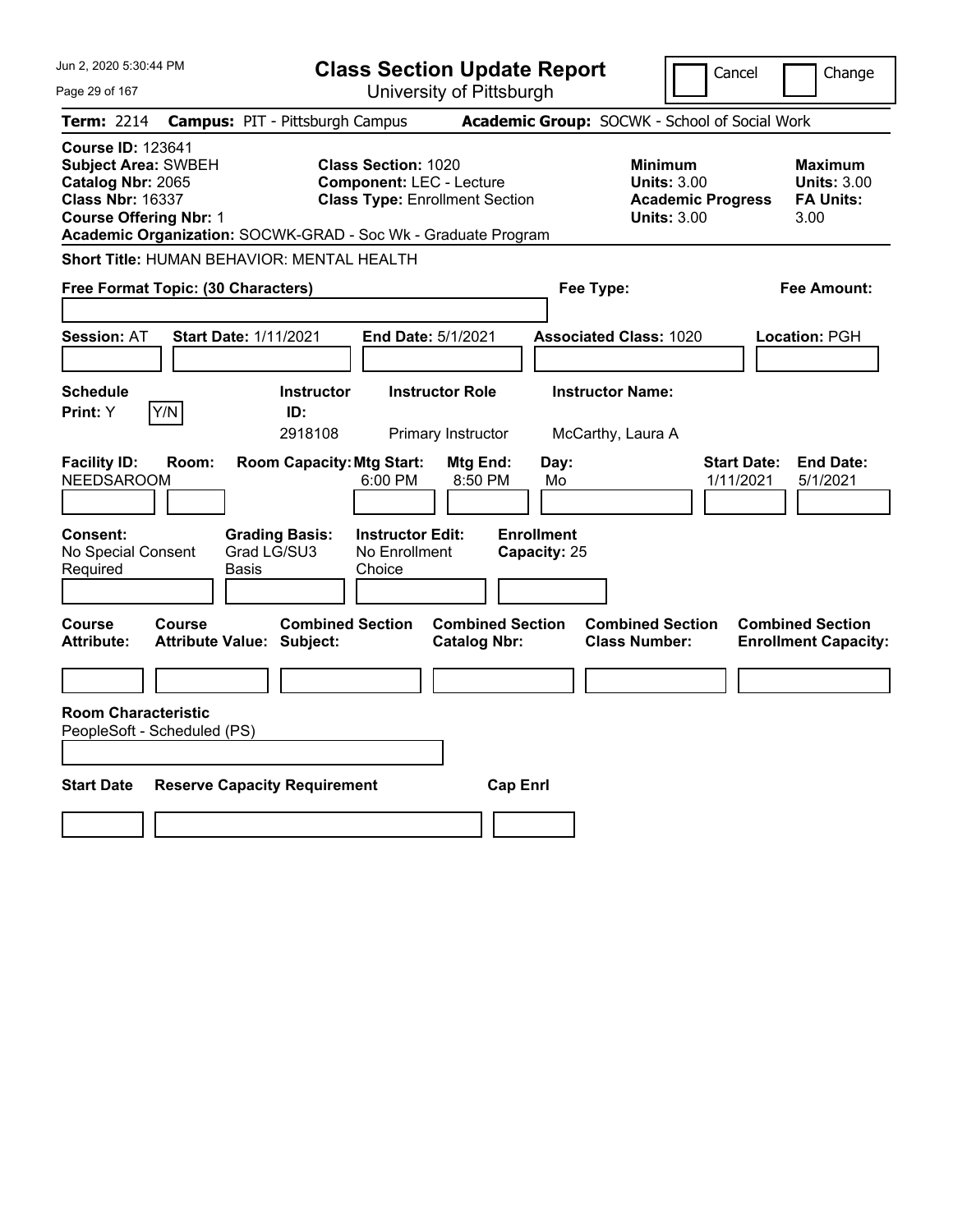| Jun 2, 2020 5:30:44 PM                                                                                                                  | <b>Class Section Update Report</b>                                                                                                                                      |                                                                                        | Cancel<br>Change                                                 |
|-----------------------------------------------------------------------------------------------------------------------------------------|-------------------------------------------------------------------------------------------------------------------------------------------------------------------------|----------------------------------------------------------------------------------------|------------------------------------------------------------------|
| Page 30 of 167                                                                                                                          | University of Pittsburgh                                                                                                                                                |                                                                                        |                                                                  |
| <b>Term: 2214</b>                                                                                                                       | <b>Campus: PIT - Pittsburgh Campus</b>                                                                                                                                  | Academic Group: SOCWK - School of Social Work                                          |                                                                  |
| <b>Course ID: 123641</b><br><b>Subject Area: SWBEH</b><br>Catalog Nbr: 2065<br><b>Class Nbr: 28050</b><br><b>Course Offering Nbr: 1</b> | <b>Class Section: 1070</b><br><b>Component: LEC - Lecture</b><br><b>Class Type: Enrollment Section</b><br>Academic Organization: SOCWK-GRAD - Soc Wk - Graduate Program | <b>Minimum</b><br><b>Units: 3.00</b><br><b>Academic Progress</b><br><b>Units: 3.00</b> | <b>Maximum</b><br><b>Units: 3.00</b><br><b>FA Units:</b><br>3.00 |
| <b>Short Title: HUMAN BEHAVIOR: MENTAL HEALTH</b>                                                                                       |                                                                                                                                                                         |                                                                                        |                                                                  |
| Free Format Topic: (30 Characters)                                                                                                      |                                                                                                                                                                         | Fee Type:                                                                              | Fee Amount:                                                      |
| <b>Session: AT</b>                                                                                                                      | <b>Start Date: 1/11/2021</b><br>End Date: 5/1/2021                                                                                                                      | <b>Associated Class: 1070</b>                                                          | Location: PGH                                                    |
| <b>Schedule</b>                                                                                                                         | <b>Instructor Role</b><br><b>Instructor</b>                                                                                                                             | <b>Instructor Name:</b>                                                                |                                                                  |
| Y/N<br>Print: Y<br><b>Facility ID:</b><br>Room:<br><b>NEEDSAROOM</b>                                                                    | ID:<br>2906841<br>Primary Instructor<br>3666316<br><b>Teaching Assistant</b><br><b>Room Capacity: Mtg Start:</b><br>Mtg End:<br>2:00 PM<br>4:50 PM                      | Newhill, Christina<br>Sewall, Craig Jeffrey<br>Day:<br>Mo                              | <b>Start Date:</b><br><b>End Date:</b><br>1/11/2021<br>5/1/2021  |
| <b>Consent:</b><br>No Special Consent<br>Required<br>Basis                                                                              | <b>Grading Basis:</b><br><b>Instructor Edit:</b><br>Grad LG/SU3<br>No Enrollment<br>Choice                                                                              | <b>Enrollment</b><br>Capacity: 24                                                      |                                                                  |
| <b>Course</b><br>Course<br><b>Attribute:</b>                                                                                            | <b>Combined Section</b><br><b>Combined Section</b><br>Attribute Value: Subject:<br><b>Catalog Nbr:</b>                                                                  | <b>Combined Section</b><br><b>Class Number:</b>                                        | <b>Combined Section</b><br><b>Enrollment Capacity:</b>           |
| <b>Room Characteristic</b><br>PeopleSoft - Scheduled (PS)                                                                               |                                                                                                                                                                         |                                                                                        |                                                                  |
| <b>Start Date</b>                                                                                                                       | <b>Reserve Capacity Requirement</b>                                                                                                                                     | <b>Cap Enrl</b>                                                                        |                                                                  |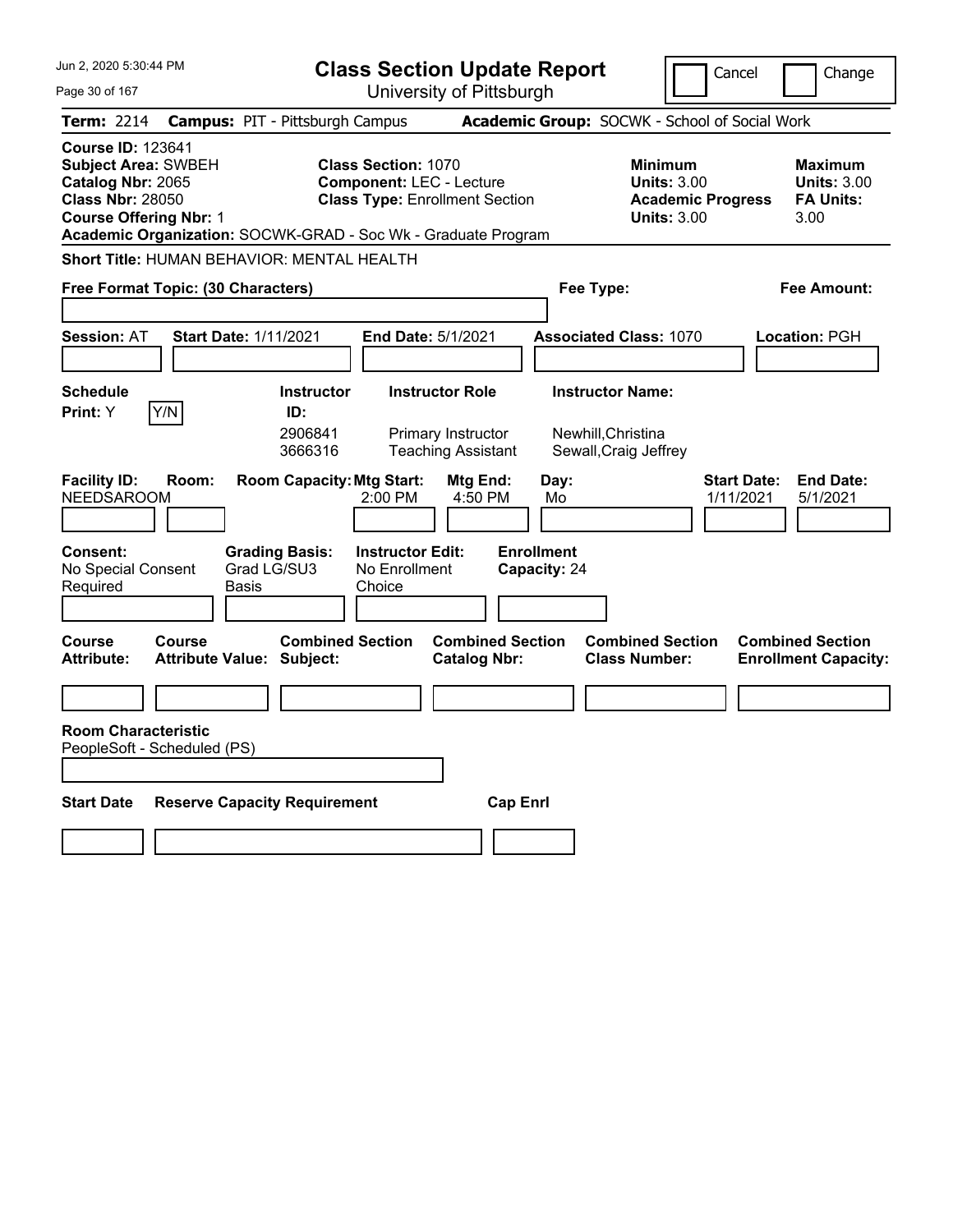| Jun 2, 2020 5:30:44 PM                                                                                                                                                                                   |                                                                                                        | <b>Class Section Update Report</b>             |                                                                                        | Cancel<br>Change                                                 |
|----------------------------------------------------------------------------------------------------------------------------------------------------------------------------------------------------------|--------------------------------------------------------------------------------------------------------|------------------------------------------------|----------------------------------------------------------------------------------------|------------------------------------------------------------------|
| Page 31 of 167                                                                                                                                                                                           |                                                                                                        | University of Pittsburgh                       |                                                                                        |                                                                  |
| <b>Campus: PIT - Pittsburgh Campus</b><br><b>Term: 2214</b>                                                                                                                                              |                                                                                                        |                                                | Academic Group: SOCWK - School of Social Work                                          |                                                                  |
| <b>Course ID: 123641</b><br><b>Subject Area: SWBEH</b><br>Catalog Nbr: 2065<br><b>Class Nbr: 30349</b><br><b>Course Offering Nbr: 1</b><br>Academic Organization: SOCWK-GRAD - Soc Wk - Graduate Program | <b>Class Section: 1095</b><br><b>Component: LEC - Lecture</b><br><b>Class Type: Enrollment Section</b> |                                                | <b>Minimum</b><br><b>Units: 3.00</b><br><b>Academic Progress</b><br><b>Units: 3.00</b> | <b>Maximum</b><br><b>Units: 3.00</b><br><b>FA Units:</b><br>3.00 |
| <b>Short Title: HUMAN BEHAVIOR: MENTAL HEALTH</b>                                                                                                                                                        |                                                                                                        |                                                |                                                                                        |                                                                  |
| Free Format Topic: (30 Characters)                                                                                                                                                                       |                                                                                                        |                                                | Fee Type:                                                                              | Fee Amount:                                                      |
| <b>Start Date: 1/11/2021</b><br><b>Session: AT</b>                                                                                                                                                       | End Date: 5/1/2021                                                                                     |                                                | <b>Associated Class: 1095</b>                                                          | Location: JOHNS                                                  |
| <b>Schedule</b><br>Y/N<br>Print: Y                                                                                                                                                                       | <b>Instructor</b><br>ID:<br>2930659                                                                    | <b>Instructor Role</b><br>Primary Instructor   | <b>Instructor Name:</b><br>Andrews, James H                                            |                                                                  |
| <b>Facility ID:</b><br>Room:<br><b>KREBS00201</b><br>00201<br>32                                                                                                                                         | <b>Room Capacity: Mtg Start:</b><br>5:30 PM                                                            | Mtg End:<br>Day:<br>8:20 PM<br>Th              |                                                                                        | <b>End Date:</b><br><b>Start Date:</b><br>1/11/2021<br>5/1/2021  |
| Consent:<br><b>Grading Basis:</b><br>Grad LG/SU3<br>No Special Consent<br>Required<br>Basis                                                                                                              | <b>Instructor Edit:</b><br>No Enrollment<br>Choice                                                     | <b>Enrollment</b><br>Capacity: 16              |                                                                                        |                                                                  |
| Course<br>Course<br><b>Attribute Value: Subject:</b><br><b>Attribute:</b>                                                                                                                                | <b>Combined Section</b>                                                                                | <b>Combined Section</b><br><b>Catalog Nbr:</b> | <b>Combined Section</b><br><b>Class Number:</b>                                        | <b>Combined Section</b><br><b>Enrollment Capacity:</b>           |
| <b>Room Characteristic</b>                                                                                                                                                                               |                                                                                                        |                                                |                                                                                        |                                                                  |
|                                                                                                                                                                                                          |                                                                                                        |                                                |                                                                                        |                                                                  |
| <b>Start Date</b><br><b>Reserve Capacity Requirement</b>                                                                                                                                                 |                                                                                                        | <b>Cap Enrl</b>                                |                                                                                        |                                                                  |
|                                                                                                                                                                                                          |                                                                                                        |                                                |                                                                                        |                                                                  |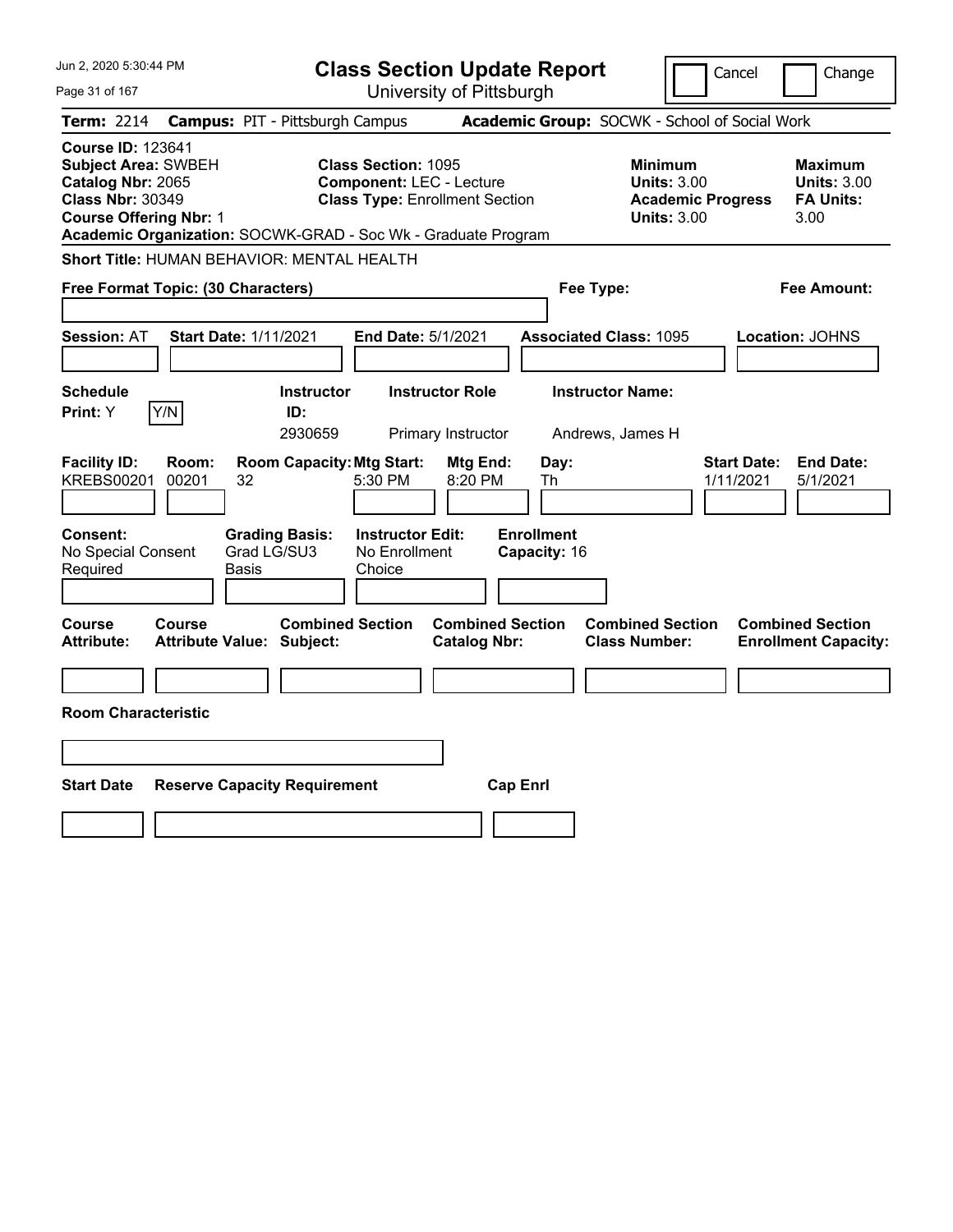| Jun 2, 2020 5:30:44 PM                                                                                                                                                                                   | <b>Class Section Update Report</b>                                                                     |                                                | Cancel                                                                                 | Change                                                    |
|----------------------------------------------------------------------------------------------------------------------------------------------------------------------------------------------------------|--------------------------------------------------------------------------------------------------------|------------------------------------------------|----------------------------------------------------------------------------------------|-----------------------------------------------------------|
| Page 32 of 167                                                                                                                                                                                           | University of Pittsburgh                                                                               |                                                |                                                                                        |                                                           |
| <b>Campus: PIT - Pittsburgh Campus</b><br><b>Term: 2214</b>                                                                                                                                              |                                                                                                        | Academic Group: SOCWK - School of Social Work  |                                                                                        |                                                           |
| <b>Course ID: 123642</b><br><b>Subject Area: SWBEH</b><br>Catalog Nbr: 2066<br><b>Class Nbr: 17957</b><br><b>Course Offering Nbr: 1</b><br>Academic Organization: SOCWK-GRAD - Soc Wk - Graduate Program | <b>Class Section: 1050</b><br><b>Component: LEC - Lecture</b><br><b>Class Type: Enrollment Section</b> |                                                | <b>Minimum</b><br><b>Units: 3.00</b><br><b>Academic Progress</b><br><b>Units: 3.00</b> | Maximum<br><b>Units: 3.00</b><br><b>FA Units:</b><br>3.00 |
| Short Title: HUMN BHVR: HLTH/MENTAL HLTH                                                                                                                                                                 |                                                                                                        |                                                |                                                                                        |                                                           |
| Free Format Topic: (30 Characters)                                                                                                                                                                       |                                                                                                        | Fee Type:                                      |                                                                                        | Fee Amount:                                               |
| <b>Session: AT</b><br><b>Start Date: 1/11/2021</b>                                                                                                                                                       | <b>End Date: 5/1/2021</b>                                                                              |                                                | <b>Associated Class: 1050</b>                                                          | Location: PGH                                             |
| <b>Schedule</b><br>Y/N<br>Print: Y                                                                                                                                                                       | <b>Instructor Role</b><br><b>Instructor</b><br>ID:<br>1439428<br>Primary Instructor                    | Mercuri, James H                               | <b>Instructor Name:</b>                                                                |                                                           |
| <b>Facility ID:</b><br>Room:<br><b>NEEDSAROOM</b>                                                                                                                                                        | <b>Room Capacity: Mtg Start:</b><br>11:00 AM                                                           | Mtg End:<br>Day:<br>1:50 PM<br>Mo              | <b>Start Date:</b><br>1/11/2021                                                        | <b>End Date:</b><br>5/1/2021                              |
| Consent:<br><b>Grading Basis:</b><br>Grad LG/SU3<br>No Special Consent<br>Required<br>Basis                                                                                                              | <b>Instructor Edit:</b><br>No Enrollment<br>Choice                                                     | <b>Enrollment</b><br>Capacity: 25              |                                                                                        |                                                           |
| <b>Course</b><br>Course<br><b>Attribute:</b><br><b>Attribute Value: Subject:</b>                                                                                                                         | <b>Combined Section</b>                                                                                | <b>Combined Section</b><br><b>Catalog Nbr:</b> | <b>Combined Section</b><br><b>Class Number:</b>                                        | <b>Combined Section</b><br><b>Enrollment Capacity:</b>    |
|                                                                                                                                                                                                          |                                                                                                        |                                                |                                                                                        |                                                           |
| <b>Room Characteristic</b><br>Media - Data Projector/Monitor<br>PeopleSoft - Scheduled (PS)                                                                                                              |                                                                                                        |                                                |                                                                                        |                                                           |
| <b>Start Date</b><br><b>Reserve Capacity Requirement</b>                                                                                                                                                 |                                                                                                        | <b>Cap Enrl</b>                                |                                                                                        |                                                           |
|                                                                                                                                                                                                          |                                                                                                        |                                                |                                                                                        |                                                           |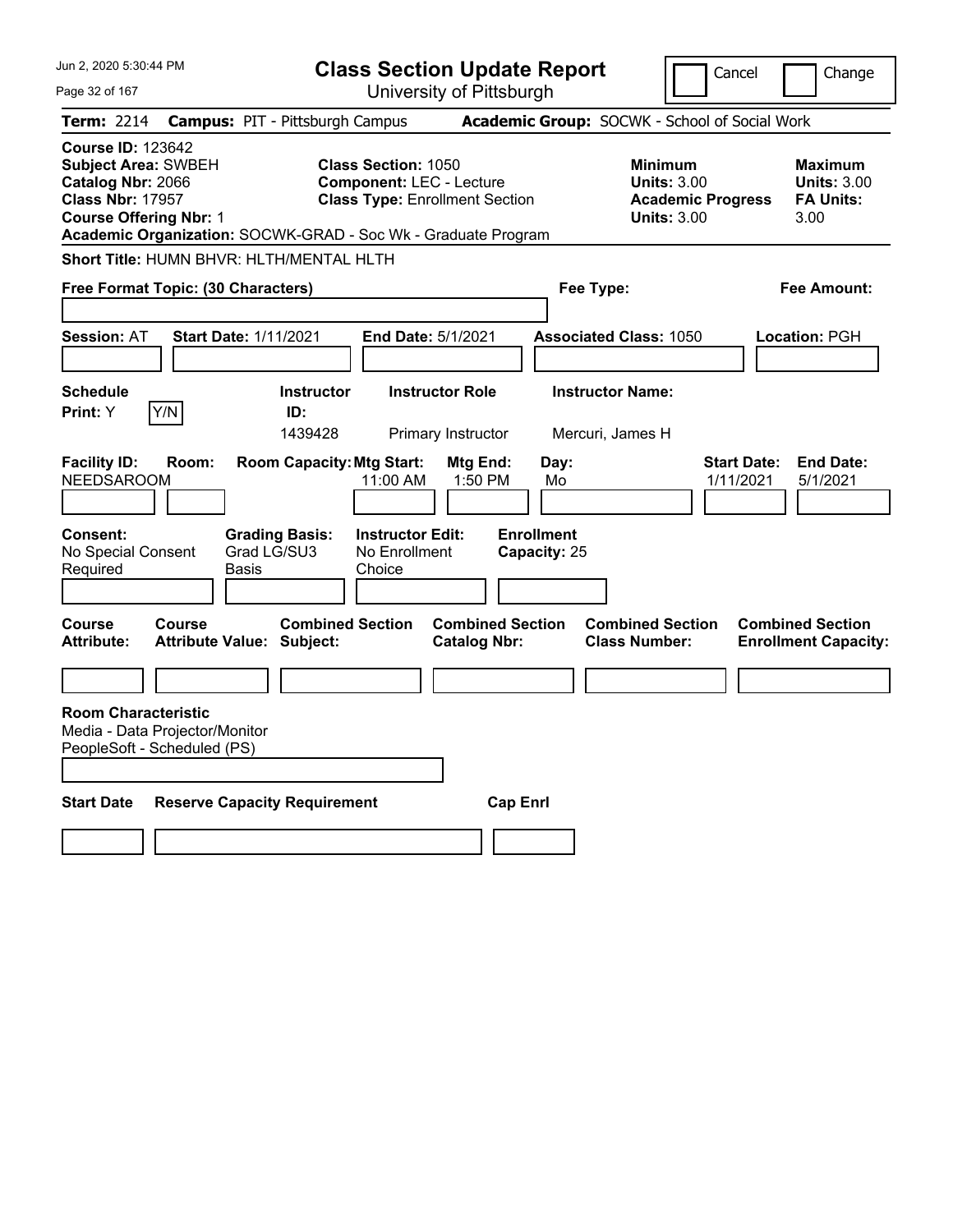| Jun 2, 2020 5:30:44 PM                                                                                                                                                                                   | <b>Class Section Update Report</b>                                                                                   |                                                                                        | Cancel<br>Change                                                 |
|----------------------------------------------------------------------------------------------------------------------------------------------------------------------------------------------------------|----------------------------------------------------------------------------------------------------------------------|----------------------------------------------------------------------------------------|------------------------------------------------------------------|
| Page 33 of 167                                                                                                                                                                                           | University of Pittsburgh                                                                                             |                                                                                        |                                                                  |
| <b>Campus: PIT - Pittsburgh Campus</b><br><b>Term: 2214</b>                                                                                                                                              |                                                                                                                      | Academic Group: SOCWK - School of Social Work                                          |                                                                  |
| <b>Course ID: 123642</b><br><b>Subject Area: SWBEH</b><br>Catalog Nbr: 2066<br><b>Class Nbr: 24267</b><br><b>Course Offering Nbr: 1</b><br>Academic Organization: SOCWK-GRAD - Soc Wk - Graduate Program | <b>Class Section: 1060</b><br><b>Component: LEC - Lecture</b><br><b>Class Type: Enrollment Section</b>               | <b>Minimum</b><br><b>Units: 3.00</b><br><b>Academic Progress</b><br><b>Units: 3.00</b> | <b>Maximum</b><br><b>Units: 3.00</b><br><b>FA Units:</b><br>3.00 |
| Short Title: HUMN BHVR: HLTH/MENTAL HLTH                                                                                                                                                                 |                                                                                                                      |                                                                                        |                                                                  |
| Free Format Topic: (30 Characters)                                                                                                                                                                       |                                                                                                                      | Fee Type:                                                                              | Fee Amount:                                                      |
| <b>Session: AT</b><br><b>Start Date: 1/11/2021</b>                                                                                                                                                       | End Date: 5/1/2021                                                                                                   | <b>Associated Class: 1060</b>                                                          | Location: PGH                                                    |
| <b>Schedule</b><br>Y/N<br>Print: Y<br>ID:                                                                                                                                                                | <b>Instructor Role</b><br><b>Instructor</b><br>2908145<br>Primary Instructor<br>4292837<br><b>Teaching Assistant</b> | <b>Instructor Name:</b><br>Copeland, Valire Carr<br>Mangum, Laurenia C                 |                                                                  |
| <b>Facility ID:</b><br>Room:<br><b>NEEDSAROOM</b>                                                                                                                                                        | <b>Room Capacity: Mtg Start:</b><br><b>Mtg End:</b><br>11:00 AM<br>1:50 PM                                           | Day:<br>Mo                                                                             | <b>End Date:</b><br><b>Start Date:</b><br>1/11/2021<br>5/1/2021  |
| <b>Grading Basis:</b><br><b>Consent:</b><br>Grad LG/SU3<br>No Special Consent<br>Required<br><b>Basis</b>                                                                                                | <b>Instructor Edit:</b><br>No Enrollment<br>Choice                                                                   | <b>Enrollment</b><br>Capacity: 24                                                      |                                                                  |
| <b>Course</b><br>Course<br><b>Attribute Value: Subject:</b><br><b>Attribute:</b>                                                                                                                         | <b>Combined Section</b><br><b>Combined Section</b><br><b>Catalog Nbr:</b>                                            | <b>Combined Section</b><br><b>Class Number:</b>                                        | <b>Combined Section</b><br><b>Enrollment Capacity:</b>           |
|                                                                                                                                                                                                          |                                                                                                                      |                                                                                        |                                                                  |
| <b>Room Characteristic</b><br>PeopleSoft - Scheduled (PS)                                                                                                                                                |                                                                                                                      |                                                                                        |                                                                  |
| <b>Start Date</b><br><b>Reserve Capacity Requirement</b>                                                                                                                                                 | <b>Cap Enrl</b>                                                                                                      |                                                                                        |                                                                  |
|                                                                                                                                                                                                          |                                                                                                                      |                                                                                        |                                                                  |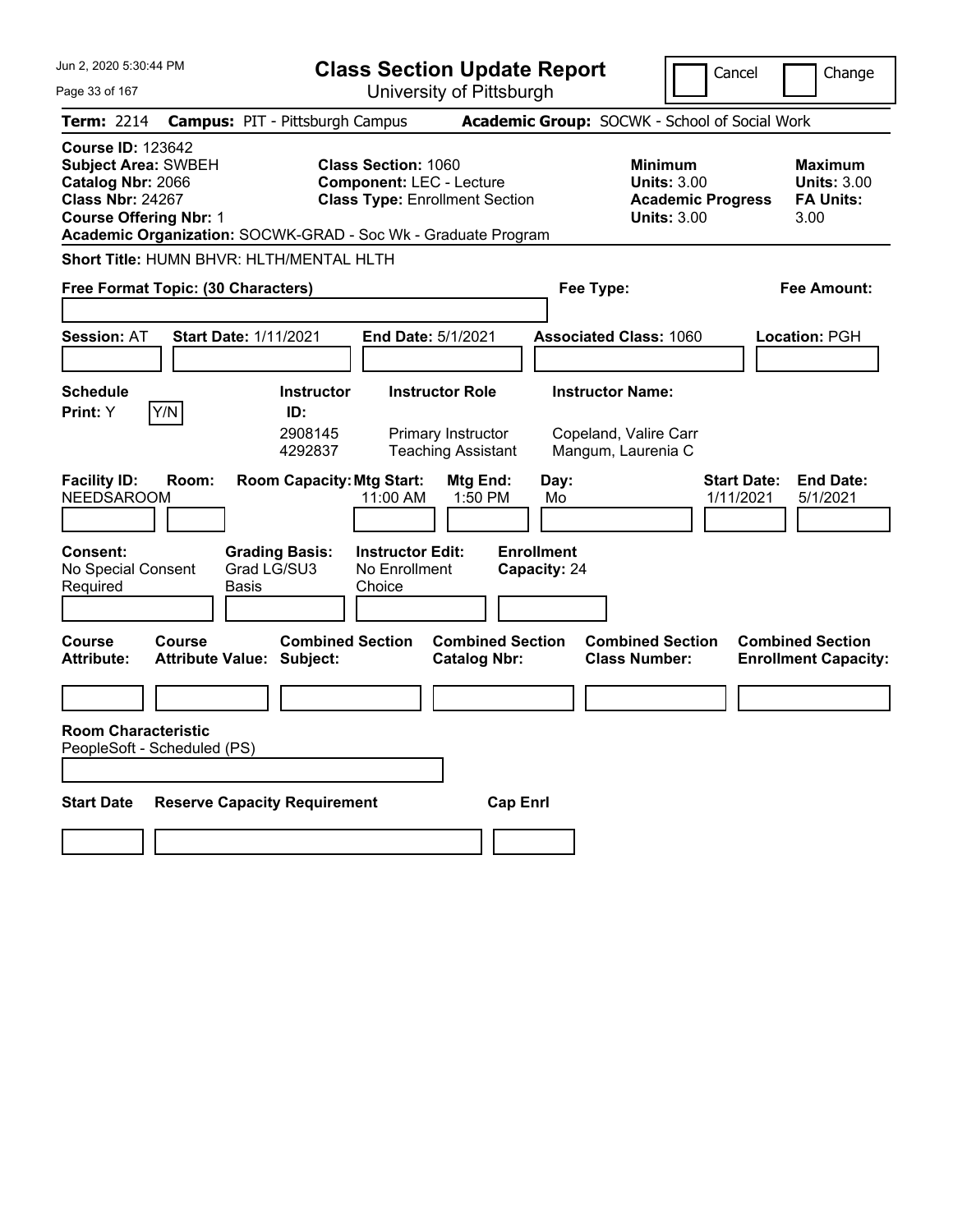| Jun 2, 2020 5:30:44 PM                                                                                                                                                                                   | <b>Class Section Update Report</b>                                                                     |                                                                                        | Cancel<br>Change                                                 |
|----------------------------------------------------------------------------------------------------------------------------------------------------------------------------------------------------------|--------------------------------------------------------------------------------------------------------|----------------------------------------------------------------------------------------|------------------------------------------------------------------|
| Page 34 of 167                                                                                                                                                                                           | University of Pittsburgh                                                                               |                                                                                        |                                                                  |
| <b>Campus: PIT - Pittsburgh Campus</b><br><b>Term: 2214</b>                                                                                                                                              |                                                                                                        | Academic Group: SOCWK - School of Social Work                                          |                                                                  |
| <b>Course ID: 123649</b><br><b>Subject Area: SWBEH</b><br>Catalog Nbr: 2077<br><b>Class Nbr: 14177</b><br><b>Course Offering Nbr: 1</b><br>Academic Organization: SOCWK-GRAD - Soc Wk - Graduate Program | <b>Class Section: 1010</b><br><b>Component: LEC - Lecture</b><br><b>Class Type: Enrollment Section</b> | <b>Minimum</b><br><b>Units: 3.00</b><br><b>Academic Progress</b><br><b>Units: 3.00</b> | <b>Maximum</b><br><b>Units: 3.00</b><br><b>FA Units:</b><br>3.00 |
| Short Title: HUMN BHVR: ADLT DVLP AGING                                                                                                                                                                  |                                                                                                        |                                                                                        |                                                                  |
| Free Format Topic: (30 Characters)                                                                                                                                                                       |                                                                                                        | Fee Type:                                                                              | Fee Amount:                                                      |
|                                                                                                                                                                                                          |                                                                                                        |                                                                                        |                                                                  |
| <b>Session: AT</b><br><b>Start Date: 1/11/2021</b>                                                                                                                                                       | End Date: 5/1/2021                                                                                     | <b>Associated Class: 1010</b>                                                          | Location: PGH                                                    |
|                                                                                                                                                                                                          |                                                                                                        |                                                                                        |                                                                  |
| <b>Schedule</b>                                                                                                                                                                                          | <b>Instructor Role</b><br><b>Instructor</b>                                                            | <b>Instructor Name:</b>                                                                |                                                                  |
| Y/N<br>Print: Y<br>ID:                                                                                                                                                                                   |                                                                                                        |                                                                                        |                                                                  |
|                                                                                                                                                                                                          | 2923566<br>Primary Instructor                                                                          | Mulvaney, Elizabeth A                                                                  |                                                                  |
| <b>Facility ID:</b><br>Room:<br><b>NEEDSAROOM</b>                                                                                                                                                        | <b>Room Capacity: Mtg Start:</b><br>Mtg End:<br>2:00 PM<br>4:50 PM                                     | Day:<br>Th                                                                             | <b>Start Date:</b><br><b>End Date:</b><br>1/11/2021<br>5/1/2021  |
| Consent:<br><b>Grading Basis:</b><br>No Special Consent<br>Grad LG/SU3<br>Required<br>Basis                                                                                                              | <b>Instructor Edit:</b><br>No Enrollment<br>Choice                                                     | <b>Enrollment</b><br>Capacity: 24                                                      |                                                                  |
| Course<br>Course<br>Attribute:<br><b>Attribute Value: Subject:</b>                                                                                                                                       | <b>Combined Section</b><br><b>Combined Section</b><br><b>Catalog Nbr:</b>                              | <b>Combined Section</b><br><b>Class Number:</b>                                        | <b>Combined Section</b><br><b>Enrollment Capacity:</b>           |
|                                                                                                                                                                                                          |                                                                                                        |                                                                                        |                                                                  |
| <b>Room Characteristic</b><br>Media - Data Projector/Monitor<br>PeopleSoft - Scheduled (PS)                                                                                                              |                                                                                                        |                                                                                        |                                                                  |
| <b>Start Date</b><br><b>Reserve Capacity Requirement</b>                                                                                                                                                 |                                                                                                        | <b>Cap Enrl</b>                                                                        |                                                                  |
|                                                                                                                                                                                                          |                                                                                                        |                                                                                        |                                                                  |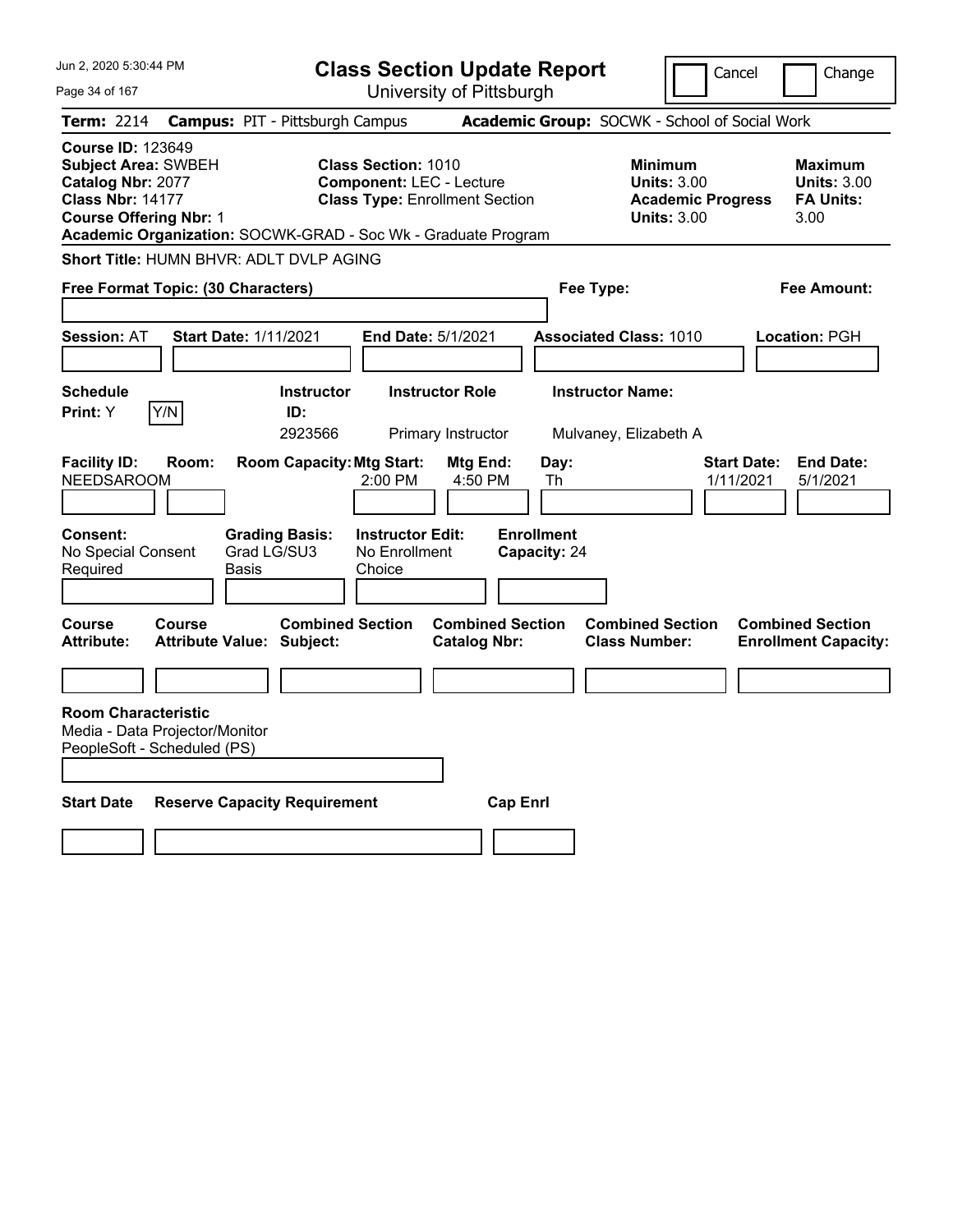| Jun 2, 2020 5:30:44 PM                                                                                                                   |        |                                                               | <b>Class Section Update Report</b>                                                                     |                                                |                                   |                                                                                 | Cancel<br>Change                                                 |  |
|------------------------------------------------------------------------------------------------------------------------------------------|--------|---------------------------------------------------------------|--------------------------------------------------------------------------------------------------------|------------------------------------------------|-----------------------------------|---------------------------------------------------------------------------------|------------------------------------------------------------------|--|
| Page 35 of 167                                                                                                                           |        |                                                               |                                                                                                        | University of Pittsburgh                       |                                   |                                                                                 |                                                                  |  |
| <b>Term: 2214</b>                                                                                                                        |        | <b>Campus: PIT - Pittsburgh Campus</b>                        |                                                                                                        |                                                |                                   | Academic Group: SOCWK - School of Social Work                                   |                                                                  |  |
| <b>Course ID: 123706</b><br><b>Subject Area: SWCOSA</b><br>Catalog Nbr: 2040<br><b>Class Nbr: 14175</b><br><b>Course Offering Nbr: 1</b> |        | Academic Organization: SOCWK-GRAD - Soc Wk - Graduate Program | <b>Class Section: 1070</b><br><b>Component: LEC - Lecture</b><br><b>Class Type: Enrollment Section</b> |                                                |                                   | Minimum<br><b>Units: 3.00</b><br><b>Academic Progress</b><br><b>Units: 3.00</b> | <b>Maximum</b><br><b>Units: 3.00</b><br><b>FA Units:</b><br>3.00 |  |
|                                                                                                                                          |        | <b>Short Title: GRANT PROPOSAL WRITING</b>                    |                                                                                                        |                                                |                                   |                                                                                 |                                                                  |  |
| Free Format Topic: (30 Characters)                                                                                                       |        |                                                               |                                                                                                        |                                                | Fee Type:                         |                                                                                 | Fee Amount:                                                      |  |
| <b>Session: AT</b>                                                                                                                       |        | <b>Start Date: 1/11/2021</b>                                  | End Date: 5/1/2021                                                                                     |                                                |                                   | <b>Associated Class: 1070</b>                                                   | Location: PGH                                                    |  |
| <b>Schedule</b><br>Print: Y                                                                                                              | Y/N    | <b>Instructor</b><br>ID:<br>1060326                           |                                                                                                        | <b>Instructor Role</b><br>Primary Instructor   |                                   | <b>Instructor Name:</b><br>Phan-Gruber, Mary Beth                               |                                                                  |  |
| <b>Facility ID:</b><br><b>NEEDSAROOM</b>                                                                                                 | Room:  | <b>Room Capacity: Mtg Start:</b>                              | 6:00 PM                                                                                                | Mtg End:<br>8:50 PM                            | Day:<br>We                        |                                                                                 | <b>Start Date:</b><br><b>End Date:</b><br>1/11/2021<br>5/1/2021  |  |
| Consent:<br>No Special Consent<br>Required                                                                                               |        | <b>Grading Basis:</b><br>Grad LG/SU3<br>Basis                 | <b>Instructor Edit:</b><br>No Enrollment<br>Choice                                                     |                                                | <b>Enrollment</b><br>Capacity: 25 |                                                                                 |                                                                  |  |
| Course<br><b>Attribute:</b>                                                                                                              | Course | <b>Combined Section</b><br><b>Attribute Value: Subject:</b>   |                                                                                                        | <b>Combined Section</b><br><b>Catalog Nbr:</b> |                                   | <b>Combined Section</b><br><b>Class Number:</b>                                 | <b>Combined Section</b><br><b>Enrollment Capacity:</b>           |  |
|                                                                                                                                          |        |                                                               |                                                                                                        |                                                |                                   |                                                                                 |                                                                  |  |
| <b>Room Characteristic</b><br>Media - Data Projector/Monitor<br>PeopleSoft - Scheduled (PS)                                              |        |                                                               |                                                                                                        |                                                |                                   |                                                                                 |                                                                  |  |
| <b>Start Date</b>                                                                                                                        |        | <b>Reserve Capacity Requirement</b>                           |                                                                                                        | <b>Cap Enrl</b>                                |                                   |                                                                                 |                                                                  |  |
|                                                                                                                                          |        |                                                               |                                                                                                        |                                                |                                   |                                                                                 |                                                                  |  |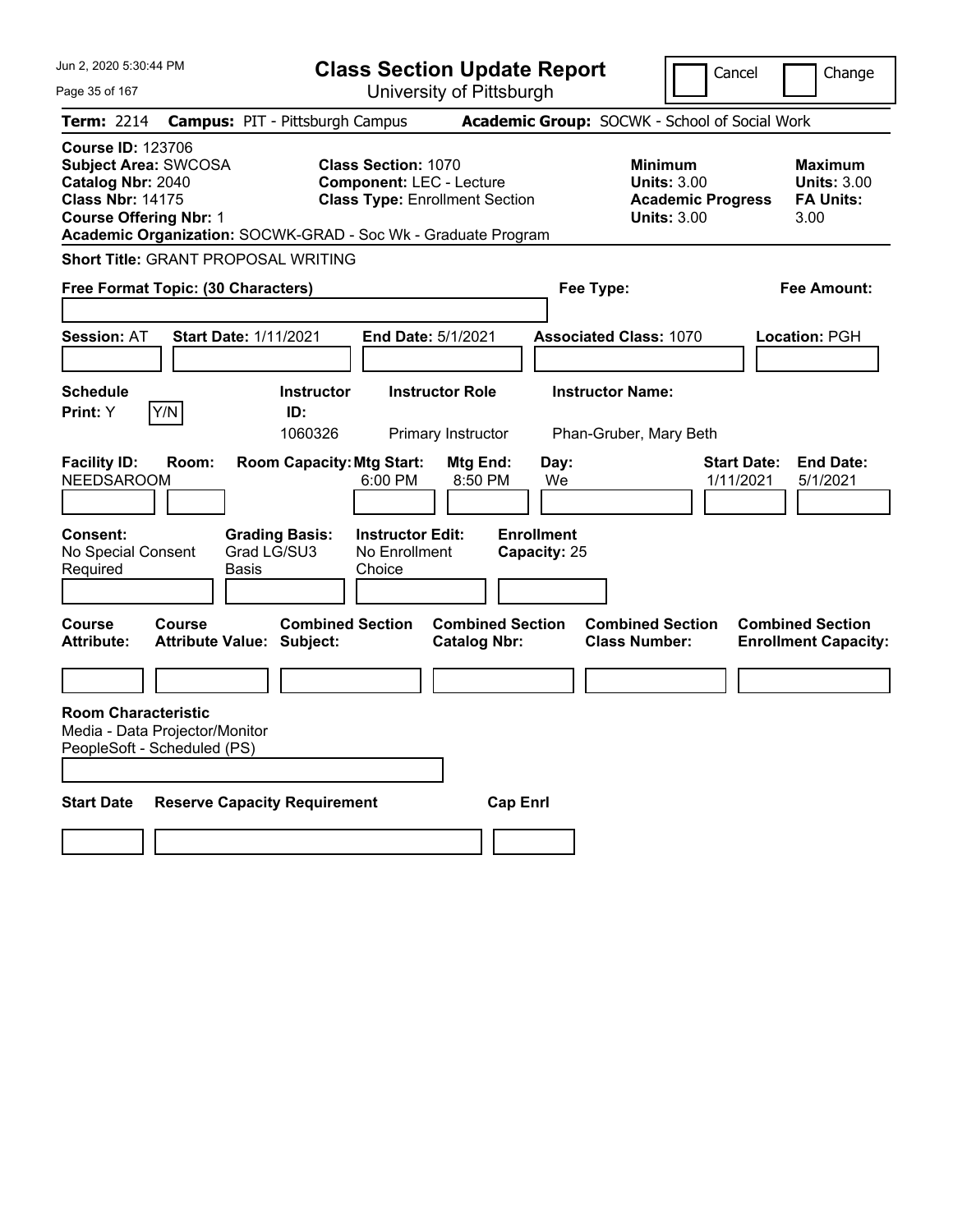| Jun 2, 2020 5:30:44 PM                                                                                                                   |                              |                                                               | <b>Class Section Update Report</b>                                                                     |                                                |                                 |                                                                                        | Cancel                          | Change                                                           |
|------------------------------------------------------------------------------------------------------------------------------------------|------------------------------|---------------------------------------------------------------|--------------------------------------------------------------------------------------------------------|------------------------------------------------|---------------------------------|----------------------------------------------------------------------------------------|---------------------------------|------------------------------------------------------------------|
| Page 36 of 167                                                                                                                           |                              |                                                               |                                                                                                        | University of Pittsburgh                       |                                 |                                                                                        |                                 |                                                                  |
| <b>Term: 2214</b>                                                                                                                        |                              | <b>Campus: PIT - Pittsburgh Campus</b>                        |                                                                                                        |                                                |                                 | Academic Group: SOCWK - School of Social Work                                          |                                 |                                                                  |
| <b>Course ID: 123718</b><br><b>Subject Area: SWCOSA</b><br>Catalog Nbr: 2084<br><b>Class Nbr: 14790</b><br><b>Course Offering Nbr: 1</b> |                              | Academic Organization: SOCWK-GRAD - Soc Wk - Graduate Program | <b>Class Section: 1080</b><br><b>Component: LEC - Lecture</b><br><b>Class Type: Enrollment Section</b> |                                                |                                 | <b>Minimum</b><br><b>Units: 3.00</b><br><b>Academic Progress</b><br><b>Units: 3.00</b> |                                 | <b>Maximum</b><br><b>Units: 3.00</b><br><b>FA Units:</b><br>3.00 |
|                                                                                                                                          |                              | Short Title: HUMN SERVC ORGANIZATION MGMT                     |                                                                                                        |                                                |                                 |                                                                                        |                                 |                                                                  |
| Free Format Topic: (30 Characters)                                                                                                       |                              |                                                               |                                                                                                        |                                                | Fee Type:                       |                                                                                        |                                 | Fee Amount:                                                      |
| <b>Session: AT</b>                                                                                                                       | <b>Start Date: 1/11/2021</b> |                                                               | End Date: 5/1/2021                                                                                     |                                                |                                 | <b>Associated Class: 1080</b>                                                          |                                 | <b>Location: PGH</b>                                             |
| <b>Schedule</b>                                                                                                                          |                              | <b>Instructor</b>                                             |                                                                                                        | <b>Instructor Role</b>                         |                                 | <b>Instructor Name:</b>                                                                |                                 |                                                                  |
| <b>Print:</b> Y                                                                                                                          | Y/N                          | ID:<br>1031629                                                |                                                                                                        | Primary Instructor                             |                                 | Coplan, David A                                                                        |                                 |                                                                  |
| <b>Facility ID:</b><br><b>NEEDSAROOM</b><br><b>Consent:</b>                                                                              | Room:                        | <b>Room Capacity: Mtg Start:</b><br><b>Grading Basis:</b>     | 2:00 PM<br><b>Instructor Edit:</b>                                                                     | Mtg End:<br>4:50 PM                            | Day:<br>Th<br><b>Enrollment</b> |                                                                                        | <b>Start Date:</b><br>1/11/2021 | <b>End Date:</b><br>5/1/2021                                     |
| No Special Consent<br>Required                                                                                                           | Basis                        | Grad LG/SU3                                                   | No Enrollment<br>Choice                                                                                |                                                | Capacity: 24                    |                                                                                        |                                 |                                                                  |
|                                                                                                                                          |                              |                                                               |                                                                                                        |                                                |                                 |                                                                                        |                                 |                                                                  |
| Course<br><b>Attribute:</b>                                                                                                              | <b>Course</b>                | <b>Combined Section</b><br>Attribute Value: Subject:          |                                                                                                        | <b>Combined Section</b><br><b>Catalog Nbr:</b> |                                 | <b>Combined Section</b><br><b>Class Number:</b>                                        |                                 | <b>Combined Section</b><br><b>Enrollment Capacity:</b>           |
|                                                                                                                                          |                              |                                                               |                                                                                                        |                                                |                                 |                                                                                        |                                 |                                                                  |
| <b>Room Characteristic</b><br>Media - Data Projector/Monitor<br>PeopleSoft - Scheduled (PS)                                              |                              |                                                               |                                                                                                        |                                                |                                 |                                                                                        |                                 |                                                                  |
| <b>Start Date</b>                                                                                                                        |                              | <b>Reserve Capacity Requirement</b>                           |                                                                                                        | <b>Cap Enri</b>                                |                                 |                                                                                        |                                 |                                                                  |
|                                                                                                                                          |                              |                                                               |                                                                                                        |                                                |                                 |                                                                                        |                                 |                                                                  |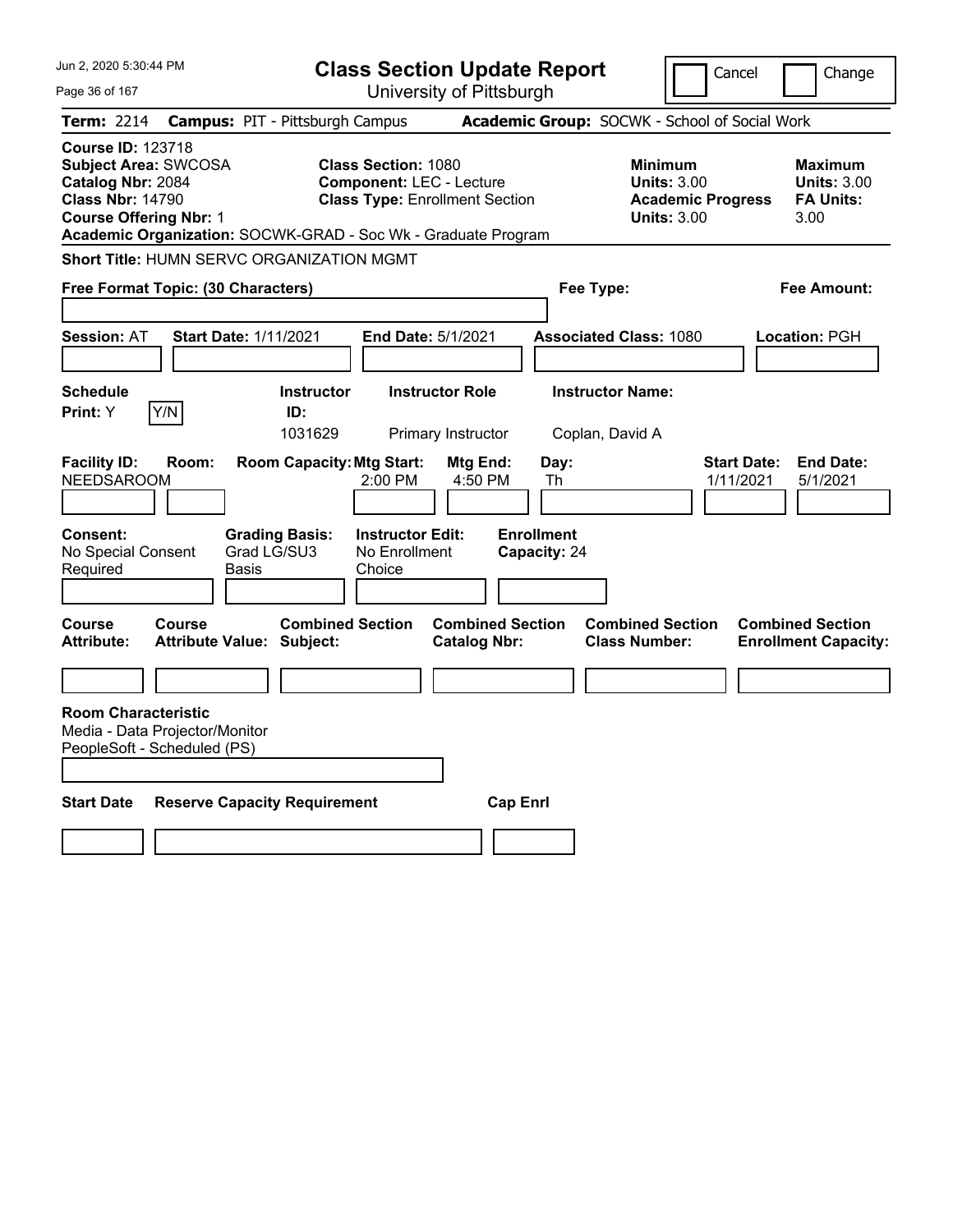| Jun 2, 2020 5:30:44 PM                                                                                                                   |                                                                                                                                                                         | <b>Class Section Update Report</b>             | Cancel                                                                                 | Change                                                           |
|------------------------------------------------------------------------------------------------------------------------------------------|-------------------------------------------------------------------------------------------------------------------------------------------------------------------------|------------------------------------------------|----------------------------------------------------------------------------------------|------------------------------------------------------------------|
| Page 37 of 167                                                                                                                           |                                                                                                                                                                         | University of Pittsburgh                       |                                                                                        |                                                                  |
| <b>Term: 2214</b>                                                                                                                        | <b>Campus: PIT - Pittsburgh Campus</b>                                                                                                                                  |                                                | Academic Group: SOCWK - School of Social Work                                          |                                                                  |
| <b>Course ID: 123720</b><br><b>Subject Area: SWCOSA</b><br>Catalog Nbr: 2086<br><b>Class Nbr: 26127</b><br><b>Course Offering Nbr: 1</b> | <b>Class Section: 1010</b><br><b>Component: LEC - Lecture</b><br><b>Class Type: Enrollment Section</b><br>Academic Organization: SOCWK-GRAD - Soc Wk - Graduate Program |                                                | <b>Minimum</b><br><b>Units: 3.00</b><br><b>Academic Progress</b><br><b>Units: 3.00</b> | <b>Maximum</b><br><b>Units: 3.00</b><br><b>FA Units:</b><br>3.00 |
|                                                                                                                                          | Short Title: HUMN RESRCE/SUPVSN FINCL MGMNT                                                                                                                             |                                                |                                                                                        |                                                                  |
| Free Format Topic: (30 Characters)                                                                                                       |                                                                                                                                                                         |                                                | Fee Type:                                                                              | Fee Amount:                                                      |
| <b>Session: AT</b>                                                                                                                       | <b>Start Date: 1/11/2021</b><br>End Date: 5/1/2021                                                                                                                      |                                                | <b>Associated Class: 1010</b>                                                          | Location: PGH                                                    |
| <b>Schedule</b><br>Print: Y<br>Y/N                                                                                                       | <b>Instructor Role</b><br><b>Instructor</b><br>ID:<br>1019249                                                                                                           | Primary Instructor                             | <b>Instructor Name:</b><br>Drane, Anthony P                                            |                                                                  |
| <b>Facility ID:</b><br>Room:<br><b>NEEDSAROOM</b>                                                                                        | <b>Room Capacity: Mtg Start:</b><br>6:00 PM                                                                                                                             | Mtg End:<br>Day:<br>8:50 PM<br>Mo              | 1/11/2021                                                                              | <b>End Date:</b><br><b>Start Date:</b><br>5/1/2021               |
| Consent:<br>No Special Consent<br>Required                                                                                               | <b>Instructor Edit:</b><br><b>Grading Basis:</b><br>Grad LG/SU3<br>No Enrollment<br>Choice<br>Basis                                                                     | <b>Enrollment</b><br>Capacity: 25              |                                                                                        |                                                                  |
| Course<br>Course<br><b>Attribute:</b>                                                                                                    | <b>Combined Section</b><br><b>Attribute Value: Subject:</b>                                                                                                             | <b>Combined Section</b><br><b>Catalog Nbr:</b> | <b>Combined Section</b><br><b>Class Number:</b>                                        | <b>Combined Section</b><br><b>Enrollment Capacity:</b>           |
|                                                                                                                                          |                                                                                                                                                                         |                                                |                                                                                        |                                                                  |
| <b>Room Characteristic</b><br>PeopleSoft - Scheduled (PS)                                                                                |                                                                                                                                                                         |                                                |                                                                                        |                                                                  |
|                                                                                                                                          |                                                                                                                                                                         |                                                |                                                                                        |                                                                  |
| <b>Start Date</b>                                                                                                                        | <b>Reserve Capacity Requirement</b>                                                                                                                                     | <b>Cap Enrl</b>                                |                                                                                        |                                                                  |
|                                                                                                                                          |                                                                                                                                                                         |                                                |                                                                                        |                                                                  |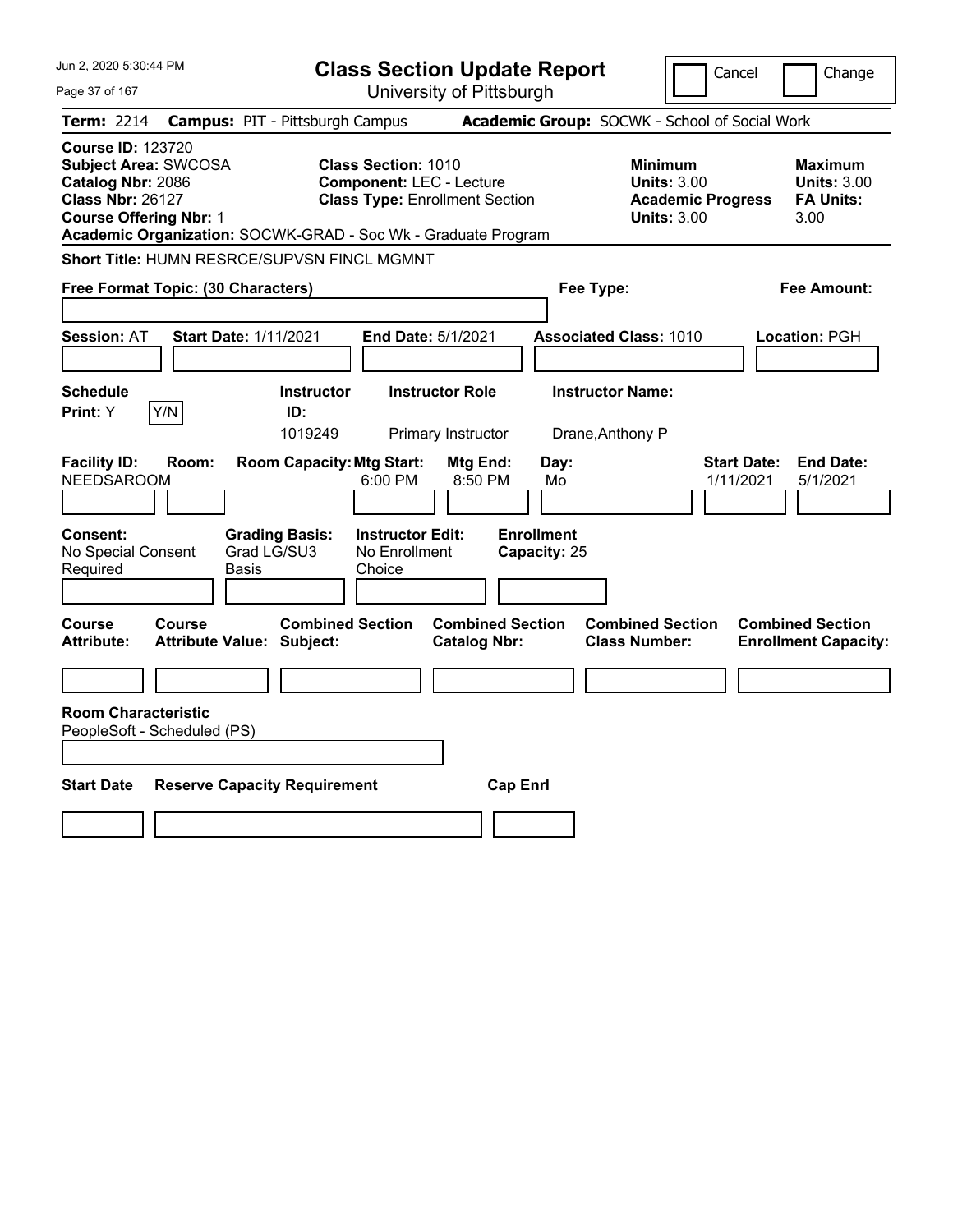| Jun 2, 2020 5:30:44 PM                                                                                                                                                                                    |                                                             | <b>Class Section Update Report</b>                                                                     |                                                |                                   |                                                                                        | Cancel                          | Change                                                    |
|-----------------------------------------------------------------------------------------------------------------------------------------------------------------------------------------------------------|-------------------------------------------------------------|--------------------------------------------------------------------------------------------------------|------------------------------------------------|-----------------------------------|----------------------------------------------------------------------------------------|---------------------------------|-----------------------------------------------------------|
| Page 38 of 167                                                                                                                                                                                            |                                                             | University of Pittsburgh                                                                               |                                                |                                   |                                                                                        |                                 |                                                           |
| <b>Term:</b> 2214                                                                                                                                                                                         | <b>Campus: PIT - Pittsburgh Campus</b>                      |                                                                                                        |                                                |                                   | Academic Group: SOCWK - School of Social Work                                          |                                 |                                                           |
| <b>Course ID: 123721</b><br><b>Subject Area: SWCOSA</b><br>Catalog Nbr: 2088<br><b>Class Nbr: 14789</b><br><b>Course Offering Nbr: 1</b><br>Academic Organization: SOCWK-GRAD - Soc Wk - Graduate Program |                                                             | <b>Class Section: 1040</b><br><b>Component: LEC - Lecture</b><br><b>Class Type: Enrollment Section</b> |                                                |                                   | <b>Minimum</b><br><b>Units: 3.00</b><br><b>Academic Progress</b><br><b>Units: 3.00</b> |                                 | Maximum<br><b>Units: 3.00</b><br><b>FA Units:</b><br>3.00 |
| <b>Short Title: COMMUNITY ORGANIZING</b>                                                                                                                                                                  |                                                             |                                                                                                        |                                                |                                   |                                                                                        |                                 |                                                           |
| Free Format Topic: (30 Characters)                                                                                                                                                                        |                                                             |                                                                                                        |                                                | Fee Type:                         |                                                                                        |                                 | Fee Amount:                                               |
| <b>Session: AT</b>                                                                                                                                                                                        | <b>Start Date: 1/11/2021</b>                                | <b>End Date: 5/1/2021</b>                                                                              |                                                |                                   | <b>Associated Class: 1040</b>                                                          |                                 | Location: PGH                                             |
| <b>Schedule</b><br>Y/N<br>Print: Y                                                                                                                                                                        | <b>Instructor</b><br>ID:<br>3738169<br>2906065              | <b>Instructor Role</b>                                                                                 | Primary Instructor<br>Primary Instructor       |                                   | <b>Instructor Name:</b><br>Jones-Casey, Gabriella Pearl Nikki<br>Redwood Jr, Carl E    |                                 |                                                           |
| <b>Facility ID:</b><br>Room:<br><b>NEEDSAROOM</b>                                                                                                                                                         | <b>Room Capacity: Mtg Start:</b>                            | 6:00 PM                                                                                                | Mtg End:<br>8:50 PM                            | Day:<br>Tu                        |                                                                                        | <b>Start Date:</b><br>1/11/2021 | <b>End Date:</b><br>5/1/2021                              |
| <b>Consent:</b><br>No Special Consent<br>Required                                                                                                                                                         | <b>Grading Basis:</b><br>Grad LG/SU3<br>Basis               | <b>Instructor Edit:</b><br>No Enrollment<br>Choice                                                     |                                                | <b>Enrollment</b><br>Capacity: 25 |                                                                                        |                                 |                                                           |
| Course<br>Course<br><b>Attribute:</b>                                                                                                                                                                     | <b>Combined Section</b><br><b>Attribute Value: Subject:</b> |                                                                                                        | <b>Combined Section</b><br><b>Catalog Nbr:</b> |                                   | <b>Combined Section</b><br><b>Class Number:</b>                                        |                                 | <b>Combined Section</b><br><b>Enrollment Capacity:</b>    |
|                                                                                                                                                                                                           |                                                             |                                                                                                        |                                                |                                   |                                                                                        |                                 |                                                           |
| <b>Room Characteristic</b><br>PeopleSoft - Scheduled (PS)                                                                                                                                                 |                                                             |                                                                                                        |                                                |                                   |                                                                                        |                                 |                                                           |
| <b>Start Date</b>                                                                                                                                                                                         | <b>Reserve Capacity Requirement</b>                         |                                                                                                        | <b>Cap Enrl</b>                                |                                   |                                                                                        |                                 |                                                           |
|                                                                                                                                                                                                           |                                                             |                                                                                                        |                                                |                                   |                                                                                        |                                 |                                                           |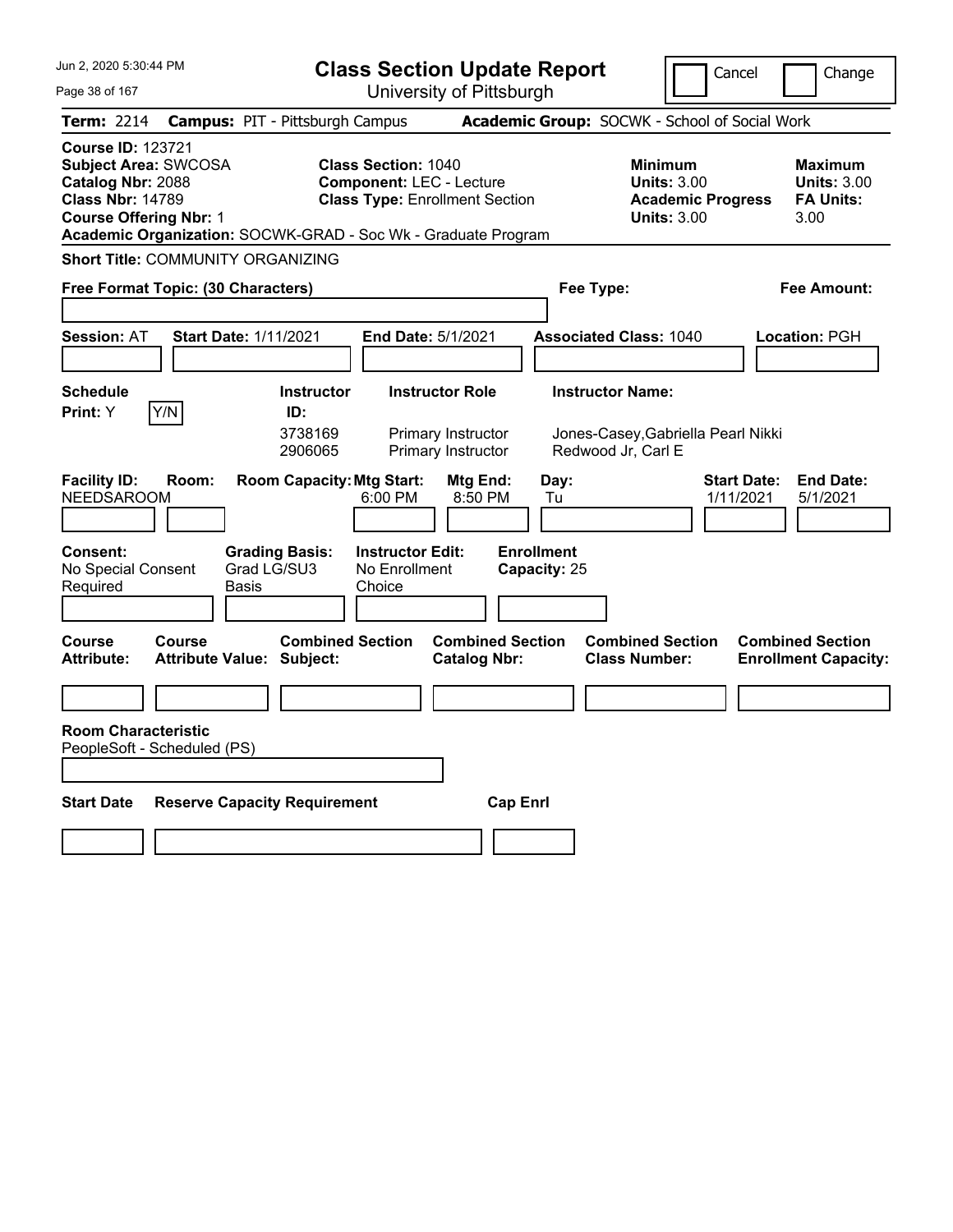| Jun 2, 2020 5:30:44 PM                                                                                                                   | <b>Class Section Update Report</b>                                                                                                                                      | Cancel<br>Change                                                                                                                                           |
|------------------------------------------------------------------------------------------------------------------------------------------|-------------------------------------------------------------------------------------------------------------------------------------------------------------------------|------------------------------------------------------------------------------------------------------------------------------------------------------------|
| Page 39 of 167                                                                                                                           | University of Pittsburgh                                                                                                                                                |                                                                                                                                                            |
| <b>Term: 2214</b>                                                                                                                        | <b>Campus: PIT - Pittsburgh Campus</b>                                                                                                                                  | Academic Group: SOCWK - School of Social Work                                                                                                              |
| <b>Course ID: 123729</b><br><b>Subject Area: SWCOSA</b><br>Catalog Nbr: 2096<br><b>Class Nbr: 15643</b><br><b>Course Offering Nbr: 1</b> | <b>Class Section: 1040</b><br><b>Component: LEC - Lecture</b><br><b>Class Type: Enrollment Section</b><br>Academic Organization: SOCWK-GRAD - Soc Wk - Graduate Program | <b>Minimum</b><br><b>Maximum</b><br><b>Units: 3.00</b><br><b>Units: 3.00</b><br><b>FA Units:</b><br><b>Academic Progress</b><br><b>Units: 3.00</b><br>3.00 |
|                                                                                                                                          | Short Title: COMMUNTY PLANNING & DEVELOPMNT                                                                                                                             |                                                                                                                                                            |
| Free Format Topic: (30 Characters)                                                                                                       |                                                                                                                                                                         | Fee Type:<br>Fee Amount:                                                                                                                                   |
| <b>Session: AT</b>                                                                                                                       | <b>Start Date: 1/11/2021</b><br>End Date: 5/1/2021                                                                                                                      | <b>Associated Class: 1040</b><br>Location: PGH                                                                                                             |
| <b>Schedule</b><br>Print: Y<br>Y/N                                                                                                       | <b>Instructor Role</b><br><b>Instructor</b><br>ID:<br>2906873<br>Primary Instructor                                                                                     | <b>Instructor Name:</b><br>Ohmer, Mary L                                                                                                                   |
| <b>Facility ID:</b><br>Room:<br><b>NEEDSAROOM</b>                                                                                        | <b>Room Capacity: Mtg Start:</b><br>Mtg End:<br>11:00 AM<br>1:50 PM                                                                                                     | <b>Start Date:</b><br><b>End Date:</b><br>Day:<br>1/11/2021<br>5/1/2021<br>Th                                                                              |
| Consent:<br>No Special Consent<br>Required                                                                                               | <b>Instructor Edit:</b><br><b>Grading Basis:</b><br>Grad LG/SU3<br>No Enrollment<br>Choice<br>Basis                                                                     | <b>Enrollment</b><br>Capacity: 24                                                                                                                          |
| Course<br>Course<br><b>Attribute:</b>                                                                                                    | <b>Combined Section</b><br><b>Attribute Value: Subject:</b><br><b>Catalog Nbr:</b>                                                                                      | <b>Combined Section</b><br><b>Combined Section</b><br><b>Combined Section</b><br><b>Class Number:</b><br><b>Enrollment Capacity:</b>                       |
| <b>Room Characteristic</b><br>PeopleSoft - Scheduled (PS)                                                                                |                                                                                                                                                                         |                                                                                                                                                            |
|                                                                                                                                          |                                                                                                                                                                         |                                                                                                                                                            |
| <b>Start Date</b>                                                                                                                        | <b>Reserve Capacity Requirement</b>                                                                                                                                     | <b>Cap Enrl</b>                                                                                                                                            |
|                                                                                                                                          |                                                                                                                                                                         |                                                                                                                                                            |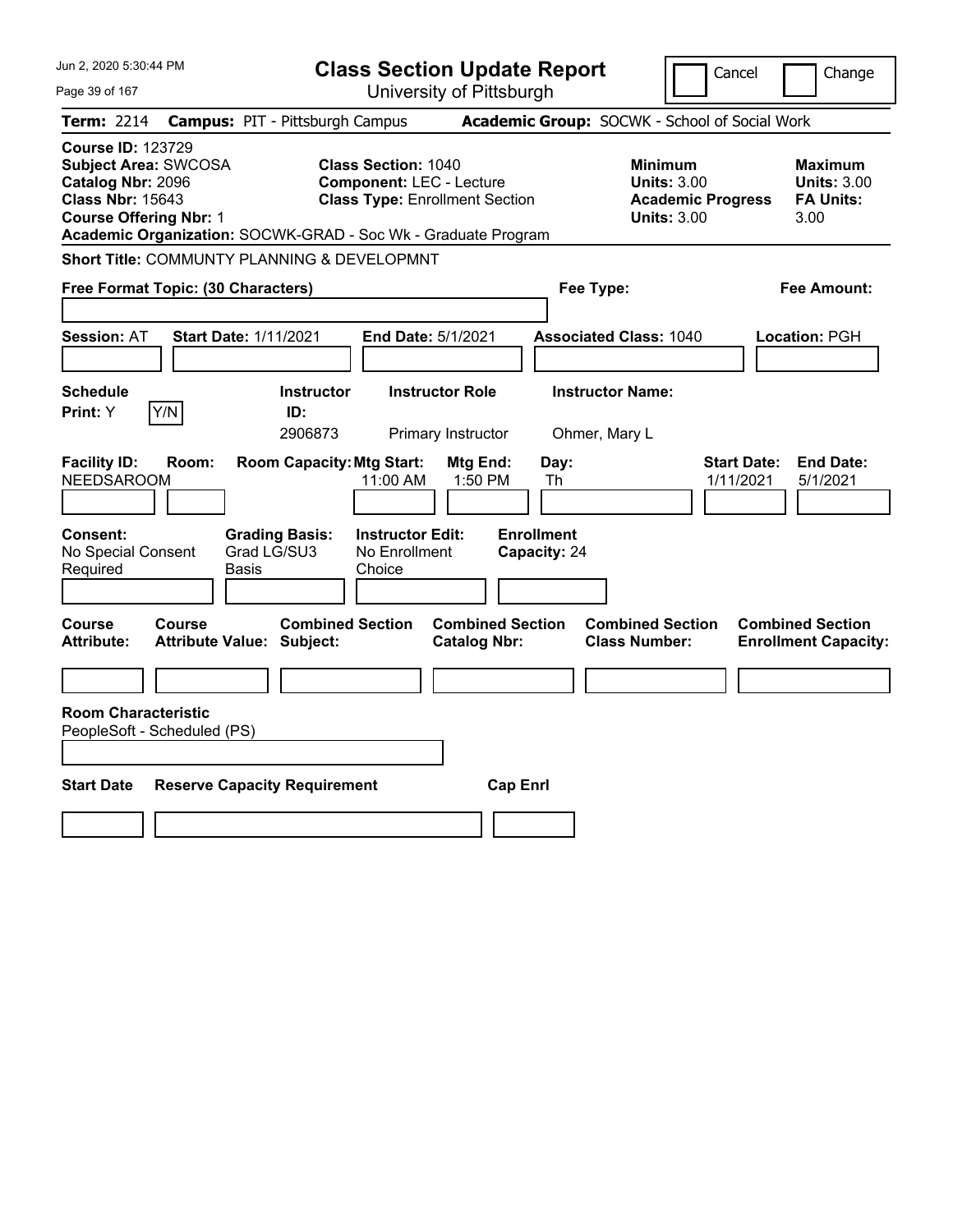| Jun 2, 2020 5:30:44 PM                                                                                                                                                                                    |                                                                                                                 | <b>Class Section Update Report</b>             | Cancel                                                                                 | Change                                                    |
|-----------------------------------------------------------------------------------------------------------------------------------------------------------------------------------------------------------|-----------------------------------------------------------------------------------------------------------------|------------------------------------------------|----------------------------------------------------------------------------------------|-----------------------------------------------------------|
| Page 40 of 167                                                                                                                                                                                            |                                                                                                                 | University of Pittsburgh                       |                                                                                        |                                                           |
| <b>Term: 2214</b>                                                                                                                                                                                         | <b>Campus: PIT - Pittsburgh Campus</b>                                                                          |                                                | Academic Group: SOCWK - School of Social Work                                          |                                                           |
| <b>Course ID: 123730</b><br><b>Subject Area: SWCOSA</b><br>Catalog Nbr: 2097<br><b>Class Nbr: 14192</b><br><b>Course Offering Nbr: 1</b><br>Academic Organization: SOCWK-GRAD - Soc Wk - Graduate Program | <b>Class Section: 1010</b><br><b>Component: DIR - Directed Studies</b><br><b>Class Type: Enrollment Section</b> |                                                | <b>Minimum</b><br><b>Units: 1.00</b><br><b>Academic Progress</b><br><b>Units: 1.00</b> | Maximum<br><b>Units: 3.00</b><br><b>FA Units:</b><br>1.00 |
| <b>Short Title: DIRECTED STUDY - COSA</b>                                                                                                                                                                 |                                                                                                                 |                                                |                                                                                        |                                                           |
| Free Format Topic: (30 Characters)                                                                                                                                                                        |                                                                                                                 | Fee Type:                                      |                                                                                        | Fee Amount:                                               |
| <b>Session: AT</b><br><b>Start Date: 1/11/2021</b>                                                                                                                                                        | End Date: 5/1/2021                                                                                              |                                                | <b>Associated Class: 1010</b>                                                          | Location: PGH                                             |
| <b>Schedule</b><br>Y/N<br>Print: Y                                                                                                                                                                        | <b>Instructor Role</b><br><b>Instructor</b><br>ID:<br>2906873<br>Primary Instructor                             |                                                | <b>Instructor Name:</b><br>Ohmer, Mary L                                               |                                                           |
| <b>Facility ID:</b><br>Room:<br><b>TBATBA</b><br>TBA<br>0<br><b>Consent:</b><br><b>Grading Basis:</b>                                                                                                     | <b>Room Capacity: Mtg Start:</b><br><b>Instructor Edit:</b>                                                     | Mtg End:<br>Day:<br><b>Enrollment</b>          | <b>Start Date:</b><br>1/11/2021                                                        | <b>End Date:</b><br>5/1/2021                              |
| Grad LG/SU3<br><b>Department Consent</b><br>Required<br>Basis                                                                                                                                             | No Enrollment<br>Choice                                                                                         | Capacity: 10                                   |                                                                                        |                                                           |
| Course<br>Course<br><b>Attribute Value: Subject:</b><br>Attribute:                                                                                                                                        | <b>Combined Section</b>                                                                                         | <b>Combined Section</b><br><b>Catalog Nbr:</b> | <b>Combined Section</b><br><b>Class Number:</b>                                        | <b>Combined Section</b><br><b>Enrollment Capacity:</b>    |
|                                                                                                                                                                                                           |                                                                                                                 |                                                |                                                                                        |                                                           |
| <b>Room Characteristic</b>                                                                                                                                                                                |                                                                                                                 |                                                |                                                                                        |                                                           |
|                                                                                                                                                                                                           |                                                                                                                 |                                                |                                                                                        |                                                           |
| <b>Start Date</b><br><b>Reserve Capacity Requirement</b>                                                                                                                                                  |                                                                                                                 | <b>Cap Enrl</b>                                |                                                                                        |                                                           |
|                                                                                                                                                                                                           |                                                                                                                 |                                                |                                                                                        |                                                           |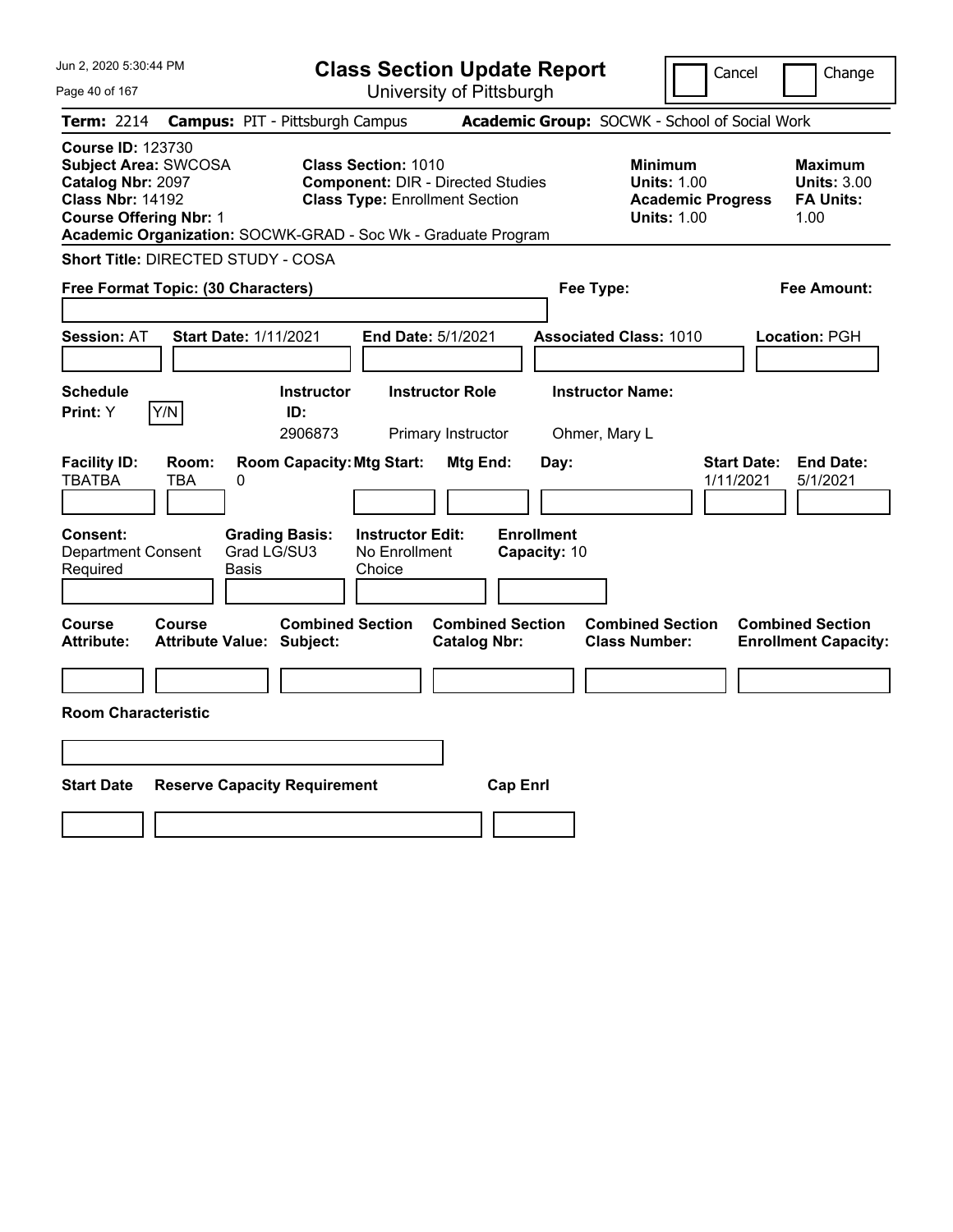| Jun 2, 2020 5:30:44 PM                                                                                                                   |                                                                                                                                      | <b>Class Section Update Report</b>             | Cancel                                                                                 | Change                                                           |
|------------------------------------------------------------------------------------------------------------------------------------------|--------------------------------------------------------------------------------------------------------------------------------------|------------------------------------------------|----------------------------------------------------------------------------------------|------------------------------------------------------------------|
| Page 41 of 167                                                                                                                           |                                                                                                                                      | University of Pittsburgh                       |                                                                                        |                                                                  |
| <b>Term: 2214</b>                                                                                                                        | <b>Campus: PIT - Pittsburgh Campus</b>                                                                                               |                                                | Academic Group: SOCWK - School of Social Work                                          |                                                                  |
| <b>Course ID: 123730</b><br><b>Subject Area: SWCOSA</b><br>Catalog Nbr: 2097<br><b>Class Nbr: 14193</b><br><b>Course Offering Nbr: 1</b> | <b>Class Section: 1015</b><br><b>Class Type: Enrollment Section</b><br>Academic Organization: SOCWK-GRAD - Soc Wk - Graduate Program | <b>Component: DIR - Directed Studies</b>       | <b>Minimum</b><br><b>Units: 1.00</b><br><b>Academic Progress</b><br><b>Units: 1.00</b> | <b>Maximum</b><br><b>Units: 3.00</b><br><b>FA Units:</b><br>1.00 |
| Short Title: DIRECTED STUDY - COSA                                                                                                       |                                                                                                                                      |                                                |                                                                                        |                                                                  |
| Free Format Topic: (30 Characters)                                                                                                       |                                                                                                                                      |                                                | Fee Type:                                                                              | Fee Amount:                                                      |
| <b>Session: AT</b>                                                                                                                       | <b>Start Date: 1/11/2021</b>                                                                                                         | End Date: 5/1/2021                             | <b>Associated Class: 1015</b>                                                          | Location: PGH                                                    |
| <b>Schedule</b><br>Print: Y<br>Y/N                                                                                                       | <b>Instructor</b><br>ID:<br>2929523                                                                                                  | <b>Instructor Role</b><br>Primary Instructor   | <b>Instructor Name:</b><br>Shook, Jeffrey James                                        |                                                                  |
| <b>Facility ID:</b><br>Room:<br><b>TBATBA</b><br>TBA                                                                                     | <b>Room Capacity: Mtg Start:</b><br>0                                                                                                | Mtg End:<br>Day:                               | <b>Start Date:</b><br>1/11/2021                                                        | <b>End Date:</b><br>5/1/2021                                     |
| <b>Consent:</b><br>Department Consent<br>Required                                                                                        | <b>Grading Basis:</b><br><b>Instructor Edit:</b><br>Grad LG/SU3<br>No Enrollment<br>Basis<br>Choice                                  | <b>Enrollment</b><br>Capacity: 5               |                                                                                        |                                                                  |
| Course<br><b>Course</b><br><b>Attribute:</b>                                                                                             | <b>Combined Section</b><br><b>Attribute Value: Subject:</b>                                                                          | <b>Combined Section</b><br><b>Catalog Nbr:</b> | <b>Combined Section</b><br><b>Class Number:</b>                                        | <b>Combined Section</b><br><b>Enrollment Capacity:</b>           |
|                                                                                                                                          |                                                                                                                                      |                                                |                                                                                        |                                                                  |
| <b>Room Characteristic</b>                                                                                                               |                                                                                                                                      |                                                |                                                                                        |                                                                  |
|                                                                                                                                          |                                                                                                                                      |                                                |                                                                                        |                                                                  |
| <b>Start Date</b>                                                                                                                        | <b>Reserve Capacity Requirement</b>                                                                                                  | <b>Cap Enrl</b>                                |                                                                                        |                                                                  |
|                                                                                                                                          |                                                                                                                                      |                                                |                                                                                        |                                                                  |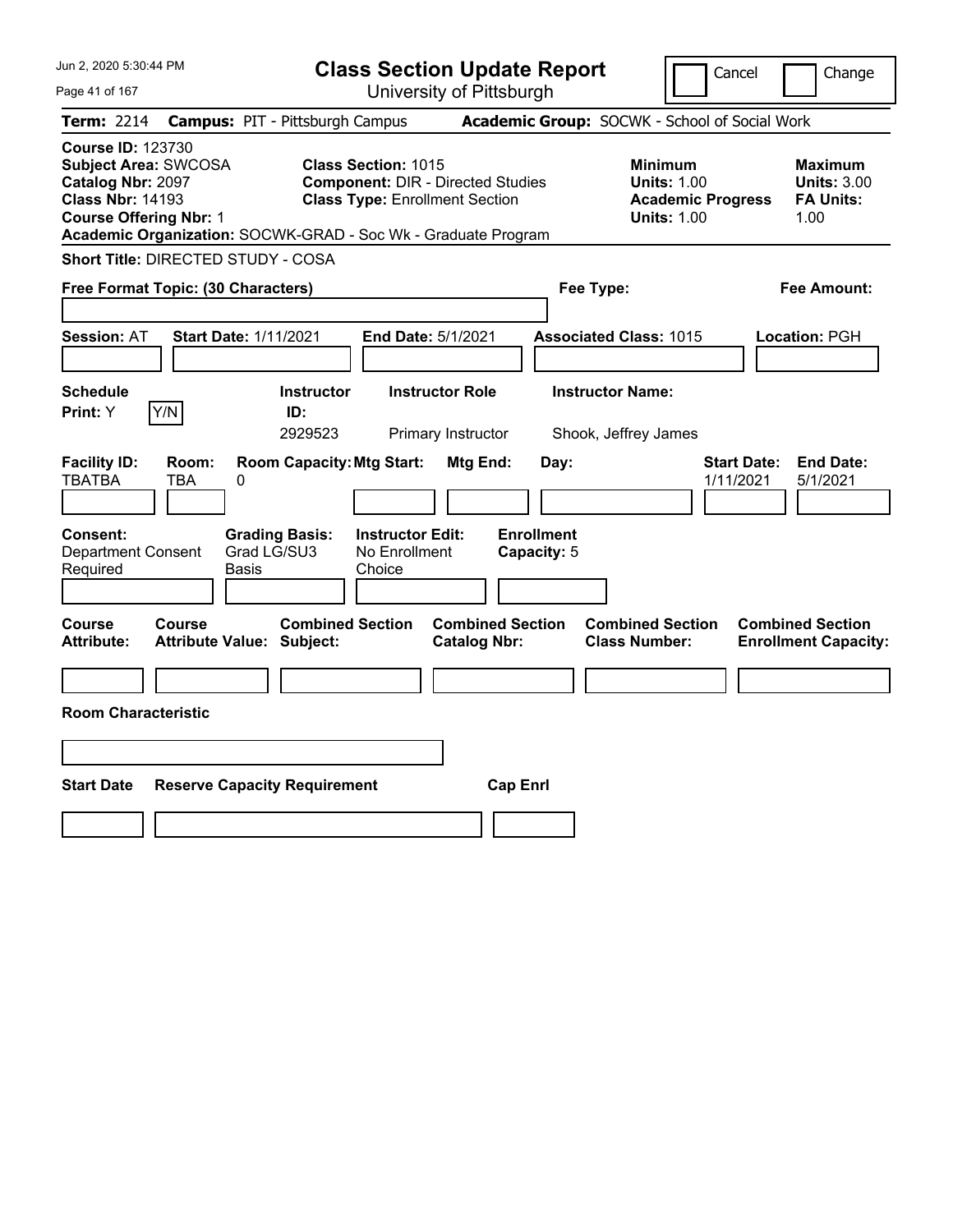| Jun 2, 2020 5:30:44 PM                                                                                                                                                                                    |                                                                                                                 | <b>Class Section Update Report</b>             | Cancel                                                                                 | Change                                                    |
|-----------------------------------------------------------------------------------------------------------------------------------------------------------------------------------------------------------|-----------------------------------------------------------------------------------------------------------------|------------------------------------------------|----------------------------------------------------------------------------------------|-----------------------------------------------------------|
| Page 42 of 167                                                                                                                                                                                            |                                                                                                                 | University of Pittsburgh                       |                                                                                        |                                                           |
| Term: 2214                                                                                                                                                                                                | <b>Campus: PIT - Pittsburgh Campus</b>                                                                          |                                                | Academic Group: SOCWK - School of Social Work                                          |                                                           |
| <b>Course ID: 123730</b><br><b>Subject Area: SWCOSA</b><br>Catalog Nbr: 2097<br><b>Class Nbr: 14213</b><br><b>Course Offering Nbr: 1</b><br>Academic Organization: SOCWK-GRAD - Soc Wk - Graduate Program | <b>Class Section: 1020</b><br><b>Component: DIR - Directed Studies</b><br><b>Class Type: Enrollment Section</b> |                                                | <b>Minimum</b><br><b>Units: 1.00</b><br><b>Academic Progress</b><br><b>Units: 1.00</b> | Maximum<br><b>Units: 3.00</b><br><b>FA Units:</b><br>1.00 |
| Short Title: DIRECTED STUDY - COSA                                                                                                                                                                        |                                                                                                                 |                                                |                                                                                        |                                                           |
| Free Format Topic: (30 Characters)                                                                                                                                                                        |                                                                                                                 |                                                | Fee Type:                                                                              | Fee Amount:                                               |
| <b>Start Date: 1/11/2021</b><br><b>Session: AT</b>                                                                                                                                                        | End Date: 5/1/2021                                                                                              |                                                | <b>Associated Class: 1020</b>                                                          | Location: PGH                                             |
| <b>Schedule</b><br>Y/N<br><b>Print:</b> Y                                                                                                                                                                 | <b>Instructor</b><br>ID:<br>0                                                                                   | <b>Instructor Role</b>                         | <b>Instructor Name:</b><br>No Instructor Assigned                                      |                                                           |
| <b>Facility ID:</b><br>Room:<br><b>TBATBA</b><br>TBA<br>0                                                                                                                                                 | <b>Room Capacity: Mtg Start:</b>                                                                                | Mtg End:<br>Day:                               | <b>Start Date:</b><br>1/11/2021                                                        | <b>End Date:</b><br>5/1/2021                              |
| Consent:<br><b>Department Consent</b><br>Required<br>Basis                                                                                                                                                | <b>Grading Basis:</b><br><b>Instructor Edit:</b><br>Grad LG/SU3<br>No Enrollment<br>Choice                      | <b>Enrollment</b><br>Capacity: 35              |                                                                                        |                                                           |
| Course<br>Course<br><b>Attribute Value: Subject:</b><br><b>Attribute:</b>                                                                                                                                 | <b>Combined Section</b>                                                                                         | <b>Combined Section</b><br><b>Catalog Nbr:</b> | <b>Combined Section</b><br><b>Class Number:</b>                                        | <b>Combined Section</b><br><b>Enrollment Capacity:</b>    |
| <b>Room Characteristic</b>                                                                                                                                                                                |                                                                                                                 |                                                |                                                                                        |                                                           |
|                                                                                                                                                                                                           |                                                                                                                 |                                                |                                                                                        |                                                           |
|                                                                                                                                                                                                           |                                                                                                                 |                                                |                                                                                        |                                                           |
| <b>Start Date</b>                                                                                                                                                                                         | <b>Reserve Capacity Requirement</b>                                                                             | <b>Cap Enrl</b>                                |                                                                                        |                                                           |
|                                                                                                                                                                                                           |                                                                                                                 |                                                |                                                                                        |                                                           |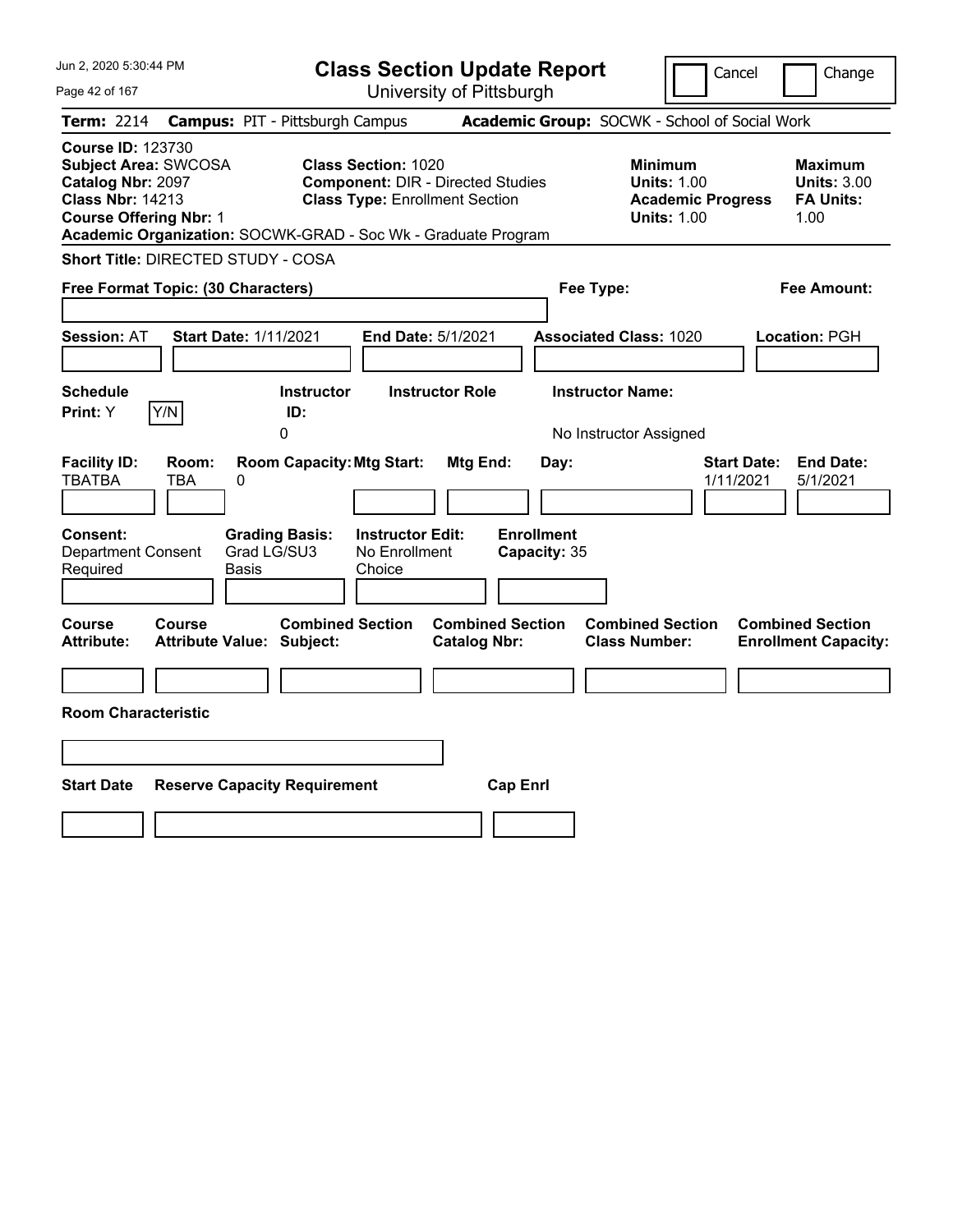| Jun 2, 2020 5:30:44 PM                                                                                                                                                                                    |                                                                                                                 | <b>Class Section Update Report</b>             | Cancel                                                                                 | Change                                                    |
|-----------------------------------------------------------------------------------------------------------------------------------------------------------------------------------------------------------|-----------------------------------------------------------------------------------------------------------------|------------------------------------------------|----------------------------------------------------------------------------------------|-----------------------------------------------------------|
| Page 43 of 167                                                                                                                                                                                            |                                                                                                                 | University of Pittsburgh                       |                                                                                        |                                                           |
| Term: 2214                                                                                                                                                                                                | <b>Campus: PIT - Pittsburgh Campus</b>                                                                          |                                                | Academic Group: SOCWK - School of Social Work                                          |                                                           |
| <b>Course ID: 123730</b><br><b>Subject Area: SWCOSA</b><br>Catalog Nbr: 2097<br><b>Class Nbr: 14214</b><br><b>Course Offering Nbr: 1</b><br>Academic Organization: SOCWK-GRAD - Soc Wk - Graduate Program | <b>Class Section: 1030</b><br><b>Component: DIR - Directed Studies</b><br><b>Class Type: Enrollment Section</b> |                                                | <b>Minimum</b><br><b>Units: 1.00</b><br><b>Academic Progress</b><br><b>Units: 1.00</b> | Maximum<br><b>Units: 3.00</b><br><b>FA Units:</b><br>1.00 |
| Short Title: DIRECTED STUDY - COSA                                                                                                                                                                        |                                                                                                                 |                                                |                                                                                        |                                                           |
| Free Format Topic: (30 Characters)                                                                                                                                                                        |                                                                                                                 |                                                | Fee Type:                                                                              | Fee Amount:                                               |
| <b>Start Date: 1/11/2021</b><br><b>Session: AT</b>                                                                                                                                                        | End Date: 5/1/2021                                                                                              |                                                | <b>Associated Class: 1030</b>                                                          | Location: PGH                                             |
| <b>Schedule</b><br>Y/N<br><b>Print:</b> Y                                                                                                                                                                 | <b>Instructor</b><br>ID:<br>0                                                                                   | <b>Instructor Role</b>                         | <b>Instructor Name:</b><br>No Instructor Assigned                                      |                                                           |
| <b>Facility ID:</b><br>Room:<br><b>TBATBA</b><br>TBA<br>0                                                                                                                                                 | <b>Room Capacity: Mtg Start:</b>                                                                                | Mtg End:<br>Day:                               | 1/11/2021                                                                              | <b>Start Date:</b><br><b>End Date:</b><br>5/1/2021        |
| Consent:<br><b>Grading Basis:</b><br>Grad LG/SU3<br><b>Department Consent</b><br>Required<br>Basis                                                                                                        | <b>Instructor Edit:</b><br>No Enrollment<br>Choice                                                              | <b>Enrollment</b><br>Capacity: 35              |                                                                                        |                                                           |
| Course<br>Course<br><b>Attribute Value: Subject:</b><br><b>Attribute:</b>                                                                                                                                 | <b>Combined Section</b>                                                                                         | <b>Combined Section</b><br><b>Catalog Nbr:</b> | <b>Combined Section</b><br><b>Class Number:</b>                                        | <b>Combined Section</b><br><b>Enrollment Capacity:</b>    |
|                                                                                                                                                                                                           |                                                                                                                 |                                                |                                                                                        |                                                           |
| <b>Room Characteristic</b>                                                                                                                                                                                |                                                                                                                 |                                                |                                                                                        |                                                           |
|                                                                                                                                                                                                           |                                                                                                                 |                                                |                                                                                        |                                                           |
| <b>Start Date</b><br><b>Reserve Capacity Requirement</b>                                                                                                                                                  |                                                                                                                 | <b>Cap Enrl</b>                                |                                                                                        |                                                           |
|                                                                                                                                                                                                           |                                                                                                                 |                                                |                                                                                        |                                                           |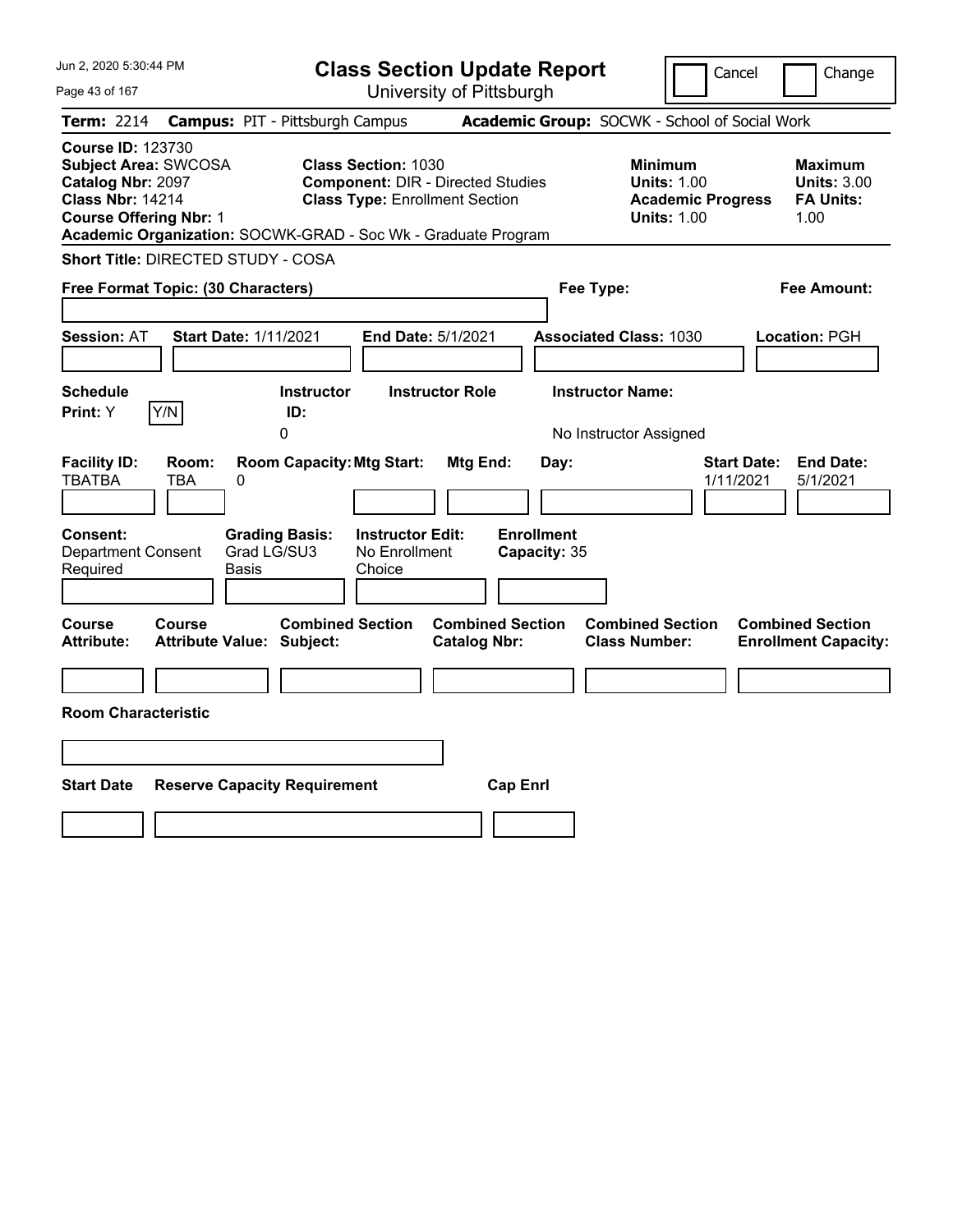| Jun 2, 2020 5:30:44 PM                                                                                                                                                                                    |                                                                                                                 | <b>Class Section Update Report</b>             | Cancel                                                                                 | Change                                                    |
|-----------------------------------------------------------------------------------------------------------------------------------------------------------------------------------------------------------|-----------------------------------------------------------------------------------------------------------------|------------------------------------------------|----------------------------------------------------------------------------------------|-----------------------------------------------------------|
| Page 44 of 167                                                                                                                                                                                            |                                                                                                                 | University of Pittsburgh                       |                                                                                        |                                                           |
| Term: 2214                                                                                                                                                                                                | <b>Campus: PIT - Pittsburgh Campus</b>                                                                          |                                                | Academic Group: SOCWK - School of Social Work                                          |                                                           |
| <b>Course ID: 123730</b><br><b>Subject Area: SWCOSA</b><br>Catalog Nbr: 2097<br><b>Class Nbr: 14215</b><br><b>Course Offering Nbr: 1</b><br>Academic Organization: SOCWK-GRAD - Soc Wk - Graduate Program | <b>Class Section: 1040</b><br><b>Component: DIR - Directed Studies</b><br><b>Class Type: Enrollment Section</b> |                                                | <b>Minimum</b><br><b>Units: 1.00</b><br><b>Academic Progress</b><br><b>Units: 1.00</b> | Maximum<br><b>Units: 3.00</b><br><b>FA Units:</b><br>1.00 |
| Short Title: DIRECTED STUDY - COSA                                                                                                                                                                        |                                                                                                                 |                                                |                                                                                        |                                                           |
| Free Format Topic: (30 Characters)                                                                                                                                                                        |                                                                                                                 |                                                | Fee Type:                                                                              | Fee Amount:                                               |
| <b>Session: AT</b>                                                                                                                                                                                        | <b>Start Date: 1/11/2021</b>                                                                                    | End Date: 5/1/2021                             | <b>Associated Class: 1040</b>                                                          | Location: PGH                                             |
| <b>Schedule</b><br>Y/N<br><b>Print:</b> Y                                                                                                                                                                 | <b>Instructor</b><br>ID:<br>0                                                                                   | <b>Instructor Role</b>                         | <b>Instructor Name:</b><br>No Instructor Assigned                                      |                                                           |
| <b>Facility ID:</b><br>Room:<br><b>TBATBA</b><br>TBA<br>0                                                                                                                                                 | <b>Room Capacity: Mtg Start:</b>                                                                                | Mtg End:<br>Day:                               | <b>Start Date:</b><br>1/11/2021                                                        | <b>End Date:</b><br>5/1/2021                              |
| Consent:<br><b>Department Consent</b><br>Required                                                                                                                                                         | <b>Grading Basis:</b><br><b>Instructor Edit:</b><br>Grad LG/SU3<br>No Enrollment<br>Choice<br>Basis             | <b>Enrollment</b><br>Capacity: 35              |                                                                                        |                                                           |
| Course<br>Course<br><b>Attribute:</b>                                                                                                                                                                     | <b>Combined Section</b><br><b>Attribute Value: Subject:</b>                                                     | <b>Combined Section</b><br><b>Catalog Nbr:</b> | <b>Combined Section</b><br><b>Class Number:</b>                                        | <b>Combined Section</b><br><b>Enrollment Capacity:</b>    |
|                                                                                                                                                                                                           |                                                                                                                 |                                                |                                                                                        |                                                           |
| <b>Room Characteristic</b>                                                                                                                                                                                |                                                                                                                 |                                                |                                                                                        |                                                           |
|                                                                                                                                                                                                           |                                                                                                                 |                                                |                                                                                        |                                                           |
| <b>Start Date</b>                                                                                                                                                                                         | <b>Reserve Capacity Requirement</b>                                                                             | <b>Cap Enrl</b>                                |                                                                                        |                                                           |
|                                                                                                                                                                                                           |                                                                                                                 |                                                |                                                                                        |                                                           |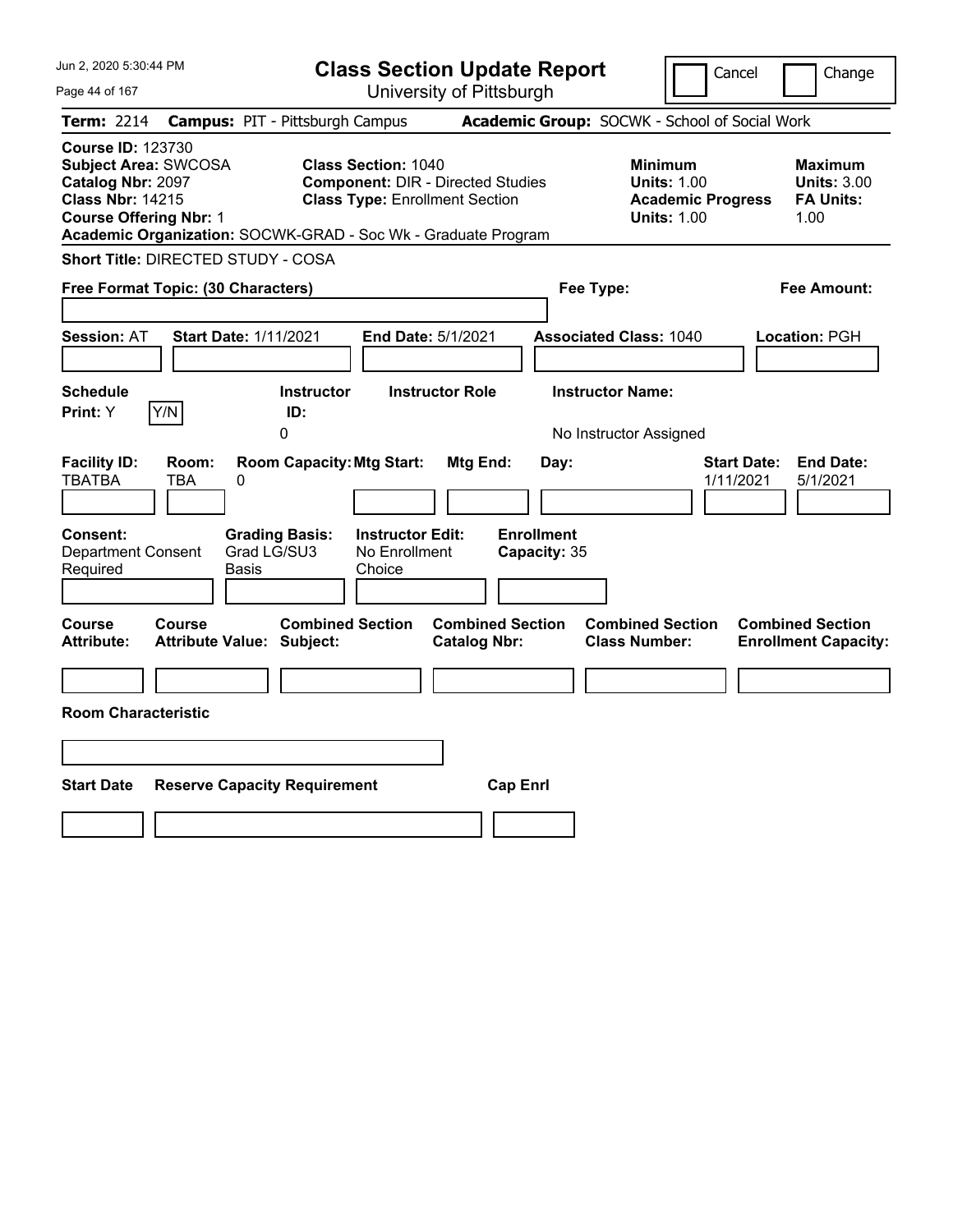| Jun 2, 2020 5:30:44 PM                                                                                                                                                                                    | <b>Class Section Update Report</b>                                                                       |                                                                      |                                                | Cancel                                                                                 | Change                                                    |
|-----------------------------------------------------------------------------------------------------------------------------------------------------------------------------------------------------------|----------------------------------------------------------------------------------------------------------|----------------------------------------------------------------------|------------------------------------------------|----------------------------------------------------------------------------------------|-----------------------------------------------------------|
| Page 45 of 167                                                                                                                                                                                            |                                                                                                          | University of Pittsburgh                                             |                                                |                                                                                        |                                                           |
| <b>Campus: PIT - Pittsburgh Campus</b><br>Term: 2214                                                                                                                                                      |                                                                                                          |                                                                      |                                                | Academic Group: SOCWK - School of Social Work                                          |                                                           |
| <b>Course ID: 123732</b><br><b>Subject Area: SWCOSA</b><br>Catalog Nbr: 2099<br><b>Class Nbr: 14194</b><br><b>Course Offering Nbr: 1</b><br>Academic Organization: SOCWK-GRAD - Soc Wk - Graduate Program | <b>Class Section: 1010</b><br><b>Component: PRA - Practicum</b><br><b>Class Type: Enrollment Section</b> |                                                                      |                                                | <b>Minimum</b><br><b>Units: 1.00</b><br><b>Academic Progress</b><br><b>Units: 1.00</b> | Maximum<br><b>Units: 8.00</b><br><b>FA Units:</b><br>1.00 |
| <b>Short Title: FIELD WORK</b>                                                                                                                                                                            |                                                                                                          |                                                                      |                                                |                                                                                        |                                                           |
| Free Format Topic: (30 Characters)                                                                                                                                                                        |                                                                                                          |                                                                      | Fee Type:                                      |                                                                                        | Fee Amount:                                               |
| <b>Session: AT</b><br><b>Start Date: 1/11/2021</b>                                                                                                                                                        | <b>End Date: 5/1/2021</b>                                                                                |                                                                      | <b>Associated Class: 1010</b>                  |                                                                                        | Location: PGH                                             |
| <b>Schedule</b><br>Y/N<br>Print: Y                                                                                                                                                                        | <b>Instructor</b><br>ID:<br>2918962<br>2903962                                                           | <b>Instructor Role</b><br>Secondary Instructor<br>Primary Instructor | <b>Instructor Name:</b><br>Dalessandro, John P | Mcdonough, Kathleen Elizabeth                                                          |                                                           |
| <b>Facility ID:</b><br>Room:<br><b>TBATBA</b><br><b>TBA</b><br>0                                                                                                                                          | <b>Room Capacity: Mtg Start:</b>                                                                         | Mtg End:                                                             | Day:                                           | 1/11/2021                                                                              | <b>Start Date:</b><br><b>End Date:</b><br>5/1/2021        |
| <b>Grading Basis:</b><br><b>Consent:</b><br>No Special Consent<br><b>Grad SN Basis</b><br>Required                                                                                                        | <b>Instructor Edit:</b><br>No Enrollment<br>Choice                                                       |                                                                      | <b>Enrollment</b><br>Capacity: 50              |                                                                                        |                                                           |
| Course<br>Course<br><b>Attribute:</b><br><b>Attribute Value: Subject:</b>                                                                                                                                 | <b>Combined Section</b>                                                                                  | <b>Combined Section</b><br><b>Catalog Nbr:</b>                       |                                                | <b>Combined Section</b><br><b>Class Number:</b>                                        | <b>Combined Section</b><br><b>Enrollment Capacity:</b>    |
|                                                                                                                                                                                                           |                                                                                                          |                                                                      |                                                |                                                                                        |                                                           |
| <b>Room Characteristic</b>                                                                                                                                                                                |                                                                                                          |                                                                      |                                                |                                                                                        |                                                           |
|                                                                                                                                                                                                           |                                                                                                          |                                                                      |                                                |                                                                                        |                                                           |
| <b>Start Date</b><br><b>Reserve Capacity Requirement</b>                                                                                                                                                  |                                                                                                          | <b>Cap Enrl</b>                                                      |                                                |                                                                                        |                                                           |
|                                                                                                                                                                                                           |                                                                                                          |                                                                      |                                                |                                                                                        |                                                           |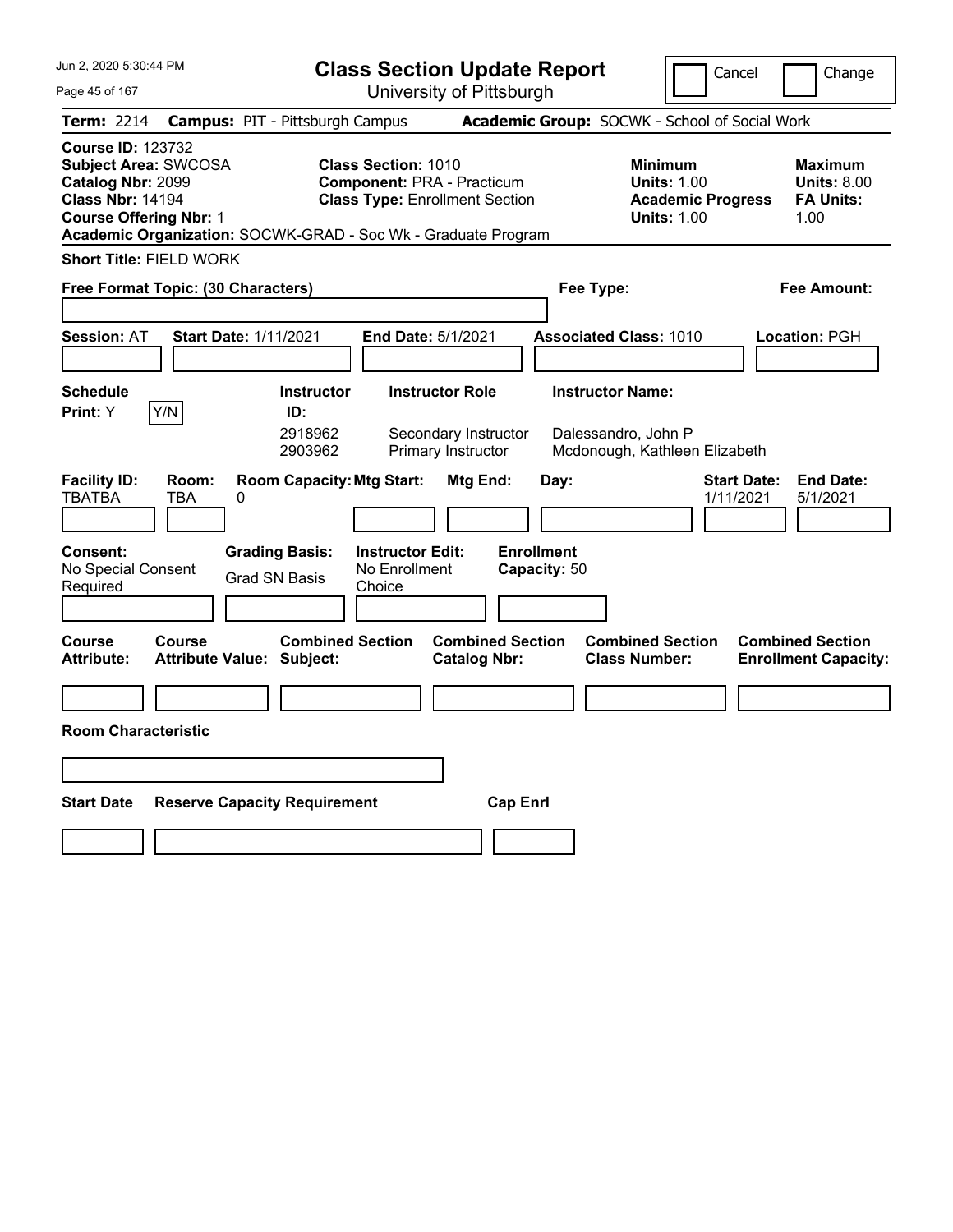| Jun 2, 2020 5:30:44 PM                                                                                                                                                                                    | <b>Class Section Update Report</b>                                                                       |                                                |                                                                | Cancel                                                                                 | Change                                                    |
|-----------------------------------------------------------------------------------------------------------------------------------------------------------------------------------------------------------|----------------------------------------------------------------------------------------------------------|------------------------------------------------|----------------------------------------------------------------|----------------------------------------------------------------------------------------|-----------------------------------------------------------|
| Page 46 of 167                                                                                                                                                                                            |                                                                                                          | University of Pittsburgh                       |                                                                |                                                                                        |                                                           |
| <b>Campus: PIT - Pittsburgh Campus</b><br>Term: 2214                                                                                                                                                      |                                                                                                          |                                                | Academic Group: SOCWK - School of Social Work                  |                                                                                        |                                                           |
| <b>Course ID: 123732</b><br><b>Subject Area: SWCOSA</b><br>Catalog Nbr: 2099<br><b>Class Nbr: 14195</b><br><b>Course Offering Nbr: 1</b><br>Academic Organization: SOCWK-GRAD - Soc Wk - Graduate Program | <b>Class Section: 1015</b><br><b>Component: PRA - Practicum</b><br><b>Class Type: Enrollment Section</b> |                                                |                                                                | <b>Minimum</b><br><b>Units: 1.00</b><br><b>Academic Progress</b><br><b>Units: 1.00</b> | Maximum<br><b>Units: 8.00</b><br><b>FA Units:</b><br>1.00 |
| <b>Short Title: FIELD WORK</b>                                                                                                                                                                            |                                                                                                          |                                                |                                                                |                                                                                        |                                                           |
| Free Format Topic: (30 Characters)                                                                                                                                                                        |                                                                                                          |                                                | Fee Type:                                                      |                                                                                        | Fee Amount:                                               |
| <b>Session: AT</b><br><b>Start Date: 1/11/2021</b>                                                                                                                                                        | <b>End Date: 5/1/2021</b>                                                                                |                                                | <b>Associated Class: 1015</b>                                  |                                                                                        | Location: PGH                                             |
| <b>Schedule</b><br>Y/N<br>Print: Y                                                                                                                                                                        | <b>Instructor</b><br>ID:<br>2918962<br>Special<br>2945986                                                | <b>Instructor Role</b><br>Primary Instructor   | <b>Instructor Name:</b><br>Dalessandro, John P<br>Perry, Marlo |                                                                                        |                                                           |
| <b>Facility ID:</b><br>Room:<br><b>TBATBA</b><br><b>TBA</b><br>0                                                                                                                                          | <b>Room Capacity: Mtg Start:</b>                                                                         | Mtg End:                                       | Day:                                                           | 1/11/2021                                                                              | <b>Start Date:</b><br><b>End Date:</b><br>5/1/2021        |
| <b>Grading Basis:</b><br><b>Consent:</b><br>No Special Consent<br><b>Grad SN Basis</b><br>Required                                                                                                        | <b>Instructor Edit:</b><br>No Enrollment<br>Choice                                                       |                                                | <b>Enrollment</b><br>Capacity: 5                               |                                                                                        |                                                           |
| Course<br>Course<br><b>Attribute:</b><br><b>Attribute Value: Subject:</b>                                                                                                                                 | <b>Combined Section</b>                                                                                  | <b>Combined Section</b><br><b>Catalog Nbr:</b> |                                                                | <b>Combined Section</b><br><b>Class Number:</b>                                        | <b>Combined Section</b><br><b>Enrollment Capacity:</b>    |
|                                                                                                                                                                                                           |                                                                                                          |                                                |                                                                |                                                                                        |                                                           |
| <b>Room Characteristic</b>                                                                                                                                                                                |                                                                                                          |                                                |                                                                |                                                                                        |                                                           |
|                                                                                                                                                                                                           |                                                                                                          |                                                |                                                                |                                                                                        |                                                           |
| <b>Start Date</b><br><b>Reserve Capacity Requirement</b>                                                                                                                                                  |                                                                                                          | <b>Cap Enrl</b>                                |                                                                |                                                                                        |                                                           |
|                                                                                                                                                                                                           |                                                                                                          |                                                |                                                                |                                                                                        |                                                           |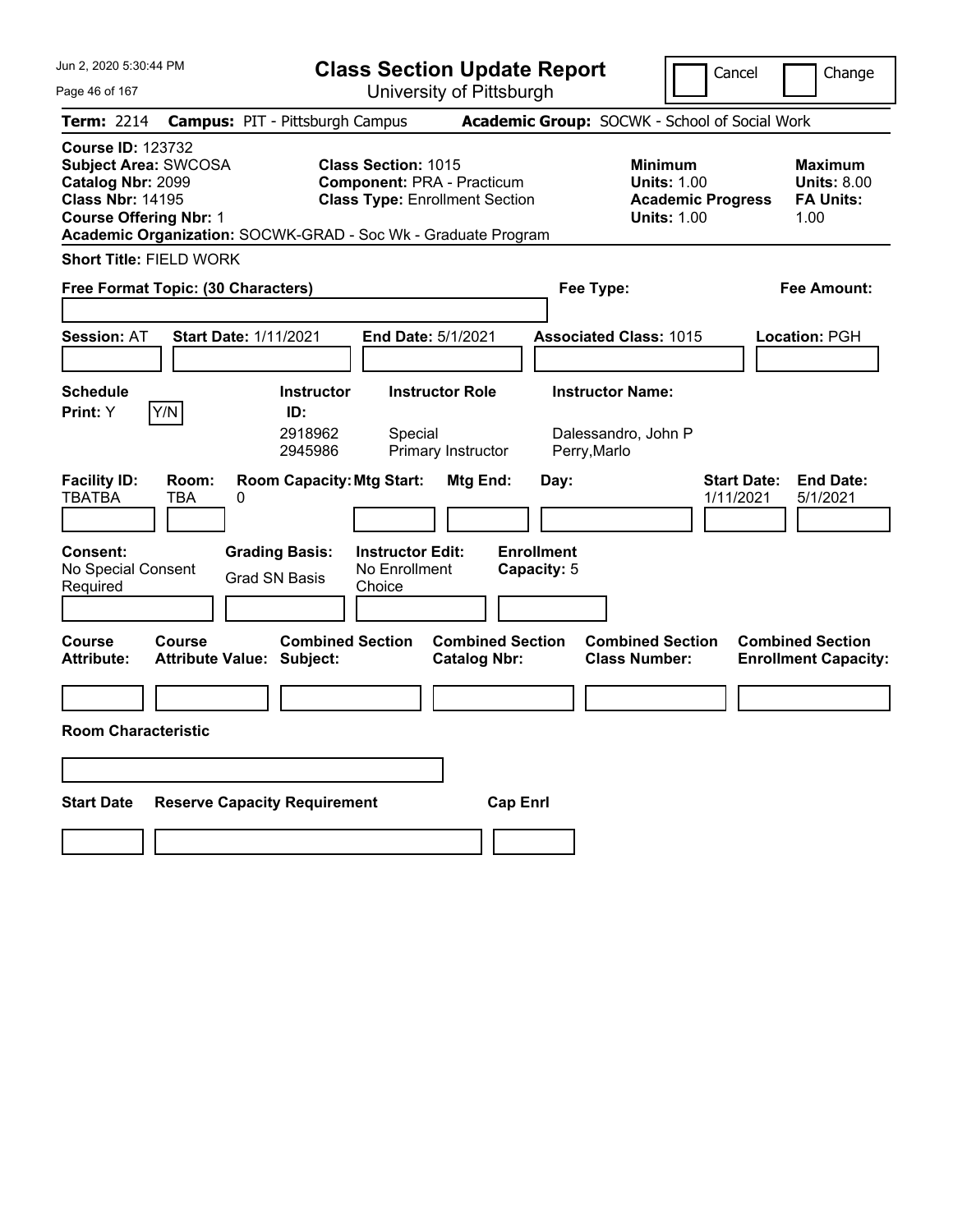| Jun 2, 2020 5:30:44 PM                                                                                                                                                                             | <b>Class Section Update Report</b>                                                                       |                                                                      |                                                                    | Cancel                                                                                 | Change                                                    |
|----------------------------------------------------------------------------------------------------------------------------------------------------------------------------------------------------|----------------------------------------------------------------------------------------------------------|----------------------------------------------------------------------|--------------------------------------------------------------------|----------------------------------------------------------------------------------------|-----------------------------------------------------------|
| Page 47 of 167                                                                                                                                                                                     |                                                                                                          | University of Pittsburgh                                             |                                                                    |                                                                                        |                                                           |
| Term: 2214<br><b>Campus: PIT - Pittsburgh Campus</b>                                                                                                                                               |                                                                                                          |                                                                      | Academic Group: SOCWK - School of Social Work                      |                                                                                        |                                                           |
| <b>Course ID: 123732</b><br>Subject Area: SWCOSA<br>Catalog Nbr: 2099<br><b>Class Nbr: 14216</b><br><b>Course Offering Nbr: 1</b><br>Academic Organization: SOCWK-GRAD - Soc Wk - Graduate Program | <b>Class Section: 1020</b><br><b>Component: PRA - Practicum</b><br><b>Class Type: Enrollment Section</b> |                                                                      |                                                                    | <b>Minimum</b><br><b>Units: 1.00</b><br><b>Academic Progress</b><br><b>Units: 1.00</b> | Maximum<br><b>Units: 8.00</b><br><b>FA Units:</b><br>1.00 |
| <b>Short Title: FIELD WORK</b>                                                                                                                                                                     |                                                                                                          |                                                                      |                                                                    |                                                                                        |                                                           |
| Free Format Topic: (30 Characters)                                                                                                                                                                 |                                                                                                          |                                                                      | Fee Type:                                                          |                                                                                        | Fee Amount:                                               |
| <b>Session: AT</b><br><b>Start Date: 1/11/2021</b>                                                                                                                                                 | <b>End Date: 5/1/2021</b>                                                                                |                                                                      | <b>Associated Class: 1020</b>                                      |                                                                                        | Location: PGH                                             |
| <b>Schedule</b><br>Y/N<br>Print: Y                                                                                                                                                                 | <b>Instructor</b><br>ID:<br>2918962<br>2965259                                                           | <b>Instructor Role</b><br>Secondary Instructor<br>Primary Instructor | <b>Instructor Name:</b><br>Dalessandro, John P<br>Labrum, Travis K |                                                                                        |                                                           |
| <b>Facility ID:</b><br>Room:<br><b>TBATBA</b><br><b>TBA</b><br>0                                                                                                                                   | <b>Room Capacity: Mtg Start:</b>                                                                         | Mtg End:                                                             | Day:                                                               | <b>Start Date:</b><br>1/11/2021                                                        | <b>End Date:</b><br>5/1/2021                              |
| <b>Grading Basis:</b><br><b>Consent:</b><br>No Special Consent<br><b>Grad SN Basis</b><br>Required                                                                                                 | <b>Instructor Edit:</b><br>No Enrollment<br>Choice                                                       |                                                                      | <b>Enrollment</b><br>Capacity: 35                                  |                                                                                        |                                                           |
| Course<br>Course<br><b>Attribute:</b><br><b>Attribute Value: Subject:</b>                                                                                                                          | <b>Combined Section</b>                                                                                  | <b>Combined Section</b><br><b>Catalog Nbr:</b>                       | <b>Class Number:</b>                                               | <b>Combined Section</b>                                                                | <b>Combined Section</b><br><b>Enrollment Capacity:</b>    |
|                                                                                                                                                                                                    |                                                                                                          |                                                                      |                                                                    |                                                                                        |                                                           |
| <b>Room Characteristic</b>                                                                                                                                                                         |                                                                                                          |                                                                      |                                                                    |                                                                                        |                                                           |
|                                                                                                                                                                                                    |                                                                                                          |                                                                      |                                                                    |                                                                                        |                                                           |
| <b>Start Date</b><br><b>Reserve Capacity Requirement</b>                                                                                                                                           |                                                                                                          | <b>Cap Enrl</b>                                                      |                                                                    |                                                                                        |                                                           |
|                                                                                                                                                                                                    |                                                                                                          |                                                                      |                                                                    |                                                                                        |                                                           |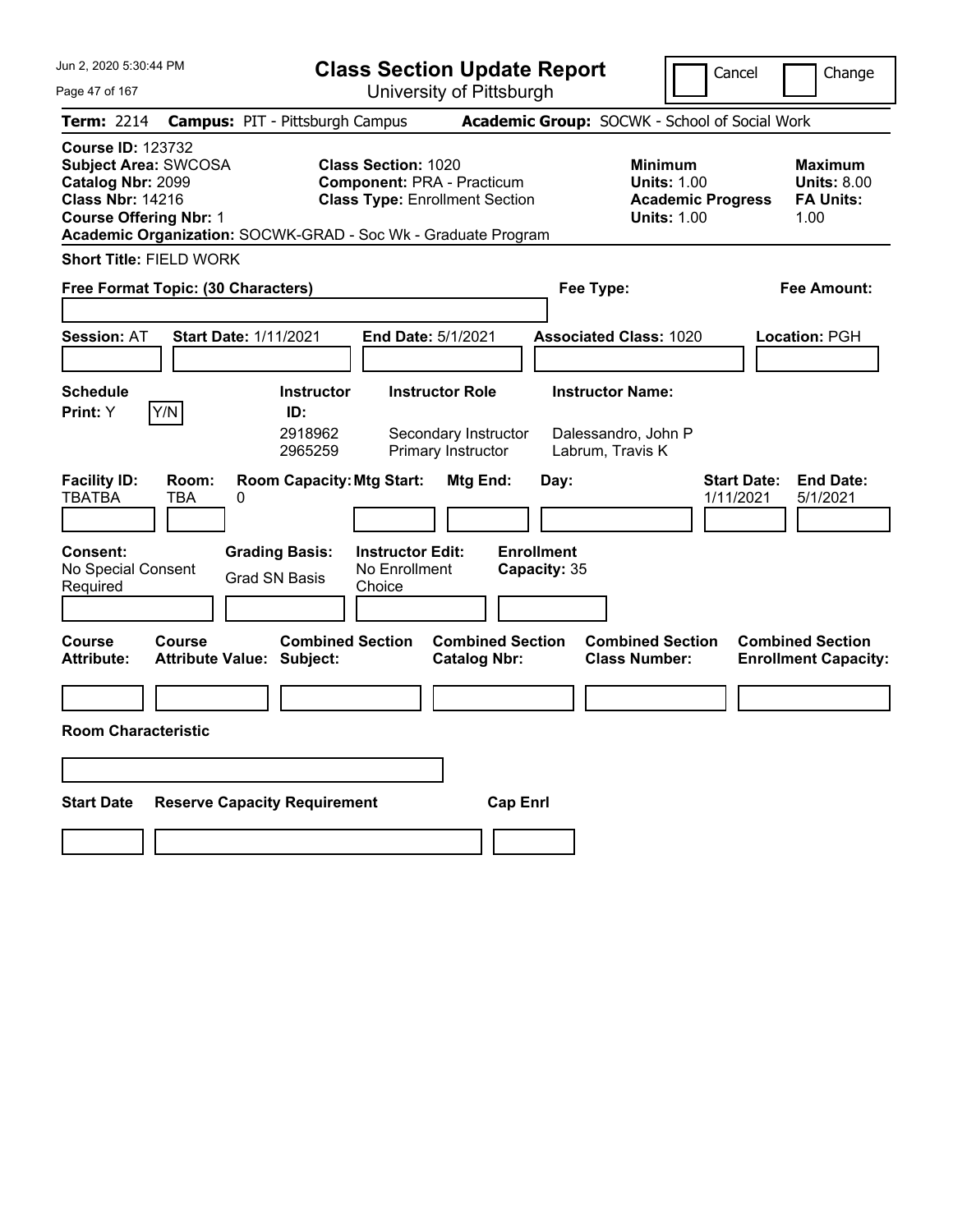| Jun 2, 2020 5:30:44 PM                                                                                                                   | <b>Class Section Update Report</b>                                                                                                                                        |                                                        |                                                                    | Cancel                                                               | Change                                                           |
|------------------------------------------------------------------------------------------------------------------------------------------|---------------------------------------------------------------------------------------------------------------------------------------------------------------------------|--------------------------------------------------------|--------------------------------------------------------------------|----------------------------------------------------------------------|------------------------------------------------------------------|
| Page 48 of 167                                                                                                                           |                                                                                                                                                                           | University of Pittsburgh                               |                                                                    |                                                                      |                                                                  |
| <b>Term: 2214</b>                                                                                                                        | <b>Campus: PIT - Pittsburgh Campus</b>                                                                                                                                    |                                                        | Academic Group: SOCWK - School of Social Work                      |                                                                      |                                                                  |
| <b>Course ID: 123732</b><br><b>Subject Area: SWCOSA</b><br>Catalog Nbr: 2099<br><b>Class Nbr: 14217</b><br><b>Course Offering Nbr: 1</b> | <b>Class Section: 1030</b><br><b>Component: PRA - Practicum</b><br><b>Class Type: Enrollment Section</b><br>Academic Organization: SOCWK-GRAD - Soc Wk - Graduate Program |                                                        | <b>Minimum</b>                                                     | <b>Units: 1.00</b><br><b>Academic Progress</b><br><b>Units: 1.00</b> | <b>Maximum</b><br><b>Units: 8.00</b><br><b>FA Units:</b><br>1.00 |
| <b>Short Title: FIELD WORK</b>                                                                                                           |                                                                                                                                                                           |                                                        |                                                                    |                                                                      |                                                                  |
| Free Format Topic: (30 Characters)                                                                                                       |                                                                                                                                                                           |                                                        | Fee Type:                                                          |                                                                      | <b>Fee Amount:</b>                                               |
| <b>Session: AT</b>                                                                                                                       | <b>Start Date: 1/11/2021</b><br>End Date: 5/1/2021                                                                                                                        |                                                        | <b>Associated Class: 1030</b>                                      |                                                                      | <b>Location: PGH</b>                                             |
| <b>Schedule</b>                                                                                                                          | <b>Instructor</b>                                                                                                                                                         | <b>Instructor Role</b>                                 | <b>Instructor Name:</b>                                            |                                                                      |                                                                  |
| Y/N<br>Print: Y                                                                                                                          | ID:                                                                                                                                                                       |                                                        |                                                                    |                                                                      |                                                                  |
| <b>Facility ID:</b><br>Room:<br><b>TBATBA</b><br><b>TBA</b>                                                                              | 2918962<br>2906873<br>2907119<br>Special<br><b>Room Capacity: Mtg Start:</b><br>0                                                                                         | Secondary Instructor<br>Primary Instructor<br>Mtg End: | Dalessandro, John P<br>Ohmer, Mary L<br>Piel, Marcia Lynne<br>Day: | <b>Start Date:</b><br>1/11/2021                                      | <b>End Date:</b><br>5/1/2021                                     |
|                                                                                                                                          |                                                                                                                                                                           |                                                        |                                                                    |                                                                      |                                                                  |
| <b>Consent:</b><br>No Special Consent<br>Required                                                                                        | <b>Grading Basis:</b><br><b>Instructor Edit:</b><br>No Enrollment<br><b>Grad SN Basis</b><br>Choice                                                                       | <b>Enrollment</b><br>Capacity: 35                      |                                                                    |                                                                      |                                                                  |
| Course<br><b>Course</b><br><b>Attribute:</b>                                                                                             | <b>Combined Section</b><br><b>Attribute Value: Subject:</b>                                                                                                               | <b>Combined Section</b><br><b>Catalog Nbr:</b>         | <b>Combined Section</b><br><b>Class Number:</b>                    |                                                                      | <b>Combined Section</b><br><b>Enrollment Capacity:</b>           |
|                                                                                                                                          |                                                                                                                                                                           |                                                        |                                                                    |                                                                      |                                                                  |
| <b>Room Characteristic</b>                                                                                                               |                                                                                                                                                                           |                                                        |                                                                    |                                                                      |                                                                  |
|                                                                                                                                          |                                                                                                                                                                           |                                                        |                                                                    |                                                                      |                                                                  |
| <b>Start Date</b>                                                                                                                        | <b>Reserve Capacity Requirement</b>                                                                                                                                       | <b>Cap Enrl</b>                                        |                                                                    |                                                                      |                                                                  |
|                                                                                                                                          |                                                                                                                                                                           |                                                        |                                                                    |                                                                      |                                                                  |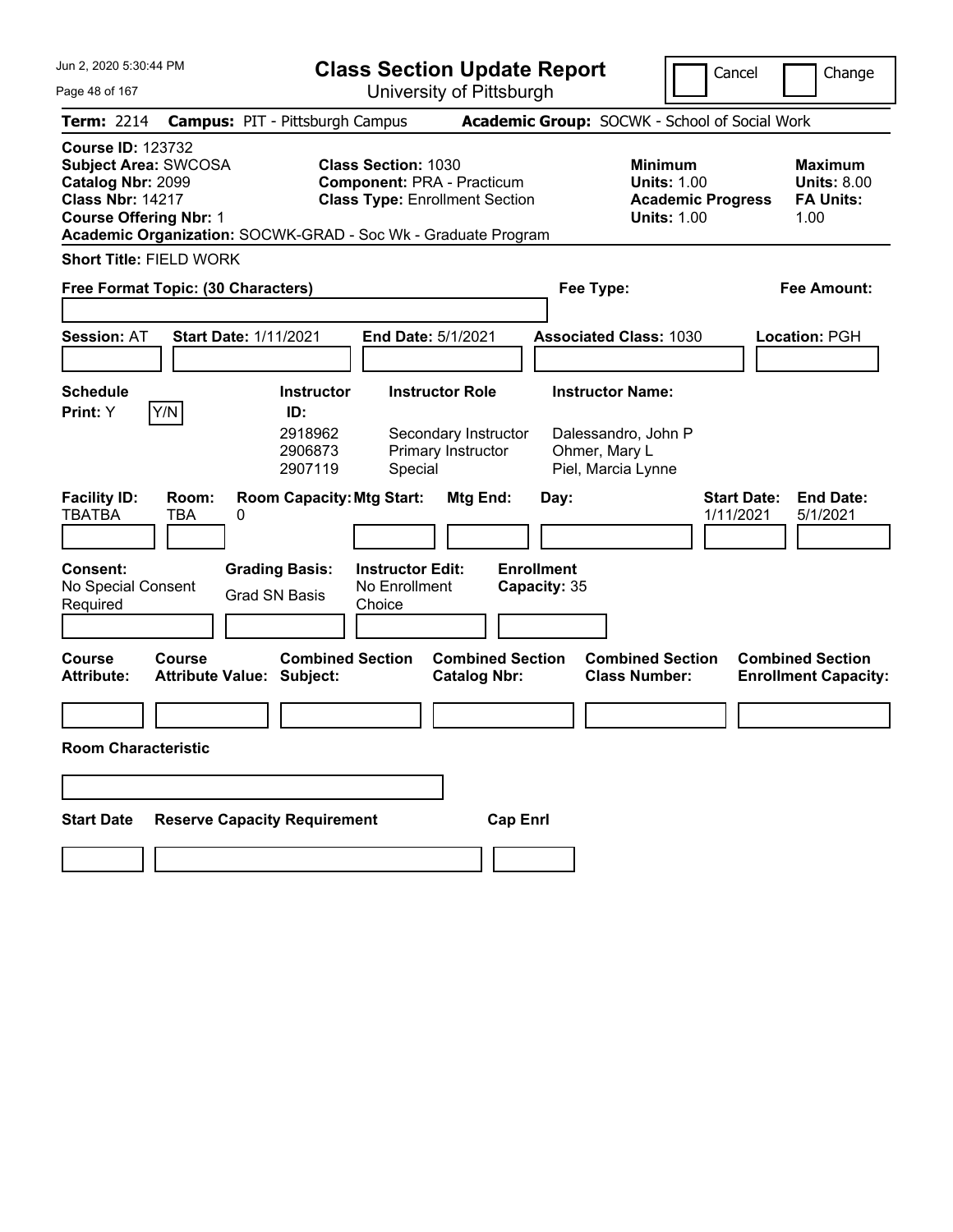| Jun 2, 2020 5:30:44 PM                                                                                                                   |                                                                                                                                                                                      | <b>Class Section Update Report</b>                                                                                        |                                                                                        | Cancel<br>Change                                                 |
|------------------------------------------------------------------------------------------------------------------------------------------|--------------------------------------------------------------------------------------------------------------------------------------------------------------------------------------|---------------------------------------------------------------------------------------------------------------------------|----------------------------------------------------------------------------------------|------------------------------------------------------------------|
| Page 49 of 167                                                                                                                           |                                                                                                                                                                                      | University of Pittsburgh                                                                                                  |                                                                                        |                                                                  |
| <b>Term: 2214</b>                                                                                                                        | <b>Campus: PIT - Pittsburgh Campus</b>                                                                                                                                               |                                                                                                                           | Academic Group: SOCWK - School of Social Work                                          |                                                                  |
| <b>Course ID: 123732</b><br><b>Subject Area: SWCOSA</b><br>Catalog Nbr: 2099<br><b>Class Nbr: 14218</b><br><b>Course Offering Nbr: 1</b> | <b>Class Section: 1040</b><br><b>Component: PRA - Practicum</b><br><b>Class Type: Enrollment Section</b><br>Academic Organization: SOCWK-GRAD - Soc Wk - Graduate Program            |                                                                                                                           | <b>Minimum</b><br><b>Units: 1.00</b><br><b>Academic Progress</b><br><b>Units: 1.00</b> | <b>Maximum</b><br><b>Units: 8.00</b><br><b>FA Units:</b><br>1.00 |
| <b>Short Title: FIELD WORK</b>                                                                                                           |                                                                                                                                                                                      |                                                                                                                           |                                                                                        |                                                                  |
| Free Format Topic: (30 Characters)                                                                                                       |                                                                                                                                                                                      |                                                                                                                           | Fee Type:                                                                              | <b>Fee Amount:</b>                                               |
| <b>Session: AT</b>                                                                                                                       | <b>Start Date: 1/11/2021</b><br>End Date: 5/1/2021                                                                                                                                   |                                                                                                                           | <b>Associated Class: 1040</b>                                                          | <b>Location: PGH</b>                                             |
| <b>Schedule</b>                                                                                                                          | <b>Instructor</b>                                                                                                                                                                    | <b>Instructor Role</b>                                                                                                    | <b>Instructor Name:</b>                                                                |                                                                  |
| Y/N<br>Print: Y<br><b>Facility ID:</b><br>Room:<br><b>TBATBA</b><br><b>TBA</b><br><b>Consent:</b><br>No Special Consent<br>Required      | ID:<br>2918962<br>3446732<br>2923379<br><b>Room Capacity: Mtg Start:</b><br>0<br><b>Grading Basis:</b><br><b>Instructor Edit:</b><br>No Enrollment<br><b>Grad SN Basis</b><br>Choice | Secondary Instructor<br>Primary Instructor<br>Primary Instructor<br>Mtg End:<br>Day:<br><b>Enrollment</b><br>Capacity: 35 | Dalessandro, John P<br>Melnick, Alicia D<br>Wallace, John M                            | <b>Start Date:</b><br><b>End Date:</b><br>1/11/2021<br>5/1/2021  |
|                                                                                                                                          |                                                                                                                                                                                      |                                                                                                                           |                                                                                        |                                                                  |
| Course<br><b>Course</b><br><b>Attribute:</b>                                                                                             | <b>Combined Section</b><br><b>Attribute Value: Subject:</b>                                                                                                                          | <b>Combined Section</b><br><b>Catalog Nbr:</b>                                                                            | <b>Combined Section</b><br><b>Class Number:</b>                                        | <b>Combined Section</b><br><b>Enrollment Capacity:</b>           |
| <b>Room Characteristic</b>                                                                                                               |                                                                                                                                                                                      |                                                                                                                           |                                                                                        |                                                                  |
|                                                                                                                                          |                                                                                                                                                                                      |                                                                                                                           |                                                                                        |                                                                  |
| <b>Start Date</b>                                                                                                                        | <b>Reserve Capacity Requirement</b>                                                                                                                                                  | <b>Cap Enrl</b>                                                                                                           |                                                                                        |                                                                  |
|                                                                                                                                          |                                                                                                                                                                                      |                                                                                                                           |                                                                                        |                                                                  |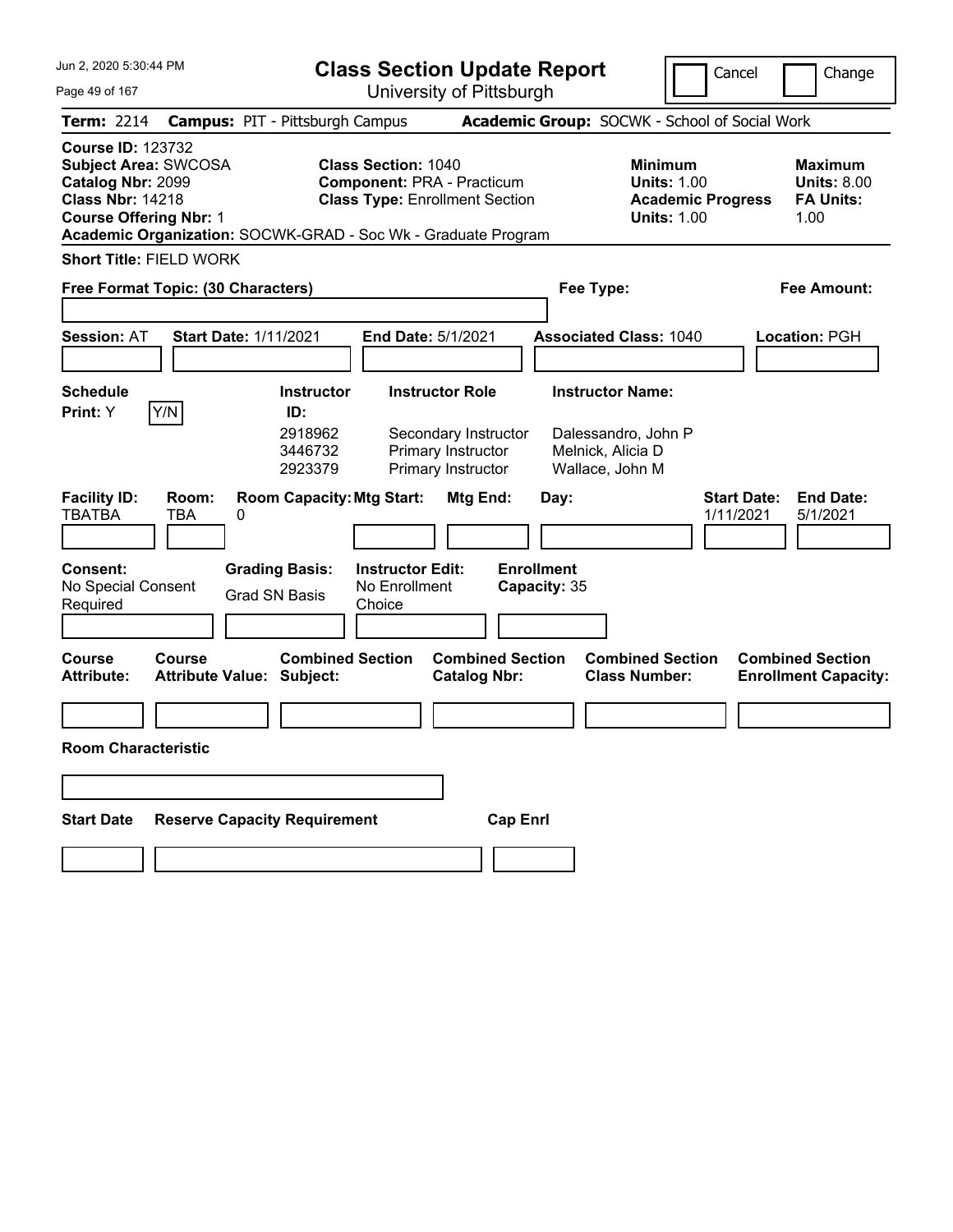| Jun 2, 2020 5:30:44 PM                                                                                                                   |                                                                                                                                                                           | <b>Class Section Update Report</b>                                                   |                                                                                        | Cancel<br>Change                                                 |
|------------------------------------------------------------------------------------------------------------------------------------------|---------------------------------------------------------------------------------------------------------------------------------------------------------------------------|--------------------------------------------------------------------------------------|----------------------------------------------------------------------------------------|------------------------------------------------------------------|
| Page 50 of 167                                                                                                                           |                                                                                                                                                                           | University of Pittsburgh                                                             |                                                                                        |                                                                  |
| <b>Term: 2214</b>                                                                                                                        | <b>Campus: PIT - Pittsburgh Campus</b>                                                                                                                                    |                                                                                      | Academic Group: SOCWK - School of Social Work                                          |                                                                  |
| <b>Course ID: 123732</b><br><b>Subject Area: SWCOSA</b><br>Catalog Nbr: 2099<br><b>Class Nbr: 14219</b><br><b>Course Offering Nbr: 1</b> | <b>Class Section: 1050</b><br><b>Component: PRA - Practicum</b><br><b>Class Type: Enrollment Section</b><br>Academic Organization: SOCWK-GRAD - Soc Wk - Graduate Program |                                                                                      | <b>Minimum</b><br><b>Units: 1.00</b><br><b>Academic Progress</b><br><b>Units: 1.00</b> | <b>Maximum</b><br><b>Units: 8.00</b><br><b>FA Units:</b><br>1.00 |
| <b>Short Title: FIELD WORK</b>                                                                                                           |                                                                                                                                                                           |                                                                                      |                                                                                        |                                                                  |
| Free Format Topic: (30 Characters)                                                                                                       |                                                                                                                                                                           |                                                                                      | Fee Type:                                                                              | <b>Fee Amount:</b>                                               |
| <b>Session: AT</b>                                                                                                                       | <b>Start Date: 1/11/2021</b><br>End Date: 5/1/2021                                                                                                                        |                                                                                      | <b>Associated Class: 1050</b>                                                          | <b>Location: PGH</b>                                             |
| <b>Schedule</b>                                                                                                                          | <b>Instructor</b>                                                                                                                                                         | <b>Instructor Role</b>                                                               | <b>Instructor Name:</b>                                                                |                                                                  |
| Y/N<br>Print: Y                                                                                                                          | ID:                                                                                                                                                                       |                                                                                      |                                                                                        |                                                                  |
| <b>Facility ID:</b><br>Room:<br><b>TBATBA</b><br><b>TBA</b>                                                                              | 2918962<br>2909033<br>2918563<br><b>Room Capacity: Mtg Start:</b><br>0                                                                                                    | Secondary Instructor<br>Primary Instructor<br>Primary Instructor<br>Mtg End:<br>Day: | Dalessandro, John P<br>Petracchi, Helen E<br>Rosen, Daniel                             | <b>Start Date:</b><br><b>End Date:</b><br>1/11/2021<br>5/1/2021  |
|                                                                                                                                          |                                                                                                                                                                           |                                                                                      |                                                                                        |                                                                  |
| <b>Consent:</b><br>No Special Consent<br>Required                                                                                        | <b>Grading Basis:</b><br><b>Instructor Edit:</b><br>No Enrollment<br><b>Grad SN Basis</b><br>Choice                                                                       | <b>Enrollment</b><br>Capacity: 35                                                    |                                                                                        |                                                                  |
| Course<br><b>Course</b><br><b>Attribute:</b>                                                                                             | <b>Combined Section</b><br><b>Attribute Value: Subject:</b>                                                                                                               | <b>Combined Section</b><br><b>Catalog Nbr:</b>                                       | <b>Combined Section</b><br><b>Class Number:</b>                                        | <b>Combined Section</b><br><b>Enrollment Capacity:</b>           |
|                                                                                                                                          |                                                                                                                                                                           |                                                                                      |                                                                                        |                                                                  |
| <b>Room Characteristic</b>                                                                                                               |                                                                                                                                                                           |                                                                                      |                                                                                        |                                                                  |
|                                                                                                                                          |                                                                                                                                                                           |                                                                                      |                                                                                        |                                                                  |
| <b>Start Date</b>                                                                                                                        | <b>Reserve Capacity Requirement</b>                                                                                                                                       | <b>Cap Enrl</b>                                                                      |                                                                                        |                                                                  |
|                                                                                                                                          |                                                                                                                                                                           |                                                                                      |                                                                                        |                                                                  |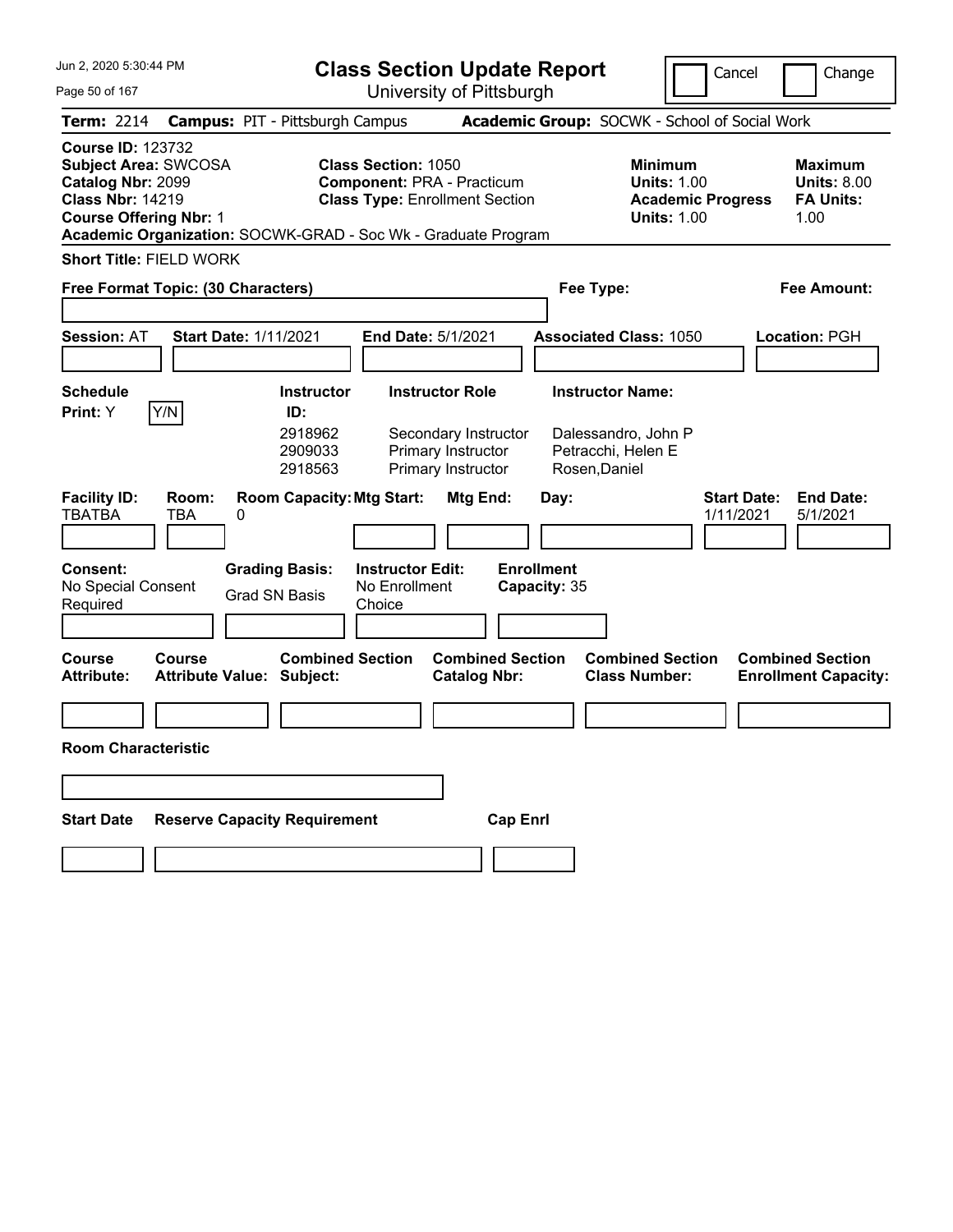| Jun 2, 2020 5:30:44 PM                                                                                                                   |                                                                                                                                                                    | <b>Class Section Update Report</b>                             |                                                                                        | Cancel<br>Change                                                 |
|------------------------------------------------------------------------------------------------------------------------------------------|--------------------------------------------------------------------------------------------------------------------------------------------------------------------|----------------------------------------------------------------|----------------------------------------------------------------------------------------|------------------------------------------------------------------|
| Page 51 of 167                                                                                                                           |                                                                                                                                                                    | University of Pittsburgh                                       |                                                                                        |                                                                  |
| <b>Term: 2214</b>                                                                                                                        | <b>Campus: PIT - Pittsburgh Campus</b>                                                                                                                             |                                                                | Academic Group: SOCWK - School of Social Work                                          |                                                                  |
| <b>Course ID: 123732</b><br><b>Subject Area: SWCOSA</b><br>Catalog Nbr: 2099<br><b>Class Nbr: 14220</b><br><b>Course Offering Nbr: 1</b> | Class Section: 1060<br><b>Component: PRA - Practicum</b><br><b>Class Type: Enrollment Section</b><br>Academic Organization: SOCWK-GRAD - Soc Wk - Graduate Program |                                                                | <b>Minimum</b><br><b>Units: 1.00</b><br><b>Academic Progress</b><br><b>Units: 1.00</b> | <b>Maximum</b><br><b>Units: 8.00</b><br><b>FA Units:</b><br>1.00 |
| <b>Short Title: FIELD WORK</b>                                                                                                           |                                                                                                                                                                    |                                                                |                                                                                        |                                                                  |
| Free Format Topic: (30 Characters)                                                                                                       |                                                                                                                                                                    |                                                                | Fee Type:                                                                              | <b>Fee Amount:</b>                                               |
| <b>Session: AT</b>                                                                                                                       | <b>Start Date: 1/11/2021</b><br>End Date: 5/1/2021                                                                                                                 |                                                                | <b>Associated Class: 1060</b>                                                          | <b>Location: PGH</b>                                             |
| <b>Schedule</b>                                                                                                                          | <b>Instructor</b>                                                                                                                                                  | <b>Instructor Role</b>                                         | <b>Instructor Name:</b>                                                                |                                                                  |
| Y/N<br>Print: Y<br><b>Facility ID:</b><br>Room:<br><b>TBATBA</b><br><b>TBA</b>                                                           | ID:<br>2918962<br>2923566<br>2907119<br>Special<br><b>Room Capacity: Mtg Start:</b><br>0                                                                           | Secondary Instructor<br>Primary Instructor<br>Mtg End:<br>Day: | Dalessandro, John P<br>Mulvaney, Elizabeth A<br>Piel, Marcia Lynne                     | <b>Start Date:</b><br><b>End Date:</b><br>1/11/2021<br>5/1/2021  |
|                                                                                                                                          |                                                                                                                                                                    |                                                                |                                                                                        |                                                                  |
| <b>Consent:</b><br>No Special Consent<br>Required                                                                                        | <b>Grading Basis:</b><br><b>Instructor Edit:</b><br>No Enrollment<br><b>Grad SN Basis</b><br>Choice                                                                | <b>Enrollment</b><br>Capacity: 35                              |                                                                                        |                                                                  |
| Course<br><b>Course</b><br><b>Attribute:</b>                                                                                             | <b>Combined Section</b><br><b>Attribute Value: Subject:</b>                                                                                                        | <b>Combined Section</b><br><b>Catalog Nbr:</b>                 | <b>Combined Section</b><br><b>Class Number:</b>                                        | <b>Combined Section</b><br><b>Enrollment Capacity:</b>           |
|                                                                                                                                          |                                                                                                                                                                    |                                                                |                                                                                        |                                                                  |
| <b>Room Characteristic</b>                                                                                                               |                                                                                                                                                                    |                                                                |                                                                                        |                                                                  |
|                                                                                                                                          |                                                                                                                                                                    |                                                                |                                                                                        |                                                                  |
| <b>Start Date</b>                                                                                                                        | <b>Reserve Capacity Requirement</b>                                                                                                                                | <b>Cap Enrl</b>                                                |                                                                                        |                                                                  |
|                                                                                                                                          |                                                                                                                                                                    |                                                                |                                                                                        |                                                                  |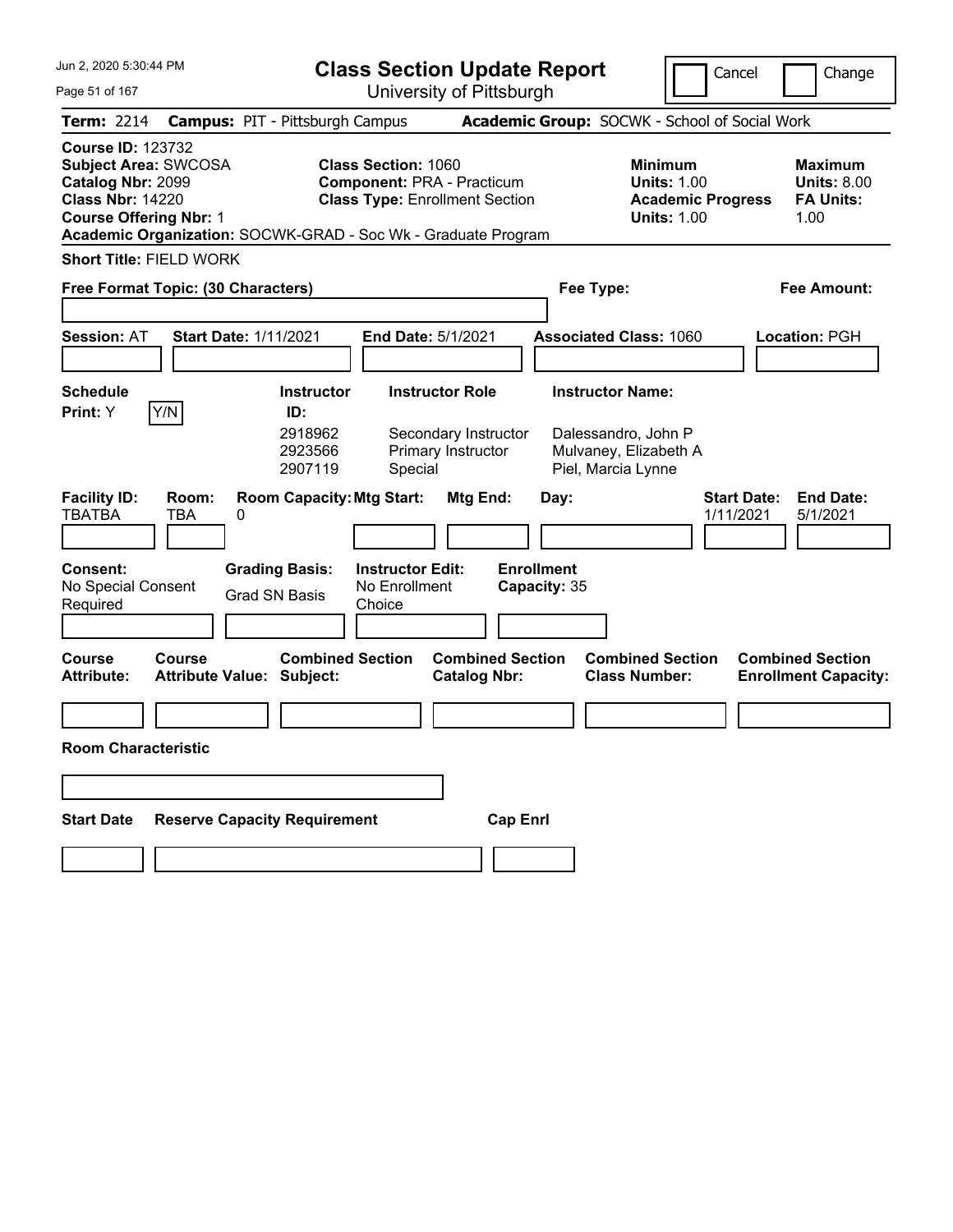| Jun 2, 2020 5:30:44 PM                                                                                                                                                                             | <b>Class Section Update Report</b>                                                                       |                                                                      |                                                               | Cancel                                                                                 | Change                                                    |
|----------------------------------------------------------------------------------------------------------------------------------------------------------------------------------------------------|----------------------------------------------------------------------------------------------------------|----------------------------------------------------------------------|---------------------------------------------------------------|----------------------------------------------------------------------------------------|-----------------------------------------------------------|
| Page 52 of 167                                                                                                                                                                                     |                                                                                                          | University of Pittsburgh                                             |                                                               |                                                                                        |                                                           |
| Term: 2214<br><b>Campus: PIT - Pittsburgh Campus</b>                                                                                                                                               |                                                                                                          |                                                                      | Academic Group: SOCWK - School of Social Work                 |                                                                                        |                                                           |
| <b>Course ID: 123732</b><br>Subject Area: SWCOSA<br>Catalog Nbr: 2099<br><b>Class Nbr: 14221</b><br><b>Course Offering Nbr: 1</b><br>Academic Organization: SOCWK-GRAD - Soc Wk - Graduate Program | <b>Class Section: 1070</b><br><b>Component: PRA - Practicum</b><br><b>Class Type: Enrollment Section</b> |                                                                      |                                                               | <b>Minimum</b><br><b>Units: 1.00</b><br><b>Academic Progress</b><br><b>Units: 1.00</b> | Maximum<br><b>Units: 8.00</b><br><b>FA Units:</b><br>1.00 |
| <b>Short Title: FIELD WORK</b>                                                                                                                                                                     |                                                                                                          |                                                                      |                                                               |                                                                                        |                                                           |
| Free Format Topic: (30 Characters)                                                                                                                                                                 |                                                                                                          |                                                                      | Fee Type:                                                     |                                                                                        | Fee Amount:                                               |
| <b>Session: AT</b><br><b>Start Date: 1/11/2021</b>                                                                                                                                                 | <b>End Date: 5/1/2021</b>                                                                                |                                                                      | <b>Associated Class: 1070</b>                                 |                                                                                        | Location: PGH                                             |
| <b>Schedule</b><br>Y/N<br>Print: Y                                                                                                                                                                 | <b>Instructor</b><br>ID:<br>2918962<br>2959898                                                           | <b>Instructor Role</b><br>Secondary Instructor<br>Primary Instructor | <b>Instructor Name:</b><br>Dalessandro, John P<br>Jacobs,Leah |                                                                                        |                                                           |
| <b>Facility ID:</b><br>Room:<br><b>TBATBA</b><br><b>TBA</b><br>0                                                                                                                                   | <b>Room Capacity: Mtg Start:</b>                                                                         | Mtg End:                                                             | Day:                                                          | 1/11/2021                                                                              | <b>Start Date:</b><br><b>End Date:</b><br>5/1/2021        |
| <b>Grading Basis:</b><br><b>Consent:</b><br>No Special Consent<br><b>Grad SN Basis</b><br>Required                                                                                                 | <b>Instructor Edit:</b><br>No Enrollment<br>Choice                                                       |                                                                      | <b>Enrollment</b><br>Capacity: 35                             |                                                                                        |                                                           |
| Course<br>Course<br><b>Attribute:</b><br><b>Attribute Value: Subject:</b>                                                                                                                          | <b>Combined Section</b>                                                                                  | <b>Combined Section</b><br><b>Catalog Nbr:</b>                       | <b>Class Number:</b>                                          | <b>Combined Section</b>                                                                | <b>Combined Section</b><br><b>Enrollment Capacity:</b>    |
|                                                                                                                                                                                                    |                                                                                                          |                                                                      |                                                               |                                                                                        |                                                           |
| <b>Room Characteristic</b>                                                                                                                                                                         |                                                                                                          |                                                                      |                                                               |                                                                                        |                                                           |
|                                                                                                                                                                                                    |                                                                                                          |                                                                      |                                                               |                                                                                        |                                                           |
| <b>Start Date</b><br><b>Reserve Capacity Requirement</b>                                                                                                                                           |                                                                                                          | <b>Cap Enrl</b>                                                      |                                                               |                                                                                        |                                                           |
|                                                                                                                                                                                                    |                                                                                                          |                                                                      |                                                               |                                                                                        |                                                           |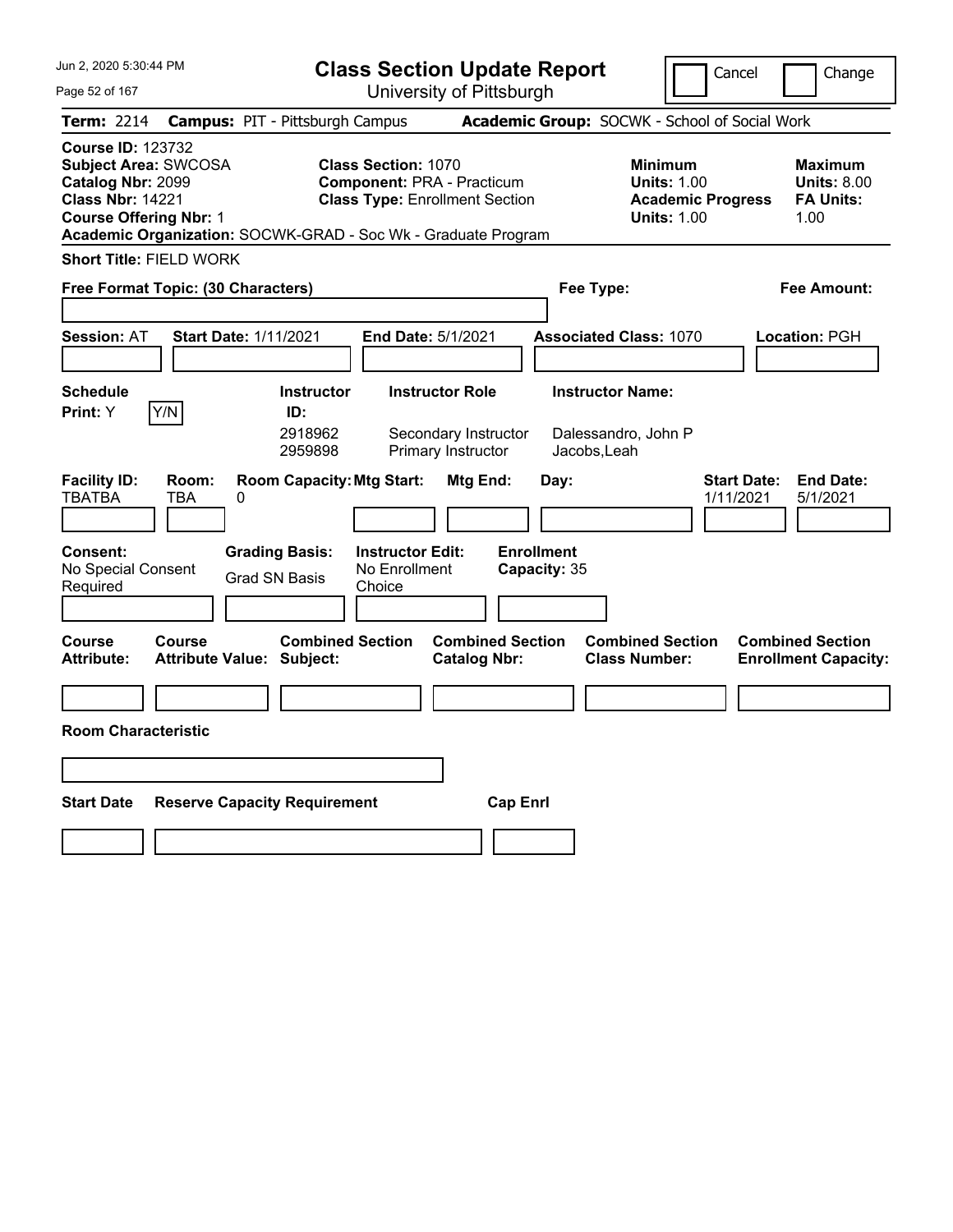| Jun 2, 2020 5:30:44 PM                                                                                                                   |                            |                                                                                                                                | <b>Class Section Update Report</b>                                                                       |                                                      |                                           |                                                                                        | Cancel<br>Change                                                 |
|------------------------------------------------------------------------------------------------------------------------------------------|----------------------------|--------------------------------------------------------------------------------------------------------------------------------|----------------------------------------------------------------------------------------------------------|------------------------------------------------------|-------------------------------------------|----------------------------------------------------------------------------------------|------------------------------------------------------------------|
| Page 53 of 167                                                                                                                           |                            |                                                                                                                                | University of Pittsburgh                                                                                 |                                                      |                                           |                                                                                        |                                                                  |
| <b>Term: 2214</b>                                                                                                                        |                            | <b>Campus: PIT - Pittsburgh Campus</b>                                                                                         |                                                                                                          |                                                      |                                           | Academic Group: SOCWK - School of Social Work                                          |                                                                  |
| <b>Course ID: 123732</b><br><b>Subject Area: SWCOSA</b><br>Catalog Nbr: 2099<br><b>Class Nbr: 14222</b><br><b>Course Offering Nbr: 1</b> |                            | Academic Organization: SOCWK-GRAD - Soc Wk - Graduate Program                                                                  | <b>Class Section: 1080</b><br><b>Component: PRA - Practicum</b><br><b>Class Type: Enrollment Section</b> |                                                      |                                           | <b>Minimum</b><br><b>Units: 1.00</b><br><b>Academic Progress</b><br><b>Units: 1.00</b> | <b>Maximum</b><br><b>Units: 8.00</b><br><b>FA Units:</b><br>1.00 |
| <b>Short Title: FIELD WORK</b>                                                                                                           |                            |                                                                                                                                |                                                                                                          |                                                      |                                           |                                                                                        |                                                                  |
| Free Format Topic: (30 Characters)                                                                                                       |                            |                                                                                                                                |                                                                                                          |                                                      | Fee Type:                                 |                                                                                        | <b>Fee Amount:</b>                                               |
| <b>Session: AT</b>                                                                                                                       |                            | <b>Start Date: 1/11/2021</b>                                                                                                   | End Date: 5/1/2021                                                                                       |                                                      | <b>Associated Class: 1080</b>             |                                                                                        | Location: PGH                                                    |
| <b>Schedule</b>                                                                                                                          |                            | <b>Instructor</b>                                                                                                              | <b>Instructor Role</b>                                                                                   |                                                      | <b>Instructor Name:</b>                   |                                                                                        |                                                                  |
| Print: Y<br><b>Facility ID:</b><br><b>TBATBA</b><br>Consent:<br>No Special Consent<br>Required                                           | Y/N<br>Room:<br><b>TBA</b> | ID:<br>2918962<br>3588013<br>2929523<br><b>Room Capacity: Mtg Start:</b><br>0<br><b>Grading Basis:</b><br><b>Grad SN Basis</b> | Special<br><b>Instructor Edit:</b><br>No Enrollment<br>Choice                                            | Primary Instructor<br>Primary Instructor<br>Mtg End: | Day:<br><b>Enrollment</b><br>Capacity: 35 | Dalessandro, John P<br>Lombardi, Brianna Marie<br>Shook, Jeffrey James                 | <b>End Date:</b><br><b>Start Date:</b><br>1/11/2021<br>5/1/2021  |
| <b>Course</b><br><b>Attribute:</b>                                                                                                       | <b>Course</b>              | <b>Combined Section</b><br><b>Attribute Value: Subject:</b>                                                                    |                                                                                                          | <b>Combined Section</b><br><b>Catalog Nbr:</b>       |                                           | <b>Combined Section</b><br><b>Class Number:</b>                                        | <b>Combined Section</b><br><b>Enrollment Capacity:</b>           |
| <b>Room Characteristic</b>                                                                                                               |                            |                                                                                                                                |                                                                                                          |                                                      |                                           |                                                                                        |                                                                  |
| <b>Start Date</b>                                                                                                                        |                            | <b>Reserve Capacity Requirement</b>                                                                                            |                                                                                                          | <b>Cap Enrl</b>                                      |                                           |                                                                                        |                                                                  |
|                                                                                                                                          |                            |                                                                                                                                |                                                                                                          |                                                      |                                           |                                                                                        |                                                                  |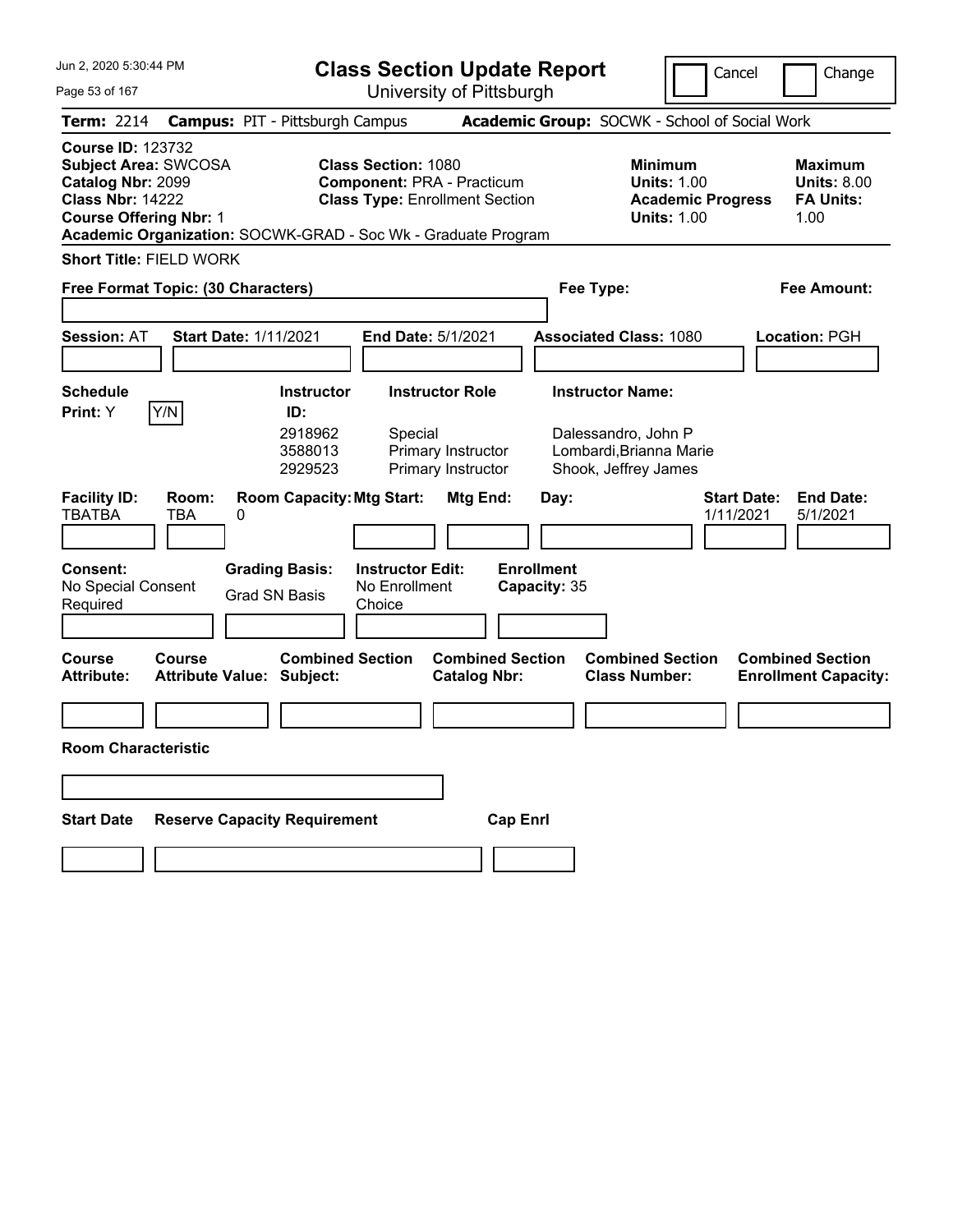| Jun 2, 2020 5:30:44 PM                                                                                                                   | <b>Class Section Update Report</b>                                                                                                                                                         |                                                                                           |                                                                       | Cancel                                                               | Change                                                           |
|------------------------------------------------------------------------------------------------------------------------------------------|--------------------------------------------------------------------------------------------------------------------------------------------------------------------------------------------|-------------------------------------------------------------------------------------------|-----------------------------------------------------------------------|----------------------------------------------------------------------|------------------------------------------------------------------|
| Page 54 of 167                                                                                                                           |                                                                                                                                                                                            | University of Pittsburgh                                                                  |                                                                       |                                                                      |                                                                  |
| <b>Term: 2214</b>                                                                                                                        | <b>Campus: PIT - Pittsburgh Campus</b>                                                                                                                                                     |                                                                                           | Academic Group: SOCWK - School of Social Work                         |                                                                      |                                                                  |
| <b>Course ID: 123732</b><br><b>Subject Area: SWCOSA</b><br>Catalog Nbr: 2099<br><b>Class Nbr: 30324</b><br><b>Course Offering Nbr: 1</b> | Class Section: 1085<br><b>Component: PRA - Practicum</b><br><b>Class Type: Enrollment Section</b><br>Academic Organization: SOCWK-GRAD - Soc Wk - Graduate Program                         |                                                                                           | <b>Minimum</b>                                                        | <b>Units: 1.00</b><br><b>Academic Progress</b><br><b>Units: 1.00</b> | <b>Maximum</b><br><b>Units: 8.00</b><br><b>FA Units:</b><br>1.00 |
| <b>Short Title: FIELD WORK</b>                                                                                                           |                                                                                                                                                                                            |                                                                                           |                                                                       |                                                                      |                                                                  |
| Free Format Topic: (30 Characters)                                                                                                       |                                                                                                                                                                                            |                                                                                           | Fee Type:                                                             |                                                                      | <b>Fee Amount:</b>                                               |
| <b>Session: AT</b>                                                                                                                       | <b>Start Date: 1/11/2021</b><br>End Date: 5/1/2021                                                                                                                                         |                                                                                           | <b>Associated Class: 1085</b>                                         |                                                                      | <b>Location: PGH</b>                                             |
| <b>Schedule</b>                                                                                                                          | <b>Instructor</b>                                                                                                                                                                          | <b>Instructor Role</b>                                                                    | <b>Instructor Name:</b>                                               |                                                                      |                                                                  |
| Y/N<br>Print: Y<br><b>Facility ID:</b><br>Room:<br><b>TBATBA</b><br><b>TBA</b><br>0<br><b>Consent:</b><br>No Special Consent<br>Required | ID:<br>2918962<br>Special<br>2903348<br>2965253<br><b>Room Capacity: Mtg Start:</b><br><b>Grading Basis:</b><br><b>Instructor Edit:</b><br>No Enrollment<br><b>Grad SN Basis</b><br>Choice | Primary Instructor<br>Primary Instructor<br>Mtg End:<br><b>Enrollment</b><br>Capacity: 20 | Dalessandro, John P<br>Durham, Aliya D<br>Moon, Debby Jungrim<br>Day: | <b>Start Date:</b><br>1/11/2021                                      | <b>End Date:</b><br>5/1/2021                                     |
|                                                                                                                                          |                                                                                                                                                                                            |                                                                                           |                                                                       |                                                                      |                                                                  |
| Course<br><b>Course</b><br><b>Attribute:</b>                                                                                             | <b>Combined Section</b><br><b>Attribute Value: Subject:</b>                                                                                                                                | <b>Combined Section</b><br><b>Catalog Nbr:</b>                                            | <b>Combined Section</b><br><b>Class Number:</b>                       |                                                                      | <b>Combined Section</b><br><b>Enrollment Capacity:</b>           |
| <b>Room Characteristic</b>                                                                                                               |                                                                                                                                                                                            |                                                                                           |                                                                       |                                                                      |                                                                  |
|                                                                                                                                          |                                                                                                                                                                                            |                                                                                           |                                                                       |                                                                      |                                                                  |
| <b>Start Date</b>                                                                                                                        | <b>Reserve Capacity Requirement</b>                                                                                                                                                        | <b>Cap Enrl</b>                                                                           |                                                                       |                                                                      |                                                                  |
|                                                                                                                                          |                                                                                                                                                                                            |                                                                                           |                                                                       |                                                                      |                                                                  |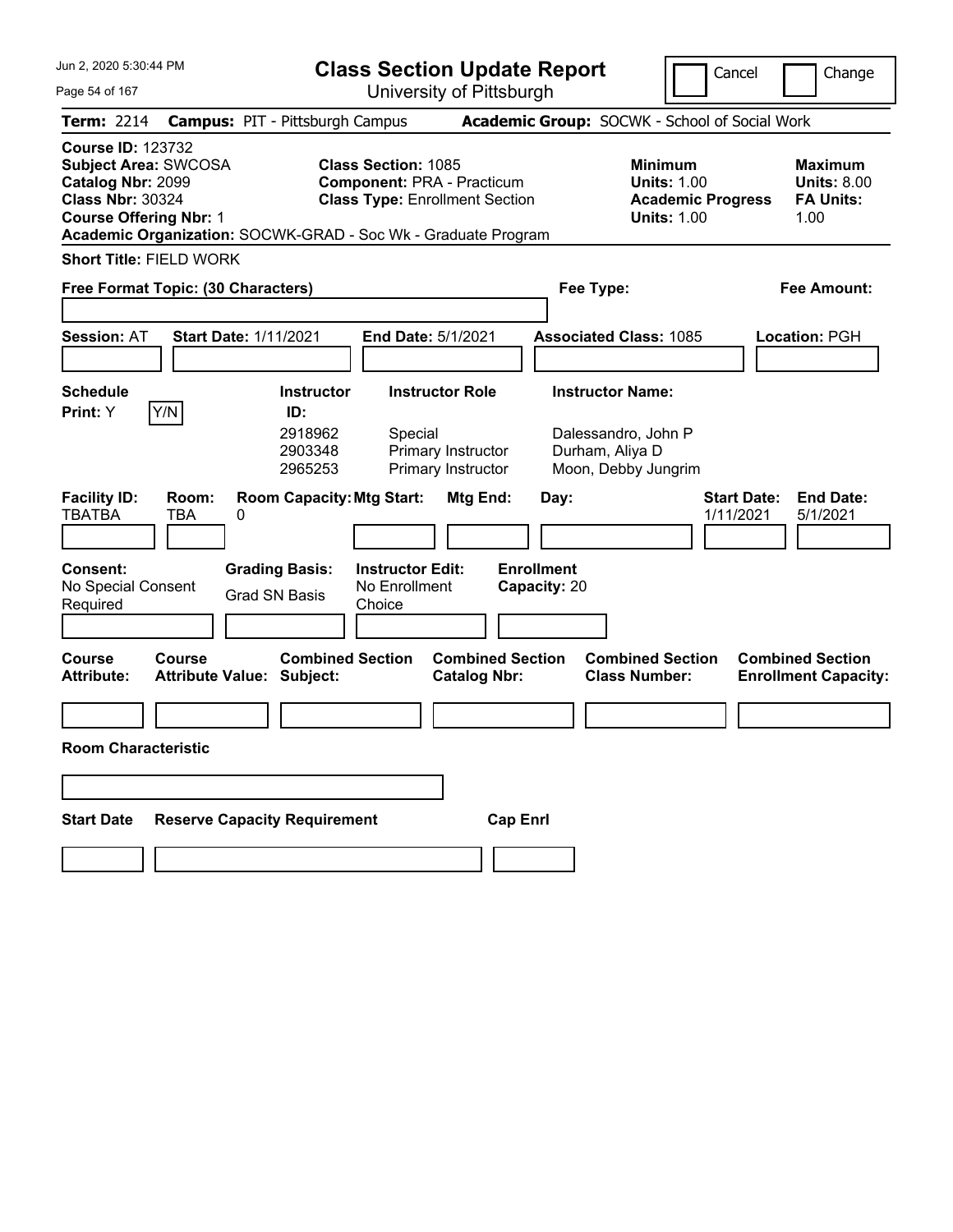| Jun 2, 2020 5:30:44 PM                                                                                                                  |                                                                                                                                                                         | <b>Class Section Update Report</b>                      | Cancel                                                                                 | Change                                                           |
|-----------------------------------------------------------------------------------------------------------------------------------------|-------------------------------------------------------------------------------------------------------------------------------------------------------------------------|---------------------------------------------------------|----------------------------------------------------------------------------------------|------------------------------------------------------------------|
| Page 55 of 167                                                                                                                          |                                                                                                                                                                         | University of Pittsburgh                                |                                                                                        |                                                                  |
| <b>Term: 2214</b>                                                                                                                       | <b>Campus: PIT - Pittsburgh Campus</b>                                                                                                                                  | Academic Group: SOCWK - School of Social Work           |                                                                                        |                                                                  |
| <b>Course ID: 188424</b><br><b>Subject Area: SWGEN</b><br>Catalog Nbr: 2005<br><b>Class Nbr: 26131</b><br><b>Course Offering Nbr: 1</b> | <b>Class Section: 1010</b><br><b>Component: LEC - Lecture</b><br><b>Class Type: Enrollment Section</b><br>Academic Organization: SOCWK-GRAD - Soc Wk - Graduate Program |                                                         | <b>Minimum</b><br><b>Units: 3.00</b><br><b>Academic Progress</b><br><b>Units: 3.00</b> | <b>Maximum</b><br><b>Units: 3.00</b><br><b>FA Units:</b><br>3.00 |
| Short Title: POVERTY&INCOME INEQUALITY                                                                                                  |                                                                                                                                                                         |                                                         |                                                                                        |                                                                  |
| Free Format Topic: (30 Characters)                                                                                                      |                                                                                                                                                                         | Fee Type:                                               |                                                                                        | Fee Amount:                                                      |
| <b>Session: AT</b>                                                                                                                      | <b>Start Date: 1/11/2021</b><br><b>End Date: 5/1/2021</b>                                                                                                               |                                                         | <b>Associated Class: 1010</b>                                                          | Location: PGH                                                    |
| <b>Schedule</b><br>Print: Y<br>Y/N                                                                                                      | <b>Instructor Role</b><br>Instructor<br>ID:<br>0                                                                                                                        | <b>Instructor Name:</b>                                 | No Instructor Assigned                                                                 |                                                                  |
| <b>Facility ID:</b><br>Room:<br><b>NEEDSAROOM</b>                                                                                       | <b>Room Capacity: Mtg Start:</b>                                                                                                                                        | Mtg End:<br>Day:                                        | <b>Start Date:</b>                                                                     | <b>End Date:</b>                                                 |
| Consent:<br>No Special Consent<br>Required                                                                                              | <b>Instructor Edit:</b><br><b>Grading Basis:</b><br>Grad LG/SU3<br>No Enrollment<br>Basis<br>Choice                                                                     | <b>Enrollment</b><br>Capacity: 9                        |                                                                                        |                                                                  |
| Course<br>Course<br><b>Attribute:</b>                                                                                                   | <b>Combined Section</b><br><b>Attribute Value: Subject:</b><br><b>SOCWRK</b><br>1040                                                                                    | <b>Combined Section</b><br><b>Catalog Nbr:</b><br>26130 | <b>Combined Section</b><br><b>Class Number:</b><br>15                                  | <b>Combined Section</b><br><b>Enrollment Capacity:</b>           |
| <b>Room Characteristic</b><br>PeopleSoft - Scheduled (PS)                                                                               |                                                                                                                                                                         |                                                         |                                                                                        |                                                                  |
| <b>Start Date</b>                                                                                                                       | <b>Reserve Capacity Requirement</b>                                                                                                                                     | <b>Cap Enrl</b>                                         |                                                                                        |                                                                  |
|                                                                                                                                         |                                                                                                                                                                         |                                                         |                                                                                        |                                                                  |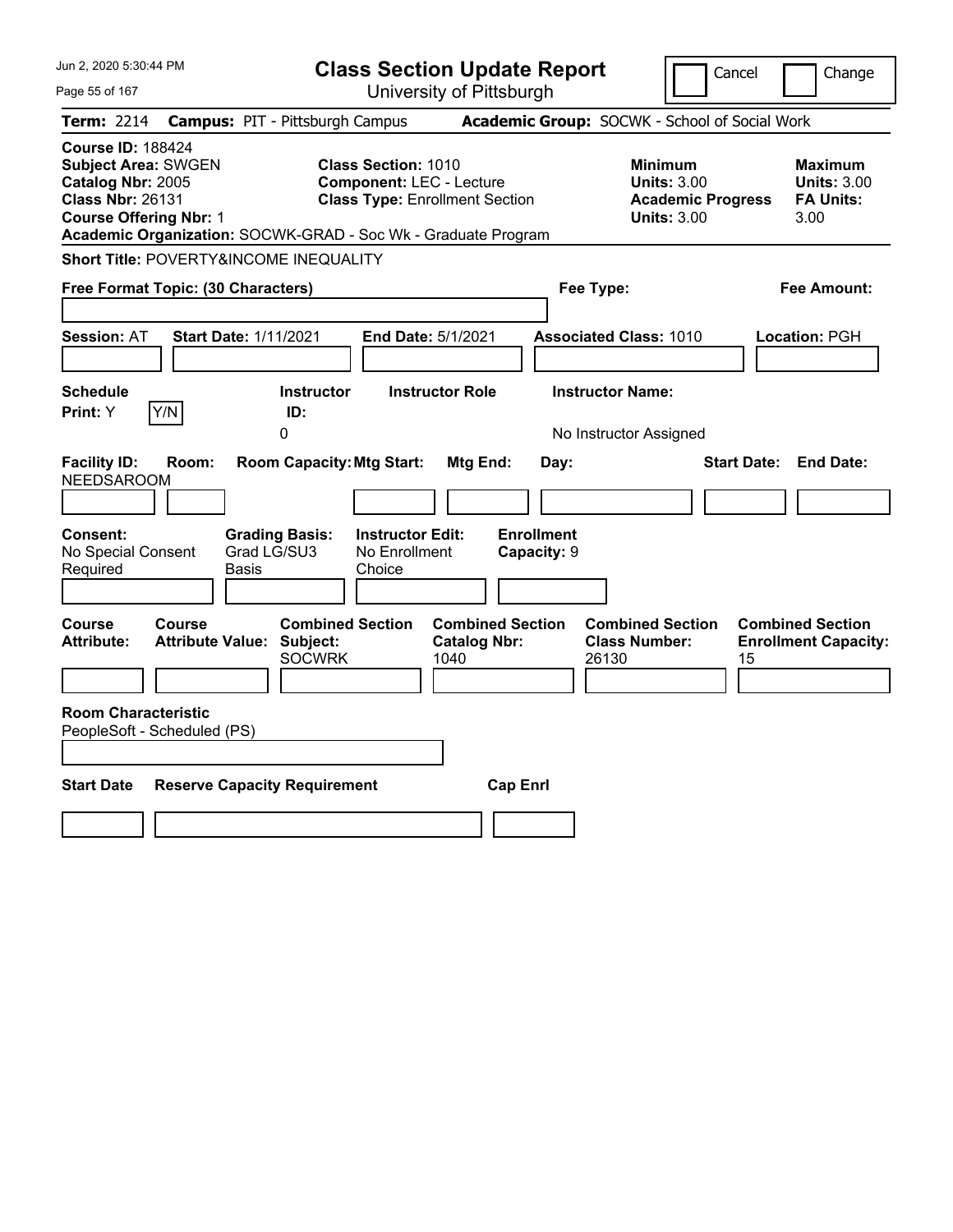| Jun 2, 2020 5:30:44 PM                                                                                                                  | <b>Class Section Update Report</b>                                                                                                                                      |                                                    | Cancel                                                                                 | Change                                                           |
|-----------------------------------------------------------------------------------------------------------------------------------------|-------------------------------------------------------------------------------------------------------------------------------------------------------------------------|----------------------------------------------------|----------------------------------------------------------------------------------------|------------------------------------------------------------------|
| Page 56 of 167                                                                                                                          | University of Pittsburgh                                                                                                                                                |                                                    |                                                                                        |                                                                  |
| <b>Term: 2214</b>                                                                                                                       | <b>Campus: PIT - Pittsburgh Campus</b>                                                                                                                                  | Academic Group: SOCWK - School of Social Work      |                                                                                        |                                                                  |
| <b>Course ID: 190037</b><br><b>Subject Area: SWGEN</b><br>Catalog Nbr: 2010<br><b>Class Nbr: 28198</b><br><b>Course Offering Nbr: 1</b> | <b>Class Section: 1010</b><br><b>Component: LEC - Lecture</b><br><b>Class Type: Enrollment Section</b><br>Academic Organization: SOCWK-GRAD - Soc Wk - Graduate Program |                                                    | <b>Minimum</b><br><b>Units: 3.00</b><br><b>Academic Progress</b><br><b>Units: 3.00</b> | <b>Maximum</b><br><b>Units: 3.00</b><br><b>FA Units:</b><br>3.00 |
| Short Title: SCL WRK SERVC MEM, VET & FAML                                                                                              |                                                                                                                                                                         |                                                    |                                                                                        |                                                                  |
| Free Format Topic: (30 Characters)                                                                                                      |                                                                                                                                                                         | Fee Type:                                          |                                                                                        | Fee Amount:                                                      |
| <b>Session: AT</b>                                                                                                                      | <b>Start Date: 1/11/2021</b><br>End Date: 5/1/2021                                                                                                                      | <b>Associated Class: 1010</b>                      |                                                                                        | <b>Location: PGH</b>                                             |
| <b>Schedule</b><br>Print: Y<br>Y/N                                                                                                      | <b>Instructor Role</b><br><b>Instructor</b><br>ID:<br>2908544<br>Primary Instructor                                                                                     | <b>Instructor Name:</b><br>Vayda, Virginia Conyers |                                                                                        |                                                                  |
| <b>Facility ID:</b><br>Room:<br><b>NEEDSAROOM</b>                                                                                       | <b>Room Capacity: Mtg Start:</b><br>2:00 PM                                                                                                                             | Mtg End:<br>Day:<br>4:50 PM<br>We                  | <b>Start Date:</b><br>1/11/2021                                                        | <b>End Date:</b><br>5/1/2021                                     |
| Consent:<br>No Special Consent<br>Required                                                                                              | <b>Grading Basis:</b><br><b>Instructor Edit:</b><br>Grad LG/SU3<br>No Enrollment<br>Basis<br>Choice                                                                     | <b>Enrollment</b><br>Capacity: 24                  |                                                                                        |                                                                  |
| <b>Course</b><br>Course<br><b>Attribute:</b>                                                                                            | <b>Combined Section</b><br><b>Attribute Value: Subject:</b>                                                                                                             | <b>Combined Section</b><br><b>Catalog Nbr:</b>     | <b>Combined Section</b><br><b>Class Number:</b>                                        | <b>Combined Section</b><br><b>Enrollment Capacity:</b>           |
| <b>Room Characteristic</b><br>PeopleSoft - Scheduled (PS)<br><b>Start Date</b>                                                          | <b>Reserve Capacity Requirement</b>                                                                                                                                     | <b>Cap Enrl</b>                                    |                                                                                        |                                                                  |
|                                                                                                                                         |                                                                                                                                                                         |                                                    |                                                                                        |                                                                  |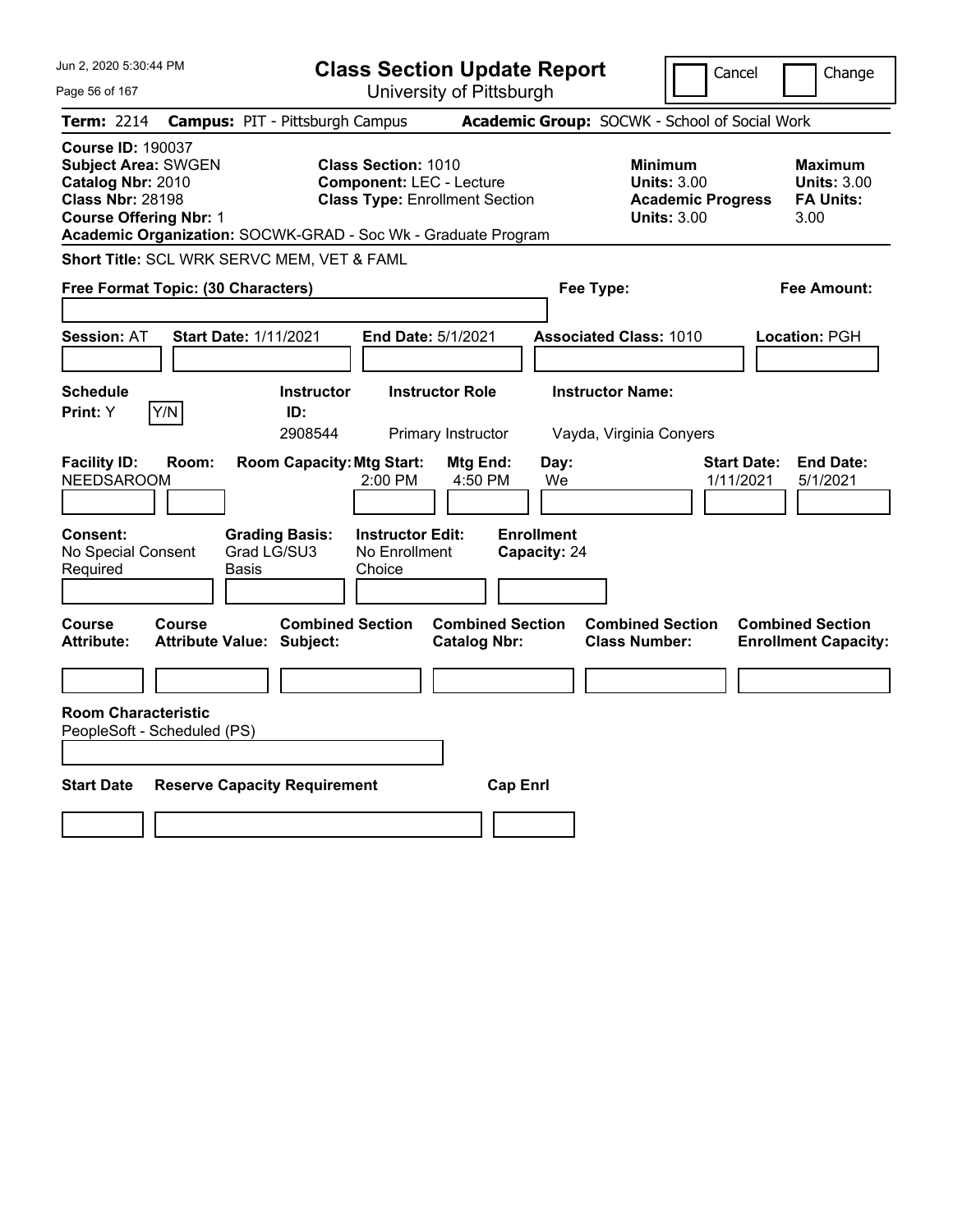| Jun 2, 2020 5:30:44 PM                                                                                                                  |                                                               | <b>Class Section Update Report</b>                                                                              |                                   |                                                                                        | Cancel<br>Change                                                 |
|-----------------------------------------------------------------------------------------------------------------------------------------|---------------------------------------------------------------|-----------------------------------------------------------------------------------------------------------------|-----------------------------------|----------------------------------------------------------------------------------------|------------------------------------------------------------------|
| Page 57 of 167                                                                                                                          |                                                               | University of Pittsburgh                                                                                        |                                   |                                                                                        |                                                                  |
| <b>Term: 2214</b>                                                                                                                       | <b>Campus: PIT - Pittsburgh Campus</b>                        |                                                                                                                 |                                   | Academic Group: SOCWK - School of Social Work                                          |                                                                  |
| <b>Course ID: 150376</b><br><b>Subject Area: SWGEN</b><br>Catalog Nbr: 2088<br><b>Class Nbr: 18490</b><br><b>Course Offering Nbr: 1</b> | Academic Organization: SOCWK-GRAD - Soc Wk - Graduate Program | <b>Class Section: 1050</b><br><b>Component: DIR - Directed Studies</b><br><b>Class Type: Enrollment Section</b> |                                   | <b>Minimum</b><br><b>Units: 1.00</b><br><b>Academic Progress</b><br><b>Units: 1.00</b> | <b>Maximum</b><br><b>Units: 3.00</b><br><b>FA Units:</b><br>1.00 |
| <b>Short Title: SPECIAL TOPICS</b>                                                                                                      |                                                               |                                                                                                                 |                                   |                                                                                        |                                                                  |
| Free Format Topic: (30 Characters)<br><b>CUBAN SOCIAL POLICY ISSUES</b>                                                                 |                                                               |                                                                                                                 |                                   | Fee Type:                                                                              | <b>Fee Amount:</b>                                               |
| <b>Session: AT</b>                                                                                                                      | <b>Start Date: 1/11/2021</b>                                  | <b>End Date: 5/1/2021</b>                                                                                       |                                   | <b>Associated Class: 1050</b>                                                          | <b>Location: CUBA</b>                                            |
| <b>Schedule</b>                                                                                                                         | <b>Instructor</b>                                             | <b>Instructor Role</b>                                                                                          |                                   | <b>Instructor Name:</b>                                                                |                                                                  |
| Y/N<br>Print: Y                                                                                                                         | ID:                                                           |                                                                                                                 |                                   |                                                                                        |                                                                  |
|                                                                                                                                         | 2953134<br>2911325                                            | Primary Instructor<br>Special                                                                                   |                                   | Huguley, James Philip<br>Whitehead, Jeff R                                             |                                                                  |
| <b>Facility ID:</b><br>Room:<br><b>TBATBA</b><br>TBA                                                                                    | <b>Room Capacity: Mtg Start:</b><br>0                         | Mtg End:                                                                                                        | Day:                              |                                                                                        | <b>Start Date:</b><br><b>End Date:</b><br>1/11/2021<br>5/1/2021  |
| Consent:<br><b>Department Consent</b><br>Required                                                                                       | <b>Grading Basis:</b><br>Grad LG/SU3<br><b>Basis</b>          | <b>Instructor Edit:</b><br>Class Instructor<br><b>Table Edit</b>                                                | <b>Enrollment</b><br>Capacity: 15 |                                                                                        |                                                                  |
| Course<br>Course<br><b>Attribute:</b><br>SAB<br><b>SAB</b>                                                                              | <b>Combined Section</b><br><b>Attribute Value: Subject:</b>   | <b>Catalog Nbr:</b>                                                                                             | <b>Combined Section</b>           | <b>Combined Section</b><br><b>Class Number:</b>                                        | <b>Combined Section</b><br><b>Enrollment Capacity:</b>           |
| <b>Room Characteristic</b>                                                                                                              |                                                               |                                                                                                                 |                                   |                                                                                        |                                                                  |
|                                                                                                                                         |                                                               |                                                                                                                 |                                   |                                                                                        |                                                                  |
| <b>Start Date</b>                                                                                                                       | <b>Reserve Capacity Requirement</b>                           |                                                                                                                 | <b>Cap Enrl</b>                   |                                                                                        |                                                                  |
|                                                                                                                                         |                                                               |                                                                                                                 |                                   |                                                                                        |                                                                  |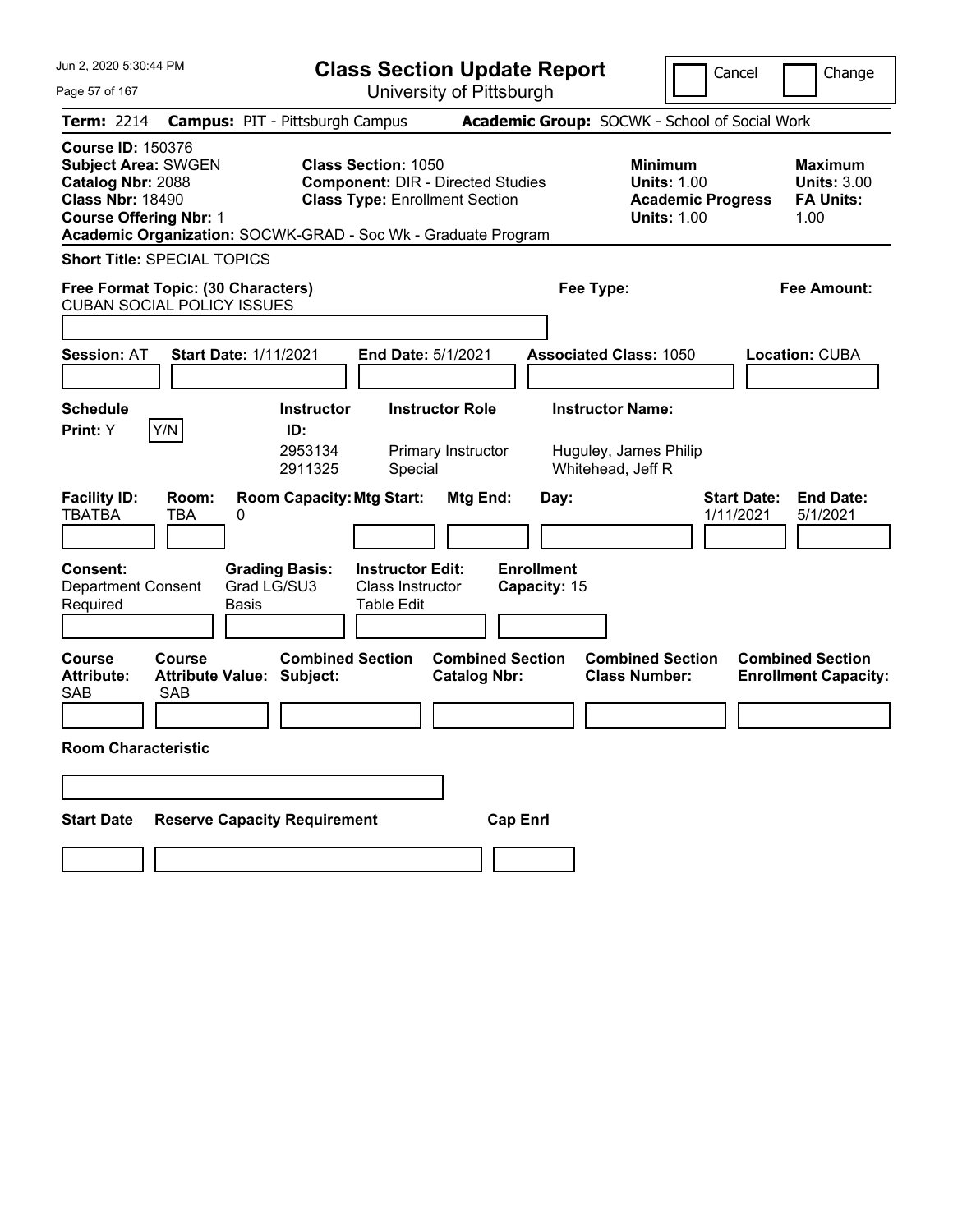| Jun 2, 2020 5:30:44 PM                                                                                                                                                                                     |                                                                                                                 | <b>Class Section Update Report</b>             | Cancel                                                                                 | Change                                                           |
|------------------------------------------------------------------------------------------------------------------------------------------------------------------------------------------------------------|-----------------------------------------------------------------------------------------------------------------|------------------------------------------------|----------------------------------------------------------------------------------------|------------------------------------------------------------------|
| Page 58 of 167                                                                                                                                                                                             |                                                                                                                 | University of Pittsburgh                       |                                                                                        |                                                                  |
| Term: 2214                                                                                                                                                                                                 | <b>Campus: PIT - Pittsburgh Campus</b>                                                                          |                                                | Academic Group: SOCWK - School of Social Work                                          |                                                                  |
| <b>Course ID: 179469</b><br><b>Subject Area: SWGEN</b><br>Catalog Nbr: 2088IS<br><b>Class Nbr: 18511</b><br><b>Course Offering Nbr: 1</b><br>Academic Organization: SOCWK-GRAD - Soc Wk - Graduate Program | <b>Class Section: 1010</b><br><b>Component: DIR - Directed Studies</b><br><b>Class Type: Enrollment Section</b> |                                                | <b>Minimum</b><br><b>Units: 0.00</b><br><b>Academic Progress</b><br><b>Units: 0.00</b> | <b>Maximum</b><br><b>Units: 0.00</b><br><b>FA Units:</b><br>0.00 |
| Short Title: SPECIAL TOPICS - IS                                                                                                                                                                           |                                                                                                                 |                                                |                                                                                        |                                                                  |
| Free Format Topic: (30 Characters)                                                                                                                                                                         |                                                                                                                 |                                                | Fee Type:                                                                              | Fee Amount:                                                      |
| <b>Session: AT</b><br><b>Start Date: 1/11/2021</b>                                                                                                                                                         | End Date: 5/1/2021                                                                                              |                                                | <b>Associated Class: 1010</b>                                                          | Location: CUBA                                                   |
| <b>Schedule</b><br>Y/N<br><b>Print: N</b>                                                                                                                                                                  | <b>Instructor</b><br>ID:<br>2911325<br>Special                                                                  | <b>Instructor Role</b>                         | <b>Instructor Name:</b><br>Whitehead, Jeff R                                           |                                                                  |
| <b>Facility ID:</b><br>Room:<br><b>TBATBA</b><br><b>TBA</b><br>0                                                                                                                                           | <b>Room Capacity: Mtg Start:</b>                                                                                | Mtg End:<br>Day:                               | 1/11/2021                                                                              | <b>Start Date:</b><br><b>End Date:</b><br>5/1/2021               |
| <b>Consent:</b><br><b>Department Consent</b><br>Required                                                                                                                                                   | <b>Instructor Edit:</b><br><b>Grading Basis:</b><br>No Grade<br>No Enrollment<br>Required<br>Choice             | <b>Enrollment</b><br>Capacity: 35              |                                                                                        |                                                                  |
| Course<br><b>Course</b><br><b>Attribute:</b><br><b>Attribute Value: Subject:</b><br><b>SAB</b><br><b>SABP</b>                                                                                              | <b>Combined Section</b>                                                                                         | <b>Combined Section</b><br><b>Catalog Nbr:</b> | <b>Combined Section</b><br><b>Class Number:</b>                                        | <b>Combined Section</b><br><b>Enrollment Capacity:</b>           |
| <b>Room Characteristic</b>                                                                                                                                                                                 |                                                                                                                 |                                                |                                                                                        |                                                                  |
|                                                                                                                                                                                                            |                                                                                                                 |                                                |                                                                                        |                                                                  |
| <b>Start Date</b>                                                                                                                                                                                          | <b>Reserve Capacity Requirement</b>                                                                             | <b>Cap Enrl</b>                                |                                                                                        |                                                                  |
|                                                                                                                                                                                                            |                                                                                                                 |                                                |                                                                                        |                                                                  |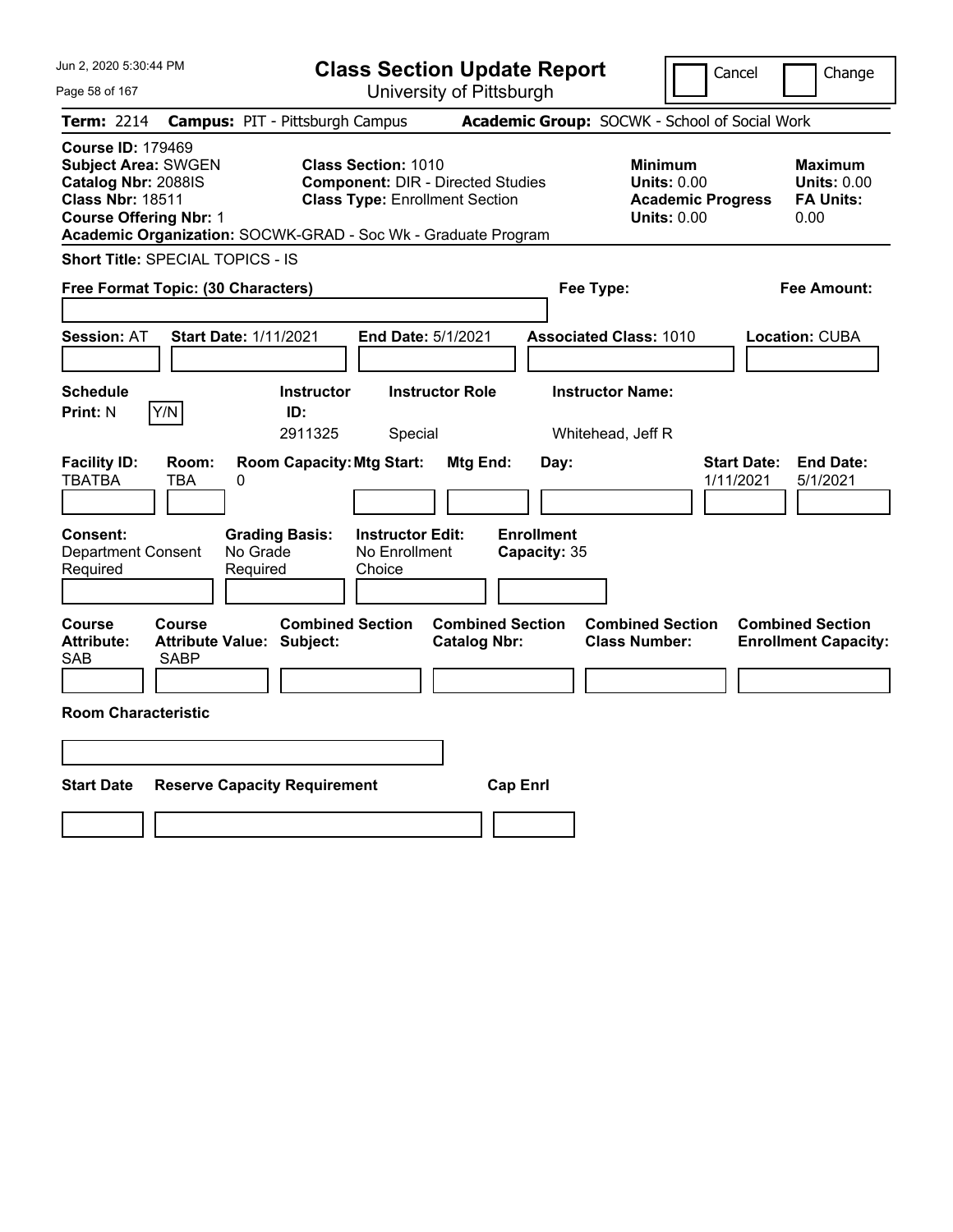| Jun 2, 2020 5:30:44 PM                                                                                                                                                                                     |                                                             | <b>Class Section Update Report</b>                                                |                                                 | Cancel                                                                                 | Change                                                           |
|------------------------------------------------------------------------------------------------------------------------------------------------------------------------------------------------------------|-------------------------------------------------------------|-----------------------------------------------------------------------------------|-------------------------------------------------|----------------------------------------------------------------------------------------|------------------------------------------------------------------|
| Page 59 of 167                                                                                                                                                                                             |                                                             | University of Pittsburgh                                                          |                                                 |                                                                                        |                                                                  |
| Term: 2214                                                                                                                                                                                                 | <b>Campus: PIT - Pittsburgh Campus</b>                      |                                                                                   | Academic Group: SOCWK - School of Social Work   |                                                                                        |                                                                  |
| <b>Course ID: 179470</b><br><b>Subject Area: SWGEN</b><br>Catalog Nbr: 2088OS<br><b>Class Nbr: 18510</b><br><b>Course Offering Nbr: 1</b><br>Academic Organization: SOCWK-GRAD - Soc Wk - Graduate Program | <b>Class Section: 1010</b>                                  | <b>Component: DIR - Directed Studies</b><br><b>Class Type: Enrollment Section</b> |                                                 | <b>Minimum</b><br><b>Units: 0.00</b><br><b>Academic Progress</b><br><b>Units: 0.00</b> | <b>Maximum</b><br><b>Units: 0.00</b><br><b>FA Units:</b><br>0.00 |
| Short Title: SPECIAL TOPICS - OS                                                                                                                                                                           |                                                             |                                                                                   |                                                 |                                                                                        |                                                                  |
| Free Format Topic: (30 Characters)                                                                                                                                                                         |                                                             |                                                                                   | Fee Type:                                       |                                                                                        | Fee Amount:                                                      |
| <b>Session: AT</b><br><b>Start Date: 1/11/2021</b>                                                                                                                                                         |                                                             | End Date: 5/1/2021                                                                | <b>Associated Class: 1010</b>                   |                                                                                        | Location: CUBA                                                   |
| <b>Schedule</b><br>Y/N<br><b>Print: N</b>                                                                                                                                                                  | <b>Instructor</b><br>ID:<br>2911325                         | <b>Instructor Role</b><br>Secondary Instructor                                    | <b>Instructor Name:</b><br>Whitehead, Jeff R    |                                                                                        |                                                                  |
| <b>Facility ID:</b><br>Room:<br><b>TBATBA</b><br>TBA<br>0                                                                                                                                                  | <b>Room Capacity: Mtg Start:</b>                            | <b>Mtg End:</b>                                                                   | Day:                                            | <b>Start Date:</b><br>1/11/2021                                                        | <b>End Date:</b><br>5/1/2021                                     |
| Consent:<br><b>Department Consent</b><br>Required                                                                                                                                                          | <b>Grading Basis:</b><br>No Grade<br>Required<br>Choice     | <b>Instructor Edit:</b><br>No Enrollment                                          | <b>Enrollment</b><br>Capacity: 35               |                                                                                        |                                                                  |
| Course<br>Course<br><b>Attribute:</b><br><b>SAB</b><br><b>SABP</b>                                                                                                                                         | <b>Combined Section</b><br><b>Attribute Value: Subject:</b> | <b>Combined Section</b><br><b>Catalog Nbr:</b>                                    | <b>Combined Section</b><br><b>Class Number:</b> |                                                                                        | <b>Combined Section</b><br><b>Enrollment Capacity:</b>           |
| <b>Room Characteristic</b>                                                                                                                                                                                 |                                                             |                                                                                   |                                                 |                                                                                        |                                                                  |
|                                                                                                                                                                                                            |                                                             |                                                                                   |                                                 |                                                                                        |                                                                  |
| <b>Start Date</b>                                                                                                                                                                                          | <b>Reserve Capacity Requirement</b>                         | <b>Cap Enrl</b>                                                                   |                                                 |                                                                                        |                                                                  |
|                                                                                                                                                                                                            |                                                             |                                                                                   |                                                 |                                                                                        |                                                                  |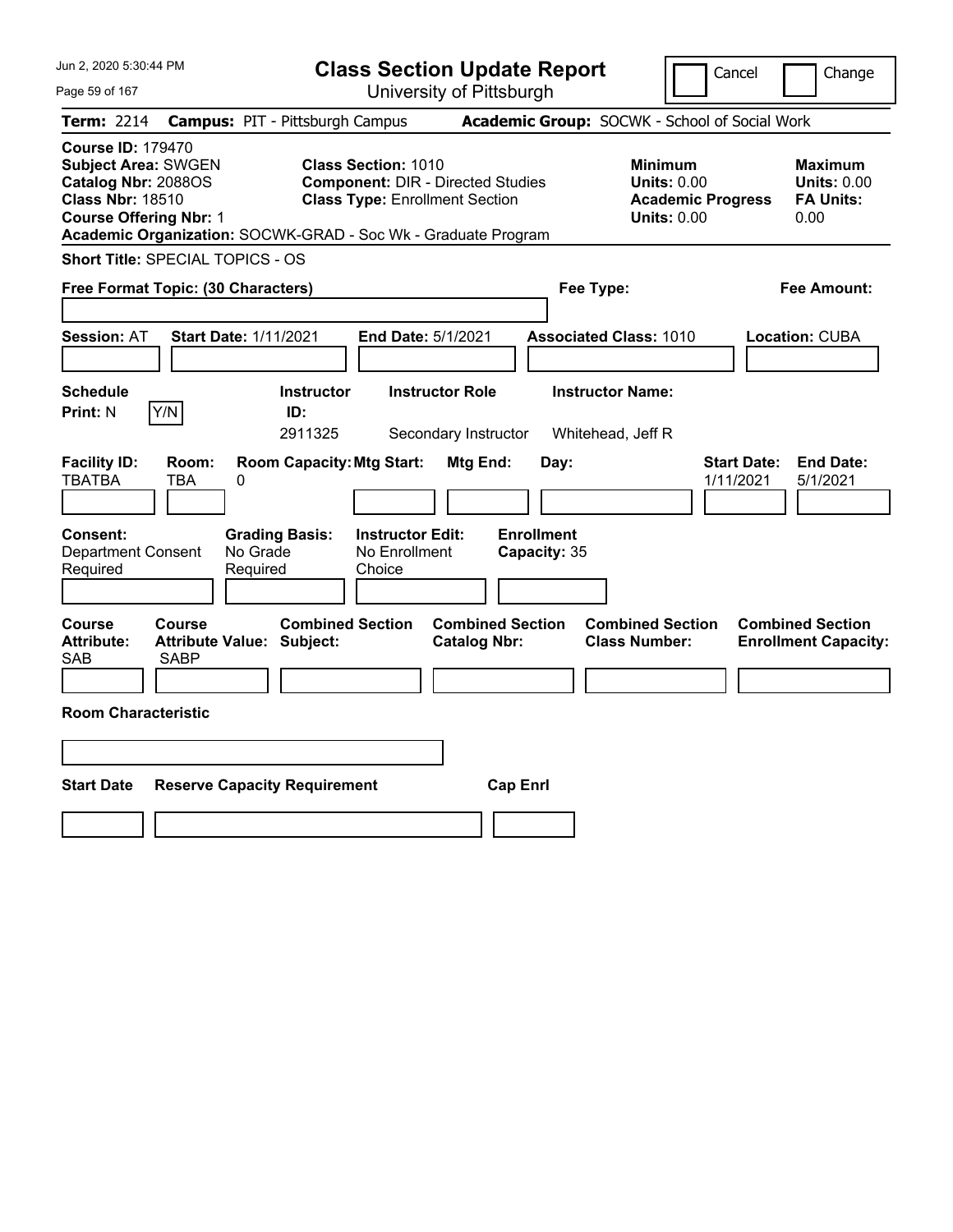| Jun 2, 2020 5:30:44 PM                                                                                                                  |                                                                                                                                      | <b>Class Section Update Report</b>             | Cancel                                                                                 | Change                                                           |
|-----------------------------------------------------------------------------------------------------------------------------------------|--------------------------------------------------------------------------------------------------------------------------------------|------------------------------------------------|----------------------------------------------------------------------------------------|------------------------------------------------------------------|
| Page 60 of 167                                                                                                                          |                                                                                                                                      | University of Pittsburgh                       |                                                                                        |                                                                  |
| <b>Term: 2214</b>                                                                                                                       | <b>Campus: PIT - Pittsburgh Campus</b>                                                                                               |                                                | Academic Group: SOCWK - School of Social Work                                          |                                                                  |
| <b>Course ID: 123748</b><br><b>Subject Area: SWGEN</b><br>Catalog Nbr: 2097<br><b>Class Nbr: 14155</b><br><b>Course Offering Nbr: 1</b> | <b>Class Section: 1010</b><br><b>Class Type: Enrollment Section</b><br>Academic Organization: SOCWK-GRAD - Soc Wk - Graduate Program | <b>Component: DIR - Directed Studies</b>       | <b>Minimum</b><br><b>Units: 1.00</b><br><b>Academic Progress</b><br><b>Units: 1.00</b> | <b>Maximum</b><br><b>Units: 6.00</b><br><b>FA Units:</b><br>1.00 |
| <b>Short Title: DIRECTED STUDY</b>                                                                                                      |                                                                                                                                      |                                                |                                                                                        |                                                                  |
| Free Format Topic: (30 Characters)                                                                                                      |                                                                                                                                      |                                                | Fee Type:                                                                              | <b>Fee Amount:</b>                                               |
| Session: AT                                                                                                                             | <b>Start Date: 1/11/2021</b>                                                                                                         | End Date: 5/1/2021                             | <b>Associated Class: 1010</b>                                                          | Location: PGH                                                    |
| <b>Schedule</b><br>Print: Y<br>Y/N                                                                                                      | Instructor<br>ID:<br>1160277                                                                                                         | <b>Instructor Role</b><br>Primary Instructor   | <b>Instructor Name:</b><br>DeGurian, Amy Ambuske                                       |                                                                  |
| <b>Facility ID:</b><br>Room:<br><b>TBATBA</b><br>TBA                                                                                    | <b>Room Capacity: Mtg Start:</b><br>0                                                                                                | Mtg End:<br>Day:                               | 1/11/2021                                                                              | <b>Start Date:</b><br><b>End Date:</b><br>5/1/2021               |
| Consent:<br><b>Department Consent</b><br>Required                                                                                       | <b>Instructor Edit:</b><br><b>Grading Basis:</b><br>Grad LG/SU3<br>No Enrollment<br>Basis<br>Choice                                  | <b>Enrollment</b><br>Capacity: 22              |                                                                                        |                                                                  |
| Course<br>Course<br><b>Attribute:</b>                                                                                                   | <b>Combined Section</b><br><b>Attribute Value: Subject:</b>                                                                          | <b>Combined Section</b><br><b>Catalog Nbr:</b> | <b>Combined Section</b><br><b>Class Number:</b>                                        | <b>Combined Section</b><br><b>Enrollment Capacity:</b>           |
|                                                                                                                                         |                                                                                                                                      |                                                |                                                                                        |                                                                  |
| <b>Room Characteristic</b>                                                                                                              |                                                                                                                                      |                                                |                                                                                        |                                                                  |
|                                                                                                                                         |                                                                                                                                      |                                                |                                                                                        |                                                                  |
| <b>Start Date</b>                                                                                                                       | <b>Reserve Capacity Requirement</b>                                                                                                  | <b>Cap Enrl</b>                                |                                                                                        |                                                                  |
|                                                                                                                                         |                                                                                                                                      |                                                |                                                                                        |                                                                  |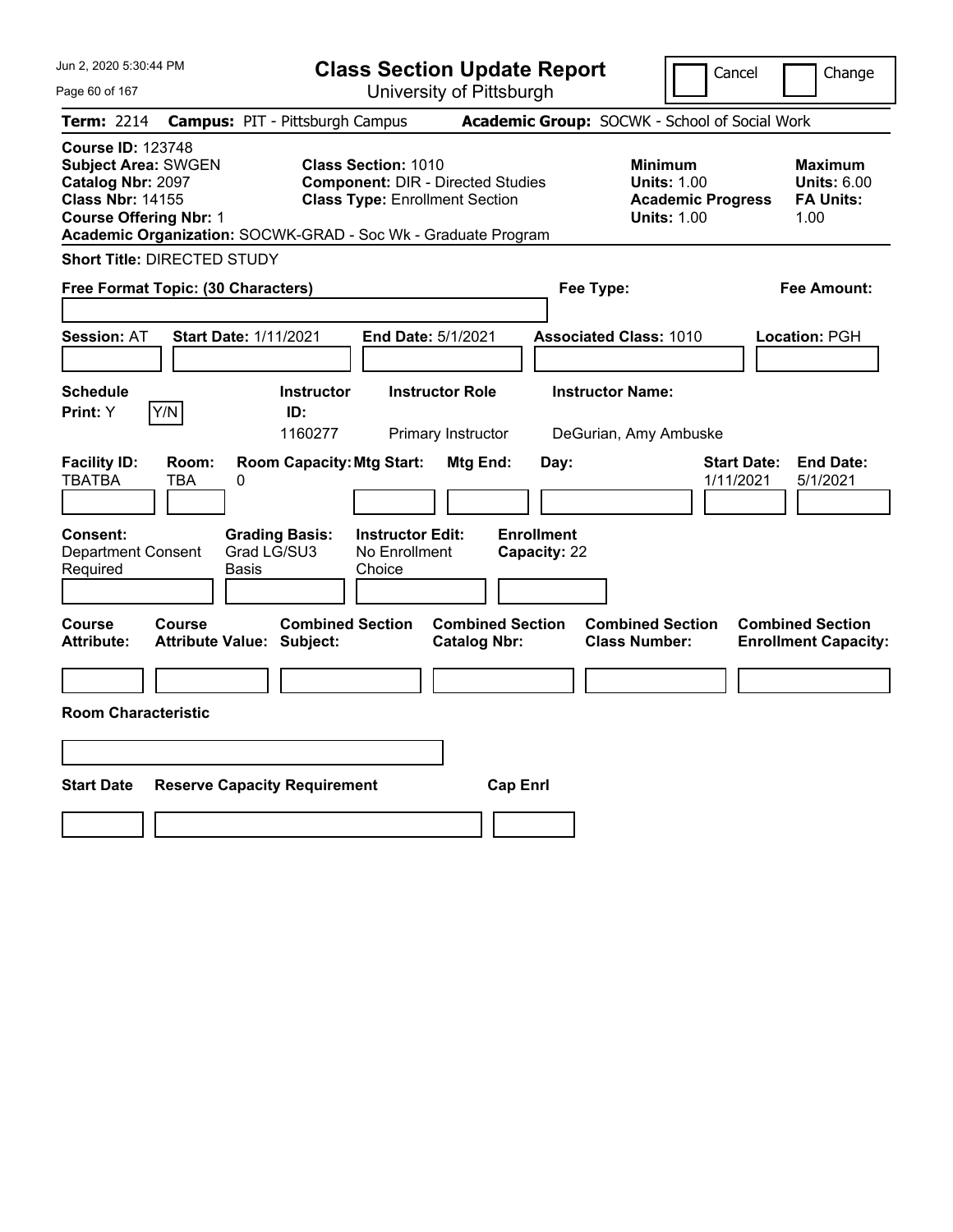| Jun 2, 2020 5:30:44 PM                                                                                                                                                                                   |                                                             | <b>Class Section Update Report</b>                                                |                                                 | Cancel                                                                                 | Change                                                    |
|----------------------------------------------------------------------------------------------------------------------------------------------------------------------------------------------------------|-------------------------------------------------------------|-----------------------------------------------------------------------------------|-------------------------------------------------|----------------------------------------------------------------------------------------|-----------------------------------------------------------|
| Page 61 of 167                                                                                                                                                                                           |                                                             | University of Pittsburgh                                                          |                                                 |                                                                                        |                                                           |
| Term: 2214                                                                                                                                                                                               | <b>Campus: PIT - Pittsburgh Campus</b>                      |                                                                                   | Academic Group: SOCWK - School of Social Work   |                                                                                        |                                                           |
| <b>Course ID: 123748</b><br><b>Subject Area: SWGEN</b><br>Catalog Nbr: 2097<br><b>Class Nbr: 14169</b><br><b>Course Offering Nbr: 1</b><br>Academic Organization: SOCWK-GRAD - Soc Wk - Graduate Program | <b>Class Section: 1015</b>                                  | <b>Component: DIR - Directed Studies</b><br><b>Class Type: Enrollment Section</b> |                                                 | <b>Minimum</b><br><b>Units: 1.00</b><br><b>Academic Progress</b><br><b>Units: 1.00</b> | Maximum<br><b>Units: 6.00</b><br><b>FA Units:</b><br>1.00 |
| <b>Short Title: DIRECTED STUDY</b>                                                                                                                                                                       |                                                             |                                                                                   |                                                 |                                                                                        |                                                           |
| Free Format Topic: (30 Characters)                                                                                                                                                                       |                                                             |                                                                                   | Fee Type:                                       |                                                                                        | <b>Fee Amount:</b>                                        |
| <b>Session: AT</b>                                                                                                                                                                                       | <b>Start Date: 1/11/2021</b>                                | End Date: 5/1/2021                                                                | <b>Associated Class: 1015</b>                   |                                                                                        | Location: PGH                                             |
| <b>Schedule</b><br>Y/N<br>Print: Y                                                                                                                                                                       | <b>Instructor</b><br>ID:<br>2929523                         | <b>Instructor Role</b><br>Primary Instructor                                      | <b>Instructor Name:</b><br>Shook, Jeffrey James |                                                                                        |                                                           |
| <b>Facility ID:</b><br>Room:<br><b>TBATBA</b><br>TBA                                                                                                                                                     | <b>Room Capacity: Mtg Start:</b><br>0                       | Mtg End:                                                                          | Day:                                            | <b>Start Date:</b><br>1/11/2021                                                        | <b>End Date:</b><br>5/1/2021                              |
| <b>Consent:</b><br><b>Department Consent</b><br>Required                                                                                                                                                 | <b>Grading Basis:</b><br>Grad LG/SU3<br>Basis<br>Choice     | <b>Instructor Edit:</b><br>No Enrollment                                          | <b>Enrollment</b><br>Capacity: 10               |                                                                                        |                                                           |
| Course<br>Course<br><b>Attribute:</b>                                                                                                                                                                    | <b>Combined Section</b><br><b>Attribute Value: Subject:</b> | <b>Combined Section</b><br><b>Catalog Nbr:</b>                                    | <b>Combined Section</b><br><b>Class Number:</b> |                                                                                        | <b>Combined Section</b><br><b>Enrollment Capacity:</b>    |
|                                                                                                                                                                                                          |                                                             |                                                                                   |                                                 |                                                                                        |                                                           |
| <b>Room Characteristic</b>                                                                                                                                                                               |                                                             |                                                                                   |                                                 |                                                                                        |                                                           |
|                                                                                                                                                                                                          |                                                             |                                                                                   |                                                 |                                                                                        |                                                           |
| <b>Start Date</b>                                                                                                                                                                                        | <b>Reserve Capacity Requirement</b>                         | <b>Cap Enrl</b>                                                                   |                                                 |                                                                                        |                                                           |
|                                                                                                                                                                                                          |                                                             |                                                                                   |                                                 |                                                                                        |                                                           |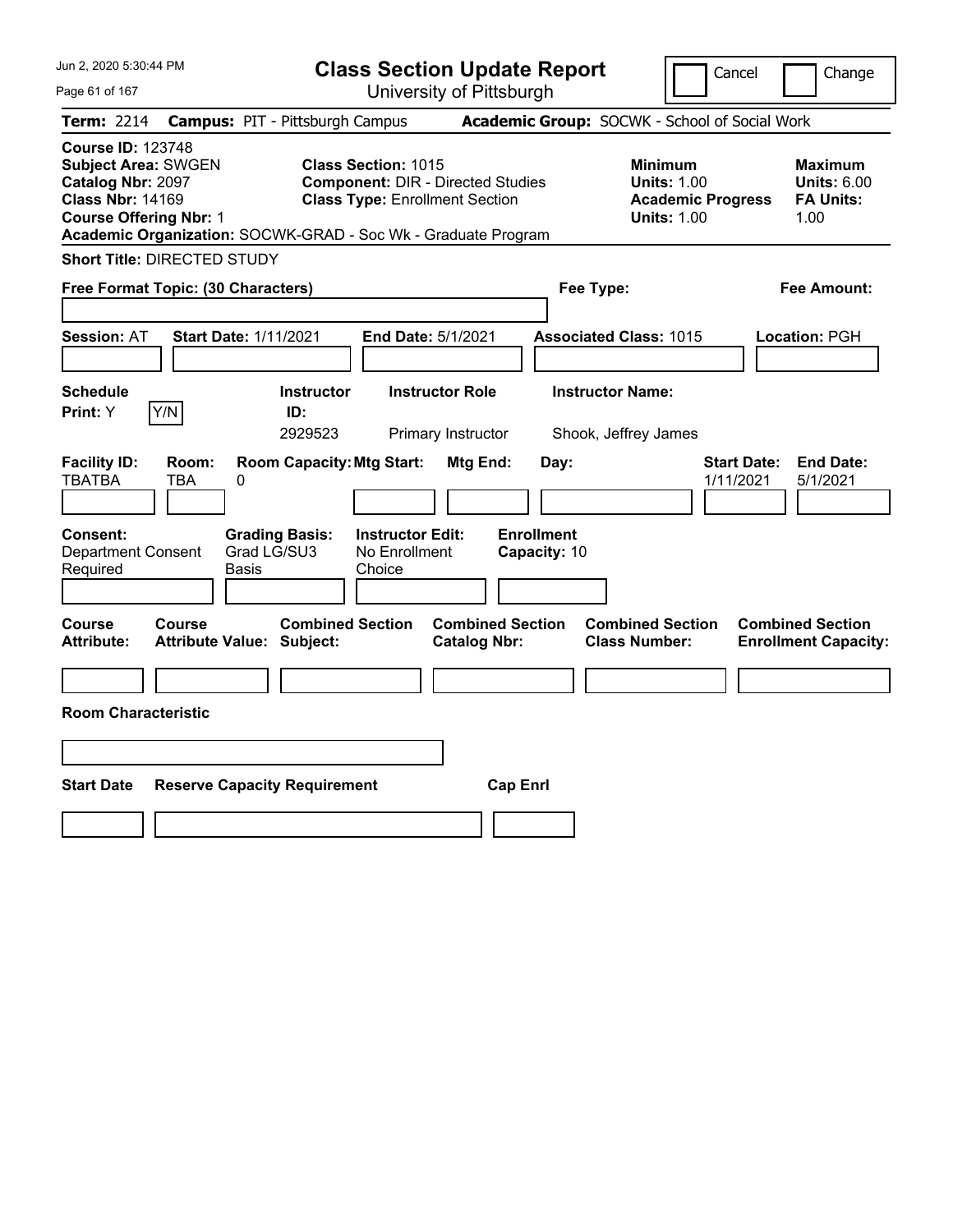| Jun 2, 2020 5:30:44 PM                                                                                                                  |                                                                                                                                                                                  | <b>Class Section Update Report</b>             | Cancel                                                                                 | Change                                                    |
|-----------------------------------------------------------------------------------------------------------------------------------------|----------------------------------------------------------------------------------------------------------------------------------------------------------------------------------|------------------------------------------------|----------------------------------------------------------------------------------------|-----------------------------------------------------------|
| Page 62 of 167                                                                                                                          |                                                                                                                                                                                  | University of Pittsburgh                       |                                                                                        |                                                           |
| Term: 2214                                                                                                                              | <b>Campus: PIT - Pittsburgh Campus</b>                                                                                                                                           |                                                | Academic Group: SOCWK - School of Social Work                                          |                                                           |
| <b>Course ID: 123748</b><br><b>Subject Area: SWGEN</b><br>Catalog Nbr: 2097<br><b>Class Nbr: 14223</b><br><b>Course Offering Nbr: 1</b> | <b>Class Section: 1020</b><br><b>Component: DIR - Directed Studies</b><br><b>Class Type: Enrollment Section</b><br>Academic Organization: SOCWK-GRAD - Soc Wk - Graduate Program |                                                | <b>Minimum</b><br><b>Units: 1.00</b><br><b>Academic Progress</b><br><b>Units: 1.00</b> | Maximum<br><b>Units: 6.00</b><br><b>FA Units:</b><br>1.00 |
| <b>Short Title: DIRECTED STUDY</b>                                                                                                      |                                                                                                                                                                                  |                                                |                                                                                        |                                                           |
| Free Format Topic: (30 Characters)                                                                                                      |                                                                                                                                                                                  |                                                | Fee Type:                                                                              | <b>Fee Amount:</b>                                        |
| <b>Session: AT</b>                                                                                                                      | <b>Start Date: 1/11/2021</b><br>End Date: 5/1/2021                                                                                                                               |                                                | <b>Associated Class: 1020</b>                                                          | Location: PGH                                             |
| <b>Schedule</b><br>Y/N<br>Print: Y                                                                                                      | <b>Instructor</b><br>ID:<br>0                                                                                                                                                    | <b>Instructor Role</b>                         | <b>Instructor Name:</b><br>No Instructor Assigned                                      |                                                           |
| <b>Facility ID:</b><br>Room:<br><b>TBATBA</b><br>0<br>TBA                                                                               | <b>Room Capacity: Mtg Start:</b>                                                                                                                                                 | Mtg End:<br>Day:                               | 1/11/2021                                                                              | <b>End Date:</b><br><b>Start Date:</b><br>5/1/2021        |
| <b>Consent:</b><br><b>Department Consent</b><br>Required                                                                                | <b>Instructor Edit:</b><br><b>Grading Basis:</b><br>Grad LG/SU3<br>No Enrollment<br>Basis<br>Choice                                                                              | <b>Enrollment</b><br>Capacity: 35              |                                                                                        |                                                           |
| Course<br>Course<br><b>Attribute:</b>                                                                                                   | <b>Combined Section</b><br><b>Attribute Value: Subject:</b>                                                                                                                      | <b>Combined Section</b><br><b>Catalog Nbr:</b> | <b>Combined Section</b><br><b>Class Number:</b>                                        | <b>Combined Section</b><br><b>Enrollment Capacity:</b>    |
|                                                                                                                                         |                                                                                                                                                                                  |                                                |                                                                                        |                                                           |
| <b>Room Characteristic</b>                                                                                                              |                                                                                                                                                                                  |                                                |                                                                                        |                                                           |
|                                                                                                                                         |                                                                                                                                                                                  |                                                |                                                                                        |                                                           |
| <b>Start Date</b>                                                                                                                       | <b>Reserve Capacity Requirement</b>                                                                                                                                              | <b>Cap Enrl</b>                                |                                                                                        |                                                           |
|                                                                                                                                         |                                                                                                                                                                                  |                                                |                                                                                        |                                                           |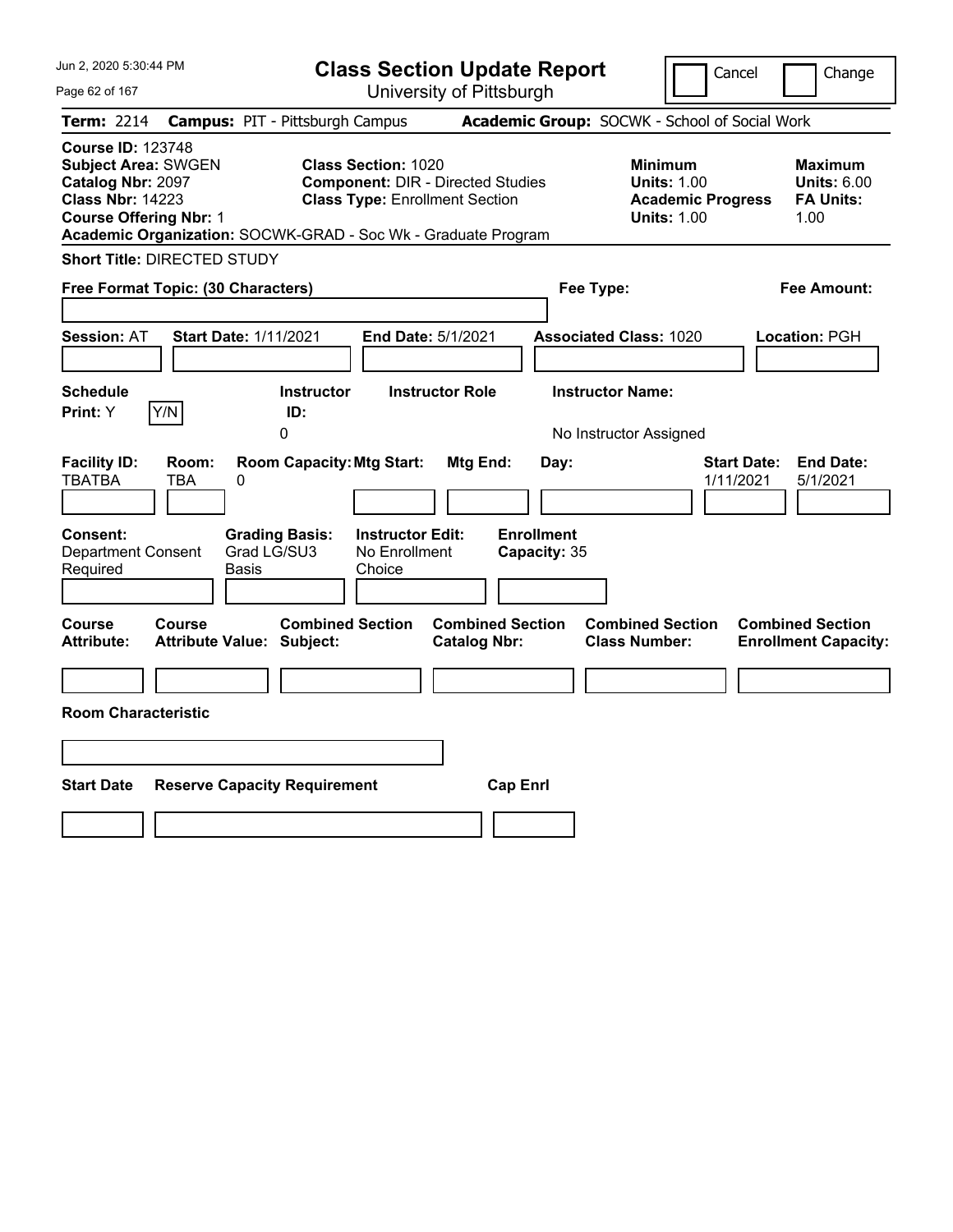| Jun 2, 2020 5:30:44 PM                                                                                                                         |                                                                                                                                                                                  | <b>Class Section Update Report</b>                    |                                                                                        | Cancel<br>Change                                                 |
|------------------------------------------------------------------------------------------------------------------------------------------------|----------------------------------------------------------------------------------------------------------------------------------------------------------------------------------|-------------------------------------------------------|----------------------------------------------------------------------------------------|------------------------------------------------------------------|
| Page 63 of 167                                                                                                                                 |                                                                                                                                                                                  | University of Pittsburgh                              |                                                                                        |                                                                  |
| Term: 2214                                                                                                                                     | <b>Campus: PIT - Pittsburgh Campus</b>                                                                                                                                           |                                                       | Academic Group: SOCWK - School of Social Work                                          |                                                                  |
| <b>Course ID: 123748</b><br><b>Subject Area: SWGEN</b><br><b>Catalog Nbr: 2097</b><br><b>Class Nbr: 14224</b><br><b>Course Offering Nbr: 1</b> | <b>Class Section: 1030</b><br><b>Component: DIR - Directed Studies</b><br><b>Class Type: Enrollment Section</b><br>Academic Organization: SOCWK-GRAD - Soc Wk - Graduate Program |                                                       | <b>Minimum</b><br><b>Units: 1.00</b><br><b>Academic Progress</b><br><b>Units: 1.00</b> | <b>Maximum</b><br><b>Units: 6.00</b><br><b>FA Units:</b><br>1.00 |
| <b>Short Title: DIRECTED STUDY</b>                                                                                                             |                                                                                                                                                                                  |                                                       |                                                                                        |                                                                  |
| Free Format Topic: (30 Characters)                                                                                                             |                                                                                                                                                                                  |                                                       | Fee Type:                                                                              | Fee Amount:                                                      |
| <b>Session: AT</b>                                                                                                                             | <b>Start Date: 1/11/2021</b><br>End Date: 5/1/2021                                                                                                                               |                                                       | <b>Associated Class: 1030</b>                                                          | Location: PGH                                                    |
| <b>Schedule</b>                                                                                                                                | <b>Instructor</b>                                                                                                                                                                | <b>Instructor Role</b>                                | <b>Instructor Name:</b>                                                                |                                                                  |
| Y/N<br>Print: Y                                                                                                                                | ID:<br>0                                                                                                                                                                         |                                                       | No Instructor Assigned                                                                 |                                                                  |
| <b>Facility ID:</b><br>Room:<br><b>TBATBA</b><br>TBA<br>0<br>Consent:<br><b>Department Consent</b><br>Required                                 | <b>Room Capacity: Mtg Start:</b><br><b>Grading Basis:</b><br><b>Instructor Edit:</b><br>Grad LG/SU3<br>No Enrollment<br>Choice<br>Basis                                          | Mtg End:<br>Day:<br><b>Enrollment</b><br>Capacity: 35 |                                                                                        | <b>End Date:</b><br><b>Start Date:</b><br>1/11/2021<br>5/1/2021  |
| Course<br><b>Course</b><br><b>Attribute:</b>                                                                                                   | <b>Combined Section</b><br><b>Attribute Value: Subject:</b>                                                                                                                      | <b>Combined Section</b><br><b>Catalog Nbr:</b>        | <b>Combined Section</b><br><b>Class Number:</b>                                        | <b>Combined Section</b><br><b>Enrollment Capacity:</b>           |
| <b>Room Characteristic</b>                                                                                                                     |                                                                                                                                                                                  |                                                       |                                                                                        |                                                                  |
|                                                                                                                                                |                                                                                                                                                                                  |                                                       |                                                                                        |                                                                  |
| <b>Start Date</b>                                                                                                                              | <b>Reserve Capacity Requirement</b>                                                                                                                                              | <b>Cap Enrl</b>                                       |                                                                                        |                                                                  |
|                                                                                                                                                |                                                                                                                                                                                  |                                                       |                                                                                        |                                                                  |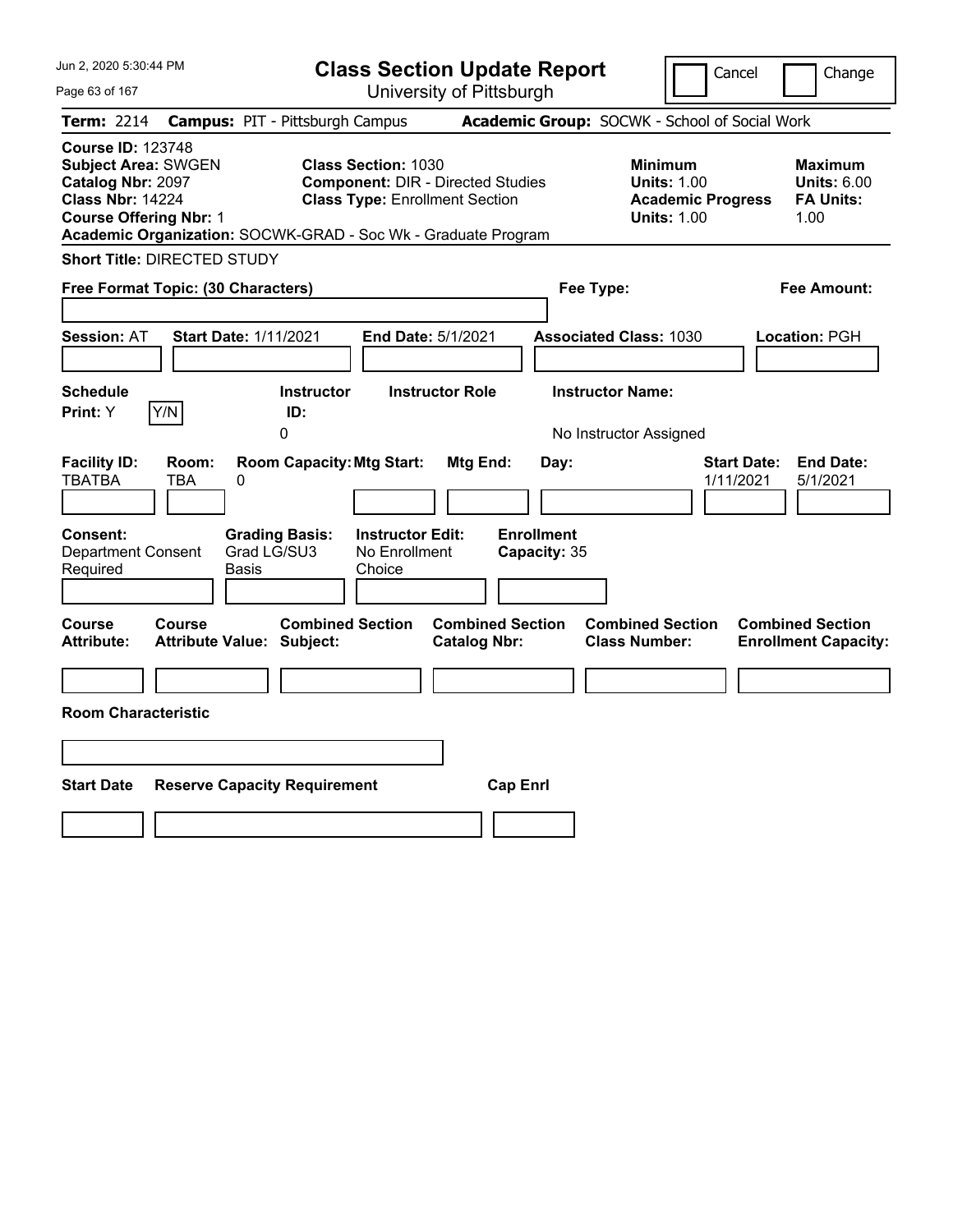| Jun 2, 2020 5:30:44 PM                                                                                                                  |                                                                                                                                      | <b>Class Section Update Report</b>             |                                                                                        | Cancel<br>Change                                                |
|-----------------------------------------------------------------------------------------------------------------------------------------|--------------------------------------------------------------------------------------------------------------------------------------|------------------------------------------------|----------------------------------------------------------------------------------------|-----------------------------------------------------------------|
| Page 64 of 167                                                                                                                          |                                                                                                                                      | University of Pittsburgh                       |                                                                                        |                                                                 |
| Term: 2214                                                                                                                              | <b>Campus: PIT - Pittsburgh Campus</b>                                                                                               |                                                | Academic Group: SOCWK - School of Social Work                                          |                                                                 |
| <b>Course ID: 123748</b><br><b>Subject Area: SWGEN</b><br>Catalog Nbr: 2097<br><b>Class Nbr: 14225</b><br><b>Course Offering Nbr: 1</b> | <b>Class Section: 1040</b><br><b>Class Type: Enrollment Section</b><br>Academic Organization: SOCWK-GRAD - Soc Wk - Graduate Program | <b>Component: DIR - Directed Studies</b>       | <b>Minimum</b><br><b>Units: 1.00</b><br><b>Academic Progress</b><br><b>Units: 1.00</b> | Maximum<br><b>Units: 6.00</b><br><b>FA Units:</b><br>1.00       |
| <b>Short Title: DIRECTED STUDY</b>                                                                                                      |                                                                                                                                      |                                                |                                                                                        |                                                                 |
| Free Format Topic: (30 Characters)                                                                                                      |                                                                                                                                      |                                                | Fee Type:                                                                              | Fee Amount:                                                     |
| <b>Session: AT</b>                                                                                                                      | <b>Start Date: 1/11/2021</b>                                                                                                         | <b>End Date: 5/1/2021</b>                      | <b>Associated Class: 1040</b>                                                          | Location: PGH                                                   |
| <b>Schedule</b><br>Y/N<br>Print: Y                                                                                                      | Instructor<br>ID:<br>0                                                                                                               | <b>Instructor Role</b>                         | <b>Instructor Name:</b><br>No Instructor Assigned                                      |                                                                 |
| <b>Facility ID:</b><br>Room:<br><b>TBATBA</b><br>TBA                                                                                    | <b>Room Capacity: Mtg Start:</b><br>0                                                                                                | Mtg End:<br>Day:                               |                                                                                        | <b>Start Date:</b><br><b>End Date:</b><br>1/11/2021<br>5/1/2021 |
| <b>Consent:</b><br><b>Department Consent</b><br>Required                                                                                | <b>Instructor Edit:</b><br><b>Grading Basis:</b><br>Grad LG/SU3<br>No Enrollment<br>Basis<br>Choice                                  | <b>Enrollment</b><br>Capacity: 35              |                                                                                        |                                                                 |
| Course<br>Course<br><b>Attribute:</b>                                                                                                   | <b>Combined Section</b><br><b>Attribute Value: Subject:</b>                                                                          | <b>Combined Section</b><br><b>Catalog Nbr:</b> | <b>Combined Section</b><br><b>Class Number:</b>                                        | <b>Combined Section</b><br><b>Enrollment Capacity:</b>          |
| <b>Room Characteristic</b>                                                                                                              |                                                                                                                                      |                                                |                                                                                        |                                                                 |
|                                                                                                                                         |                                                                                                                                      |                                                |                                                                                        |                                                                 |
| <b>Start Date</b>                                                                                                                       | <b>Reserve Capacity Requirement</b>                                                                                                  | <b>Cap Enrl</b>                                |                                                                                        |                                                                 |
|                                                                                                                                         |                                                                                                                                      |                                                |                                                                                        |                                                                 |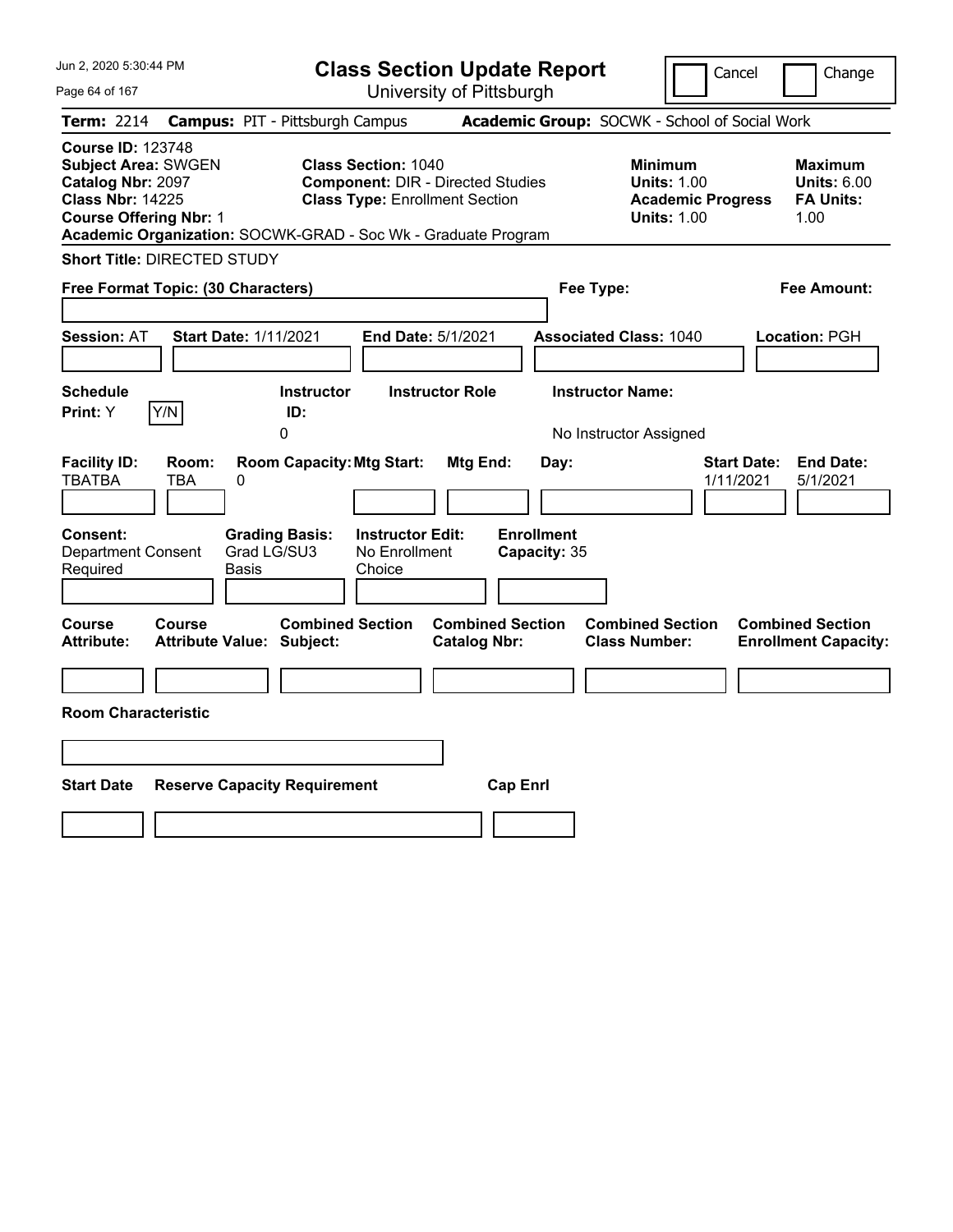| Jun 2, 2020 5:30:44 PM                                                                                                                                                                                   |                                                             | <b>Class Section Update Report</b>                                                                       |                                                |                                    |                                                                      | Cancel                   |                    | Change                                                           |
|----------------------------------------------------------------------------------------------------------------------------------------------------------------------------------------------------------|-------------------------------------------------------------|----------------------------------------------------------------------------------------------------------|------------------------------------------------|------------------------------------|----------------------------------------------------------------------|--------------------------|--------------------|------------------------------------------------------------------|
| Page 65 of 167                                                                                                                                                                                           |                                                             | University of Pittsburgh                                                                                 |                                                |                                    |                                                                      |                          |                    |                                                                  |
| Term: 2214                                                                                                                                                                                               | <b>Campus: PIT - Pittsburgh Campus</b>                      |                                                                                                          |                                                |                                    | Academic Group: SOCWK - School of Social Work                        |                          |                    |                                                                  |
| <b>Course ID: 123750</b><br><b>Subject Area: SWGEN</b><br>Catalog Nbr: 2099<br><b>Class Nbr: 14180</b><br><b>Course Offering Nbr: 1</b><br>Academic Organization: SOCWK-GRAD - Soc Wk - Graduate Program |                                                             | <b>Class Section: 1010</b><br><b>Component: PRA - Practicum</b><br><b>Class Type: Enrollment Section</b> |                                                |                                    | <b>Minimum</b><br><b>Units: 1.00</b><br><b>Units: 1.00</b>           | <b>Academic Progress</b> |                    | <b>Maximum</b><br><b>Units: 6.00</b><br><b>FA Units:</b><br>1.00 |
| <b>Short Title: GENERALIST FIELDWORK</b>                                                                                                                                                                 |                                                             |                                                                                                          |                                                |                                    |                                                                      |                          |                    |                                                                  |
| Free Format Topic: (30 Characters)                                                                                                                                                                       |                                                             |                                                                                                          |                                                |                                    | Fee Type:                                                            |                          |                    | Fee Amount:                                                      |
| <b>Session: AT</b>                                                                                                                                                                                       | <b>Start Date: 1/11/2021</b>                                | <b>End Date: 5/1/2021</b>                                                                                |                                                |                                    | <b>Associated Class: 1010</b>                                        |                          |                    | Location: PGH                                                    |
| <b>Schedule</b><br>Y/N<br>Print: Y                                                                                                                                                                       | <b>Instructor</b><br>ID:<br>2918962<br>2907119              | <b>Instructor Role</b><br>Primary Instructor<br>Special                                                  |                                                |                                    | <b>Instructor Name:</b><br>Dalessandro, John P<br>Piel, Marcia Lynne |                          |                    |                                                                  |
| <b>Facility ID:</b><br>Room:<br><b>TBATBA</b><br>TBA                                                                                                                                                     | <b>Room Capacity: Mtg Start:</b><br>0                       |                                                                                                          | Mtg End:                                       | Day:                               |                                                                      | 1/11/2021                | <b>Start Date:</b> | <b>End Date:</b><br>5/1/2021                                     |
| <b>Consent:</b><br>No Special Consent<br>Required                                                                                                                                                        | <b>Grading Basis:</b><br><b>Grad SN Basis</b>               | <b>Instructor Edit:</b><br>No Enrollment<br>Choice                                                       |                                                | <b>Enrollment</b><br>Capacity: 300 |                                                                      |                          |                    |                                                                  |
| Course<br>Course<br><b>Attribute:</b>                                                                                                                                                                    | <b>Combined Section</b><br><b>Attribute Value: Subject:</b> |                                                                                                          | <b>Combined Section</b><br><b>Catalog Nbr:</b> |                                    | <b>Combined Section</b><br><b>Class Number:</b>                      |                          |                    | <b>Combined Section</b><br><b>Enrollment Capacity:</b>           |
|                                                                                                                                                                                                          |                                                             |                                                                                                          |                                                |                                    |                                                                      |                          |                    |                                                                  |
| <b>Room Characteristic</b>                                                                                                                                                                               |                                                             |                                                                                                          |                                                |                                    |                                                                      |                          |                    |                                                                  |
|                                                                                                                                                                                                          |                                                             |                                                                                                          |                                                |                                    |                                                                      |                          |                    |                                                                  |
| <b>Start Date</b>                                                                                                                                                                                        | <b>Reserve Capacity Requirement</b>                         |                                                                                                          | <b>Cap Enrl</b>                                |                                    |                                                                      |                          |                    |                                                                  |
|                                                                                                                                                                                                          |                                                             |                                                                                                          |                                                |                                    |                                                                      |                          |                    |                                                                  |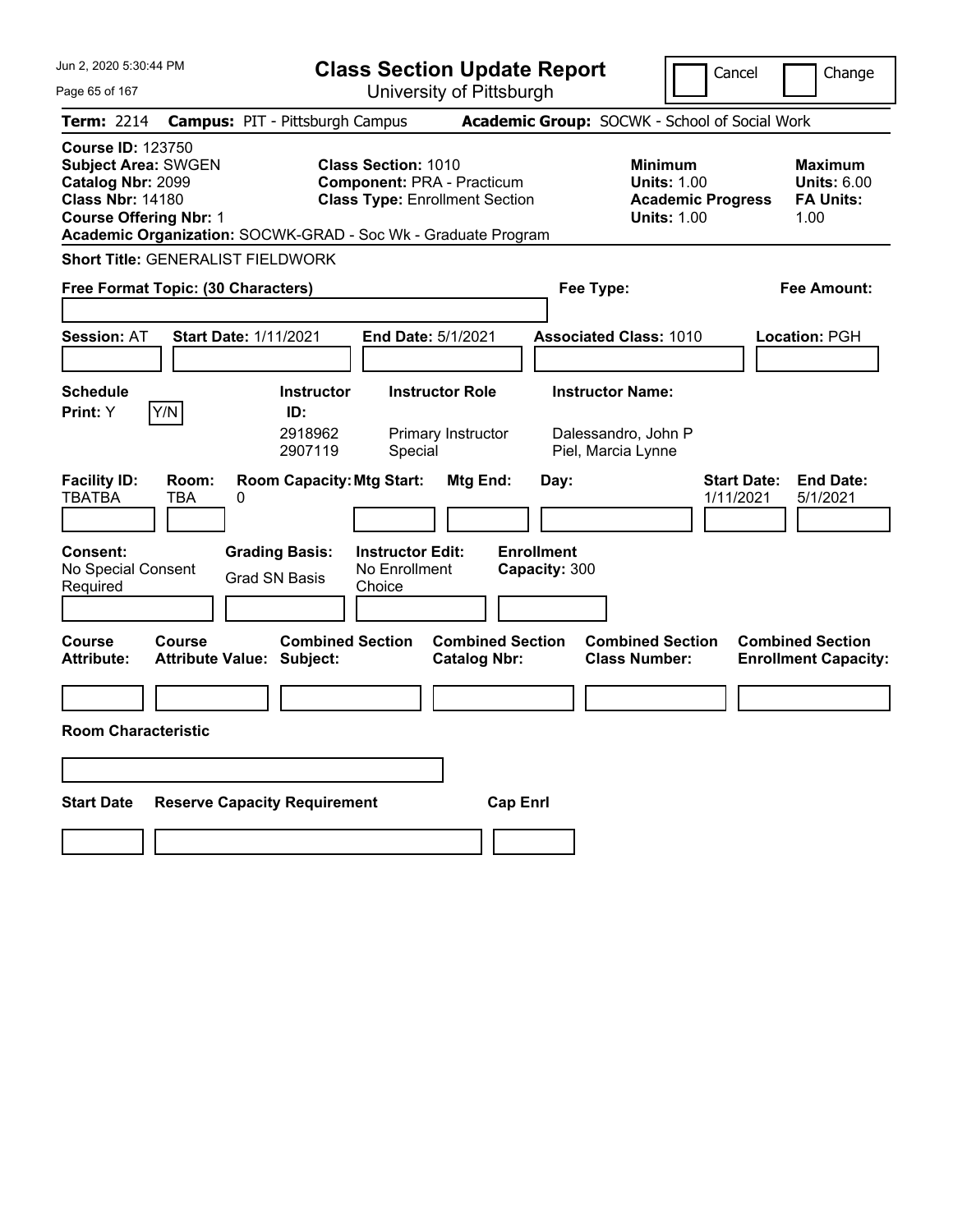| Jun 2, 2020 5:30:44 PM                                                                                                                  |                                                                                                                                                                           | <b>Class Section Update Report</b>                             |                                                                                        | Cancel<br>Change                                                 |
|-----------------------------------------------------------------------------------------------------------------------------------------|---------------------------------------------------------------------------------------------------------------------------------------------------------------------------|----------------------------------------------------------------|----------------------------------------------------------------------------------------|------------------------------------------------------------------|
| Page 66 of 167                                                                                                                          |                                                                                                                                                                           | University of Pittsburgh                                       |                                                                                        |                                                                  |
| <b>Term: 2214</b>                                                                                                                       | <b>Campus: PIT - Pittsburgh Campus</b>                                                                                                                                    |                                                                | Academic Group: SOCWK - School of Social Work                                          |                                                                  |
| <b>Course ID: 123750</b><br><b>Subject Area: SWGEN</b><br>Catalog Nbr: 2099<br><b>Class Nbr: 14208</b><br><b>Course Offering Nbr: 1</b> | <b>Class Section: 1015</b><br><b>Component: PRA - Practicum</b><br><b>Class Type: Enrollment Section</b><br>Academic Organization: SOCWK-GRAD - Soc Wk - Graduate Program |                                                                | <b>Minimum</b><br><b>Units: 1.00</b><br><b>Academic Progress</b><br><b>Units: 1.00</b> | <b>Maximum</b><br><b>Units: 6.00</b><br><b>FA Units:</b><br>1.00 |
| <b>Short Title: GENERALIST FIELDWORK</b>                                                                                                |                                                                                                                                                                           |                                                                |                                                                                        |                                                                  |
| Free Format Topic: (30 Characters)                                                                                                      |                                                                                                                                                                           |                                                                | Fee Type:                                                                              | <b>Fee Amount:</b>                                               |
| <b>Session: AT</b>                                                                                                                      | <b>Start Date: 1/11/2021</b><br>End Date: 5/1/2021                                                                                                                        |                                                                | <b>Associated Class: 1015</b>                                                          | Location: PGH                                                    |
| <b>Schedule</b>                                                                                                                         | <b>Instructor</b>                                                                                                                                                         | <b>Instructor Role</b>                                         | <b>Instructor Name:</b>                                                                |                                                                  |
| Y/N<br>Print: Y                                                                                                                         | ID:                                                                                                                                                                       |                                                                |                                                                                        |                                                                  |
| <b>Facility ID:</b><br>Room:<br><b>TBATBA</b><br>TBA                                                                                    | 2918962<br>3588013<br>2907119<br>Special<br><b>Room Capacity: Mtg Start:</b><br>0                                                                                         | Secondary Instructor<br>Primary Instructor<br>Mtg End:<br>Day: | Dalessandro, John P<br>Lombardi, Brianna Marie<br>Piel, Marcia Lynne                   | <b>End Date:</b><br><b>Start Date:</b><br>1/11/2021<br>5/1/2021  |
| Consent:<br>No Special Consent<br>Required                                                                                              | <b>Grading Basis:</b><br><b>Instructor Edit:</b><br>No Enrollment<br><b>Grad SN Basis</b><br>Choice                                                                       | <b>Enrollment</b><br>Capacity: 50                              |                                                                                        |                                                                  |
| <b>Course</b><br>Course<br><b>Attribute:</b>                                                                                            | <b>Combined Section</b><br><b>Attribute Value: Subject:</b>                                                                                                               | <b>Combined Section</b><br><b>Catalog Nbr:</b>                 | <b>Combined Section</b><br><b>Class Number:</b>                                        | <b>Combined Section</b><br><b>Enrollment Capacity:</b>           |
|                                                                                                                                         |                                                                                                                                                                           |                                                                |                                                                                        |                                                                  |
| <b>Room Characteristic</b>                                                                                                              |                                                                                                                                                                           |                                                                |                                                                                        |                                                                  |
|                                                                                                                                         |                                                                                                                                                                           |                                                                |                                                                                        |                                                                  |
| <b>Start Date</b>                                                                                                                       | <b>Reserve Capacity Requirement</b>                                                                                                                                       | <b>Cap Enrl</b>                                                |                                                                                        |                                                                  |
|                                                                                                                                         |                                                                                                                                                                           |                                                                |                                                                                        |                                                                  |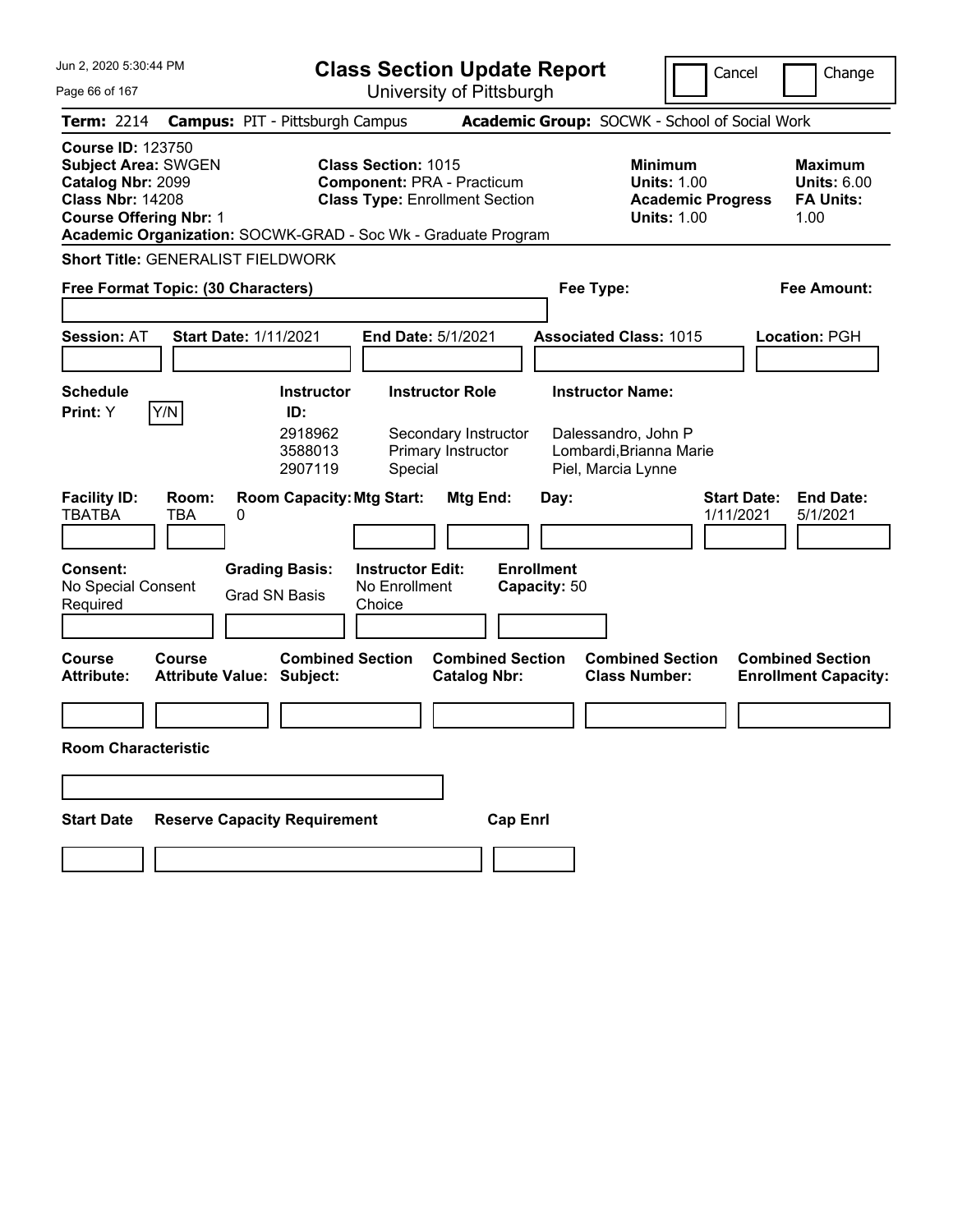| Jun 2, 2020 5:30:44 PM                                                                                                                  |                                                                                                                                  | <b>Class Section Update Report</b>                     |                                                                            | Cancel                                                                                 | Change                                                           |
|-----------------------------------------------------------------------------------------------------------------------------------------|----------------------------------------------------------------------------------------------------------------------------------|--------------------------------------------------------|----------------------------------------------------------------------------|----------------------------------------------------------------------------------------|------------------------------------------------------------------|
| Page 67 of 167                                                                                                                          |                                                                                                                                  | University of Pittsburgh                               |                                                                            |                                                                                        |                                                                  |
| <b>Term: 2214</b>                                                                                                                       | <b>Campus: PIT - Pittsburgh Campus</b>                                                                                           |                                                        | Academic Group: SOCWK - School of Social Work                              |                                                                                        |                                                                  |
| <b>Course ID: 123750</b><br><b>Subject Area: SWGEN</b><br>Catalog Nbr: 2099<br><b>Class Nbr: 14201</b><br><b>Course Offering Nbr: 1</b> | <b>Class Section: 1020</b><br><b>Component: PRA - Practicum</b><br>Academic Organization: SOCWK-GRAD - Soc Wk - Graduate Program | <b>Class Type: Enrollment Section</b>                  |                                                                            | <b>Minimum</b><br><b>Units: 1.00</b><br><b>Academic Progress</b><br><b>Units: 1.00</b> | <b>Maximum</b><br><b>Units: 6.00</b><br><b>FA Units:</b><br>1.00 |
| <b>Short Title: GENERALIST FIELDWORK</b>                                                                                                |                                                                                                                                  |                                                        |                                                                            |                                                                                        |                                                                  |
| Free Format Topic: (30 Characters)                                                                                                      |                                                                                                                                  |                                                        | Fee Type:                                                                  |                                                                                        | <b>Fee Amount:</b>                                               |
| <b>Session: AT</b>                                                                                                                      | <b>Start Date: 1/11/2021</b>                                                                                                     | End Date: 5/1/2021                                     | <b>Associated Class: 1020</b>                                              |                                                                                        | Location: PGH                                                    |
| <b>Schedule</b>                                                                                                                         | <b>Instructor</b>                                                                                                                | <b>Instructor Role</b>                                 | <b>Instructor Name:</b>                                                    |                                                                                        |                                                                  |
| Y/N<br>Print: Y                                                                                                                         | ID:                                                                                                                              |                                                        |                                                                            |                                                                                        |                                                                  |
| <b>Facility ID:</b><br>Room:<br><b>TBATBA</b><br>TBA                                                                                    | 2918962<br>1160277<br>2907119<br>Special<br><b>Room Capacity: Mtg Start:</b><br>0                                                | Secondary Instructor<br>Primary Instructor<br>Mtg End: | Dalessandro, John P<br>DeGurian, Amy Ambuske<br>Piel, Marcia Lynne<br>Day: | <b>Start Date:</b><br>1/11/2021                                                        | <b>End Date:</b><br>5/1/2021                                     |
| Consent:<br>No Special Consent<br>Required                                                                                              | <b>Grading Basis:</b><br><b>Instructor Edit:</b><br>No Enrollment<br><b>Grad SN Basis</b><br>Choice                              |                                                        | <b>Enrollment</b><br>Capacity: 60                                          |                                                                                        |                                                                  |
| <b>Course</b><br>Course<br><b>Attribute:</b>                                                                                            | <b>Combined Section</b><br><b>Attribute Value: Subject:</b>                                                                      | <b>Combined Section</b><br><b>Catalog Nbr:</b>         | <b>Combined Section</b><br><b>Class Number:</b>                            |                                                                                        | <b>Combined Section</b><br><b>Enrollment Capacity:</b>           |
|                                                                                                                                         |                                                                                                                                  |                                                        |                                                                            |                                                                                        |                                                                  |
| <b>Room Characteristic</b>                                                                                                              |                                                                                                                                  |                                                        |                                                                            |                                                                                        |                                                                  |
|                                                                                                                                         |                                                                                                                                  |                                                        |                                                                            |                                                                                        |                                                                  |
| <b>Start Date</b>                                                                                                                       | <b>Reserve Capacity Requirement</b>                                                                                              | <b>Cap Enrl</b>                                        |                                                                            |                                                                                        |                                                                  |
|                                                                                                                                         |                                                                                                                                  |                                                        |                                                                            |                                                                                        |                                                                  |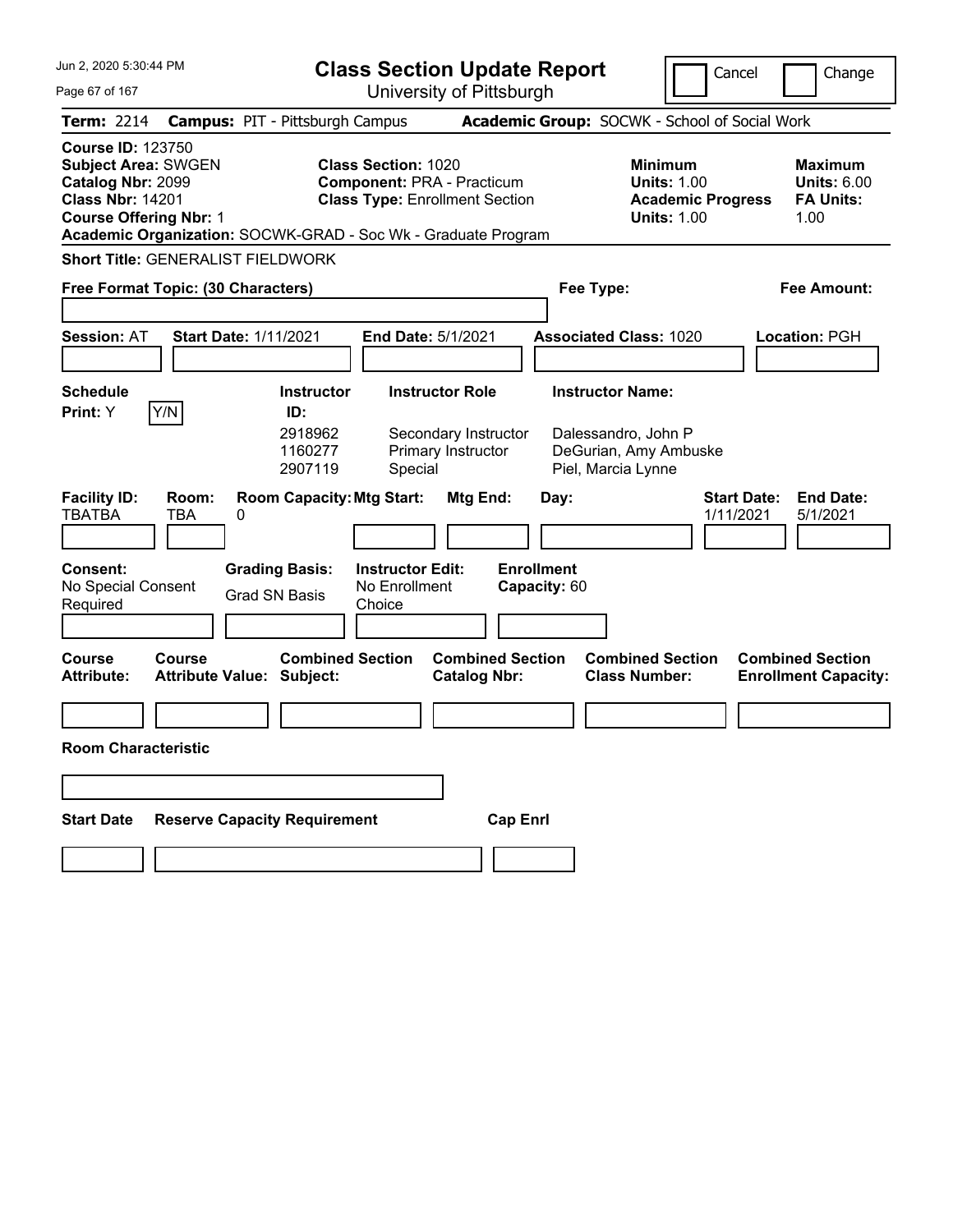| Jun 2, 2020 5:30:44 PM                                                                                                                                                                                   | <b>Class Section Update Report</b>                                                                                                  |                                                                                        | Cancel<br>Change                                                 |
|----------------------------------------------------------------------------------------------------------------------------------------------------------------------------------------------------------|-------------------------------------------------------------------------------------------------------------------------------------|----------------------------------------------------------------------------------------|------------------------------------------------------------------|
| Page 68 of 167                                                                                                                                                                                           | University of Pittsburgh                                                                                                            |                                                                                        |                                                                  |
| <b>Term: 2214</b><br><b>Campus: PIT - Pittsburgh Campus</b>                                                                                                                                              |                                                                                                                                     | Academic Group: SOCWK - School of Social Work                                          |                                                                  |
| <b>Course ID: 123750</b><br><b>Subject Area: SWGEN</b><br>Catalog Nbr: 2099<br><b>Class Nbr: 14235</b><br><b>Course Offering Nbr: 1</b><br>Academic Organization: SOCWK-GRAD - Soc Wk - Graduate Program | <b>Class Section: 1030</b><br><b>Component: PRA - Practicum</b><br><b>Class Type: Enrollment Section</b>                            | <b>Minimum</b><br><b>Units: 1.00</b><br><b>Academic Progress</b><br><b>Units: 1.00</b> | <b>Maximum</b><br><b>Units: 6.00</b><br><b>FA Units:</b><br>1.00 |
| <b>Short Title: GENERALIST FIELDWORK</b>                                                                                                                                                                 |                                                                                                                                     |                                                                                        |                                                                  |
| Free Format Topic: (30 Characters)                                                                                                                                                                       |                                                                                                                                     | Fee Type:                                                                              | <b>Fee Amount:</b>                                               |
| <b>Session: AT</b><br><b>Start Date: 1/11/2021</b>                                                                                                                                                       | End Date: 5/1/2021                                                                                                                  | <b>Associated Class: 1030</b>                                                          | Location: PGH                                                    |
| <b>Schedule</b>                                                                                                                                                                                          | <b>Instructor Role</b><br><b>Instructor</b>                                                                                         | <b>Instructor Name:</b>                                                                |                                                                  |
| Y/N<br>Print: Y<br>ID:                                                                                                                                                                                   | 2918962<br>Secondary Instructor<br>2907119<br>Special                                                                               | Dalessandro, John P<br>Piel, Marcia Lynne                                              |                                                                  |
| <b>Facility ID:</b><br>Room:<br><b>TBATBA</b><br>TBA<br>0<br>Consent:<br><b>Grading Basis:</b><br>No Special Consent<br><b>Grad SN Basis</b><br>Required                                                 | 1646655<br>Primary Instructor<br><b>Room Capacity: Mtg Start:</b><br>Mtg End:<br><b>Instructor Edit:</b><br>No Enrollment<br>Choice | Robinson, Deborah C<br>Day:<br><b>Enrollment</b><br>Capacity: 35                       | <b>End Date:</b><br><b>Start Date:</b><br>1/11/2021<br>5/1/2021  |
| <b>Course</b><br>Course<br><b>Attribute:</b><br><b>Attribute Value: Subject:</b>                                                                                                                         | <b>Combined Section</b><br><b>Combined Section</b><br><b>Catalog Nbr:</b>                                                           | <b>Combined Section</b><br><b>Class Number:</b>                                        | <b>Combined Section</b><br><b>Enrollment Capacity:</b>           |
| <b>Room Characteristic</b>                                                                                                                                                                               |                                                                                                                                     |                                                                                        |                                                                  |
|                                                                                                                                                                                                          |                                                                                                                                     |                                                                                        |                                                                  |
|                                                                                                                                                                                                          |                                                                                                                                     |                                                                                        |                                                                  |
| <b>Start Date</b><br><b>Reserve Capacity Requirement</b>                                                                                                                                                 | <b>Cap Enrl</b>                                                                                                                     |                                                                                        |                                                                  |
|                                                                                                                                                                                                          |                                                                                                                                     |                                                                                        |                                                                  |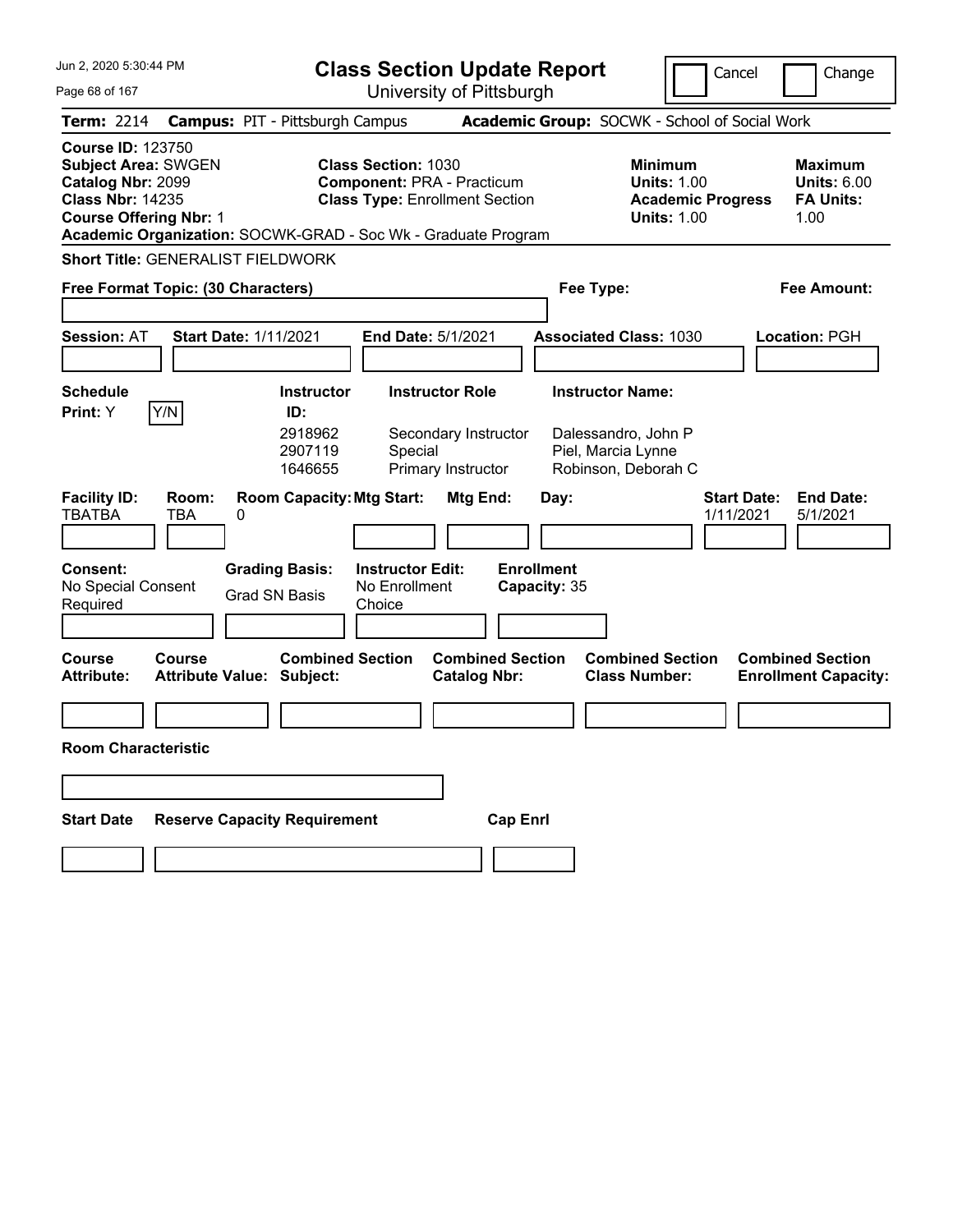| Jun 2, 2020 5:30:44 PM                                                                                                                                                                                   | <b>Class Section Update Report</b>                                                                                            |                                                                      |                                                                     | Cancel                                                                                 | Change                                                    |
|----------------------------------------------------------------------------------------------------------------------------------------------------------------------------------------------------------|-------------------------------------------------------------------------------------------------------------------------------|----------------------------------------------------------------------|---------------------------------------------------------------------|----------------------------------------------------------------------------------------|-----------------------------------------------------------|
| Page 69 of 167                                                                                                                                                                                           |                                                                                                                               | University of Pittsburgh                                             |                                                                     |                                                                                        |                                                           |
| <b>Term: 2214</b>                                                                                                                                                                                        | <b>Campus: PIT - Pittsburgh Campus</b>                                                                                        |                                                                      | Academic Group: SOCWK - School of Social Work                       |                                                                                        |                                                           |
| <b>Course ID: 123750</b><br><b>Subject Area: SWGEN</b><br>Catalog Nbr: 2099<br><b>Class Nbr: 14236</b><br><b>Course Offering Nbr: 1</b><br>Academic Organization: SOCWK-GRAD - Soc Wk - Graduate Program | <b>Class Section: 1040</b><br><b>Component: PRA - Practicum</b>                                                               | <b>Class Type: Enrollment Section</b>                                |                                                                     | <b>Minimum</b><br><b>Units: 1.00</b><br><b>Academic Progress</b><br><b>Units: 1.00</b> | Maximum<br><b>Units: 6.00</b><br><b>FA Units:</b><br>1.00 |
| <b>Short Title: GENERALIST FIELDWORK</b>                                                                                                                                                                 |                                                                                                                               |                                                                      |                                                                     |                                                                                        |                                                           |
| Free Format Topic: (30 Characters)                                                                                                                                                                       |                                                                                                                               |                                                                      | Fee Type:                                                           |                                                                                        | Fee Amount:                                               |
| <b>Session: AT</b><br><b>Start Date: 1/11/2021</b>                                                                                                                                                       |                                                                                                                               | <b>End Date: 5/1/2021</b>                                            | <b>Associated Class: 1040</b>                                       |                                                                                        | Location: PGH                                             |
| <b>Schedule</b><br>Y/N<br>Print: Y                                                                                                                                                                       | <b>Instructor</b><br>ID:<br>2918962<br>3446732                                                                                | <b>Instructor Role</b><br>Secondary Instructor<br>Primary Instructor | <b>Instructor Name:</b><br>Dalessandro, John P<br>Melnick, Alicia D |                                                                                        |                                                           |
| <b>Facility ID:</b><br>Room:<br><b>TBATBA</b><br><b>TBA</b><br>0<br><b>Consent:</b><br>No Special Consent                                                                                                | <b>Room Capacity: Mtg Start:</b><br><b>Grading Basis:</b><br><b>Instructor Edit:</b><br>No Enrollment<br><b>Grad SN Basis</b> | Mtg End:                                                             | Day:<br><b>Enrollment</b><br>Capacity: 35                           | <b>Start Date:</b><br>1/11/2021                                                        | <b>End Date:</b><br>5/1/2021                              |
| Required                                                                                                                                                                                                 | Choice                                                                                                                        |                                                                      |                                                                     |                                                                                        |                                                           |
| <b>Course</b><br>Course<br>Attribute:<br><b>Attribute Value: Subject:</b>                                                                                                                                | <b>Combined Section</b>                                                                                                       | <b>Combined Section</b><br><b>Catalog Nbr:</b>                       | <b>Class Number:</b>                                                | <b>Combined Section</b>                                                                | <b>Combined Section</b><br><b>Enrollment Capacity:</b>    |
| <b>Room Characteristic</b>                                                                                                                                                                               |                                                                                                                               |                                                                      |                                                                     |                                                                                        |                                                           |
|                                                                                                                                                                                                          |                                                                                                                               |                                                                      |                                                                     |                                                                                        |                                                           |
|                                                                                                                                                                                                          |                                                                                                                               |                                                                      |                                                                     |                                                                                        |                                                           |
| <b>Start Date</b>                                                                                                                                                                                        | <b>Reserve Capacity Requirement</b>                                                                                           | <b>Cap Enrl</b>                                                      |                                                                     |                                                                                        |                                                           |
|                                                                                                                                                                                                          |                                                                                                                               |                                                                      |                                                                     |                                                                                        |                                                           |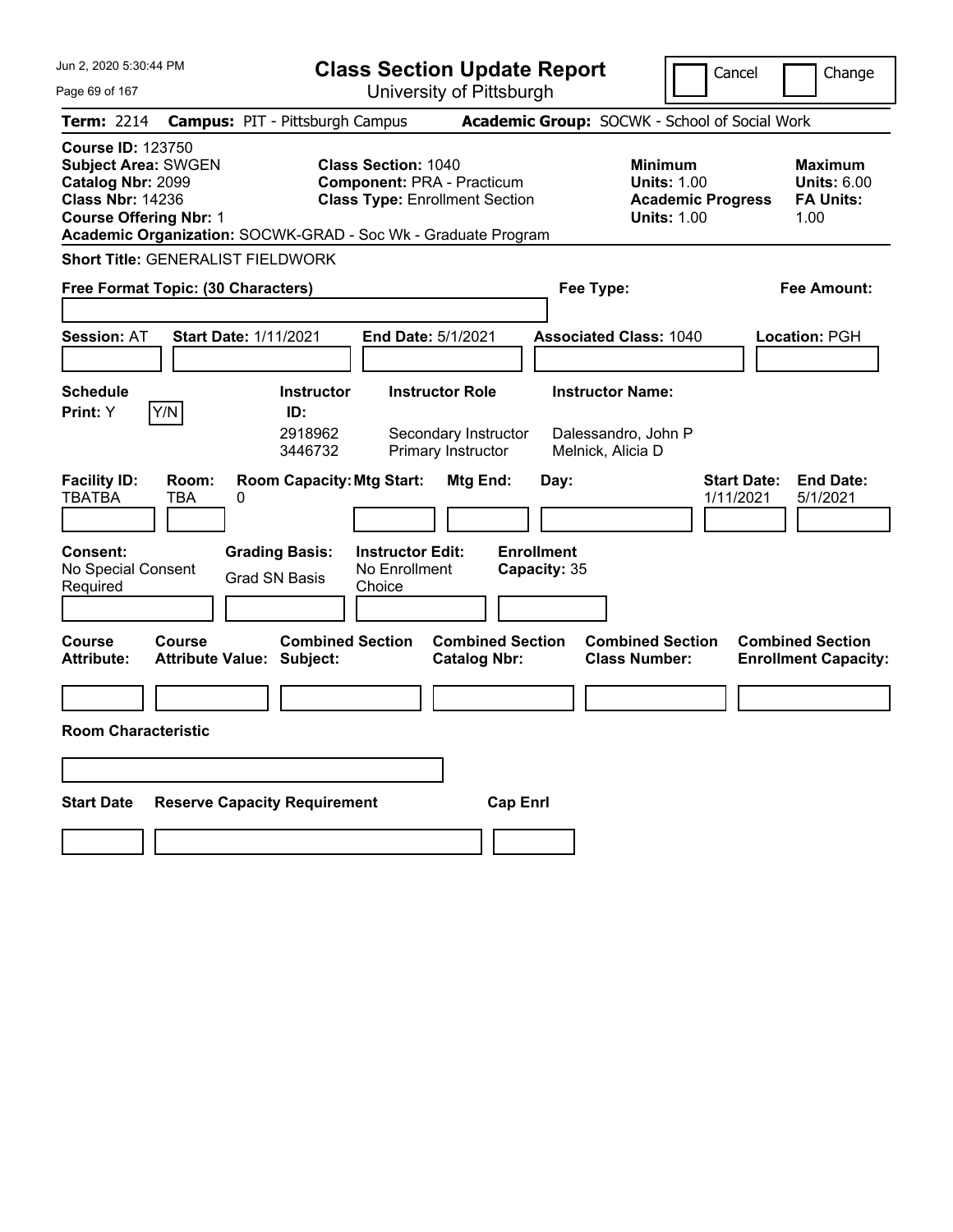| Jun 2, 2020 5:30:44 PM                                                                                                                                                                                   |                                                                               | <b>Class Section Update Report</b>                                                                       |                                                                            | Cancel                                                                          | Change                                                           |
|----------------------------------------------------------------------------------------------------------------------------------------------------------------------------------------------------------|-------------------------------------------------------------------------------|----------------------------------------------------------------------------------------------------------|----------------------------------------------------------------------------|---------------------------------------------------------------------------------|------------------------------------------------------------------|
| Page 70 of 167                                                                                                                                                                                           |                                                                               | University of Pittsburgh                                                                                 |                                                                            |                                                                                 |                                                                  |
| <b>Term: 2214</b>                                                                                                                                                                                        | <b>Campus: PIT - Pittsburgh Campus</b>                                        |                                                                                                          | Academic Group: SOCWK - School of Social Work                              |                                                                                 |                                                                  |
| <b>Course ID: 123750</b><br><b>Subject Area: SWGEN</b><br>Catalog Nbr: 2099<br><b>Class Nbr: 14237</b><br><b>Course Offering Nbr: 1</b><br>Academic Organization: SOCWK-GRAD - Soc Wk - Graduate Program |                                                                               | <b>Class Section: 1050</b><br><b>Component: PRA - Practicum</b><br><b>Class Type: Enrollment Section</b> |                                                                            | Minimum<br><b>Units: 1.00</b><br><b>Academic Progress</b><br><b>Units: 1.00</b> | <b>Maximum</b><br><b>Units: 6.00</b><br><b>FA Units:</b><br>1.00 |
| <b>Short Title: GENERALIST FIELDWORK</b>                                                                                                                                                                 |                                                                               |                                                                                                          |                                                                            |                                                                                 |                                                                  |
| Free Format Topic: (30 Characters)                                                                                                                                                                       |                                                                               |                                                                                                          | Fee Type:                                                                  |                                                                                 | <b>Fee Amount:</b>                                               |
| <b>Session: AT</b>                                                                                                                                                                                       | <b>Start Date: 1/11/2021</b>                                                  | <b>End Date: 5/1/2021</b>                                                                                | <b>Associated Class: 1050</b>                                              |                                                                                 | <b>Location: PGH</b>                                             |
| <b>Schedule</b>                                                                                                                                                                                          | <b>Instructor</b>                                                             | <b>Instructor Role</b>                                                                                   | <b>Instructor Name:</b>                                                    |                                                                                 |                                                                  |
| Y/N<br>Print: Y<br><b>Facility ID:</b><br>Room:<br><b>TBATBA</b><br>TBA                                                                                                                                  | ID:<br>2903643<br>2918962<br>2907119<br><b>Room Capacity: Mtg Start:</b><br>0 | Primary Instructor<br>Secondary Instructor<br>Special<br>Mtg End:                                        | Cahalane, Helen Grove<br>Dalessandro, John P<br>Piel, Marcia Lynne<br>Day: | <b>Start Date:</b><br>1/11/2021                                                 | <b>End Date:</b><br>5/1/2021                                     |
| Consent:<br>No Special Consent<br>Required                                                                                                                                                               | <b>Grading Basis:</b><br><b>Grad SN Basis</b>                                 | <b>Instructor Edit:</b><br>No Enrollment<br>Choice                                                       | <b>Enrollment</b><br>Capacity: 35                                          |                                                                                 |                                                                  |
| <b>Course</b><br>Course<br><b>Attribute:</b>                                                                                                                                                             | <b>Combined Section</b><br><b>Attribute Value: Subject:</b>                   | <b>Combined Section</b><br><b>Catalog Nbr:</b>                                                           | <b>Combined Section</b><br><b>Class Number:</b>                            |                                                                                 | <b>Combined Section</b><br><b>Enrollment Capacity:</b>           |
| <b>Room Characteristic</b>                                                                                                                                                                               |                                                                               |                                                                                                          |                                                                            |                                                                                 |                                                                  |
|                                                                                                                                                                                                          |                                                                               |                                                                                                          |                                                                            |                                                                                 |                                                                  |
| <b>Start Date</b>                                                                                                                                                                                        | <b>Reserve Capacity Requirement</b>                                           | <b>Cap Enrl</b>                                                                                          |                                                                            |                                                                                 |                                                                  |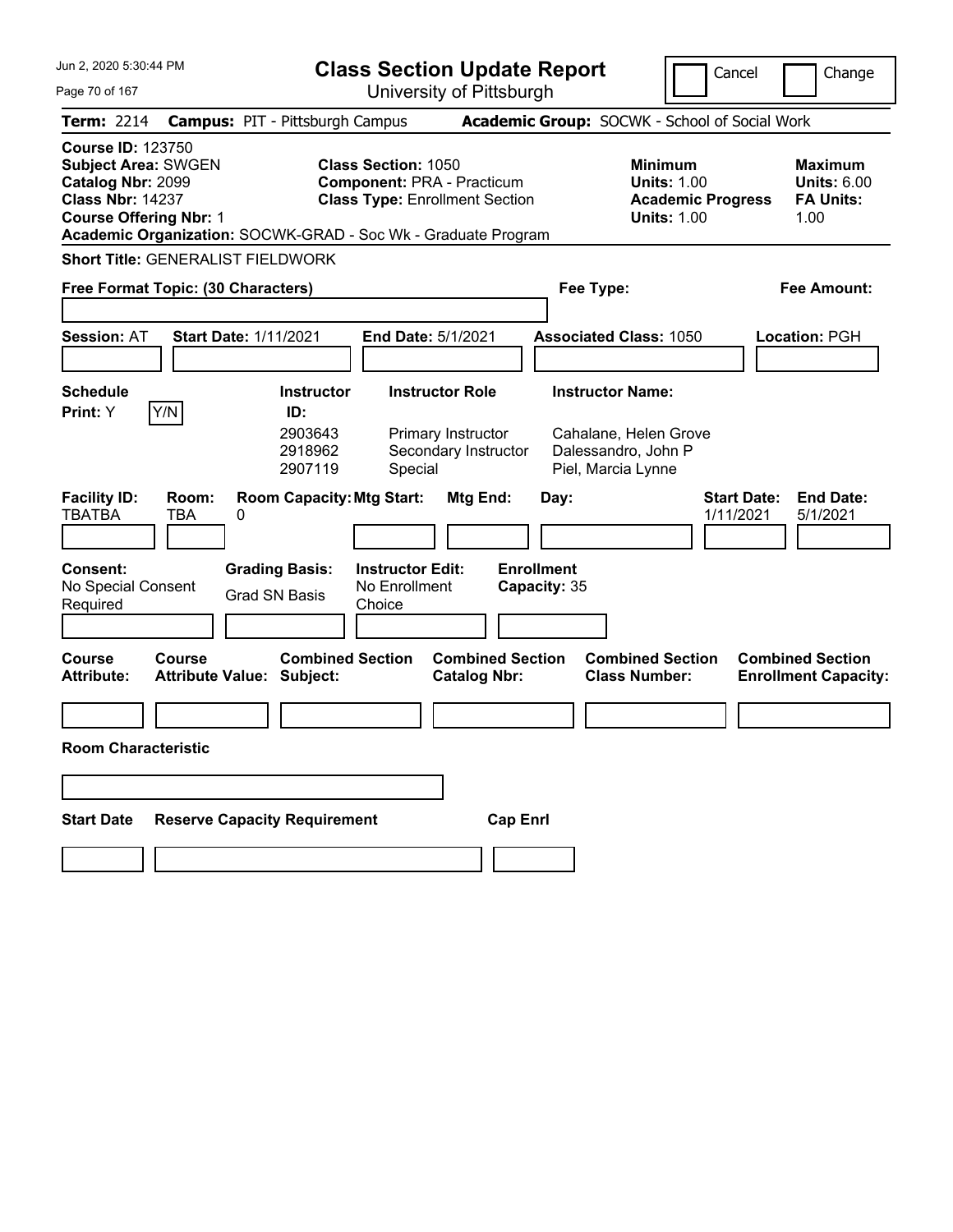| Jun 2, 2020 5:30:44 PM                                                                                                                  | <b>Class Section Update Report</b>                                                                                                                                        |                                                                |                                                           | Cancel                                                               | Change                                                           |
|-----------------------------------------------------------------------------------------------------------------------------------------|---------------------------------------------------------------------------------------------------------------------------------------------------------------------------|----------------------------------------------------------------|-----------------------------------------------------------|----------------------------------------------------------------------|------------------------------------------------------------------|
| Page 71 of 167                                                                                                                          |                                                                                                                                                                           | University of Pittsburgh                                       |                                                           |                                                                      |                                                                  |
| <b>Term: 2214</b>                                                                                                                       | <b>Campus: PIT - Pittsburgh Campus</b>                                                                                                                                    | Academic Group: SOCWK - School of Social Work                  |                                                           |                                                                      |                                                                  |
| <b>Course ID: 123750</b><br><b>Subject Area: SWGEN</b><br>Catalog Nbr: 2099<br><b>Class Nbr: 14238</b><br><b>Course Offering Nbr: 1</b> | <b>Class Section: 1060</b><br><b>Component: PRA - Practicum</b><br><b>Class Type: Enrollment Section</b><br>Academic Organization: SOCWK-GRAD - Soc Wk - Graduate Program |                                                                | <b>Minimum</b>                                            | <b>Units: 1.00</b><br><b>Academic Progress</b><br><b>Units: 1.00</b> | <b>Maximum</b><br><b>Units: 6.00</b><br><b>FA Units:</b><br>1.00 |
| <b>Short Title: GENERALIST FIELDWORK</b>                                                                                                |                                                                                                                                                                           |                                                                |                                                           |                                                                      |                                                                  |
| Free Format Topic: (30 Characters)                                                                                                      |                                                                                                                                                                           |                                                                | Fee Type:                                                 |                                                                      | <b>Fee Amount:</b>                                               |
| <b>Session: AT</b>                                                                                                                      | <b>Start Date: 1/11/2021</b><br><b>End Date: 5/1/2021</b>                                                                                                                 |                                                                | <b>Associated Class: 1060</b>                             |                                                                      | <b>Location: PGH</b>                                             |
| <b>Schedule</b>                                                                                                                         | <b>Instructor</b>                                                                                                                                                         | <b>Instructor Role</b>                                         | <b>Instructor Name:</b>                                   |                                                                      |                                                                  |
| Y/N<br>Print: Y                                                                                                                         | ID:                                                                                                                                                                       |                                                                |                                                           |                                                                      |                                                                  |
| <b>Facility ID:</b><br>Room:                                                                                                            | 2918962<br>2945986<br>2907119<br>Special<br><b>Room Capacity: Mtg Start:</b>                                                                                              | Secondary Instructor<br>Primary Instructor<br>Mtg End:<br>Day: | Dalessandro, John P<br>Perry, Marlo<br>Piel, Marcia Lynne | <b>Start Date:</b>                                                   | <b>End Date:</b>                                                 |
| <b>TBATBA</b><br>TBA                                                                                                                    | 0                                                                                                                                                                         |                                                                |                                                           | 1/11/2021                                                            | 5/1/2021                                                         |
| <b>Consent:</b><br>No Special Consent<br>Required                                                                                       | <b>Grading Basis:</b><br><b>Instructor Edit:</b><br>No Enrollment<br><b>Grad SN Basis</b><br>Choice                                                                       | <b>Enrollment</b><br>Capacity: 35                              |                                                           |                                                                      |                                                                  |
| <b>Course</b><br><b>Course</b><br><b>Attribute:</b>                                                                                     | <b>Combined Section</b><br><b>Attribute Value: Subject:</b>                                                                                                               | <b>Combined Section</b><br><b>Catalog Nbr:</b>                 | <b>Combined Section</b><br><b>Class Number:</b>           |                                                                      | <b>Combined Section</b><br><b>Enrollment Capacity:</b>           |
|                                                                                                                                         |                                                                                                                                                                           |                                                                |                                                           |                                                                      |                                                                  |
| <b>Room Characteristic</b>                                                                                                              |                                                                                                                                                                           |                                                                |                                                           |                                                                      |                                                                  |
|                                                                                                                                         |                                                                                                                                                                           |                                                                |                                                           |                                                                      |                                                                  |
| <b>Start Date</b>                                                                                                                       | <b>Reserve Capacity Requirement</b>                                                                                                                                       | <b>Cap Enrl</b>                                                |                                                           |                                                                      |                                                                  |
|                                                                                                                                         |                                                                                                                                                                           |                                                                |                                                           |                                                                      |                                                                  |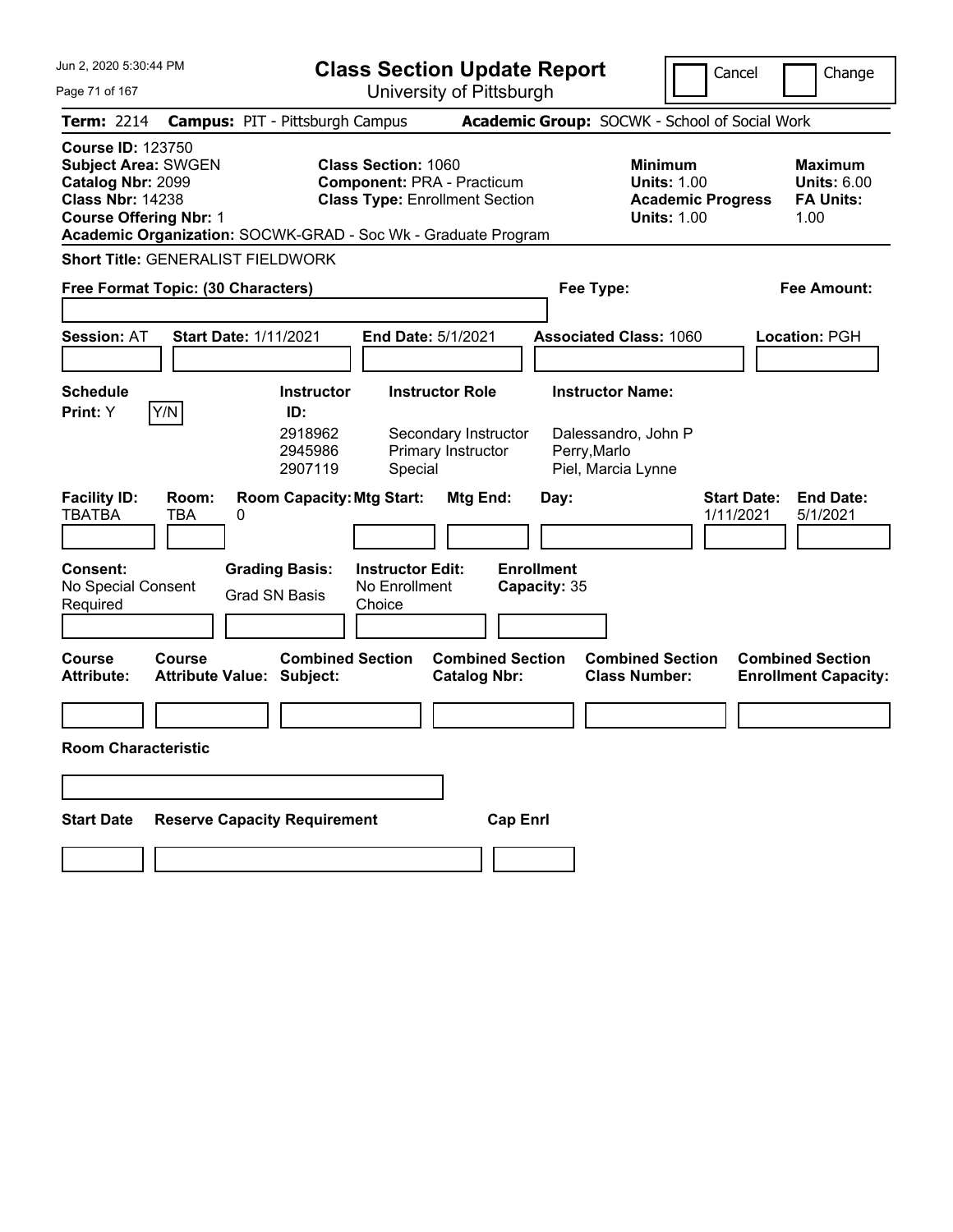| Jun 2, 2020 5:30:44 PM                                                                                                                                                                                   |                                                                               | <b>Class Section Update Report</b>                                                                       |                                                                      | Cancel                                                                          | Change                                                           |
|----------------------------------------------------------------------------------------------------------------------------------------------------------------------------------------------------------|-------------------------------------------------------------------------------|----------------------------------------------------------------------------------------------------------|----------------------------------------------------------------------|---------------------------------------------------------------------------------|------------------------------------------------------------------|
| Page 72 of 167                                                                                                                                                                                           |                                                                               | University of Pittsburgh                                                                                 |                                                                      |                                                                                 |                                                                  |
| <b>Term: 2214</b>                                                                                                                                                                                        | <b>Campus: PIT - Pittsburgh Campus</b>                                        |                                                                                                          | Academic Group: SOCWK - School of Social Work                        |                                                                                 |                                                                  |
| <b>Course ID: 123750</b><br><b>Subject Area: SWGEN</b><br>Catalog Nbr: 2099<br><b>Class Nbr: 14239</b><br><b>Course Offering Nbr: 1</b><br>Academic Organization: SOCWK-GRAD - Soc Wk - Graduate Program |                                                                               | <b>Class Section: 1070</b><br><b>Component: PRA - Practicum</b><br><b>Class Type: Enrollment Section</b> |                                                                      | Minimum<br><b>Units: 1.00</b><br><b>Academic Progress</b><br><b>Units: 1.00</b> | <b>Maximum</b><br><b>Units: 6.00</b><br><b>FA Units:</b><br>1.00 |
| <b>Short Title: GENERALIST FIELDWORK</b>                                                                                                                                                                 |                                                                               |                                                                                                          |                                                                      |                                                                                 |                                                                  |
| Free Format Topic: (30 Characters)                                                                                                                                                                       |                                                                               |                                                                                                          | Fee Type:                                                            |                                                                                 | <b>Fee Amount:</b>                                               |
| <b>Session: AT</b>                                                                                                                                                                                       | <b>Start Date: 1/11/2021</b>                                                  | <b>End Date: 5/1/2021</b>                                                                                | <b>Associated Class: 1070</b>                                        |                                                                                 | <b>Location: PGH</b>                                             |
| <b>Schedule</b>                                                                                                                                                                                          | <b>Instructor</b>                                                             | <b>Instructor Role</b>                                                                                   | <b>Instructor Name:</b>                                              |                                                                                 |                                                                  |
| Y/N<br>Print: Y<br><b>Facility ID:</b><br>Room:<br><b>TBATBA</b><br>TBA                                                                                                                                  | ID:<br>2926421<br>2918962<br>2907119<br><b>Room Capacity: Mtg Start:</b><br>0 | Primary Instructor<br>Secondary Instructor<br>Special<br>Mtg End:                                        | Borish, Laura B<br>Dalessandro, John P<br>Piel, Marcia Lynne<br>Day: | <b>Start Date:</b><br>1/11/2021                                                 | <b>End Date:</b><br>5/1/2021                                     |
| Consent:<br>No Special Consent<br>Required                                                                                                                                                               | <b>Grading Basis:</b><br><b>Grad SN Basis</b><br>Choice                       | <b>Instructor Edit:</b><br>No Enrollment                                                                 | <b>Enrollment</b><br>Capacity: 35                                    |                                                                                 |                                                                  |
| <b>Course</b><br>Course<br><b>Attribute:</b>                                                                                                                                                             | <b>Combined Section</b><br><b>Attribute Value: Subject:</b>                   | <b>Combined Section</b><br><b>Catalog Nbr:</b>                                                           | <b>Combined Section</b><br><b>Class Number:</b>                      |                                                                                 | <b>Combined Section</b><br><b>Enrollment Capacity:</b>           |
| <b>Room Characteristic</b>                                                                                                                                                                               |                                                                               |                                                                                                          |                                                                      |                                                                                 |                                                                  |
|                                                                                                                                                                                                          |                                                                               |                                                                                                          |                                                                      |                                                                                 |                                                                  |
| <b>Start Date</b>                                                                                                                                                                                        | <b>Reserve Capacity Requirement</b>                                           | <b>Cap Enrl</b>                                                                                          |                                                                      |                                                                                 |                                                                  |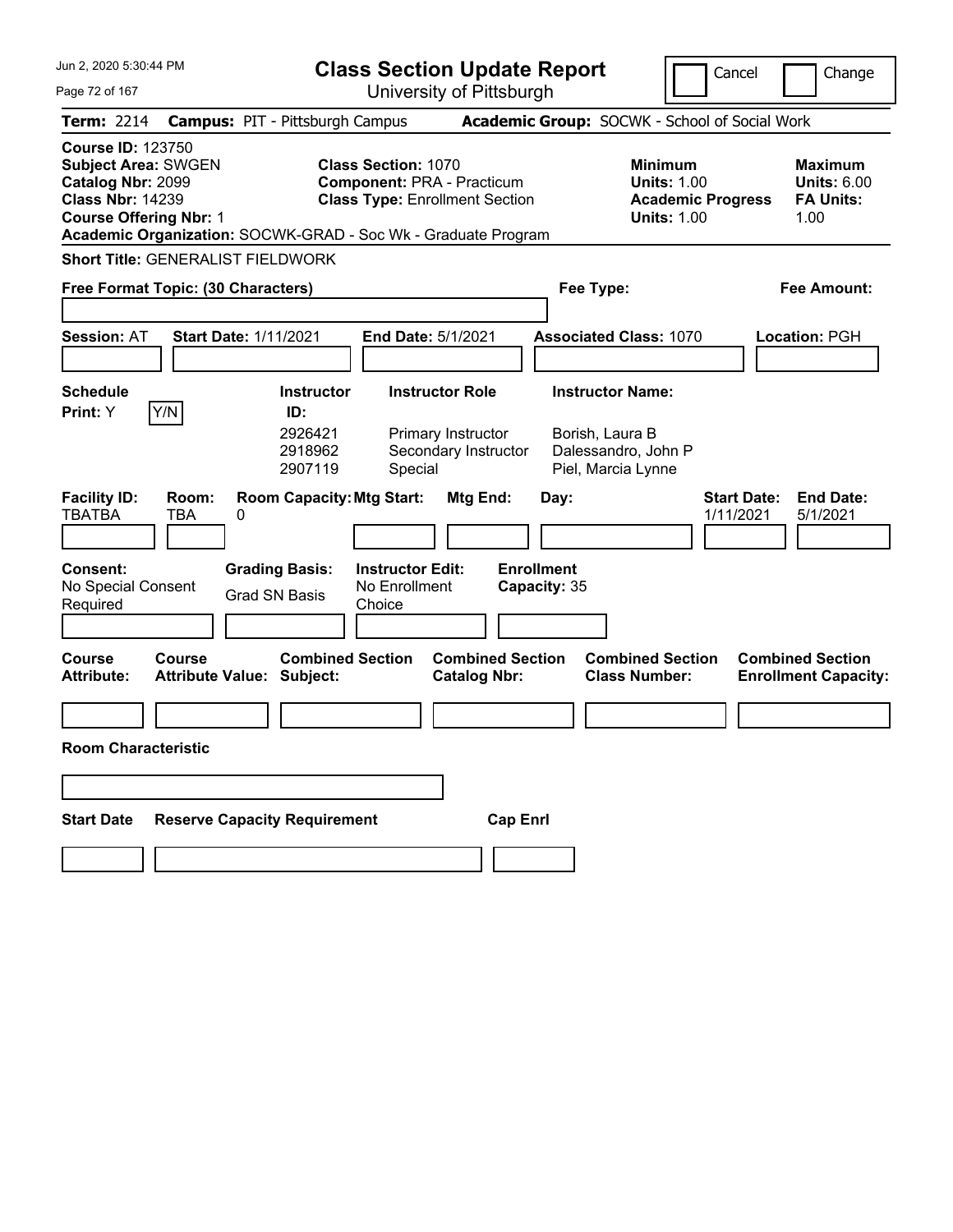| Jun 2, 2020 5:30:44 PM                                                                                                                  |                                                                                                                                                                           | <b>Class Section Update Report</b>                                                                            | Cancel                                                                                 | Change                                                           |
|-----------------------------------------------------------------------------------------------------------------------------------------|---------------------------------------------------------------------------------------------------------------------------------------------------------------------------|---------------------------------------------------------------------------------------------------------------|----------------------------------------------------------------------------------------|------------------------------------------------------------------|
| Page 73 of 167                                                                                                                          |                                                                                                                                                                           | University of Pittsburgh                                                                                      |                                                                                        |                                                                  |
| <b>Term: 2214</b>                                                                                                                       | <b>Campus: PIT - Pittsburgh Campus</b>                                                                                                                                    | Academic Group: SOCWK - School of Social Work                                                                 |                                                                                        |                                                                  |
| <b>Course ID: 123750</b><br><b>Subject Area: SWGEN</b><br>Catalog Nbr: 2099<br><b>Class Nbr: 14240</b><br><b>Course Offering Nbr: 1</b> | <b>Class Section: 1080</b><br><b>Component: PRA - Practicum</b><br><b>Class Type: Enrollment Section</b><br>Academic Organization: SOCWK-GRAD - Soc Wk - Graduate Program |                                                                                                               | <b>Minimum</b><br><b>Units: 1.00</b><br><b>Academic Progress</b><br><b>Units: 1.00</b> | <b>Maximum</b><br><b>Units: 6.00</b><br><b>FA Units:</b><br>1.00 |
| <b>Short Title: GENERALIST FIELDWORK</b>                                                                                                |                                                                                                                                                                           |                                                                                                               |                                                                                        |                                                                  |
| Free Format Topic: (30 Characters)                                                                                                      |                                                                                                                                                                           | Fee Type:                                                                                                     |                                                                                        | <b>Fee Amount:</b>                                               |
| <b>Session: AT</b>                                                                                                                      | <b>Start Date: 1/11/2021</b><br><b>End Date: 5/1/2021</b>                                                                                                                 | <b>Associated Class: 1080</b>                                                                                 |                                                                                        | <b>Location: PGH</b>                                             |
| <b>Schedule</b>                                                                                                                         | <b>Instructor Role</b><br><b>Instructor</b>                                                                                                                               | <b>Instructor Name:</b>                                                                                       |                                                                                        |                                                                  |
| Y/N<br>Print: Y                                                                                                                         | ID:                                                                                                                                                                       |                                                                                                               |                                                                                        |                                                                  |
| <b>Facility ID:</b><br>Room:<br><b>TBATBA</b><br>TBA                                                                                    | 2906910<br>Primary Instructor<br>2918962<br>2907119<br>Special<br><b>Room Capacity: Mtg Start:</b><br>0                                                                   | Cherry, Melvin Clark<br>Dalessandro, John P<br>Secondary Instructor<br>Piel, Marcia Lynne<br>Mtg End:<br>Day: | <b>Start Date:</b><br>1/11/2021                                                        | <b>End Date:</b><br>5/1/2021                                     |
| Consent:<br>No Special Consent<br>Required                                                                                              | <b>Grading Basis:</b><br><b>Instructor Edit:</b><br>No Enrollment<br><b>Grad SN Basis</b><br>Choice                                                                       | <b>Enrollment</b><br>Capacity: 35                                                                             |                                                                                        |                                                                  |
| <b>Course</b><br><b>Course</b><br><b>Attribute:</b>                                                                                     | <b>Combined Section</b><br><b>Attribute Value: Subject:</b>                                                                                                               | <b>Combined Section</b><br><b>Catalog Nbr:</b>                                                                | <b>Combined Section</b><br><b>Class Number:</b>                                        | <b>Combined Section</b><br><b>Enrollment Capacity:</b>           |
|                                                                                                                                         |                                                                                                                                                                           |                                                                                                               |                                                                                        |                                                                  |
| <b>Room Characteristic</b>                                                                                                              |                                                                                                                                                                           |                                                                                                               |                                                                                        |                                                                  |
|                                                                                                                                         |                                                                                                                                                                           |                                                                                                               |                                                                                        |                                                                  |
| <b>Start Date</b>                                                                                                                       | <b>Reserve Capacity Requirement</b>                                                                                                                                       | <b>Cap Enrl</b>                                                                                               |                                                                                        |                                                                  |
|                                                                                                                                         |                                                                                                                                                                           |                                                                                                               |                                                                                        |                                                                  |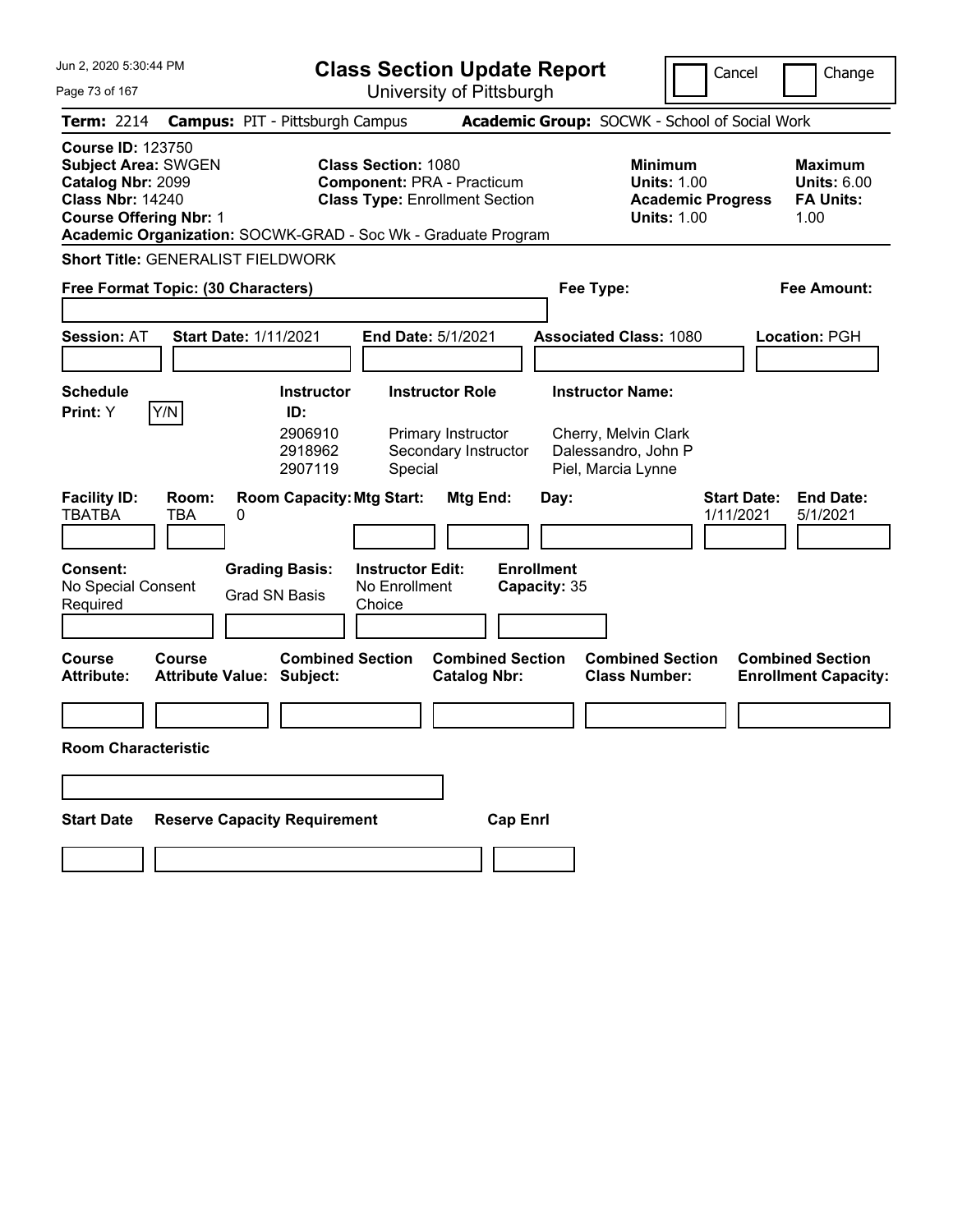| Jun 2, 2020 5:30:44 PM                                                                                                                                                                                   |                                                             | <b>Class Section Update Report</b>                                                                       |                                                |                                                                          | Cancel                          | Change                                                           |
|----------------------------------------------------------------------------------------------------------------------------------------------------------------------------------------------------------|-------------------------------------------------------------|----------------------------------------------------------------------------------------------------------|------------------------------------------------|--------------------------------------------------------------------------|---------------------------------|------------------------------------------------------------------|
| Page 74 of 167                                                                                                                                                                                           |                                                             | University of Pittsburgh                                                                                 |                                                |                                                                          |                                 |                                                                  |
| Term: 2214                                                                                                                                                                                               | <b>Campus: PIT - Pittsburgh Campus</b>                      |                                                                                                          |                                                | Academic Group: SOCWK - School of Social Work                            |                                 |                                                                  |
| <b>Course ID: 123750</b><br><b>Subject Area: SWGEN</b><br>Catalog Nbr: 2099<br><b>Class Nbr: 14241</b><br><b>Course Offering Nbr: 1</b><br>Academic Organization: SOCWK-GRAD - Soc Wk - Graduate Program |                                                             | <b>Class Section: 1090</b><br><b>Component: PRA - Practicum</b><br><b>Class Type: Enrollment Section</b> |                                                | <b>Minimum</b><br><b>Units: 1.00</b><br><b>Units: 1.00</b>               | <b>Academic Progress</b>        | <b>Maximum</b><br><b>Units: 6.00</b><br><b>FA Units:</b><br>1.00 |
| <b>Short Title: GENERALIST FIELDWORK</b>                                                                                                                                                                 |                                                             |                                                                                                          |                                                |                                                                          |                                 |                                                                  |
| Free Format Topic: (30 Characters)                                                                                                                                                                       |                                                             |                                                                                                          |                                                | Fee Type:                                                                |                                 | Fee Amount:                                                      |
| <b>Session: AT</b>                                                                                                                                                                                       | <b>Start Date: 1/11/2021</b>                                | <b>End Date: 5/1/2021</b>                                                                                |                                                | <b>Associated Class: 1090</b>                                            |                                 | Location: PGH                                                    |
| <b>Schedule</b><br>Y/N<br>Print: Y                                                                                                                                                                       | <b>Instructor</b><br>ID:<br>2918962<br>1029583              | <b>Instructor Role</b><br>Secondary Instructor<br>Primary Instructor                                     |                                                | <b>Instructor Name:</b><br>Dalessandro, John P<br>Rauktis, Mary E Murphy |                                 |                                                                  |
| <b>Facility ID:</b><br>Room:<br><b>TBATBA</b><br>TBA                                                                                                                                                     | <b>Room Capacity: Mtg Start:</b><br>0                       |                                                                                                          | Mtg End:<br>Day:                               |                                                                          | <b>Start Date:</b><br>1/11/2021 | <b>End Date:</b><br>5/1/2021                                     |
| <b>Consent:</b><br>No Special Consent<br>Required                                                                                                                                                        | <b>Grading Basis:</b><br><b>Grad SN Basis</b>               | <b>Instructor Edit:</b><br>No Enrollment<br>Choice                                                       | <b>Enrollment</b><br>Capacity: 35              |                                                                          |                                 |                                                                  |
| Course<br>Course<br><b>Attribute:</b>                                                                                                                                                                    | <b>Combined Section</b><br><b>Attribute Value: Subject:</b> |                                                                                                          | <b>Combined Section</b><br><b>Catalog Nbr:</b> | <b>Combined Section</b><br><b>Class Number:</b>                          |                                 | <b>Combined Section</b><br><b>Enrollment Capacity:</b>           |
|                                                                                                                                                                                                          |                                                             |                                                                                                          |                                                |                                                                          |                                 |                                                                  |
| <b>Room Characteristic</b>                                                                                                                                                                               |                                                             |                                                                                                          |                                                |                                                                          |                                 |                                                                  |
|                                                                                                                                                                                                          |                                                             |                                                                                                          |                                                |                                                                          |                                 |                                                                  |
| <b>Start Date</b>                                                                                                                                                                                        | <b>Reserve Capacity Requirement</b>                         |                                                                                                          | <b>Cap Enrl</b>                                |                                                                          |                                 |                                                                  |
|                                                                                                                                                                                                          |                                                             |                                                                                                          |                                                |                                                                          |                                 |                                                                  |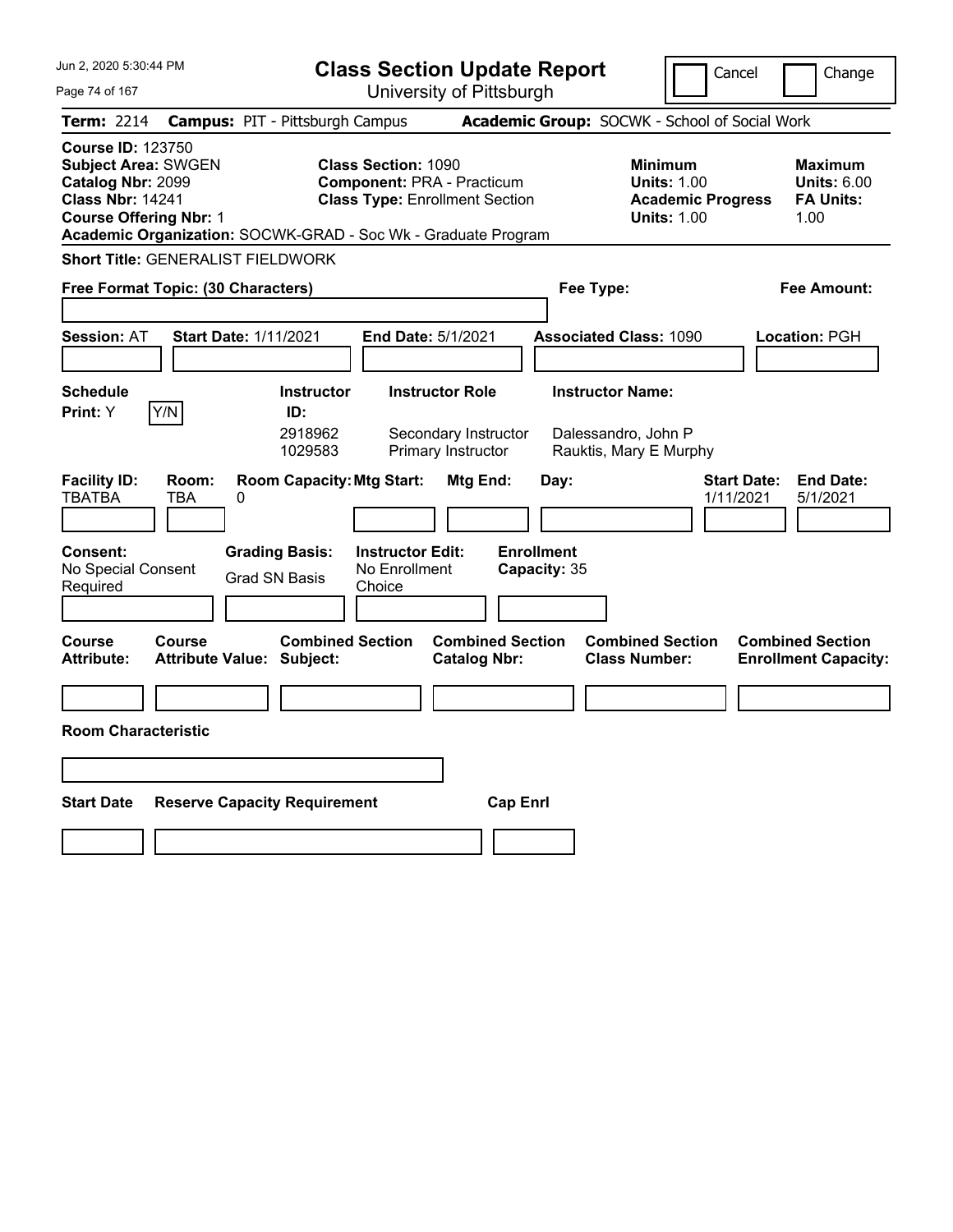| Jun 2, 2020 5:30:44 PM                                                                                                                  |                                                                                                                                                                                  | <b>Class Section Update Report</b>             | Cancel                                                                                 | Change                                                           |
|-----------------------------------------------------------------------------------------------------------------------------------------|----------------------------------------------------------------------------------------------------------------------------------------------------------------------------------|------------------------------------------------|----------------------------------------------------------------------------------------|------------------------------------------------------------------|
| Page 75 of 167                                                                                                                          |                                                                                                                                                                                  | University of Pittsburgh                       |                                                                                        |                                                                  |
| <b>Term: 2214</b>                                                                                                                       | <b>Campus: PIT - Pittsburgh Campus</b>                                                                                                                                           |                                                | Academic Group: SOCWK - School of Social Work                                          |                                                                  |
| <b>Course ID: 123751</b><br><b>Subject Area: SWGEN</b><br>Catalog Nbr: 3025<br><b>Class Nbr: 14156</b><br><b>Course Offering Nbr: 1</b> | <b>Class Section: 1010</b><br><b>Component: DIR - Directed Studies</b><br><b>Class Type: Enrollment Section</b><br>Academic Organization: SOCWK-GRAD - Soc Wk - Graduate Program |                                                | <b>Minimum</b><br><b>Units: 1.00</b><br><b>Academic Progress</b><br><b>Units: 1.00</b> | <b>Maximum</b><br><b>Units: 6.00</b><br><b>FA Units:</b><br>1.00 |
| <b>Short Title: DIRECTED STUDY</b>                                                                                                      |                                                                                                                                                                                  |                                                |                                                                                        |                                                                  |
| Free Format Topic: (30 Characters)                                                                                                      |                                                                                                                                                                                  |                                                | Fee Type:                                                                              | Fee Amount:                                                      |
| <b>Session: AT</b>                                                                                                                      | <b>Start Date: 1/11/2021</b><br>End Date: 5/1/2021                                                                                                                               |                                                | <b>Associated Class: 1010</b>                                                          | Location: PGH                                                    |
| <b>Schedule</b><br>Print: Y<br>Y/N                                                                                                      | <b>Instructor</b><br>ID:<br>2930139                                                                                                                                              | <b>Instructor Role</b><br>Primary Instructor   | <b>Instructor Name:</b><br>Tang, Fengyan                                               |                                                                  |
| <b>Facility ID:</b><br>Room:<br>TBATBA<br>TBA                                                                                           | <b>Room Capacity: Mtg Start:</b><br>0                                                                                                                                            | Mtg End:<br>Day:                               | 1/11/2021                                                                              | <b>End Date:</b><br><b>Start Date:</b><br>5/1/2021               |
| Consent:<br><b>Department Consent</b><br>Required                                                                                       | <b>Instructor Edit:</b><br><b>Grading Basis:</b><br>Grad LG/SU3<br>No Enrollment<br>Basis<br>Choice                                                                              | <b>Enrollment</b><br>Capacity: 30              |                                                                                        |                                                                  |
| Course<br>Course<br><b>Attribute:</b>                                                                                                   | <b>Combined Section</b><br><b>Attribute Value: Subject:</b>                                                                                                                      | <b>Combined Section</b><br><b>Catalog Nbr:</b> | <b>Combined Section</b><br><b>Class Number:</b>                                        | <b>Combined Section</b><br><b>Enrollment Capacity:</b>           |
|                                                                                                                                         |                                                                                                                                                                                  |                                                |                                                                                        |                                                                  |
| <b>Room Characteristic</b>                                                                                                              |                                                                                                                                                                                  |                                                |                                                                                        |                                                                  |
|                                                                                                                                         |                                                                                                                                                                                  |                                                |                                                                                        |                                                                  |
| <b>Start Date</b>                                                                                                                       | <b>Reserve Capacity Requirement</b>                                                                                                                                              | <b>Cap Enrl</b>                                |                                                                                        |                                                                  |
|                                                                                                                                         |                                                                                                                                                                                  |                                                |                                                                                        |                                                                  |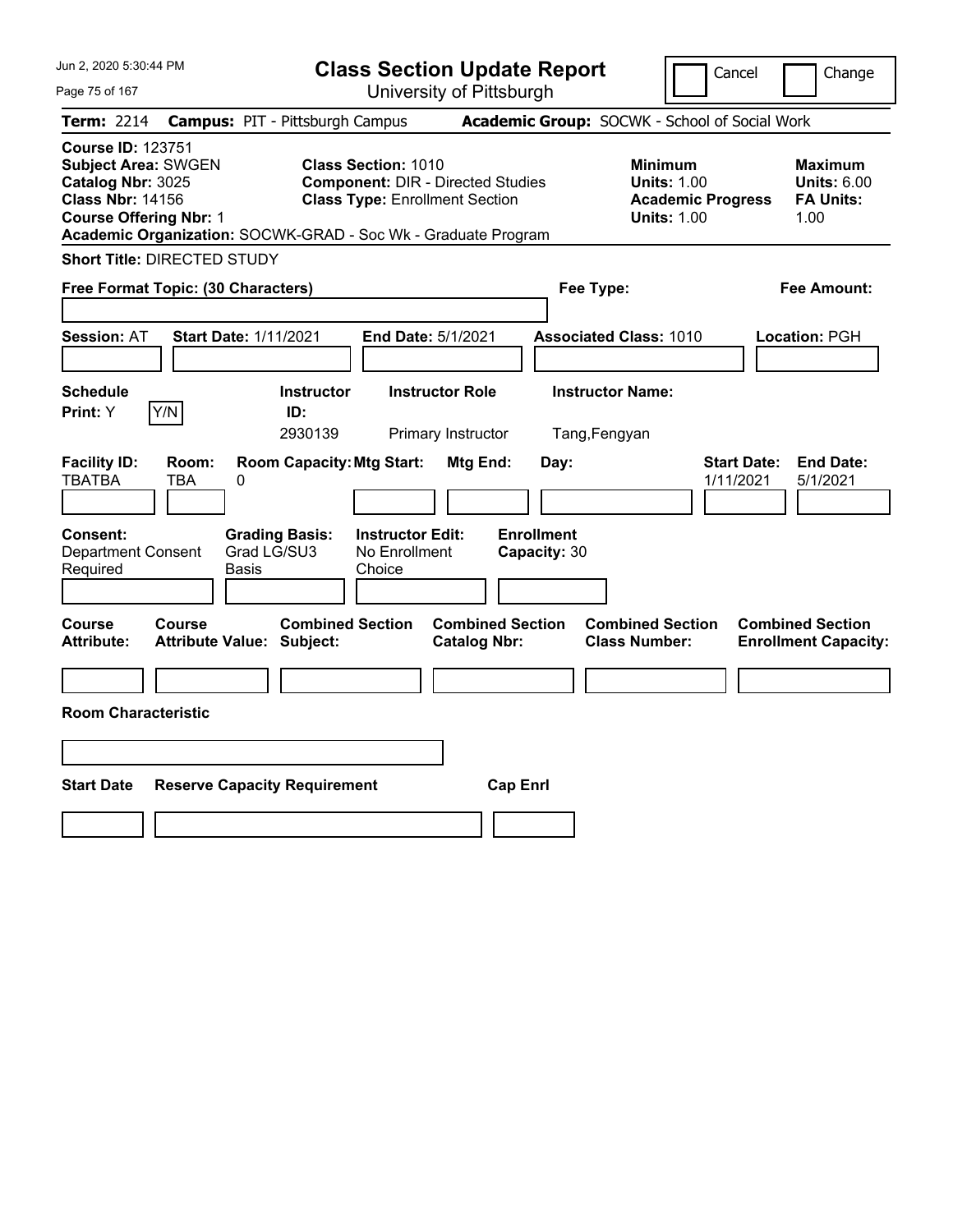| Jun 2, 2020 5:30:44 PM                                                                                                                  |                                                                                                                                                                                  | <b>Class Section Update Report</b>             | Cancel                                                                                 | Change                                                           |
|-----------------------------------------------------------------------------------------------------------------------------------------|----------------------------------------------------------------------------------------------------------------------------------------------------------------------------------|------------------------------------------------|----------------------------------------------------------------------------------------|------------------------------------------------------------------|
| Page 76 of 167                                                                                                                          |                                                                                                                                                                                  | University of Pittsburgh                       |                                                                                        |                                                                  |
| <b>Term: 2214</b>                                                                                                                       | <b>Campus: PIT - Pittsburgh Campus</b>                                                                                                                                           |                                                | Academic Group: SOCWK - School of Social Work                                          |                                                                  |
| <b>Course ID: 123751</b><br><b>Subject Area: SWGEN</b><br>Catalog Nbr: 3025<br><b>Class Nbr: 14168</b><br><b>Course Offering Nbr: 1</b> | <b>Class Section: 1015</b><br><b>Component: DIR - Directed Studies</b><br><b>Class Type: Enrollment Section</b><br>Academic Organization: SOCWK-GRAD - Soc Wk - Graduate Program |                                                | <b>Minimum</b><br><b>Units: 1.00</b><br><b>Academic Progress</b><br><b>Units: 1.00</b> | <b>Maximum</b><br><b>Units: 6.00</b><br><b>FA Units:</b><br>1.00 |
| <b>Short Title: DIRECTED STUDY</b>                                                                                                      |                                                                                                                                                                                  |                                                |                                                                                        |                                                                  |
| Free Format Topic: (30 Characters)                                                                                                      |                                                                                                                                                                                  |                                                | Fee Type:                                                                              | <b>Fee Amount:</b>                                               |
| Session: AT                                                                                                                             | <b>Start Date: 1/11/2021</b>                                                                                                                                                     | End Date: 5/1/2021                             | <b>Associated Class: 1015</b>                                                          | Location: PGH                                                    |
| <b>Schedule</b><br>Print: Y<br>Y/N                                                                                                      | Instructor<br>ID:<br>2904362                                                                                                                                                     | <b>Instructor Role</b><br>Primary Instructor   | <b>Instructor Name:</b><br>Engel, Rafael                                               |                                                                  |
| <b>Facility ID:</b><br>Room:<br><b>TBATBA</b><br>TBA                                                                                    | <b>Room Capacity: Mtg Start:</b><br>0                                                                                                                                            | Mtg End:<br>Day:                               | 1/11/2021                                                                              | <b>Start Date:</b><br><b>End Date:</b><br>5/1/2021               |
| Consent:<br><b>Department Consent</b><br>Required                                                                                       | <b>Instructor Edit:</b><br><b>Grading Basis:</b><br>Grad LG/SU3<br>No Enrollment<br>Basis<br>Choice                                                                              | <b>Enrollment</b><br>Capacity: 10              |                                                                                        |                                                                  |
| Course<br>Course<br><b>Attribute:</b>                                                                                                   | <b>Combined Section</b><br><b>Attribute Value: Subject:</b>                                                                                                                      | <b>Combined Section</b><br><b>Catalog Nbr:</b> | <b>Combined Section</b><br><b>Class Number:</b>                                        | <b>Combined Section</b><br><b>Enrollment Capacity:</b>           |
|                                                                                                                                         |                                                                                                                                                                                  |                                                |                                                                                        |                                                                  |
| <b>Room Characteristic</b>                                                                                                              |                                                                                                                                                                                  |                                                |                                                                                        |                                                                  |
|                                                                                                                                         |                                                                                                                                                                                  |                                                |                                                                                        |                                                                  |
| <b>Start Date</b>                                                                                                                       | <b>Reserve Capacity Requirement</b>                                                                                                                                              | <b>Cap Enrl</b>                                |                                                                                        |                                                                  |
|                                                                                                                                         |                                                                                                                                                                                  |                                                |                                                                                        |                                                                  |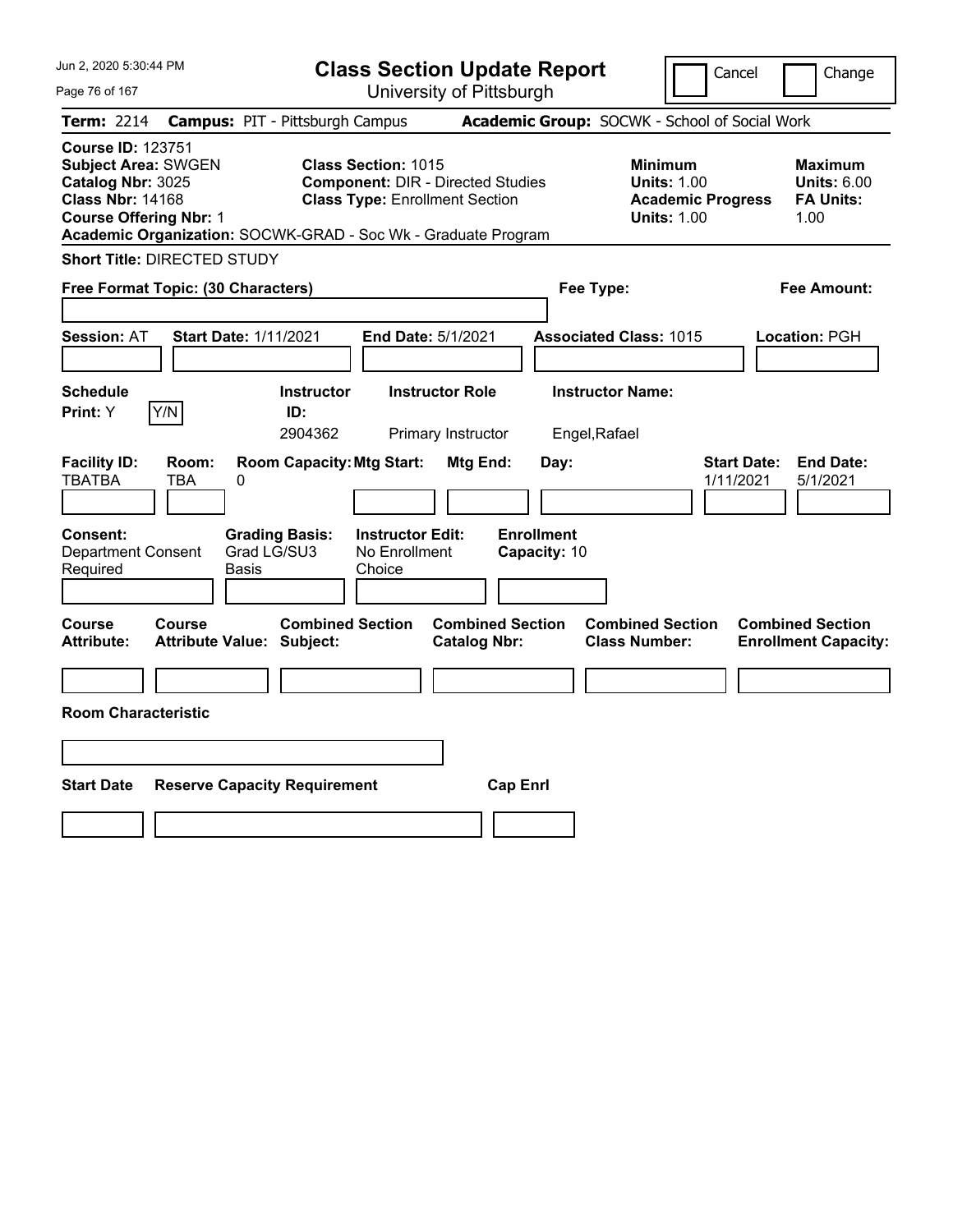| Jun 2, 2020 5:30:44 PM                                                                                                                                                                                   |                                                                                                                | <b>Class Section Update Report</b>             | Cancel                                                                                 | Change                                                    |
|----------------------------------------------------------------------------------------------------------------------------------------------------------------------------------------------------------|----------------------------------------------------------------------------------------------------------------|------------------------------------------------|----------------------------------------------------------------------------------------|-----------------------------------------------------------|
| Page 77 of 167                                                                                                                                                                                           |                                                                                                                | University of Pittsburgh                       |                                                                                        |                                                           |
| <b>Term: 2214</b>                                                                                                                                                                                        | <b>Campus: PIT - Pittsburgh Campus</b>                                                                         |                                                | Academic Group: SOCWK - School of Social Work                                          |                                                           |
| <b>Course ID: 123753</b><br><b>Subject Area: SWGEN</b><br>Catalog Nbr: 3039<br><b>Class Nbr: 14205</b><br><b>Course Offering Nbr: 1</b><br>Academic Organization: SOCWK-GRAD - Soc Wk - Graduate Program | <b>Class Section: 1010</b><br><b>Component: THE - Thesis Research</b><br><b>Class Type: Enrollment Section</b> |                                                | <b>Minimum</b><br><b>Units: 1.00</b><br><b>Academic Progress</b><br><b>Units: 1.00</b> | Maximum<br><b>Units: 9.00</b><br><b>FA Units:</b><br>1.00 |
| Short Title: COMPREHENSIVE STUDY                                                                                                                                                                         |                                                                                                                |                                                |                                                                                        |                                                           |
| Free Format Topic: (30 Characters)                                                                                                                                                                       |                                                                                                                |                                                | Fee Type:                                                                              | Fee Amount:                                               |
| <b>Session: AT</b><br><b>Start Date: 1/11/2021</b>                                                                                                                                                       | End Date: 5/1/2021                                                                                             |                                                | <b>Associated Class: 1010</b>                                                          | Location: PGH                                             |
| <b>Schedule</b><br>Y/N<br>Print: Y                                                                                                                                                                       | <b>Instructor</b><br>ID:<br>0                                                                                  | <b>Instructor Role</b>                         | <b>Instructor Name:</b><br>No Instructor Assigned                                      |                                                           |
| <b>Facility ID:</b><br>Room:<br><b>TBATBA</b><br>TBA<br>0<br><b>Consent:</b>                                                                                                                             | <b>Room Capacity: Mtg Start:</b><br><b>Grading Basis:</b><br><b>Instructor Edit:</b>                           | Mtg End:<br>Day:<br><b>Enrollment</b>          | <b>Start Date:</b><br>1/11/2021                                                        | <b>End Date:</b><br>5/1/2021                              |
| <b>Department Consent</b><br>Required                                                                                                                                                                    | No Enrollment<br><b>Grad SN Basis</b><br>Choice                                                                | Capacity: 15                                   |                                                                                        |                                                           |
| Course<br>Course<br><b>Attribute Value: Subject:</b><br>Attribute:                                                                                                                                       | <b>Combined Section</b>                                                                                        | <b>Combined Section</b><br><b>Catalog Nbr:</b> | <b>Combined Section</b><br><b>Class Number:</b>                                        | <b>Combined Section</b><br><b>Enrollment Capacity:</b>    |
|                                                                                                                                                                                                          |                                                                                                                |                                                |                                                                                        |                                                           |
| <b>Room Characteristic</b>                                                                                                                                                                               |                                                                                                                |                                                |                                                                                        |                                                           |
|                                                                                                                                                                                                          |                                                                                                                |                                                |                                                                                        |                                                           |
| <b>Start Date</b>                                                                                                                                                                                        | <b>Reserve Capacity Requirement</b>                                                                            | <b>Cap Enrl</b>                                |                                                                                        |                                                           |
|                                                                                                                                                                                                          |                                                                                                                |                                                |                                                                                        |                                                           |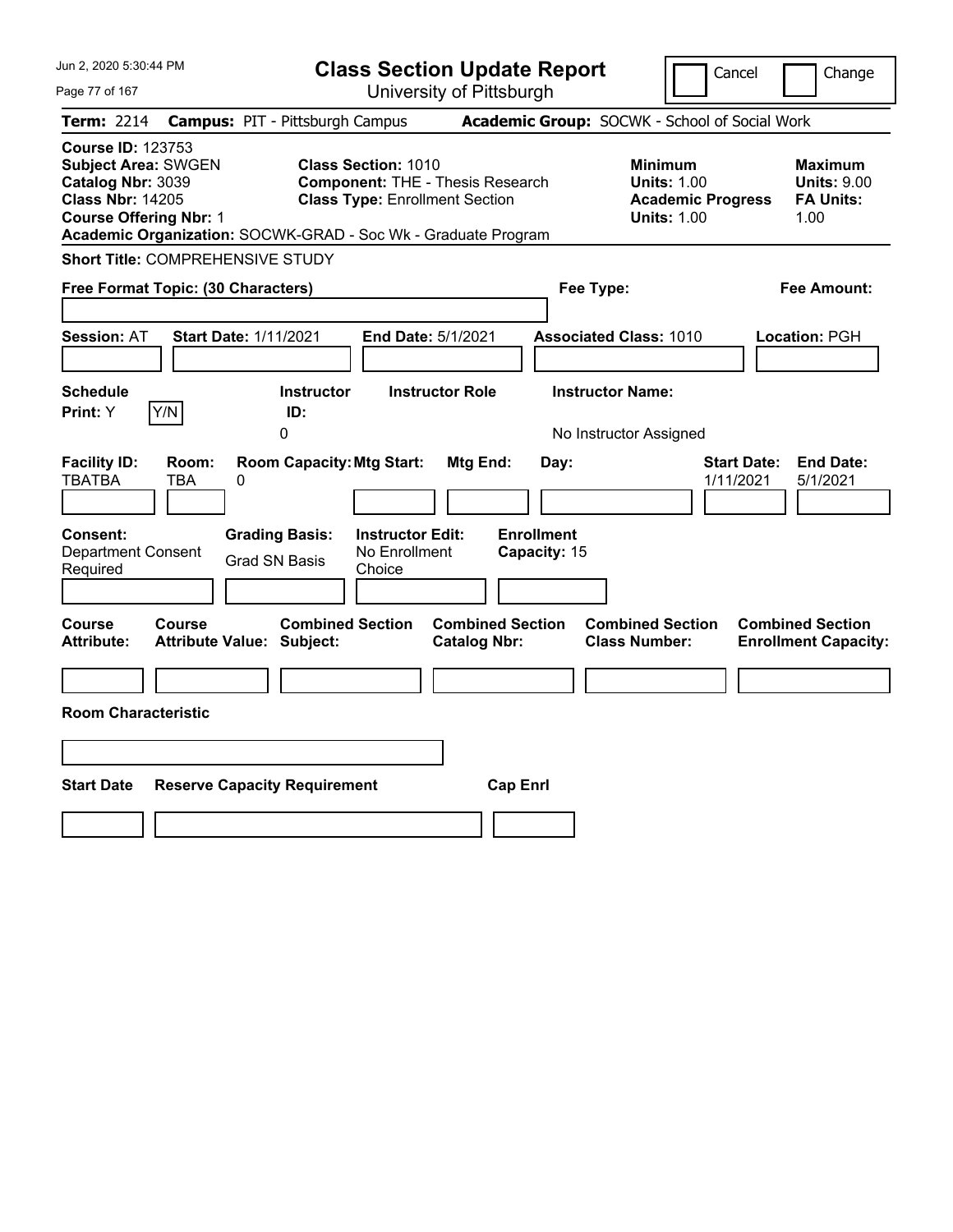| Jun 2, 2020 5:30:44 PM                                                                                                                  |                                                                                                                                                                         | <b>Class Section Update Report</b>             |                                                                                        | Cancel<br>Change                                                 |
|-----------------------------------------------------------------------------------------------------------------------------------------|-------------------------------------------------------------------------------------------------------------------------------------------------------------------------|------------------------------------------------|----------------------------------------------------------------------------------------|------------------------------------------------------------------|
| Page 78 of 167                                                                                                                          |                                                                                                                                                                         | University of Pittsburgh                       |                                                                                        |                                                                  |
| <b>Term: 2214</b>                                                                                                                       | <b>Campus: PIT - Pittsburgh Campus</b>                                                                                                                                  |                                                | Academic Group: SOCWK - School of Social Work                                          |                                                                  |
| <b>Course ID: 123755</b><br><b>Subject Area: SWGEN</b><br>Catalog Nbr: 3053<br><b>Class Nbr: 14262</b><br><b>Course Offering Nbr: 1</b> | <b>Class Section: 1040</b><br><b>Component: LEC - Lecture</b><br><b>Class Type: Enrollment Section</b><br>Academic Organization: SOCWK-GRAD - Soc Wk - Graduate Program |                                                | <b>Minimum</b><br><b>Units: 3.00</b><br><b>Academic Progress</b><br><b>Units: 3.00</b> | <b>Maximum</b><br><b>Units: 3.00</b><br><b>FA Units:</b><br>3.00 |
| <b>Short Title: THEORY 2</b>                                                                                                            |                                                                                                                                                                         |                                                |                                                                                        |                                                                  |
| Free Format Topic: (30 Characters)                                                                                                      |                                                                                                                                                                         |                                                | Fee Type:                                                                              | Fee Amount:                                                      |
| Session: AT                                                                                                                             | <b>Start Date: 1/11/2021</b><br>End Date: 5/1/2021                                                                                                                      |                                                | <b>Associated Class: 1040</b>                                                          | Location: PGH                                                    |
| <b>Schedule</b><br>Y/N<br>Print: Y                                                                                                      | <b>Instructor</b><br>ID:<br>2929173                                                                                                                                     | <b>Instructor Role</b><br>Primary Instructor   | <b>Instructor Name:</b><br>Goodkind, Sara                                              |                                                                  |
| <b>Facility ID:</b><br>Room:<br><b>NEEDSAROOM</b>                                                                                       | <b>Room Capacity: Mtg Start:</b><br>1:00 PM                                                                                                                             | Mtg End:<br>Day:<br>3:50 PM<br>Mo              |                                                                                        | <b>Start Date:</b><br><b>End Date:</b><br>5/1/2021<br>1/11/2021  |
| Consent:<br>No Special Consent<br>Required                                                                                              | <b>Grading Basis:</b><br><b>Instructor Edit:</b><br>No Enrollment<br><b>Grad Letter Grade</b><br>Choice                                                                 | <b>Enrollment</b><br>Capacity: 10              |                                                                                        |                                                                  |
| Course<br>Course<br><b>Attribute:</b>                                                                                                   | <b>Combined Section</b><br><b>Attribute Value: Subject:</b>                                                                                                             | <b>Combined Section</b><br><b>Catalog Nbr:</b> | <b>Combined Section</b><br><b>Class Number:</b>                                        | <b>Combined Section</b><br><b>Enrollment Capacity:</b>           |
|                                                                                                                                         |                                                                                                                                                                         |                                                |                                                                                        |                                                                  |
| <b>Room Characteristic</b><br>PeopleSoft - Scheduled (PS)                                                                               |                                                                                                                                                                         |                                                |                                                                                        |                                                                  |
| <b>Start Date</b>                                                                                                                       | <b>Reserve Capacity Requirement</b>                                                                                                                                     | <b>Cap Enrl</b>                                |                                                                                        |                                                                  |
|                                                                                                                                         |                                                                                                                                                                         |                                                |                                                                                        |                                                                  |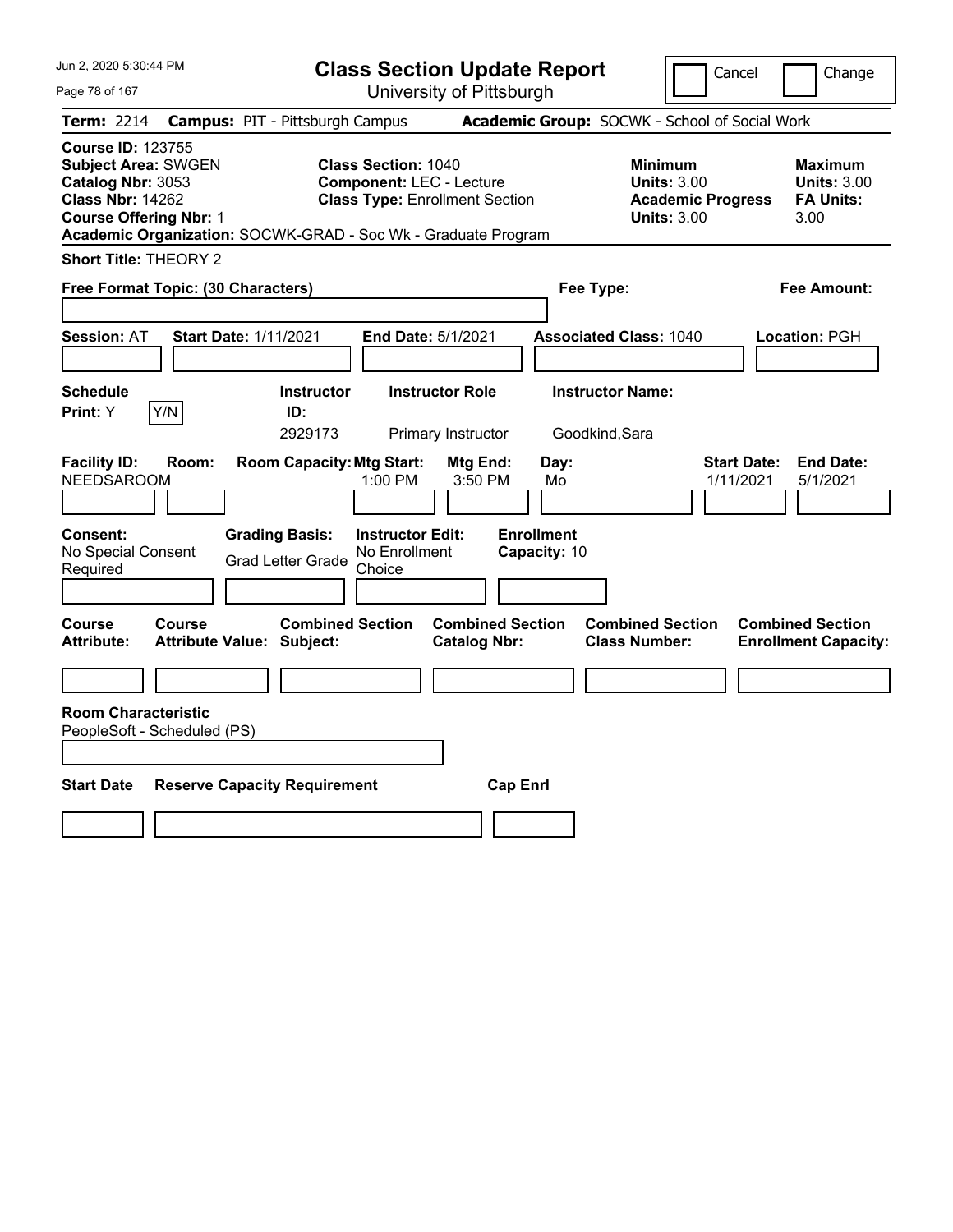| Jun 2, 2020 5:30:44 PM<br>Page 79 of 167                                                                                                |                              |                                                                                          |                                                               | <b>Class Section Update Report</b>             |                                                 |                                                                                        | Cancel                          | Change                                                           |
|-----------------------------------------------------------------------------------------------------------------------------------------|------------------------------|------------------------------------------------------------------------------------------|---------------------------------------------------------------|------------------------------------------------|-------------------------------------------------|----------------------------------------------------------------------------------------|---------------------------------|------------------------------------------------------------------|
| <b>Term: 2214</b>                                                                                                                       |                              | <b>Campus: PIT - Pittsburgh Campus</b>                                                   |                                                               | University of Pittsburgh                       |                                                 | Academic Group: SOCWK - School of Social Work                                          |                                 |                                                                  |
| <b>Course ID: 123759</b><br><b>Subject Area: SWINT</b><br>Catalog Nbr: 2004<br><b>Class Nbr: 14188</b><br><b>Course Offering Nbr: 1</b> |                              | Academic Organization: SOCWK-GRAD - Soc Wk - Graduate Program                            | <b>Class Section: 1070</b><br><b>Component: LEC - Lecture</b> | <b>Class Type: Enrollment Section</b>          |                                                 | <b>Minimum</b><br><b>Units: 3.00</b><br><b>Academic Progress</b><br><b>Units: 3.00</b> |                                 | <b>Maximum</b><br><b>Units: 3.00</b><br><b>FA Units:</b><br>3.00 |
| <b>Short Title: GRIEF AND LOSS</b><br>Free Format Topic: (30 Characters)                                                                |                              |                                                                                          |                                                               |                                                | Fee Type:                                       |                                                                                        |                                 | <b>Fee Amount:</b>                                               |
| <b>Session: AT</b>                                                                                                                      |                              | <b>Start Date: 1/11/2021</b>                                                             | End Date: 5/1/2021                                            |                                                |                                                 | <b>Associated Class: 1070</b>                                                          |                                 | Location: PGH                                                    |
| <b>Schedule</b><br>Print: Y                                                                                                             | Y/N                          | <b>Instructor</b><br>ID:<br>1160277                                                      |                                                               | <b>Instructor Role</b><br>Primary Instructor   |                                                 | <b>Instructor Name:</b><br>DeGurian, Amy Ambuske                                       |                                 |                                                                  |
| <b>Facility ID:</b><br><b>NEEDSAROOM</b><br>Consent:<br>No Special Consent<br>Required                                                  | Room:                        | <b>Room Capacity: Mtg Start:</b><br><b>Grading Basis:</b><br>Grad LG/SU3<br><b>Basis</b> | 6:00 PM<br><b>Instructor Edit:</b><br>No Enrollment<br>Choice | Mtg End:<br>8:50 PM                            | Day:<br>Tu<br><b>Enrollment</b><br>Capacity: 25 |                                                                                        | <b>Start Date:</b><br>1/11/2021 | <b>End Date:</b><br>5/1/2021                                     |
| <b>Course</b><br><b>Attribute:</b>                                                                                                      | <b>Course</b>                | <b>Combined Section</b><br><b>Attribute Value: Subject:</b>                              |                                                               | <b>Combined Section</b><br><b>Catalog Nbr:</b> |                                                 | <b>Combined Section</b><br><b>Class Number:</b>                                        |                                 | <b>Combined Section</b><br><b>Enrollment Capacity:</b>           |
| <b>Room Characteristic</b><br>Media - VHS and Display<br>PeopleSoft - Scheduled (PS)                                                    |                              |                                                                                          |                                                               |                                                |                                                 |                                                                                        |                                 |                                                                  |
| <b>Start Date</b><br>12/1/2020<br>10/1/2020                                                                                             | <b>PCSUR</b><br><b>PCSUR</b> | <b>Reserve Capacity Requirement</b>                                                      |                                                               | <b>Cap Enrl</b>                                | 0<br>2                                          |                                                                                        |                                 |                                                                  |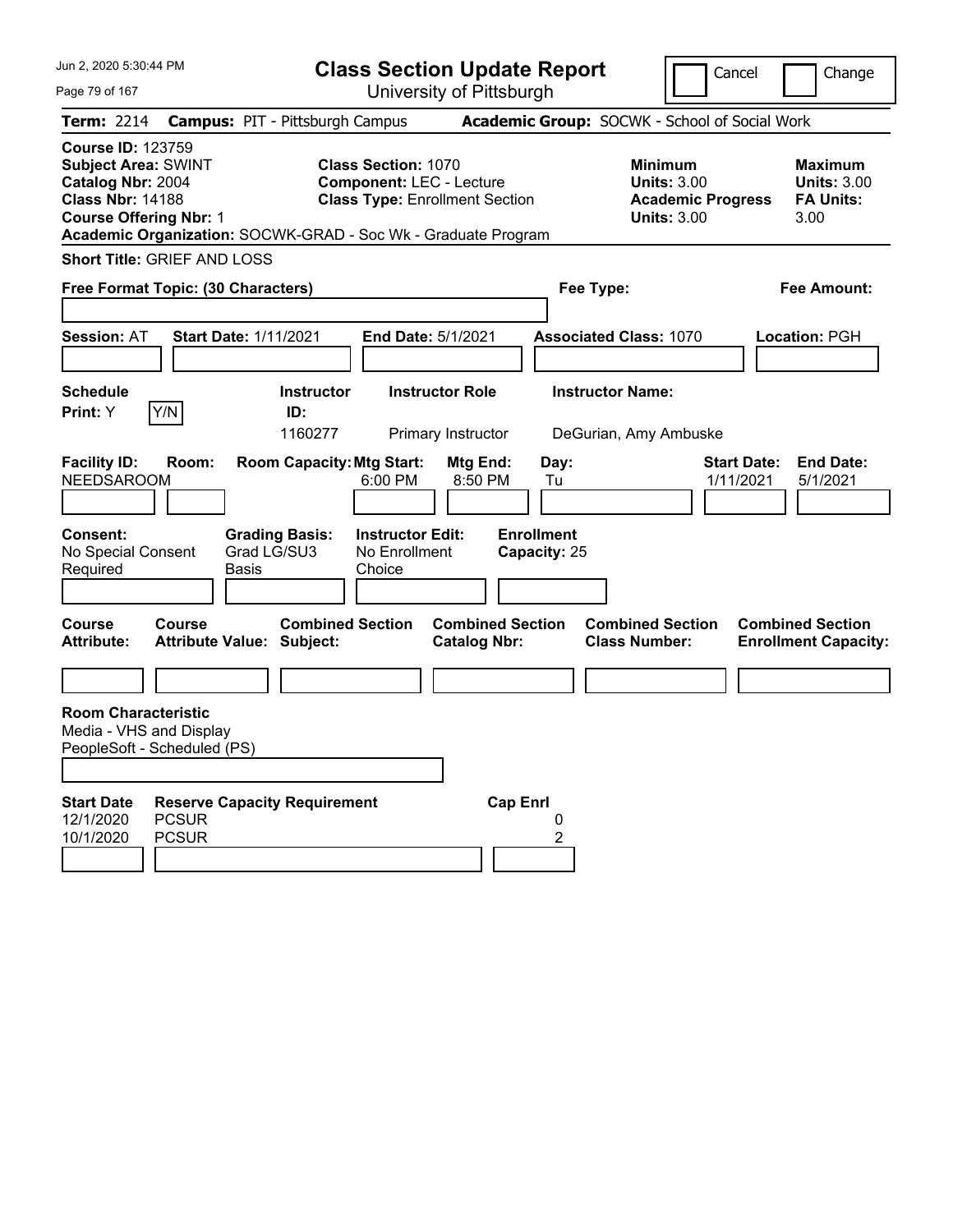| Jun 2, 2020 5:30:44 PM                                                                                                                  |                                                               | <b>Class Section Update Report</b>                                                                     |                                                |                                   |                                                                                 | Cancel<br>Change                                                |
|-----------------------------------------------------------------------------------------------------------------------------------------|---------------------------------------------------------------|--------------------------------------------------------------------------------------------------------|------------------------------------------------|-----------------------------------|---------------------------------------------------------------------------------|-----------------------------------------------------------------|
| Page 80 of 167                                                                                                                          |                                                               |                                                                                                        | University of Pittsburgh                       |                                   |                                                                                 |                                                                 |
| Term: 2214                                                                                                                              | <b>Campus: PIT - Pittsburgh Campus</b>                        |                                                                                                        |                                                |                                   | Academic Group: SOCWK - School of Social Work                                   |                                                                 |
| <b>Course ID: 123759</b><br><b>Subject Area: SWINT</b><br>Catalog Nbr: 2004<br><b>Class Nbr: 23869</b><br><b>Course Offering Nbr: 1</b> | Academic Organization: SOCWK-GRAD - Soc Wk - Graduate Program | <b>Class Section: 1080</b><br><b>Component: LEC - Lecture</b><br><b>Class Type: Enrollment Section</b> |                                                |                                   | Minimum<br><b>Units: 3.00</b><br><b>Academic Progress</b><br><b>Units: 3.00</b> | Maximum<br><b>Units: 3.00</b><br><b>FA Units:</b><br>3.00       |
| <b>Short Title: GRIEF AND LOSS</b>                                                                                                      |                                                               |                                                                                                        |                                                |                                   |                                                                                 |                                                                 |
| Free Format Topic: (30 Characters)                                                                                                      |                                                               |                                                                                                        |                                                | Fee Type:                         |                                                                                 | Fee Amount:                                                     |
|                                                                                                                                         |                                                               |                                                                                                        |                                                |                                   |                                                                                 |                                                                 |
| <b>Session: AT</b>                                                                                                                      | <b>Start Date: 1/11/2021</b>                                  | <b>End Date: 5/1/2021</b>                                                                              |                                                |                                   | <b>Associated Class: 1080</b>                                                   | Location: PGH                                                   |
| <b>Schedule</b>                                                                                                                         | <b>Instructor</b>                                             |                                                                                                        | <b>Instructor Role</b>                         | <b>Instructor Name:</b>           |                                                                                 |                                                                 |
| Y/N<br>Print: Y                                                                                                                         | ID:                                                           |                                                                                                        |                                                |                                   |                                                                                 |                                                                 |
|                                                                                                                                         | 1121613                                                       |                                                                                                        | Primary Instructor                             |                                   | Makoul, Tammy Minerva                                                           |                                                                 |
| <b>Facility ID:</b><br>Room:<br><b>NEEDSAROOM</b>                                                                                       | <b>Room Capacity: Mtg Start:</b>                              | 8:00 AM                                                                                                | Mtg End:<br>10:50 AM                           | Day:<br>Fr                        |                                                                                 | <b>Start Date:</b><br><b>End Date:</b><br>1/11/2021<br>5/1/2021 |
| <b>Consent:</b><br>No Special Consent<br>Required                                                                                       | <b>Grading Basis:</b><br>Grad LG/SU3<br>Basis                 | <b>Instructor Edit:</b><br>No Enrollment<br>Choice                                                     |                                                | <b>Enrollment</b><br>Capacity: 24 |                                                                                 |                                                                 |
| <b>Course</b><br>Course<br><b>Attribute:</b>                                                                                            | <b>Combined Section</b><br><b>Attribute Value: Subject:</b>   |                                                                                                        | <b>Combined Section</b><br><b>Catalog Nbr:</b> |                                   | <b>Combined Section</b><br><b>Class Number:</b>                                 | <b>Combined Section</b><br><b>Enrollment Capacity:</b>          |
|                                                                                                                                         |                                                               |                                                                                                        |                                                |                                   |                                                                                 |                                                                 |
| <b>Room Characteristic</b><br>Media - Data Projector/Monitor<br>PeopleSoft - Scheduled (PS)                                             |                                                               |                                                                                                        |                                                |                                   |                                                                                 |                                                                 |
| <b>Start Date</b>                                                                                                                       | <b>Reserve Capacity Requirement</b>                           |                                                                                                        | <b>Cap Enri</b>                                |                                   |                                                                                 |                                                                 |
|                                                                                                                                         |                                                               |                                                                                                        |                                                |                                   |                                                                                 |                                                                 |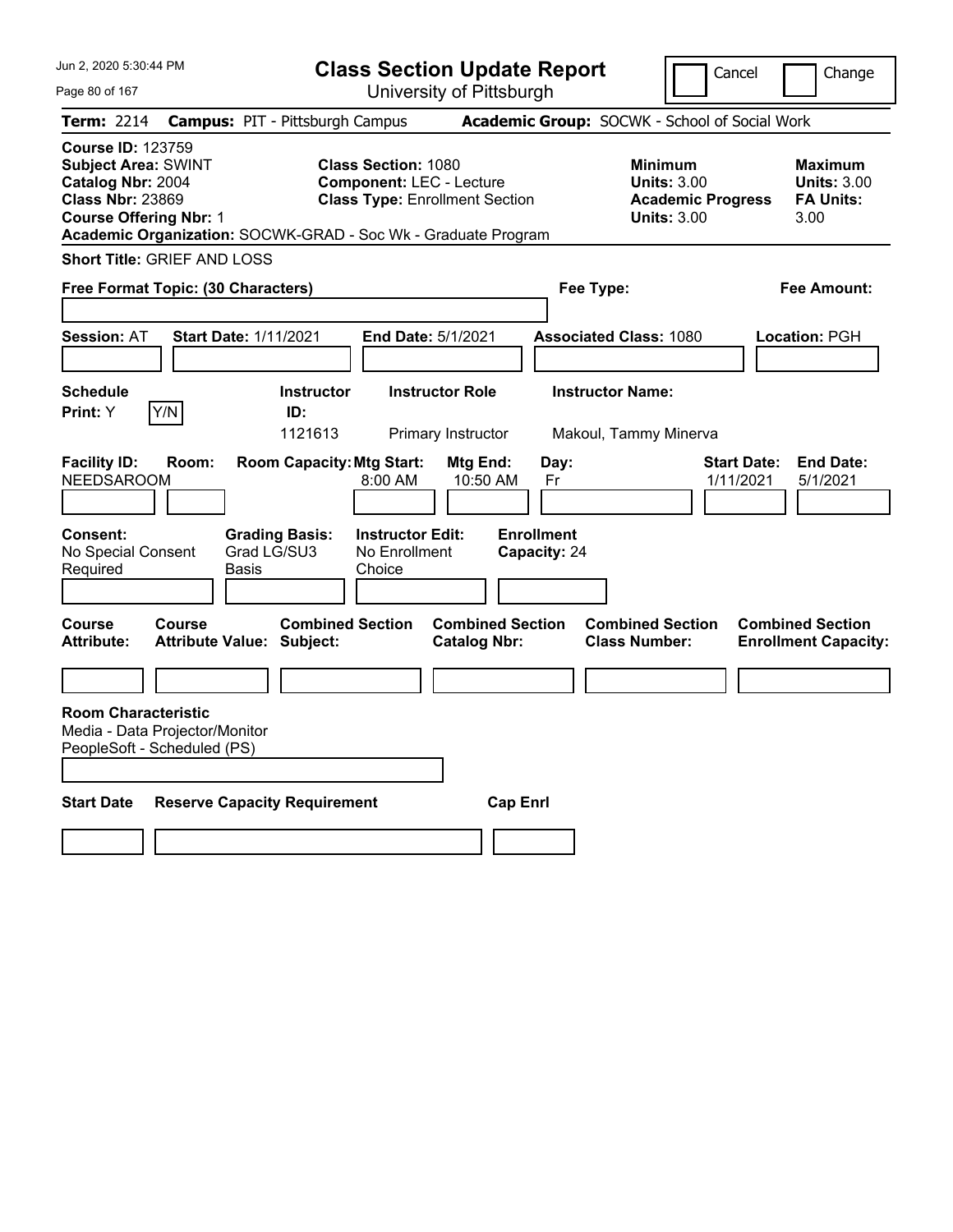| Jun 2, 2020 5:30:44 PM                                                                                                                  |                                                                                   | <b>Class Section Update Report</b>                                                                     |                                                                 |                                                            | Cancel                          | Change                                                           |
|-----------------------------------------------------------------------------------------------------------------------------------------|-----------------------------------------------------------------------------------|--------------------------------------------------------------------------------------------------------|-----------------------------------------------------------------|------------------------------------------------------------|---------------------------------|------------------------------------------------------------------|
| Page 81 of 167                                                                                                                          |                                                                                   |                                                                                                        | University of Pittsburgh                                        |                                                            |                                 |                                                                  |
| <b>Term: 2214</b>                                                                                                                       | <b>Campus: PIT - Pittsburgh Campus</b>                                            |                                                                                                        |                                                                 | Academic Group: SOCWK - School of Social Work              |                                 |                                                                  |
| <b>Course ID: 123761</b><br><b>Subject Area: SWINT</b><br>Catalog Nbr: 2007<br><b>Class Nbr: 14202</b><br><b>Course Offering Nbr: 1</b> | Academic Organization: SOCWK-GRAD - Soc Wk - Graduate Program                     | <b>Class Section: 1060</b><br><b>Component: LEC - Lecture</b><br><b>Class Type: Enrollment Section</b> |                                                                 | <b>Minimum</b><br><b>Units: 3.00</b><br><b>Units: 3.00</b> | <b>Academic Progress</b>        | <b>Maximum</b><br><b>Units: 3.00</b><br><b>FA Units:</b><br>3.00 |
|                                                                                                                                         | Short Title: INTRO PSYPHMCLGY SOCL WRK PRA                                        |                                                                                                        |                                                                 |                                                            |                                 |                                                                  |
| Free Format Topic: (30 Characters)                                                                                                      |                                                                                   |                                                                                                        |                                                                 | Fee Type:                                                  |                                 | Fee Amount:                                                      |
| <b>Session: AT</b>                                                                                                                      | <b>Start Date: 1/11/2021</b>                                                      | End Date: 5/1/2021                                                                                     |                                                                 | <b>Associated Class: 1060</b>                              |                                 | Location: PGH                                                    |
| <b>Schedule</b><br>Y/N<br><b>Print:</b> Y                                                                                               | <b>Instructor</b><br>ID:<br>1278232                                               | <b>Instructor Role</b><br>Primary Instructor                                                           |                                                                 | <b>Instructor Name:</b><br>DeSarno, Diane M                |                                 |                                                                  |
| <b>Facility ID:</b><br>Room:<br><b>NEEDSAROOM</b><br>Consent:<br>No Special Consent<br>Required                                         | <b>Room Capacity: Mtg Start:</b><br><b>Grading Basis:</b><br>Grad LG/SU3<br>Basis | 8:00 AM<br><b>Instructor Edit:</b><br>No Enrollment<br>Choice                                          | Mtg End:<br>10:50 AM<br>Th<br><b>Enrollment</b><br>Capacity: 24 | Day:                                                       | <b>Start Date:</b><br>1/11/2021 | <b>End Date:</b><br>5/1/2021                                     |
| Course<br>Course<br><b>Attribute:</b><br><b>Room Characteristic</b>                                                                     | <b>Attribute Value: Subject:</b>                                                  | <b>Combined Section</b>                                                                                | <b>Combined Section</b><br><b>Catalog Nbr:</b>                  | <b>Combined Section</b><br><b>Class Number:</b>            |                                 | <b>Combined Section</b><br><b>Enrollment Capacity:</b>           |
| PeopleSoft - Scheduled (PS)                                                                                                             |                                                                                   |                                                                                                        |                                                                 |                                                            |                                 |                                                                  |
| <b>Start Date</b>                                                                                                                       | <b>Reserve Capacity Requirement</b>                                               |                                                                                                        | <b>Cap Enrl</b>                                                 |                                                            |                                 |                                                                  |
|                                                                                                                                         |                                                                                   |                                                                                                        |                                                                 |                                                            |                                 |                                                                  |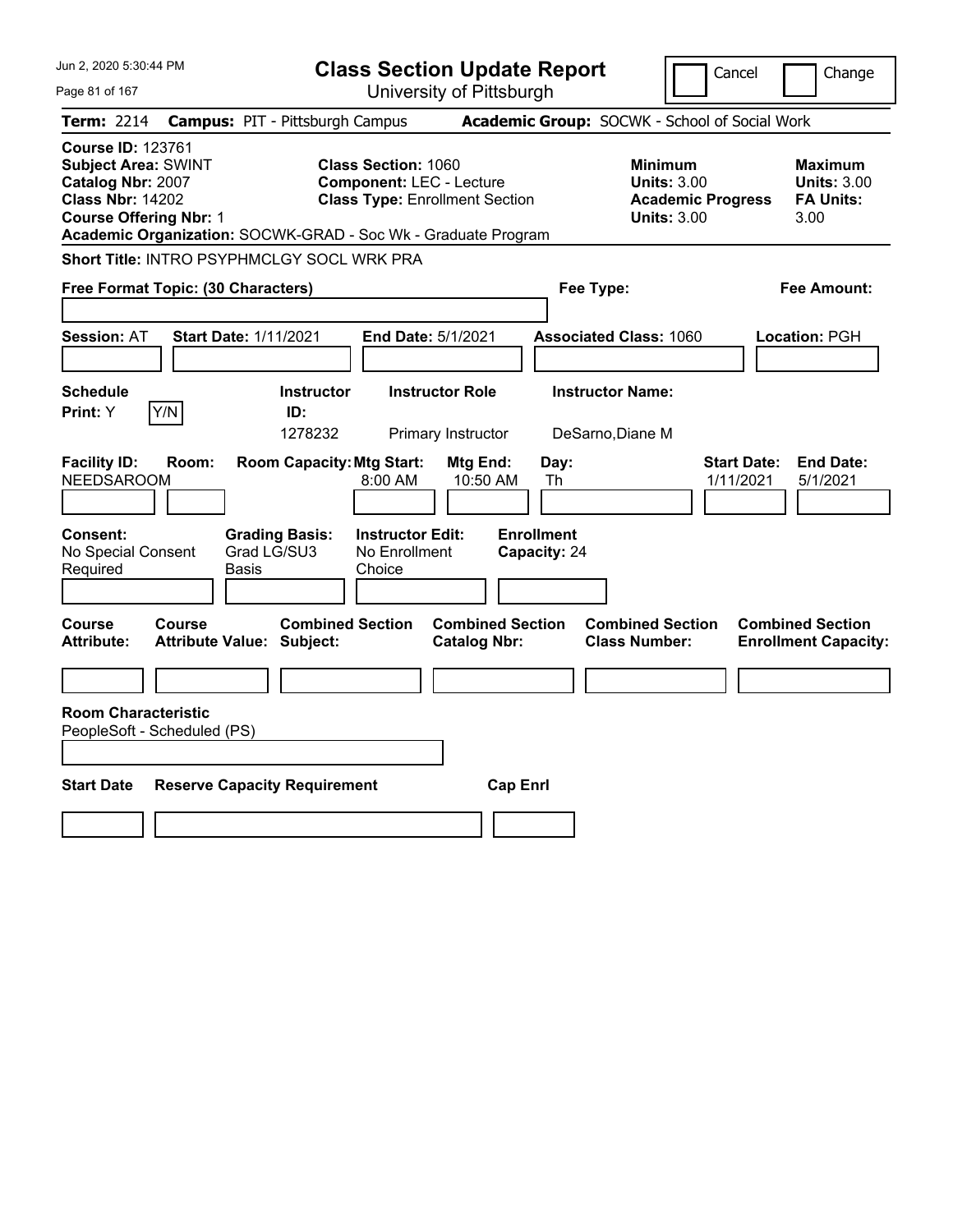| Jun 2, 2020 5:30:44 PM                                                                                                                                                                                   |                                                             | <b>Class Section Update Report</b>                                                                     |                                   | Cancel                                                                                 | Change                                                           |
|----------------------------------------------------------------------------------------------------------------------------------------------------------------------------------------------------------|-------------------------------------------------------------|--------------------------------------------------------------------------------------------------------|-----------------------------------|----------------------------------------------------------------------------------------|------------------------------------------------------------------|
| Page 82 of 167                                                                                                                                                                                           |                                                             | University of Pittsburgh                                                                               |                                   |                                                                                        |                                                                  |
| <b>Term: 2214</b>                                                                                                                                                                                        | <b>Campus: PIT - Pittsburgh Campus</b>                      |                                                                                                        |                                   | Academic Group: SOCWK - School of Social Work                                          |                                                                  |
| <b>Course ID: 123763</b><br><b>Subject Area: SWINT</b><br>Catalog Nbr: 2011<br><b>Class Nbr: 14184</b><br><b>Course Offering Nbr: 1</b><br>Academic Organization: SOCWK-GRAD - Soc Wk - Graduate Program |                                                             | <b>Class Section: 1030</b><br><b>Component: LEC - Lecture</b><br><b>Class Type: Enrollment Section</b> |                                   | <b>Minimum</b><br><b>Units: 3.00</b><br><b>Academic Progress</b><br><b>Units: 3.00</b> | <b>Maximum</b><br><b>Units: 3.00</b><br><b>FA Units:</b><br>3.00 |
| <b>Short Title: SOCL WORK PRACT WITH FAMILIES</b>                                                                                                                                                        |                                                             |                                                                                                        |                                   |                                                                                        |                                                                  |
| Free Format Topic: (30 Characters)                                                                                                                                                                       |                                                             |                                                                                                        | Fee Type:                         |                                                                                        | Fee Amount:                                                      |
| <b>Session: AT</b>                                                                                                                                                                                       | <b>Start Date: 1/11/2021</b>                                | <b>End Date: 5/1/2021</b>                                                                              |                                   | <b>Associated Class: 1030</b>                                                          | <b>Location: PGH</b>                                             |
| <b>Schedule</b><br>Y/N<br><b>Print:</b> Y                                                                                                                                                                | <b>Instructor</b><br>ID:<br>1787011                         | <b>Instructor Role</b><br>Primary Instructor                                                           |                                   | <b>Instructor Name:</b><br>Edwards, Ingrid Elise                                       |                                                                  |
| <b>Facility ID:</b><br>Room:<br><b>NEEDSAROOM</b>                                                                                                                                                        | <b>Room Capacity: Mtg Start:</b>                            | Mtg End:<br>6:00 PM<br>8:50 PM                                                                         | Day:<br>Tu                        |                                                                                        | <b>End Date:</b><br><b>Start Date:</b><br>1/11/2021<br>5/1/2021  |
| <b>Consent:</b><br>No Special Consent<br>Required                                                                                                                                                        | <b>Grading Basis:</b><br>Grad LG/SU3<br>Basis               | <b>Instructor Edit:</b><br>No Enrollment<br>Choice                                                     | <b>Enrollment</b><br>Capacity: 25 |                                                                                        |                                                                  |
| <b>Course</b><br>Course<br><b>Attribute:</b>                                                                                                                                                             | <b>Combined Section</b><br><b>Attribute Value: Subject:</b> | <b>Catalog Nbr:</b>                                                                                    | <b>Combined Section</b>           | <b>Combined Section</b><br><b>Class Number:</b>                                        | <b>Combined Section</b><br><b>Enrollment Capacity:</b>           |
|                                                                                                                                                                                                          |                                                             |                                                                                                        |                                   |                                                                                        |                                                                  |
| <b>Room Characteristic</b><br>Media - VHS and Display<br>PeopleSoft - Scheduled (PS)                                                                                                                     |                                                             |                                                                                                        |                                   |                                                                                        |                                                                  |
| <b>Start Date</b>                                                                                                                                                                                        | <b>Reserve Capacity Requirement</b>                         |                                                                                                        | <b>Cap Enrl</b>                   |                                                                                        |                                                                  |
|                                                                                                                                                                                                          |                                                             |                                                                                                        |                                   |                                                                                        |                                                                  |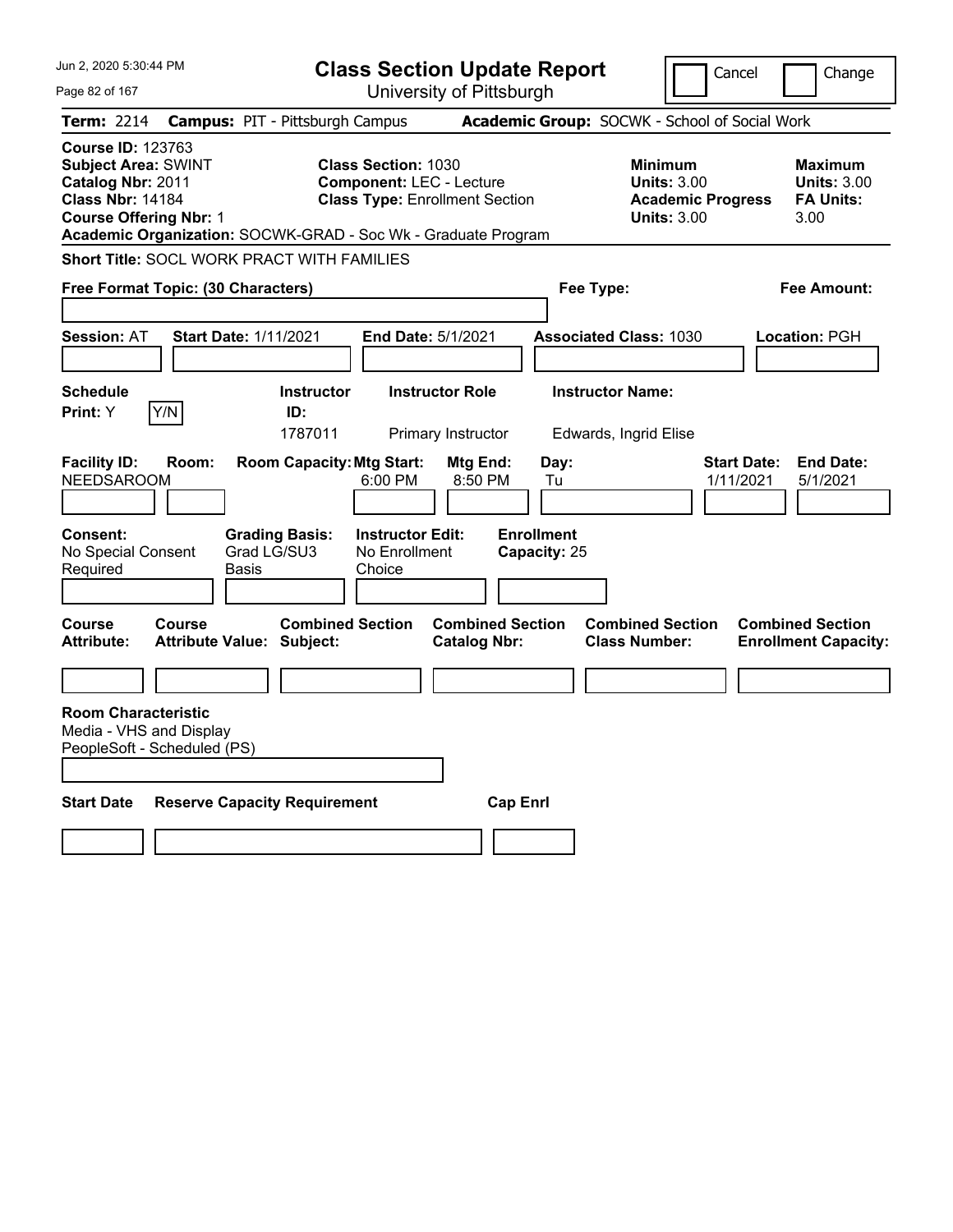| Jun 2, 2020 5:30:44 PM                                                                                                                  | <b>Class Section Update Report</b>                                                                                                                                      |                                                                                                   | Cancel<br>Change                                                                                                                                           |
|-----------------------------------------------------------------------------------------------------------------------------------------|-------------------------------------------------------------------------------------------------------------------------------------------------------------------------|---------------------------------------------------------------------------------------------------|------------------------------------------------------------------------------------------------------------------------------------------------------------|
| Page 83 of 167                                                                                                                          | University of Pittsburgh                                                                                                                                                |                                                                                                   |                                                                                                                                                            |
| <b>Term: 2214</b>                                                                                                                       | <b>Campus: PIT - Pittsburgh Campus</b>                                                                                                                                  | Academic Group: SOCWK - School of Social Work                                                     |                                                                                                                                                            |
| <b>Course ID: 123766</b><br><b>Subject Area: SWINT</b><br>Catalog Nbr: 2018<br><b>Class Nbr: 14185</b><br><b>Course Offering Nbr: 1</b> | <b>Class Section: 1060</b><br><b>Component: LEC - Lecture</b><br><b>Class Type: Enrollment Section</b><br>Academic Organization: SOCWK-GRAD - Soc Wk - Graduate Program |                                                                                                   | <b>Minimum</b><br><b>Maximum</b><br><b>Units: 3.00</b><br><b>Units: 3.00</b><br><b>Academic Progress</b><br><b>FA Units:</b><br><b>Units: 3.00</b><br>3.00 |
|                                                                                                                                         | Short Title: CLINCAL SKILLS PSYCHOPATHOLOGY                                                                                                                             |                                                                                                   |                                                                                                                                                            |
| Free Format Topic: (30 Characters)                                                                                                      |                                                                                                                                                                         | Fee Type:                                                                                         | <b>Fee Amount:</b>                                                                                                                                         |
| <b>Session: AT</b>                                                                                                                      | <b>Start Date: 1/11/2021</b><br>End Date: 5/1/2021                                                                                                                      | <b>Associated Class: 1060</b>                                                                     | Location: PGH                                                                                                                                              |
| <b>Schedule</b><br>Y/N<br>Print: Y                                                                                                      | <b>Instructor Role</b><br><b>Instructor</b><br>ID:<br>2956602<br>Primary Instructor                                                                                     | <b>Instructor Name:</b><br>Davis, Sandra Ann                                                      |                                                                                                                                                            |
| <b>Facility ID:</b><br>Room:<br><b>NEEDSAROOM</b>                                                                                       | <b>Room Capacity: Mtg Start:</b><br>11:00 AM                                                                                                                            | Mtg End:<br>Day:<br>1:50 PM<br>Th                                                                 | <b>End Date:</b><br><b>Start Date:</b><br>1/11/2021<br>5/1/2021                                                                                            |
| Consent:<br>No Special Consent<br>Required                                                                                              | <b>Grading Basis:</b><br><b>Instructor Edit:</b><br>Grad LG/SU3<br>No Enrollment<br>Basis<br>Choice                                                                     | <b>Enrollment</b><br>Capacity: 24                                                                 |                                                                                                                                                            |
| Course<br>Course<br>Attribute:                                                                                                          | <b>Combined Section</b><br><b>Attribute Value: Subject:</b>                                                                                                             | <b>Combined Section</b><br><b>Combined Section</b><br><b>Class Number:</b><br><b>Catalog Nbr:</b> | <b>Combined Section</b><br><b>Enrollment Capacity:</b>                                                                                                     |
| <b>Room Characteristic</b><br>PeopleSoft - Scheduled (PS)                                                                               |                                                                                                                                                                         |                                                                                                   |                                                                                                                                                            |
| <b>Start Date</b>                                                                                                                       | <b>Reserve Capacity Requirement</b>                                                                                                                                     | <b>Cap Enrl</b>                                                                                   |                                                                                                                                                            |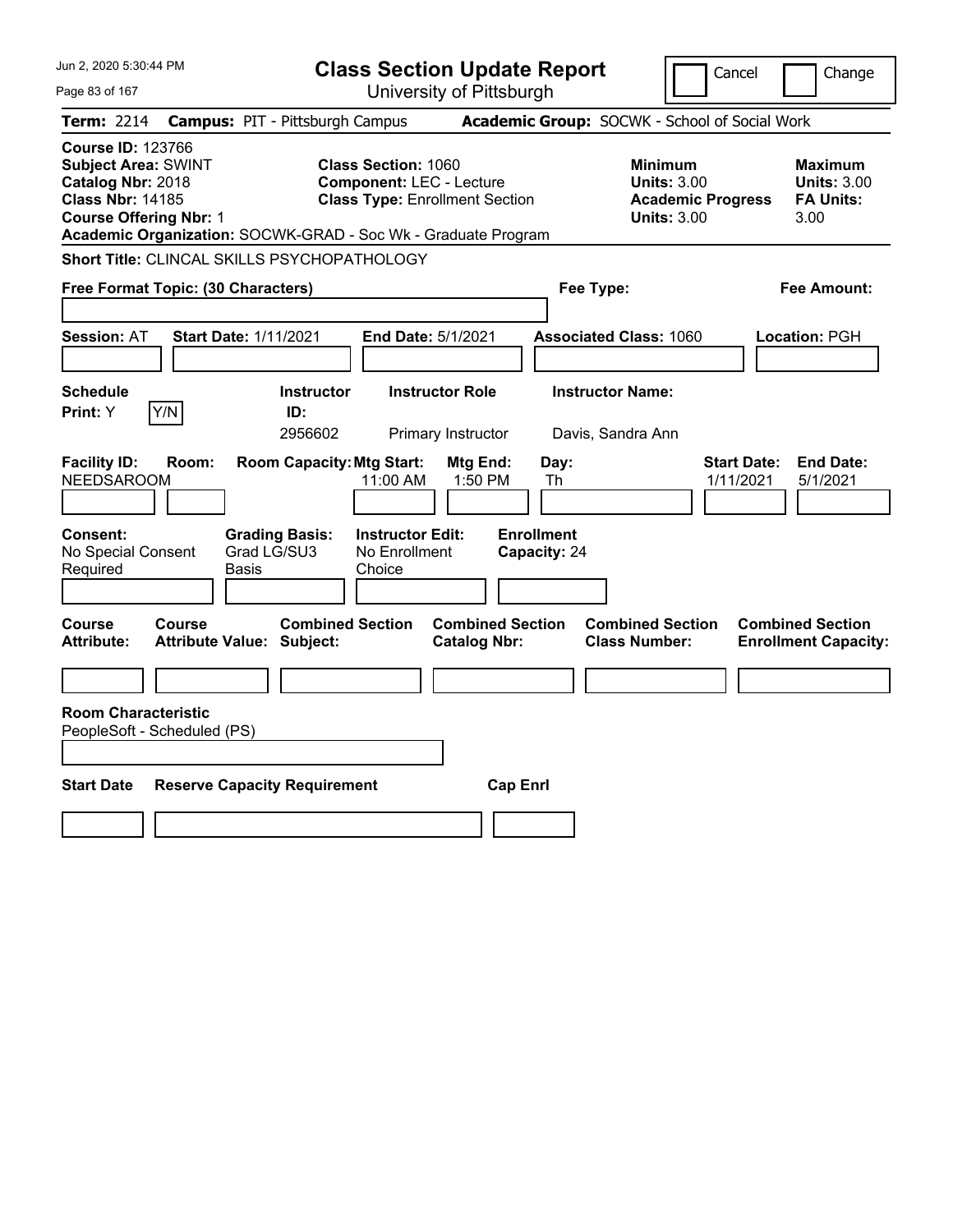| Jun 2, 2020 5:30:44 PM                                                                                                                  |                                                                                                                                                                         | <b>Class Section Update Report</b>             | Cancel                                                                                 | Change                                                           |
|-----------------------------------------------------------------------------------------------------------------------------------------|-------------------------------------------------------------------------------------------------------------------------------------------------------------------------|------------------------------------------------|----------------------------------------------------------------------------------------|------------------------------------------------------------------|
| Page 84 of 167                                                                                                                          |                                                                                                                                                                         | University of Pittsburgh                       |                                                                                        |                                                                  |
| <b>Term: 2214</b>                                                                                                                       | <b>Campus: PIT - Pittsburgh Campus</b>                                                                                                                                  |                                                | Academic Group: SOCWK - School of Social Work                                          |                                                                  |
| <b>Course ID: 123772</b><br><b>Subject Area: SWINT</b><br>Catalog Nbr: 2031<br><b>Class Nbr: 14206</b><br><b>Course Offering Nbr: 1</b> | <b>Class Section: 1050</b><br><b>Component: LEC - Lecture</b><br><b>Class Type: Enrollment Section</b><br>Academic Organization: SOCWK-GRAD - Soc Wk - Graduate Program |                                                | <b>Minimum</b><br><b>Units: 3.00</b><br><b>Academic Progress</b><br><b>Units: 3.00</b> | <b>Maximum</b><br><b>Units: 3.00</b><br><b>FA Units:</b><br>3.00 |
|                                                                                                                                         | <b>Short Title: ADV DRCT PRAC: COGNITV/BEHVRL</b>                                                                                                                       |                                                |                                                                                        |                                                                  |
| Free Format Topic: (30 Characters)                                                                                                      |                                                                                                                                                                         | Fee Type:                                      |                                                                                        | <b>Fee Amount:</b>                                               |
| <b>Session: AT</b>                                                                                                                      | <b>Start Date: 1/11/2021</b><br>End Date: 5/1/2021                                                                                                                      |                                                | <b>Associated Class: 1050</b>                                                          | Location: PGH                                                    |
| <b>Schedule</b><br>Print: Y<br>Y/N                                                                                                      | <b>Instructor</b><br>ID:<br>2965253                                                                                                                                     | <b>Instructor Role</b><br>Primary Instructor   | <b>Instructor Name:</b><br>Moon, Debby Jungrim                                         |                                                                  |
| <b>Facility ID:</b><br>Room:<br><b>NEEDSAROOM</b>                                                                                       | <b>Room Capacity: Mtg Start:</b><br>8:00 AM                                                                                                                             | Mtg End:<br>Day:<br>10:50 AM<br>Th             |                                                                                        | <b>End Date:</b><br><b>Start Date:</b><br>1/11/2021<br>5/1/2021  |
| Consent:<br>No Special Consent<br>Required                                                                                              | <b>Grading Basis:</b><br><b>Instructor Edit:</b><br>Grad LG/SU3<br>No Enrollment<br>Basis<br>Choice                                                                     | <b>Enrollment</b><br>Capacity: 24              |                                                                                        |                                                                  |
| Course<br>Course<br>Attribute:                                                                                                          | <b>Combined Section</b><br><b>Attribute Value: Subject:</b>                                                                                                             | <b>Combined Section</b><br><b>Catalog Nbr:</b> | <b>Combined Section</b><br><b>Class Number:</b>                                        | <b>Combined Section</b><br><b>Enrollment Capacity:</b>           |
| <b>Room Characteristic</b><br>PeopleSoft - Scheduled (PS)<br><b>Start Date</b>                                                          | <b>Reserve Capacity Requirement</b>                                                                                                                                     | <b>Cap Enrl</b>                                |                                                                                        |                                                                  |
|                                                                                                                                         |                                                                                                                                                                         |                                                |                                                                                        |                                                                  |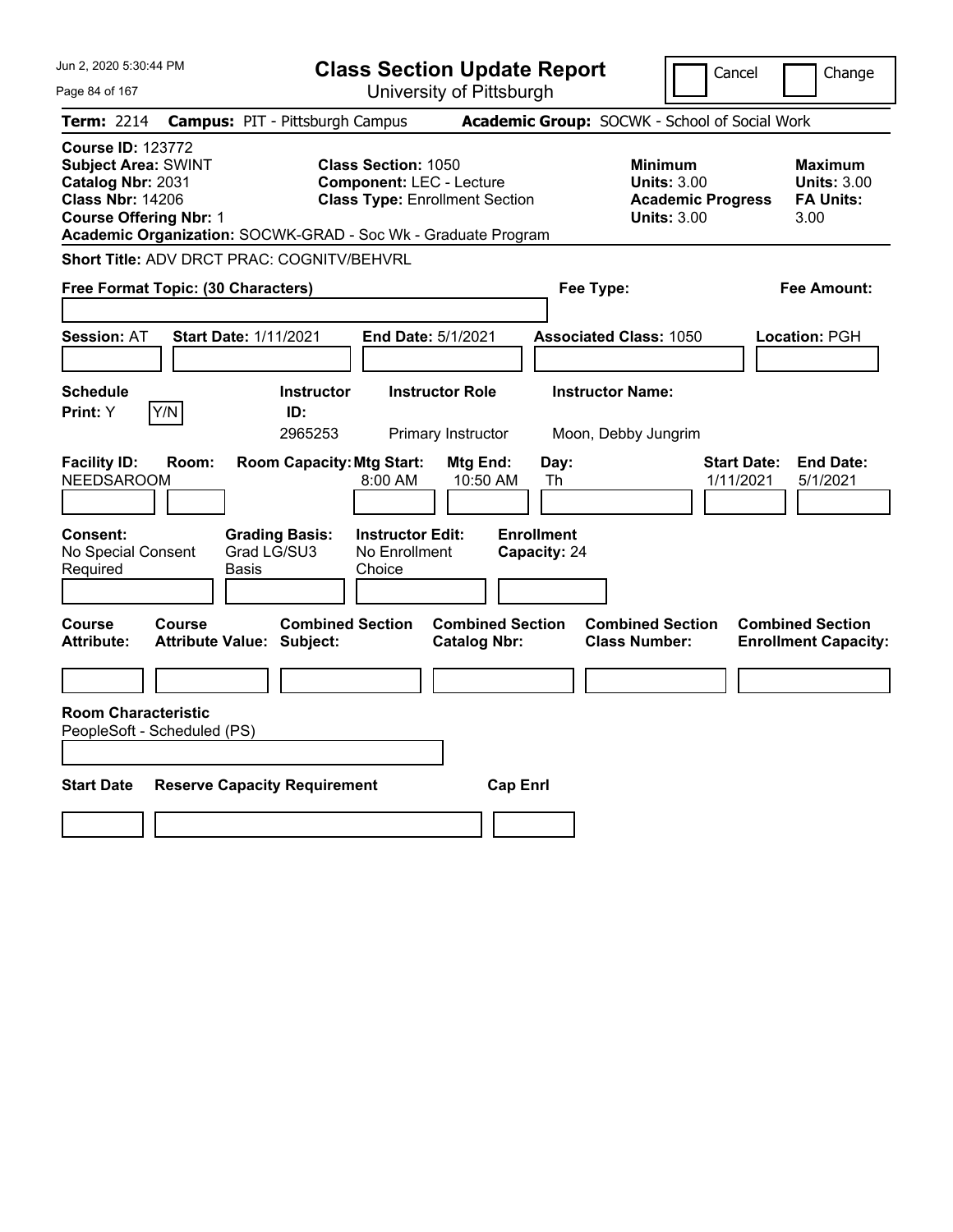| Jun 2, 2020 5:30:44 PM                                                                                                                                                                                   |                                                             | <b>Class Section Update Report</b>                                                                     |                                   |                                                                                        | Cancel                                                           | Change |
|----------------------------------------------------------------------------------------------------------------------------------------------------------------------------------------------------------|-------------------------------------------------------------|--------------------------------------------------------------------------------------------------------|-----------------------------------|----------------------------------------------------------------------------------------|------------------------------------------------------------------|--------|
| Page 85 of 167                                                                                                                                                                                           |                                                             | University of Pittsburgh                                                                               |                                   |                                                                                        |                                                                  |        |
| <b>Term: 2214</b>                                                                                                                                                                                        | <b>Campus: PIT - Pittsburgh Campus</b>                      |                                                                                                        |                                   | Academic Group: SOCWK - School of Social Work                                          |                                                                  |        |
| <b>Course ID: 123772</b><br><b>Subject Area: SWINT</b><br>Catalog Nbr: 2031<br><b>Class Nbr: 30356</b><br><b>Course Offering Nbr: 1</b><br>Academic Organization: SOCWK-GRAD - Soc Wk - Graduate Program |                                                             | <b>Class Section: 1060</b><br><b>Component: LEC - Lecture</b><br><b>Class Type: Enrollment Section</b> |                                   | <b>Minimum</b><br><b>Units: 3.00</b><br><b>Academic Progress</b><br><b>Units: 3.00</b> | <b>Maximum</b><br><b>Units: 3.00</b><br><b>FA Units:</b><br>3.00 |        |
| Short Title: ADV DRCT PRAC: COGNITV/BEHVRL                                                                                                                                                               |                                                             |                                                                                                        |                                   |                                                                                        |                                                                  |        |
| Free Format Topic: (30 Characters)                                                                                                                                                                       |                                                             |                                                                                                        |                                   | Fee Type:                                                                              | Fee Amount:                                                      |        |
| <b>Session: AT</b>                                                                                                                                                                                       | <b>Start Date: 1/11/2021</b>                                | <b>End Date: 5/1/2021</b>                                                                              |                                   | <b>Associated Class: 1060</b>                                                          | <b>Location: BRAD</b>                                            |        |
| <b>Schedule</b><br>Y/N<br>Print: Y                                                                                                                                                                       | <b>Instructor</b><br>ID:<br>2913888<br>3625356              | <b>Instructor Role</b><br>Special<br>Primary Instructor                                                |                                   | <b>Instructor Name:</b><br>Eckstrom, Stephanie Arlene<br>Joyce, Steven J               |                                                                  |        |
| <b>Facility ID:</b><br>Room:<br>SWRTS00108 00108                                                                                                                                                         | <b>Room Capacity: Mtg Start:</b><br>24                      | Mtg End:<br>5:30 PM<br>8:20 PM                                                                         | Day:<br>Th                        |                                                                                        | <b>Start Date:</b><br><b>End Date:</b><br>1/11/2021<br>5/1/2021  |        |
| <b>Consent:</b><br>No Special Consent<br>Required                                                                                                                                                        | <b>Grading Basis:</b><br>Grad LG/SU3<br>Basis               | <b>Instructor Edit:</b><br>No Enrollment<br>Choice                                                     | <b>Enrollment</b><br>Capacity: 16 |                                                                                        |                                                                  |        |
| Course<br>Course<br><b>Attribute:</b>                                                                                                                                                                    | <b>Combined Section</b><br><b>Attribute Value: Subject:</b> | <b>Catalog Nbr:</b>                                                                                    | <b>Combined Section</b>           | <b>Combined Section</b><br><b>Class Number:</b>                                        | <b>Combined Section</b><br><b>Enrollment Capacity:</b>           |        |
|                                                                                                                                                                                                          |                                                             |                                                                                                        |                                   |                                                                                        |                                                                  |        |
| <b>Room Characteristic</b>                                                                                                                                                                               |                                                             |                                                                                                        |                                   |                                                                                        |                                                                  |        |
|                                                                                                                                                                                                          |                                                             |                                                                                                        |                                   |                                                                                        |                                                                  |        |
| <b>Start Date</b>                                                                                                                                                                                        | <b>Reserve Capacity Requirement</b>                         |                                                                                                        | <b>Cap Enri</b>                   |                                                                                        |                                                                  |        |
|                                                                                                                                                                                                          |                                                             |                                                                                                        |                                   |                                                                                        |                                                                  |        |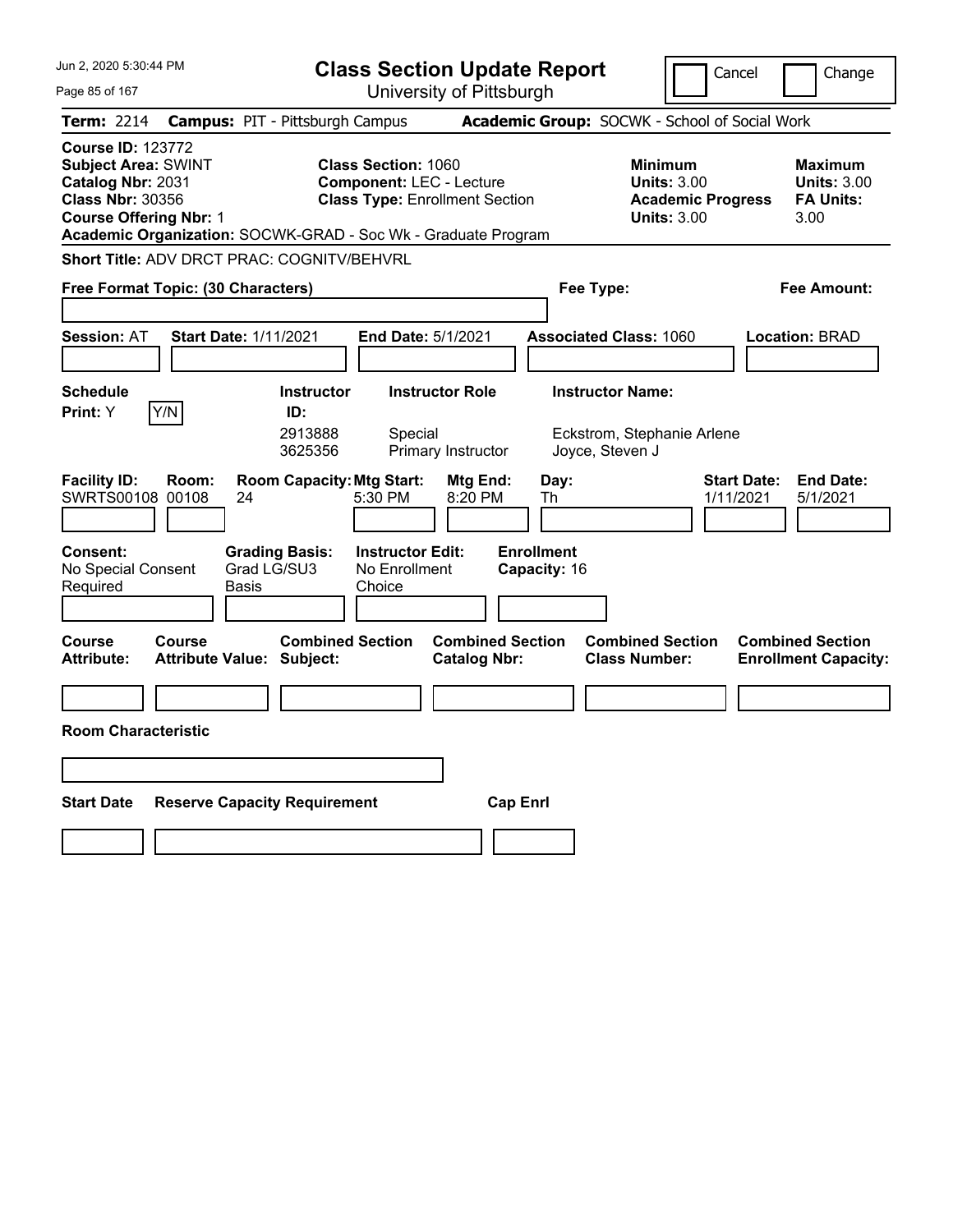| Jun 2, 2020 5:30:44 PM                                                                                                                  |        |                                                               | <b>Class Section Update Report</b>                                                                     |                                                |                                   |                                                            | Cancel                          |                                                        | Change                                                   |
|-----------------------------------------------------------------------------------------------------------------------------------------|--------|---------------------------------------------------------------|--------------------------------------------------------------------------------------------------------|------------------------------------------------|-----------------------------------|------------------------------------------------------------|---------------------------------|--------------------------------------------------------|----------------------------------------------------------|
| Page 86 of 167                                                                                                                          |        |                                                               |                                                                                                        | University of Pittsburgh                       |                                   |                                                            |                                 |                                                        |                                                          |
| <b>Term: 2214</b>                                                                                                                       |        | <b>Campus: PIT - Pittsburgh Campus</b>                        |                                                                                                        |                                                |                                   | Academic Group: SOCWK - School of Social Work              |                                 |                                                        |                                                          |
| <b>Course ID: 123772</b><br><b>Subject Area: SWINT</b><br>Catalog Nbr: 2031<br><b>Class Nbr: 14171</b><br><b>Course Offering Nbr: 1</b> |        | Academic Organization: SOCWK-GRAD - Soc Wk - Graduate Program | <b>Class Section: 1070</b><br><b>Component: LEC - Lecture</b><br><b>Class Type: Enrollment Section</b> |                                                |                                   | <b>Minimum</b><br><b>Units: 3.00</b><br><b>Units: 3.00</b> | <b>Academic Progress</b>        | 3.00                                                   | <b>Maximum</b><br><b>Units: 3.00</b><br><b>FA Units:</b> |
|                                                                                                                                         |        | <b>Short Title: ADV DRCT PRAC: COGNITV/BEHVRL</b>             |                                                                                                        |                                                |                                   |                                                            |                                 |                                                        |                                                          |
| Free Format Topic: (30 Characters)                                                                                                      |        |                                                               |                                                                                                        |                                                | Fee Type:                         |                                                            |                                 |                                                        | <b>Fee Amount:</b>                                       |
| <b>Session: AT</b>                                                                                                                      |        | <b>Start Date: 1/11/2021</b>                                  | <b>End Date: 5/1/2021</b>                                                                              |                                                |                                   | <b>Associated Class: 1070</b>                              |                                 | Location: PGH                                          |                                                          |
| <b>Schedule</b><br><b>Print:</b> Y                                                                                                      | Y/N    | <b>Instructor</b><br>ID:<br>2043459                           | <b>Instructor Role</b>                                                                                 | Primary Instructor                             |                                   | <b>Instructor Name:</b><br>Jones, Toya S                   |                                 |                                                        |                                                          |
| <b>Facility ID:</b><br><b>NEEDSAROOM</b>                                                                                                | Room:  | <b>Room Capacity: Mtg Start:</b>                              | 11:00 AM                                                                                               | Mtg End:<br>1:50 PM                            | Day:<br>Th                        |                                                            | <b>Start Date:</b><br>1/11/2021 |                                                        | <b>End Date:</b><br>5/1/2021                             |
| <b>Consent:</b><br>No Special Consent<br>Required                                                                                       |        | <b>Grading Basis:</b><br>Grad LG/SU3<br>Basis                 | <b>Instructor Edit:</b><br>No Enrollment<br>Choice                                                     |                                                | <b>Enrollment</b><br>Capacity: 24 |                                                            |                                 |                                                        |                                                          |
| Course<br><b>Attribute:</b>                                                                                                             | Course | <b>Combined Section</b><br><b>Attribute Value: Subject:</b>   |                                                                                                        | <b>Combined Section</b><br><b>Catalog Nbr:</b> |                                   | <b>Combined Section</b><br><b>Class Number:</b>            |                                 | <b>Combined Section</b><br><b>Enrollment Capacity:</b> |                                                          |
|                                                                                                                                         |        |                                                               |                                                                                                        |                                                |                                   |                                                            |                                 |                                                        |                                                          |
| <b>Room Characteristic</b><br>Media - Data Projector/Monitor<br>PeopleSoft - Scheduled (PS)                                             |        |                                                               |                                                                                                        |                                                |                                   |                                                            |                                 |                                                        |                                                          |
| <b>Start Date</b>                                                                                                                       |        | <b>Reserve Capacity Requirement</b>                           |                                                                                                        | <b>Cap Enrl</b>                                |                                   |                                                            |                                 |                                                        |                                                          |
|                                                                                                                                         |        |                                                               |                                                                                                        |                                                |                                   |                                                            |                                 |                                                        |                                                          |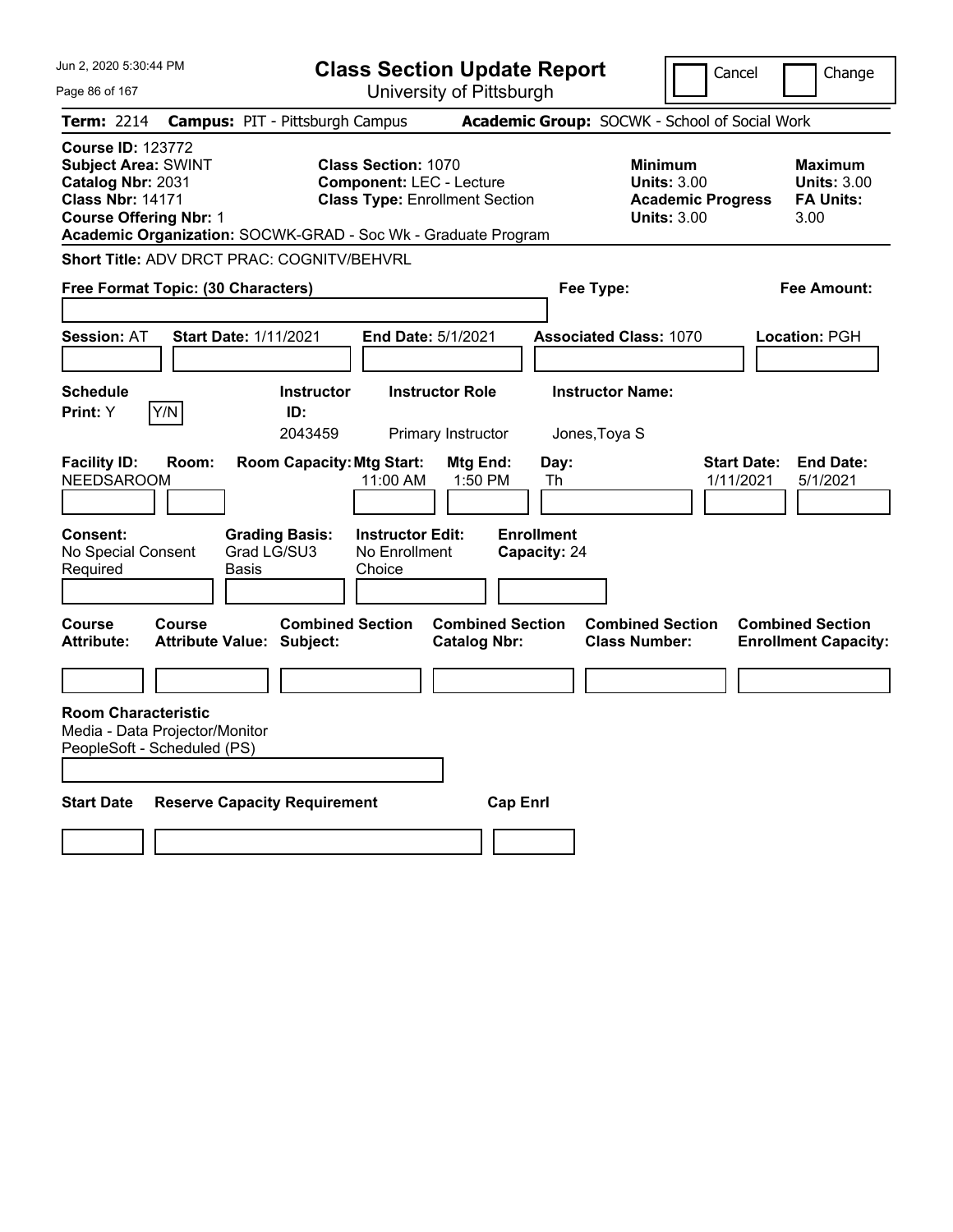| Jun 2, 2020 5:30:44 PM                             |                                                                                                        |                                                               |                      |                                                               | <b>Class Section Update Report</b>                                                                     |                           |                                                |                                                 |                         |                                                                                        | Cancel                          | Change                                                    |
|----------------------------------------------------|--------------------------------------------------------------------------------------------------------|---------------------------------------------------------------|----------------------|---------------------------------------------------------------|--------------------------------------------------------------------------------------------------------|---------------------------|------------------------------------------------|-------------------------------------------------|-------------------------|----------------------------------------------------------------------------------------|---------------------------------|-----------------------------------------------------------|
| Page 87 of 167                                     |                                                                                                        |                                                               |                      |                                                               | University of Pittsburgh                                                                               |                           |                                                |                                                 |                         |                                                                                        |                                 |                                                           |
| Term: 2214                                         |                                                                                                        |                                                               |                      | <b>Campus: PIT - Pittsburgh Campus</b>                        |                                                                                                        |                           |                                                |                                                 |                         | Academic Group: SOCWK - School of Social Work                                          |                                 |                                                           |
|                                                    | <b>Course ID: 123772</b><br><b>Subject Area: SWINT</b><br>Catalog Nbr: 2031<br><b>Class Nbr: 23868</b> | <b>Course Offering Nbr: 1</b>                                 |                      | Academic Organization: SOCWK-GRAD - Soc Wk - Graduate Program | <b>Class Section: 1090</b><br><b>Component: LEC - Lecture</b><br><b>Class Type: Enrollment Section</b> |                           |                                                |                                                 |                         | <b>Minimum</b><br><b>Units: 3.00</b><br><b>Academic Progress</b><br><b>Units: 3.00</b> |                                 | Maximum<br><b>Units: 3.00</b><br><b>FA Units:</b><br>3.00 |
|                                                    |                                                                                                        |                                                               |                      | Short Title: ADV DRCT PRAC: COGNITV/BEHVRL                    |                                                                                                        |                           |                                                |                                                 |                         |                                                                                        |                                 |                                                           |
|                                                    |                                                                                                        | Free Format Topic: (30 Characters)                            |                      |                                                               |                                                                                                        |                           |                                                |                                                 | Fee Type:               |                                                                                        |                                 | Fee Amount:                                               |
|                                                    |                                                                                                        |                                                               |                      |                                                               |                                                                                                        |                           |                                                |                                                 |                         |                                                                                        |                                 |                                                           |
| Session: SE3                                       |                                                                                                        |                                                               |                      | Start Date: 1/11/2021                                         |                                                                                                        | <b>End Date: 5/1/2021</b> |                                                |                                                 |                         | <b>Associated Class: 1090</b>                                                          |                                 | <b>Location: PGH</b>                                      |
|                                                    |                                                                                                        |                                                               |                      |                                                               |                                                                                                        |                           |                                                |                                                 |                         |                                                                                        |                                 |                                                           |
| <b>Schedule</b><br><b>Print:</b> Y                 |                                                                                                        | Y/N                                                           |                      | <b>Instructor</b><br>ID:                                      |                                                                                                        | <b>Instructor Role</b>    |                                                |                                                 | <b>Instructor Name:</b> |                                                                                        |                                 |                                                           |
|                                                    |                                                                                                        |                                                               |                      | 1105100                                                       |                                                                                                        | Primary Instructor        |                                                |                                                 | Martin, Heather M       |                                                                                        |                                 |                                                           |
| <b>Facility ID:</b><br><b>Consent:</b><br>Required | <b>NEEDSAROOM</b><br>No Special Consent                                                                | Room:                                                         | Grad LG/SU3<br>Basis | <b>Room Capacity: Mtg Start:</b><br><b>Grading Basis:</b>     | 6:00 PM<br><b>Instructor Edit:</b><br>No Enrollment<br>Choice                                          |                           | Mtg End:<br>8:50 PM                            | Day:<br>Th<br><b>Enrollment</b><br>Capacity: 25 |                         |                                                                                        | <b>Start Date:</b><br>1/11/2021 | <b>End Date:</b><br>5/1/2021                              |
|                                                    |                                                                                                        |                                                               |                      |                                                               |                                                                                                        |                           |                                                |                                                 |                         |                                                                                        |                                 |                                                           |
| Course<br><b>Attribute:</b>                        |                                                                                                        | <b>Course</b>                                                 |                      | <b>Combined Section</b><br><b>Attribute Value: Subject:</b>   |                                                                                                        |                           | <b>Combined Section</b><br><b>Catalog Nbr:</b> |                                                 |                         | <b>Combined Section</b><br><b>Class Number:</b>                                        |                                 | <b>Combined Section</b><br><b>Enrollment Capacity:</b>    |
|                                                    |                                                                                                        |                                                               |                      |                                                               |                                                                                                        |                           |                                                |                                                 |                         |                                                                                        |                                 |                                                           |
|                                                    | <b>Room Characteristic</b>                                                                             | Media - Data Projector/Monitor<br>PeopleSoft - Scheduled (PS) |                      |                                                               |                                                                                                        |                           |                                                |                                                 |                         |                                                                                        |                                 |                                                           |
| <b>Start Date</b>                                  |                                                                                                        |                                                               |                      | <b>Reserve Capacity Requirement</b>                           |                                                                                                        |                           | <b>Cap Enri</b>                                |                                                 |                         |                                                                                        |                                 |                                                           |
|                                                    |                                                                                                        |                                                               |                      |                                                               |                                                                                                        |                           |                                                |                                                 |                         |                                                                                        |                                 |                                                           |
|                                                    |                                                                                                        |                                                               |                      |                                                               |                                                                                                        |                           |                                                |                                                 |                         |                                                                                        |                                 |                                                           |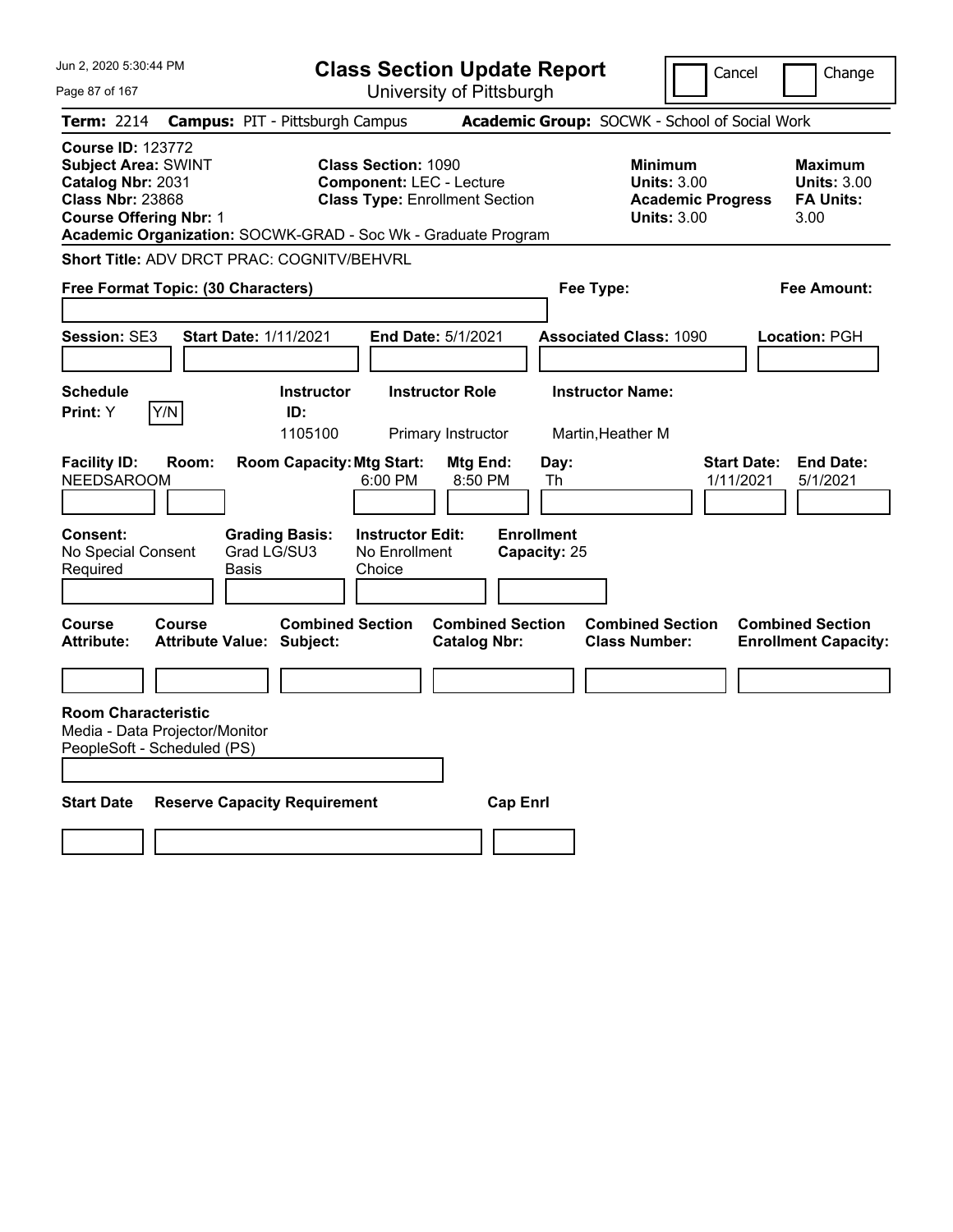| Jun 2, 2020 5:30:44 PM                                                                                                                  | <b>Class Section Update Report</b>                                                                                                                                      |                                                                                        | Cancel<br>Change                                                 |
|-----------------------------------------------------------------------------------------------------------------------------------------|-------------------------------------------------------------------------------------------------------------------------------------------------------------------------|----------------------------------------------------------------------------------------|------------------------------------------------------------------|
| Page 88 of 167                                                                                                                          | University of Pittsburgh                                                                                                                                                |                                                                                        |                                                                  |
| <b>Term: 2214</b>                                                                                                                       | <b>Campus: PIT - Pittsburgh Campus</b>                                                                                                                                  | Academic Group: SOCWK - School of Social Work                                          |                                                                  |
| <b>Course ID: 123776</b><br><b>Subject Area: SWINT</b><br>Catalog Nbr: 2035<br><b>Class Nbr: 29355</b><br><b>Course Offering Nbr: 1</b> | <b>Class Section: 1070</b><br><b>Component: LEC - Lecture</b><br><b>Class Type: Enrollment Section</b><br>Academic Organization: SOCWK-GRAD - Soc Wk - Graduate Program | <b>Minimum</b><br><b>Units: 3.00</b><br><b>Academic Progress</b><br><b>Units: 3.00</b> | <b>Maximum</b><br><b>Units: 3.00</b><br><b>FA Units:</b><br>3.00 |
| <b>Short Title: INTIMATE PARTNER VIOLENCE</b>                                                                                           |                                                                                                                                                                         |                                                                                        |                                                                  |
| Free Format Topic: (30 Characters)                                                                                                      |                                                                                                                                                                         | Fee Type:                                                                              | <b>Fee Amount:</b>                                               |
| <b>Session: AT</b>                                                                                                                      | <b>Start Date: 1/11/2021</b><br>End Date: 5/1/2021                                                                                                                      | <b>Associated Class: 1070</b>                                                          | Location: PGH                                                    |
| <b>Schedule</b><br>Print: Y<br>Y/N                                                                                                      | <b>Instructor Role</b><br>Instructor<br>ID:<br>2918108<br>Primary Instructor                                                                                            | <b>Instructor Name:</b><br>McCarthy, Laura A                                           |                                                                  |
| <b>Facility ID:</b><br>Room:<br><b>NEEDSAROOM</b>                                                                                       | <b>Room Capacity: Mtg Start:</b><br>Mtg End:<br>2:00 PM<br>4:45 PM                                                                                                      | Day:<br>Th                                                                             | <b>End Date:</b><br><b>Start Date:</b><br>1/11/2021<br>5/1/2021  |
| Consent:<br>No Special Consent<br>Required                                                                                              | <b>Instructor Edit:</b><br><b>Grading Basis:</b><br>Grad LG/SU3<br>No Enrollment<br>Basis<br>Choice                                                                     | <b>Enrollment</b><br>Capacity: 25                                                      |                                                                  |
| Course<br>Course<br><b>Attribute:</b>                                                                                                   | <b>Combined Section</b><br><b>Combined Section</b><br><b>Attribute Value: Subject:</b><br><b>Catalog Nbr:</b>                                                           | <b>Combined Section</b><br><b>Class Number:</b>                                        | <b>Combined Section</b><br><b>Enrollment Capacity:</b>           |
|                                                                                                                                         |                                                                                                                                                                         |                                                                                        |                                                                  |
| <b>Room Characteristic</b><br>PeopleSoft - Scheduled (PS)                                                                               |                                                                                                                                                                         |                                                                                        |                                                                  |
|                                                                                                                                         |                                                                                                                                                                         |                                                                                        |                                                                  |
| <b>Start Date</b>                                                                                                                       | <b>Reserve Capacity Requirement</b>                                                                                                                                     | <b>Cap Enrl</b>                                                                        |                                                                  |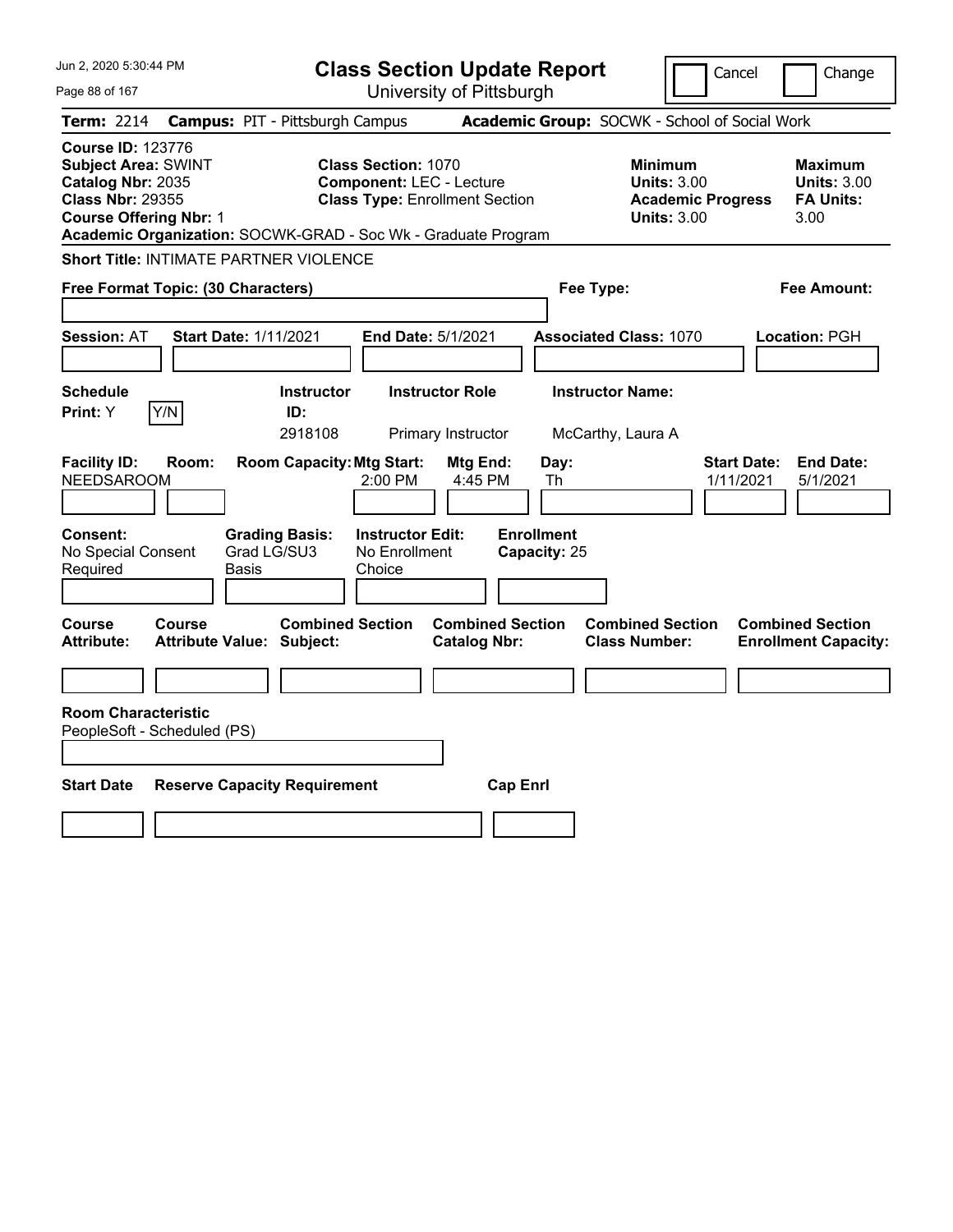| Jun 2, 2020 5:30:44 PM                                                                                                                                                                                   | <b>Class Section Update Report</b>                                                                     |                                                |                                                                                        | Cancel<br>Change                                                 |
|----------------------------------------------------------------------------------------------------------------------------------------------------------------------------------------------------------|--------------------------------------------------------------------------------------------------------|------------------------------------------------|----------------------------------------------------------------------------------------|------------------------------------------------------------------|
| Page 89 of 167                                                                                                                                                                                           |                                                                                                        | University of Pittsburgh                       |                                                                                        |                                                                  |
| <b>Term: 2214</b>                                                                                                                                                                                        | <b>Campus: PIT - Pittsburgh Campus</b>                                                                 |                                                | Academic Group: SOCWK - School of Social Work                                          |                                                                  |
| <b>Course ID: 123779</b><br><b>Subject Area: SWINT</b><br>Catalog Nbr: 2042<br><b>Class Nbr: 14157</b><br><b>Course Offering Nbr: 1</b><br>Academic Organization: SOCWK-GRAD - Soc Wk - Graduate Program | <b>Class Section: 1060</b><br><b>Component: LEC - Lecture</b><br><b>Class Type: Enrollment Section</b> |                                                | <b>Minimum</b><br><b>Units: 3.00</b><br><b>Academic Progress</b><br><b>Units: 3.00</b> | <b>Maximum</b><br><b>Units: 3.00</b><br><b>FA Units:</b><br>3.00 |
| Short Title: SOCIAL WORK WITH SUBSTANCE USE                                                                                                                                                              |                                                                                                        |                                                |                                                                                        |                                                                  |
| Free Format Topic: (30 Characters)                                                                                                                                                                       |                                                                                                        |                                                | Fee Type:                                                                              | Fee Amount:                                                      |
| <b>Session: AT</b><br><b>Start Date: 1/11/2021</b>                                                                                                                                                       | End Date: 5/1/2021                                                                                     |                                                | <b>Associated Class: 1060</b>                                                          | <b>Location: PGH</b>                                             |
| <b>Schedule</b><br>Y/N<br><b>Print:</b> Y                                                                                                                                                                | <b>Instructor Role</b><br><b>Instructor</b><br>ID:<br>3399337<br>Primary Instructor<br>2952017         | Secondary Instructor                           | <b>Instructor Name:</b><br>Beatty, Michael T<br>Betru, Yodit Keck                      |                                                                  |
| <b>Facility ID:</b><br>Room:<br><b>NEEDSAROOM</b>                                                                                                                                                        | <b>Room Capacity: Mtg Start:</b><br>2:00 PM                                                            | Mtg End:<br>Day:<br>4:50 PM<br>Th              |                                                                                        | <b>Start Date:</b><br><b>End Date:</b><br>1/11/2021<br>5/1/2021  |
| <b>Consent:</b><br>Grad LG/SU3<br>No Special Consent<br>Required<br>Basis                                                                                                                                | <b>Instructor Edit:</b><br><b>Grading Basis:</b><br>No Enrollment<br>Choice                            | <b>Enrollment</b><br>Capacity: 24              |                                                                                        |                                                                  |
| <b>Course</b><br>Course<br><b>Attribute:</b><br><b>Attribute Value: Subject:</b>                                                                                                                         | <b>Combined Section</b>                                                                                | <b>Combined Section</b><br><b>Catalog Nbr:</b> | <b>Combined Section</b><br><b>Class Number:</b>                                        | <b>Combined Section</b><br><b>Enrollment Capacity:</b>           |
| <b>Room Characteristic</b>                                                                                                                                                                               |                                                                                                        |                                                |                                                                                        |                                                                  |
| PeopleSoft - Scheduled (PS)                                                                                                                                                                              |                                                                                                        |                                                |                                                                                        |                                                                  |
| <b>Start Date</b><br><b>Reserve Capacity Requirement</b>                                                                                                                                                 |                                                                                                        | <b>Cap Enrl</b>                                |                                                                                        |                                                                  |
|                                                                                                                                                                                                          |                                                                                                        |                                                |                                                                                        |                                                                  |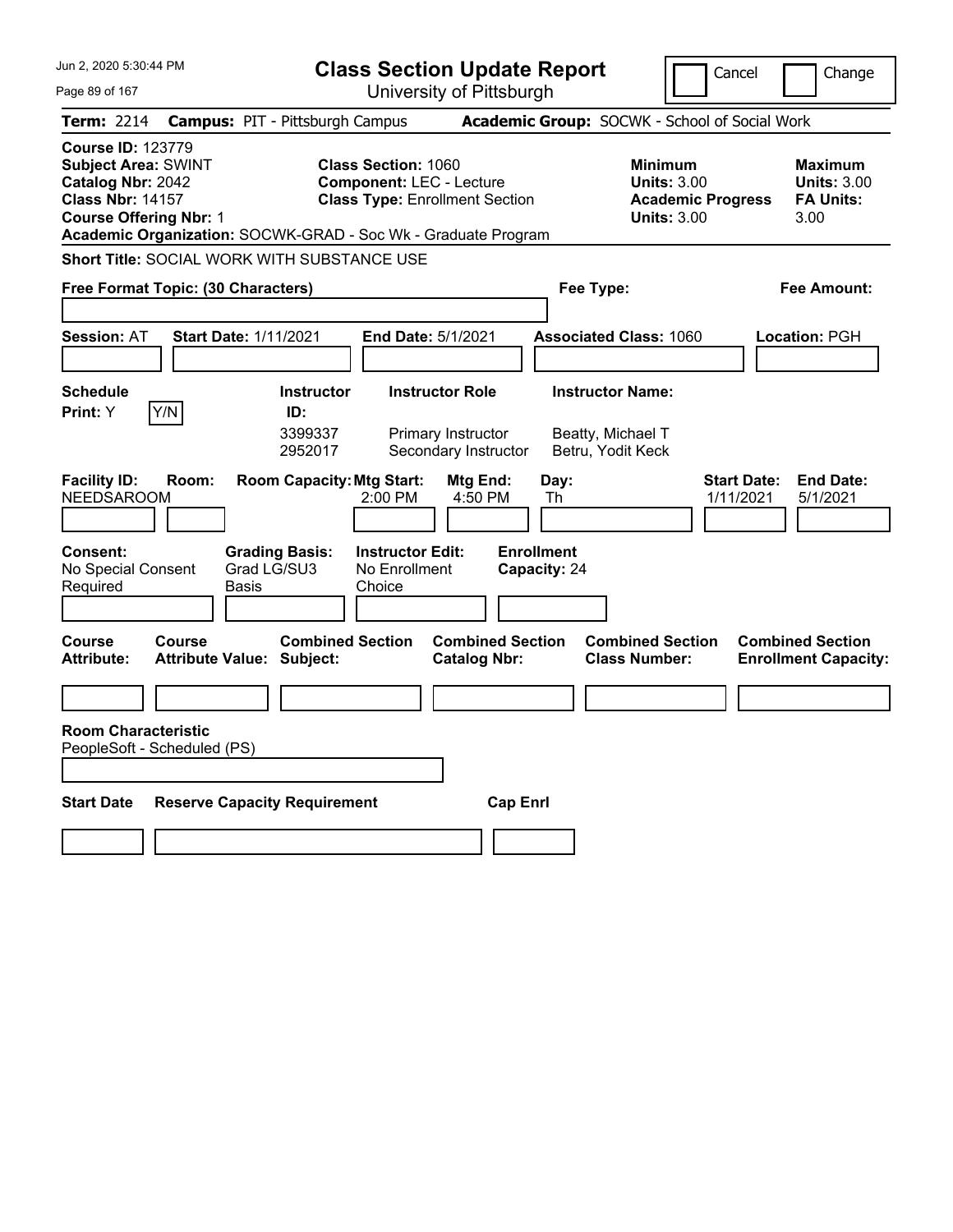| Jun 2, 2020 5:30:44 PM                                                                                                                  |                                                   | <b>Class Section Update Report</b>                                                                                                                                      |                                               | Cancel                                                                                 | Change                                                           |
|-----------------------------------------------------------------------------------------------------------------------------------------|---------------------------------------------------|-------------------------------------------------------------------------------------------------------------------------------------------------------------------------|-----------------------------------------------|----------------------------------------------------------------------------------------|------------------------------------------------------------------|
| Page 90 of 167                                                                                                                          |                                                   | University of Pittsburgh                                                                                                                                                |                                               |                                                                                        |                                                                  |
| Term: 2214                                                                                                                              | <b>Campus: PIT - Pittsburgh Campus</b>            |                                                                                                                                                                         | Academic Group: SOCWK - School of Social Work |                                                                                        |                                                                  |
| <b>Course ID: 123785</b><br><b>Subject Area: SWINT</b><br>Catalog Nbr: 2050<br><b>Class Nbr: 14158</b><br><b>Course Offering Nbr: 1</b> |                                                   | <b>Class Section: 1060</b><br><b>Component: LEC - Lecture</b><br><b>Class Type: Enrollment Section</b><br>Academic Organization: SOCWK-GRAD - Soc Wk - Graduate Program |                                               | <b>Minimum</b><br><b>Units: 3.00</b><br><b>Academic Progress</b><br><b>Units: 3.00</b> | <b>Maximum</b><br><b>Units: 3.00</b><br><b>FA Units:</b><br>3.00 |
|                                                                                                                                         | Short Title: COUPLES THRPY: THRY & TECHNQS        |                                                                                                                                                                         |                                               |                                                                                        |                                                                  |
|                                                                                                                                         | Free Format Topic: (30 Characters)                |                                                                                                                                                                         | Fee Type:                                     |                                                                                        | Fee Amount:                                                      |
| <b>Session: AT</b>                                                                                                                      | <b>Start Date: 1/11/2021</b>                      | End Date: 5/1/2021                                                                                                                                                      |                                               | <b>Associated Class: 1060</b>                                                          | Location: PGH                                                    |
| <b>Schedule</b><br>Y/N<br>Print: Y                                                                                                      | ID:<br>2901390                                    | <b>Instructor Role</b><br><b>Instructor</b><br>Primary Instructor                                                                                                       | <b>Instructor Name:</b><br>Coghill, Lynn E    |                                                                                        |                                                                  |
| <b>Facility ID:</b><br><b>NEEDSAROOM</b>                                                                                                | Room:                                             | <b>Room Capacity: Mtg Start:</b><br>11:00 AM                                                                                                                            | Day:<br>Mtg End:<br>1:50 PM<br>Th             | <b>Start Date:</b><br>1/11/2021                                                        | <b>End Date:</b><br>5/1/2021                                     |
| Consent:<br>No Special Consent<br>Required                                                                                              | <b>Grading Basis:</b><br>Grad LG/SU3<br>Basis     | <b>Instructor Edit:</b><br>No Enrollment<br>Choice                                                                                                                      | <b>Enrollment</b><br>Capacity: 25             |                                                                                        |                                                                  |
| Course<br><b>Attribute:</b>                                                                                                             | <b>Course</b><br><b>Attribute Value: Subject:</b> | <b>Combined Section</b><br><b>Catalog Nbr:</b>                                                                                                                          | <b>Combined Section</b>                       | <b>Combined Section</b><br><b>Class Number:</b>                                        | <b>Combined Section</b><br><b>Enrollment Capacity:</b>           |
|                                                                                                                                         |                                                   |                                                                                                                                                                         |                                               |                                                                                        |                                                                  |
| <b>Room Characteristic</b><br>Media - Data Projector/Monitor<br>PeopleSoft - Scheduled (PS)                                             |                                                   |                                                                                                                                                                         |                                               |                                                                                        |                                                                  |
| <b>Start Date</b>                                                                                                                       | <b>Reserve Capacity Requirement</b>               |                                                                                                                                                                         | <b>Cap Enrl</b>                               |                                                                                        |                                                                  |
|                                                                                                                                         |                                                   |                                                                                                                                                                         |                                               |                                                                                        |                                                                  |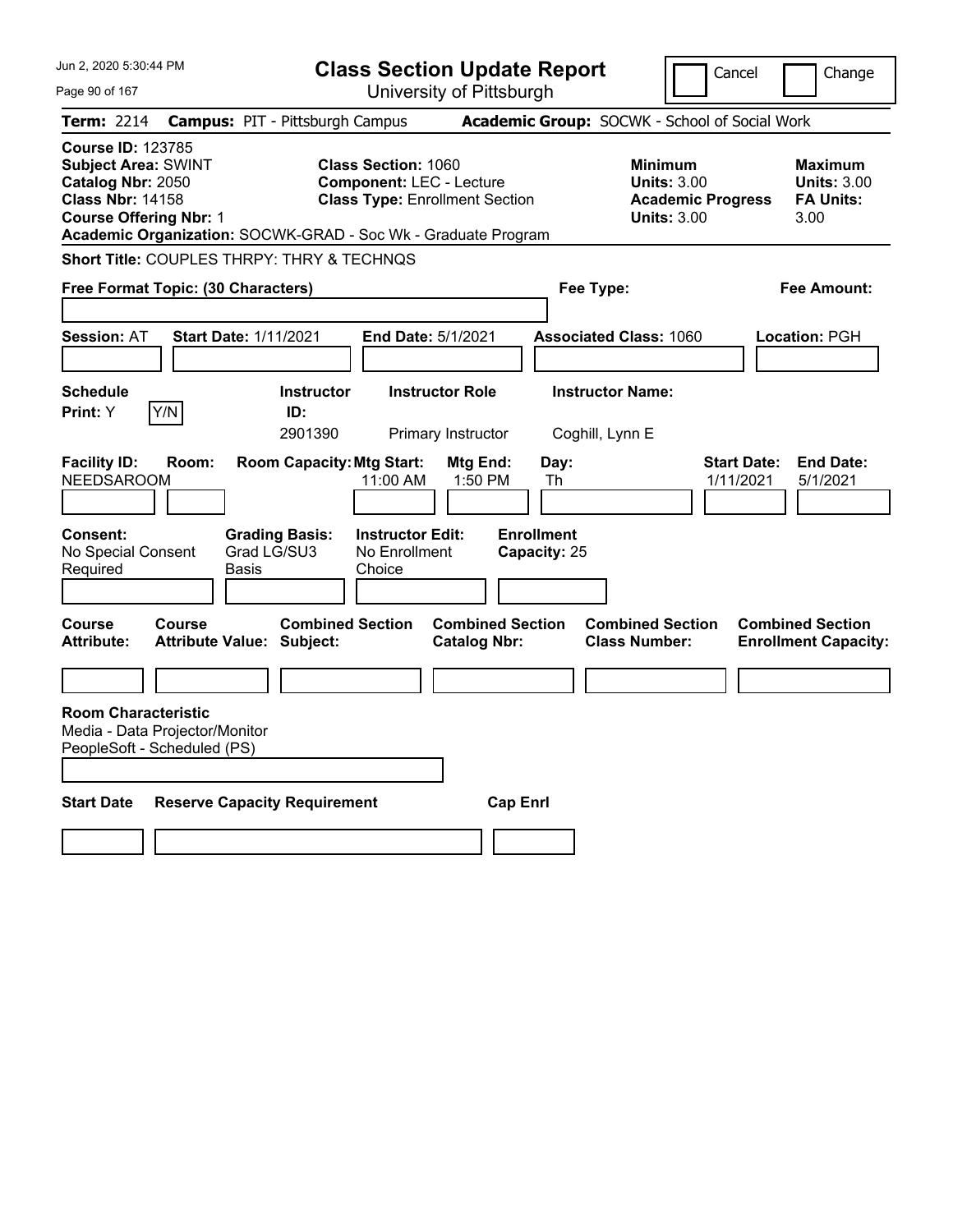| Jun 2, 2020 5:30:44 PM                                                                                                                  | <b>Class Section Update Report</b>                                                                                                                                      | Cancel<br>Change                                                                                                                                           |
|-----------------------------------------------------------------------------------------------------------------------------------------|-------------------------------------------------------------------------------------------------------------------------------------------------------------------------|------------------------------------------------------------------------------------------------------------------------------------------------------------|
| Page 91 of 167                                                                                                                          | University of Pittsburgh                                                                                                                                                |                                                                                                                                                            |
| <b>Term: 2214</b>                                                                                                                       | <b>Campus: PIT - Pittsburgh Campus</b>                                                                                                                                  | Academic Group: SOCWK - School of Social Work                                                                                                              |
| <b>Course ID: 123787</b><br><b>Subject Area: SWINT</b><br>Catalog Nbr: 2053<br><b>Class Nbr: 14196</b><br><b>Course Offering Nbr: 1</b> | <b>Class Section: 1010</b><br><b>Component: LEC - Lecture</b><br><b>Class Type: Enrollment Section</b><br>Academic Organization: SOCWK-GRAD - Soc Wk - Graduate Program | <b>Minimum</b><br><b>Maximum</b><br><b>Units: 3.00</b><br><b>Units: 3.00</b><br><b>Academic Progress</b><br><b>FA Units:</b><br><b>Units: 3.00</b><br>3.00 |
|                                                                                                                                         | Short Title: GRP INTRVS WITH HI-RSK POPLTNS                                                                                                                             |                                                                                                                                                            |
| Free Format Topic: (30 Characters)                                                                                                      |                                                                                                                                                                         | Fee Type:<br>Fee Amount:                                                                                                                                   |
| <b>Session: AT</b>                                                                                                                      | <b>Start Date: 1/11/2021</b><br>End Date: 5/1/2021                                                                                                                      | <b>Associated Class: 1010</b><br>Location: PGH                                                                                                             |
| <b>Schedule</b><br>Print: Y<br>Y/N                                                                                                      | <b>Instructor Role</b><br><b>Instructor</b><br>ID:<br>2923566<br>Primary Instructor                                                                                     | <b>Instructor Name:</b><br>Mulvaney, Elizabeth A                                                                                                           |
| <b>Facility ID:</b><br>Room:<br><b>NEEDSAROOM</b>                                                                                       | <b>Room Capacity: Mtg Start:</b><br>Mtg End:<br>11:00 AM<br>1:50 PM                                                                                                     | <b>End Date:</b><br>Day:<br><b>Start Date:</b><br>1/11/2021<br>5/1/2021<br>Fr                                                                              |
| Consent:<br>No Special Consent<br>Required                                                                                              | <b>Grading Basis:</b><br><b>Instructor Edit:</b><br>Grad LG/SU3<br>No Enrollment<br>Basis<br>Choice                                                                     | <b>Enrollment</b><br>Capacity: 24                                                                                                                          |
| Course<br>Course<br><b>Attribute:</b>                                                                                                   | <b>Combined Section</b><br><b>Combined Section</b><br><b>Attribute Value: Subject:</b><br><b>Catalog Nbr:</b>                                                           | <b>Combined Section</b><br><b>Combined Section</b><br><b>Class Number:</b><br><b>Enrollment Capacity:</b>                                                  |
|                                                                                                                                         |                                                                                                                                                                         |                                                                                                                                                            |
| <b>Room Characteristic</b><br>PeopleSoft - Scheduled (PS)                                                                               |                                                                                                                                                                         |                                                                                                                                                            |
| <b>Start Date</b>                                                                                                                       | <b>Reserve Capacity Requirement</b>                                                                                                                                     | <b>Cap Enrl</b>                                                                                                                                            |
|                                                                                                                                         |                                                                                                                                                                         |                                                                                                                                                            |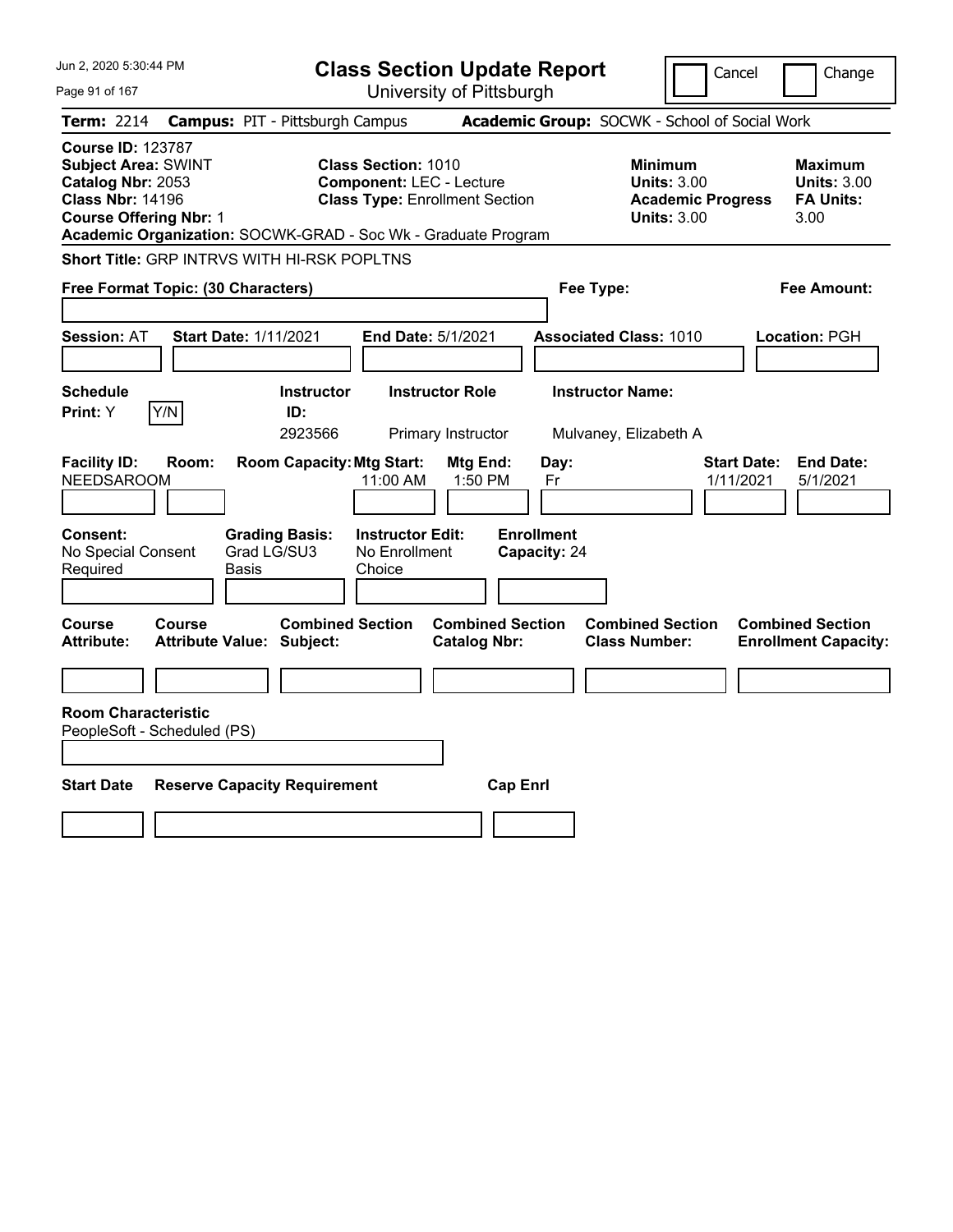| Jun 2, 2020 5:30:44 PM                                                                                                                  |                                                                                                                                                                         | <b>Class Section Update Report</b>             | Cancel                                                                                 | Change                                                           |
|-----------------------------------------------------------------------------------------------------------------------------------------|-------------------------------------------------------------------------------------------------------------------------------------------------------------------------|------------------------------------------------|----------------------------------------------------------------------------------------|------------------------------------------------------------------|
| Page 92 of 167                                                                                                                          |                                                                                                                                                                         | University of Pittsburgh                       |                                                                                        |                                                                  |
| <b>Term: 2214</b>                                                                                                                       | <b>Campus: PIT - Pittsburgh Campus</b>                                                                                                                                  |                                                | Academic Group: SOCWK - School of Social Work                                          |                                                                  |
| <b>Course ID: 123790</b><br><b>Subject Area: SWINT</b><br>Catalog Nbr: 2058<br><b>Class Nbr: 14178</b><br><b>Course Offering Nbr: 1</b> | <b>Class Section: 1030</b><br><b>Component: LEC - Lecture</b><br><b>Class Type: Enrollment Section</b><br>Academic Organization: SOCWK-GRAD - Soc Wk - Graduate Program |                                                | <b>Minimum</b><br><b>Units: 3.00</b><br><b>Academic Progress</b><br><b>Units: 3.00</b> | <b>Maximum</b><br><b>Units: 3.00</b><br><b>FA Units:</b><br>3.00 |
|                                                                                                                                         | <b>Short Title: SOCIAL WORK EDUCATNAL SETTINGS</b>                                                                                                                      |                                                |                                                                                        |                                                                  |
| Free Format Topic: (30 Characters)                                                                                                      |                                                                                                                                                                         |                                                | Fee Type:                                                                              | Fee Amount:                                                      |
| <b>Session: AT</b>                                                                                                                      | <b>Start Date: 1/11/2021</b><br>End Date: 5/1/2021                                                                                                                      |                                                | <b>Associated Class: 1030</b>                                                          | Location: PGH                                                    |
| <b>Schedule</b><br>Y/N<br>Print: Y                                                                                                      | <b>Instructor</b><br>ID:<br>1776631                                                                                                                                     | <b>Instructor Role</b><br>Primary Instructor   | <b>Instructor Name:</b><br>Johnson, Alicia D                                           |                                                                  |
| <b>Facility ID:</b><br>Room:<br><b>NEEDSAROOM</b>                                                                                       | <b>Room Capacity: Mtg Start:</b><br>$6:00$ PM                                                                                                                           | Mtg End:<br>Day:<br>8:50 PM<br>We              |                                                                                        | <b>Start Date:</b><br><b>End Date:</b><br>1/11/2021<br>5/1/2021  |
| <b>Consent:</b><br>No Special Consent<br>Required                                                                                       | <b>Instructor Edit:</b><br><b>Grading Basis:</b><br>Grad LG/SU3<br>No Enrollment<br>Choice<br>Basis                                                                     | <b>Enrollment</b><br>Capacity: 24              |                                                                                        |                                                                  |
| Course<br>Course<br><b>Attribute:</b>                                                                                                   | <b>Combined Section</b><br><b>Attribute Value: Subject:</b>                                                                                                             | <b>Combined Section</b><br><b>Catalog Nbr:</b> | <b>Combined Section</b><br><b>Class Number:</b>                                        | <b>Combined Section</b><br><b>Enrollment Capacity:</b>           |
|                                                                                                                                         |                                                                                                                                                                         |                                                |                                                                                        |                                                                  |
| <b>Room Characteristic</b><br>PeopleSoft - Scheduled (PS)                                                                               |                                                                                                                                                                         |                                                |                                                                                        |                                                                  |
|                                                                                                                                         |                                                                                                                                                                         |                                                |                                                                                        |                                                                  |
| <b>Start Date</b>                                                                                                                       | <b>Reserve Capacity Requirement</b>                                                                                                                                     | <b>Cap Enrl</b>                                |                                                                                        |                                                                  |
|                                                                                                                                         |                                                                                                                                                                         |                                                |                                                                                        |                                                                  |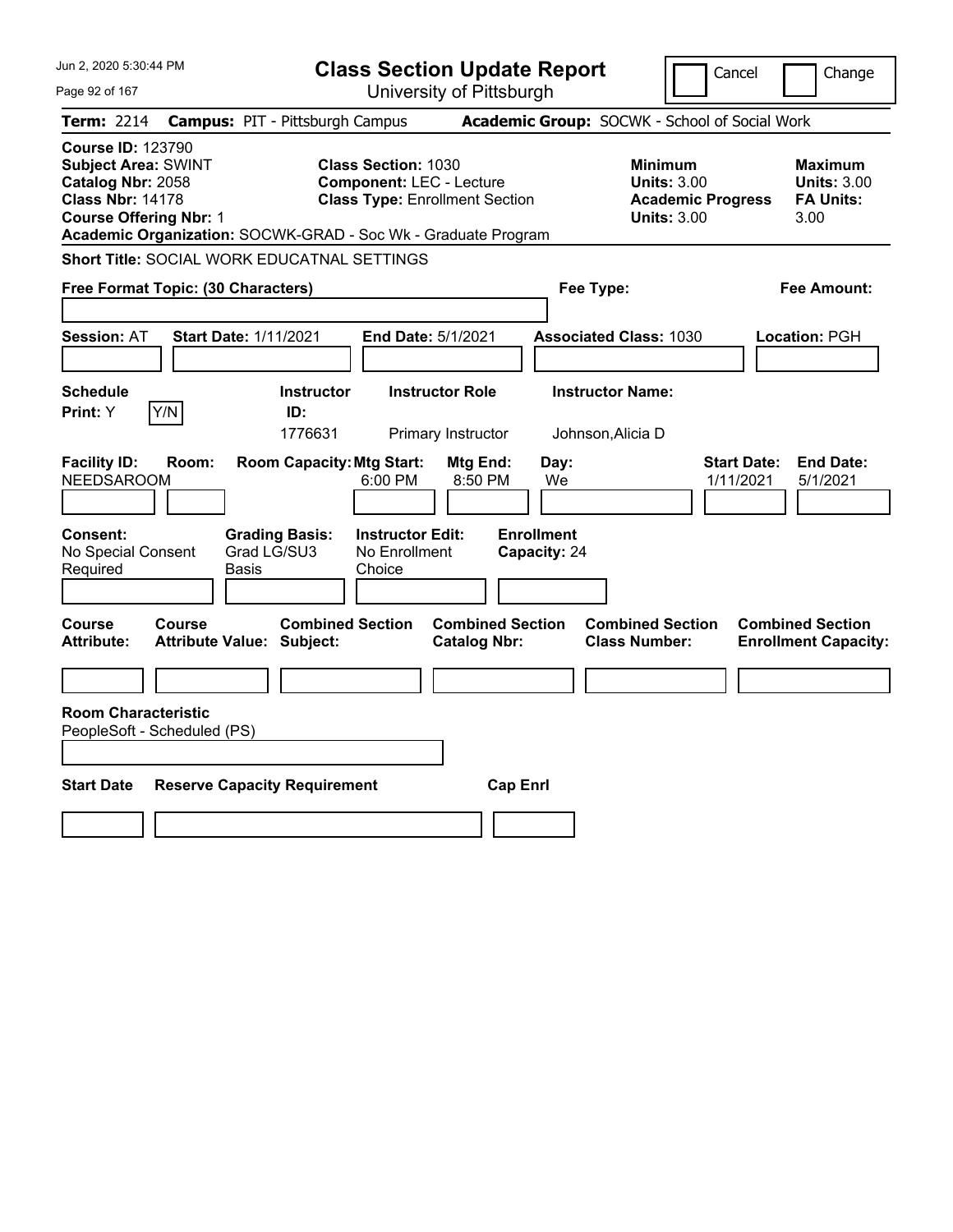| Jun 2, 2020 5:30:44 PM                                                                                                                                                                                   | <b>Class Section Update Report</b>                                                                                        |                                                                                        | Cancel<br>Change                                                 |
|----------------------------------------------------------------------------------------------------------------------------------------------------------------------------------------------------------|---------------------------------------------------------------------------------------------------------------------------|----------------------------------------------------------------------------------------|------------------------------------------------------------------|
| Page 93 of 167                                                                                                                                                                                           | University of Pittsburgh                                                                                                  |                                                                                        |                                                                  |
| <b>Campus: PIT - Pittsburgh Campus</b><br>Term: 2214                                                                                                                                                     |                                                                                                                           | Academic Group: SOCWK - School of Social Work                                          |                                                                  |
| <b>Course ID: 186084</b><br><b>Subject Area: SWINT</b><br>Catalog Nbr: 2072<br><b>Class Nbr: 23870</b><br><b>Course Offering Nbr: 1</b><br>Academic Organization: SOCWK-GRAD - Soc Wk - Graduate Program | <b>Class Section: 1400</b><br><b>Component: LEC - Lecture</b><br><b>Class Type: Enrollment Section</b>                    | <b>Minimum</b><br><b>Units: 3.00</b><br><b>Academic Progress</b><br><b>Units: 3.00</b> | <b>Maximum</b><br><b>Units: 3.00</b><br><b>FA Units:</b><br>3.00 |
| <b>Short Title: SOCL WRK PRA &amp;TRAUMATIC STRESS</b>                                                                                                                                                   |                                                                                                                           |                                                                                        |                                                                  |
| Free Format Topic: (30 Characters)                                                                                                                                                                       |                                                                                                                           | Fee Type:                                                                              | Fee Amount:                                                      |
| <b>Session: AT</b><br><b>Start Date: 1/11/2021</b>                                                                                                                                                       | <b>End Date: 5/1/2021</b>                                                                                                 | <b>Associated Class: 1400</b>                                                          | <b>Location: PGH</b>                                             |
| <b>Schedule</b>                                                                                                                                                                                          | <b>Instructor Role</b><br><b>Instructor</b>                                                                               | <b>Instructor Name:</b>                                                                |                                                                  |
| Y/N<br>Print: Y<br>ID:                                                                                                                                                                                   | 2043459<br>Primary Instructor                                                                                             | Jones, Toya S                                                                          |                                                                  |
| <b>Facility ID:</b><br>Room:<br><b>NEEDSAROOM</b><br><b>Consent:</b><br><b>Grading Basis:</b><br>No Special Consent<br>Grad LG/SU3<br>Required<br>Basis                                                  | <b>Room Capacity: Mtg Start:</b><br>Mtg End:<br>11:00 AM<br>1:50 PM<br><b>Instructor Edit:</b><br>No Enrollment<br>Choice | Day:<br>Fr<br><b>Enrollment</b><br>Capacity: 25                                        | <b>Start Date:</b><br><b>End Date:</b><br>1/11/2021<br>5/1/2021  |
| Course<br><b>Course</b><br><b>Attribute:</b><br><b>Attribute Value: Subject:</b>                                                                                                                         | <b>Combined Section</b><br><b>Combined Section</b><br><b>Catalog Nbr:</b>                                                 | <b>Combined Section</b><br><b>Class Number:</b>                                        | <b>Combined Section</b><br><b>Enrollment Capacity:</b>           |
|                                                                                                                                                                                                          |                                                                                                                           |                                                                                        |                                                                  |
| <b>Room Characteristic</b><br>Media - Data Projector/Monitor<br>PeopleSoft - Scheduled (PS)                                                                                                              |                                                                                                                           |                                                                                        |                                                                  |
| <b>Start Date</b><br><b>Reserve Capacity Requirement</b>                                                                                                                                                 | <b>Cap Enrl</b>                                                                                                           |                                                                                        |                                                                  |
|                                                                                                                                                                                                          |                                                                                                                           |                                                                                        |                                                                  |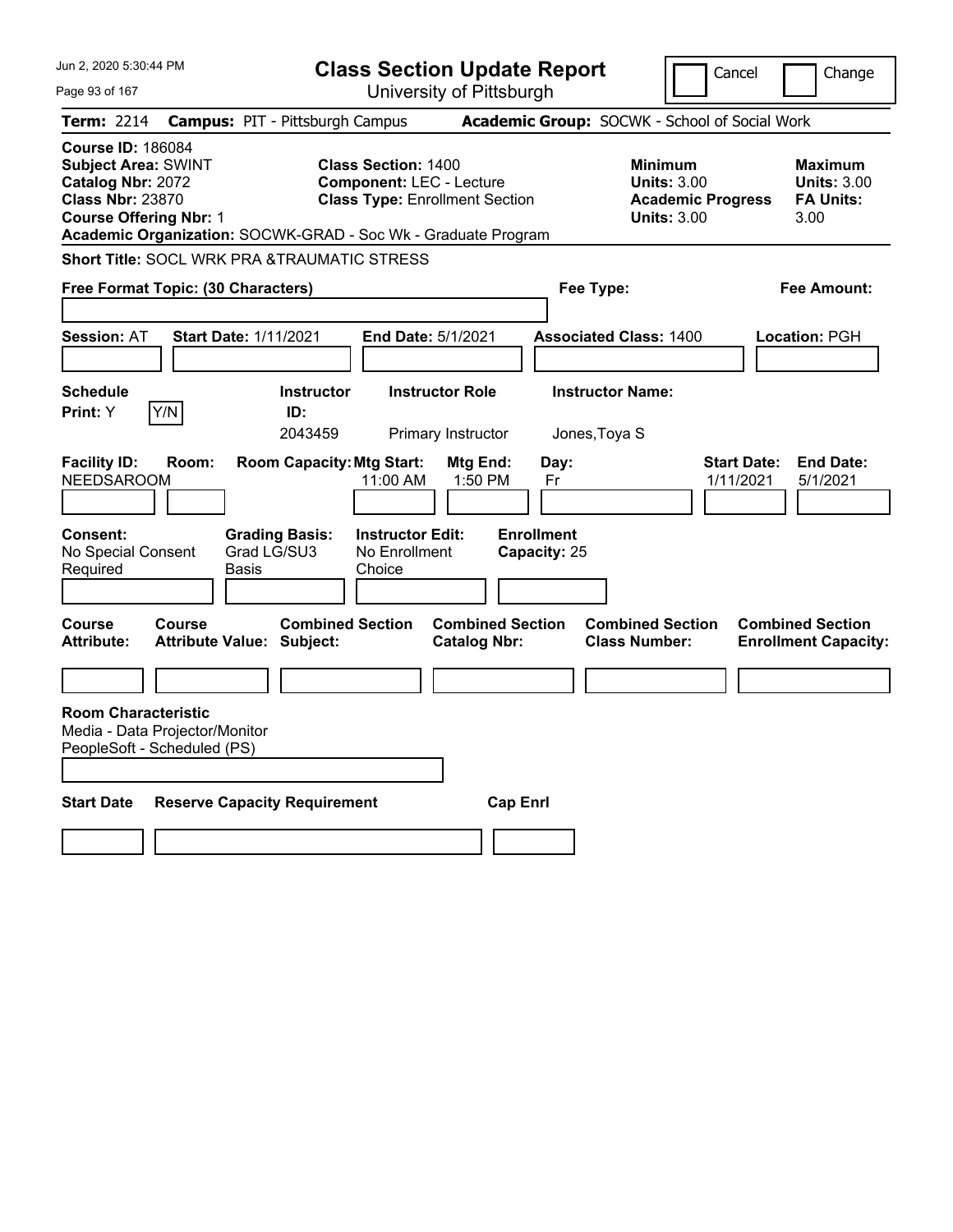| Jun 2, 2020 5:30:44 PM                                                                                                                  |                                                                                                                                                                         | <b>Class Section Update Report</b>             | Cancel                                                                                 | Change                                                           |
|-----------------------------------------------------------------------------------------------------------------------------------------|-------------------------------------------------------------------------------------------------------------------------------------------------------------------------|------------------------------------------------|----------------------------------------------------------------------------------------|------------------------------------------------------------------|
| Page 94 of 167                                                                                                                          |                                                                                                                                                                         | University of Pittsburgh                       |                                                                                        |                                                                  |
| <b>Term: 2214</b>                                                                                                                       | <b>Campus: PIT - Pittsburgh Campus</b>                                                                                                                                  |                                                | Academic Group: SOCWK - School of Social Work                                          |                                                                  |
| <b>Course ID: 186978</b><br><b>Subject Area: SWINT</b><br>Catalog Nbr: 2073<br><b>Class Nbr: 24448</b><br><b>Course Offering Nbr: 1</b> | <b>Class Section: 1200</b><br><b>Component: LEC - Lecture</b><br><b>Class Type: Enrollment Section</b><br>Academic Organization: SOCWK-GRAD - Soc Wk - Graduate Program |                                                | <b>Minimum</b><br><b>Units: 3.00</b><br><b>Academic Progress</b><br><b>Units: 3.00</b> | <b>Maximum</b><br><b>Units: 3.00</b><br><b>FA Units:</b><br>3.00 |
| Short Title: INTGRTD HC & PHARMACOLOGY                                                                                                  |                                                                                                                                                                         |                                                |                                                                                        |                                                                  |
| Free Format Topic: (30 Characters)                                                                                                      |                                                                                                                                                                         |                                                | Fee Type:                                                                              | Fee Amount:                                                      |
| Session: AT                                                                                                                             | <b>Start Date: 1/11/2021</b><br>End Date: 5/1/2021                                                                                                                      |                                                | <b>Associated Class: 1200</b>                                                          | Location: PGH                                                    |
| <b>Schedule</b><br>Print: Y<br> Y/N                                                                                                     | <b>Instructor</b><br>ID:<br>2957265                                                                                                                                     | <b>Instructor Role</b><br>Primary Instructor   | <b>Instructor Name:</b><br>Silipigni, John                                             |                                                                  |
| <b>Facility ID:</b><br>Room:<br>NEEDSAROOM                                                                                              | <b>Room Capacity: Mtg Start:</b><br>6:00 PM                                                                                                                             | Mtg End:<br>Day:<br>8:50 PM<br>We              |                                                                                        | <b>Start Date:</b><br><b>End Date:</b><br>1/11/2021<br>5/1/2021  |
| Consent:<br>No Special Consent<br>Required                                                                                              | <b>Grading Basis:</b><br><b>Instructor Edit:</b><br>Grad LG/SNC<br>No Enrollment<br>Basis<br>Choice                                                                     | <b>Enrollment</b><br>Capacity: 25              |                                                                                        |                                                                  |
| Course<br><b>Course</b><br><b>Attribute:</b>                                                                                            | <b>Combined Section</b><br><b>Attribute Value: Subject:</b>                                                                                                             | <b>Combined Section</b><br><b>Catalog Nbr:</b> | <b>Combined Section</b><br><b>Class Number:</b>                                        | <b>Combined Section</b><br><b>Enrollment Capacity:</b>           |
| <b>Room Characteristic</b><br>PeopleSoft - Scheduled (PS)<br><b>Start Date</b>                                                          | <b>Reserve Capacity Requirement</b>                                                                                                                                     | <b>Cap Enrl</b>                                |                                                                                        |                                                                  |
|                                                                                                                                         |                                                                                                                                                                         |                                                |                                                                                        |                                                                  |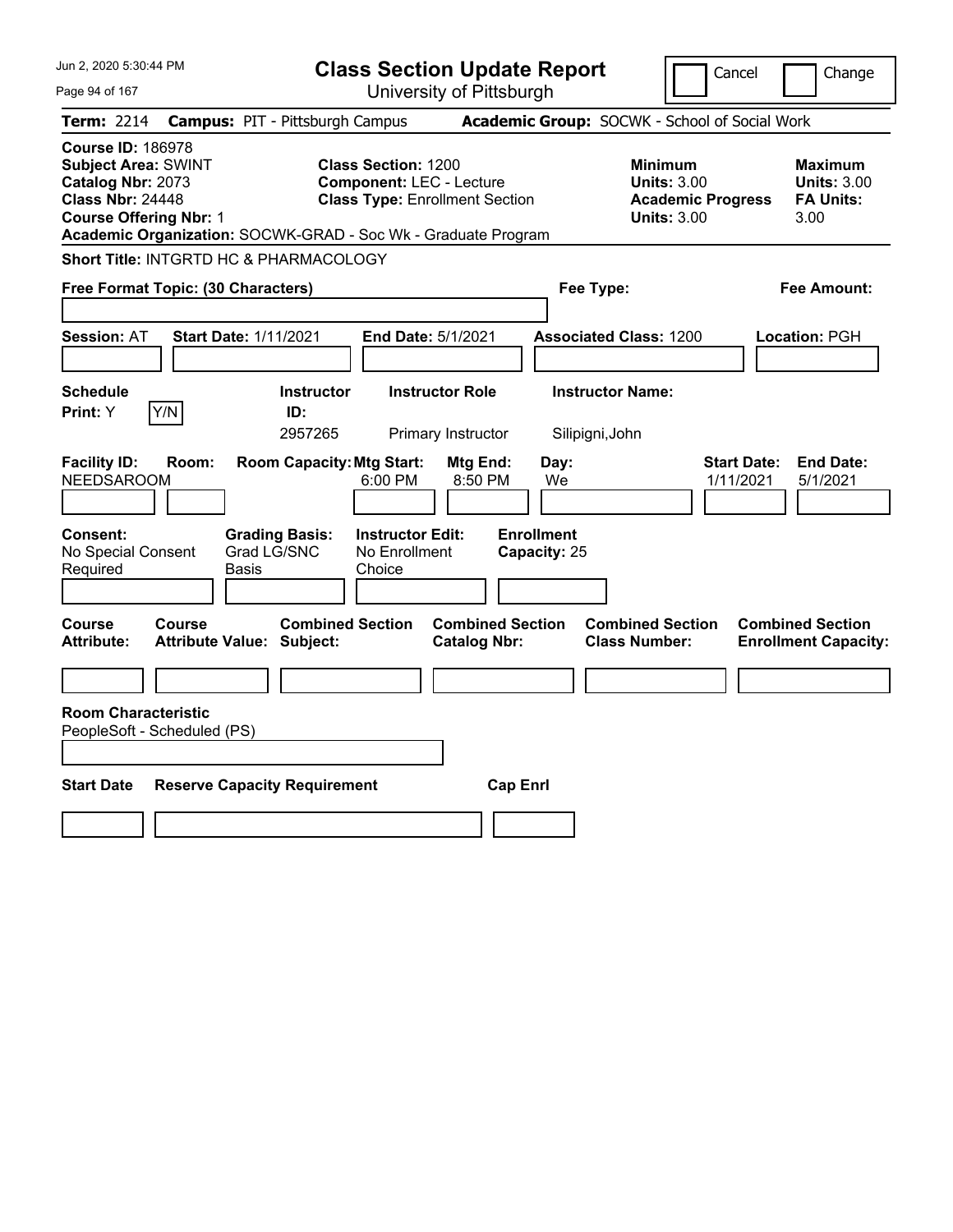| Jun 2, 2020 5:30:44 PM                                                                                                                  |                                                                                                                                | <b>Class Section Update Report</b>             |                                                                                        | Cancel<br>Change                                                 |
|-----------------------------------------------------------------------------------------------------------------------------------------|--------------------------------------------------------------------------------------------------------------------------------|------------------------------------------------|----------------------------------------------------------------------------------------|------------------------------------------------------------------|
| Page 95 of 167                                                                                                                          |                                                                                                                                | University of Pittsburgh                       |                                                                                        |                                                                  |
| <b>Term: 2214</b>                                                                                                                       | <b>Campus: PIT - Pittsburgh Campus</b>                                                                                         |                                                | Academic Group: SOCWK - School of Social Work                                          |                                                                  |
| <b>Course ID: 188425</b><br><b>Subject Area: SWINT</b><br>Catalog Nbr: 2074<br><b>Class Nbr: 26126</b><br><b>Course Offering Nbr: 1</b> | <b>Class Section: 1010</b><br><b>Component: LEC - Lecture</b><br>Academic Organization: SOCWK-GRAD - Soc Wk - Graduate Program | <b>Class Type: Enrollment Section</b>          | <b>Minimum</b><br><b>Units: 3.00</b><br><b>Academic Progress</b><br><b>Units: 3.00</b> | <b>Maximum</b><br><b>Units: 3.00</b><br><b>FA Units:</b><br>3.00 |
| Short Title: SPIRITUALITY & SOCIAL WORK                                                                                                 |                                                                                                                                |                                                |                                                                                        |                                                                  |
| Free Format Topic: (30 Characters)                                                                                                      |                                                                                                                                |                                                | Fee Type:                                                                              | Fee Amount:                                                      |
| <b>Session: AT</b>                                                                                                                      | <b>Start Date: 1/11/2021</b>                                                                                                   | End Date: 5/1/2021                             | <b>Associated Class: 1010</b>                                                          | Location: PGH                                                    |
| <b>Schedule</b><br>Print: Y<br>Y/N                                                                                                      | <b>Instructor</b><br>ID:<br>2923566                                                                                            | <b>Instructor Role</b><br>Primary Instructor   | <b>Instructor Name:</b><br>Mulvaney, Elizabeth A                                       |                                                                  |
| <b>Facility ID:</b><br>Room:<br><b>NEEDSAROOM</b>                                                                                       | <b>Room Capacity: Mtg Start:</b><br>8:00 AM                                                                                    | Mtg End:<br>Day:<br>10:50 AM<br>Fr             |                                                                                        | <b>End Date:</b><br><b>Start Date:</b><br>1/11/2021<br>5/1/2021  |
| <b>Consent:</b><br>No Special Consent<br>Required                                                                                       | <b>Instructor Edit:</b><br><b>Grading Basis:</b><br>Grad LG/SU3<br>No Enrollment<br>Basis<br>Choice                            | <b>Enrollment</b><br>Capacity: 24              |                                                                                        |                                                                  |
| <b>Course</b><br>Course<br><b>Attribute:</b>                                                                                            | <b>Combined Section</b><br><b>Attribute Value: Subject:</b>                                                                    | <b>Combined Section</b><br><b>Catalog Nbr:</b> | <b>Combined Section</b><br><b>Class Number:</b>                                        | <b>Combined Section</b><br><b>Enrollment Capacity:</b>           |
| <b>Room Characteristic</b><br>PeopleSoft - Scheduled (PS)                                                                               |                                                                                                                                |                                                |                                                                                        |                                                                  |
| <b>Start Date</b>                                                                                                                       | <b>Reserve Capacity Requirement</b>                                                                                            | <b>Cap Enrl</b>                                |                                                                                        |                                                                  |
|                                                                                                                                         |                                                                                                                                |                                                |                                                                                        |                                                                  |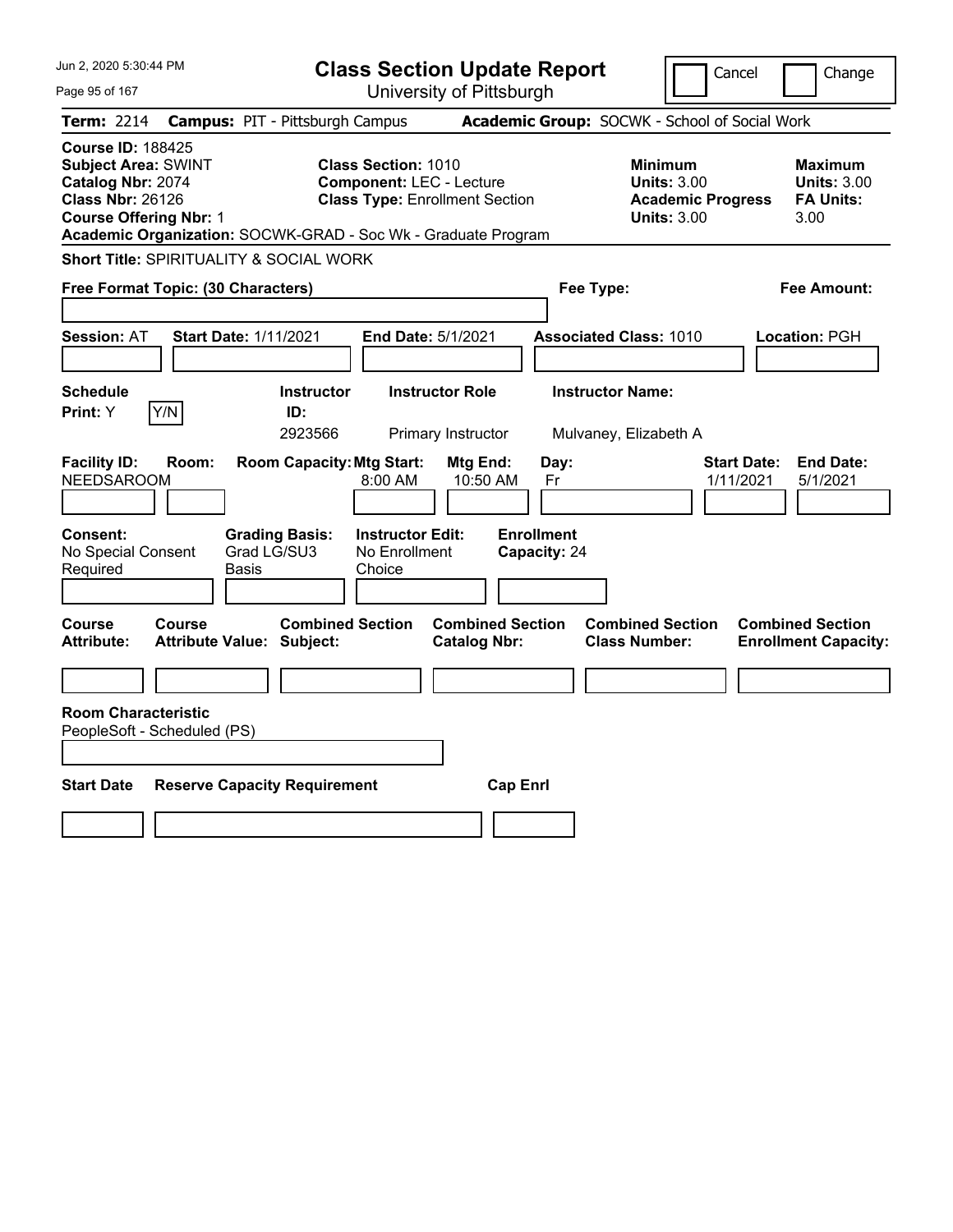| Jun 2, 2020 5:30:44 PM                                                                                                                                                                                   |                                            |                                                |                                                               | <b>Class Section Update Report</b>                                   |                                   |                                                                | Cancel                                                               | Change                                                           |
|----------------------------------------------------------------------------------------------------------------------------------------------------------------------------------------------------------|--------------------------------------------|------------------------------------------------|---------------------------------------------------------------|----------------------------------------------------------------------|-----------------------------------|----------------------------------------------------------------|----------------------------------------------------------------------|------------------------------------------------------------------|
| Page 96 of 167                                                                                                                                                                                           |                                            |                                                |                                                               | University of Pittsburgh                                             |                                   |                                                                |                                                                      |                                                                  |
| <b>Term: 2214</b>                                                                                                                                                                                        | <b>Campus: PIT - Pittsburgh Campus</b>     |                                                |                                                               |                                                                      |                                   | Academic Group: SOCWK - School of Social Work                  |                                                                      |                                                                  |
| <b>Course ID: 123799</b><br><b>Subject Area: SWINT</b><br>Catalog Nbr: 2082<br><b>Class Nbr: 14189</b><br><b>Course Offering Nbr: 1</b><br>Academic Organization: SOCWK-GRAD - Soc Wk - Graduate Program |                                            |                                                | <b>Class Section: 1010</b><br><b>Component: LEC - Lecture</b> | <b>Class Type: Enrollment Section</b>                                |                                   | <b>Minimum</b>                                                 | <b>Units: 3.00</b><br><b>Academic Progress</b><br><b>Units: 3.00</b> | <b>Maximum</b><br><b>Units: 3.00</b><br><b>FA Units:</b><br>3.00 |
| <b>Short Title: MODELS OF INTERVENTION</b>                                                                                                                                                               |                                            |                                                |                                                               |                                                                      |                                   |                                                                |                                                                      |                                                                  |
| Free Format Topic: (30 Characters)                                                                                                                                                                       |                                            |                                                |                                                               |                                                                      |                                   | Fee Type:                                                      |                                                                      | Fee Amount:                                                      |
| <b>Session: AT</b>                                                                                                                                                                                       | <b>Start Date: 1/11/2021</b>               |                                                | End Date: 5/1/2021                                            |                                                                      |                                   | <b>Associated Class: 1010</b>                                  |                                                                      | Location: PGH                                                    |
| <b>Schedule</b><br>Y/N<br>Print: Y                                                                                                                                                                       |                                            | <b>Instructor</b><br>ID:<br>2952017<br>1021794 |                                                               | <b>Instructor Role</b><br>Secondary Instructor<br>Primary Instructor |                                   | <b>Instructor Name:</b><br>Betru, Yodit Keck<br>Burden, Bonita |                                                                      |                                                                  |
| <b>Facility ID:</b><br><b>NEEDSAROOM</b>                                                                                                                                                                 | Room:                                      | <b>Room Capacity: Mtg Start:</b>               | 8:00 AM                                                       | Mtg End:<br>10:50 AM                                                 | Day:<br>Mo                        |                                                                | 1/11/2021                                                            | <b>Start Date:</b><br><b>End Date:</b><br>5/1/2021               |
| <b>Consent:</b><br>No Special Consent<br>Required                                                                                                                                                        | Grad LG/SU3<br>Basis                       | <b>Grading Basis:</b>                          | <b>Instructor Edit:</b><br>No Enrollment<br>Choice            |                                                                      | <b>Enrollment</b><br>Capacity: 25 |                                                                |                                                                      |                                                                  |
| Course<br><b>Attribute:</b>                                                                                                                                                                              | Course<br><b>Attribute Value: Subject:</b> | <b>Combined Section</b>                        |                                                               | <b>Combined Section</b><br><b>Catalog Nbr:</b>                       |                                   | <b>Combined Section</b><br><b>Class Number:</b>                |                                                                      | <b>Combined Section</b><br><b>Enrollment Capacity:</b>           |
|                                                                                                                                                                                                          |                                            |                                                |                                                               |                                                                      |                                   |                                                                |                                                                      |                                                                  |
| <b>Room Characteristic</b><br>PeopleSoft - Scheduled (PS)                                                                                                                                                |                                            |                                                |                                                               |                                                                      |                                   |                                                                |                                                                      |                                                                  |
| <b>Start Date</b>                                                                                                                                                                                        | <b>Reserve Capacity Requirement</b>        |                                                |                                                               | <b>Cap Enrl</b>                                                      |                                   |                                                                |                                                                      |                                                                  |
|                                                                                                                                                                                                          |                                            |                                                |                                                               |                                                                      |                                   |                                                                |                                                                      |                                                                  |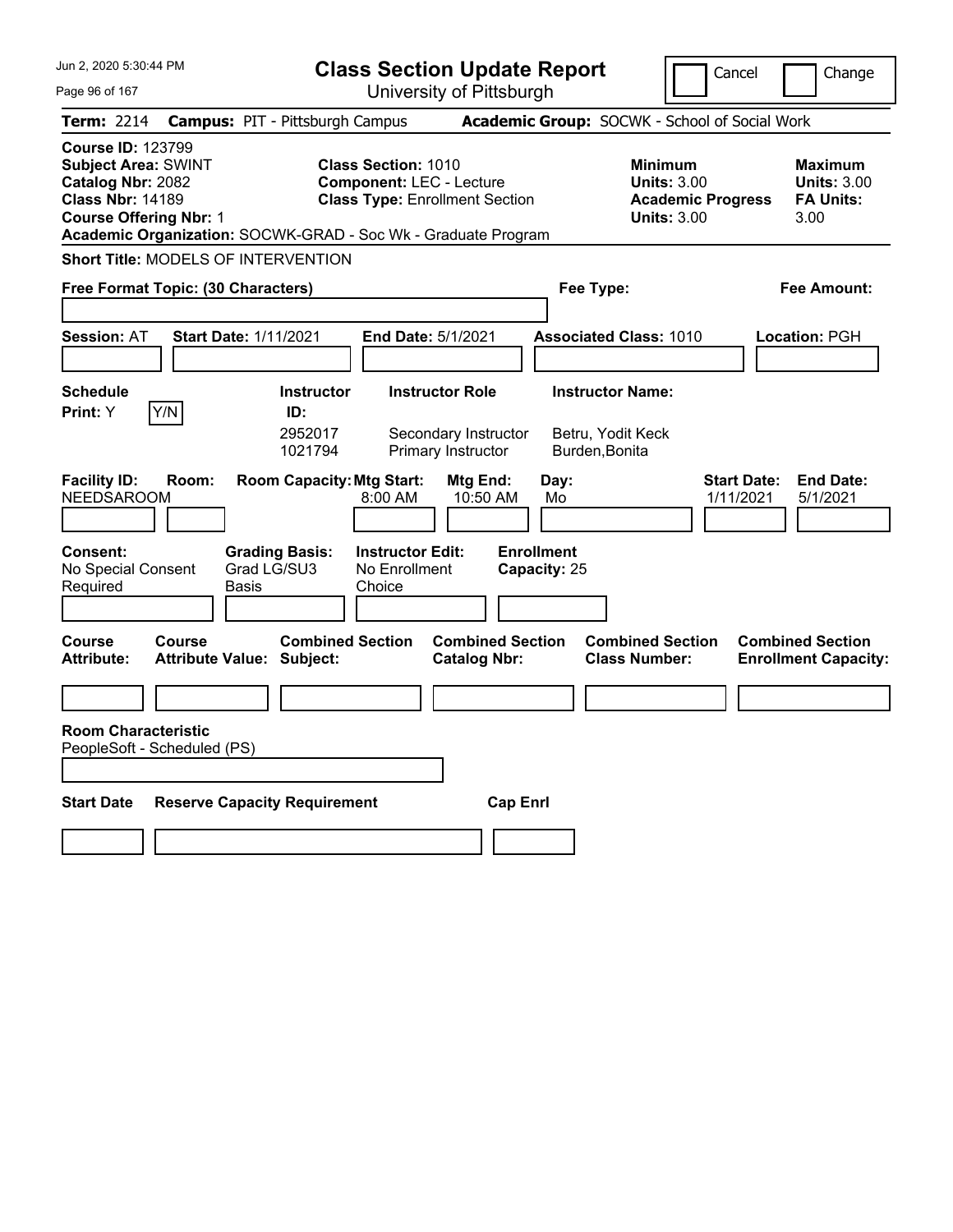| Jun 2, 2020 5:30:44 PM                                                                                                                  |               |                                                               | <b>Class Section Update Report</b>                                                                     |                                                |                                   |                                                                                 | Cancel                          | Change                                                    |
|-----------------------------------------------------------------------------------------------------------------------------------------|---------------|---------------------------------------------------------------|--------------------------------------------------------------------------------------------------------|------------------------------------------------|-----------------------------------|---------------------------------------------------------------------------------|---------------------------------|-----------------------------------------------------------|
| Page 97 of 167                                                                                                                          |               |                                                               |                                                                                                        | University of Pittsburgh                       |                                   |                                                                                 |                                 |                                                           |
| Term: 2214                                                                                                                              |               | <b>Campus: PIT - Pittsburgh Campus</b>                        |                                                                                                        |                                                |                                   | Academic Group: SOCWK - School of Social Work                                   |                                 |                                                           |
| <b>Course ID: 123799</b><br><b>Subject Area: SWINT</b><br>Catalog Nbr: 2082<br><b>Class Nbr: 16734</b><br><b>Course Offering Nbr: 1</b> |               | Academic Organization: SOCWK-GRAD - Soc Wk - Graduate Program | <b>Class Section: 1030</b><br><b>Component: LEC - Lecture</b><br><b>Class Type: Enrollment Section</b> |                                                |                                   | Minimum<br><b>Units: 3.00</b><br><b>Academic Progress</b><br><b>Units: 3.00</b> |                                 | Maximum<br><b>Units: 3.00</b><br><b>FA Units:</b><br>3.00 |
|                                                                                                                                         |               | Short Title: MODELS OF INTERVENTION                           |                                                                                                        |                                                |                                   |                                                                                 |                                 |                                                           |
| Free Format Topic: (30 Characters)                                                                                                      |               |                                                               |                                                                                                        |                                                | Fee Type:                         |                                                                                 |                                 | Fee Amount:                                               |
| <b>Session: AT</b>                                                                                                                      |               | <b>Start Date: 1/11/2021</b>                                  | <b>End Date: 5/1/2021</b>                                                                              |                                                |                                   | <b>Associated Class: 1030</b>                                                   |                                 | Location: PGH                                             |
| <b>Schedule</b><br><b>Print:</b> Y                                                                                                      | Y/N           | <b>Instructor</b><br>ID:<br>2043459                           |                                                                                                        | <b>Instructor Role</b><br>Primary Instructor   | Jones, Toya S                     | <b>Instructor Name:</b>                                                         |                                 |                                                           |
| <b>Facility ID:</b><br><b>NEEDSAROOM</b>                                                                                                | Room:         | <b>Room Capacity: Mtg Start:</b>                              | 6:00 PM                                                                                                | Mtg End:<br>8:50 PM                            | Day:<br>Tu                        |                                                                                 | <b>Start Date:</b><br>1/11/2021 | <b>End Date:</b><br>5/1/2021                              |
| Consent:<br>No Special Consent<br>Required                                                                                              |               | <b>Grading Basis:</b><br>Grad LG/SU3<br>Basis                 | <b>Instructor Edit:</b><br>No Enrollment<br>Choice                                                     |                                                | <b>Enrollment</b><br>Capacity: 25 |                                                                                 |                                 |                                                           |
| Course<br><b>Attribute:</b>                                                                                                             | <b>Course</b> | <b>Combined Section</b><br><b>Attribute Value: Subject:</b>   |                                                                                                        | <b>Combined Section</b><br><b>Catalog Nbr:</b> |                                   | <b>Combined Section</b><br><b>Class Number:</b>                                 |                                 | <b>Combined Section</b><br><b>Enrollment Capacity:</b>    |
|                                                                                                                                         |               |                                                               |                                                                                                        |                                                |                                   |                                                                                 |                                 |                                                           |
| <b>Room Characteristic</b><br>Media - Data Projector/Monitor<br>PeopleSoft - Scheduled (PS)                                             |               |                                                               |                                                                                                        |                                                |                                   |                                                                                 |                                 |                                                           |
| <b>Start Date</b>                                                                                                                       |               | <b>Reserve Capacity Requirement</b>                           |                                                                                                        | <b>Cap Enri</b>                                |                                   |                                                                                 |                                 |                                                           |
|                                                                                                                                         |               |                                                               |                                                                                                        |                                                |                                   |                                                                                 |                                 |                                                           |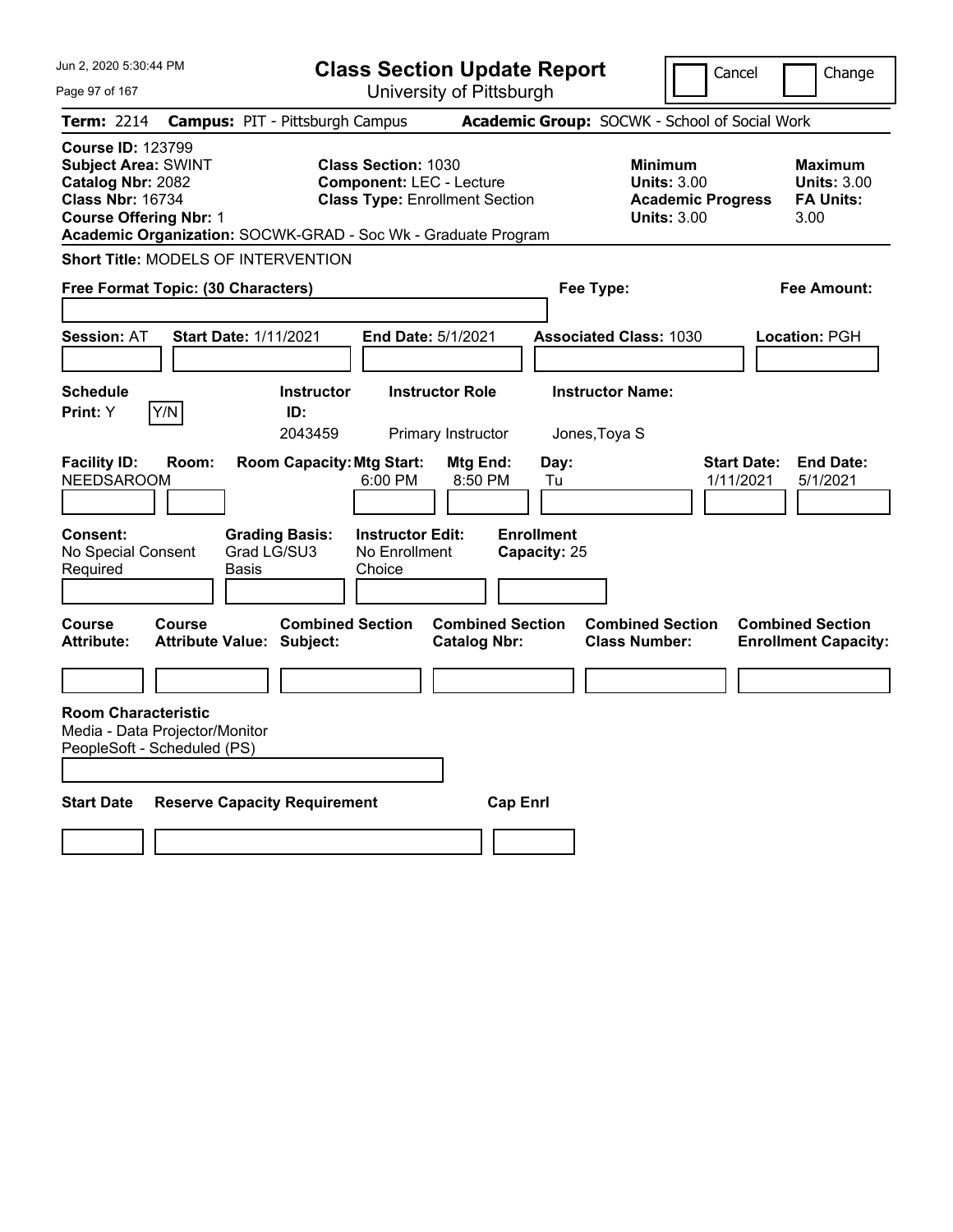| Jun 2, 2020 5:30:44 PM                                                                                                                                                                                   |                                                                                   | <b>Class Section Update Report</b>                                                                     |                                                |                                                 |                                                                                        | Cancel                          | Change                                                    |
|----------------------------------------------------------------------------------------------------------------------------------------------------------------------------------------------------------|-----------------------------------------------------------------------------------|--------------------------------------------------------------------------------------------------------|------------------------------------------------|-------------------------------------------------|----------------------------------------------------------------------------------------|---------------------------------|-----------------------------------------------------------|
| Page 98 of 167                                                                                                                                                                                           |                                                                                   | University of Pittsburgh                                                                               |                                                |                                                 |                                                                                        |                                 |                                                           |
| <b>Term: 2214</b>                                                                                                                                                                                        | <b>Campus: PIT - Pittsburgh Campus</b>                                            |                                                                                                        |                                                |                                                 | Academic Group: SOCWK - School of Social Work                                          |                                 |                                                           |
| <b>Course ID: 123799</b><br><b>Subject Area: SWINT</b><br>Catalog Nbr: 2082<br><b>Class Nbr: 20856</b><br><b>Course Offering Nbr: 1</b><br>Academic Organization: SOCWK-GRAD - Soc Wk - Graduate Program |                                                                                   | <b>Class Section: 1040</b><br><b>Component: LEC - Lecture</b><br><b>Class Type: Enrollment Section</b> |                                                |                                                 | <b>Minimum</b><br><b>Units: 3.00</b><br><b>Academic Progress</b><br><b>Units: 3.00</b> |                                 | Maximum<br><b>Units: 3.00</b><br><b>FA Units:</b><br>3.00 |
| <b>Short Title: MODELS OF INTERVENTION</b>                                                                                                                                                               |                                                                                   |                                                                                                        |                                                |                                                 |                                                                                        |                                 |                                                           |
| Free Format Topic: (30 Characters)                                                                                                                                                                       |                                                                                   |                                                                                                        |                                                | Fee Type:                                       |                                                                                        |                                 | Fee Amount:                                               |
| <b>Session: AT</b>                                                                                                                                                                                       | <b>Start Date: 1/11/2021</b>                                                      | End Date: 5/1/2021                                                                                     |                                                |                                                 | <b>Associated Class: 1040</b>                                                          |                                 | <b>Location: PGH</b>                                      |
| <b>Schedule</b>                                                                                                                                                                                          | <b>Instructor</b>                                                                 | <b>Instructor Role</b>                                                                                 |                                                |                                                 | <b>Instructor Name:</b>                                                                |                                 |                                                           |
| Y/N<br><b>Print:</b> Y                                                                                                                                                                                   | ID:<br>2965259                                                                    | Primary Instructor                                                                                     |                                                |                                                 | Labrum, Travis K                                                                       |                                 |                                                           |
| <b>Facility ID:</b><br>Room:<br><b>NEEDSAROOM</b><br>Consent:<br>No Special Consent<br>Required                                                                                                          | <b>Room Capacity: Mtg Start:</b><br><b>Grading Basis:</b><br>Grad LG/SU3<br>Basis | $8:00 \, \text{AM}$<br><b>Instructor Edit:</b><br>No Enrollment<br>Choice                              | Mtg End:<br>10:50 AM                           | Day:<br>Mo<br><b>Enrollment</b><br>Capacity: 24 |                                                                                        | <b>Start Date:</b><br>1/11/2021 | <b>End Date:</b><br>5/1/2021                              |
| Course<br>Course<br><b>Attribute:</b>                                                                                                                                                                    | <b>Combined Section</b><br><b>Attribute Value: Subject:</b>                       |                                                                                                        | <b>Combined Section</b><br><b>Catalog Nbr:</b> |                                                 | <b>Combined Section</b><br><b>Class Number:</b>                                        |                                 | <b>Combined Section</b><br><b>Enrollment Capacity:</b>    |
| <b>Room Characteristic</b><br>Media - Data Projector/Monitor<br>PeopleSoft - Scheduled (PS)                                                                                                              |                                                                                   |                                                                                                        |                                                |                                                 |                                                                                        |                                 |                                                           |
| <b>Start Date</b>                                                                                                                                                                                        | <b>Reserve Capacity Requirement</b>                                               |                                                                                                        | <b>Cap Enri</b>                                |                                                 |                                                                                        |                                 |                                                           |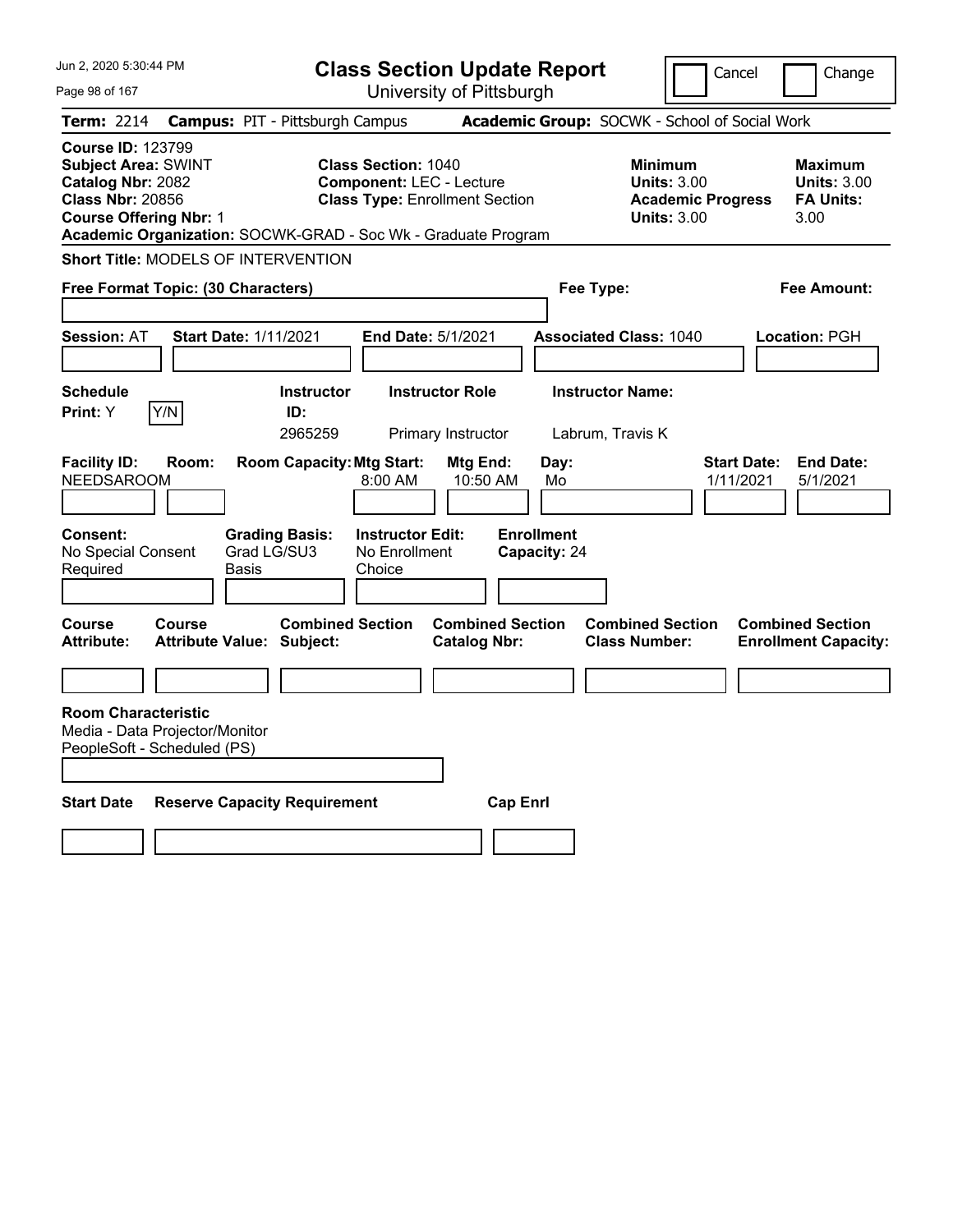| Jun 2, 2020 5:30:44 PM                                                                                                                  |                                                                                                                                | <b>Class Section Update Report</b>             |                                                                                        | Cancel<br>Change                                                 |
|-----------------------------------------------------------------------------------------------------------------------------------------|--------------------------------------------------------------------------------------------------------------------------------|------------------------------------------------|----------------------------------------------------------------------------------------|------------------------------------------------------------------|
| Page 99 of 167                                                                                                                          |                                                                                                                                | University of Pittsburgh                       |                                                                                        |                                                                  |
| <b>Term: 2214</b>                                                                                                                       | <b>Campus: PIT - Pittsburgh Campus</b>                                                                                         |                                                | Academic Group: SOCWK - School of Social Work                                          |                                                                  |
| <b>Course ID: 123799</b><br><b>Subject Area: SWINT</b><br>Catalog Nbr: 2082<br><b>Class Nbr: 26980</b><br><b>Course Offering Nbr: 1</b> | <b>Class Section: 1050</b><br><b>Component: LEC - Lecture</b><br>Academic Organization: SOCWK-GRAD - Soc Wk - Graduate Program | <b>Class Type: Enrollment Section</b>          | <b>Minimum</b><br><b>Units: 3.00</b><br><b>Academic Progress</b><br><b>Units: 3.00</b> | <b>Maximum</b><br><b>Units: 3.00</b><br><b>FA Units:</b><br>3.00 |
| Short Title: MODELS OF INTERVENTION                                                                                                     |                                                                                                                                |                                                |                                                                                        |                                                                  |
| Free Format Topic: (30 Characters)                                                                                                      |                                                                                                                                |                                                | Fee Type:                                                                              | <b>Fee Amount:</b>                                               |
| Session: AT                                                                                                                             | <b>Start Date: 1/11/2021</b>                                                                                                   | End Date: 5/1/2021                             | <b>Associated Class: 1050</b>                                                          | Location: PGH                                                    |
| <b>Schedule</b><br>Print: Y<br> Y/N                                                                                                     | <b>Instructor</b><br>ID:<br>2923566                                                                                            | <b>Instructor Role</b><br>Primary Instructor   | <b>Instructor Name:</b><br>Mulvaney, Elizabeth A                                       |                                                                  |
| <b>Facility ID:</b><br>Room:<br><b>NEEDSAROOM</b>                                                                                       | <b>Room Capacity: Mtg Start:</b><br>8:00 AM                                                                                    | Mtg End:<br>Day:<br>10:50 AM<br>Mo             |                                                                                        | <b>End Date:</b><br><b>Start Date:</b><br>1/11/2021<br>5/1/2021  |
| Consent:<br>No Special Consent<br>Required                                                                                              | <b>Instructor Edit:</b><br><b>Grading Basis:</b><br>Grad LG/SU3<br>No Enrollment<br>Basis<br>Choice                            | <b>Enrollment</b><br>Capacity: 24              |                                                                                        |                                                                  |
| <b>Course</b><br><b>Course</b><br><b>Attribute:</b>                                                                                     | <b>Combined Section</b><br><b>Attribute Value: Subject:</b>                                                                    | <b>Combined Section</b><br><b>Catalog Nbr:</b> | <b>Combined Section</b><br><b>Class Number:</b>                                        | <b>Combined Section</b><br><b>Enrollment Capacity:</b>           |
|                                                                                                                                         |                                                                                                                                |                                                |                                                                                        |                                                                  |
| <b>Room Characteristic</b><br>PeopleSoft - Scheduled (PS)                                                                               |                                                                                                                                |                                                |                                                                                        |                                                                  |
| <b>Start Date</b>                                                                                                                       | <b>Reserve Capacity Requirement</b>                                                                                            | <b>Cap Enrl</b>                                |                                                                                        |                                                                  |
|                                                                                                                                         |                                                                                                                                |                                                |                                                                                        |                                                                  |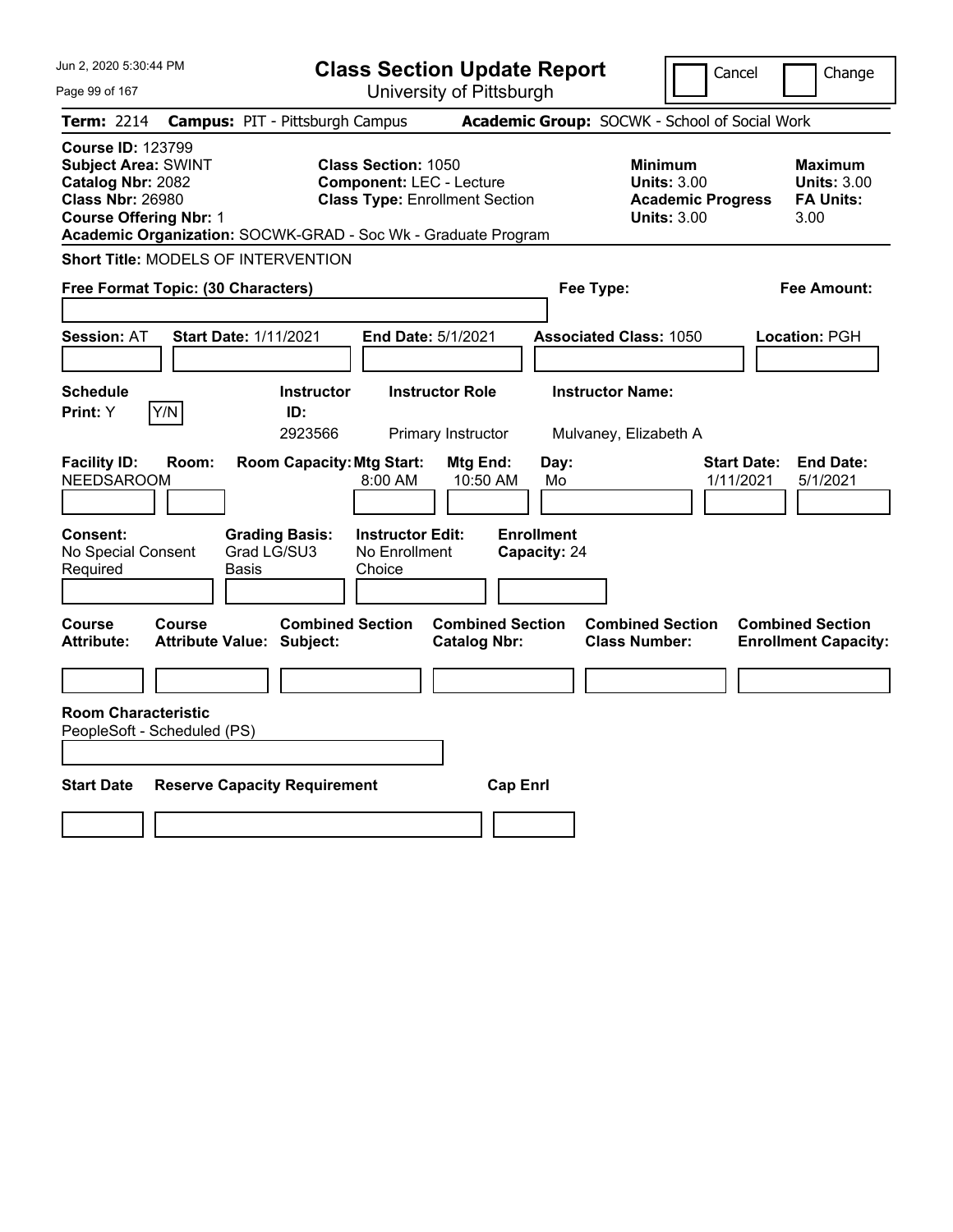| Jun 2, 2020 5:30:44 PM                                                                                                                                                                                   |                                                                                                                 | <b>Class Section Update Report</b>             |                                                                                        | Cancel<br>Change                                                 |
|----------------------------------------------------------------------------------------------------------------------------------------------------------------------------------------------------------|-----------------------------------------------------------------------------------------------------------------|------------------------------------------------|----------------------------------------------------------------------------------------|------------------------------------------------------------------|
| Page 100 of 167                                                                                                                                                                                          |                                                                                                                 | University of Pittsburgh                       |                                                                                        |                                                                  |
| <b>Term: 2214</b>                                                                                                                                                                                        | <b>Campus: PIT - Pittsburgh Campus</b>                                                                          |                                                | Academic Group: SOCWK - School of Social Work                                          |                                                                  |
| <b>Course ID: 123801</b><br><b>Subject Area: SWINT</b><br>Catalog Nbr: 2097<br><b>Class Nbr: 14166</b><br><b>Course Offering Nbr: 1</b><br>Academic Organization: SOCWK-GRAD - Soc Wk - Graduate Program | <b>Class Section: 1010</b><br><b>Component: DIR - Directed Studies</b><br><b>Class Type: Enrollment Section</b> |                                                | <b>Minimum</b><br><b>Units: 1.00</b><br><b>Academic Progress</b><br><b>Units: 1.00</b> | <b>Maximum</b><br><b>Units: 3.00</b><br><b>FA Units:</b><br>1.00 |
| <b>Short Title: DRCTD STUDY INTRPRSNAL SKILLS</b>                                                                                                                                                        |                                                                                                                 |                                                |                                                                                        |                                                                  |
| Free Format Topic: (30 Characters)                                                                                                                                                                       |                                                                                                                 |                                                | Fee Type:                                                                              | Fee Amount:                                                      |
| <b>Start Date: 1/11/2021</b><br><b>Session: AT</b>                                                                                                                                                       | End Date: 5/1/2021                                                                                              |                                                | <b>Associated Class: 1010</b>                                                          | Location: PGH                                                    |
| <b>Schedule</b><br>Y/N<br><b>Print:</b> Y                                                                                                                                                                | <b>Instructor</b><br>ID:<br>0                                                                                   | <b>Instructor Role</b>                         | <b>Instructor Name:</b><br>No Instructor Assigned                                      |                                                                  |
| <b>Facility ID:</b><br>Room:<br><b>TBATBA</b><br>TBA<br>0                                                                                                                                                | <b>Room Capacity: Mtg Start:</b>                                                                                | Mtg End:<br>Day:                               |                                                                                        | <b>Start Date:</b><br><b>End Date:</b><br>1/11/2021<br>5/1/2021  |
| Consent:<br>Grad LG/SU3<br><b>Department Consent</b><br>Required<br>Basis                                                                                                                                | <b>Grading Basis:</b><br><b>Instructor Edit:</b><br>No Enrollment<br>Choice                                     | <b>Enrollment</b><br>Capacity: 30              |                                                                                        |                                                                  |
| Course<br>Course<br><b>Attribute Value: Subject:</b><br><b>Attribute:</b>                                                                                                                                | <b>Combined Section</b>                                                                                         | <b>Combined Section</b><br><b>Catalog Nbr:</b> | <b>Combined Section</b><br><b>Class Number:</b>                                        | <b>Combined Section</b><br><b>Enrollment Capacity:</b>           |
|                                                                                                                                                                                                          |                                                                                                                 |                                                |                                                                                        |                                                                  |
| <b>Room Characteristic</b>                                                                                                                                                                               |                                                                                                                 |                                                |                                                                                        |                                                                  |
|                                                                                                                                                                                                          |                                                                                                                 |                                                |                                                                                        |                                                                  |
| <b>Start Date</b><br><b>Reserve Capacity Requirement</b>                                                                                                                                                 |                                                                                                                 | <b>Cap Enrl</b>                                |                                                                                        |                                                                  |
|                                                                                                                                                                                                          |                                                                                                                 |                                                |                                                                                        |                                                                  |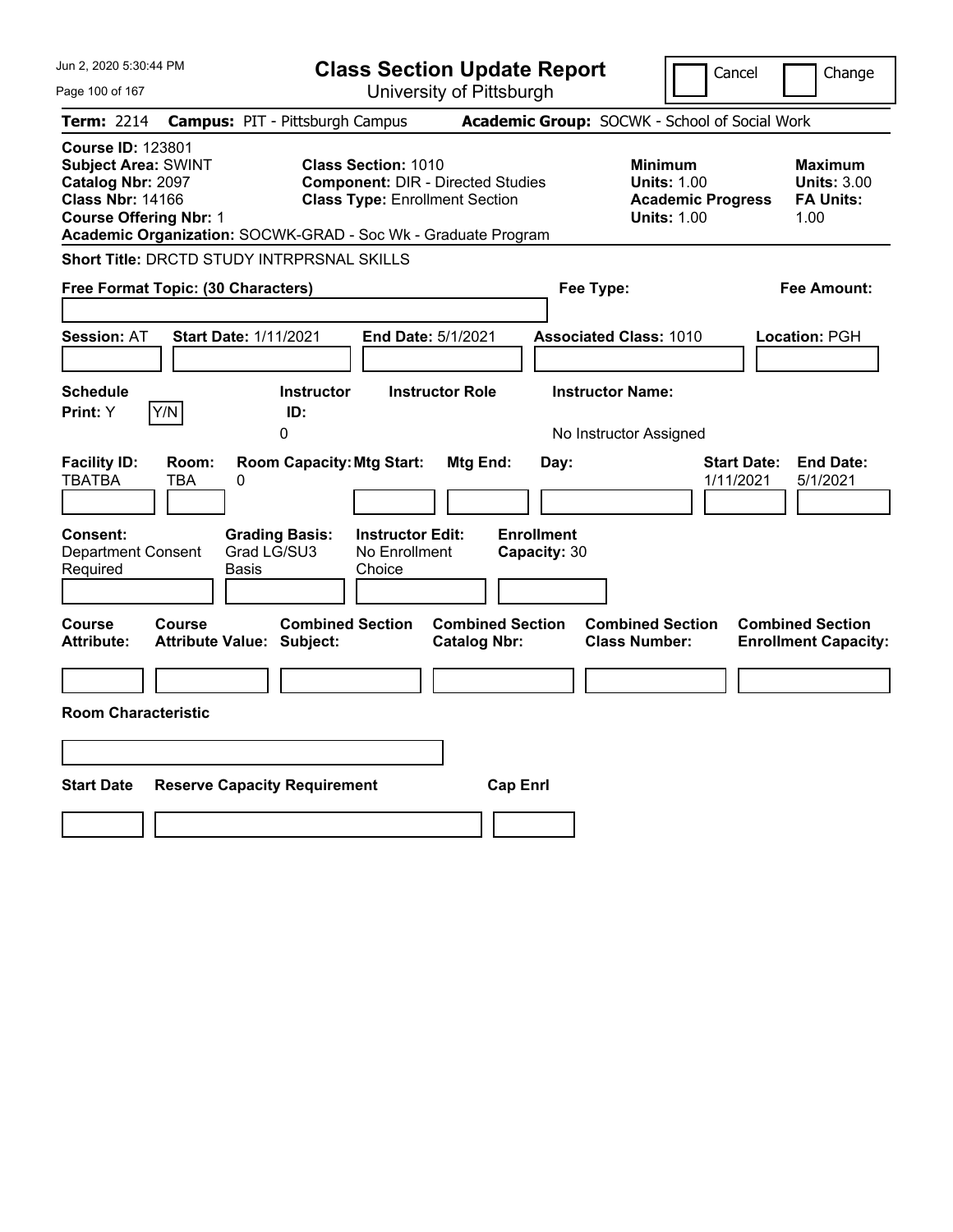| Jun 2, 2020 5:30:44 PM                                                                                                                                                                                   |                                                                                                                 | <b>Class Section Update Report</b>             |                                                                                        | Cancel<br>Change                                                |
|----------------------------------------------------------------------------------------------------------------------------------------------------------------------------------------------------------|-----------------------------------------------------------------------------------------------------------------|------------------------------------------------|----------------------------------------------------------------------------------------|-----------------------------------------------------------------|
| Page 101 of 167                                                                                                                                                                                          |                                                                                                                 | University of Pittsburgh                       |                                                                                        |                                                                 |
| <b>Term: 2214</b>                                                                                                                                                                                        | <b>Campus: PIT - Pittsburgh Campus</b>                                                                          |                                                | Academic Group: SOCWK - School of Social Work                                          |                                                                 |
| <b>Course ID: 123801</b><br><b>Subject Area: SWINT</b><br>Catalog Nbr: 2097<br><b>Class Nbr: 14197</b><br><b>Course Offering Nbr: 1</b><br>Academic Organization: SOCWK-GRAD - Soc Wk - Graduate Program | <b>Class Section: 1015</b><br><b>Component: DIR - Directed Studies</b><br><b>Class Type: Enrollment Section</b> |                                                | <b>Minimum</b><br><b>Units: 1.00</b><br><b>Academic Progress</b><br><b>Units: 1.00</b> | Maximum<br><b>Units: 3.00</b><br><b>FA Units:</b><br>1.00       |
| Short Title: DRCTD STUDY INTRPRSNAL SKILLS                                                                                                                                                               |                                                                                                                 |                                                |                                                                                        |                                                                 |
| Free Format Topic: (30 Characters)                                                                                                                                                                       |                                                                                                                 |                                                | Fee Type:                                                                              | Fee Amount:                                                     |
| <b>Session: AT</b><br><b>Start Date: 1/11/2021</b>                                                                                                                                                       | End Date: 5/1/2021                                                                                              |                                                | <b>Associated Class: 1015</b>                                                          | Location: PGH                                                   |
| <b>Schedule</b><br>Y/N<br>Print: Y                                                                                                                                                                       | <b>Instructor</b><br>ID:<br>2913888                                                                             | <b>Instructor Role</b><br>Primary Instructor   | <b>Instructor Name:</b><br>Eckstrom, Stephanie Arlene                                  |                                                                 |
| <b>Facility ID:</b><br>Room:<br><b>TBATBA</b><br>TBA<br>0<br><b>Consent:</b>                                                                                                                             | <b>Room Capacity: Mtg Start:</b><br><b>Grading Basis:</b><br><b>Instructor Edit:</b>                            | Mtg End:<br>Day:<br><b>Enrollment</b>          |                                                                                        | <b>End Date:</b><br><b>Start Date:</b><br>1/11/2021<br>5/1/2021 |
| Grad LG/SU3<br><b>Department Consent</b><br>Required<br>Basis                                                                                                                                            | No Enrollment<br>Choice                                                                                         | Capacity: 5                                    |                                                                                        |                                                                 |
| Course<br>Course<br><b>Attribute Value: Subject:</b><br>Attribute:                                                                                                                                       | <b>Combined Section</b>                                                                                         | <b>Combined Section</b><br><b>Catalog Nbr:</b> | <b>Combined Section</b><br><b>Class Number:</b>                                        | <b>Combined Section</b><br><b>Enrollment Capacity:</b>          |
|                                                                                                                                                                                                          |                                                                                                                 |                                                |                                                                                        |                                                                 |
| <b>Room Characteristic</b>                                                                                                                                                                               |                                                                                                                 |                                                |                                                                                        |                                                                 |
|                                                                                                                                                                                                          |                                                                                                                 |                                                |                                                                                        |                                                                 |
| <b>Start Date</b><br><b>Reserve Capacity Requirement</b>                                                                                                                                                 |                                                                                                                 | <b>Cap Enrl</b>                                |                                                                                        |                                                                 |
|                                                                                                                                                                                                          |                                                                                                                 |                                                |                                                                                        |                                                                 |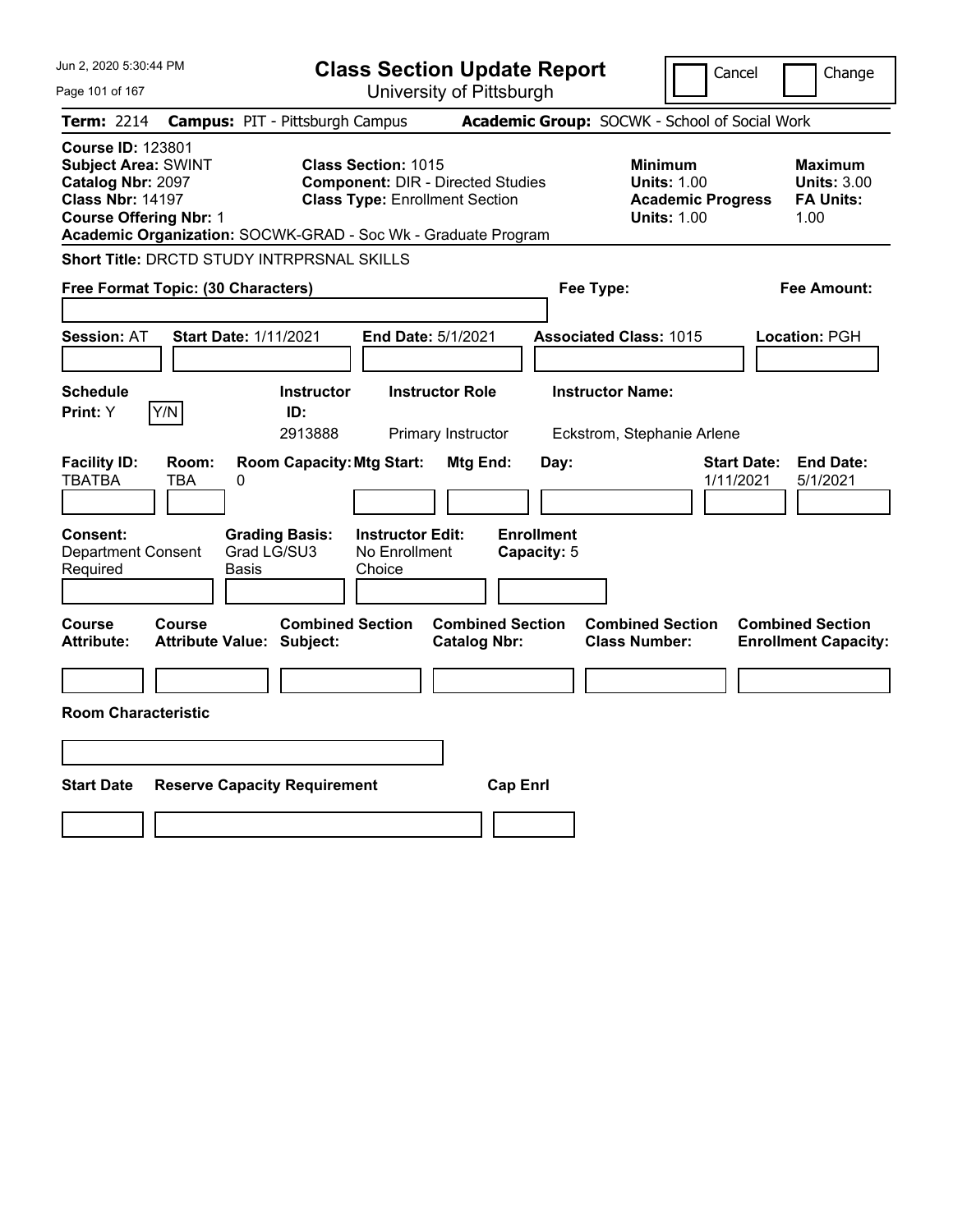| Jun 2, 2020 5:30:44 PM                                                                                                                                                                                          |                                                                                                                 | <b>Class Section Update Report</b>             |                                                                                        | Cancel<br>Change                                                 |
|-----------------------------------------------------------------------------------------------------------------------------------------------------------------------------------------------------------------|-----------------------------------------------------------------------------------------------------------------|------------------------------------------------|----------------------------------------------------------------------------------------|------------------------------------------------------------------|
| Page 102 of 167                                                                                                                                                                                                 |                                                                                                                 | University of Pittsburgh                       |                                                                                        |                                                                  |
| <b>Term: 2214</b>                                                                                                                                                                                               | <b>Campus: PIT - Pittsburgh Campus</b>                                                                          |                                                | Academic Group: SOCWK - School of Social Work                                          |                                                                  |
| <b>Course ID: 123801</b><br><b>Subject Area: SWINT</b><br><b>Catalog Nbr: 2097</b><br><b>Class Nbr: 14231</b><br><b>Course Offering Nbr: 1</b><br>Academic Organization: SOCWK-GRAD - Soc Wk - Graduate Program | <b>Class Section: 1020</b><br><b>Component: DIR - Directed Studies</b><br><b>Class Type: Enrollment Section</b> |                                                | <b>Minimum</b><br><b>Units: 1.00</b><br><b>Academic Progress</b><br><b>Units: 1.00</b> | <b>Maximum</b><br><b>Units: 3.00</b><br><b>FA Units:</b><br>1.00 |
| Short Title: DRCTD STUDY INTRPRSNAL SKILLS                                                                                                                                                                      |                                                                                                                 |                                                |                                                                                        |                                                                  |
| Free Format Topic: (30 Characters)                                                                                                                                                                              |                                                                                                                 |                                                | Fee Type:                                                                              | Fee Amount:                                                      |
| <b>Session: AT</b><br><b>Start Date: 1/11/2021</b>                                                                                                                                                              | <b>End Date: 5/1/2021</b>                                                                                       |                                                | <b>Associated Class: 1020</b>                                                          | Location: PGH                                                    |
| <b>Schedule</b><br>Y/N<br>Print: Y                                                                                                                                                                              | <b>Instructor</b><br>ID:<br>2904362                                                                             | <b>Instructor Role</b><br>Primary Instructor   | <b>Instructor Name:</b><br>Engel, Rafael                                               |                                                                  |
| <b>Facility ID:</b><br>Room:<br><b>TBATBA</b><br>TBA<br>0                                                                                                                                                       | <b>Room Capacity: Mtg Start:</b>                                                                                | Mtg End:<br>Day:                               |                                                                                        | <b>Start Date:</b><br><b>End Date:</b><br>5/1/2021<br>1/11/2021  |
| Consent:<br>Grad LG/SU3<br><b>Department Consent</b><br>Required<br>Basis                                                                                                                                       | <b>Instructor Edit:</b><br><b>Grading Basis:</b><br>No Enrollment<br>Choice                                     | <b>Enrollment</b><br>Capacity: 35              |                                                                                        |                                                                  |
| Course<br>Course<br><b>Attribute:</b><br><b>Attribute Value: Subject:</b>                                                                                                                                       | <b>Combined Section</b>                                                                                         | <b>Combined Section</b><br><b>Catalog Nbr:</b> | <b>Combined Section</b><br><b>Class Number:</b>                                        | <b>Combined Section</b><br><b>Enrollment Capacity:</b>           |
| <b>Room Characteristic</b>                                                                                                                                                                                      |                                                                                                                 |                                                |                                                                                        |                                                                  |
|                                                                                                                                                                                                                 |                                                                                                                 |                                                |                                                                                        |                                                                  |
| <b>Start Date</b><br><b>Reserve Capacity Requirement</b>                                                                                                                                                        |                                                                                                                 | <b>Cap Enrl</b>                                |                                                                                        |                                                                  |
|                                                                                                                                                                                                                 |                                                                                                                 |                                                |                                                                                        |                                                                  |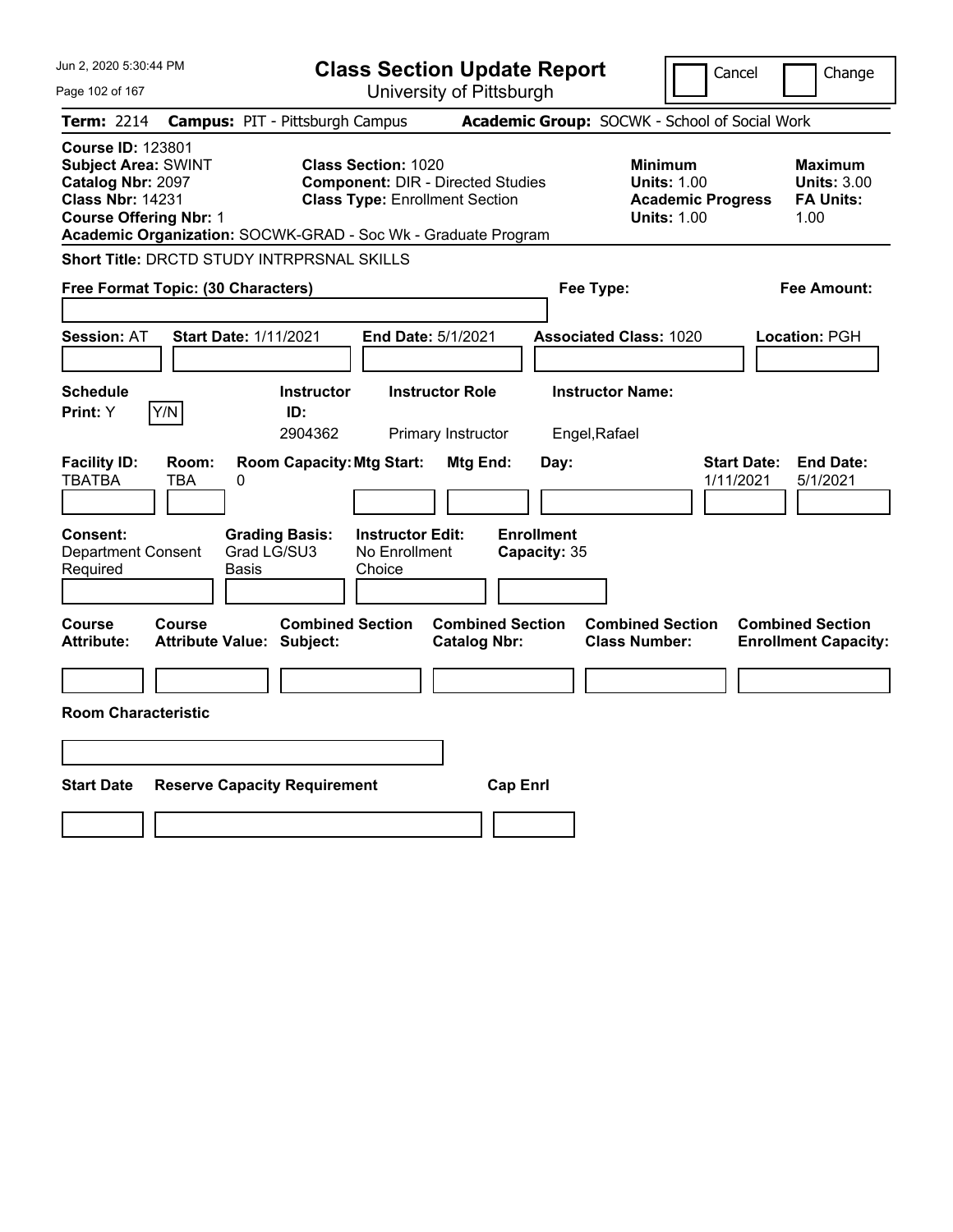| Jun 2, 2020 5:30:44 PM                                                                                                                                                                                   |                                                                                                                 | <b>Class Section Update Report</b>             | Cancel                                                                                 | Change                                                    |
|----------------------------------------------------------------------------------------------------------------------------------------------------------------------------------------------------------|-----------------------------------------------------------------------------------------------------------------|------------------------------------------------|----------------------------------------------------------------------------------------|-----------------------------------------------------------|
| Page 103 of 167                                                                                                                                                                                          |                                                                                                                 | University of Pittsburgh                       |                                                                                        |                                                           |
| <b>Term: 2214</b>                                                                                                                                                                                        | <b>Campus: PIT - Pittsburgh Campus</b>                                                                          |                                                | Academic Group: SOCWK - School of Social Work                                          |                                                           |
| <b>Course ID: 123801</b><br><b>Subject Area: SWINT</b><br>Catalog Nbr: 2097<br><b>Class Nbr: 14232</b><br><b>Course Offering Nbr: 1</b><br>Academic Organization: SOCWK-GRAD - Soc Wk - Graduate Program | <b>Class Section: 1030</b><br><b>Component: DIR - Directed Studies</b><br><b>Class Type: Enrollment Section</b> |                                                | <b>Minimum</b><br><b>Units: 1.00</b><br><b>Academic Progress</b><br><b>Units: 1.00</b> | Maximum<br><b>Units: 3.00</b><br><b>FA Units:</b><br>1.00 |
| <b>Short Title: DRCTD STUDY INTRPRSNAL SKILLS</b>                                                                                                                                                        |                                                                                                                 |                                                |                                                                                        |                                                           |
| Free Format Topic: (30 Characters)                                                                                                                                                                       |                                                                                                                 |                                                | Fee Type:                                                                              | Fee Amount:                                               |
| <b>Start Date: 1/11/2021</b><br><b>Session: AT</b>                                                                                                                                                       | End Date: 5/1/2021                                                                                              |                                                | <b>Associated Class: 1030</b>                                                          | Location: PGH                                             |
| <b>Schedule</b><br>Y/N<br><b>Print:</b> Y                                                                                                                                                                | <b>Instructor</b><br>ID:<br>0                                                                                   | <b>Instructor Role</b>                         | <b>Instructor Name:</b><br>No Instructor Assigned                                      |                                                           |
| <b>Facility ID:</b><br>Room:<br><b>TBATBA</b><br>TBA<br>0                                                                                                                                                | <b>Room Capacity: Mtg Start:</b>                                                                                | Mtg End:<br>Day:                               | 1/11/2021                                                                              | <b>Start Date:</b><br><b>End Date:</b><br>5/1/2021        |
| Consent:<br><b>Department Consent</b><br>Required<br>Basis                                                                                                                                               | <b>Grading Basis:</b><br><b>Instructor Edit:</b><br>Grad LG/SU3<br>No Enrollment<br>Choice                      | <b>Enrollment</b><br>Capacity: 35              |                                                                                        |                                                           |
| Course<br>Course<br><b>Attribute Value: Subject:</b><br><b>Attribute:</b>                                                                                                                                | <b>Combined Section</b>                                                                                         | <b>Combined Section</b><br><b>Catalog Nbr:</b> | <b>Combined Section</b><br><b>Class Number:</b>                                        | <b>Combined Section</b><br><b>Enrollment Capacity:</b>    |
| <b>Room Characteristic</b>                                                                                                                                                                               |                                                                                                                 |                                                |                                                                                        |                                                           |
|                                                                                                                                                                                                          |                                                                                                                 |                                                |                                                                                        |                                                           |
| <b>Start Date</b>                                                                                                                                                                                        | <b>Reserve Capacity Requirement</b>                                                                             | <b>Cap Enrl</b>                                |                                                                                        |                                                           |
|                                                                                                                                                                                                          |                                                                                                                 |                                                |                                                                                        |                                                           |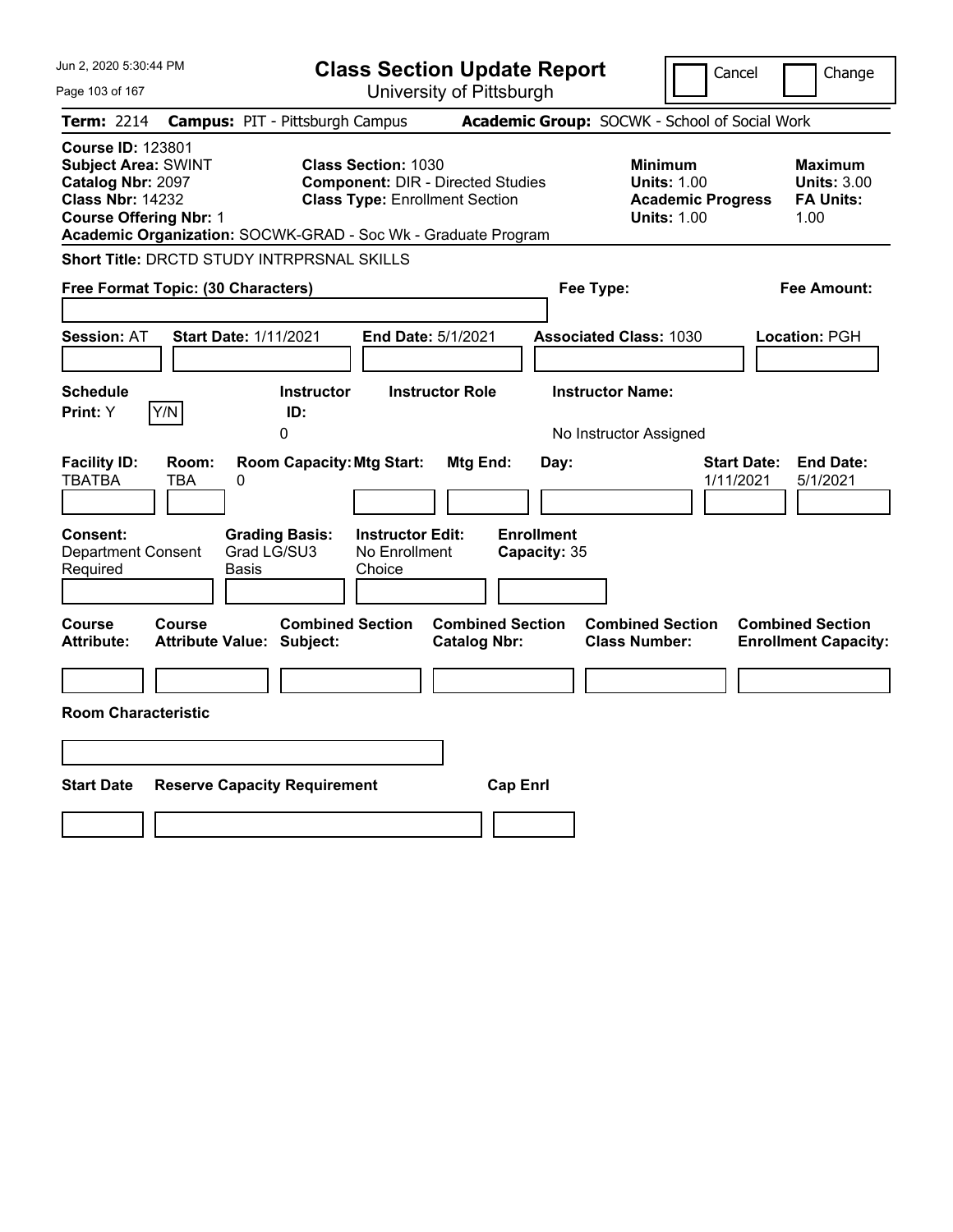| Jun 2, 2020 5:30:44 PM                                                                                                                                                                                   |                                                                                                                 | <b>Class Section Update Report</b>             |                                                                                        | Cancel<br>Change                                                |
|----------------------------------------------------------------------------------------------------------------------------------------------------------------------------------------------------------|-----------------------------------------------------------------------------------------------------------------|------------------------------------------------|----------------------------------------------------------------------------------------|-----------------------------------------------------------------|
| Page 104 of 167                                                                                                                                                                                          |                                                                                                                 | University of Pittsburgh                       |                                                                                        |                                                                 |
| <b>Term: 2214</b>                                                                                                                                                                                        | <b>Campus: PIT - Pittsburgh Campus</b>                                                                          |                                                | Academic Group: SOCWK - School of Social Work                                          |                                                                 |
| <b>Course ID: 123801</b><br><b>Subject Area: SWINT</b><br>Catalog Nbr: 2097<br><b>Class Nbr: 14233</b><br><b>Course Offering Nbr: 1</b><br>Academic Organization: SOCWK-GRAD - Soc Wk - Graduate Program | <b>Class Section: 1040</b><br><b>Component: DIR - Directed Studies</b><br><b>Class Type: Enrollment Section</b> |                                                | <b>Minimum</b><br><b>Units: 1.00</b><br><b>Academic Progress</b><br><b>Units: 1.00</b> | Maximum<br><b>Units: 3.00</b><br><b>FA Units:</b><br>1.00       |
| <b>Short Title: DRCTD STUDY INTRPRSNAL SKILLS</b>                                                                                                                                                        |                                                                                                                 |                                                |                                                                                        |                                                                 |
| Free Format Topic: (30 Characters)                                                                                                                                                                       |                                                                                                                 |                                                | Fee Type:                                                                              | Fee Amount:                                                     |
| <b>Start Date: 1/11/2021</b><br><b>Session: AT</b>                                                                                                                                                       | End Date: 5/1/2021                                                                                              |                                                | <b>Associated Class: 1040</b>                                                          | Location: PGH                                                   |
| <b>Schedule</b><br>Y/N<br><b>Print:</b> Y                                                                                                                                                                | <b>Instructor</b><br>ID:<br>0                                                                                   | <b>Instructor Role</b>                         | <b>Instructor Name:</b><br>No Instructor Assigned                                      |                                                                 |
| <b>Facility ID:</b><br>Room:<br><b>TBATBA</b><br>TBA<br>0                                                                                                                                                | <b>Room Capacity: Mtg Start:</b>                                                                                | Mtg End:<br>Day:                               |                                                                                        | <b>Start Date:</b><br><b>End Date:</b><br>1/11/2021<br>5/1/2021 |
| Consent:<br><b>Department Consent</b><br>Required<br>Basis                                                                                                                                               | <b>Grading Basis:</b><br><b>Instructor Edit:</b><br>Grad LG/SU3<br>No Enrollment<br>Choice                      | <b>Enrollment</b><br>Capacity: 35              |                                                                                        |                                                                 |
| Course<br>Course<br><b>Attribute Value: Subject:</b><br><b>Attribute:</b>                                                                                                                                | <b>Combined Section</b>                                                                                         | <b>Combined Section</b><br><b>Catalog Nbr:</b> | <b>Combined Section</b><br><b>Class Number:</b>                                        | <b>Combined Section</b><br><b>Enrollment Capacity:</b>          |
| <b>Room Characteristic</b>                                                                                                                                                                               |                                                                                                                 |                                                |                                                                                        |                                                                 |
|                                                                                                                                                                                                          |                                                                                                                 |                                                |                                                                                        |                                                                 |
| <b>Start Date</b>                                                                                                                                                                                        | <b>Reserve Capacity Requirement</b>                                                                             | <b>Cap Enrl</b>                                |                                                                                        |                                                                 |
|                                                                                                                                                                                                          |                                                                                                                 |                                                |                                                                                        |                                                                 |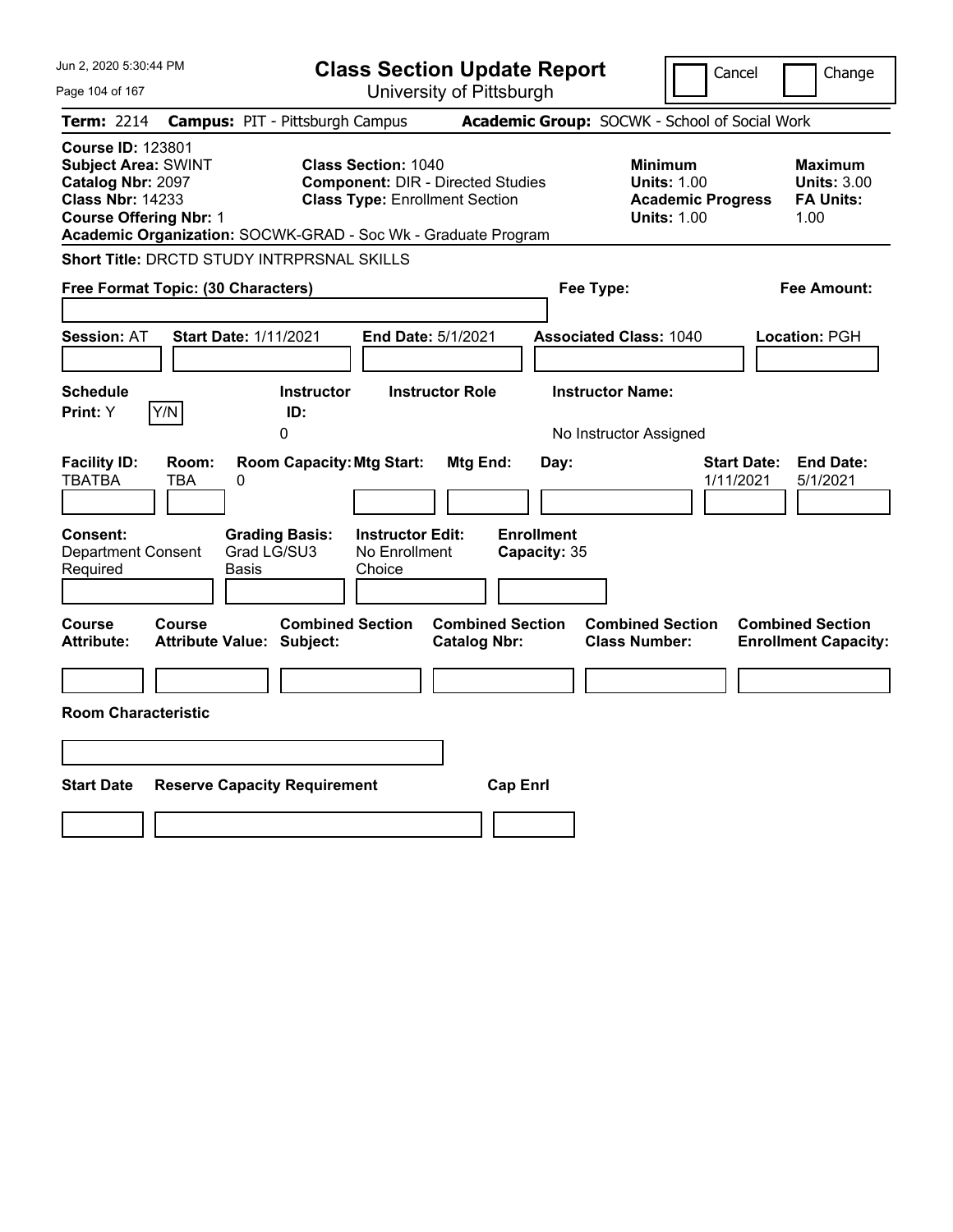| Jun 2, 2020 5:30:44 PM                                                                                                                  |                                                                                                                                                                                  | <b>Class Section Update Report</b>                    | Cancel                                                                                 | Change                                                    |
|-----------------------------------------------------------------------------------------------------------------------------------------|----------------------------------------------------------------------------------------------------------------------------------------------------------------------------------|-------------------------------------------------------|----------------------------------------------------------------------------------------|-----------------------------------------------------------|
| Page 105 of 167                                                                                                                         |                                                                                                                                                                                  | University of Pittsburgh                              |                                                                                        |                                                           |
| <b>Term: 2214</b>                                                                                                                       | <b>Campus: PIT - Pittsburgh Campus</b>                                                                                                                                           |                                                       | Academic Group: SOCWK - School of Social Work                                          |                                                           |
| <b>Course ID: 123801</b><br><b>Subject Area: SWINT</b><br>Catalog Nbr: 2097<br><b>Class Nbr: 14234</b><br><b>Course Offering Nbr: 1</b> | <b>Class Section: 1050</b><br><b>Component: DIR - Directed Studies</b><br><b>Class Type: Enrollment Section</b><br>Academic Organization: SOCWK-GRAD - Soc Wk - Graduate Program |                                                       | <b>Minimum</b><br><b>Units: 1.00</b><br><b>Academic Progress</b><br><b>Units: 1.00</b> | Maximum<br><b>Units: 3.00</b><br><b>FA Units:</b><br>1.00 |
| Short Title: DRCTD STUDY INTRPRSNAL SKILLS                                                                                              |                                                                                                                                                                                  |                                                       |                                                                                        |                                                           |
| Free Format Topic: (30 Characters)                                                                                                      |                                                                                                                                                                                  |                                                       | Fee Type:                                                                              | Fee Amount:                                               |
| <b>Session: AT</b>                                                                                                                      | <b>Start Date: 1/11/2021</b>                                                                                                                                                     | End Date: 5/1/2021                                    | <b>Associated Class: 1050</b>                                                          | Location: PGH                                             |
| <b>Schedule</b><br>Y/N<br>Print: Y                                                                                                      | <b>Instructor</b><br>ID:<br>0                                                                                                                                                    | <b>Instructor Role</b>                                | <b>Instructor Name:</b><br>No Instructor Assigned                                      |                                                           |
| <b>Facility ID:</b><br>Room:<br><b>TBATBA</b><br>TBA<br>0<br><b>Consent:</b><br><b>Department Consent</b><br>Required                   | <b>Room Capacity: Mtg Start:</b><br><b>Grading Basis:</b><br><b>Instructor Edit:</b><br>Grad LG/SU3<br>No Enrollment<br>Basis<br>Choice                                          | Mtg End:<br>Day:<br><b>Enrollment</b><br>Capacity: 35 | <b>Start Date:</b><br>1/11/2021                                                        | <b>End Date:</b><br>5/1/2021                              |
| Course<br>Course<br>Attribute:<br><b>Room Characteristic</b>                                                                            | <b>Combined Section</b><br><b>Attribute Value: Subject:</b>                                                                                                                      | <b>Combined Section</b><br><b>Catalog Nbr:</b>        | <b>Combined Section</b><br><b>Class Number:</b>                                        | <b>Combined Section</b><br><b>Enrollment Capacity:</b>    |
| <b>Start Date</b>                                                                                                                       | <b>Reserve Capacity Requirement</b>                                                                                                                                              | <b>Cap Enrl</b>                                       |                                                                                        |                                                           |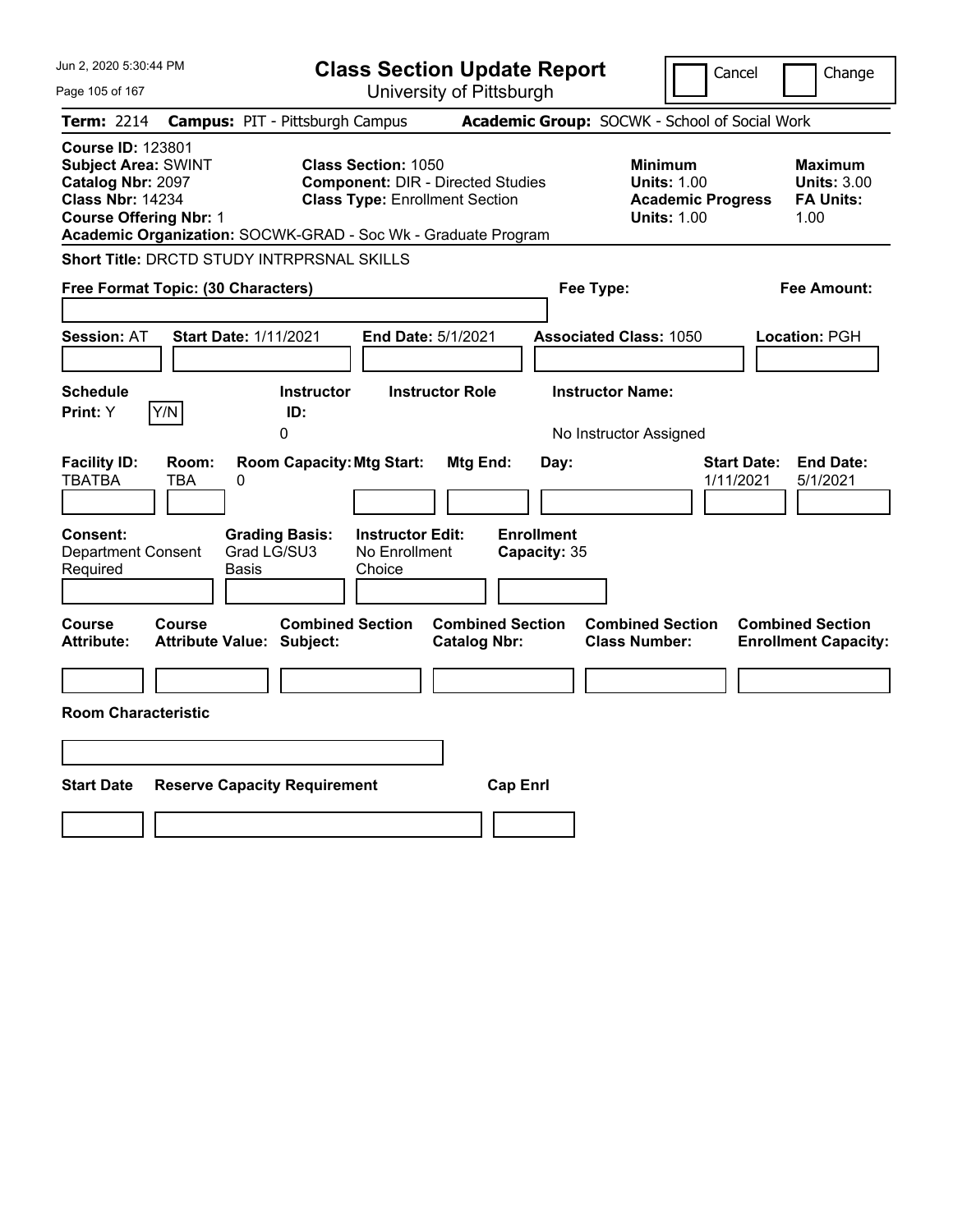| Jun 2, 2020 5:30:44 PM                                                                                                                                                                                   |                                                                                                                                | <b>Class Section Update Report</b>                    | Cancel                                                                                 | Change                                                    |
|----------------------------------------------------------------------------------------------------------------------------------------------------------------------------------------------------------|--------------------------------------------------------------------------------------------------------------------------------|-------------------------------------------------------|----------------------------------------------------------------------------------------|-----------------------------------------------------------|
| Page 106 of 167                                                                                                                                                                                          |                                                                                                                                | University of Pittsburgh                              |                                                                                        |                                                           |
| <b>Term: 2214</b>                                                                                                                                                                                        | <b>Campus: PIT - Pittsburgh Campus</b>                                                                                         |                                                       | Academic Group: SOCWK - School of Social Work                                          |                                                           |
| <b>Course ID: 123801</b><br><b>Subject Area: SWINT</b><br>Catalog Nbr: 2097<br><b>Class Nbr: 14266</b><br><b>Course Offering Nbr: 1</b><br>Academic Organization: SOCWK-GRAD - Soc Wk - Graduate Program | <b>Class Section: 1060</b><br><b>Component: DIR - Directed Studies</b><br><b>Class Type: Enrollment Section</b>                |                                                       | <b>Minimum</b><br><b>Units: 1.00</b><br><b>Academic Progress</b><br><b>Units: 1.00</b> | Maximum<br><b>Units: 3.00</b><br><b>FA Units:</b><br>1.00 |
| Short Title: DRCTD STUDY INTRPRSNAL SKILLS                                                                                                                                                               |                                                                                                                                |                                                       |                                                                                        |                                                           |
| Free Format Topic: (30 Characters)                                                                                                                                                                       |                                                                                                                                |                                                       | Fee Type:                                                                              | Fee Amount:                                               |
| <b>Session: AT</b><br><b>Start Date: 1/11/2021</b>                                                                                                                                                       | End Date: 5/1/2021                                                                                                             |                                                       | <b>Associated Class: 1060</b>                                                          | Location: PGH                                             |
| <b>Schedule</b><br>Y/N<br>Print: Y                                                                                                                                                                       | <b>Instructor</b><br>ID:<br>0                                                                                                  | <b>Instructor Role</b>                                | <b>Instructor Name:</b><br>No Instructor Assigned                                      |                                                           |
| <b>Facility ID:</b><br>Room:<br><b>TBATBA</b><br>TBA<br>0<br><b>Consent:</b><br><b>Department Consent</b><br>Required<br>Basis                                                                           | <b>Room Capacity: Mtg Start:</b><br><b>Grading Basis:</b><br><b>Instructor Edit:</b><br>Grad LG/SU3<br>No Enrollment<br>Choice | Mtg End:<br>Day:<br><b>Enrollment</b><br>Capacity: 35 | 1/11/2021                                                                              | <b>End Date:</b><br><b>Start Date:</b><br>5/1/2021        |
| Course<br>Course<br><b>Attribute Value: Subject:</b><br>Attribute:<br><b>Room Characteristic</b>                                                                                                         | <b>Combined Section</b>                                                                                                        | <b>Combined Section</b><br><b>Catalog Nbr:</b>        | <b>Combined Section</b><br><b>Class Number:</b>                                        | <b>Combined Section</b><br><b>Enrollment Capacity:</b>    |
| <b>Start Date</b><br><b>Reserve Capacity Requirement</b>                                                                                                                                                 |                                                                                                                                | <b>Cap Enrl</b>                                       |                                                                                        |                                                           |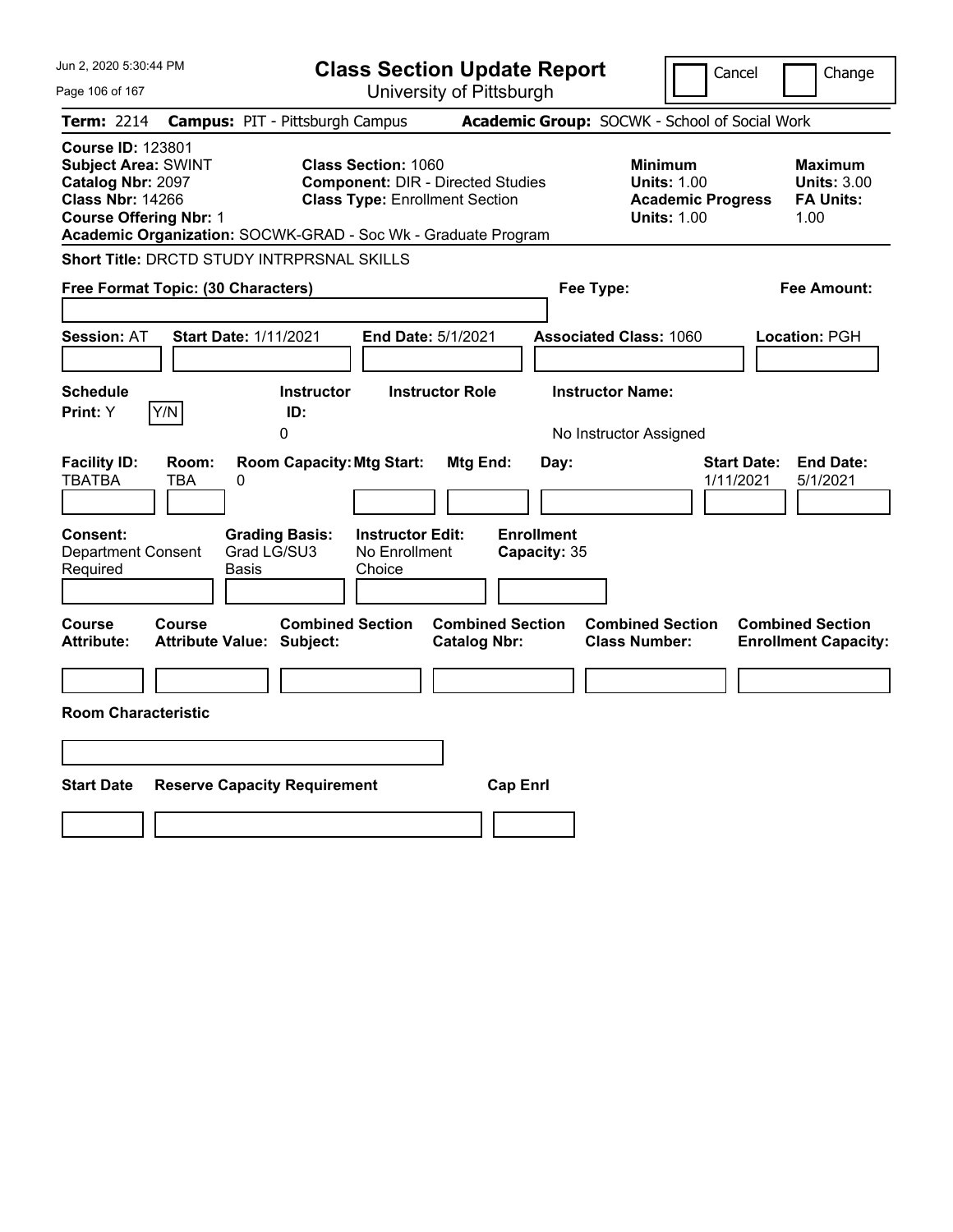| Jun 2, 2020 5:30:44 PM                                                                                                                  |                                                                                                                                                                                  | <b>Class Section Update Report</b>                    | Cancel                                                                                 | Change                                                    |
|-----------------------------------------------------------------------------------------------------------------------------------------|----------------------------------------------------------------------------------------------------------------------------------------------------------------------------------|-------------------------------------------------------|----------------------------------------------------------------------------------------|-----------------------------------------------------------|
| Page 107 of 167                                                                                                                         |                                                                                                                                                                                  | University of Pittsburgh                              |                                                                                        |                                                           |
| <b>Term: 2214</b>                                                                                                                       | <b>Campus: PIT - Pittsburgh Campus</b>                                                                                                                                           |                                                       | Academic Group: SOCWK - School of Social Work                                          |                                                           |
| <b>Course ID: 123801</b><br><b>Subject Area: SWINT</b><br>Catalog Nbr: 2097<br><b>Class Nbr: 14267</b><br><b>Course Offering Nbr: 1</b> | <b>Class Section: 1070</b><br><b>Component: DIR - Directed Studies</b><br><b>Class Type: Enrollment Section</b><br>Academic Organization: SOCWK-GRAD - Soc Wk - Graduate Program |                                                       | <b>Minimum</b><br><b>Units: 1.00</b><br><b>Academic Progress</b><br><b>Units: 1.00</b> | Maximum<br><b>Units: 3.00</b><br><b>FA Units:</b><br>1.00 |
| <b>Short Title: DRCTD STUDY INTRPRSNAL SKILLS</b>                                                                                       |                                                                                                                                                                                  |                                                       |                                                                                        |                                                           |
| Free Format Topic: (30 Characters)                                                                                                      |                                                                                                                                                                                  |                                                       | Fee Type:                                                                              | Fee Amount:                                               |
| <b>Session: AT</b>                                                                                                                      | <b>Start Date: 1/11/2021</b>                                                                                                                                                     | End Date: 5/1/2021                                    | <b>Associated Class: 1070</b>                                                          | Location: PGH                                             |
| <b>Schedule</b><br>Y/N<br>Print: Y                                                                                                      | <b>Instructor</b><br>ID:<br>0                                                                                                                                                    | <b>Instructor Role</b>                                | <b>Instructor Name:</b><br>No Instructor Assigned                                      |                                                           |
| <b>Facility ID:</b><br>Room:<br><b>TBATBA</b><br>TBA<br>0<br><b>Consent:</b><br><b>Department Consent</b><br>Required                   | <b>Room Capacity: Mtg Start:</b><br><b>Instructor Edit:</b><br><b>Grading Basis:</b><br>Grad LG/SU3<br>No Enrollment<br>Basis<br>Choice                                          | Mtg End:<br>Day:<br><b>Enrollment</b><br>Capacity: 35 | <b>Start Date:</b><br>1/11/2021                                                        | <b>End Date:</b><br>5/1/2021                              |
| <b>Course</b><br><b>Course</b><br><b>Attribute:</b><br><b>Room Characteristic</b>                                                       | <b>Combined Section</b><br><b>Attribute Value: Subject:</b>                                                                                                                      | <b>Combined Section</b><br><b>Catalog Nbr:</b>        | <b>Combined Section</b><br><b>Class Number:</b>                                        | <b>Combined Section</b><br><b>Enrollment Capacity:</b>    |
| <b>Start Date</b>                                                                                                                       | <b>Reserve Capacity Requirement</b>                                                                                                                                              | <b>Cap Enrl</b>                                       |                                                                                        |                                                           |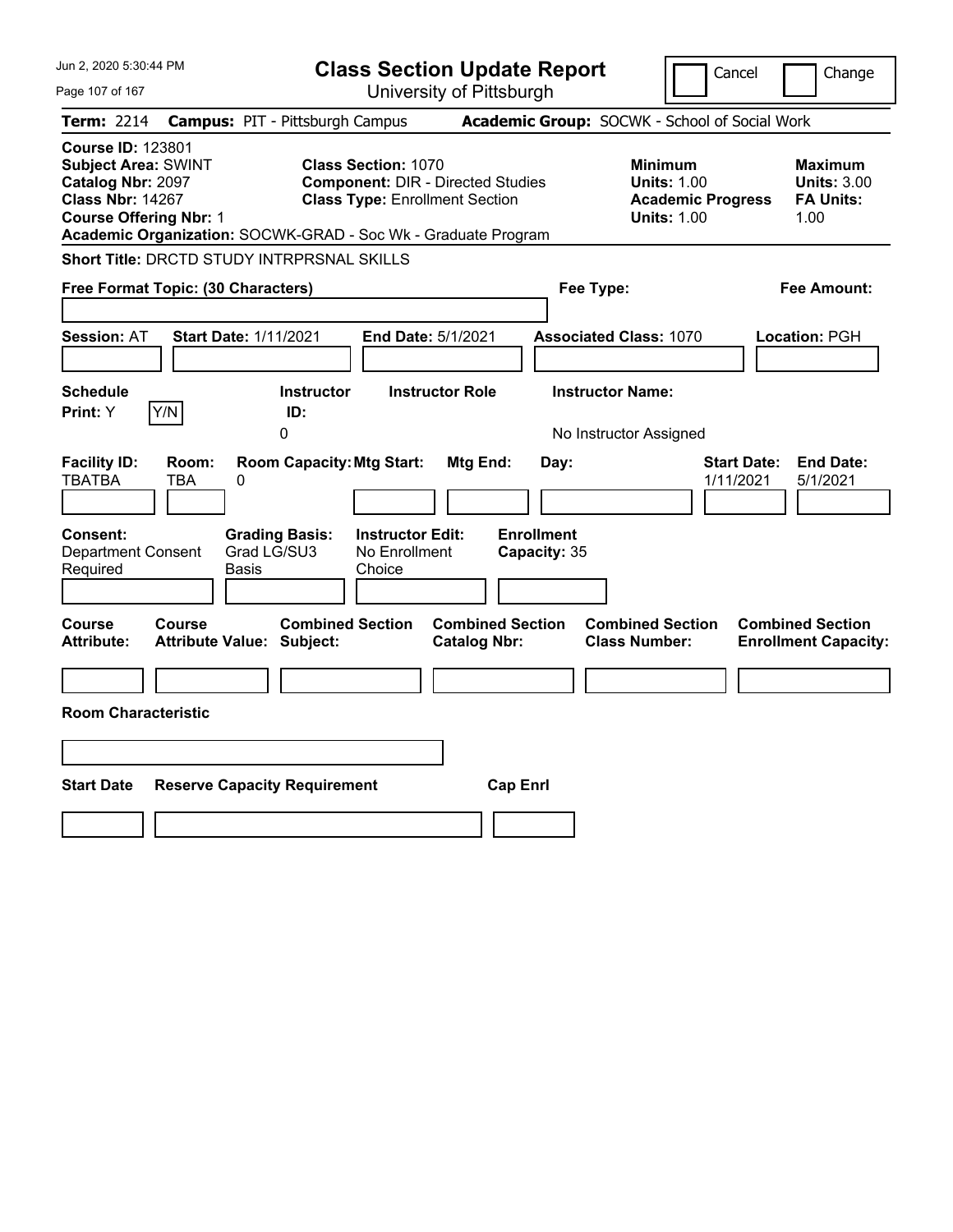| Jun 2, 2020 5:30:44 PM                                                                                                                  |                            |                                                                                                        | <b>Class Section Update Report</b>                                                                       |                                                |                                                 |                                                                                        | Cancel                          | Change                                                           |
|-----------------------------------------------------------------------------------------------------------------------------------------|----------------------------|--------------------------------------------------------------------------------------------------------|----------------------------------------------------------------------------------------------------------|------------------------------------------------|-------------------------------------------------|----------------------------------------------------------------------------------------|---------------------------------|------------------------------------------------------------------|
| Page 108 of 167                                                                                                                         |                            |                                                                                                        | University of Pittsburgh                                                                                 |                                                |                                                 |                                                                                        |                                 |                                                                  |
| <b>Term: 2214</b>                                                                                                                       |                            | <b>Campus: PIT - Pittsburgh Campus</b>                                                                 |                                                                                                          |                                                |                                                 | Academic Group: SOCWK - School of Social Work                                          |                                 |                                                                  |
| <b>Course ID: 123802</b><br><b>Subject Area: SWINT</b><br>Catalog Nbr: 2099<br><b>Class Nbr: 14159</b><br><b>Course Offering Nbr: 1</b> |                            | Academic Organization: SOCWK-GRAD - Soc Wk - Graduate Program                                          | <b>Class Section: 1010</b><br><b>Component: PRA - Practicum</b><br><b>Class Type: Enrollment Section</b> |                                                |                                                 | <b>Minimum</b><br><b>Units: 1.00</b><br><b>Academic Progress</b><br><b>Units: 1.00</b> |                                 | <b>Maximum</b><br><b>Units: 8.00</b><br><b>FA Units:</b><br>1.00 |
| <b>Short Title: FIELD WORK</b>                                                                                                          |                            |                                                                                                        |                                                                                                          |                                                |                                                 |                                                                                        |                                 |                                                                  |
| Free Format Topic: (30 Characters)                                                                                                      |                            |                                                                                                        |                                                                                                          |                                                | Fee Type:                                       |                                                                                        |                                 | <b>Fee Amount:</b>                                               |
| <b>Session: AT</b>                                                                                                                      |                            | <b>Start Date: 1/11/2021</b>                                                                           | End Date: 5/1/2021                                                                                       |                                                |                                                 | <b>Associated Class: 1010</b>                                                          |                                 | Location: PGH                                                    |
| <b>Schedule</b>                                                                                                                         |                            | <b>Instructor</b>                                                                                      | <b>Instructor Role</b>                                                                                   |                                                | <b>Instructor Name:</b>                         |                                                                                        |                                 |                                                                  |
| Print: Y<br><b>Facility ID:</b><br><b>TBATBA</b><br>Consent:                                                                            | Y/N<br>Room:<br><b>TBA</b> | ID:<br>2918962<br>2907119<br>2958701<br><b>Room Capacity: Mtg Start:</b><br>0<br><b>Grading Basis:</b> | Special<br>Primary Instructor<br><b>Instructor Edit:</b>                                                 | Secondary Instructor<br>Mtg End:               | Piel, Marcia Lynne<br>Day:<br><b>Enrollment</b> | Dalessandro, John P<br>Whitfield, Darren Lovell                                        | <b>Start Date:</b><br>1/11/2021 | <b>End Date:</b><br>5/1/2021                                     |
| No Special Consent<br>Required                                                                                                          |                            | <b>Grad SN Basis</b>                                                                                   | No Enrollment<br>Choice                                                                                  |                                                | Capacity: 180                                   |                                                                                        |                                 |                                                                  |
| <b>Course</b><br><b>Attribute:</b>                                                                                                      | <b>Course</b>              | <b>Combined Section</b><br><b>Attribute Value: Subject:</b>                                            |                                                                                                          | <b>Combined Section</b><br><b>Catalog Nbr:</b> |                                                 | <b>Combined Section</b><br><b>Class Number:</b>                                        |                                 | <b>Combined Section</b><br><b>Enrollment Capacity:</b>           |
| <b>Room Characteristic</b>                                                                                                              |                            |                                                                                                        |                                                                                                          |                                                |                                                 |                                                                                        |                                 |                                                                  |
|                                                                                                                                         |                            |                                                                                                        |                                                                                                          |                                                |                                                 |                                                                                        |                                 |                                                                  |
| <b>Start Date</b>                                                                                                                       |                            | <b>Reserve Capacity Requirement</b>                                                                    |                                                                                                          | <b>Cap Enrl</b>                                |                                                 |                                                                                        |                                 |                                                                  |
|                                                                                                                                         |                            |                                                                                                        |                                                                                                          |                                                |                                                 |                                                                                        |                                 |                                                                  |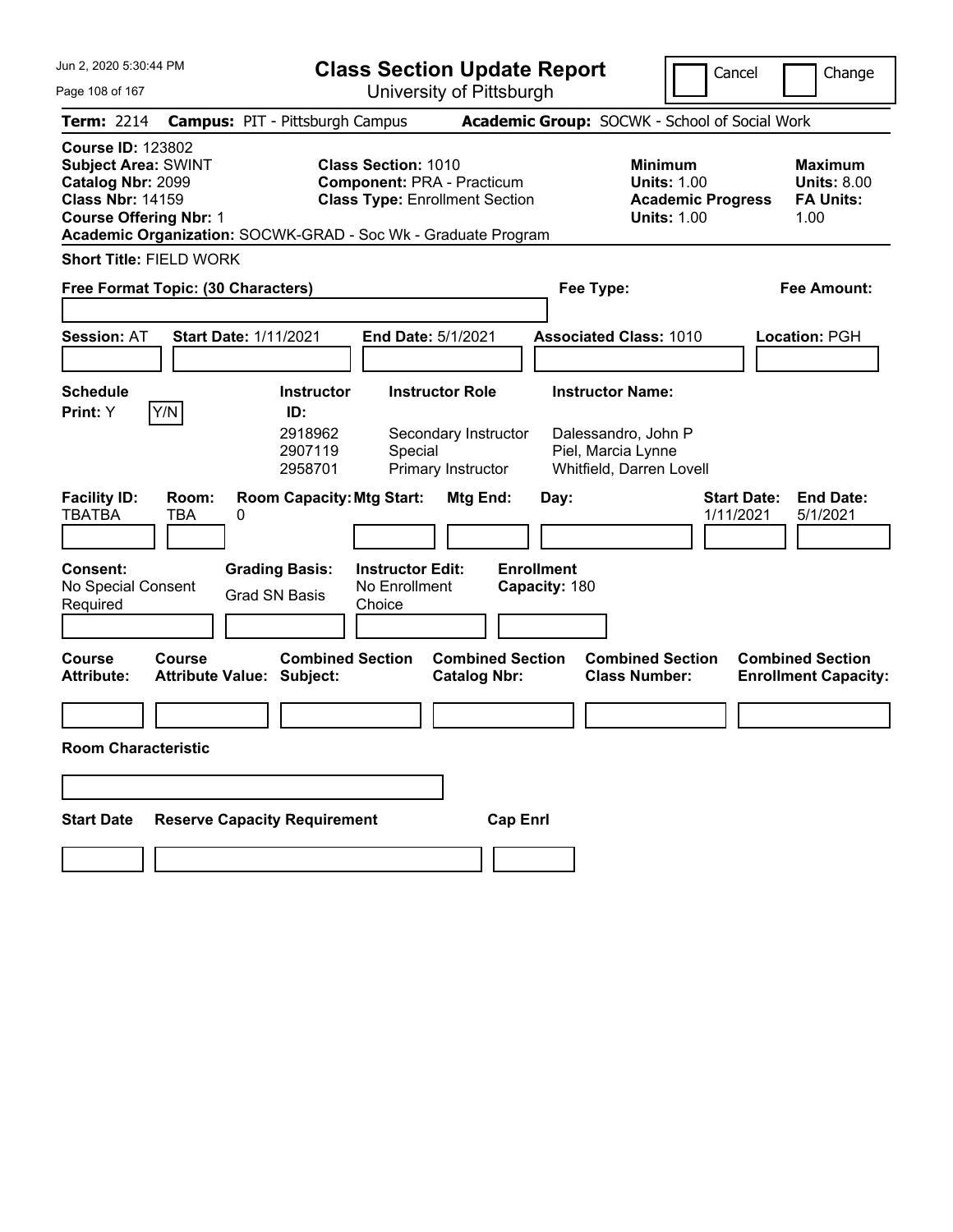| Page 109 of 167<br><b>Term: 2214</b><br><b>Course ID: 123802</b><br><b>Subject Area: SWINT</b><br>Catalog Nbr: 2099<br><b>Class Nbr: 14167</b><br><b>Course Offering Nbr: 1</b><br><b>Short Title: FIELD WORK</b><br>Free Format Topic: (30 Characters)<br><b>Session: AT</b><br><b>Schedule</b><br>Y/N<br>Print: Y |                          | <b>Campus: PIT - Pittsburgh Campus</b><br>Academic Organization: SOCWK-GRAD - Soc Wk - Graduate Program<br><b>Start Date: 1/11/2021</b><br><b>Instructor</b><br>ID: | <b>Class Section: 1015</b><br><b>Component: PRA - Practicum</b><br><b>Class Type: Enrollment Section</b><br>End Date: 5/1/2021<br><b>Instructor Role</b> | University of Pittsburgh                               | Academic Group: SOCWK - School of Social Work<br>Fee Type: | <b>Minimum</b><br><b>Units: 1.00</b><br><b>Units: 1.00</b><br><b>Associated Class: 1015</b> | <b>Academic Progress</b>        | Change<br><b>Maximum</b><br><b>Units: 8.00</b><br><b>FA Units:</b><br>1.00<br><b>Fee Amount:</b><br>Location: PGH |
|---------------------------------------------------------------------------------------------------------------------------------------------------------------------------------------------------------------------------------------------------------------------------------------------------------------------|--------------------------|---------------------------------------------------------------------------------------------------------------------------------------------------------------------|----------------------------------------------------------------------------------------------------------------------------------------------------------|--------------------------------------------------------|------------------------------------------------------------|---------------------------------------------------------------------------------------------|---------------------------------|-------------------------------------------------------------------------------------------------------------------|
|                                                                                                                                                                                                                                                                                                                     |                          |                                                                                                                                                                     |                                                                                                                                                          |                                                        |                                                            |                                                                                             |                                 |                                                                                                                   |
|                                                                                                                                                                                                                                                                                                                     |                          |                                                                                                                                                                     |                                                                                                                                                          |                                                        |                                                            |                                                                                             |                                 |                                                                                                                   |
|                                                                                                                                                                                                                                                                                                                     |                          |                                                                                                                                                                     |                                                                                                                                                          |                                                        |                                                            |                                                                                             |                                 |                                                                                                                   |
|                                                                                                                                                                                                                                                                                                                     |                          |                                                                                                                                                                     |                                                                                                                                                          |                                                        |                                                            |                                                                                             |                                 |                                                                                                                   |
|                                                                                                                                                                                                                                                                                                                     |                          |                                                                                                                                                                     |                                                                                                                                                          |                                                        |                                                            |                                                                                             |                                 |                                                                                                                   |
|                                                                                                                                                                                                                                                                                                                     |                          |                                                                                                                                                                     |                                                                                                                                                          |                                                        |                                                            |                                                                                             |                                 |                                                                                                                   |
|                                                                                                                                                                                                                                                                                                                     |                          |                                                                                                                                                                     |                                                                                                                                                          |                                                        |                                                            | <b>Instructor Name:</b>                                                                     |                                 |                                                                                                                   |
| <b>Facility ID:</b><br><b>TBATBA</b><br>Consent:<br>No Special Consent                                                                                                                                                                                                                                              | Room:<br><b>TBA</b><br>0 | 2918962<br>2907119<br>1646655<br><b>Room Capacity: Mtg Start:</b><br><b>Grading Basis:</b>                                                                          | Special<br><b>Instructor Edit:</b><br>No Enrollment                                                                                                      | Secondary Instructor<br>Primary Instructor<br>Mtg End: | Day:<br><b>Enrollment</b><br>Capacity: 35                  | Dalessandro, John P<br>Piel, Marcia Lynne<br>Robinson, Deborah C                            | <b>Start Date:</b><br>1/11/2021 | <b>End Date:</b><br>5/1/2021                                                                                      |
| Required                                                                                                                                                                                                                                                                                                            |                          | <b>Grad SN Basis</b>                                                                                                                                                | Choice                                                                                                                                                   |                                                        |                                                            |                                                                                             |                                 |                                                                                                                   |
| <b>Course</b><br><b>Attribute:</b><br><b>Room Characteristic</b>                                                                                                                                                                                                                                                    | <b>Course</b>            | <b>Combined Section</b><br><b>Attribute Value: Subject:</b>                                                                                                         |                                                                                                                                                          | <b>Combined Section</b><br><b>Catalog Nbr:</b>         |                                                            | <b>Combined Section</b><br><b>Class Number:</b>                                             |                                 | <b>Combined Section</b><br><b>Enrollment Capacity:</b>                                                            |
|                                                                                                                                                                                                                                                                                                                     |                          |                                                                                                                                                                     |                                                                                                                                                          |                                                        |                                                            |                                                                                             |                                 |                                                                                                                   |
| <b>Start Date</b>                                                                                                                                                                                                                                                                                                   |                          | <b>Reserve Capacity Requirement</b>                                                                                                                                 |                                                                                                                                                          | <b>Cap Enrl</b>                                        |                                                            |                                                                                             |                                 |                                                                                                                   |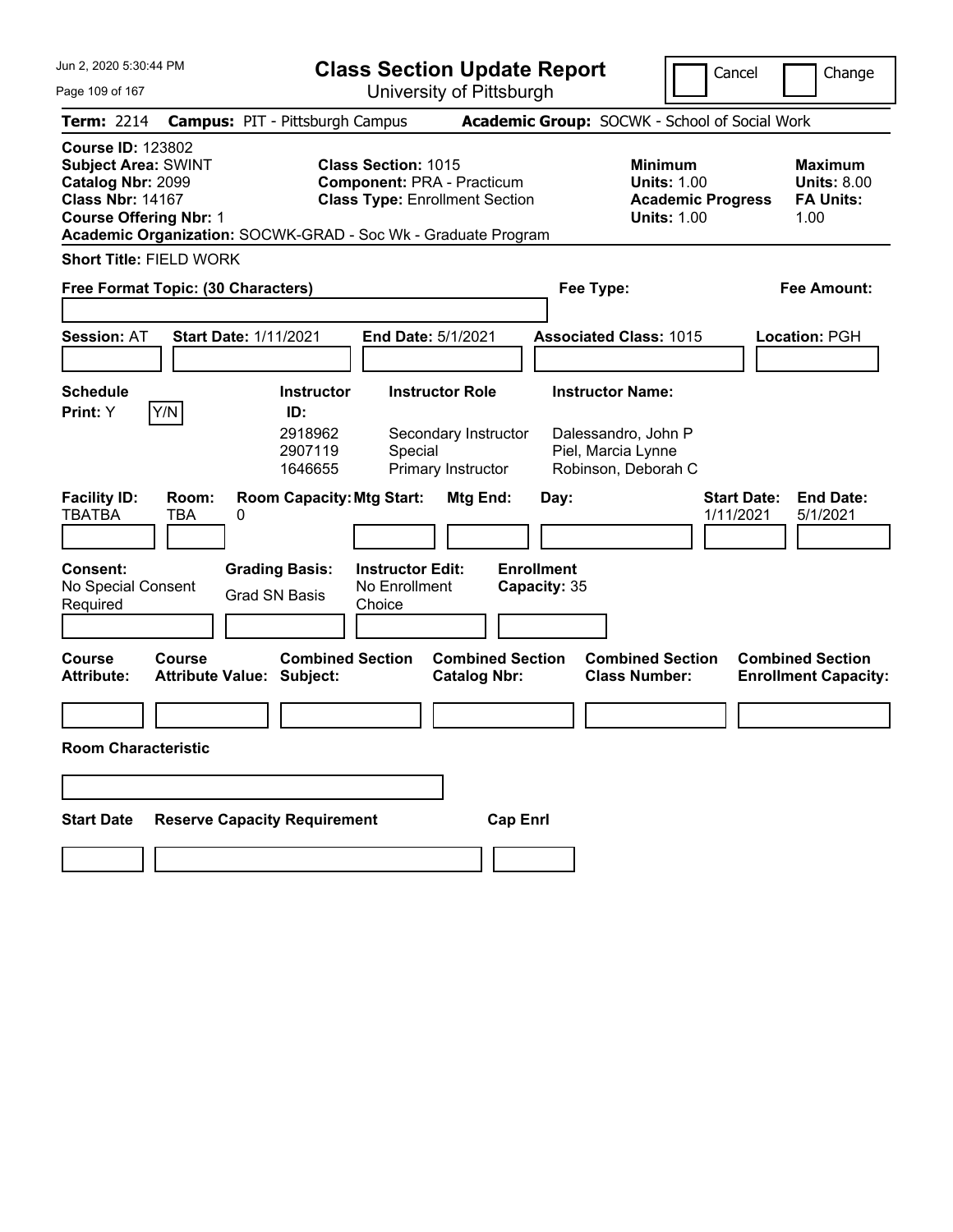| Jun 2, 2020 5:30:44 PM                                                                                                                                                                                   |                                                      | <b>Class Section Update Report</b><br>Cancel<br>Change                                                   |                                                |                                   |                                                                                        |                                 |                                                           |  |
|----------------------------------------------------------------------------------------------------------------------------------------------------------------------------------------------------------|------------------------------------------------------|----------------------------------------------------------------------------------------------------------|------------------------------------------------|-----------------------------------|----------------------------------------------------------------------------------------|---------------------------------|-----------------------------------------------------------|--|
| Page 110 of 167                                                                                                                                                                                          |                                                      |                                                                                                          | University of Pittsburgh                       |                                   |                                                                                        |                                 |                                                           |  |
| <b>Term: 2214</b>                                                                                                                                                                                        | <b>Campus: PIT - Pittsburgh Campus</b>               |                                                                                                          |                                                |                                   | Academic Group: SOCWK - School of Social Work                                          |                                 |                                                           |  |
| <b>Course ID: 123802</b><br><b>Subject Area: SWINT</b><br>Catalog Nbr: 2099<br><b>Class Nbr: 14209</b><br><b>Course Offering Nbr: 1</b><br>Academic Organization: SOCWK-GRAD - Soc Wk - Graduate Program |                                                      | <b>Class Section: 1020</b><br><b>Component: PRA - Practicum</b><br><b>Class Type: Enrollment Section</b> |                                                |                                   | <b>Minimum</b><br><b>Units: 1.00</b><br><b>Academic Progress</b><br><b>Units: 1.00</b> |                                 | Maximum<br><b>Units: 8.00</b><br><b>FA Units:</b><br>1.00 |  |
| <b>Short Title: FIELD WORK</b>                                                                                                                                                                           |                                                      |                                                                                                          |                                                |                                   |                                                                                        |                                 |                                                           |  |
| Free Format Topic: (30 Characters)                                                                                                                                                                       |                                                      |                                                                                                          |                                                |                                   | Fee Type:                                                                              |                                 | Fee Amount:                                               |  |
|                                                                                                                                                                                                          |                                                      |                                                                                                          |                                                |                                   |                                                                                        |                                 |                                                           |  |
| <b>Session: AT</b>                                                                                                                                                                                       | <b>Start Date: 1/11/2021</b>                         | <b>End Date: 5/1/2021</b>                                                                                |                                                |                                   | <b>Associated Class: 1020</b>                                                          |                                 | Location: PGH                                             |  |
|                                                                                                                                                                                                          |                                                      |                                                                                                          |                                                |                                   |                                                                                        |                                 |                                                           |  |
| <b>Schedule</b>                                                                                                                                                                                          | <b>Instructor</b>                                    | <b>Instructor Role</b>                                                                                   |                                                |                                   | <b>Instructor Name:</b>                                                                |                                 |                                                           |  |
| Y/N<br>Print: Y                                                                                                                                                                                          | ID:<br>2918962<br>2907119                            | Special                                                                                                  | Primary Instructor                             |                                   | Dalessandro, John P<br>Piel, Marcia Lynne                                              |                                 |                                                           |  |
| <b>Facility ID:</b><br>Room:<br><b>TBATBA</b><br><b>TBA</b>                                                                                                                                              | <b>Room Capacity: Mtg Start:</b><br>0                |                                                                                                          | Mtg End:                                       | Day:                              |                                                                                        | <b>Start Date:</b><br>1/11/2021 | <b>End Date:</b><br>5/1/2021                              |  |
| <b>Consent:</b><br>No Special Consent<br>Required                                                                                                                                                        | <b>Grading Basis:</b><br><b>Grad SN Basis</b>        | <b>Instructor Edit:</b><br>No Enrollment<br>Choice                                                       |                                                | <b>Enrollment</b><br>Capacity: 50 |                                                                                        |                                 |                                                           |  |
| Course<br>Course<br><b>Attribute:</b>                                                                                                                                                                    | <b>Combined Section</b><br>Attribute Value: Subject: |                                                                                                          | <b>Combined Section</b><br><b>Catalog Nbr:</b> |                                   | <b>Combined Section</b><br><b>Class Number:</b>                                        |                                 | <b>Combined Section</b><br><b>Enrollment Capacity:</b>    |  |
|                                                                                                                                                                                                          |                                                      |                                                                                                          |                                                |                                   |                                                                                        |                                 |                                                           |  |
| <b>Room Characteristic</b>                                                                                                                                                                               |                                                      |                                                                                                          |                                                |                                   |                                                                                        |                                 |                                                           |  |
|                                                                                                                                                                                                          |                                                      |                                                                                                          |                                                |                                   |                                                                                        |                                 |                                                           |  |
| <b>Start Date</b>                                                                                                                                                                                        | <b>Reserve Capacity Requirement</b>                  |                                                                                                          | <b>Cap Enri</b>                                |                                   |                                                                                        |                                 |                                                           |  |
|                                                                                                                                                                                                          |                                                      |                                                                                                          |                                                |                                   |                                                                                        |                                 |                                                           |  |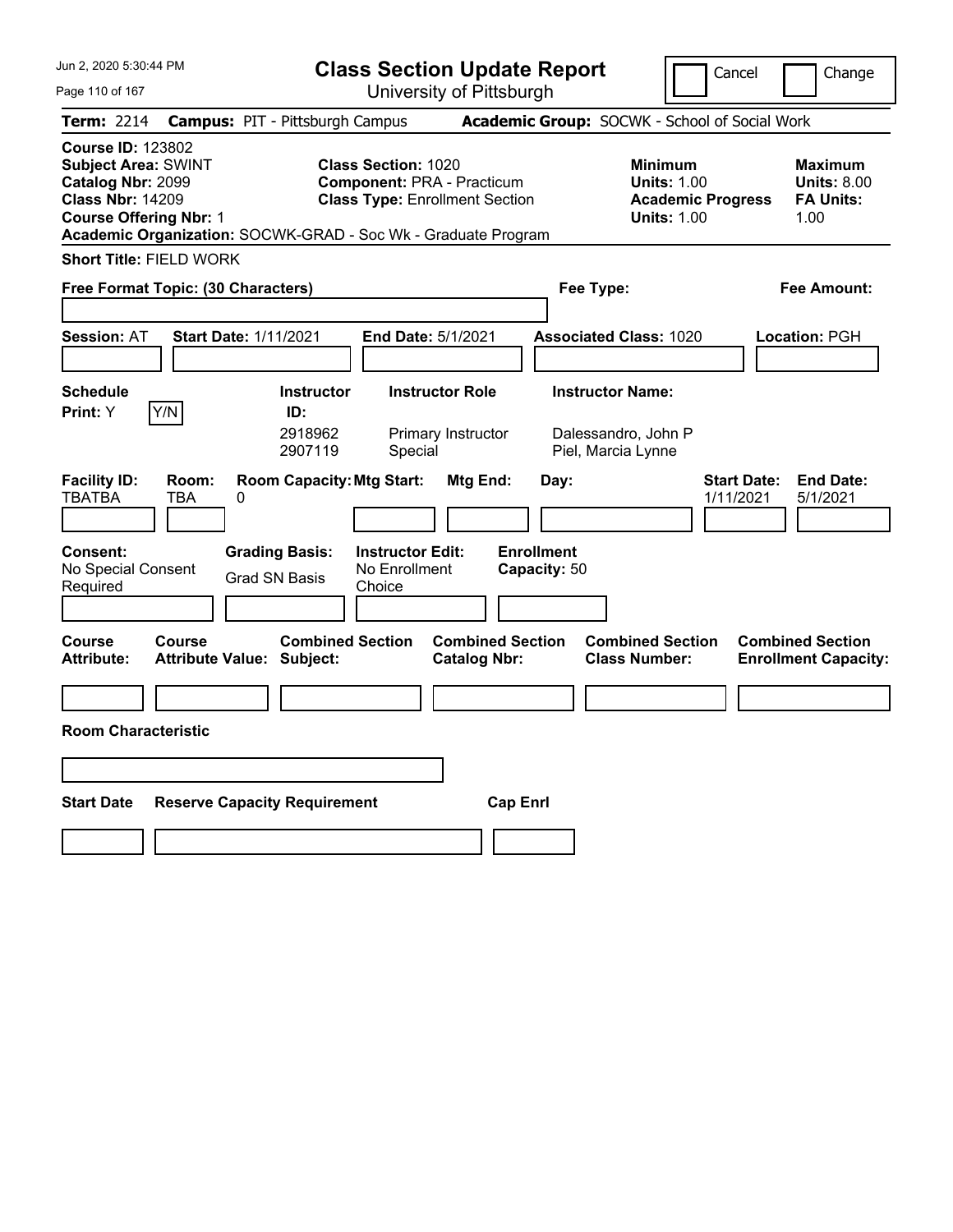| Jun 2, 2020 5:30:44 PM                                                                                                                  |                            |                                                                                                        | <b>Class Section Update Report</b>                                                                       |                                                |                                                                                            |                                                                                        | Cancel<br>Change                                                 |
|-----------------------------------------------------------------------------------------------------------------------------------------|----------------------------|--------------------------------------------------------------------------------------------------------|----------------------------------------------------------------------------------------------------------|------------------------------------------------|--------------------------------------------------------------------------------------------|----------------------------------------------------------------------------------------|------------------------------------------------------------------|
| Page 111 of 167                                                                                                                         |                            |                                                                                                        | University of Pittsburgh                                                                                 |                                                |                                                                                            |                                                                                        |                                                                  |
| <b>Term: 2214</b>                                                                                                                       |                            | <b>Campus: PIT - Pittsburgh Campus</b>                                                                 |                                                                                                          |                                                |                                                                                            | Academic Group: SOCWK - School of Social Work                                          |                                                                  |
| <b>Course ID: 123802</b><br><b>Subject Area: SWINT</b><br>Catalog Nbr: 2099<br><b>Class Nbr: 14186</b><br><b>Course Offering Nbr: 1</b> |                            | Academic Organization: SOCWK-GRAD - Soc Wk - Graduate Program                                          | <b>Class Section: 1025</b><br><b>Component: PRA - Practicum</b><br><b>Class Type: Enrollment Section</b> |                                                |                                                                                            | <b>Minimum</b><br><b>Units: 1.00</b><br><b>Academic Progress</b><br><b>Units: 1.00</b> | <b>Maximum</b><br><b>Units: 8.00</b><br><b>FA Units:</b><br>1.00 |
| <b>Short Title: FIELD WORK</b>                                                                                                          |                            |                                                                                                        |                                                                                                          |                                                |                                                                                            |                                                                                        |                                                                  |
| Free Format Topic: (30 Characters)                                                                                                      |                            |                                                                                                        |                                                                                                          |                                                | Fee Type:                                                                                  |                                                                                        | <b>Fee Amount:</b>                                               |
| <b>Session: AT</b>                                                                                                                      |                            | <b>Start Date: 1/11/2021</b>                                                                           | End Date: 5/1/2021                                                                                       |                                                | <b>Associated Class: 1025</b>                                                              |                                                                                        | Location: PGH                                                    |
| <b>Schedule</b>                                                                                                                         |                            | <b>Instructor</b>                                                                                      | <b>Instructor Role</b>                                                                                   |                                                | <b>Instructor Name:</b>                                                                    |                                                                                        |                                                                  |
| Print: Y<br><b>Facility ID:</b><br><b>TBATBA</b><br>Consent:                                                                            | Y/N<br>Room:<br><b>TBA</b> | ID:<br>2918962<br>2907119<br>1058535<br><b>Room Capacity: Mtg Start:</b><br>0<br><b>Grading Basis:</b> | Special<br>Primary Instructor<br><b>Instructor Edit:</b>                                                 | Secondary Instructor<br>Mtg End:               | Dalessandro, John P<br>Piel, Marcia Lynne<br>Santhouse, Robin<br>Day:<br><b>Enrollment</b> |                                                                                        | <b>Start Date:</b><br><b>End Date:</b><br>1/11/2021<br>5/1/2021  |
| No Special Consent<br>Required                                                                                                          |                            | <b>Grad SN Basis</b>                                                                                   | No Enrollment<br>Choice                                                                                  |                                                | Capacity: 35                                                                               |                                                                                        |                                                                  |
| <b>Course</b><br><b>Attribute:</b>                                                                                                      | <b>Course</b>              | <b>Combined Section</b><br><b>Attribute Value: Subject:</b>                                            |                                                                                                          | <b>Combined Section</b><br><b>Catalog Nbr:</b> |                                                                                            | <b>Combined Section</b><br><b>Class Number:</b>                                        | <b>Combined Section</b><br><b>Enrollment Capacity:</b>           |
| <b>Room Characteristic</b>                                                                                                              |                            |                                                                                                        |                                                                                                          |                                                |                                                                                            |                                                                                        |                                                                  |
|                                                                                                                                         |                            |                                                                                                        |                                                                                                          |                                                |                                                                                            |                                                                                        |                                                                  |
| <b>Start Date</b>                                                                                                                       |                            | <b>Reserve Capacity Requirement</b>                                                                    |                                                                                                          | <b>Cap Enrl</b>                                |                                                                                            |                                                                                        |                                                                  |
|                                                                                                                                         |                            |                                                                                                        |                                                                                                          |                                                |                                                                                            |                                                                                        |                                                                  |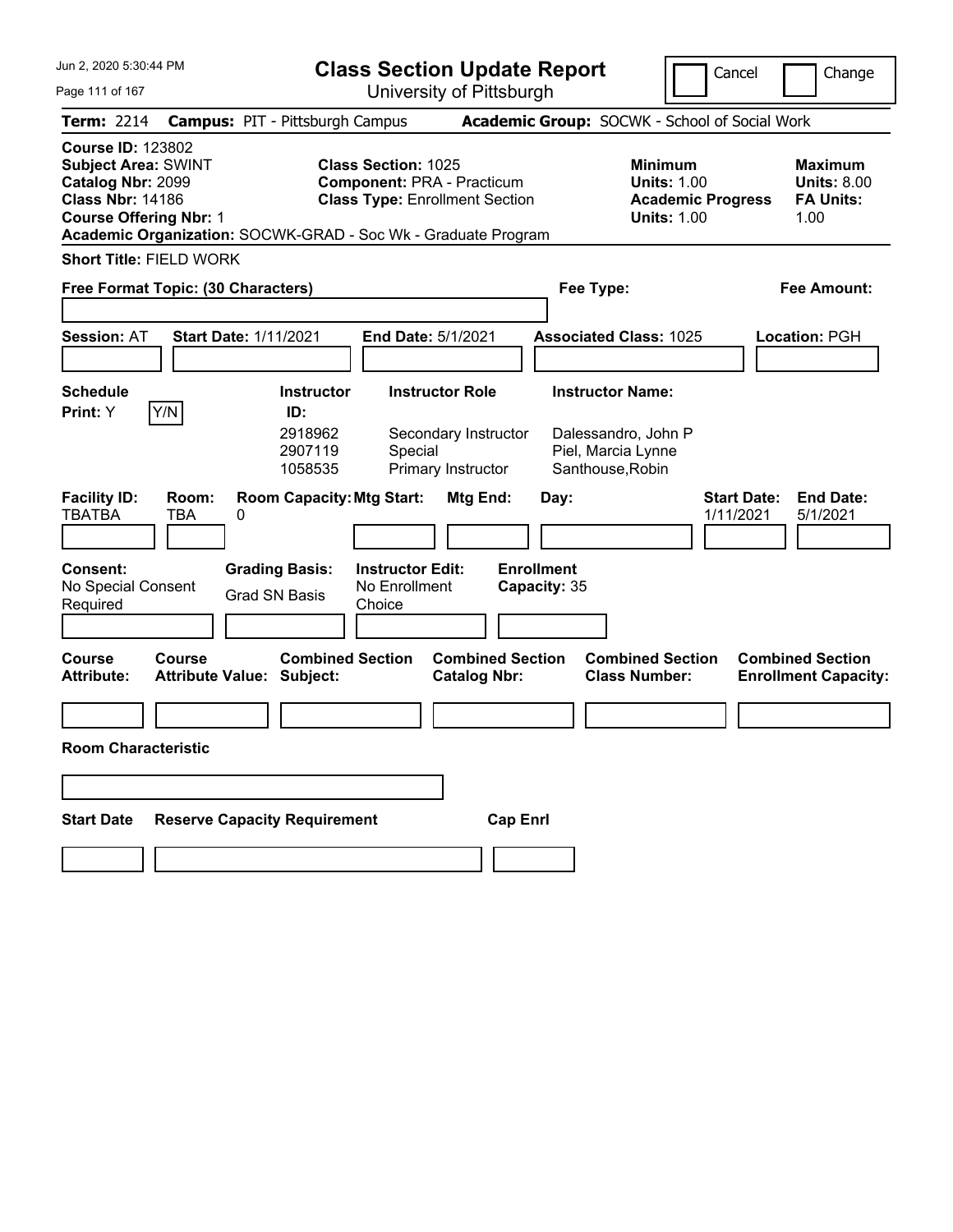| Jun 2, 2020 5:30:44 PM                                                                                                                  |                     |                                                                        |                                                                 | <b>Class Section Update Report</b>                     |                                                  |                                                                                        | Cancel                          | Change                                                           |
|-----------------------------------------------------------------------------------------------------------------------------------------|---------------------|------------------------------------------------------------------------|-----------------------------------------------------------------|--------------------------------------------------------|--------------------------------------------------|----------------------------------------------------------------------------------------|---------------------------------|------------------------------------------------------------------|
| Page 112 of 167                                                                                                                         |                     |                                                                        |                                                                 | University of Pittsburgh                               |                                                  |                                                                                        |                                 |                                                                  |
| <b>Term: 2214</b>                                                                                                                       |                     | <b>Campus: PIT - Pittsburgh Campus</b>                                 |                                                                 |                                                        |                                                  | Academic Group: SOCWK - School of Social Work                                          |                                 |                                                                  |
| <b>Course ID: 123802</b><br><b>Subject Area: SWINT</b><br>Catalog Nbr: 2099<br><b>Class Nbr: 14242</b><br><b>Course Offering Nbr: 1</b> |                     | Academic Organization: SOCWK-GRAD - Soc Wk - Graduate Program          | <b>Class Section: 1030</b><br><b>Component: PRA - Practicum</b> | <b>Class Type: Enrollment Section</b>                  |                                                  | <b>Minimum</b><br><b>Units: 1.00</b><br><b>Academic Progress</b><br><b>Units: 1.00</b> |                                 | <b>Maximum</b><br><b>Units: 8.00</b><br><b>FA Units:</b><br>1.00 |
| <b>Short Title: FIELD WORK</b>                                                                                                          |                     |                                                                        |                                                                 |                                                        |                                                  |                                                                                        |                                 |                                                                  |
| Free Format Topic: (30 Characters)                                                                                                      |                     |                                                                        |                                                                 |                                                        | Fee Type:                                        |                                                                                        |                                 | <b>Fee Amount:</b>                                               |
| <b>Session: AT</b>                                                                                                                      |                     | <b>Start Date: 1/11/2021</b>                                           | End Date: 5/1/2021                                              |                                                        |                                                  | <b>Associated Class: 1030</b>                                                          |                                 | <b>Location: PGH</b>                                             |
| <b>Schedule</b>                                                                                                                         |                     | <b>Instructor</b>                                                      |                                                                 | <b>Instructor Role</b>                                 | <b>Instructor Name:</b>                          |                                                                                        |                                 |                                                                  |
| Print: Y                                                                                                                                | Y/N                 | ID:                                                                    |                                                                 |                                                        |                                                  |                                                                                        |                                 |                                                                  |
| <b>Facility ID:</b><br><b>TBATBA</b>                                                                                                    | Room:<br><b>TBA</b> | 2918962<br>2909033<br>2907119<br><b>Room Capacity: Mtg Start:</b><br>0 | Special                                                         | Secondary Instructor<br>Primary Instructor<br>Mtg End: | Petracchi, Helen E<br>Piel, Marcia Lynne<br>Day: | Dalessandro, John P                                                                    | <b>Start Date:</b><br>1/11/2021 | <b>End Date:</b><br>5/1/2021                                     |
| <b>Consent:</b>                                                                                                                         |                     | <b>Grading Basis:</b>                                                  | <b>Instructor Edit:</b>                                         |                                                        | <b>Enrollment</b>                                |                                                                                        |                                 |                                                                  |
| No Special Consent<br>Required                                                                                                          |                     | <b>Grad SN Basis</b>                                                   | No Enrollment<br>Choice                                         |                                                        | Capacity: 35                                     |                                                                                        |                                 |                                                                  |
|                                                                                                                                         |                     |                                                                        |                                                                 |                                                        |                                                  |                                                                                        |                                 |                                                                  |
| <b>Course</b><br><b>Attribute:</b>                                                                                                      | Course              | <b>Combined Section</b><br><b>Attribute Value: Subject:</b>            |                                                                 | <b>Combined Section</b><br><b>Catalog Nbr:</b>         |                                                  | <b>Combined Section</b><br><b>Class Number:</b>                                        |                                 | <b>Combined Section</b><br><b>Enrollment Capacity:</b>           |
| <b>Room Characteristic</b>                                                                                                              |                     |                                                                        |                                                                 |                                                        |                                                  |                                                                                        |                                 |                                                                  |
|                                                                                                                                         |                     |                                                                        |                                                                 |                                                        |                                                  |                                                                                        |                                 |                                                                  |
| <b>Start Date</b>                                                                                                                       |                     | <b>Reserve Capacity Requirement</b>                                    |                                                                 | <b>Cap Enrl</b>                                        |                                                  |                                                                                        |                                 |                                                                  |
|                                                                                                                                         |                     |                                                                        |                                                                 |                                                        |                                                  |                                                                                        |                                 |                                                                  |
|                                                                                                                                         |                     |                                                                        |                                                                 |                                                        |                                                  |                                                                                        |                                 |                                                                  |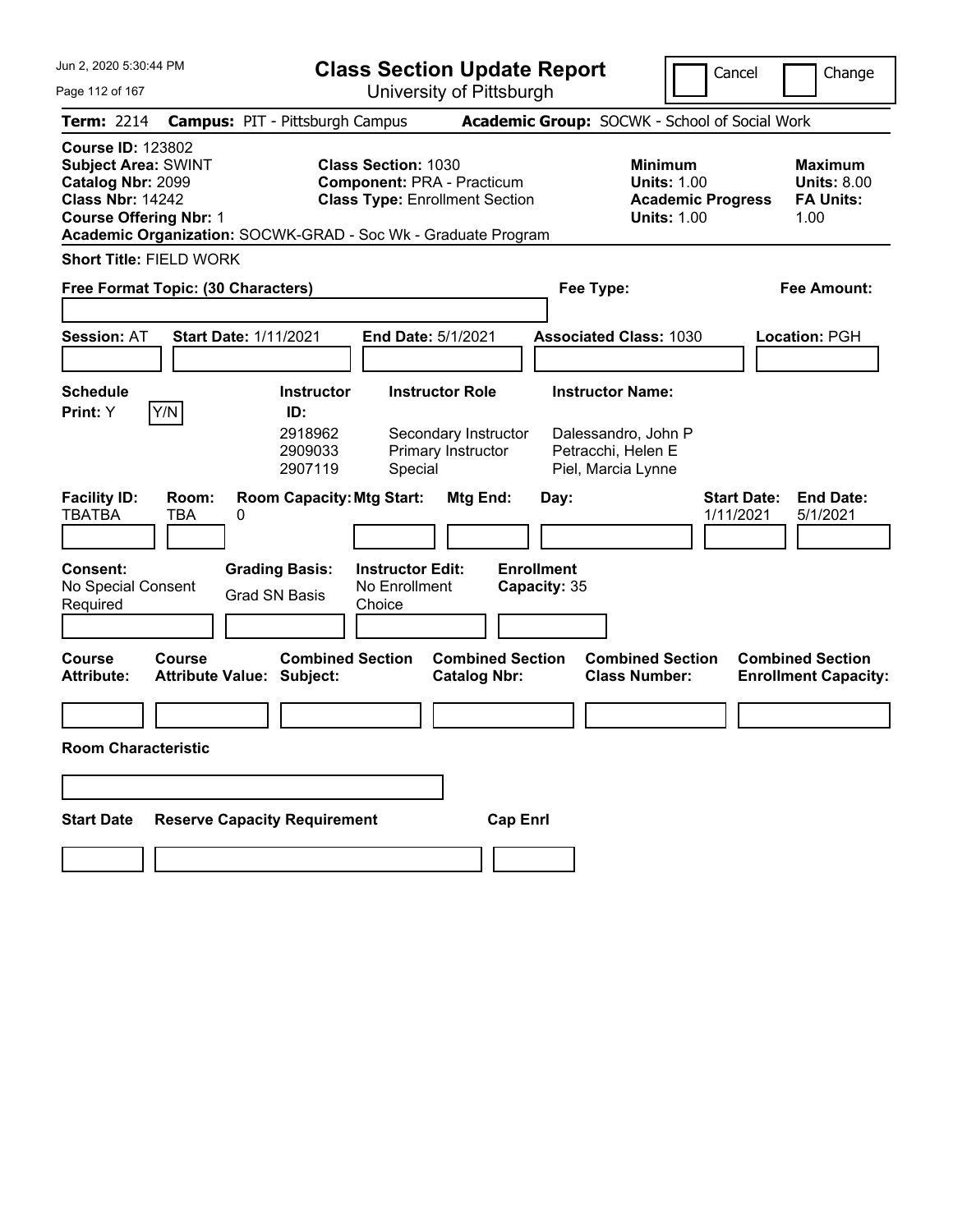| Jun 2, 2020 5:30:44 PM                                                                                                                  |                                                                                                                                                                           | <b>Class Section Update Report</b>                             |                                                                                        | Cancel<br>Change                                                 |
|-----------------------------------------------------------------------------------------------------------------------------------------|---------------------------------------------------------------------------------------------------------------------------------------------------------------------------|----------------------------------------------------------------|----------------------------------------------------------------------------------------|------------------------------------------------------------------|
| Page 113 of 167                                                                                                                         | University of Pittsburgh                                                                                                                                                  |                                                                |                                                                                        |                                                                  |
| <b>Term: 2214</b>                                                                                                                       | <b>Campus: PIT - Pittsburgh Campus</b>                                                                                                                                    |                                                                | Academic Group: SOCWK - School of Social Work                                          |                                                                  |
| <b>Course ID: 123802</b><br><b>Subject Area: SWINT</b><br>Catalog Nbr: 2099<br><b>Class Nbr: 14243</b><br><b>Course Offering Nbr: 1</b> | <b>Class Section: 1040</b><br><b>Component: PRA - Practicum</b><br><b>Class Type: Enrollment Section</b><br>Academic Organization: SOCWK-GRAD - Soc Wk - Graduate Program |                                                                | <b>Minimum</b><br><b>Units: 1.00</b><br><b>Academic Progress</b><br><b>Units: 1.00</b> | <b>Maximum</b><br><b>Units: 8.00</b><br><b>FA Units:</b><br>1.00 |
| <b>Short Title: FIELD WORK</b>                                                                                                          |                                                                                                                                                                           |                                                                |                                                                                        |                                                                  |
| Free Format Topic: (30 Characters)                                                                                                      |                                                                                                                                                                           |                                                                | Fee Type:                                                                              | <b>Fee Amount:</b>                                               |
| <b>Session: AT</b>                                                                                                                      | <b>Start Date: 1/11/2021</b><br>End Date: 5/1/2021                                                                                                                        |                                                                | <b>Associated Class: 1040</b>                                                          | <b>Location: PGH</b>                                             |
| <b>Schedule</b>                                                                                                                         | <b>Instructor</b>                                                                                                                                                         | <b>Instructor Role</b>                                         | <b>Instructor Name:</b>                                                                |                                                                  |
| Y/N<br>Print: Y                                                                                                                         | ID:                                                                                                                                                                       |                                                                |                                                                                        |                                                                  |
| <b>Facility ID:</b><br>Room:<br><b>TBATBA</b><br><b>TBA</b>                                                                             | 2903643<br>2918962<br>2907119<br>Special<br><b>Room Capacity: Mtg Start:</b><br>0                                                                                         | Primary Instructor<br>Secondary Instructor<br>Mtg End:<br>Day: | Cahalane, Helen Grove<br>Dalessandro, John P<br>Piel, Marcia Lynne                     | <b>Start Date:</b><br><b>End Date:</b><br>1/11/2021<br>5/1/2021  |
| <b>Consent:</b>                                                                                                                         | <b>Grading Basis:</b><br><b>Instructor Edit:</b>                                                                                                                          | <b>Enrollment</b>                                              |                                                                                        |                                                                  |
| No Special Consent                                                                                                                      | No Enrollment<br><b>Grad SN Basis</b>                                                                                                                                     | Capacity: 35                                                   |                                                                                        |                                                                  |
| Required                                                                                                                                | Choice                                                                                                                                                                    |                                                                |                                                                                        |                                                                  |
| Course<br><b>Course</b><br><b>Attribute:</b>                                                                                            | <b>Combined Section</b><br><b>Attribute Value: Subject:</b>                                                                                                               | <b>Combined Section</b><br><b>Catalog Nbr:</b>                 | <b>Combined Section</b><br><b>Class Number:</b>                                        | <b>Combined Section</b><br><b>Enrollment Capacity:</b>           |
| <b>Room Characteristic</b>                                                                                                              |                                                                                                                                                                           |                                                                |                                                                                        |                                                                  |
|                                                                                                                                         |                                                                                                                                                                           |                                                                |                                                                                        |                                                                  |
| <b>Start Date</b>                                                                                                                       | <b>Reserve Capacity Requirement</b>                                                                                                                                       | <b>Cap Enrl</b>                                                |                                                                                        |                                                                  |
|                                                                                                                                         |                                                                                                                                                                           |                                                                |                                                                                        |                                                                  |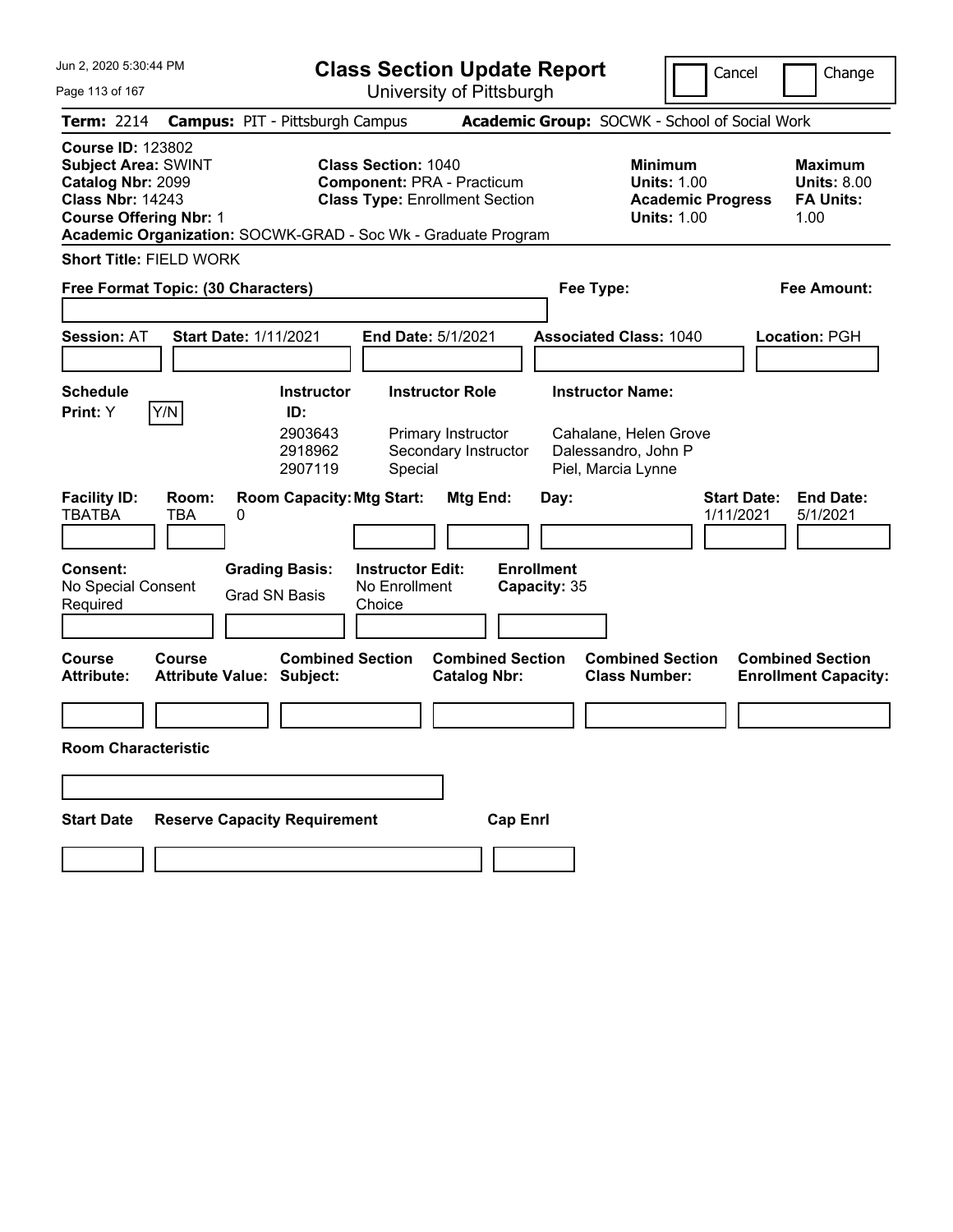| Jun 2, 2020 5:30:44 PM                                                                                                                  |                     |                                                               | <b>Class Section Update Report</b>                                                                       |                                                |                                    |                                                                                        | Cancel                          | Change                                                           |
|-----------------------------------------------------------------------------------------------------------------------------------------|---------------------|---------------------------------------------------------------|----------------------------------------------------------------------------------------------------------|------------------------------------------------|------------------------------------|----------------------------------------------------------------------------------------|---------------------------------|------------------------------------------------------------------|
| Page 114 of 167                                                                                                                         |                     |                                                               | University of Pittsburgh                                                                                 |                                                |                                    |                                                                                        |                                 |                                                                  |
| <b>Term: 2214</b>                                                                                                                       |                     | <b>Campus: PIT - Pittsburgh Campus</b>                        |                                                                                                          |                                                |                                    | Academic Group: SOCWK - School of Social Work                                          |                                 |                                                                  |
| <b>Course ID: 123802</b><br><b>Subject Area: SWINT</b><br>Catalog Nbr: 2099<br><b>Class Nbr: 14244</b><br><b>Course Offering Nbr: 1</b> |                     | Academic Organization: SOCWK-GRAD - Soc Wk - Graduate Program | <b>Class Section: 1050</b><br><b>Component: PRA - Practicum</b><br><b>Class Type: Enrollment Section</b> |                                                |                                    | <b>Minimum</b><br><b>Units: 1.00</b><br><b>Academic Progress</b><br><b>Units: 1.00</b> |                                 | <b>Maximum</b><br><b>Units: 8.00</b><br><b>FA Units:</b><br>1.00 |
| <b>Short Title: FIELD WORK</b>                                                                                                          |                     |                                                               |                                                                                                          |                                                |                                    |                                                                                        |                                 |                                                                  |
| Free Format Topic: (30 Characters)                                                                                                      |                     |                                                               |                                                                                                          |                                                | Fee Type:                          |                                                                                        |                                 | <b>Fee Amount:</b>                                               |
| <b>Session: AT</b>                                                                                                                      |                     | <b>Start Date: 1/11/2021</b>                                  | End Date: 5/1/2021                                                                                       |                                                |                                    | <b>Associated Class: 1050</b>                                                          |                                 | Location: PGH                                                    |
| <b>Schedule</b>                                                                                                                         |                     | <b>Instructor</b>                                             | <b>Instructor Role</b>                                                                                   |                                                | <b>Instructor Name:</b>            |                                                                                        |                                 |                                                                  |
| Print: Y                                                                                                                                | Y/N                 | ID:<br>2918962<br>2945986<br>2907119                          | Special                                                                                                  | Secondary Instructor<br>Primary Instructor     | Perry, Marlo<br>Piel, Marcia Lynne | Dalessandro, John P                                                                    |                                 |                                                                  |
| <b>Facility ID:</b><br><b>TBATBA</b>                                                                                                    | Room:<br><b>TBA</b> | <b>Room Capacity: Mtg Start:</b><br>0                         |                                                                                                          | Mtg End:                                       | Day:                               |                                                                                        | <b>Start Date:</b><br>1/11/2021 | <b>End Date:</b><br>5/1/2021                                     |
| Consent:<br>No Special Consent<br>Required                                                                                              |                     | <b>Grading Basis:</b><br><b>Grad SN Basis</b>                 | <b>Instructor Edit:</b><br>No Enrollment<br>Choice                                                       |                                                | <b>Enrollment</b><br>Capacity: 35  |                                                                                        |                                 |                                                                  |
| <b>Course</b><br><b>Attribute:</b>                                                                                                      | <b>Course</b>       | <b>Combined Section</b><br><b>Attribute Value: Subject:</b>   |                                                                                                          | <b>Combined Section</b><br><b>Catalog Nbr:</b> |                                    | <b>Combined Section</b><br><b>Class Number:</b>                                        |                                 | <b>Combined Section</b><br><b>Enrollment Capacity:</b>           |
|                                                                                                                                         |                     |                                                               |                                                                                                          |                                                |                                    |                                                                                        |                                 |                                                                  |
| <b>Room Characteristic</b>                                                                                                              |                     |                                                               |                                                                                                          |                                                |                                    |                                                                                        |                                 |                                                                  |
|                                                                                                                                         |                     |                                                               |                                                                                                          |                                                |                                    |                                                                                        |                                 |                                                                  |
| <b>Start Date</b>                                                                                                                       |                     | <b>Reserve Capacity Requirement</b>                           |                                                                                                          | <b>Cap Enrl</b>                                |                                    |                                                                                        |                                 |                                                                  |
|                                                                                                                                         |                     |                                                               |                                                                                                          |                                                |                                    |                                                                                        |                                 |                                                                  |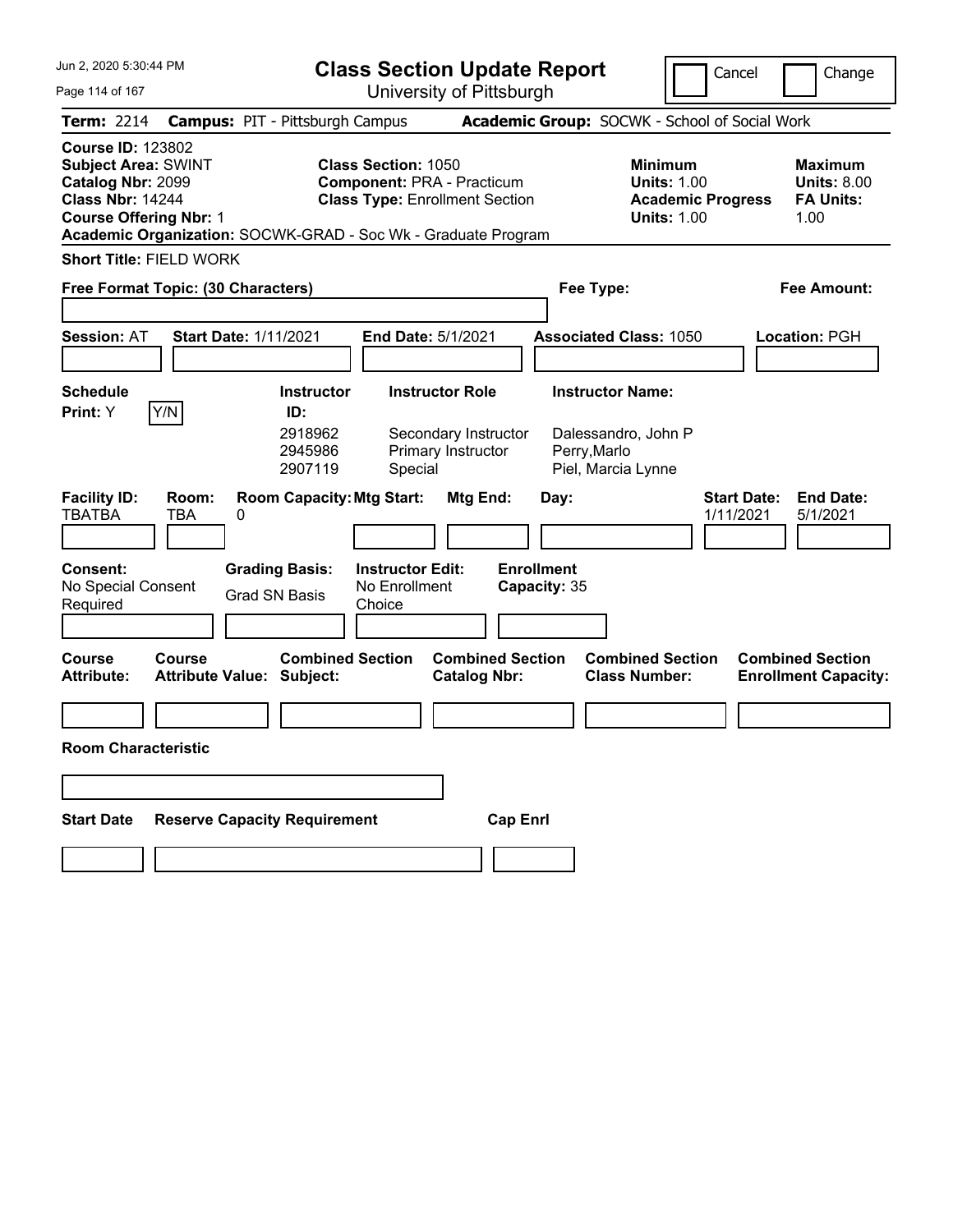| Jun 2, 2020 5:30:44 PM                                                                                                                                                                                   | <b>Class Section Update Report</b><br>Cancel<br>Change                                                                 |                                                                                 |                                               |                                                                                        |                                                                               |  |  |
|----------------------------------------------------------------------------------------------------------------------------------------------------------------------------------------------------------|------------------------------------------------------------------------------------------------------------------------|---------------------------------------------------------------------------------|-----------------------------------------------|----------------------------------------------------------------------------------------|-------------------------------------------------------------------------------|--|--|
| Page 115 of 167                                                                                                                                                                                          |                                                                                                                        | University of Pittsburgh                                                        |                                               |                                                                                        |                                                                               |  |  |
| Term: 2214                                                                                                                                                                                               | <b>Campus: PIT - Pittsburgh Campus</b>                                                                                 |                                                                                 | Academic Group: SOCWK - School of Social Work |                                                                                        |                                                                               |  |  |
| <b>Course ID: 123802</b><br><b>Subject Area: SWINT</b><br>Catalog Nbr: 2099<br><b>Class Nbr: 14245</b><br><b>Course Offering Nbr: 1</b><br>Academic Organization: SOCWK-GRAD - Soc Wk - Graduate Program | <b>Class Section: 1060</b>                                                                                             | <b>Component: PRA - Practicum</b><br><b>Class Type: Enrollment Section</b>      |                                               | <b>Minimum</b><br><b>Units: 1.00</b><br><b>Academic Progress</b><br><b>Units: 1.00</b> | Maximum<br><b>Units: 8.00</b><br><b>FA Units:</b><br>1.00                     |  |  |
| <b>Short Title: FIELD WORK</b>                                                                                                                                                                           |                                                                                                                        |                                                                                 |                                               |                                                                                        |                                                                               |  |  |
| Free Format Topic: (30 Characters)                                                                                                                                                                       |                                                                                                                        |                                                                                 | Fee Type:                                     |                                                                                        | Fee Amount:                                                                   |  |  |
|                                                                                                                                                                                                          |                                                                                                                        |                                                                                 |                                               |                                                                                        |                                                                               |  |  |
| <b>Session: AT</b><br><b>Start Date: 1/11/2021</b>                                                                                                                                                       |                                                                                                                        | <b>End Date: 5/1/2021</b>                                                       | <b>Associated Class: 1060</b>                 |                                                                                        | Location: PGH                                                                 |  |  |
|                                                                                                                                                                                                          |                                                                                                                        |                                                                                 |                                               |                                                                                        |                                                                               |  |  |
| <b>Schedule</b>                                                                                                                                                                                          | <b>Instructor</b>                                                                                                      | <b>Instructor Role</b>                                                          | <b>Instructor Name:</b>                       |                                                                                        |                                                                               |  |  |
| Y/N<br>Print: Y                                                                                                                                                                                          | ID:<br>2918962<br>2043459                                                                                              | Secondary Instructor<br>Primary Instructor                                      | Dalessandro, John P<br>Jones, Toya S          |                                                                                        |                                                                               |  |  |
| <b>Facility ID:</b><br>Room:<br><b>TBATBA</b><br><b>TBA</b><br>0<br><b>Consent:</b><br>No Special Consent<br>Required<br>Course<br>Course                                                                | <b>Room Capacity: Mtg Start:</b><br><b>Grading Basis:</b><br><b>Grad SN Basis</b><br>Choice<br><b>Combined Section</b> | Mtg End:<br><b>Instructor Edit:</b><br>No Enrollment<br><b>Combined Section</b> | Day:<br><b>Enrollment</b><br>Capacity: 35     | 1/11/2021<br><b>Combined Section</b>                                                   | <b>Start Date:</b><br><b>End Date:</b><br>5/1/2021<br><b>Combined Section</b> |  |  |
| <b>Attribute:</b><br>Attribute Value: Subject:                                                                                                                                                           |                                                                                                                        | <b>Catalog Nbr:</b>                                                             | <b>Class Number:</b>                          |                                                                                        | <b>Enrollment Capacity:</b>                                                   |  |  |
|                                                                                                                                                                                                          |                                                                                                                        |                                                                                 |                                               |                                                                                        |                                                                               |  |  |
| <b>Room Characteristic</b>                                                                                                                                                                               |                                                                                                                        |                                                                                 |                                               |                                                                                        |                                                                               |  |  |
|                                                                                                                                                                                                          |                                                                                                                        |                                                                                 |                                               |                                                                                        |                                                                               |  |  |
| <b>Start Date</b>                                                                                                                                                                                        | <b>Reserve Capacity Requirement</b>                                                                                    |                                                                                 | <b>Cap Enrl</b>                               |                                                                                        |                                                                               |  |  |
|                                                                                                                                                                                                          |                                                                                                                        |                                                                                 |                                               |                                                                                        |                                                                               |  |  |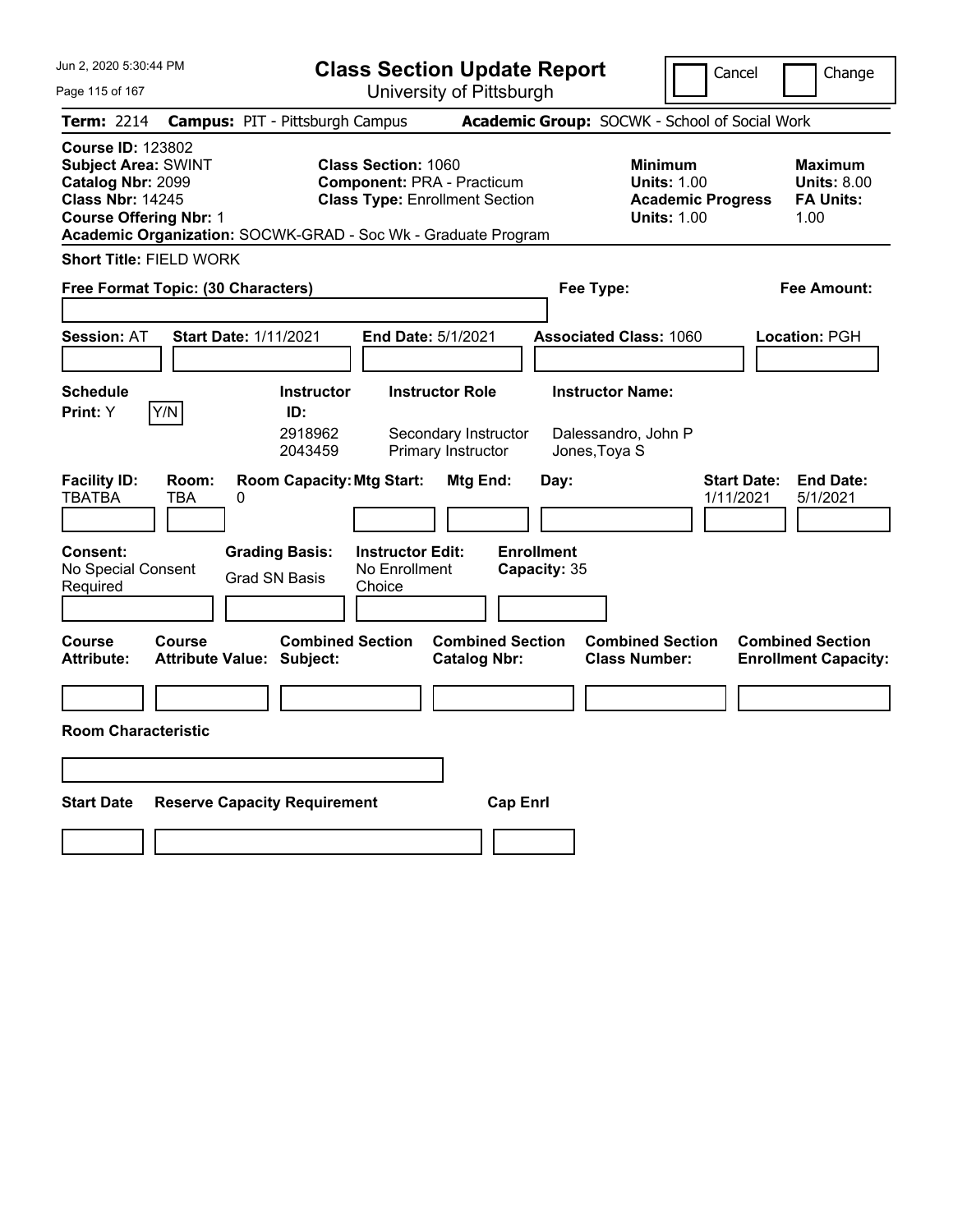| Jun 2, 2020 5:30:44 PM                                                                                                                  |                            |                                                                                                        |                                                                 | <b>Class Section Update Report</b>                     |                           |                                                                                        | Cancel                          | Change                                                           |
|-----------------------------------------------------------------------------------------------------------------------------------------|----------------------------|--------------------------------------------------------------------------------------------------------|-----------------------------------------------------------------|--------------------------------------------------------|---------------------------|----------------------------------------------------------------------------------------|---------------------------------|------------------------------------------------------------------|
| Page 116 of 167                                                                                                                         |                            |                                                                                                        | University of Pittsburgh                                        |                                                        |                           |                                                                                        |                                 |                                                                  |
| <b>Term: 2214</b>                                                                                                                       |                            | <b>Campus: PIT - Pittsburgh Campus</b>                                                                 |                                                                 |                                                        |                           | Academic Group: SOCWK - School of Social Work                                          |                                 |                                                                  |
| <b>Course ID: 123802</b><br><b>Subject Area: SWINT</b><br>Catalog Nbr: 2099<br><b>Class Nbr: 14246</b><br><b>Course Offering Nbr: 1</b> |                            | Academic Organization: SOCWK-GRAD - Soc Wk - Graduate Program                                          | <b>Class Section: 1070</b><br><b>Component: PRA - Practicum</b> | <b>Class Type: Enrollment Section</b>                  |                           | <b>Minimum</b><br><b>Units: 1.00</b><br><b>Academic Progress</b><br><b>Units: 1.00</b> |                                 | <b>Maximum</b><br><b>Units: 8.00</b><br><b>FA Units:</b><br>1.00 |
| <b>Short Title: FIELD WORK</b>                                                                                                          |                            |                                                                                                        |                                                                 |                                                        |                           |                                                                                        |                                 |                                                                  |
| Free Format Topic: (30 Characters)                                                                                                      |                            |                                                                                                        |                                                                 |                                                        | Fee Type:                 |                                                                                        |                                 | <b>Fee Amount:</b>                                               |
| <b>Session: AT</b>                                                                                                                      |                            | <b>Start Date: 1/11/2021</b>                                                                           | End Date: 5/1/2021                                              |                                                        |                           | <b>Associated Class: 1070</b>                                                          |                                 | Location: PGH                                                    |
| <b>Schedule</b>                                                                                                                         |                            | <b>Instructor</b>                                                                                      |                                                                 | <b>Instructor Role</b>                                 |                           | <b>Instructor Name:</b>                                                                |                                 |                                                                  |
| Print: Y<br><b>Facility ID:</b><br><b>TBATBA</b><br>Consent:                                                                            | Y/N<br>Room:<br><b>TBA</b> | ID:<br>4015858<br>2918962<br>2907119<br><b>Room Capacity: Mtg Start:</b><br>0<br><b>Grading Basis:</b> | Special<br><b>Instructor Edit:</b>                              | Primary Instructor<br>Secondary Instructor<br>Mtg End: | Day:<br><b>Enrollment</b> | Booth, Jaime Michelle<br>Dalessandro, John P<br>Piel, Marcia Lynne                     | <b>Start Date:</b><br>1/11/2021 | <b>End Date:</b><br>5/1/2021                                     |
| No Special Consent<br>Required                                                                                                          |                            | <b>Grad SN Basis</b>                                                                                   | No Enrollment<br>Choice                                         |                                                        | Capacity: 35              |                                                                                        |                                 |                                                                  |
| <b>Course</b><br><b>Attribute:</b>                                                                                                      | <b>Course</b>              | <b>Combined Section</b><br><b>Attribute Value: Subject:</b>                                            |                                                                 | <b>Combined Section</b><br><b>Catalog Nbr:</b>         |                           | <b>Combined Section</b><br><b>Class Number:</b>                                        |                                 | <b>Combined Section</b><br><b>Enrollment Capacity:</b>           |
| <b>Room Characteristic</b>                                                                                                              |                            |                                                                                                        |                                                                 |                                                        |                           |                                                                                        |                                 |                                                                  |
|                                                                                                                                         |                            |                                                                                                        |                                                                 |                                                        |                           |                                                                                        |                                 |                                                                  |
| <b>Start Date</b>                                                                                                                       |                            | <b>Reserve Capacity Requirement</b>                                                                    |                                                                 | <b>Cap Enrl</b>                                        |                           |                                                                                        |                                 |                                                                  |
|                                                                                                                                         |                            |                                                                                                        |                                                                 |                                                        |                           |                                                                                        |                                 |                                                                  |
|                                                                                                                                         |                            |                                                                                                        |                                                                 |                                                        |                           |                                                                                        |                                 |                                                                  |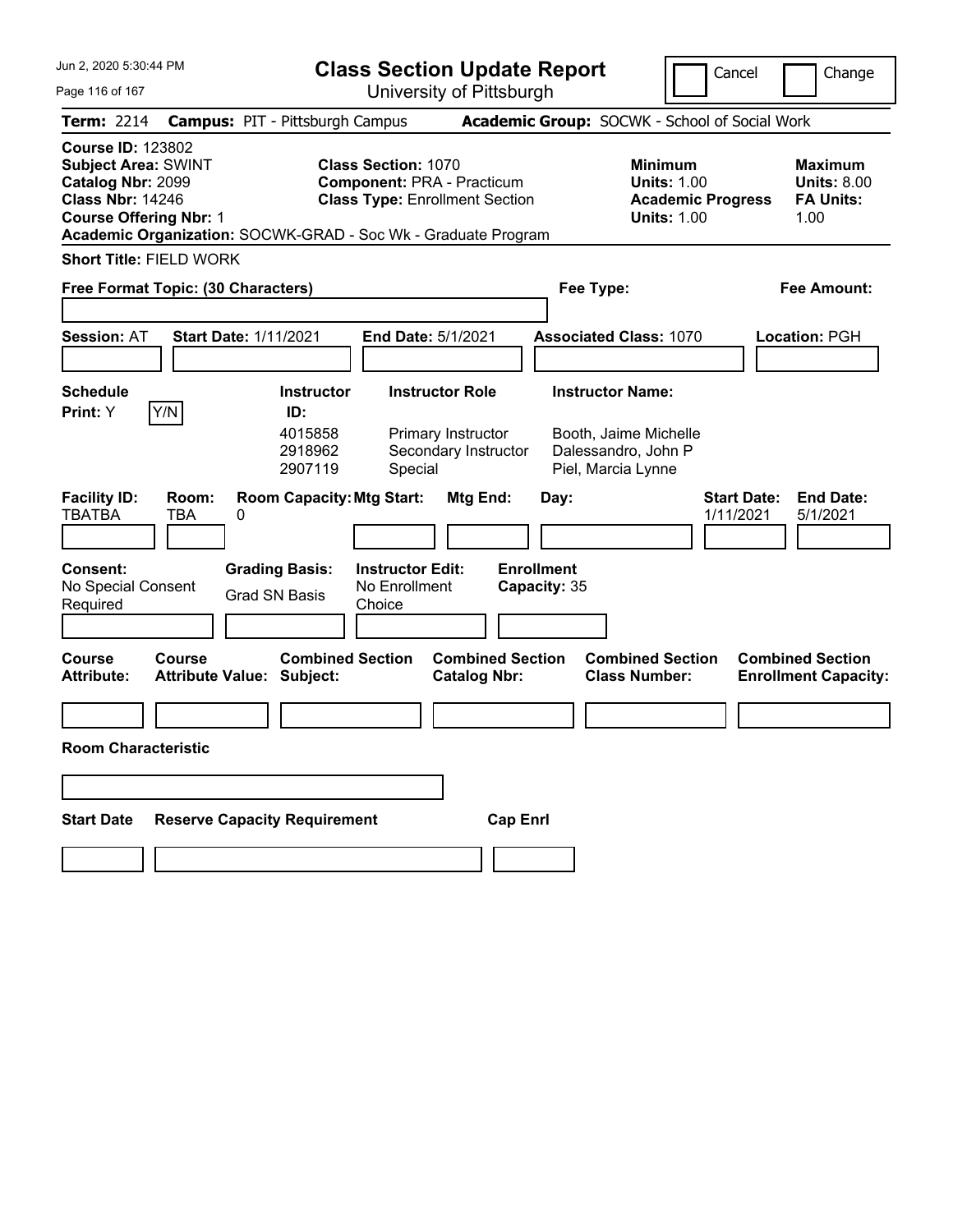| Jun 2, 2020 5:30:44 PM                                                                                                                                                                                   |                                                                                                              | <b>Class Section Update Report</b><br>Cancel<br>Change                                                   |                                                                      |                                               |                                                                      |                                                           |  |  |
|----------------------------------------------------------------------------------------------------------------------------------------------------------------------------------------------------------|--------------------------------------------------------------------------------------------------------------|----------------------------------------------------------------------------------------------------------|----------------------------------------------------------------------|-----------------------------------------------|----------------------------------------------------------------------|-----------------------------------------------------------|--|--|
| Page 117 of 167                                                                                                                                                                                          |                                                                                                              | University of Pittsburgh                                                                                 |                                                                      |                                               |                                                                      |                                                           |  |  |
| Term: 2214                                                                                                                                                                                               | <b>Campus: PIT - Pittsburgh Campus</b>                                                                       |                                                                                                          |                                                                      | Academic Group: SOCWK - School of Social Work |                                                                      |                                                           |  |  |
| <b>Course ID: 123802</b><br><b>Subject Area: SWINT</b><br>Catalog Nbr: 2099<br><b>Class Nbr: 14247</b><br><b>Course Offering Nbr: 1</b><br>Academic Organization: SOCWK-GRAD - Soc Wk - Graduate Program |                                                                                                              | <b>Class Section: 1080</b><br><b>Component: PRA - Practicum</b><br><b>Class Type: Enrollment Section</b> |                                                                      | <b>Minimum</b>                                | <b>Units: 1.00</b><br><b>Academic Progress</b><br><b>Units: 1.00</b> | Maximum<br><b>Units: 8.00</b><br><b>FA Units:</b><br>1.00 |  |  |
| <b>Short Title: FIELD WORK</b>                                                                                                                                                                           |                                                                                                              |                                                                                                          |                                                                      |                                               |                                                                      |                                                           |  |  |
| Free Format Topic: (30 Characters)                                                                                                                                                                       |                                                                                                              |                                                                                                          |                                                                      | Fee Type:                                     |                                                                      | Fee Amount:                                               |  |  |
|                                                                                                                                                                                                          |                                                                                                              |                                                                                                          |                                                                      |                                               |                                                                      |                                                           |  |  |
| <b>Session: AT</b>                                                                                                                                                                                       | <b>Start Date: 1/11/2021</b>                                                                                 | <b>End Date: 5/1/2021</b>                                                                                |                                                                      | <b>Associated Class: 1080</b>                 |                                                                      | Location: PGH                                             |  |  |
|                                                                                                                                                                                                          |                                                                                                              |                                                                                                          |                                                                      |                                               |                                                                      |                                                           |  |  |
| <b>Schedule</b>                                                                                                                                                                                          | <b>Instructor</b>                                                                                            | <b>Instructor Role</b>                                                                                   |                                                                      | <b>Instructor Name:</b>                       |                                                                      |                                                           |  |  |
| Y/N<br>Print: Y                                                                                                                                                                                          | ID:                                                                                                          |                                                                                                          |                                                                      |                                               |                                                                      |                                                           |  |  |
|                                                                                                                                                                                                          | 2918962<br>1160277                                                                                           | Secondary Instructor<br>Primary Instructor                                                               |                                                                      | Dalessandro, John P<br>DeGurian, Amy Ambuske  |                                                                      |                                                           |  |  |
| <b>Facility ID:</b><br>Room:<br><b>TBATBA</b><br><b>TBA</b><br>0<br><b>Consent:</b><br>No Special Consent<br>Required<br>Course<br>Course                                                                | <b>Room Capacity: Mtg Start:</b><br><b>Grading Basis:</b><br><b>Grad SN Basis</b><br><b>Combined Section</b> | Mtg End:<br><b>Instructor Edit:</b><br>No Enrollment<br>Choice                                           | Day:<br><b>Enrollment</b><br>Capacity: 35<br><b>Combined Section</b> | <b>Combined Section</b>                       | <b>Start Date:</b><br>1/11/2021                                      | <b>End Date:</b><br>5/1/2021<br><b>Combined Section</b>   |  |  |
| <b>Attribute:</b>                                                                                                                                                                                        | Attribute Value: Subject:                                                                                    | <b>Catalog Nbr:</b>                                                                                      |                                                                      | <b>Class Number:</b>                          |                                                                      | <b>Enrollment Capacity:</b>                               |  |  |
|                                                                                                                                                                                                          |                                                                                                              |                                                                                                          |                                                                      |                                               |                                                                      |                                                           |  |  |
| <b>Room Characteristic</b>                                                                                                                                                                               |                                                                                                              |                                                                                                          |                                                                      |                                               |                                                                      |                                                           |  |  |
|                                                                                                                                                                                                          |                                                                                                              |                                                                                                          |                                                                      |                                               |                                                                      |                                                           |  |  |
| <b>Start Date</b>                                                                                                                                                                                        | <b>Reserve Capacity Requirement</b>                                                                          |                                                                                                          | <b>Cap Enrl</b>                                                      |                                               |                                                                      |                                                           |  |  |
|                                                                                                                                                                                                          |                                                                                                              |                                                                                                          |                                                                      |                                               |                                                                      |                                                           |  |  |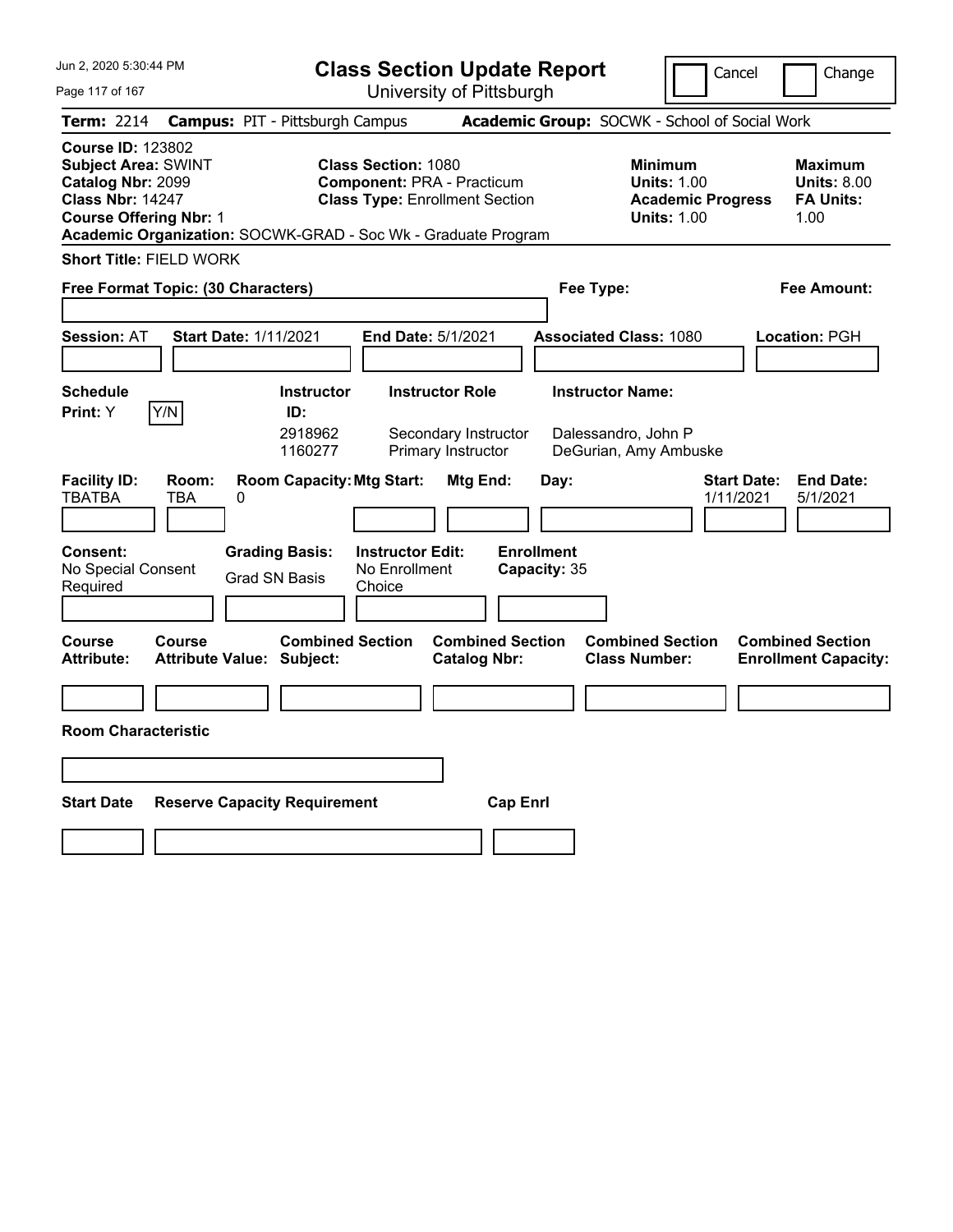| Jun 2, 2020 5:30:44 PM                                                                                                                  | <b>Class Section Update Report</b>                                                                                                                                                   |                                                                                                                           |                                                                     | Cancel<br>Change                                                                             |  |  |  |
|-----------------------------------------------------------------------------------------------------------------------------------------|--------------------------------------------------------------------------------------------------------------------------------------------------------------------------------------|---------------------------------------------------------------------------------------------------------------------------|---------------------------------------------------------------------|----------------------------------------------------------------------------------------------|--|--|--|
| Page 118 of 167                                                                                                                         |                                                                                                                                                                                      | University of Pittsburgh                                                                                                  |                                                                     |                                                                                              |  |  |  |
| <b>Term: 2214</b>                                                                                                                       | <b>Campus: PIT - Pittsburgh Campus</b>                                                                                                                                               |                                                                                                                           | Academic Group: SOCWK - School of Social Work                       |                                                                                              |  |  |  |
| <b>Course ID: 123802</b><br><b>Subject Area: SWINT</b><br>Catalog Nbr: 2099<br><b>Class Nbr: 14248</b><br><b>Course Offering Nbr: 1</b> | Class Section: 1090<br><b>Component: PRA - Practicum</b><br><b>Class Type: Enrollment Section</b><br>Academic Organization: SOCWK-GRAD - Soc Wk - Graduate Program                   |                                                                                                                           | <b>Minimum</b><br><b>Units: 1.00</b><br><b>Units: 1.00</b>          | <b>Maximum</b><br><b>Units: 8.00</b><br><b>FA Units:</b><br><b>Academic Progress</b><br>1.00 |  |  |  |
| <b>Short Title: FIELD WORK</b>                                                                                                          |                                                                                                                                                                                      |                                                                                                                           |                                                                     |                                                                                              |  |  |  |
| Free Format Topic: (30 Characters)                                                                                                      |                                                                                                                                                                                      |                                                                                                                           | Fee Type:                                                           | <b>Fee Amount:</b>                                                                           |  |  |  |
| <b>Session: AT</b>                                                                                                                      | <b>Start Date: 1/11/2021</b><br>End Date: 5/1/2021                                                                                                                                   |                                                                                                                           | <b>Associated Class: 1090</b>                                       | <b>Location: PGH</b>                                                                         |  |  |  |
| <b>Schedule</b>                                                                                                                         | <b>Instructor</b>                                                                                                                                                                    | <b>Instructor Role</b>                                                                                                    | <b>Instructor Name:</b>                                             |                                                                                              |  |  |  |
| Y/N<br>Print: Y<br><b>Facility ID:</b><br>Room:<br><b>TBATBA</b><br><b>TBA</b><br><b>Consent:</b><br>No Special Consent<br>Required     | ID:<br>2952017<br>2918962<br>3588013<br><b>Room Capacity: Mtg Start:</b><br>0<br><b>Grading Basis:</b><br><b>Instructor Edit:</b><br>No Enrollment<br><b>Grad SN Basis</b><br>Choice | Primary Instructor<br>Secondary Instructor<br>Primary Instructor<br>Mtg End:<br>Day:<br><b>Enrollment</b><br>Capacity: 35 | Betru, Yodit Keck<br>Dalessandro, John P<br>Lombardi, Brianna Marie | <b>Start Date:</b><br><b>End Date:</b><br>1/11/2021<br>5/1/2021                              |  |  |  |
| Course<br><b>Course</b><br><b>Attribute:</b>                                                                                            | <b>Combined Section</b><br><b>Attribute Value: Subject:</b>                                                                                                                          | <b>Combined Section</b><br><b>Catalog Nbr:</b>                                                                            | <b>Combined Section</b><br><b>Class Number:</b>                     | <b>Combined Section</b><br><b>Enrollment Capacity:</b>                                       |  |  |  |
| <b>Room Characteristic</b>                                                                                                              |                                                                                                                                                                                      |                                                                                                                           |                                                                     |                                                                                              |  |  |  |
| <b>Start Date</b>                                                                                                                       | <b>Reserve Capacity Requirement</b>                                                                                                                                                  | <b>Cap Enrl</b>                                                                                                           |                                                                     |                                                                                              |  |  |  |
|                                                                                                                                         |                                                                                                                                                                                      |                                                                                                                           |                                                                     |                                                                                              |  |  |  |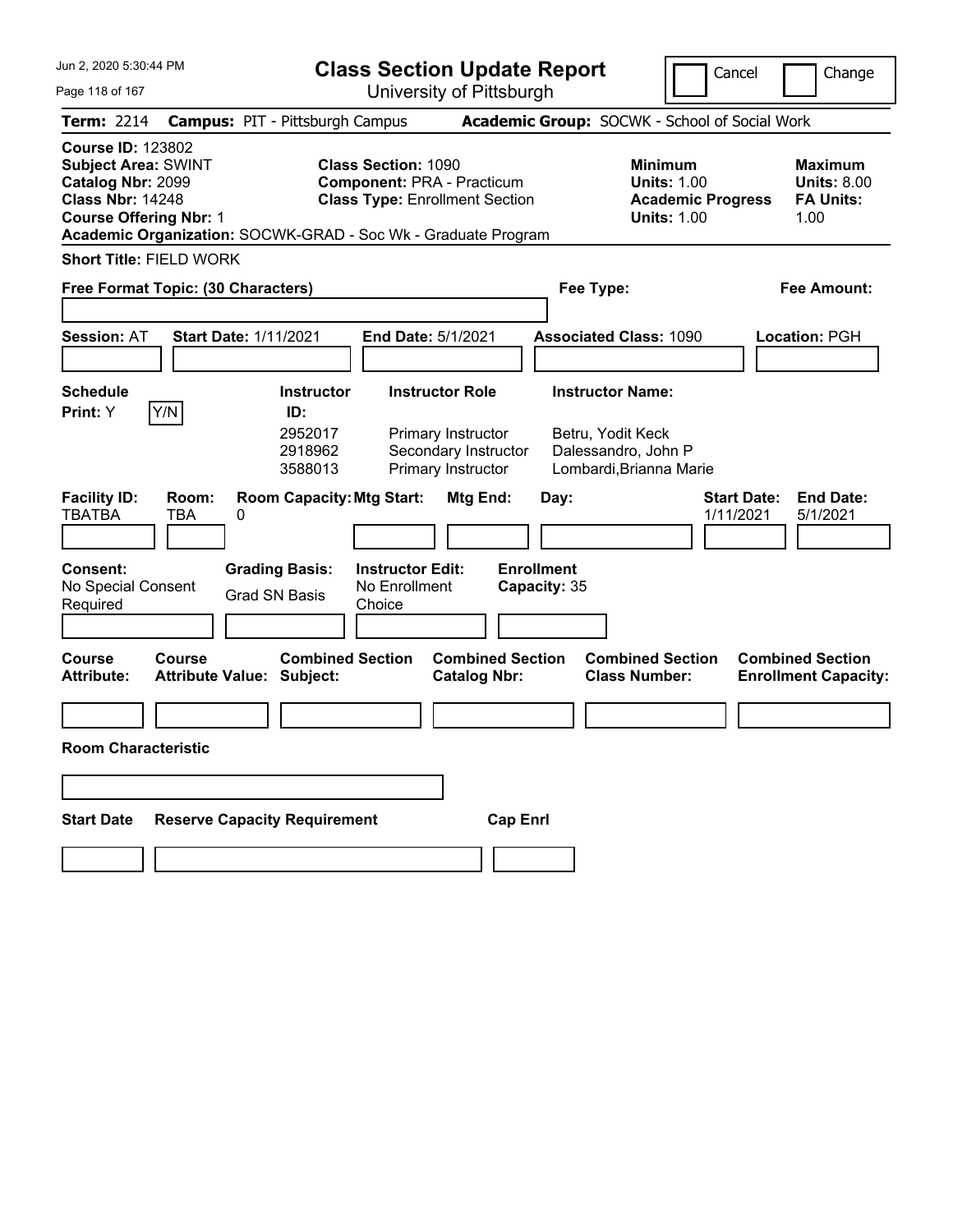| Jun 2, 2020 5:30:44 PM                                                                                                                  |                            |                                                                                                                                |                                                                 | <b>Class Section Update Report</b>                     |                                           |                                                                                        | Cancel                          | Change                                                           |
|-----------------------------------------------------------------------------------------------------------------------------------------|----------------------------|--------------------------------------------------------------------------------------------------------------------------------|-----------------------------------------------------------------|--------------------------------------------------------|-------------------------------------------|----------------------------------------------------------------------------------------|---------------------------------|------------------------------------------------------------------|
| Page 119 of 167                                                                                                                         |                            |                                                                                                                                | University of Pittsburgh                                        |                                                        |                                           |                                                                                        |                                 |                                                                  |
| <b>Term: 2214</b>                                                                                                                       |                            | <b>Campus: PIT - Pittsburgh Campus</b>                                                                                         |                                                                 |                                                        |                                           | Academic Group: SOCWK - School of Social Work                                          |                                 |                                                                  |
| <b>Course ID: 123802</b><br><b>Subject Area: SWINT</b><br>Catalog Nbr: 2099<br><b>Class Nbr: 14249</b><br><b>Course Offering Nbr: 1</b> |                            | Academic Organization: SOCWK-GRAD - Soc Wk - Graduate Program                                                                  | <b>Class Section: 1100</b><br><b>Component: PRA - Practicum</b> | <b>Class Type: Enrollment Section</b>                  |                                           | <b>Minimum</b><br><b>Units: 1.00</b><br><b>Academic Progress</b><br><b>Units: 1.00</b> |                                 | <b>Maximum</b><br><b>Units: 8.00</b><br><b>FA Units:</b><br>1.00 |
| <b>Short Title: FIELD WORK</b>                                                                                                          |                            |                                                                                                                                |                                                                 |                                                        |                                           |                                                                                        |                                 |                                                                  |
| Free Format Topic: (30 Characters)                                                                                                      |                            |                                                                                                                                |                                                                 |                                                        | Fee Type:                                 |                                                                                        |                                 | <b>Fee Amount:</b>                                               |
| <b>Session: AT</b>                                                                                                                      |                            | <b>Start Date: 1/11/2021</b>                                                                                                   | End Date: 5/1/2021                                              |                                                        |                                           | <b>Associated Class: 1100</b>                                                          |                                 | Location: PGH                                                    |
| <b>Schedule</b>                                                                                                                         |                            | <b>Instructor</b>                                                                                                              | <b>Instructor Role</b>                                          |                                                        |                                           | <b>Instructor Name:</b>                                                                |                                 |                                                                  |
| Print: Y<br><b>Facility ID:</b><br><b>TBATBA</b><br>Consent:<br>No Special Consent                                                      | Y/N<br>Room:<br><b>TBA</b> | ID:<br>2918962<br>2906841<br>2907119<br><b>Room Capacity: Mtg Start:</b><br>0<br><b>Grading Basis:</b><br><b>Grad SN Basis</b> | Special<br><b>Instructor Edit:</b><br>No Enrollment             | Secondary Instructor<br>Primary Instructor<br>Mtg End: | Day:<br><b>Enrollment</b><br>Capacity: 35 | Dalessandro, John P<br>Newhill, Christina<br>Piel, Marcia Lynne                        | <b>Start Date:</b><br>1/11/2021 | <b>End Date:</b><br>5/1/2021                                     |
| Required                                                                                                                                |                            |                                                                                                                                | Choice                                                          |                                                        |                                           |                                                                                        |                                 |                                                                  |
| <b>Course</b><br><b>Attribute:</b><br><b>Room Characteristic</b>                                                                        | <b>Course</b>              | <b>Combined Section</b><br><b>Attribute Value: Subject:</b>                                                                    |                                                                 | <b>Combined Section</b><br><b>Catalog Nbr:</b>         |                                           | <b>Combined Section</b><br><b>Class Number:</b>                                        |                                 | <b>Combined Section</b><br><b>Enrollment Capacity:</b>           |
|                                                                                                                                         |                            |                                                                                                                                |                                                                 |                                                        |                                           |                                                                                        |                                 |                                                                  |
|                                                                                                                                         |                            |                                                                                                                                |                                                                 |                                                        |                                           |                                                                                        |                                 |                                                                  |
| <b>Start Date</b>                                                                                                                       |                            | <b>Reserve Capacity Requirement</b>                                                                                            |                                                                 | <b>Cap Enrl</b>                                        |                                           |                                                                                        |                                 |                                                                  |
|                                                                                                                                         |                            |                                                                                                                                |                                                                 |                                                        |                                           |                                                                                        |                                 |                                                                  |
|                                                                                                                                         |                            |                                                                                                                                |                                                                 |                                                        |                                           |                                                                                        |                                 |                                                                  |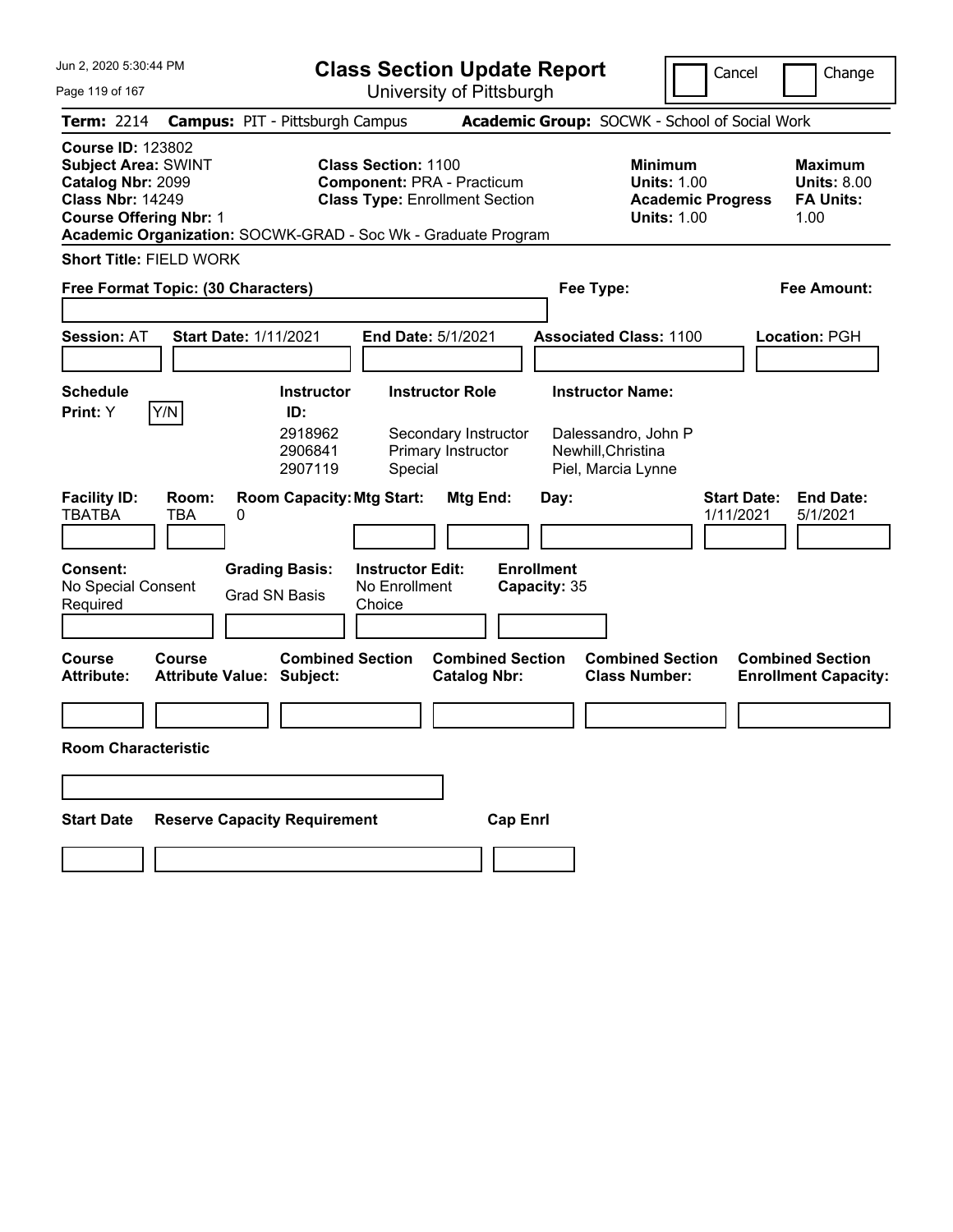| Jun 2, 2020 5:30:44 PM                                                                                                                                                                                   |                                                                                                     | <b>Class Section Update Report</b>                                         |                                                                 | Cancel                                                                                 | Change                                                    |
|----------------------------------------------------------------------------------------------------------------------------------------------------------------------------------------------------------|-----------------------------------------------------------------------------------------------------|----------------------------------------------------------------------------|-----------------------------------------------------------------|----------------------------------------------------------------------------------------|-----------------------------------------------------------|
| Page 120 of 167                                                                                                                                                                                          |                                                                                                     | University of Pittsburgh                                                   |                                                                 |                                                                                        |                                                           |
| Term: 2214                                                                                                                                                                                               | <b>Campus: PIT - Pittsburgh Campus</b>                                                              |                                                                            | Academic Group: SOCWK - School of Social Work                   |                                                                                        |                                                           |
| <b>Course ID: 123802</b><br><b>Subject Area: SWINT</b><br>Catalog Nbr: 2099<br><b>Class Nbr: 14250</b><br><b>Course Offering Nbr: 1</b><br>Academic Organization: SOCWK-GRAD - Soc Wk - Graduate Program | <b>Class Section: 1110</b>                                                                          | <b>Component: PRA - Practicum</b><br><b>Class Type: Enrollment Section</b> |                                                                 | <b>Minimum</b><br><b>Units: 1.00</b><br><b>Academic Progress</b><br><b>Units: 1.00</b> | Maximum<br><b>Units: 8.00</b><br><b>FA Units:</b><br>1.00 |
| <b>Short Title: FIELD WORK</b>                                                                                                                                                                           |                                                                                                     |                                                                            |                                                                 |                                                                                        |                                                           |
| Free Format Topic: (30 Characters)                                                                                                                                                                       |                                                                                                     |                                                                            | Fee Type:                                                       |                                                                                        | Fee Amount:                                               |
| <b>Session: AT</b><br><b>Start Date: 1/11/2021</b>                                                                                                                                                       |                                                                                                     | <b>End Date: 5/1/2021</b>                                                  | <b>Associated Class: 1110</b>                                   |                                                                                        | Location: PGH                                             |
| <b>Schedule</b><br>Y/N<br>Print: Y                                                                                                                                                                       | <b>Instructor</b><br>ID:<br>2918962<br>2930139                                                      | <b>Instructor Role</b><br>Secondary Instructor<br>Primary Instructor       | <b>Instructor Name:</b><br>Dalessandro, John P<br>Tang, Fengyan |                                                                                        |                                                           |
| <b>Facility ID:</b><br>Room:<br><b>TBATBA</b><br><b>TBA</b><br>0                                                                                                                                         | <b>Room Capacity: Mtg Start:</b>                                                                    | Mtg End:                                                                   | Day:                                                            | <b>Start Date:</b><br>1/11/2021                                                        | <b>End Date:</b><br>5/1/2021                              |
| <b>Consent:</b><br>No Special Consent<br>Required                                                                                                                                                        | <b>Grading Basis:</b><br><b>Instructor Edit:</b><br>No Enrollment<br><b>Grad SN Basis</b><br>Choice |                                                                            | <b>Enrollment</b><br>Capacity: 35                               |                                                                                        |                                                           |
| Course<br>Course<br><b>Attribute:</b><br>Attribute Value: Subject:                                                                                                                                       | <b>Combined Section</b>                                                                             | <b>Combined Section</b><br><b>Catalog Nbr:</b>                             | <b>Class Number:</b>                                            | <b>Combined Section</b>                                                                | <b>Combined Section</b><br><b>Enrollment Capacity:</b>    |
|                                                                                                                                                                                                          |                                                                                                     |                                                                            |                                                                 |                                                                                        |                                                           |
| <b>Room Characteristic</b>                                                                                                                                                                               |                                                                                                     |                                                                            |                                                                 |                                                                                        |                                                           |
|                                                                                                                                                                                                          |                                                                                                     |                                                                            |                                                                 |                                                                                        |                                                           |
| <b>Start Date</b>                                                                                                                                                                                        | <b>Reserve Capacity Requirement</b>                                                                 | <b>Cap Enrl</b>                                                            |                                                                 |                                                                                        |                                                           |
|                                                                                                                                                                                                          |                                                                                                     |                                                                            |                                                                 |                                                                                        |                                                           |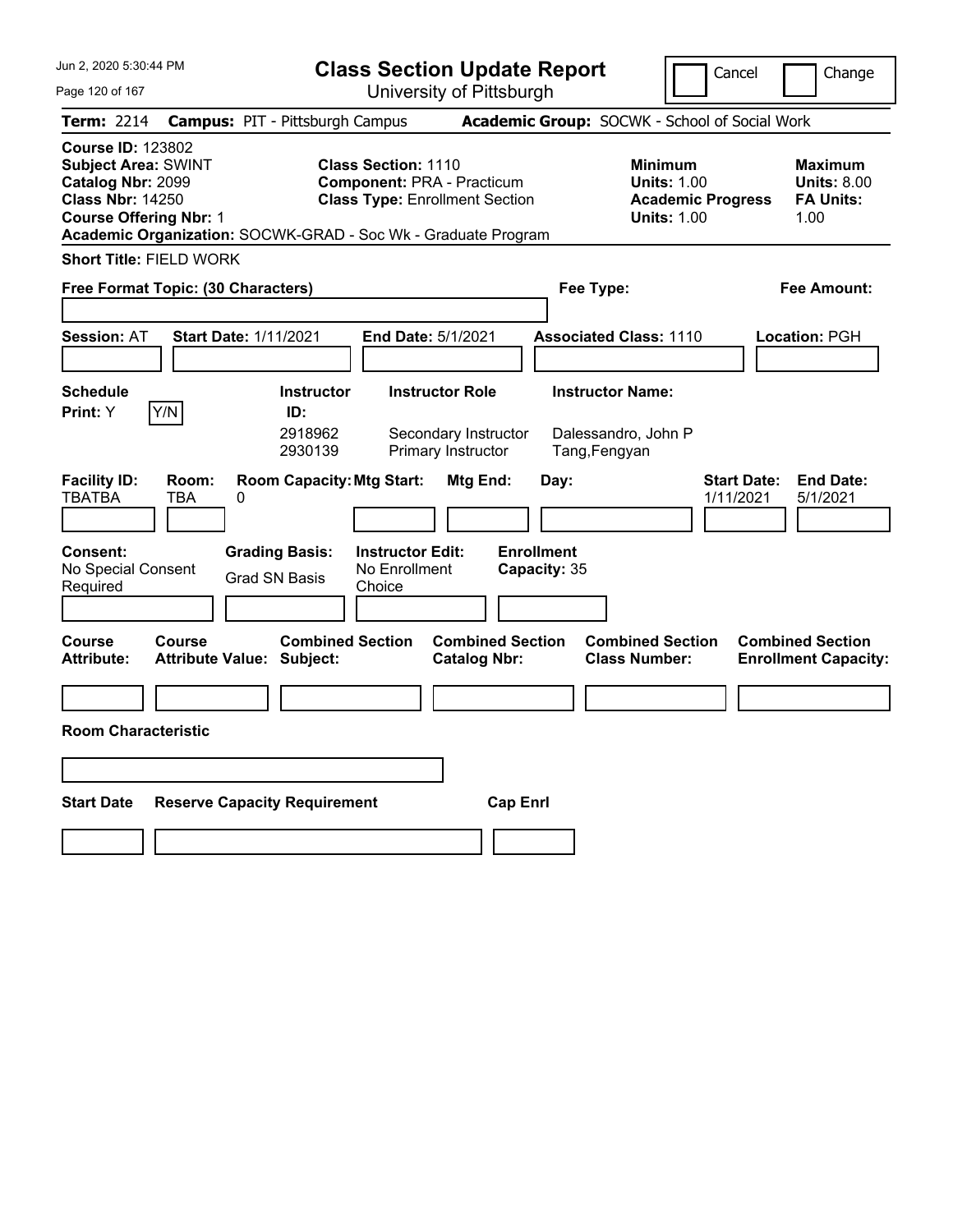| Jun 2, 2020 5:30:44 PM                                                                                                                                                                                   |                                               | <b>Class Section Update Report</b>                                                                       |                                                                              |                                   |                                                                                        | Cancel<br>Change                                                 |
|----------------------------------------------------------------------------------------------------------------------------------------------------------------------------------------------------------|-----------------------------------------------|----------------------------------------------------------------------------------------------------------|------------------------------------------------------------------------------|-----------------------------------|----------------------------------------------------------------------------------------|------------------------------------------------------------------|
| Page 121 of 167                                                                                                                                                                                          |                                               |                                                                                                          | University of Pittsburgh                                                     |                                   |                                                                                        |                                                                  |
| <b>Term: 2214</b>                                                                                                                                                                                        | <b>Campus: PIT - Pittsburgh Campus</b>        |                                                                                                          |                                                                              |                                   | Academic Group: SOCWK - School of Social Work                                          |                                                                  |
| <b>Course ID: 123802</b><br><b>Subject Area: SWINT</b><br>Catalog Nbr: 2099<br><b>Class Nbr: 14251</b><br><b>Course Offering Nbr: 1</b><br>Academic Organization: SOCWK-GRAD - Soc Wk - Graduate Program |                                               | <b>Class Section: 1120</b><br><b>Component: PRA - Practicum</b><br><b>Class Type: Enrollment Section</b> |                                                                              |                                   | <b>Minimum</b><br><b>Units: 1.00</b><br><b>Academic Progress</b><br><b>Units: 1.00</b> | <b>Maximum</b><br><b>Units: 8.00</b><br><b>FA Units:</b><br>1.00 |
| <b>Short Title: FIELD WORK</b>                                                                                                                                                                           |                                               |                                                                                                          |                                                                              |                                   |                                                                                        |                                                                  |
| Free Format Topic: (30 Characters)                                                                                                                                                                       |                                               |                                                                                                          |                                                                              | Fee Type:                         |                                                                                        | <b>Fee Amount:</b>                                               |
| <b>Session: AT</b>                                                                                                                                                                                       | <b>Start Date: 1/11/2021</b>                  | End Date: 5/1/2021                                                                                       |                                                                              | <b>Associated Class: 1120</b>     |                                                                                        | Location: PGH                                                    |
| <b>Schedule</b>                                                                                                                                                                                          | <b>Instructor</b>                             |                                                                                                          | <b>Instructor Role</b>                                                       | <b>Instructor Name:</b>           |                                                                                        |                                                                  |
| Y/N<br>Print: Y<br>Room:                                                                                                                                                                                 | ID:<br>2918962<br>2965259<br>2965253          |                                                                                                          | Secondary Instructor<br>Primary Instructor<br>Primary Instructor<br>Mtg End: | Labrum, Travis K                  | Dalessandro, John P<br>Moon, Debby Jungrim                                             | <b>Start Date:</b><br><b>End Date:</b>                           |
| <b>Facility ID:</b><br><b>TBATBA</b><br><b>TBA</b>                                                                                                                                                       | <b>Room Capacity: Mtg Start:</b><br>0         |                                                                                                          |                                                                              | Day:                              |                                                                                        | 1/11/2021<br>5/1/2021                                            |
| Consent:<br>No Special Consent<br>Required                                                                                                                                                               | <b>Grading Basis:</b><br><b>Grad SN Basis</b> | <b>Instructor Edit:</b><br>No Enrollment<br>Choice                                                       |                                                                              | <b>Enrollment</b><br>Capacity: 35 |                                                                                        |                                                                  |
| <b>Course</b><br><b>Course</b><br><b>Attribute:</b>                                                                                                                                                      | <b>Attribute Value: Subject:</b>              | <b>Combined Section</b>                                                                                  | <b>Combined Section</b><br><b>Catalog Nbr:</b>                               |                                   | <b>Combined Section</b><br><b>Class Number:</b>                                        | <b>Combined Section</b><br><b>Enrollment Capacity:</b>           |
|                                                                                                                                                                                                          |                                               |                                                                                                          |                                                                              |                                   |                                                                                        |                                                                  |
| <b>Room Characteristic</b>                                                                                                                                                                               |                                               |                                                                                                          |                                                                              |                                   |                                                                                        |                                                                  |
|                                                                                                                                                                                                          |                                               |                                                                                                          |                                                                              |                                   |                                                                                        |                                                                  |
| <b>Start Date</b>                                                                                                                                                                                        | <b>Reserve Capacity Requirement</b>           |                                                                                                          | <b>Cap Enrl</b>                                                              |                                   |                                                                                        |                                                                  |
|                                                                                                                                                                                                          |                                               |                                                                                                          |                                                                              |                                   |                                                                                        |                                                                  |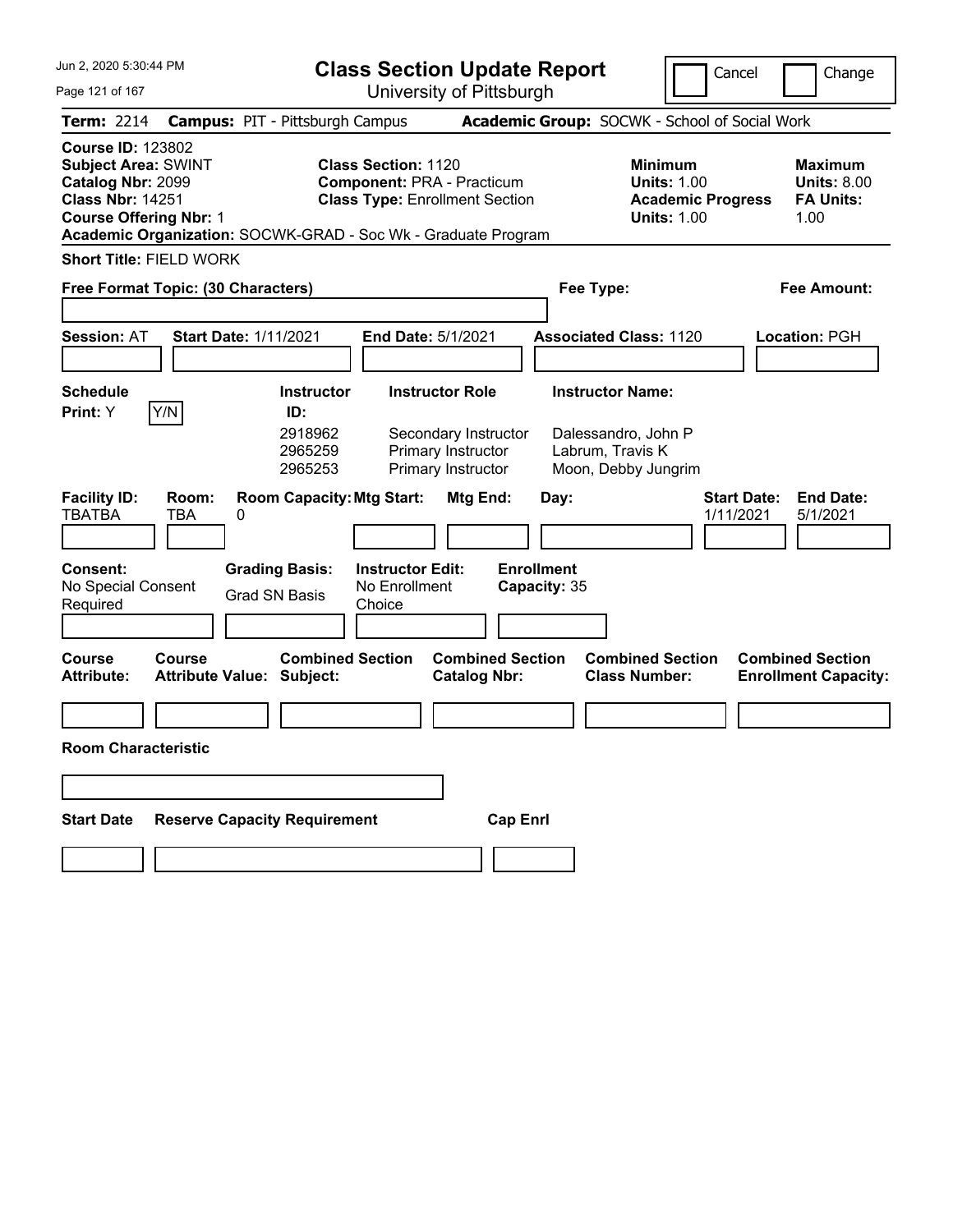| Jun 2, 2020 5:30:44 PM                                                                                                                  |                                                                                                                                                                           | <b>Class Section Update Report</b>                             |                                                                                        | Cancel<br>Change                                                 |
|-----------------------------------------------------------------------------------------------------------------------------------------|---------------------------------------------------------------------------------------------------------------------------------------------------------------------------|----------------------------------------------------------------|----------------------------------------------------------------------------------------|------------------------------------------------------------------|
| Page 122 of 167                                                                                                                         |                                                                                                                                                                           | University of Pittsburgh                                       |                                                                                        |                                                                  |
| <b>Term: 2214</b>                                                                                                                       | <b>Campus: PIT - Pittsburgh Campus</b>                                                                                                                                    |                                                                | Academic Group: SOCWK - School of Social Work                                          |                                                                  |
| <b>Course ID: 123802</b><br><b>Subject Area: SWINT</b><br>Catalog Nbr: 2099<br><b>Class Nbr: 14252</b><br><b>Course Offering Nbr: 1</b> | <b>Class Section: 1130</b><br><b>Component: PRA - Practicum</b><br><b>Class Type: Enrollment Section</b><br>Academic Organization: SOCWK-GRAD - Soc Wk - Graduate Program |                                                                | <b>Minimum</b><br><b>Units: 1.00</b><br><b>Academic Progress</b><br><b>Units: 1.00</b> | <b>Maximum</b><br><b>Units: 8.00</b><br><b>FA Units:</b><br>1.00 |
| <b>Short Title: FIELD WORK</b>                                                                                                          |                                                                                                                                                                           |                                                                |                                                                                        |                                                                  |
| Free Format Topic: (30 Characters)                                                                                                      |                                                                                                                                                                           |                                                                | Fee Type:                                                                              | <b>Fee Amount:</b>                                               |
| <b>Session: AT</b>                                                                                                                      | <b>Start Date: 1/11/2021</b><br>End Date: 5/1/2021                                                                                                                        |                                                                | <b>Associated Class: 1130</b>                                                          | <b>Location: PGH</b>                                             |
| <b>Schedule</b>                                                                                                                         | <b>Instructor</b>                                                                                                                                                         | <b>Instructor Role</b>                                         | <b>Instructor Name:</b>                                                                |                                                                  |
| Y/N<br>Print: Y                                                                                                                         | ID:                                                                                                                                                                       |                                                                |                                                                                        |                                                                  |
| <b>Facility ID:</b><br>Room:<br><b>TBATBA</b><br><b>TBA</b>                                                                             | 2918962<br>2959898<br>2907119<br>Special<br><b>Room Capacity: Mtg Start:</b><br>0                                                                                         | Secondary Instructor<br>Primary Instructor<br>Mtg End:<br>Day: | Dalessandro, John P<br>Jacobs, Leah<br>Piel, Marcia Lynne                              | <b>Start Date:</b><br><b>End Date:</b><br>1/11/2021<br>5/1/2021  |
|                                                                                                                                         |                                                                                                                                                                           |                                                                |                                                                                        |                                                                  |
| <b>Consent:</b><br>No Special Consent<br>Required                                                                                       | <b>Grading Basis:</b><br><b>Instructor Edit:</b><br>No Enrollment<br><b>Grad SN Basis</b><br>Choice                                                                       | <b>Enrollment</b><br>Capacity: 35                              |                                                                                        |                                                                  |
| Course<br><b>Course</b><br><b>Attribute:</b>                                                                                            | <b>Combined Section</b><br><b>Attribute Value: Subject:</b>                                                                                                               | <b>Combined Section</b><br><b>Catalog Nbr:</b>                 | <b>Combined Section</b><br><b>Class Number:</b>                                        | <b>Combined Section</b><br><b>Enrollment Capacity:</b>           |
|                                                                                                                                         |                                                                                                                                                                           |                                                                |                                                                                        |                                                                  |
| <b>Room Characteristic</b>                                                                                                              |                                                                                                                                                                           |                                                                |                                                                                        |                                                                  |
|                                                                                                                                         |                                                                                                                                                                           |                                                                |                                                                                        |                                                                  |
| <b>Start Date</b>                                                                                                                       | <b>Reserve Capacity Requirement</b>                                                                                                                                       | <b>Cap Enrl</b>                                                |                                                                                        |                                                                  |
|                                                                                                                                         |                                                                                                                                                                           |                                                                |                                                                                        |                                                                  |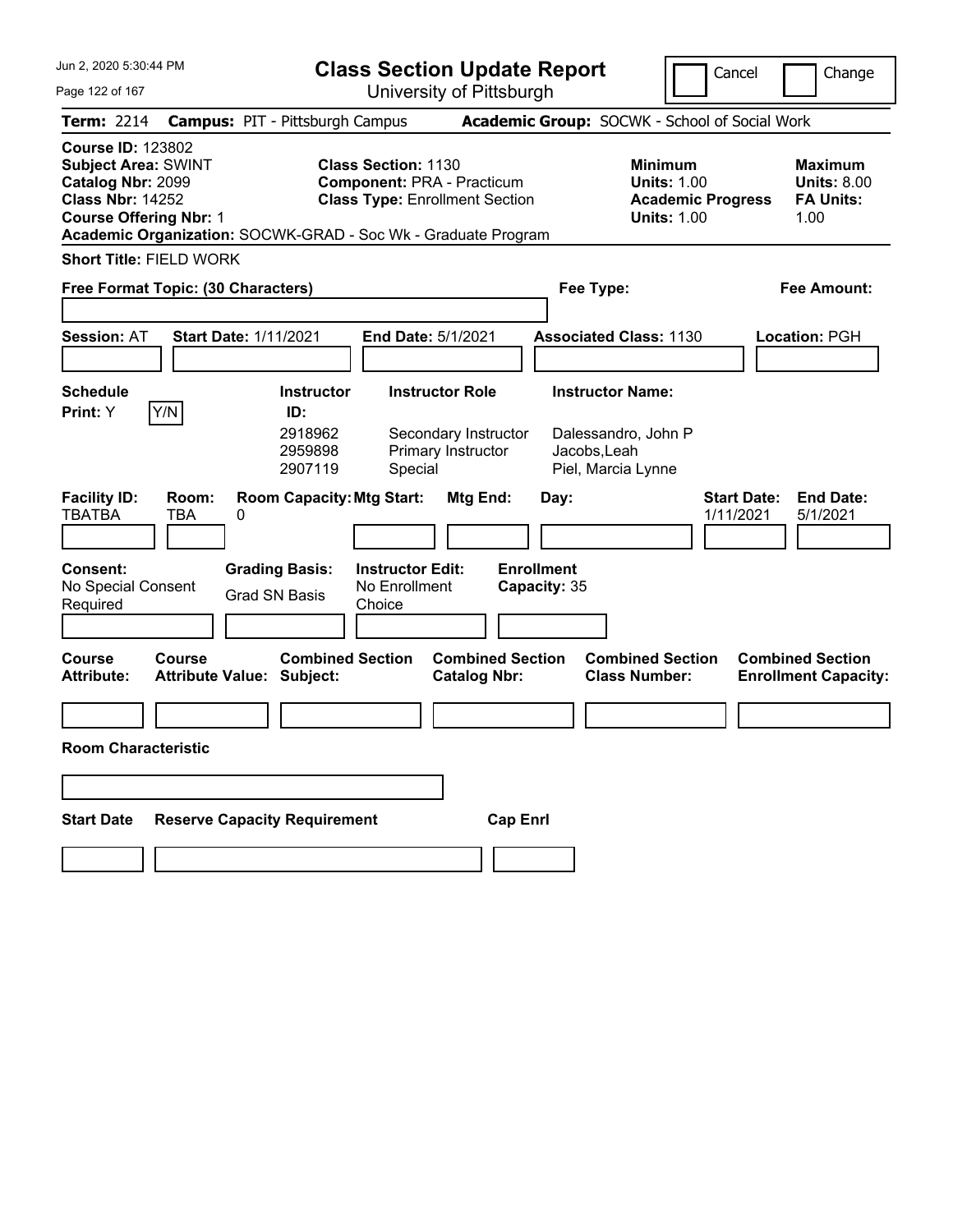| Jun 2, 2020 5:30:44 PM                                                                                                                                                                                   |                                                         | <b>Class Section Update Report</b>                                         |                                                                        | Cancel                                                                                 | Change                                                    |
|----------------------------------------------------------------------------------------------------------------------------------------------------------------------------------------------------------|---------------------------------------------------------|----------------------------------------------------------------------------|------------------------------------------------------------------------|----------------------------------------------------------------------------------------|-----------------------------------------------------------|
| Page 123 of 167                                                                                                                                                                                          |                                                         | University of Pittsburgh                                                   |                                                                        |                                                                                        |                                                           |
| Term: 2214                                                                                                                                                                                               | <b>Campus: PIT - Pittsburgh Campus</b>                  |                                                                            | Academic Group: SOCWK - School of Social Work                          |                                                                                        |                                                           |
| <b>Course ID: 123802</b><br><b>Subject Area: SWINT</b><br>Catalog Nbr: 2099<br><b>Class Nbr: 14253</b><br><b>Course Offering Nbr: 1</b><br>Academic Organization: SOCWK-GRAD - Soc Wk - Graduate Program | <b>Class Section: 1140</b>                              | <b>Component: PRA - Practicum</b><br><b>Class Type: Enrollment Section</b> |                                                                        | <b>Minimum</b><br><b>Units: 1.00</b><br><b>Academic Progress</b><br><b>Units: 1.00</b> | Maximum<br><b>Units: 8.00</b><br><b>FA Units:</b><br>1.00 |
| <b>Short Title: FIELD WORK</b>                                                                                                                                                                           |                                                         |                                                                            |                                                                        |                                                                                        |                                                           |
| Free Format Topic: (30 Characters)                                                                                                                                                                       |                                                         |                                                                            | Fee Type:                                                              |                                                                                        | Fee Amount:                                               |
| <b>Session: AT</b><br><b>Start Date: 1/11/2021</b>                                                                                                                                                       |                                                         | <b>End Date: 5/1/2021</b>                                                  | <b>Associated Class: 1140</b>                                          |                                                                                        | Location: PGH                                             |
| <b>Schedule</b><br>Y/N<br>Print: Y                                                                                                                                                                       | <b>Instructor</b><br>ID:<br>2918962<br>2929523          | <b>Instructor Role</b><br>Secondary Instructor<br>Primary Instructor       | <b>Instructor Name:</b><br>Dalessandro, John P<br>Shook, Jeffrey James |                                                                                        |                                                           |
| <b>Facility ID:</b><br>Room:<br><b>TBATBA</b><br><b>TBA</b><br>0                                                                                                                                         | <b>Room Capacity: Mtg Start:</b>                        | Mtg End:                                                                   | Day:                                                                   | <b>Start Date:</b><br>1/11/2021                                                        | <b>End Date:</b><br>5/1/2021                              |
| <b>Consent:</b><br>No Special Consent<br>Required                                                                                                                                                        | <b>Grading Basis:</b><br><b>Grad SN Basis</b><br>Choice | <b>Instructor Edit:</b><br>No Enrollment                                   | <b>Enrollment</b><br>Capacity: 35                                      |                                                                                        |                                                           |
| Course<br>Course<br><b>Attribute:</b><br>Attribute Value: Subject:                                                                                                                                       | <b>Combined Section</b>                                 | <b>Combined Section</b><br><b>Catalog Nbr:</b>                             | <b>Class Number:</b>                                                   | <b>Combined Section</b>                                                                | <b>Combined Section</b><br><b>Enrollment Capacity:</b>    |
|                                                                                                                                                                                                          |                                                         |                                                                            |                                                                        |                                                                                        |                                                           |
| <b>Room Characteristic</b>                                                                                                                                                                               |                                                         |                                                                            |                                                                        |                                                                                        |                                                           |
|                                                                                                                                                                                                          |                                                         |                                                                            |                                                                        |                                                                                        |                                                           |
| <b>Start Date</b>                                                                                                                                                                                        | <b>Reserve Capacity Requirement</b>                     | <b>Cap Enrl</b>                                                            |                                                                        |                                                                                        |                                                           |
|                                                                                                                                                                                                          |                                                         |                                                                            |                                                                        |                                                                                        |                                                           |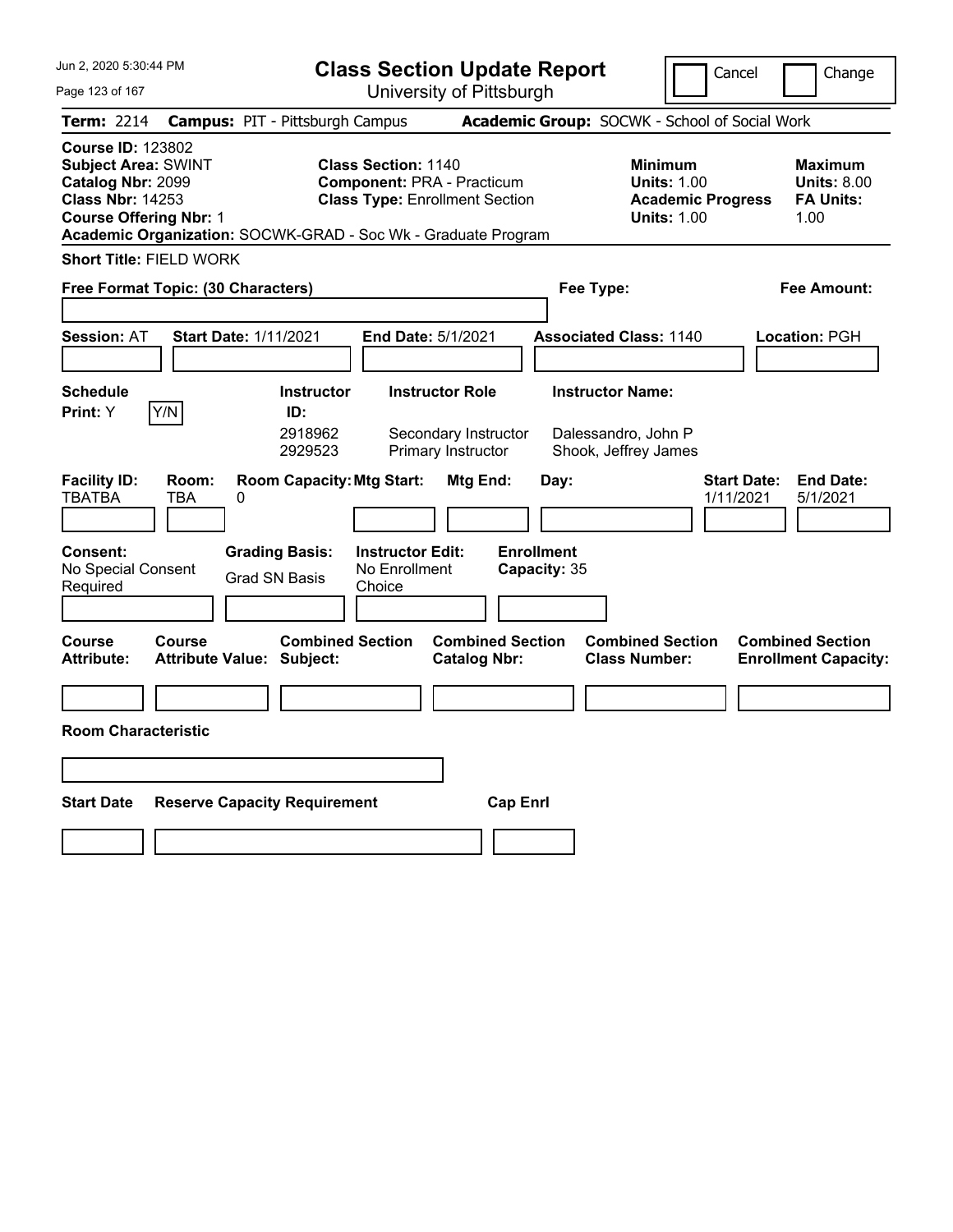| Jun 2, 2020 5:30:44 PM                                                                                                                  |                            |                                                                                                                                |                                          | <b>Class Section Update Report</b>                                           |                                           |                                                                                        | Cancel                          | Change                                                           |
|-----------------------------------------------------------------------------------------------------------------------------------------|----------------------------|--------------------------------------------------------------------------------------------------------------------------------|------------------------------------------|------------------------------------------------------------------------------|-------------------------------------------|----------------------------------------------------------------------------------------|---------------------------------|------------------------------------------------------------------|
| Page 124 of 167                                                                                                                         |                            |                                                                                                                                |                                          | University of Pittsburgh                                                     |                                           |                                                                                        |                                 |                                                                  |
| <b>Term: 2214</b>                                                                                                                       |                            | <b>Campus: PIT - Pittsburgh Campus</b>                                                                                         |                                          |                                                                              |                                           | Academic Group: SOCWK - School of Social Work                                          |                                 |                                                                  |
| <b>Course ID: 123802</b><br><b>Subject Area: SWINT</b><br>Catalog Nbr: 2099<br><b>Class Nbr: 14254</b><br><b>Course Offering Nbr: 1</b> |                            | Academic Organization: SOCWK-GRAD - Soc Wk - Graduate Program                                                                  | <b>Class Section: 1150</b>               | <b>Component: PRA - Practicum</b><br><b>Class Type: Enrollment Section</b>   |                                           | <b>Minimum</b><br><b>Units: 1.00</b><br><b>Academic Progress</b><br><b>Units: 1.00</b> |                                 | <b>Maximum</b><br><b>Units: 8.00</b><br><b>FA Units:</b><br>1.00 |
| <b>Short Title: FIELD WORK</b>                                                                                                          |                            |                                                                                                                                |                                          |                                                                              |                                           |                                                                                        |                                 |                                                                  |
| Free Format Topic: (30 Characters)                                                                                                      |                            |                                                                                                                                |                                          |                                                                              | Fee Type:                                 |                                                                                        |                                 | <b>Fee Amount:</b>                                               |
| <b>Session: AT</b>                                                                                                                      |                            | <b>Start Date: 1/11/2021</b>                                                                                                   | End Date: 5/1/2021                       |                                                                              |                                           | <b>Associated Class: 1150</b>                                                          |                                 | Location: PGH                                                    |
| <b>Schedule</b>                                                                                                                         |                            | <b>Instructor</b>                                                                                                              |                                          | <b>Instructor Role</b>                                                       |                                           | <b>Instructor Name:</b>                                                                |                                 |                                                                  |
| Print: Y<br><b>Facility ID:</b><br><b>TBATBA</b><br>Consent:<br>No Special Consent                                                      | Y/N<br>Room:<br><b>TBA</b> | ID:<br>2926421<br>2918962<br>1029583<br><b>Room Capacity: Mtg Start:</b><br>0<br><b>Grading Basis:</b><br><b>Grad SN Basis</b> | <b>Instructor Edit:</b><br>No Enrollment | Primary Instructor<br>Secondary Instructor<br>Primary Instructor<br>Mtg End: | Day:<br><b>Enrollment</b><br>Capacity: 35 | Borish, Laura B<br>Dalessandro, John P<br>Rauktis, Mary E Murphy                       | <b>Start Date:</b><br>1/11/2021 | <b>End Date:</b><br>5/1/2021                                     |
| Required                                                                                                                                |                            |                                                                                                                                | Choice                                   |                                                                              |                                           |                                                                                        |                                 |                                                                  |
| <b>Course</b><br><b>Attribute:</b><br><b>Room Characteristic</b>                                                                        | <b>Course</b>              | <b>Combined Section</b><br><b>Attribute Value: Subject:</b>                                                                    |                                          | <b>Combined Section</b><br><b>Catalog Nbr:</b>                               |                                           | <b>Combined Section</b><br><b>Class Number:</b>                                        |                                 | <b>Combined Section</b><br><b>Enrollment Capacity:</b>           |
|                                                                                                                                         |                            |                                                                                                                                |                                          |                                                                              |                                           |                                                                                        |                                 |                                                                  |
|                                                                                                                                         |                            |                                                                                                                                |                                          |                                                                              |                                           |                                                                                        |                                 |                                                                  |
| <b>Start Date</b>                                                                                                                       |                            | <b>Reserve Capacity Requirement</b>                                                                                            |                                          | <b>Cap Enrl</b>                                                              |                                           |                                                                                        |                                 |                                                                  |
|                                                                                                                                         |                            |                                                                                                                                |                                          |                                                                              |                                           |                                                                                        |                                 |                                                                  |
|                                                                                                                                         |                            |                                                                                                                                |                                          |                                                                              |                                           |                                                                                        |                                 |                                                                  |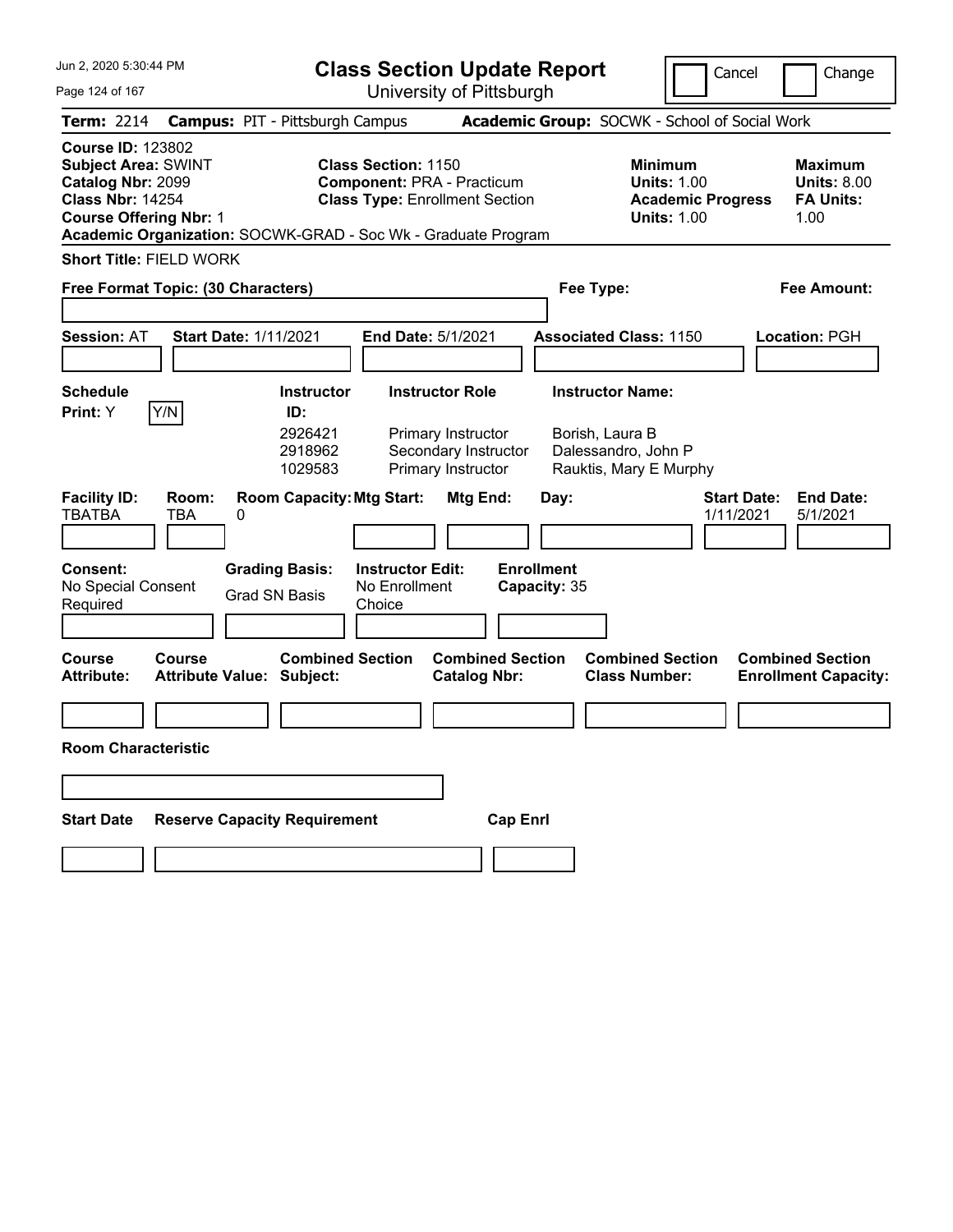| Jun 2, 2020 5:30:44 PM                                                                                                                  |                                                                                                                                                                           | <b>Class Section Update Report</b>                                                  |                                                                                        | Cancel<br>Change                                                 |
|-----------------------------------------------------------------------------------------------------------------------------------------|---------------------------------------------------------------------------------------------------------------------------------------------------------------------------|-------------------------------------------------------------------------------------|----------------------------------------------------------------------------------------|------------------------------------------------------------------|
| Page 125 of 167                                                                                                                         |                                                                                                                                                                           | University of Pittsburgh                                                            |                                                                                        |                                                                  |
| <b>Term: 2214</b>                                                                                                                       | <b>Campus: PIT - Pittsburgh Campus</b>                                                                                                                                    | Academic Group: SOCWK - School of Social Work                                       |                                                                                        |                                                                  |
| <b>Course ID: 123802</b><br><b>Subject Area: SWINT</b><br>Catalog Nbr: 2099<br><b>Class Nbr: 14255</b><br><b>Course Offering Nbr: 1</b> | <b>Class Section: 1160</b><br><b>Component: PRA - Practicum</b><br><b>Class Type: Enrollment Section</b><br>Academic Organization: SOCWK-GRAD - Soc Wk - Graduate Program |                                                                                     | <b>Minimum</b><br><b>Units: 1.00</b><br><b>Academic Progress</b><br><b>Units: 1.00</b> | <b>Maximum</b><br><b>Units: 8.00</b><br><b>FA Units:</b><br>1.00 |
| <b>Short Title: FIELD WORK</b>                                                                                                          |                                                                                                                                                                           |                                                                                     |                                                                                        |                                                                  |
| Free Format Topic: (30 Characters)                                                                                                      |                                                                                                                                                                           | Fee Type:                                                                           |                                                                                        | <b>Fee Amount:</b>                                               |
| <b>Session: AT</b>                                                                                                                      | <b>Start Date: 1/11/2021</b><br>End Date: 5/1/2021                                                                                                                        |                                                                                     | <b>Associated Class: 1160</b>                                                          | Location: PGH                                                    |
| <b>Schedule</b>                                                                                                                         | <b>Instructor</b>                                                                                                                                                         | <b>Instructor Role</b>                                                              | <b>Instructor Name:</b>                                                                |                                                                  |
| Y/N<br>Print: Y<br><b>Facility ID:</b><br>Room:<br><b>TBATBA</b><br><b>TBA</b><br>Consent:                                              | ID:<br>2918962<br>2923566<br>2907119<br>Special<br><b>Room Capacity: Mtg Start:</b><br>0<br><b>Grading Basis:</b><br><b>Instructor Edit:</b>                              | Secondary Instructor<br>Primary Instructor<br>Mtg End:<br>Day:<br><b>Enrollment</b> | Dalessandro, John P<br>Mulvaney, Elizabeth A<br>Piel, Marcia Lynne                     | <b>Start Date:</b><br><b>End Date:</b><br>1/11/2021<br>5/1/2021  |
| No Special Consent<br>Required                                                                                                          | No Enrollment<br><b>Grad SN Basis</b><br>Choice                                                                                                                           | Capacity: 35                                                                        |                                                                                        |                                                                  |
| <b>Course</b><br><b>Course</b><br><b>Attribute:</b>                                                                                     | <b>Combined Section</b><br><b>Attribute Value: Subject:</b>                                                                                                               | <b>Combined Section</b><br><b>Catalog Nbr:</b>                                      | <b>Combined Section</b><br><b>Class Number:</b>                                        | <b>Combined Section</b><br><b>Enrollment Capacity:</b>           |
|                                                                                                                                         |                                                                                                                                                                           |                                                                                     |                                                                                        |                                                                  |
| <b>Room Characteristic</b>                                                                                                              |                                                                                                                                                                           |                                                                                     |                                                                                        |                                                                  |
|                                                                                                                                         |                                                                                                                                                                           |                                                                                     |                                                                                        |                                                                  |
| <b>Start Date</b>                                                                                                                       | <b>Reserve Capacity Requirement</b>                                                                                                                                       | <b>Cap Enrl</b>                                                                     |                                                                                        |                                                                  |
|                                                                                                                                         |                                                                                                                                                                           |                                                                                     |                                                                                        |                                                                  |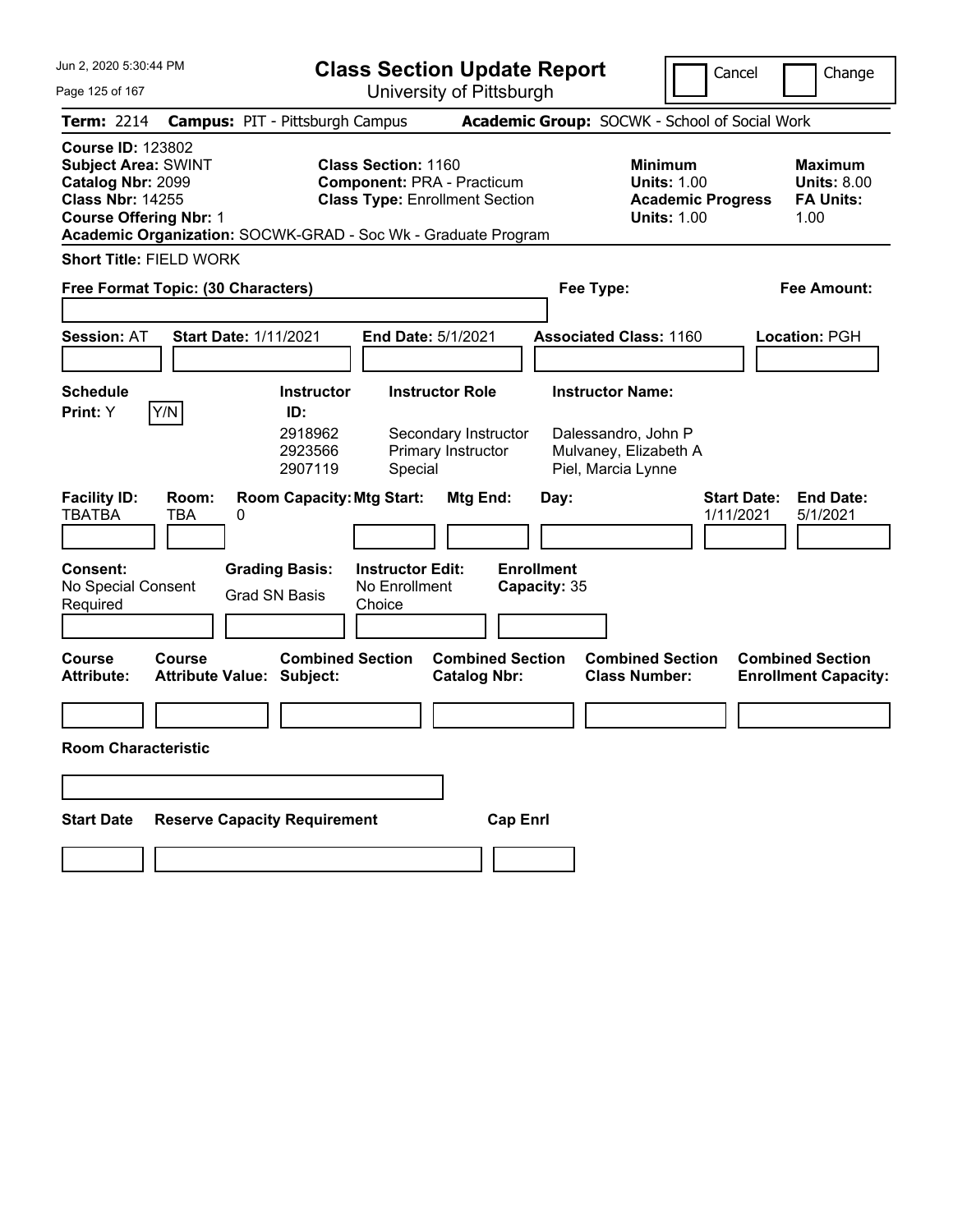| Jun 2, 2020 5:30:44 PM                                                                                                                  |                     |                                                               |                                                    | <b>Class Section Update Report</b>                                         |                                   |                                                                        | Cancel                          |                                                                  | Change |
|-----------------------------------------------------------------------------------------------------------------------------------------|---------------------|---------------------------------------------------------------|----------------------------------------------------|----------------------------------------------------------------------------|-----------------------------------|------------------------------------------------------------------------|---------------------------------|------------------------------------------------------------------|--------|
| Page 126 of 167                                                                                                                         |                     |                                                               |                                                    | University of Pittsburgh                                                   |                                   |                                                                        |                                 |                                                                  |        |
| <b>Term: 2214</b>                                                                                                                       |                     | <b>Campus: PIT - Pittsburgh Campus</b>                        |                                                    |                                                                            |                                   | Academic Group: SOCWK - School of Social Work                          |                                 |                                                                  |        |
| <b>Course ID: 123802</b><br><b>Subject Area: SWINT</b><br>Catalog Nbr: 2099<br><b>Class Nbr: 14256</b><br><b>Course Offering Nbr: 1</b> |                     | Academic Organization: SOCWK-GRAD - Soc Wk - Graduate Program | <b>Class Section: 1170</b>                         | <b>Component: PRA - Practicum</b><br><b>Class Type: Enrollment Section</b> |                                   | Minimum<br><b>Units: 1.00</b><br><b>Units: 1.00</b>                    | <b>Academic Progress</b>        | <b>Maximum</b><br><b>Units: 8.00</b><br><b>FA Units:</b><br>1.00 |        |
| <b>Short Title: FIELD WORK</b>                                                                                                          |                     |                                                               |                                                    |                                                                            |                                   |                                                                        |                                 |                                                                  |        |
| Free Format Topic: (30 Characters)                                                                                                      |                     |                                                               |                                                    |                                                                            |                                   | Fee Type:                                                              |                                 | Fee Amount:                                                      |        |
| <b>Session: AT</b>                                                                                                                      |                     | <b>Start Date: 1/11/2021</b>                                  |                                                    | End Date: 5/1/2021                                                         |                                   | <b>Associated Class: 1170</b>                                          |                                 | <b>Location: PGH</b>                                             |        |
| <b>Schedule</b><br><b>Print:</b> Y                                                                                                      | Y/N                 | <b>Instructor</b><br>ID:<br>2906910<br>2918962                | Special                                            | <b>Instructor Role</b><br>Primary Instructor                               |                                   | <b>Instructor Name:</b><br>Cherry, Melvin Clark<br>Dalessandro, John P |                                 |                                                                  |        |
| <b>Facility ID:</b><br><b>TBATBA</b>                                                                                                    | Room:<br><b>TBA</b> | <b>Room Capacity: Mtg Start:</b><br>0                         |                                                    | Mtg End:                                                                   | Day:                              |                                                                        | <b>Start Date:</b><br>1/11/2021 | <b>End Date:</b><br>5/1/2021                                     |        |
| <b>Consent:</b><br>No Special Consent<br>Required                                                                                       |                     | <b>Grading Basis:</b><br><b>Grad SN Basis</b>                 | <b>Instructor Edit:</b><br>No Enrollment<br>Choice |                                                                            | <b>Enrollment</b><br>Capacity: 35 |                                                                        |                                 |                                                                  |        |
| <b>Course</b><br><b>Attribute:</b>                                                                                                      | <b>Course</b>       | <b>Combined Section</b><br><b>Attribute Value: Subject:</b>   |                                                    | <b>Combined Section</b><br><b>Catalog Nbr:</b>                             |                                   | <b>Combined Section</b><br><b>Class Number:</b>                        |                                 | <b>Combined Section</b><br><b>Enrollment Capacity:</b>           |        |
|                                                                                                                                         |                     |                                                               |                                                    |                                                                            |                                   |                                                                        |                                 |                                                                  |        |
| <b>Room Characteristic</b>                                                                                                              |                     |                                                               |                                                    |                                                                            |                                   |                                                                        |                                 |                                                                  |        |
|                                                                                                                                         |                     |                                                               |                                                    |                                                                            |                                   |                                                                        |                                 |                                                                  |        |
| <b>Start Date</b>                                                                                                                       |                     | <b>Reserve Capacity Requirement</b>                           |                                                    | <b>Cap Enrl</b>                                                            |                                   |                                                                        |                                 |                                                                  |        |
|                                                                                                                                         |                     |                                                               |                                                    |                                                                            |                                   |                                                                        |                                 |                                                                  |        |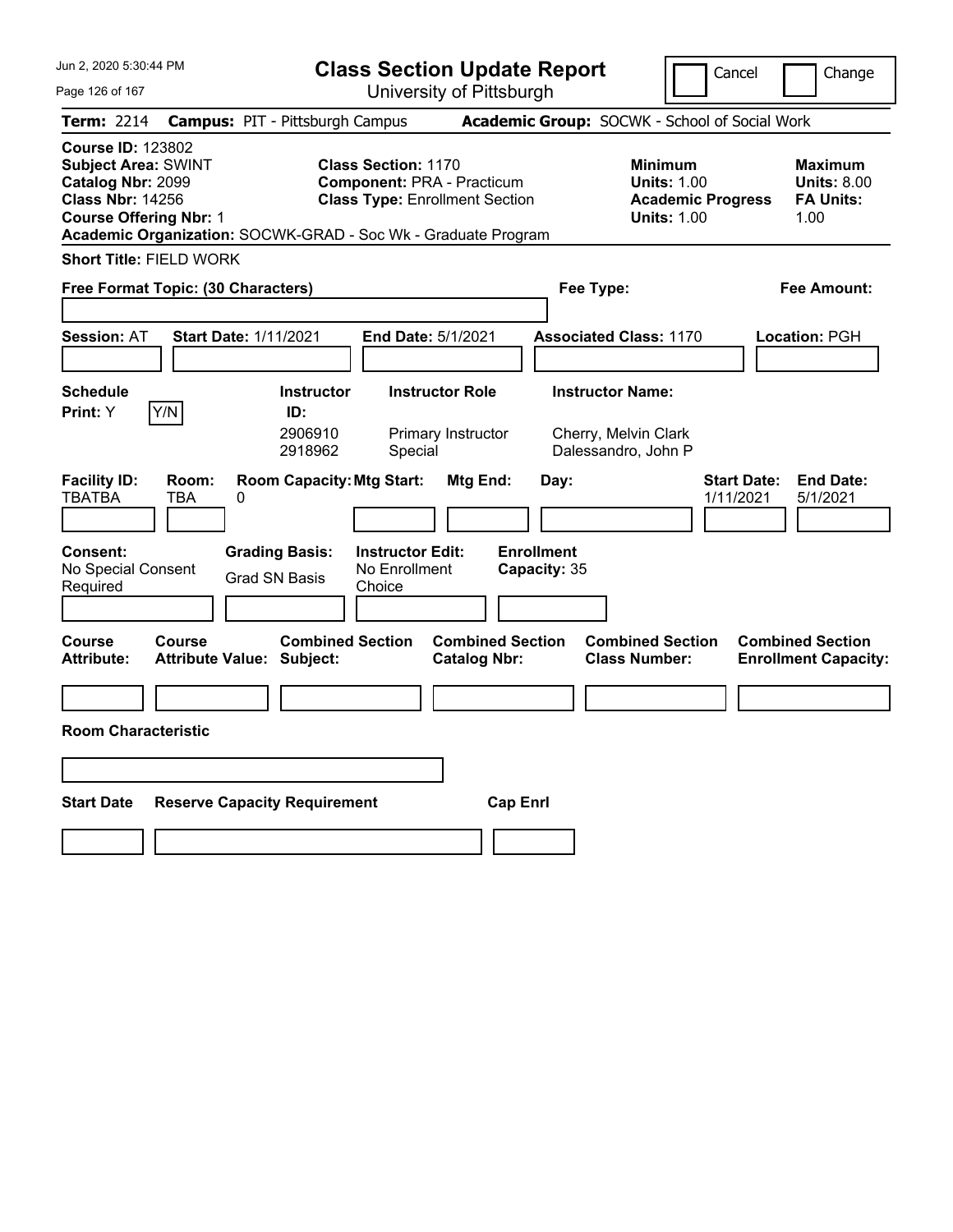| Jun 2, 2020 5:30:44 PM                                                                                                                                                                                   |                                  |                                                                          | <b>Class Section Update Report</b>                                                                       |                                                |                                   |                                                                                        | Cancel<br>Change                                                 |
|----------------------------------------------------------------------------------------------------------------------------------------------------------------------------------------------------------|----------------------------------|--------------------------------------------------------------------------|----------------------------------------------------------------------------------------------------------|------------------------------------------------|-----------------------------------|----------------------------------------------------------------------------------------|------------------------------------------------------------------|
| Page 127 of 167                                                                                                                                                                                          |                                  |                                                                          | University of Pittsburgh                                                                                 |                                                |                                   |                                                                                        |                                                                  |
| <b>Term: 2214</b>                                                                                                                                                                                        |                                  | <b>Campus: PIT - Pittsburgh Campus</b>                                   |                                                                                                          |                                                |                                   | Academic Group: SOCWK - School of Social Work                                          |                                                                  |
| <b>Course ID: 123802</b><br><b>Subject Area: SWINT</b><br>Catalog Nbr: 2099<br><b>Class Nbr: 14257</b><br><b>Course Offering Nbr: 1</b><br>Academic Organization: SOCWK-GRAD - Soc Wk - Graduate Program |                                  |                                                                          | <b>Class Section: 1180</b><br><b>Component: PRA - Practicum</b><br><b>Class Type: Enrollment Section</b> |                                                |                                   | <b>Minimum</b><br><b>Units: 1.00</b><br><b>Academic Progress</b><br><b>Units: 1.00</b> | <b>Maximum</b><br><b>Units: 8.00</b><br><b>FA Units:</b><br>1.00 |
| <b>Short Title: FIELD WORK</b>                                                                                                                                                                           |                                  |                                                                          |                                                                                                          |                                                |                                   |                                                                                        |                                                                  |
| Free Format Topic: (30 Characters)                                                                                                                                                                       |                                  |                                                                          |                                                                                                          |                                                | Fee Type:                         |                                                                                        | <b>Fee Amount:</b>                                               |
| <b>Session: AT</b>                                                                                                                                                                                       | <b>Start Date: 1/11/2021</b>     |                                                                          | End Date: 5/1/2021                                                                                       |                                                | <b>Associated Class: 1180</b>     |                                                                                        | Location: PGH                                                    |
| <b>Schedule</b>                                                                                                                                                                                          |                                  | <b>Instructor</b>                                                        | <b>Instructor Role</b>                                                                                   |                                                | <b>Instructor Name:</b>           |                                                                                        |                                                                  |
| Y/N<br>Print: Y<br><b>Facility ID:</b><br><b>TBATBA</b><br><b>TBA</b>                                                                                                                                    | Room:<br>0                       | ID:<br>2918962<br>2903962<br>2907119<br><b>Room Capacity: Mtg Start:</b> | <b>Primary Instructor</b><br>Special                                                                     | Secondary Instructor<br>Mtg End:               | Piel, Marcia Lynne<br>Day:        | Dalessandro, John P<br>Mcdonough, Kathleen Elizabeth                                   | <b>Start Date:</b><br><b>End Date:</b><br>1/11/2021<br>5/1/2021  |
| Consent:<br>No Special Consent<br>Required                                                                                                                                                               |                                  | <b>Grading Basis:</b><br><b>Grad SN Basis</b>                            | <b>Instructor Edit:</b><br>No Enrollment<br>Choice                                                       |                                                | <b>Enrollment</b><br>Capacity: 35 |                                                                                        |                                                                  |
| <b>Course</b><br><b>Course</b><br><b>Attribute:</b>                                                                                                                                                      | <b>Attribute Value: Subject:</b> | <b>Combined Section</b>                                                  |                                                                                                          | <b>Combined Section</b><br><b>Catalog Nbr:</b> |                                   | <b>Combined Section</b><br><b>Class Number:</b>                                        | <b>Combined Section</b><br><b>Enrollment Capacity:</b>           |
|                                                                                                                                                                                                          |                                  |                                                                          |                                                                                                          |                                                |                                   |                                                                                        |                                                                  |
| <b>Room Characteristic</b>                                                                                                                                                                               |                                  |                                                                          |                                                                                                          |                                                |                                   |                                                                                        |                                                                  |
|                                                                                                                                                                                                          |                                  |                                                                          |                                                                                                          |                                                |                                   |                                                                                        |                                                                  |
| <b>Start Date</b>                                                                                                                                                                                        |                                  | <b>Reserve Capacity Requirement</b>                                      |                                                                                                          | <b>Cap Enrl</b>                                |                                   |                                                                                        |                                                                  |
|                                                                                                                                                                                                          |                                  |                                                                          |                                                                                                          |                                                |                                   |                                                                                        |                                                                  |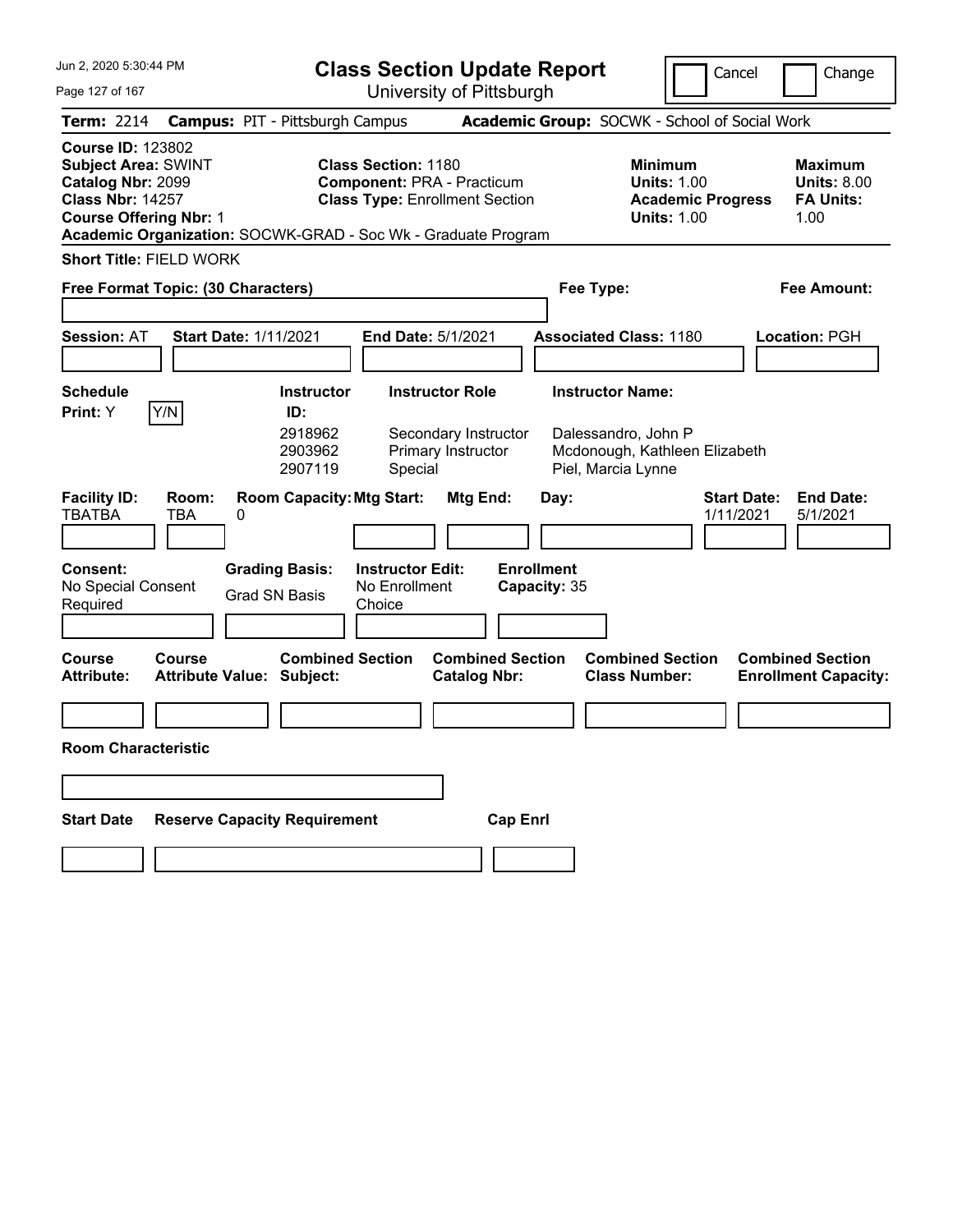| Jun 2, 2020 5:30:44 PM                                                                                                                  |                          |                                                                                                   | <b>Class Section Update Report</b>                                                                       |                                                                              |                                                |                                                                                        | Cancel<br>Change                                                 |
|-----------------------------------------------------------------------------------------------------------------------------------------|--------------------------|---------------------------------------------------------------------------------------------------|----------------------------------------------------------------------------------------------------------|------------------------------------------------------------------------------|------------------------------------------------|----------------------------------------------------------------------------------------|------------------------------------------------------------------|
| Page 128 of 167                                                                                                                         |                          |                                                                                                   | University of Pittsburgh                                                                                 |                                                                              |                                                |                                                                                        |                                                                  |
| <b>Term: 2214</b>                                                                                                                       |                          | <b>Campus: PIT - Pittsburgh Campus</b>                                                            |                                                                                                          |                                                                              |                                                | Academic Group: SOCWK - School of Social Work                                          |                                                                  |
| <b>Course ID: 123802</b><br><b>Subject Area: SWINT</b><br>Catalog Nbr: 2099<br><b>Class Nbr: 14258</b><br><b>Course Offering Nbr: 1</b> |                          | Academic Organization: SOCWK-GRAD - Soc Wk - Graduate Program                                     | <b>Class Section: 1190</b><br><b>Component: PRA - Practicum</b><br><b>Class Type: Enrollment Section</b> |                                                                              |                                                | <b>Minimum</b><br><b>Units: 1.00</b><br><b>Academic Progress</b><br><b>Units: 1.00</b> | <b>Maximum</b><br><b>Units: 8.00</b><br><b>FA Units:</b><br>1.00 |
| <b>Short Title: FIELD WORK</b>                                                                                                          |                          |                                                                                                   |                                                                                                          |                                                                              |                                                |                                                                                        |                                                                  |
| Free Format Topic: (30 Characters)                                                                                                      |                          |                                                                                                   |                                                                                                          |                                                                              | Fee Type:                                      |                                                                                        | <b>Fee Amount:</b>                                               |
| <b>Session: AT</b>                                                                                                                      |                          | <b>Start Date: 1/11/2021</b>                                                                      | End Date: 5/1/2021                                                                                       |                                                                              | <b>Associated Class: 1190</b>                  |                                                                                        | Location: PGH                                                    |
| <b>Schedule</b>                                                                                                                         |                          | <b>Instructor</b>                                                                                 | <b>Instructor Role</b>                                                                                   |                                                                              | <b>Instructor Name:</b>                        |                                                                                        |                                                                  |
| Y/N<br>Print: Y<br><b>Facility ID:</b><br><b>TBATBA</b><br>Consent:                                                                     | Room:<br><b>TBA</b><br>0 | ID:<br>2918962<br>3446732<br>2929523<br><b>Room Capacity: Mtg Start:</b><br><b>Grading Basis:</b> | <b>Instructor Edit:</b>                                                                                  | Secondary Instructor<br>Primary Instructor<br>Primary Instructor<br>Mtg End: | Melnick, Alicia D<br>Day:<br><b>Enrollment</b> | Dalessandro, John P<br>Shook, Jeffrey James                                            | <b>End Date:</b><br><b>Start Date:</b><br>1/11/2021<br>5/1/2021  |
| No Special Consent<br>Required                                                                                                          |                          | <b>Grad SN Basis</b>                                                                              | No Enrollment<br>Choice                                                                                  |                                                                              | Capacity: 35                                   |                                                                                        |                                                                  |
| <b>Course</b><br><b>Attribute:</b>                                                                                                      | <b>Course</b>            | <b>Combined Section</b><br><b>Attribute Value: Subject:</b>                                       |                                                                                                          | <b>Combined Section</b><br><b>Catalog Nbr:</b>                               |                                                | <b>Combined Section</b><br><b>Class Number:</b>                                        | <b>Combined Section</b><br><b>Enrollment Capacity:</b>           |
|                                                                                                                                         |                          |                                                                                                   |                                                                                                          |                                                                              |                                                |                                                                                        |                                                                  |
| <b>Room Characteristic</b>                                                                                                              |                          |                                                                                                   |                                                                                                          |                                                                              |                                                |                                                                                        |                                                                  |
|                                                                                                                                         |                          |                                                                                                   |                                                                                                          |                                                                              |                                                |                                                                                        |                                                                  |
| <b>Start Date</b>                                                                                                                       |                          | <b>Reserve Capacity Requirement</b>                                                               |                                                                                                          | <b>Cap Enrl</b>                                                              |                                                |                                                                                        |                                                                  |
|                                                                                                                                         |                          |                                                                                                   |                                                                                                          |                                                                              |                                                |                                                                                        |                                                                  |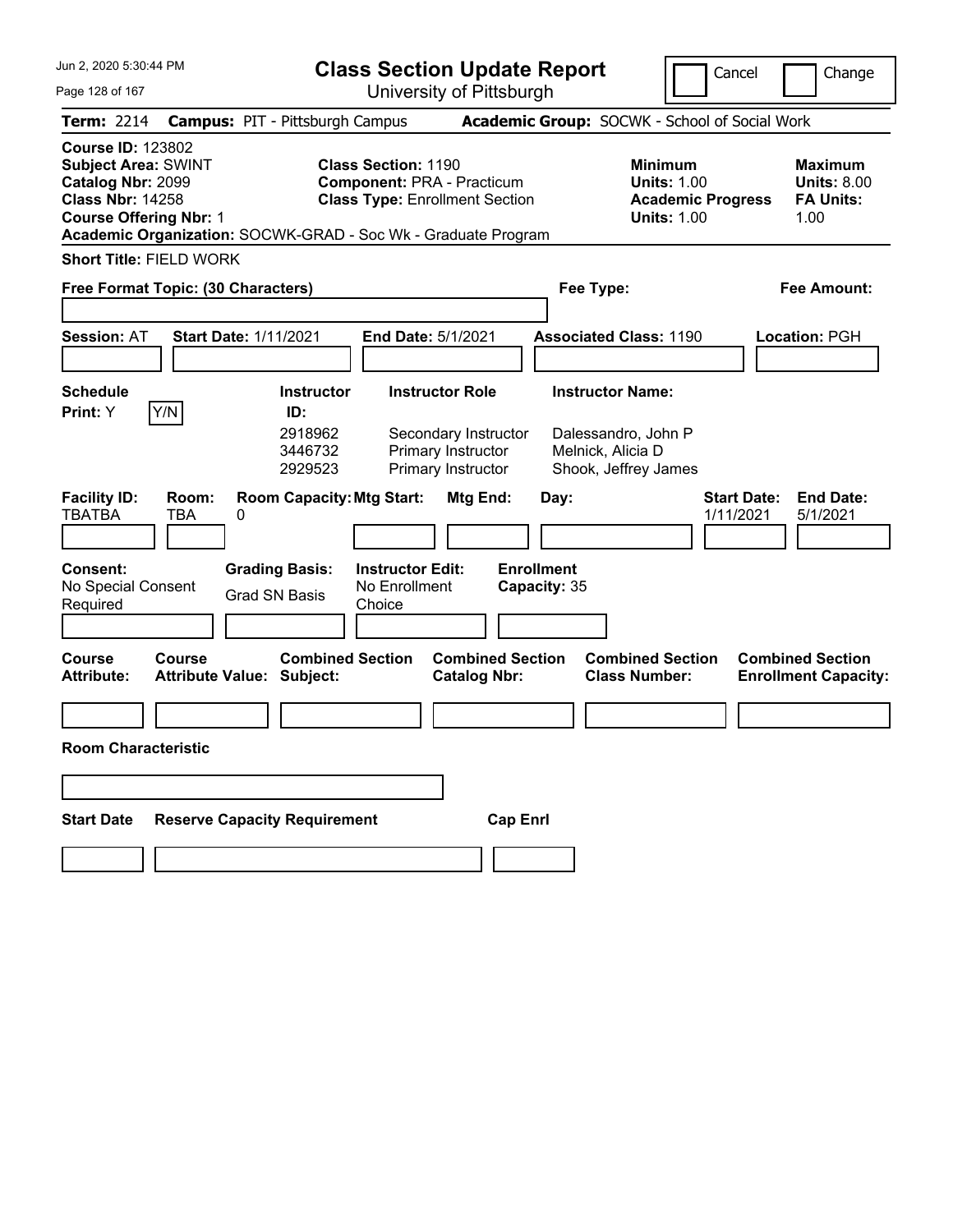| Jun 2, 2020 5:30:44 PM                                                                                                                  |                                                                                                                                                                    | <b>Class Section Update Report</b>                             |                                                                                        | Cancel<br>Change                                                 |
|-----------------------------------------------------------------------------------------------------------------------------------------|--------------------------------------------------------------------------------------------------------------------------------------------------------------------|----------------------------------------------------------------|----------------------------------------------------------------------------------------|------------------------------------------------------------------|
| Page 129 of 167                                                                                                                         |                                                                                                                                                                    | University of Pittsburgh                                       |                                                                                        |                                                                  |
| <b>Term: 2214</b>                                                                                                                       | <b>Campus: PIT - Pittsburgh Campus</b>                                                                                                                             |                                                                | Academic Group: SOCWK - School of Social Work                                          |                                                                  |
| <b>Course ID: 123802</b><br><b>Subject Area: SWINT</b><br>Catalog Nbr: 2099<br><b>Class Nbr: 14259</b><br><b>Course Offering Nbr: 1</b> | Class Section: 1200<br><b>Component: PRA - Practicum</b><br><b>Class Type: Enrollment Section</b><br>Academic Organization: SOCWK-GRAD - Soc Wk - Graduate Program |                                                                | <b>Minimum</b><br><b>Units: 1.00</b><br><b>Academic Progress</b><br><b>Units: 1.00</b> | <b>Maximum</b><br><b>Units: 8.00</b><br><b>FA Units:</b><br>1.00 |
| <b>Short Title: FIELD WORK</b>                                                                                                          |                                                                                                                                                                    |                                                                |                                                                                        |                                                                  |
| Free Format Topic: (30 Characters)                                                                                                      |                                                                                                                                                                    | Fee Type:                                                      |                                                                                        | <b>Fee Amount:</b>                                               |
| <b>Session: AT</b>                                                                                                                      | <b>Start Date: 1/11/2021</b><br>End Date: 5/1/2021                                                                                                                 |                                                                | <b>Associated Class: 1200</b>                                                          | <b>Location: PGH</b>                                             |
| <b>Schedule</b>                                                                                                                         | <b>Instructor</b>                                                                                                                                                  | <b>Instructor Role</b>                                         | <b>Instructor Name:</b>                                                                |                                                                  |
| Y/N<br>Print: Y<br><b>Facility ID:</b><br>Room:<br><b>TBATBA</b><br><b>TBA</b>                                                          | ID:<br>2918962<br>2907119<br>Special<br>2918563<br><b>Room Capacity: Mtg Start:</b><br>0                                                                           | Secondary Instructor<br>Primary Instructor<br>Mtg End:<br>Day: | Dalessandro, John P<br>Piel, Marcia Lynne<br>Rosen, Daniel                             | <b>Start Date:</b><br><b>End Date:</b><br>1/11/2021<br>5/1/2021  |
| <b>Consent:</b><br>No Special Consent<br>Required                                                                                       | <b>Grading Basis:</b><br><b>Instructor Edit:</b><br>No Enrollment<br><b>Grad SN Basis</b><br>Choice                                                                | <b>Enrollment</b><br>Capacity: 35                              |                                                                                        |                                                                  |
| Course<br><b>Course</b><br><b>Attribute:</b>                                                                                            | <b>Combined Section</b><br><b>Attribute Value: Subject:</b>                                                                                                        | <b>Combined Section</b><br><b>Catalog Nbr:</b>                 | <b>Combined Section</b><br><b>Class Number:</b>                                        | <b>Combined Section</b><br><b>Enrollment Capacity:</b>           |
| <b>Room Characteristic</b>                                                                                                              |                                                                                                                                                                    |                                                                |                                                                                        |                                                                  |
|                                                                                                                                         |                                                                                                                                                                    |                                                                |                                                                                        |                                                                  |
| <b>Start Date</b>                                                                                                                       | <b>Reserve Capacity Requirement</b>                                                                                                                                | <b>Cap Enrl</b>                                                |                                                                                        |                                                                  |
|                                                                                                                                         |                                                                                                                                                                    |                                                                |                                                                                        |                                                                  |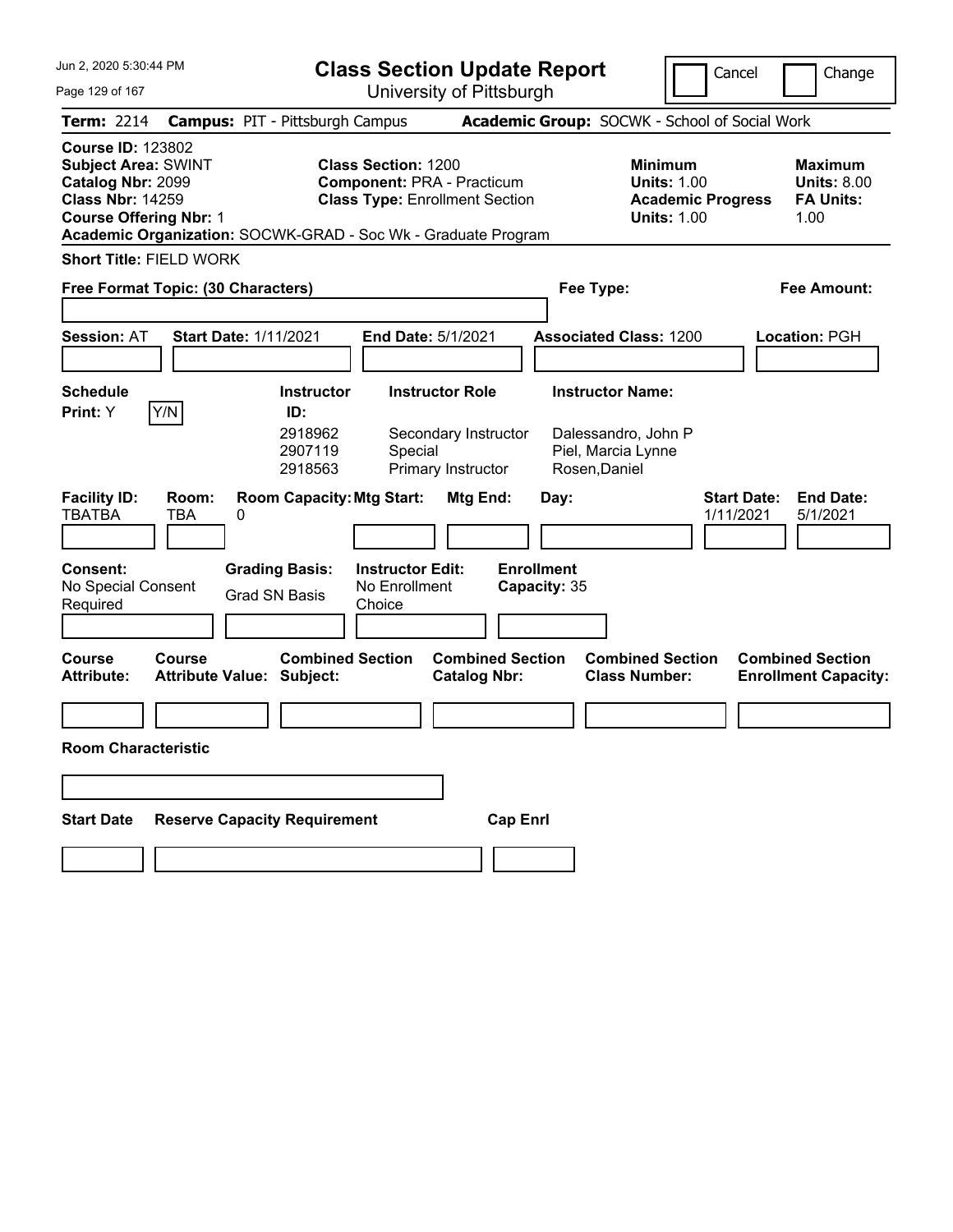| Jun 2, 2020 5:30:44 PM                                                                                                                                                                                   |                                                             |                                                                                                          | <b>Class Section Update Report</b> |                                                                                 | Cancel<br>Change                                                |
|----------------------------------------------------------------------------------------------------------------------------------------------------------------------------------------------------------|-------------------------------------------------------------|----------------------------------------------------------------------------------------------------------|------------------------------------|---------------------------------------------------------------------------------|-----------------------------------------------------------------|
| Page 130 of 167                                                                                                                                                                                          |                                                             | University of Pittsburgh                                                                                 |                                    |                                                                                 |                                                                 |
| <b>Term: 2214</b>                                                                                                                                                                                        | <b>Campus: PIT - Pittsburgh Campus</b>                      |                                                                                                          |                                    | Academic Group: SOCWK - School of Social Work                                   |                                                                 |
| <b>Course ID: 123802</b><br><b>Subject Area: SWINT</b><br>Catalog Nbr: 2099<br><b>Class Nbr: 14260</b><br><b>Course Offering Nbr: 1</b><br>Academic Organization: SOCWK-GRAD - Soc Wk - Graduate Program |                                                             | <b>Class Section: 1210</b><br><b>Component: PRA - Practicum</b><br><b>Class Type: Enrollment Section</b> |                                    | Minimum<br><b>Units: 1.00</b><br><b>Academic Progress</b><br><b>Units: 1.00</b> | Maximum<br><b>Units: 8.00</b><br><b>FA Units:</b><br>1.00       |
| <b>Short Title: FIELD WORK</b>                                                                                                                                                                           |                                                             |                                                                                                          |                                    |                                                                                 |                                                                 |
| Free Format Topic: (30 Characters)                                                                                                                                                                       |                                                             |                                                                                                          | Fee Type:                          |                                                                                 | Fee Amount:                                                     |
| <b>Session: AT</b>                                                                                                                                                                                       | <b>Start Date: 1/11/2021</b>                                | End Date: 5/1/2021                                                                                       |                                    | <b>Associated Class: 1210</b>                                                   | <b>Location: PGH</b>                                            |
| <b>Schedule</b><br>Y/N<br><b>Print:</b> Y                                                                                                                                                                | <b>Instructor</b><br>ID:<br>2918962<br>2965252              | <b>Instructor Role</b><br>Secondary Instructor<br>Primary Instructor                                     |                                    | <b>Instructor Name:</b><br>Dalessandro, John P<br>Gartner, Rachel Elizabeth     |                                                                 |
| <b>Facility ID:</b><br>Room:<br><b>TBATBA</b><br><b>TBA</b>                                                                                                                                              | <b>Room Capacity: Mtg Start:</b><br>0                       | Mtg End:                                                                                                 | Day:                               |                                                                                 | <b>Start Date:</b><br><b>End Date:</b><br>1/11/2021<br>5/1/2021 |
| <b>Consent:</b><br>No Special Consent<br>Required                                                                                                                                                        | <b>Grading Basis:</b><br><b>Grad SN Basis</b><br>Choice     | <b>Instructor Edit:</b><br>No Enrollment                                                                 | <b>Enrollment</b><br>Capacity: 35  |                                                                                 |                                                                 |
| <b>Course</b><br><b>Course</b><br><b>Attribute:</b>                                                                                                                                                      | <b>Combined Section</b><br><b>Attribute Value: Subject:</b> | <b>Catalog Nbr:</b>                                                                                      | <b>Combined Section</b>            | <b>Combined Section</b><br><b>Class Number:</b>                                 | <b>Combined Section</b><br><b>Enrollment Capacity:</b>          |
|                                                                                                                                                                                                          |                                                             |                                                                                                          |                                    |                                                                                 |                                                                 |
| <b>Room Characteristic</b>                                                                                                                                                                               |                                                             |                                                                                                          |                                    |                                                                                 |                                                                 |
|                                                                                                                                                                                                          |                                                             |                                                                                                          |                                    |                                                                                 |                                                                 |
| <b>Start Date</b>                                                                                                                                                                                        | <b>Reserve Capacity Requirement</b>                         |                                                                                                          | <b>Cap Enrl</b>                    |                                                                                 |                                                                 |
|                                                                                                                                                                                                          |                                                             |                                                                                                          |                                    |                                                                                 |                                                                 |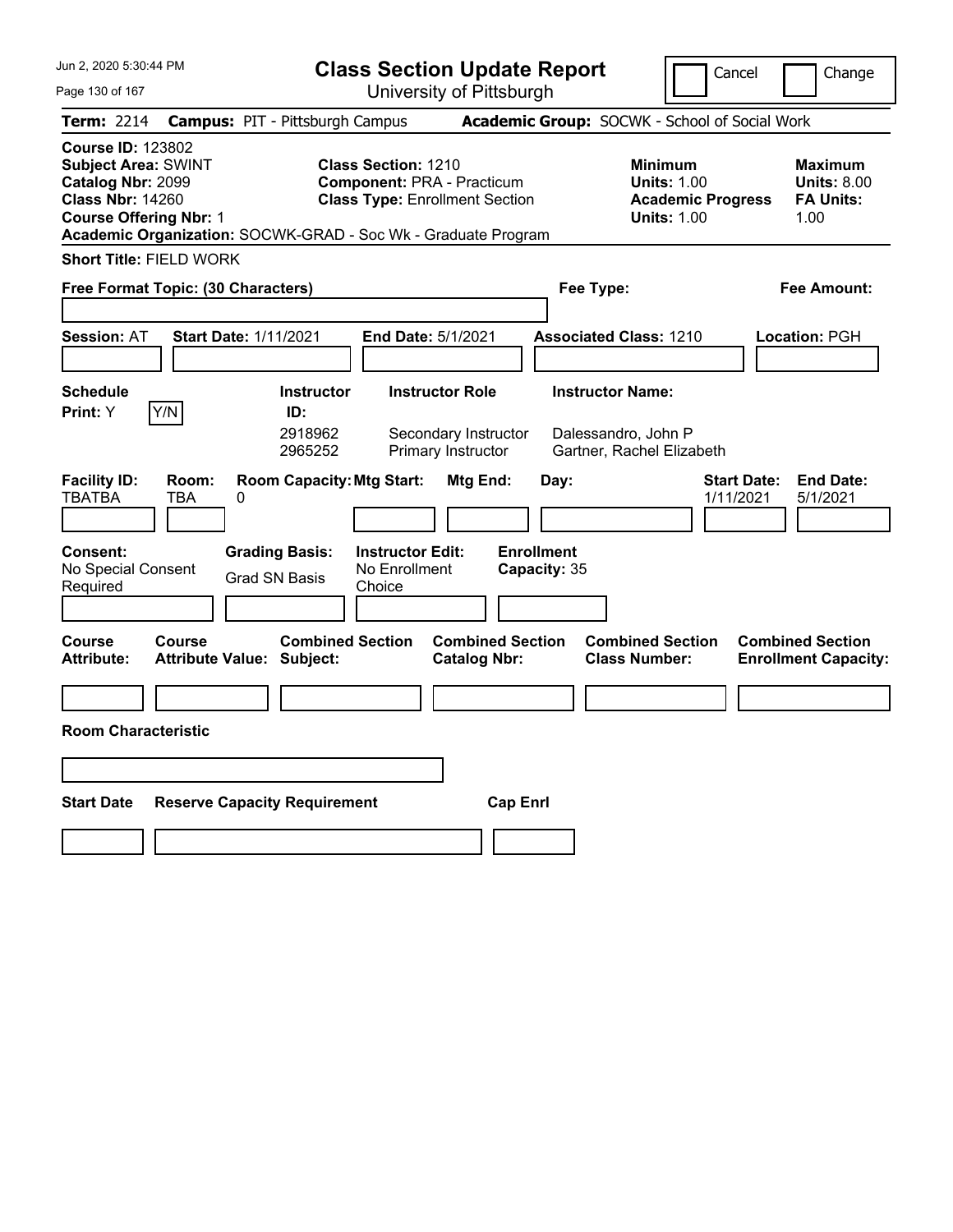| Jun 2, 2020 5:30:44 PM                                                                                                                  |                            |                                                                                                                                |                                                     | <b>Class Section Update Report</b>                                         |                                           |                                                             | Cancel                   |                    | Change                                                           |
|-----------------------------------------------------------------------------------------------------------------------------------------|----------------------------|--------------------------------------------------------------------------------------------------------------------------------|-----------------------------------------------------|----------------------------------------------------------------------------|-------------------------------------------|-------------------------------------------------------------|--------------------------|--------------------|------------------------------------------------------------------|
| Page 131 of 167                                                                                                                         |                            |                                                                                                                                |                                                     | University of Pittsburgh                                                   |                                           |                                                             |                          |                    |                                                                  |
| <b>Term: 2214</b>                                                                                                                       |                            | <b>Campus: PIT - Pittsburgh Campus</b>                                                                                         |                                                     |                                                                            |                                           | Academic Group: SOCWK - School of Social Work               |                          |                    |                                                                  |
| <b>Course ID: 123802</b><br><b>Subject Area: SWINT</b><br>Catalog Nbr: 2099<br><b>Class Nbr: 14261</b><br><b>Course Offering Nbr: 1</b> |                            | Academic Organization: SOCWK-GRAD - Soc Wk - Graduate Program                                                                  | Class Section: 1220                                 | <b>Component: PRA - Practicum</b><br><b>Class Type: Enrollment Section</b> |                                           | <b>Minimum</b><br><b>Units: 1.00</b><br><b>Units: 1.00</b>  | <b>Academic Progress</b> |                    | <b>Maximum</b><br><b>Units: 8.00</b><br><b>FA Units:</b><br>1.00 |
| <b>Short Title: FIELD WORK</b>                                                                                                          |                            |                                                                                                                                |                                                     |                                                                            |                                           |                                                             |                          |                    |                                                                  |
| Free Format Topic: (30 Characters)                                                                                                      |                            |                                                                                                                                |                                                     |                                                                            | Fee Type:                                 |                                                             |                          |                    | <b>Fee Amount:</b>                                               |
| <b>Session: AT</b>                                                                                                                      |                            | <b>Start Date: 1/11/2021</b>                                                                                                   | End Date: 5/1/2021                                  |                                                                            |                                           | <b>Associated Class: 1220</b>                               |                          |                    | <b>Location: PGH</b>                                             |
| <b>Schedule</b>                                                                                                                         |                            | <b>Instructor</b>                                                                                                              |                                                     | <b>Instructor Role</b>                                                     |                                           | <b>Instructor Name:</b>                                     |                          |                    |                                                                  |
| Print: Y<br><b>Facility ID:</b><br><b>TBATBA</b><br><b>Consent:</b><br>No Special Consent                                               | Y/N<br>Room:<br><b>TBA</b> | ID:<br>2918962<br>2929173<br>2907119<br><b>Room Capacity: Mtg Start:</b><br>0<br><b>Grading Basis:</b><br><b>Grad SN Basis</b> | Special<br><b>Instructor Edit:</b><br>No Enrollment | Secondary Instructor<br>Primary Instructor<br>Mtg End:                     | Day:<br><b>Enrollment</b><br>Capacity: 35 | Dalessandro, John P<br>Goodkind, Sara<br>Piel, Marcia Lynne | 1/11/2021                | <b>Start Date:</b> | <b>End Date:</b><br>5/1/2021                                     |
| Required                                                                                                                                |                            |                                                                                                                                | Choice                                              |                                                                            |                                           |                                                             |                          |                    |                                                                  |
| <b>Course</b><br><b>Attribute:</b><br><b>Room Characteristic</b>                                                                        | Course                     | <b>Combined Section</b><br><b>Attribute Value: Subject:</b>                                                                    |                                                     | <b>Combined Section</b><br><b>Catalog Nbr:</b>                             |                                           | <b>Combined Section</b><br><b>Class Number:</b>             |                          |                    | <b>Combined Section</b><br><b>Enrollment Capacity:</b>           |
|                                                                                                                                         |                            |                                                                                                                                |                                                     |                                                                            |                                           |                                                             |                          |                    |                                                                  |
|                                                                                                                                         |                            |                                                                                                                                |                                                     |                                                                            |                                           |                                                             |                          |                    |                                                                  |
| <b>Start Date</b>                                                                                                                       |                            | <b>Reserve Capacity Requirement</b>                                                                                            |                                                     | <b>Cap Enrl</b>                                                            |                                           |                                                             |                          |                    |                                                                  |
|                                                                                                                                         |                            |                                                                                                                                |                                                     |                                                                            |                                           |                                                             |                          |                    |                                                                  |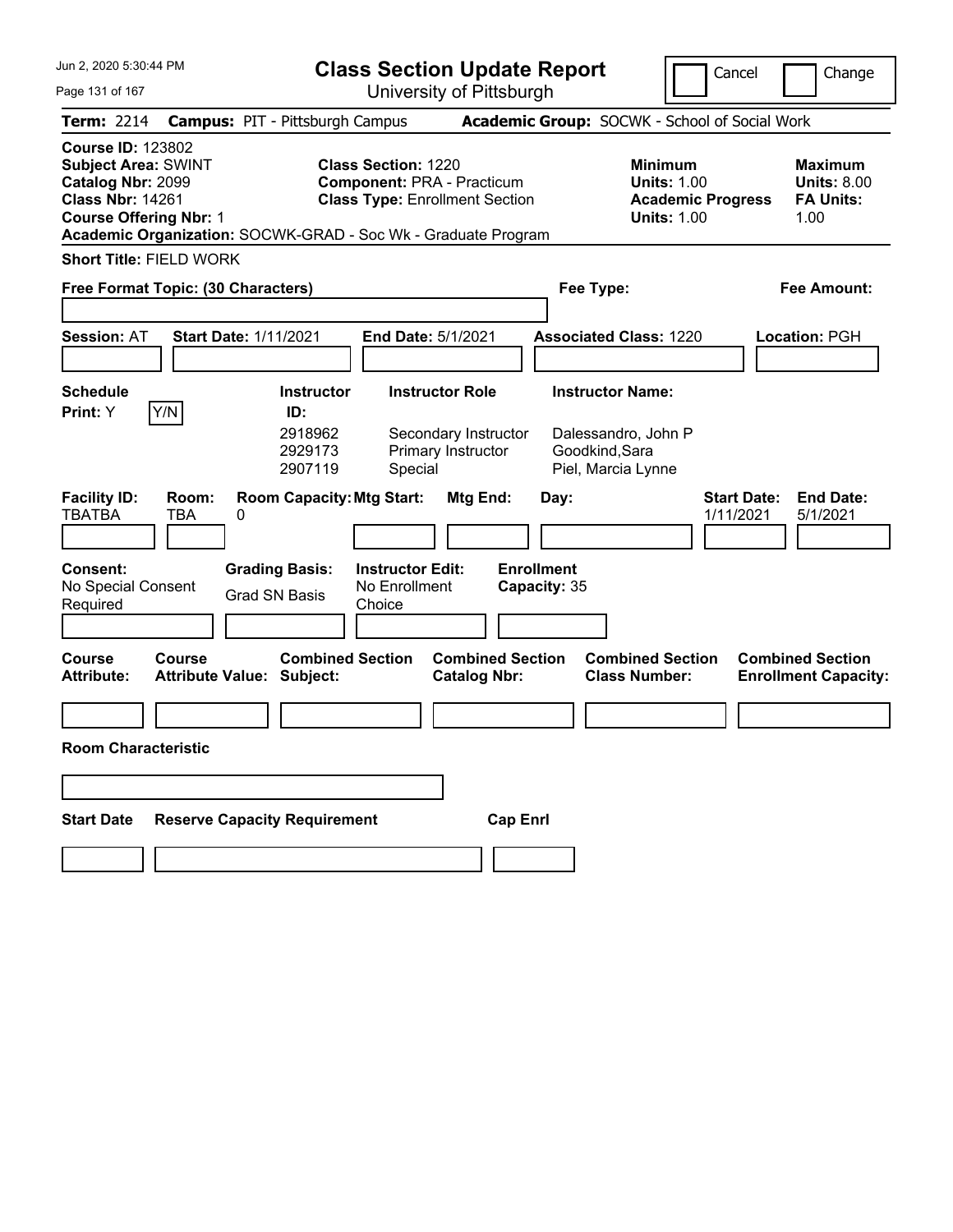| Jun 2, 2020 5:30:44 PM                                                                                                                  |                                                                                                                                                                           | <b>Class Section Update Report</b>                                                  |                                                                                        | Cancel<br>Change                                                 |
|-----------------------------------------------------------------------------------------------------------------------------------------|---------------------------------------------------------------------------------------------------------------------------------------------------------------------------|-------------------------------------------------------------------------------------|----------------------------------------------------------------------------------------|------------------------------------------------------------------|
| Page 132 of 167                                                                                                                         | University of Pittsburgh                                                                                                                                                  |                                                                                     |                                                                                        |                                                                  |
| <b>Term: 2214</b>                                                                                                                       | <b>Campus: PIT - Pittsburgh Campus</b>                                                                                                                                    |                                                                                     | Academic Group: SOCWK - School of Social Work                                          |                                                                  |
| <b>Course ID: 123802</b><br><b>Subject Area: SWINT</b><br>Catalog Nbr: 2099<br><b>Class Nbr: 14263</b><br><b>Course Offering Nbr: 1</b> | <b>Class Section: 1230</b><br><b>Component: PRA - Practicum</b><br><b>Class Type: Enrollment Section</b><br>Academic Organization: SOCWK-GRAD - Soc Wk - Graduate Program |                                                                                     | <b>Minimum</b><br><b>Units: 1.00</b><br><b>Academic Progress</b><br><b>Units: 1.00</b> | <b>Maximum</b><br><b>Units: 8.00</b><br><b>FA Units:</b><br>1.00 |
| <b>Short Title: FIELD WORK</b>                                                                                                          |                                                                                                                                                                           |                                                                                     |                                                                                        |                                                                  |
| Free Format Topic: (30 Characters)                                                                                                      |                                                                                                                                                                           |                                                                                     | Fee Type:                                                                              | <b>Fee Amount:</b>                                               |
| <b>Session: AT</b>                                                                                                                      | <b>Start Date: 1/11/2021</b><br>End Date: 5/1/2021                                                                                                                        |                                                                                     | <b>Associated Class: 1230</b>                                                          | Location: PGH                                                    |
| <b>Schedule</b>                                                                                                                         | <b>Instructor</b>                                                                                                                                                         | <b>Instructor Role</b>                                                              | <b>Instructor Name:</b>                                                                |                                                                  |
| Y/N<br>Print: Y<br><b>Facility ID:</b><br>Room:<br><b>TBATBA</b><br><b>TBA</b><br>Consent:                                              | ID:<br>2908145<br>2918962<br>2907119<br>Special<br><b>Room Capacity: Mtg Start:</b><br>0<br><b>Grading Basis:</b><br><b>Instructor Edit:</b>                              | Primary Instructor<br>Secondary Instructor<br>Mtg End:<br>Day:<br><b>Enrollment</b> | Copeland, Valire Carr<br>Dalessandro, John P<br>Piel, Marcia Lynne                     | <b>Start Date:</b><br><b>End Date:</b><br>1/11/2021<br>5/1/2021  |
| No Special Consent<br>Required                                                                                                          | No Enrollment<br><b>Grad SN Basis</b><br>Choice                                                                                                                           | Capacity: 50                                                                        |                                                                                        |                                                                  |
| <b>Course</b><br><b>Course</b><br><b>Attribute:</b>                                                                                     | <b>Combined Section</b><br><b>Attribute Value: Subject:</b>                                                                                                               | <b>Combined Section</b><br><b>Catalog Nbr:</b>                                      | <b>Combined Section</b><br><b>Class Number:</b>                                        | <b>Combined Section</b><br><b>Enrollment Capacity:</b>           |
|                                                                                                                                         |                                                                                                                                                                           |                                                                                     |                                                                                        |                                                                  |
| <b>Room Characteristic</b>                                                                                                              |                                                                                                                                                                           |                                                                                     |                                                                                        |                                                                  |
|                                                                                                                                         |                                                                                                                                                                           |                                                                                     |                                                                                        |                                                                  |
| <b>Start Date</b>                                                                                                                       | <b>Reserve Capacity Requirement</b>                                                                                                                                       | <b>Cap Enrl</b>                                                                     |                                                                                        |                                                                  |
|                                                                                                                                         |                                                                                                                                                                           |                                                                                     |                                                                                        |                                                                  |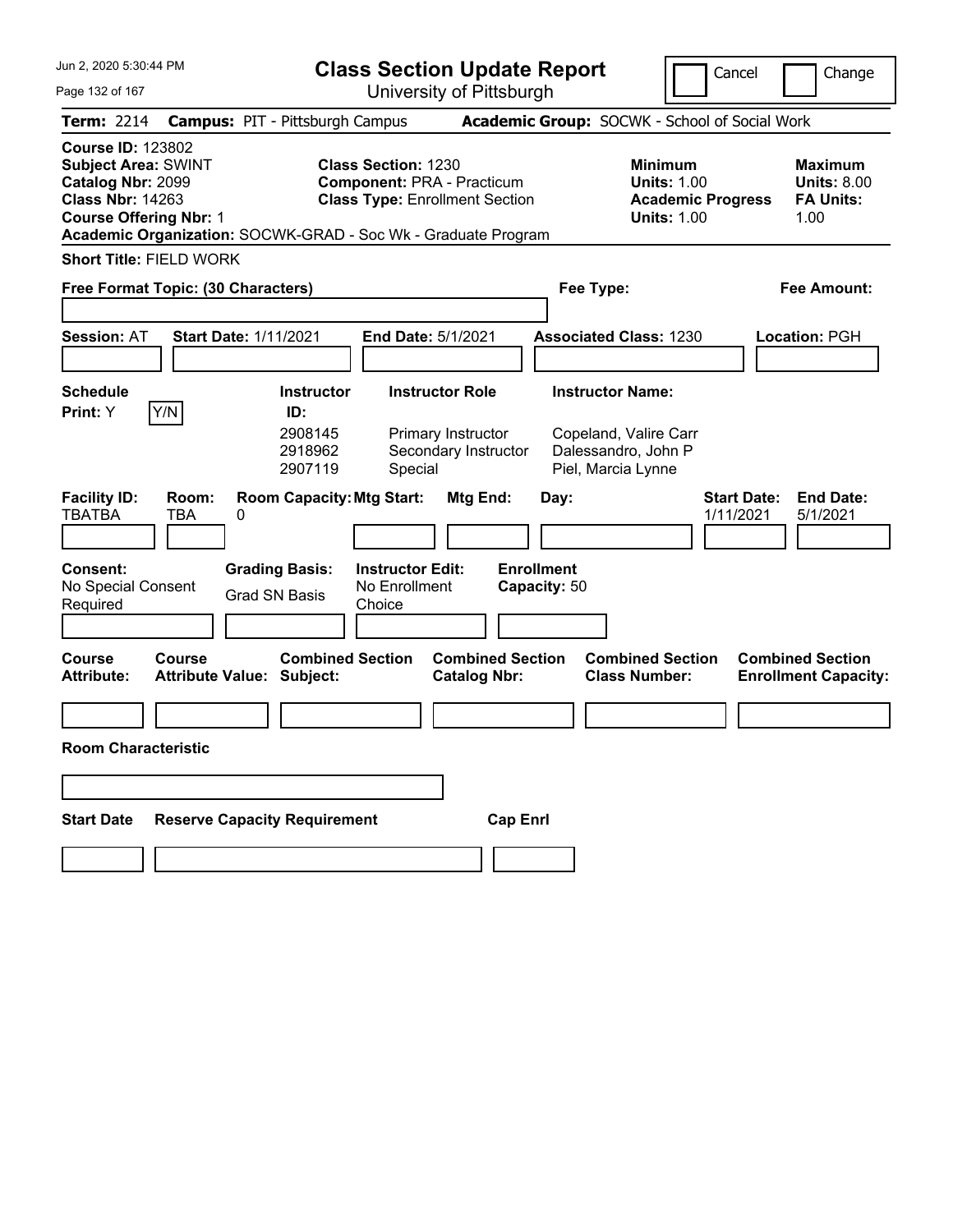| Jun 2, 2020 5:30:44 PM                                                                                                                  |                                                                                                                                                                           | <b>Class Section Update Report</b>             |                                                                                        | Cancel<br>Change                                                 |
|-----------------------------------------------------------------------------------------------------------------------------------------|---------------------------------------------------------------------------------------------------------------------------------------------------------------------------|------------------------------------------------|----------------------------------------------------------------------------------------|------------------------------------------------------------------|
| Page 133 of 167                                                                                                                         | University of Pittsburgh                                                                                                                                                  |                                                |                                                                                        |                                                                  |
| <b>Term: 2214</b>                                                                                                                       | <b>Campus: PIT - Pittsburgh Campus</b>                                                                                                                                    |                                                | Academic Group: SOCWK - School of Social Work                                          |                                                                  |
| <b>Course ID: 123802</b><br><b>Subject Area: SWINT</b><br>Catalog Nbr: 2099<br><b>Class Nbr: 14264</b><br><b>Course Offering Nbr: 1</b> | <b>Class Section: 1240</b><br><b>Component: PRA - Practicum</b><br><b>Class Type: Enrollment Section</b><br>Academic Organization: SOCWK-GRAD - Soc Wk - Graduate Program |                                                | <b>Minimum</b><br><b>Units: 1.00</b><br><b>Academic Progress</b><br><b>Units: 1.00</b> | <b>Maximum</b><br><b>Units: 8.00</b><br><b>FA Units:</b><br>1.00 |
| <b>Short Title: FIELD WORK</b>                                                                                                          |                                                                                                                                                                           |                                                |                                                                                        |                                                                  |
| Free Format Topic: (30 Characters)                                                                                                      |                                                                                                                                                                           |                                                | Fee Type:                                                                              | <b>Fee Amount:</b>                                               |
| <b>Session: AT</b>                                                                                                                      | <b>Start Date: 1/11/2021</b><br>End Date: 5/1/2021                                                                                                                        |                                                | <b>Associated Class: 1240</b>                                                          | Location: PGH                                                    |
| <b>Schedule</b>                                                                                                                         | <b>Instructor</b>                                                                                                                                                         | <b>Instructor Role</b>                         | <b>Instructor Name:</b>                                                                |                                                                  |
| Y/N<br>Print: Y                                                                                                                         | ID:<br>2918962<br>2904362<br>2907119<br>Special                                                                                                                           | Secondary Instructor<br>Primary Instructor     | Dalessandro, John P<br>Engel, Rafael<br>Piel, Marcia Lynne                             |                                                                  |
| <b>Facility ID:</b><br>Room:<br><b>TBATBA</b><br><b>TBA</b>                                                                             | <b>Room Capacity: Mtg Start:</b><br>0                                                                                                                                     | Mtg End:<br>Day:                               |                                                                                        | <b>Start Date:</b><br><b>End Date:</b><br>1/11/2021<br>5/1/2021  |
| Consent:<br>No Special Consent<br>Required                                                                                              | <b>Grading Basis:</b><br><b>Instructor Edit:</b><br>No Enrollment<br><b>Grad SN Basis</b><br>Choice                                                                       | <b>Enrollment</b><br>Capacity: 50              |                                                                                        |                                                                  |
| <b>Course</b><br><b>Course</b><br><b>Attribute:</b>                                                                                     | <b>Combined Section</b><br><b>Attribute Value: Subject:</b>                                                                                                               | <b>Combined Section</b><br><b>Catalog Nbr:</b> | <b>Combined Section</b><br><b>Class Number:</b>                                        | <b>Combined Section</b><br><b>Enrollment Capacity:</b>           |
|                                                                                                                                         |                                                                                                                                                                           |                                                |                                                                                        |                                                                  |
| <b>Room Characteristic</b>                                                                                                              |                                                                                                                                                                           |                                                |                                                                                        |                                                                  |
|                                                                                                                                         |                                                                                                                                                                           |                                                |                                                                                        |                                                                  |
| <b>Start Date</b>                                                                                                                       | <b>Reserve Capacity Requirement</b>                                                                                                                                       | <b>Cap Enrl</b>                                |                                                                                        |                                                                  |
|                                                                                                                                         |                                                                                                                                                                           |                                                |                                                                                        |                                                                  |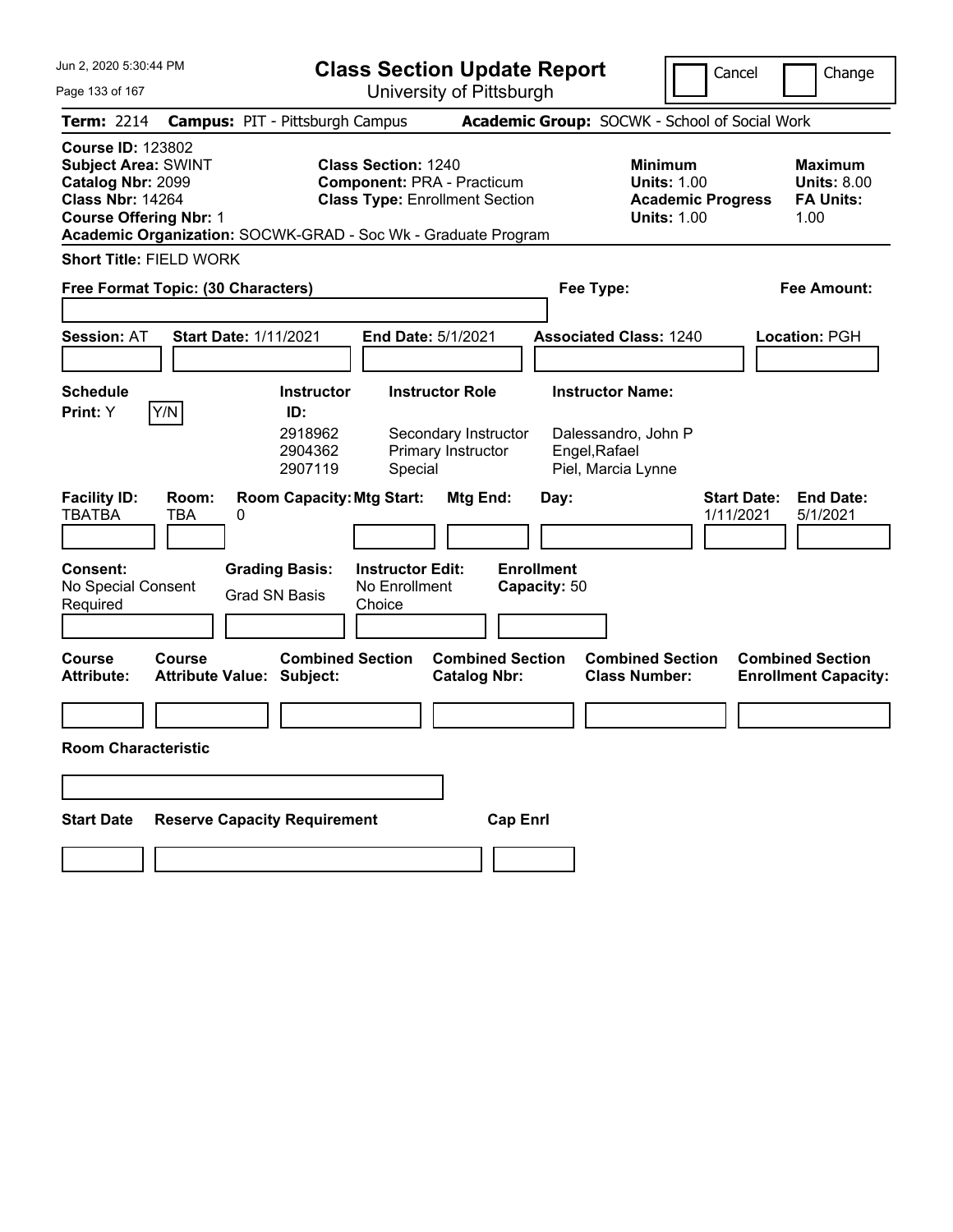| Jun 2, 2020 5:30:44 PM                                                                                                                                                                                   |                                                             | <b>Class Section Update Report</b>                                                                       |                                               |                                                                                 | Cancel<br>Change                                                |
|----------------------------------------------------------------------------------------------------------------------------------------------------------------------------------------------------------|-------------------------------------------------------------|----------------------------------------------------------------------------------------------------------|-----------------------------------------------|---------------------------------------------------------------------------------|-----------------------------------------------------------------|
| Page 134 of 167                                                                                                                                                                                          |                                                             | University of Pittsburgh                                                                                 |                                               |                                                                                 |                                                                 |
| <b>Term: 2214</b>                                                                                                                                                                                        | <b>Campus: PIT - Pittsburgh Campus</b>                      |                                                                                                          | Academic Group: SOCWK - School of Social Work |                                                                                 |                                                                 |
| <b>Course ID: 123802</b><br><b>Subject Area: SWINT</b><br>Catalog Nbr: 2099<br><b>Class Nbr: 14265</b><br><b>Course Offering Nbr: 1</b><br>Academic Organization: SOCWK-GRAD - Soc Wk - Graduate Program |                                                             | <b>Class Section: 1250</b><br><b>Component: PRA - Practicum</b><br><b>Class Type: Enrollment Section</b> |                                               | Minimum<br><b>Units: 1.00</b><br><b>Academic Progress</b><br><b>Units: 1.00</b> | Maximum<br><b>Units: 8.00</b><br><b>FA Units:</b><br>1.00       |
| <b>Short Title: FIELD WORK</b>                                                                                                                                                                           |                                                             |                                                                                                          |                                               |                                                                                 |                                                                 |
| Free Format Topic: (30 Characters)                                                                                                                                                                       |                                                             |                                                                                                          | Fee Type:                                     |                                                                                 | Fee Amount:                                                     |
| <b>Session: AT</b>                                                                                                                                                                                       | <b>Start Date: 1/11/2021</b>                                | End Date: 5/1/2021                                                                                       | <b>Associated Class: 1250</b>                 |                                                                                 | <b>Location: PGH</b>                                            |
| <b>Schedule</b><br>Y/N<br><b>Print:</b> Y                                                                                                                                                                | <b>Instructor</b><br>ID:<br>2918962<br>2903348              | <b>Instructor Role</b><br>Secondary Instructor<br>Primary Instructor                                     | <b>Instructor Name:</b><br>Durham, Aliya D    | Dalessandro, John P                                                             |                                                                 |
| <b>Facility ID:</b><br>Room:<br><b>TBATBA</b><br><b>TBA</b>                                                                                                                                              | <b>Room Capacity: Mtg Start:</b><br>0                       | Mtg End:                                                                                                 | Day:                                          |                                                                                 | <b>Start Date:</b><br><b>End Date:</b><br>1/11/2021<br>5/1/2021 |
| <b>Consent:</b><br>No Special Consent<br>Required                                                                                                                                                        | <b>Grading Basis:</b><br><b>Grad SN Basis</b>               | <b>Instructor Edit:</b><br>No Enrollment<br>Choice                                                       | <b>Enrollment</b><br>Capacity: 50             |                                                                                 |                                                                 |
| <b>Course</b><br><b>Course</b><br><b>Attribute:</b>                                                                                                                                                      | <b>Combined Section</b><br><b>Attribute Value: Subject:</b> | <b>Catalog Nbr:</b>                                                                                      | <b>Combined Section</b>                       | <b>Combined Section</b><br><b>Class Number:</b>                                 | <b>Combined Section</b><br><b>Enrollment Capacity:</b>          |
|                                                                                                                                                                                                          |                                                             |                                                                                                          |                                               |                                                                                 |                                                                 |
| <b>Room Characteristic</b>                                                                                                                                                                               |                                                             |                                                                                                          |                                               |                                                                                 |                                                                 |
|                                                                                                                                                                                                          |                                                             |                                                                                                          |                                               |                                                                                 |                                                                 |
| <b>Start Date</b>                                                                                                                                                                                        | <b>Reserve Capacity Requirement</b>                         |                                                                                                          | <b>Cap Enrl</b>                               |                                                                                 |                                                                 |
|                                                                                                                                                                                                          |                                                             |                                                                                                          |                                               |                                                                                 |                                                                 |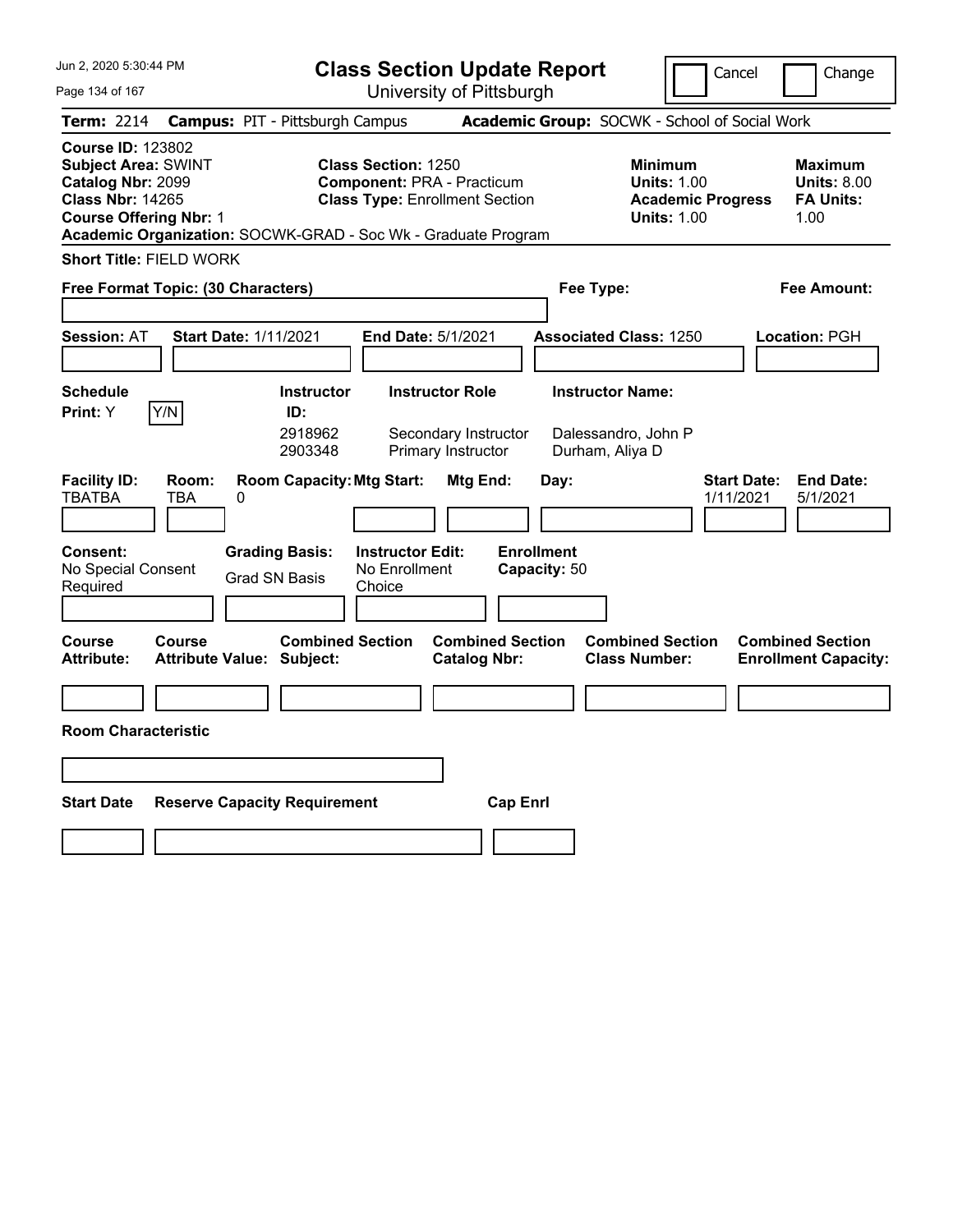| Jun 2, 2020 5:30:44 PM                                                                                                                  |               |                                                               |                                                               | <b>Class Section Update Report</b>             |                                   |                                                                                        | Cancel                          | Change                                                           |
|-----------------------------------------------------------------------------------------------------------------------------------------|---------------|---------------------------------------------------------------|---------------------------------------------------------------|------------------------------------------------|-----------------------------------|----------------------------------------------------------------------------------------|---------------------------------|------------------------------------------------------------------|
| Page 135 of 167                                                                                                                         |               |                                                               |                                                               | University of Pittsburgh                       |                                   |                                                                                        |                                 |                                                                  |
| <b>Term: 2214</b>                                                                                                                       |               | <b>Campus: PIT - Pittsburgh Campus</b>                        |                                                               |                                                |                                   | Academic Group: SOCWK - School of Social Work                                          |                                 |                                                                  |
| <b>Course ID: 123804</b><br><b>Subject Area: SWRES</b><br>Catalog Nbr: 2021<br><b>Class Nbr: 17444</b><br><b>Course Offering Nbr: 1</b> |               | Academic Organization: SOCWK-GRAD - Soc Wk - Graduate Program | <b>Class Section: 1040</b><br><b>Component: LEC - Lecture</b> | <b>Class Type: Enrollment Section</b>          |                                   | <b>Minimum</b><br><b>Units: 3.00</b><br><b>Academic Progress</b><br><b>Units: 3.00</b> |                                 | <b>Maximum</b><br><b>Units: 3.00</b><br><b>FA Units:</b><br>3.00 |
|                                                                                                                                         |               | Short Title: GENERALIST SOCIAL WORK RESEARC                   |                                                               |                                                |                                   |                                                                                        |                                 |                                                                  |
| Free Format Topic: (30 Characters)                                                                                                      |               |                                                               |                                                               |                                                | Fee Type:                         |                                                                                        |                                 | Fee Amount:                                                      |
|                                                                                                                                         |               |                                                               |                                                               |                                                |                                   |                                                                                        |                                 |                                                                  |
| <b>Session: AT</b>                                                                                                                      |               | <b>Start Date: 1/11/2021</b>                                  | End Date: 5/1/2021                                            |                                                |                                   | <b>Associated Class: 1040</b>                                                          |                                 | Location: PGH                                                    |
|                                                                                                                                         |               |                                                               |                                                               |                                                |                                   |                                                                                        |                                 |                                                                  |
| <b>Schedule</b>                                                                                                                         |               | <b>Instructor</b>                                             |                                                               | <b>Instructor Role</b>                         |                                   | <b>Instructor Name:</b>                                                                |                                 |                                                                  |
| <b>Print:</b> Y                                                                                                                         | Y/N           | ID:                                                           |                                                               |                                                |                                   |                                                                                        |                                 |                                                                  |
|                                                                                                                                         |               | 2959898                                                       |                                                               | Primary Instructor                             | Jacobs, Leah                      |                                                                                        |                                 |                                                                  |
| <b>Facility ID:</b><br><b>NEEDSAROOM</b>                                                                                                | Room:         | <b>Room Capacity: Mtg Start:</b>                              | 2:00 PM                                                       | Mtg End:<br>4:50 PM                            | Day:<br>Tu                        |                                                                                        | <b>Start Date:</b><br>1/11/2021 | <b>End Date:</b><br>5/1/2021                                     |
| Consent:<br>No Special Consent<br>Required                                                                                              |               | <b>Grading Basis:</b><br><b>Grad Letter Grade</b>             | <b>Instructor Edit:</b><br>No Enrollment<br>Choice            |                                                | <b>Enrollment</b><br>Capacity: 24 |                                                                                        |                                 |                                                                  |
|                                                                                                                                         |               |                                                               |                                                               |                                                |                                   |                                                                                        |                                 |                                                                  |
| Course<br><b>Attribute:</b>                                                                                                             | <b>Course</b> | <b>Combined Section</b><br><b>Attribute Value: Subject:</b>   |                                                               | <b>Combined Section</b><br><b>Catalog Nbr:</b> |                                   | <b>Combined Section</b><br><b>Class Number:</b>                                        |                                 | <b>Combined Section</b><br><b>Enrollment Capacity:</b>           |
|                                                                                                                                         |               |                                                               |                                                               |                                                |                                   |                                                                                        |                                 |                                                                  |
| <b>Room Characteristic</b><br>Media - Data Projector/Monitor<br>PeopleSoft - Scheduled (PS)                                             |               |                                                               |                                                               |                                                |                                   |                                                                                        |                                 |                                                                  |
| <b>Start Date</b>                                                                                                                       |               | <b>Reserve Capacity Requirement</b>                           |                                                               | <b>Cap Enrl</b>                                |                                   |                                                                                        |                                 |                                                                  |
|                                                                                                                                         |               |                                                               |                                                               |                                                |                                   |                                                                                        |                                 |                                                                  |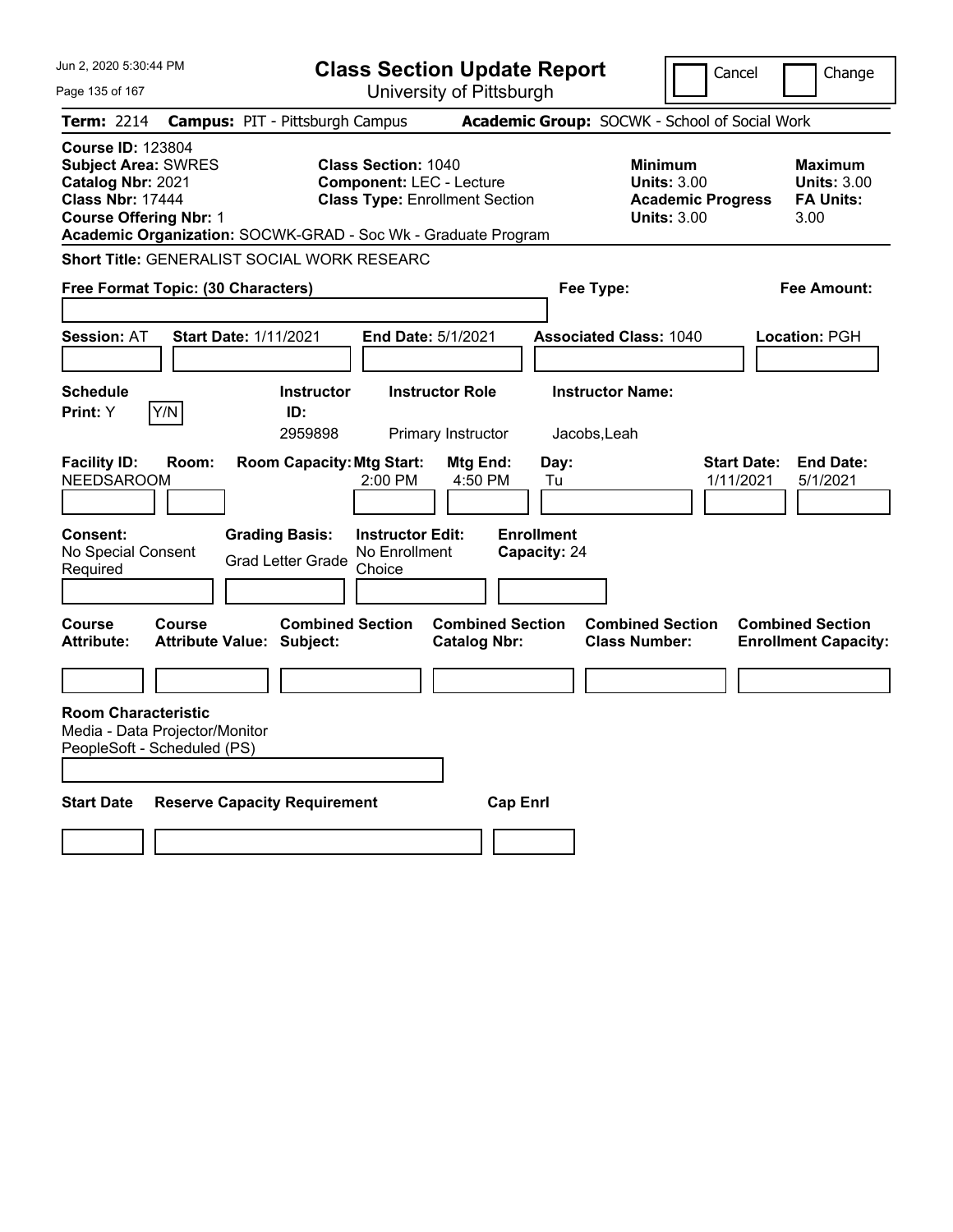| Jun 2, 2020 5:30:44 PM                                                                                                                  | <b>Class Section Update Report</b>                                                                                                                                      |                                                                               | Cancel                                                                                 | Change                                                           |
|-----------------------------------------------------------------------------------------------------------------------------------------|-------------------------------------------------------------------------------------------------------------------------------------------------------------------------|-------------------------------------------------------------------------------|----------------------------------------------------------------------------------------|------------------------------------------------------------------|
| Page 136 of 167                                                                                                                         |                                                                                                                                                                         | University of Pittsburgh                                                      |                                                                                        |                                                                  |
| <b>Term: 2214</b>                                                                                                                       | <b>Campus: PIT - Pittsburgh Campus</b>                                                                                                                                  |                                                                               | Academic Group: SOCWK - School of Social Work                                          |                                                                  |
| <b>Course ID: 123804</b><br><b>Subject Area: SWRES</b><br>Catalog Nbr: 2021<br><b>Class Nbr: 14164</b><br><b>Course Offering Nbr: 1</b> | <b>Class Section: 1060</b><br><b>Component: LEC - Lecture</b><br><b>Class Type: Enrollment Section</b><br>Academic Organization: SOCWK-GRAD - Soc Wk - Graduate Program |                                                                               | <b>Minimum</b><br><b>Units: 3.00</b><br><b>Academic Progress</b><br><b>Units: 3.00</b> | <b>Maximum</b><br><b>Units: 3.00</b><br><b>FA Units:</b><br>3.00 |
|                                                                                                                                         | Short Title: GENERALIST SOCIAL WORK RESEARC                                                                                                                             |                                                                               |                                                                                        |                                                                  |
| Free Format Topic: (30 Characters)                                                                                                      |                                                                                                                                                                         |                                                                               | Fee Type:                                                                              | Fee Amount:                                                      |
|                                                                                                                                         |                                                                                                                                                                         |                                                                               |                                                                                        |                                                                  |
| <b>Session: AT</b>                                                                                                                      | <b>Start Date: 1/11/2021</b><br>End Date: 5/1/2021                                                                                                                      |                                                                               | <b>Associated Class: 1060</b>                                                          | Location: PGH                                                    |
|                                                                                                                                         |                                                                                                                                                                         |                                                                               |                                                                                        |                                                                  |
| <b>Schedule</b>                                                                                                                         | <b>Instructor Role</b><br><b>Instructor</b>                                                                                                                             |                                                                               | <b>Instructor Name:</b>                                                                |                                                                  |
| Y/N<br><b>Print:</b> Y                                                                                                                  | ID:<br>1029583<br>Primary Instructor                                                                                                                                    |                                                                               | Rauktis, Mary E Murphy                                                                 |                                                                  |
| <b>Facility ID:</b><br>Room:<br><b>NEEDSAROOM</b><br>Consent:<br>No Special Consent<br>Required                                         | <b>Room Capacity: Mtg Start:</b><br>6:00 PM<br><b>Grading Basis:</b><br><b>Instructor Edit:</b><br>No Enrollment<br><b>Grad Letter Grade</b><br>Choice                  | <b>Mtg End:</b><br>Day:<br>8:50 PM<br>Tu<br><b>Enrollment</b><br>Capacity: 24 | <b>Start Date:</b><br>1/11/2021                                                        | <b>End Date:</b><br>5/1/2021                                     |
| <b>Course</b><br>Course<br><b>Attribute:</b>                                                                                            | <b>Combined Section</b><br><b>Attribute Value: Subject:</b>                                                                                                             | <b>Combined Section</b><br><b>Catalog Nbr:</b>                                | <b>Combined Section</b><br><b>Class Number:</b>                                        | <b>Combined Section</b><br><b>Enrollment Capacity:</b>           |
|                                                                                                                                         |                                                                                                                                                                         |                                                                               |                                                                                        |                                                                  |
| <b>Room Characteristic</b><br>Media - Data Projector/Monitor<br>PeopleSoft - Scheduled (PS)                                             |                                                                                                                                                                         |                                                                               |                                                                                        |                                                                  |
| <b>Start Date</b>                                                                                                                       | <b>Reserve Capacity Requirement</b>                                                                                                                                     | <b>Cap Enrl</b>                                                               |                                                                                        |                                                                  |
|                                                                                                                                         |                                                                                                                                                                         |                                                                               |                                                                                        |                                                                  |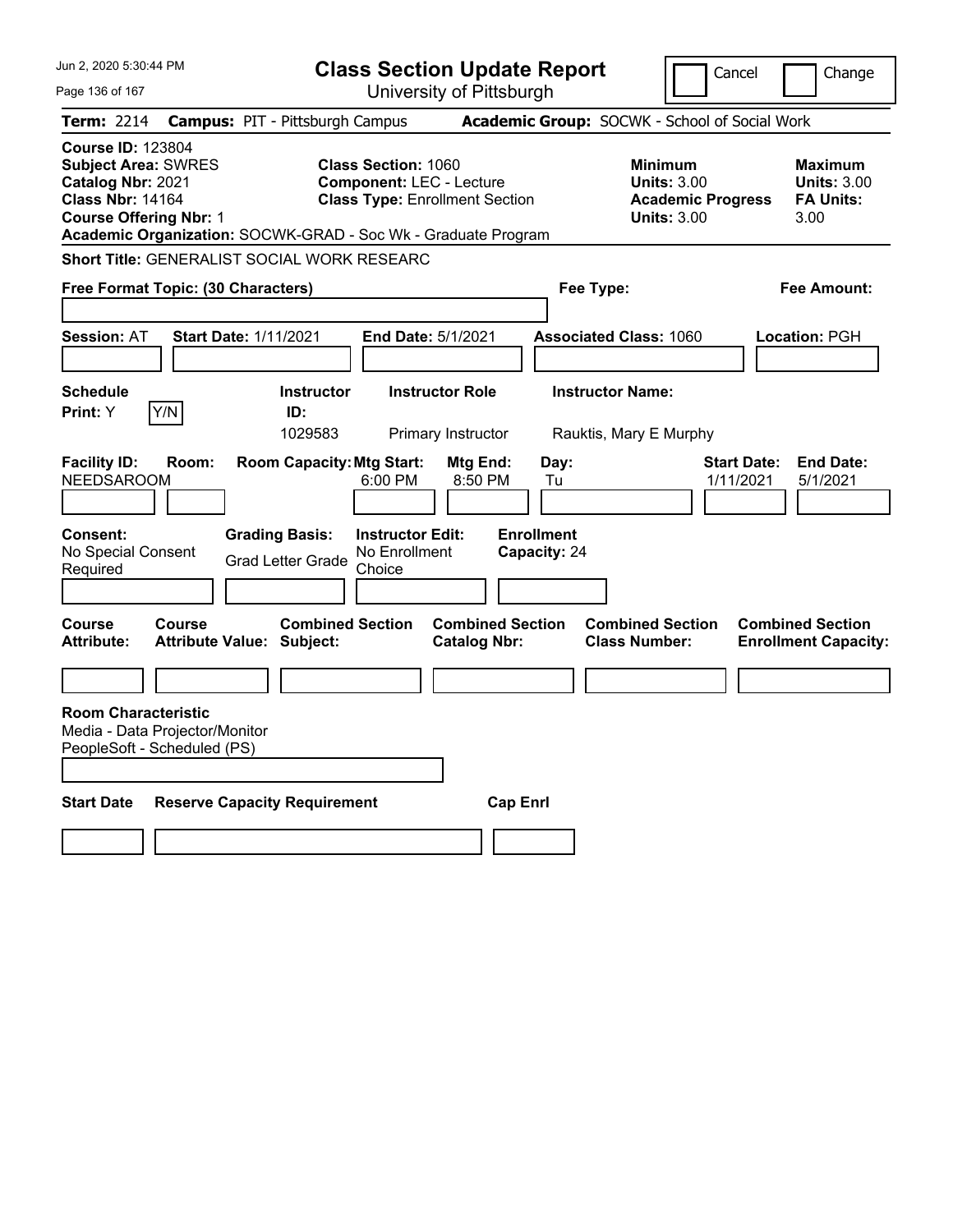| Jun 2, 2020 5:30:44 PM                                                                                                                  | <b>Class Section Update Report</b>                                                                                                                                      |                                                                                                   | Cancel<br>Change                                                                                                                                           |
|-----------------------------------------------------------------------------------------------------------------------------------------|-------------------------------------------------------------------------------------------------------------------------------------------------------------------------|---------------------------------------------------------------------------------------------------|------------------------------------------------------------------------------------------------------------------------------------------------------------|
| Page 137 of 167                                                                                                                         | University of Pittsburgh                                                                                                                                                |                                                                                                   |                                                                                                                                                            |
| <b>Term: 2214</b>                                                                                                                       | <b>Campus: PIT - Pittsburgh Campus</b>                                                                                                                                  | Academic Group: SOCWK - School of Social Work                                                     |                                                                                                                                                            |
| <b>Course ID: 123804</b><br><b>Subject Area: SWRES</b><br>Catalog Nbr: 2021<br><b>Class Nbr: 14172</b><br><b>Course Offering Nbr: 1</b> | <b>Class Section: 1070</b><br><b>Component: LEC - Lecture</b><br><b>Class Type: Enrollment Section</b><br>Academic Organization: SOCWK-GRAD - Soc Wk - Graduate Program |                                                                                                   | <b>Minimum</b><br><b>Maximum</b><br><b>Units: 3.00</b><br><b>Units: 3.00</b><br><b>Academic Progress</b><br><b>FA Units:</b><br><b>Units: 3.00</b><br>3.00 |
|                                                                                                                                         | Short Title: GENERALIST SOCIAL WORK RESEARC                                                                                                                             |                                                                                                   |                                                                                                                                                            |
| Free Format Topic: (30 Characters)                                                                                                      |                                                                                                                                                                         | Fee Type:                                                                                         | Fee Amount:                                                                                                                                                |
| <b>Session: AT</b>                                                                                                                      | <b>Start Date: 1/11/2021</b><br>End Date: 5/1/2021                                                                                                                      | <b>Associated Class: 1070</b>                                                                     | Location: PGH                                                                                                                                              |
| <b>Schedule</b><br>Print: Y<br>Y/N                                                                                                      | <b>Instructor Role</b><br><b>Instructor</b><br>ID:<br>3546277<br>Primary Instructor                                                                                     | <b>Instructor Name:</b><br>Davis, Cecily Dyan                                                     |                                                                                                                                                            |
| <b>Facility ID:</b><br>Room:<br><b>NEEDSAROOM</b>                                                                                       | <b>Room Capacity: Mtg Start:</b><br>6:00 PM                                                                                                                             | Mtg End:<br>Day:<br>8:50 PM<br>Tu                                                                 | <b>Start Date:</b><br><b>End Date:</b><br>1/11/2021<br>5/1/2021                                                                                            |
| <b>Consent:</b><br>No Special Consent<br>Required                                                                                       | <b>Grading Basis:</b><br><b>Instructor Edit:</b><br>No Enrollment<br><b>Grad Letter Grade</b><br>Choice                                                                 | <b>Enrollment</b><br>Capacity: 24                                                                 |                                                                                                                                                            |
| <b>Course</b><br>Course<br><b>Attribute:</b>                                                                                            | <b>Combined Section</b><br><b>Attribute Value: Subject:</b>                                                                                                             | <b>Combined Section</b><br><b>Combined Section</b><br><b>Catalog Nbr:</b><br><b>Class Number:</b> | <b>Combined Section</b><br><b>Enrollment Capacity:</b>                                                                                                     |
|                                                                                                                                         |                                                                                                                                                                         |                                                                                                   |                                                                                                                                                            |
| <b>Room Characteristic</b><br>PeopleSoft - Scheduled (PS)                                                                               |                                                                                                                                                                         |                                                                                                   |                                                                                                                                                            |
| <b>Start Date</b>                                                                                                                       | <b>Reserve Capacity Requirement</b>                                                                                                                                     | <b>Cap Enrl</b>                                                                                   |                                                                                                                                                            |
|                                                                                                                                         |                                                                                                                                                                         |                                                                                                   |                                                                                                                                                            |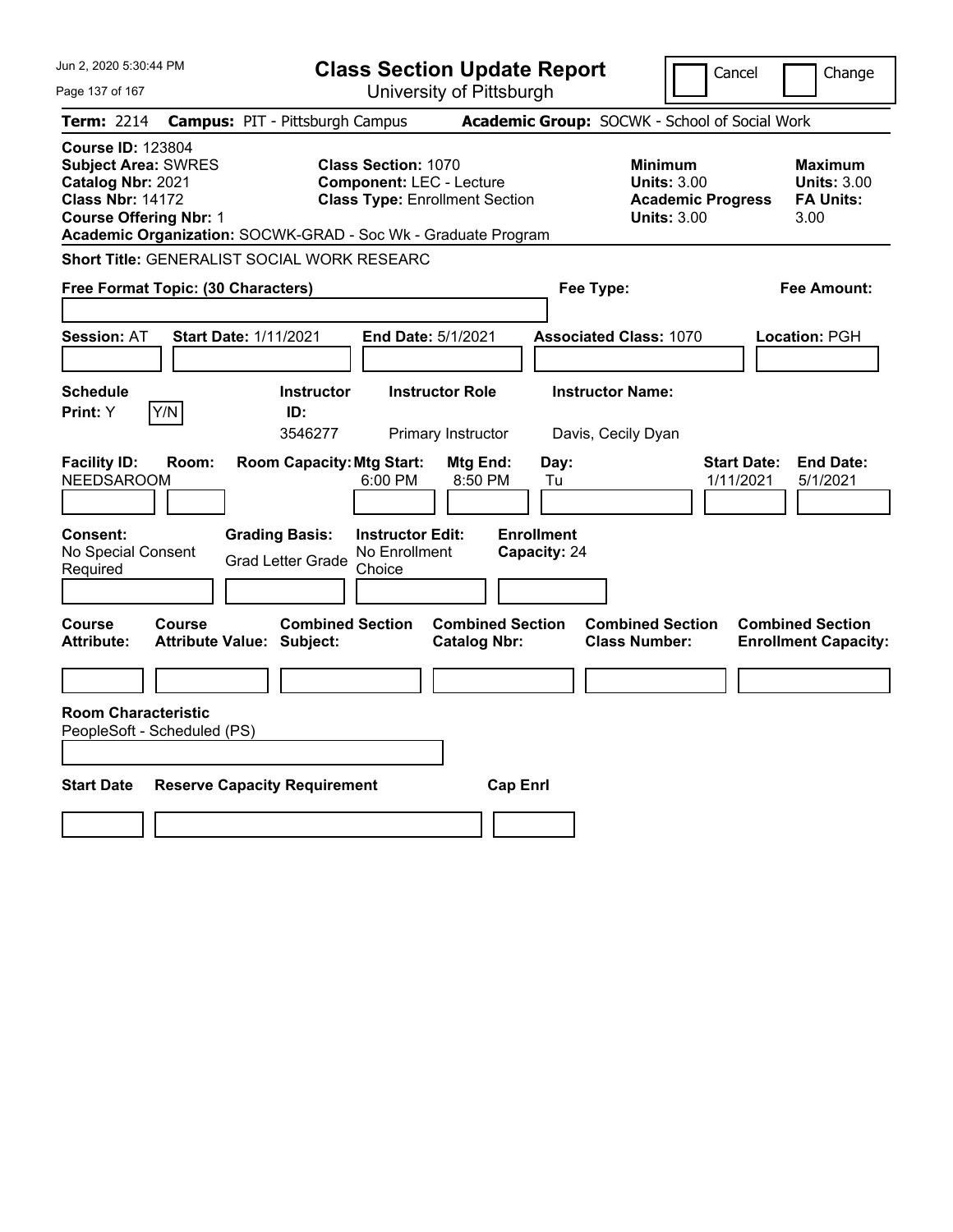| Jun 2, 2020 5:30:44 PM                                                                                                                  | <b>Class Section Update Report</b>                                                                                                                                      |                                                                                                   | Cancel<br>Change                                                                                                                                           |
|-----------------------------------------------------------------------------------------------------------------------------------------|-------------------------------------------------------------------------------------------------------------------------------------------------------------------------|---------------------------------------------------------------------------------------------------|------------------------------------------------------------------------------------------------------------------------------------------------------------|
| Page 138 of 167                                                                                                                         | University of Pittsburgh                                                                                                                                                |                                                                                                   |                                                                                                                                                            |
| <b>Term: 2214</b>                                                                                                                       | <b>Campus: PIT - Pittsburgh Campus</b>                                                                                                                                  | Academic Group: SOCWK - School of Social Work                                                     |                                                                                                                                                            |
| <b>Course ID: 123804</b><br><b>Subject Area: SWRES</b><br>Catalog Nbr: 2021<br><b>Class Nbr: 14792</b><br><b>Course Offering Nbr: 1</b> | <b>Class Section: 1090</b><br><b>Component: LEC - Lecture</b><br><b>Class Type: Enrollment Section</b><br>Academic Organization: SOCWK-GRAD - Soc Wk - Graduate Program |                                                                                                   | <b>Minimum</b><br><b>Maximum</b><br><b>Units: 3.00</b><br><b>Units: 3.00</b><br><b>Academic Progress</b><br><b>FA Units:</b><br><b>Units: 3.00</b><br>3.00 |
|                                                                                                                                         | Short Title: GENERALIST SOCIAL WORK RESEARC                                                                                                                             |                                                                                                   |                                                                                                                                                            |
| Free Format Topic: (30 Characters)                                                                                                      |                                                                                                                                                                         | Fee Type:                                                                                         | Fee Amount:                                                                                                                                                |
| <b>Session: AT</b>                                                                                                                      | <b>Start Date: 1/11/2021</b><br>End Date: 5/1/2021                                                                                                                      | <b>Associated Class: 1090</b>                                                                     | Location: PGH                                                                                                                                              |
| <b>Schedule</b><br>Print: Y<br>Y/N                                                                                                      | <b>Instructor Role</b><br><b>Instructor</b><br>ID:<br>2958272<br>Primary Instructor                                                                                     | <b>Instructor Name:</b><br>Sullivan-Cosetti, Marilyn M                                            |                                                                                                                                                            |
| <b>Facility ID:</b><br>Room:<br><b>NEEDSAROOM</b><br>Consent:                                                                           | <b>Room Capacity: Mtg Start:</b><br>2:00 PM<br><b>Grading Basis:</b><br><b>Instructor Edit:</b>                                                                         | Mtg End:<br>Day:<br>4:50 PM<br>Tu<br><b>Enrollment</b>                                            | <b>End Date:</b><br><b>Start Date:</b><br>1/11/2021<br>5/1/2021                                                                                            |
| No Special Consent<br>Required                                                                                                          | No Enrollment<br><b>Grad Letter Grade</b><br>Choice                                                                                                                     | Capacity: 24                                                                                      |                                                                                                                                                            |
| Course<br>Course<br><b>Attribute:</b>                                                                                                   | <b>Combined Section</b><br><b>Attribute Value: Subject:</b>                                                                                                             | <b>Combined Section</b><br><b>Combined Section</b><br><b>Catalog Nbr:</b><br><b>Class Number:</b> | <b>Combined Section</b><br><b>Enrollment Capacity:</b>                                                                                                     |
|                                                                                                                                         |                                                                                                                                                                         |                                                                                                   |                                                                                                                                                            |
| <b>Room Characteristic</b><br>PeopleSoft - Scheduled (PS)                                                                               |                                                                                                                                                                         |                                                                                                   |                                                                                                                                                            |
|                                                                                                                                         |                                                                                                                                                                         |                                                                                                   |                                                                                                                                                            |
| <b>Start Date</b>                                                                                                                       | <b>Reserve Capacity Requirement</b>                                                                                                                                     | <b>Cap Enrl</b>                                                                                   |                                                                                                                                                            |
|                                                                                                                                         |                                                                                                                                                                         |                                                                                                   |                                                                                                                                                            |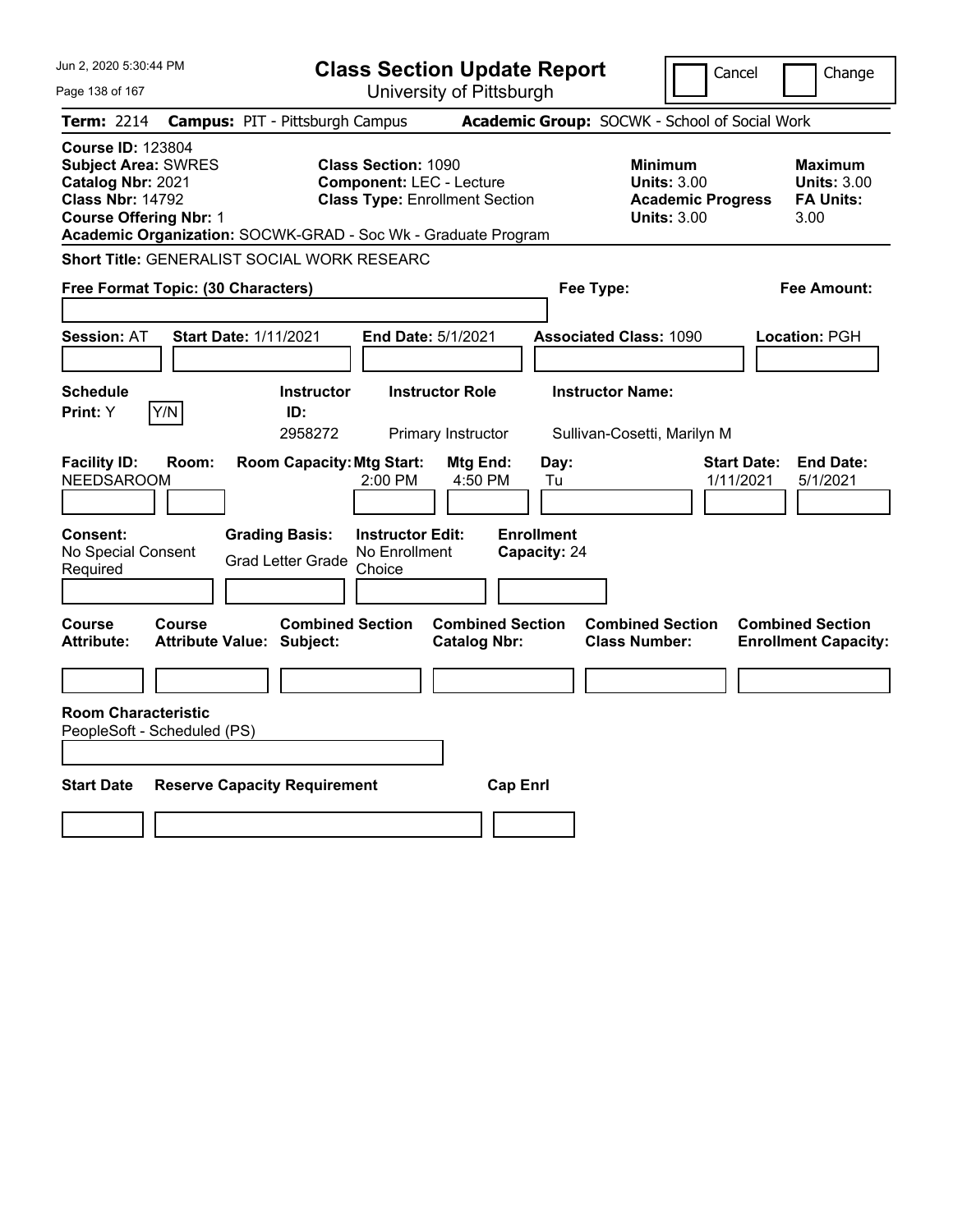| Jun 2, 2020 5:30:44 PM                                                                                                                  | <b>Class Section Update Report</b>                                                                                                                                      | Cancel<br>Change                                                                                                                                           |
|-----------------------------------------------------------------------------------------------------------------------------------------|-------------------------------------------------------------------------------------------------------------------------------------------------------------------------|------------------------------------------------------------------------------------------------------------------------------------------------------------|
| Page 139 of 167                                                                                                                         | University of Pittsburgh                                                                                                                                                |                                                                                                                                                            |
| <b>Term: 2214</b>                                                                                                                       | <b>Campus: PIT - Pittsburgh Campus</b>                                                                                                                                  | Academic Group: SOCWK - School of Social Work                                                                                                              |
| <b>Course ID: 123804</b><br><b>Subject Area: SWRES</b><br>Catalog Nbr: 2021<br><b>Class Nbr: 14793</b><br><b>Course Offering Nbr: 1</b> | <b>Class Section: 1100</b><br><b>Component: LEC - Lecture</b><br><b>Class Type: Enrollment Section</b><br>Academic Organization: SOCWK-GRAD - Soc Wk - Graduate Program | <b>Minimum</b><br><b>Maximum</b><br><b>Units: 3.00</b><br><b>Units: 3.00</b><br><b>Academic Progress</b><br><b>FA Units:</b><br><b>Units: 3.00</b><br>3.00 |
|                                                                                                                                         | Short Title: GENERALIST SOCIAL WORK RESEARC                                                                                                                             |                                                                                                                                                            |
| <b>Free Format Topic: (30 Characters)</b>                                                                                               | Fee Type:                                                                                                                                                               | Fee Amount:                                                                                                                                                |
| <b>Session: AT</b>                                                                                                                      | <b>Start Date: 1/11/2021</b><br>End Date: 5/1/2021<br><b>Associated Class: 1100</b>                                                                                     | <b>Location: PGH</b>                                                                                                                                       |
| <b>Schedule</b><br>Y/N<br>Print: Y                                                                                                      | <b>Instructor Role</b><br><b>Instructor Name:</b><br><b>Instructor</b><br>ID:<br>3546277<br>Primary Instructor<br>Davis, Cecily Dyan                                    |                                                                                                                                                            |
| <b>Facility ID:</b><br>Room:<br><b>NEEDSAROOM</b>                                                                                       | <b>Room Capacity: Mtg Start:</b><br>Mtg End:<br>Day:<br>2:00 PM<br>4:50 PM<br>Tu                                                                                        | <b>Start Date:</b><br><b>End Date:</b><br>5/1/2021<br>1/11/2021                                                                                            |
| Consent:<br>No Special Consent<br>Required                                                                                              | <b>Enrollment</b><br><b>Grading Basis:</b><br><b>Instructor Edit:</b><br>Capacity: 24<br>No Enrollment<br><b>Grad Letter Grade</b><br>Choice                            |                                                                                                                                                            |
| Course<br>Course<br><b>Attribute:</b>                                                                                                   | <b>Combined Section</b><br><b>Combined Section</b><br><b>Attribute Value: Subject:</b><br><b>Catalog Nbr:</b>                                                           | <b>Combined Section</b><br><b>Combined Section</b><br><b>Class Number:</b><br><b>Enrollment Capacity:</b>                                                  |
|                                                                                                                                         |                                                                                                                                                                         |                                                                                                                                                            |
| <b>Room Characteristic</b><br>PeopleSoft - Scheduled (PS)<br><b>Start Date</b>                                                          | <b>Reserve Capacity Requirement</b><br><b>Cap Enrl</b>                                                                                                                  |                                                                                                                                                            |
|                                                                                                                                         |                                                                                                                                                                         |                                                                                                                                                            |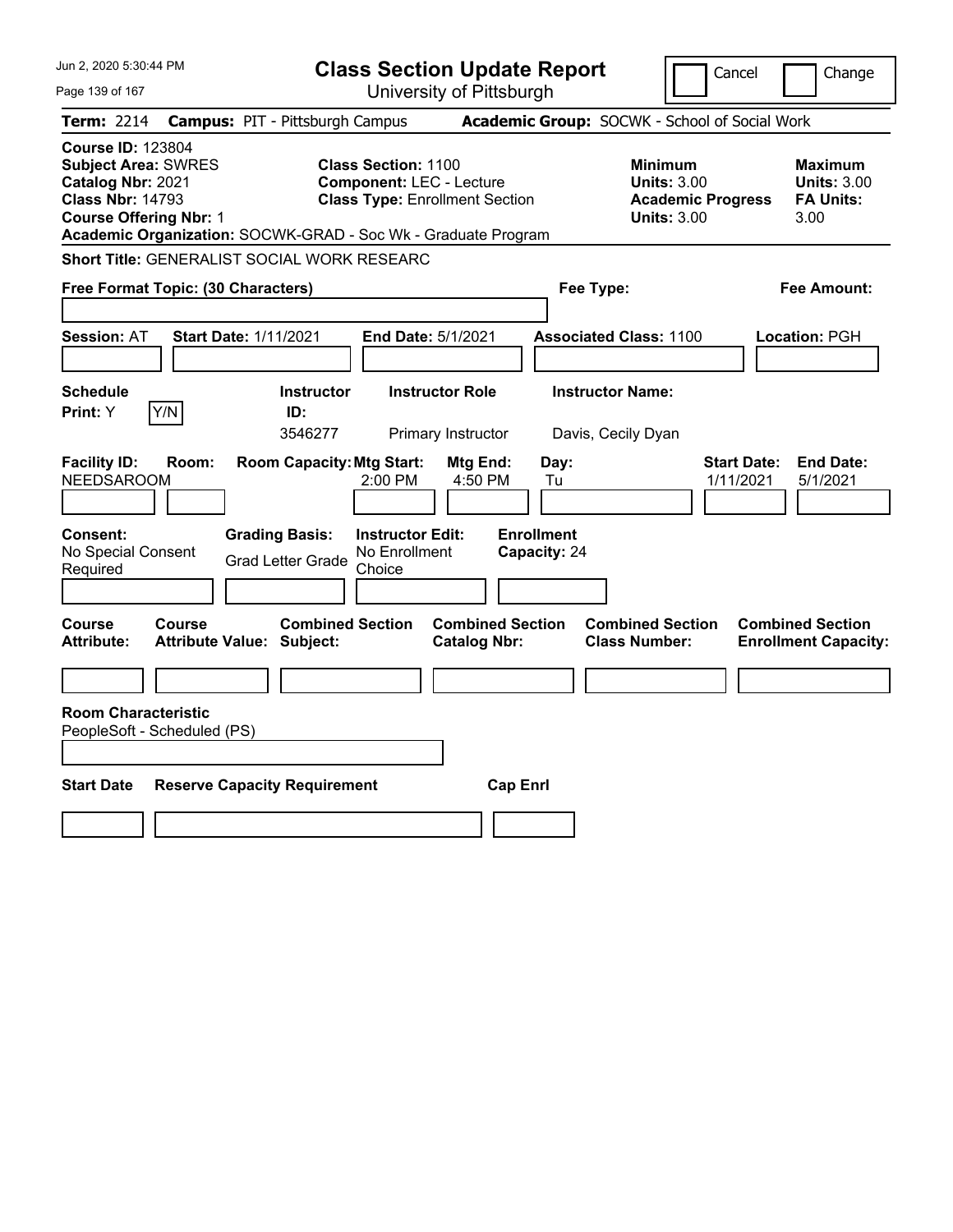| Jun 2, 2020 5:30:44 PM                                                                                                                  |                                                               | <b>Class Section Update Report</b>                                                                     |                                                |                                   | Cancel                                                                                 | Change                                                           |
|-----------------------------------------------------------------------------------------------------------------------------------------|---------------------------------------------------------------|--------------------------------------------------------------------------------------------------------|------------------------------------------------|-----------------------------------|----------------------------------------------------------------------------------------|------------------------------------------------------------------|
| Page 140 of 167                                                                                                                         |                                                               | University of Pittsburgh                                                                               |                                                |                                   |                                                                                        |                                                                  |
| <b>Term: 2214</b>                                                                                                                       | <b>Campus: PIT - Pittsburgh Campus</b>                        |                                                                                                        |                                                |                                   | Academic Group: SOCWK - School of Social Work                                          |                                                                  |
| <b>Course ID: 123804</b><br><b>Subject Area: SWRES</b><br>Catalog Nbr: 2021<br><b>Class Nbr: 20858</b><br><b>Course Offering Nbr: 1</b> | Academic Organization: SOCWK-GRAD - Soc Wk - Graduate Program | <b>Class Section: 1120</b><br><b>Component: LEC - Lecture</b><br><b>Class Type: Enrollment Section</b> |                                                |                                   | <b>Minimum</b><br><b>Units: 3.00</b><br><b>Academic Progress</b><br><b>Units: 3.00</b> | <b>Maximum</b><br><b>Units: 3.00</b><br><b>FA Units:</b><br>3.00 |
|                                                                                                                                         | Short Title: GENERALIST SOCIAL WORK RESEARC                   |                                                                                                        |                                                |                                   |                                                                                        |                                                                  |
| Free Format Topic: (30 Characters)                                                                                                      |                                                               |                                                                                                        |                                                | Fee Type:                         |                                                                                        | Fee Amount:                                                      |
|                                                                                                                                         |                                                               |                                                                                                        |                                                |                                   |                                                                                        |                                                                  |
| <b>Session: AT</b>                                                                                                                      | <b>Start Date: 1/11/2021</b>                                  | End Date: 5/1/2021                                                                                     |                                                |                                   | <b>Associated Class: 1120</b>                                                          | Location: PGH                                                    |
|                                                                                                                                         |                                                               |                                                                                                        |                                                |                                   |                                                                                        |                                                                  |
| <b>Schedule</b>                                                                                                                         | <b>Instructor</b>                                             | <b>Instructor Role</b>                                                                                 |                                                | <b>Instructor Name:</b>           |                                                                                        |                                                                  |
| Y/N<br><b>Print:</b> Y                                                                                                                  | ID:                                                           |                                                                                                        |                                                |                                   |                                                                                        |                                                                  |
|                                                                                                                                         | 2904362                                                       | Primary Instructor                                                                                     |                                                | Engel, Rafael                     |                                                                                        |                                                                  |
| <b>Facility ID:</b><br>Room:<br><b>NEEDSAROOM</b>                                                                                       | <b>Room Capacity: Mtg Start:</b>                              | 2:00 PM                                                                                                | <b>Mtg End:</b><br>4:50 PM                     | Day:<br>Tu                        | 1/11/2021                                                                              | <b>Start Date:</b><br><b>End Date:</b><br>5/1/2021               |
| Consent:<br>No Special Consent<br>Required                                                                                              | <b>Grading Basis:</b><br><b>Grad Letter Grade</b>             | <b>Instructor Edit:</b><br>No Enrollment<br>Choice                                                     |                                                | <b>Enrollment</b><br>Capacity: 25 |                                                                                        |                                                                  |
|                                                                                                                                         |                                                               |                                                                                                        |                                                |                                   |                                                                                        |                                                                  |
| <b>Course</b><br>Course<br><b>Attribute:</b>                                                                                            | <b>Attribute Value: Subject:</b>                              | <b>Combined Section</b>                                                                                | <b>Combined Section</b><br><b>Catalog Nbr:</b> |                                   | <b>Combined Section</b><br><b>Class Number:</b>                                        | <b>Combined Section</b><br><b>Enrollment Capacity:</b>           |
|                                                                                                                                         |                                                               |                                                                                                        |                                                |                                   |                                                                                        |                                                                  |
| <b>Room Characteristic</b><br>Media - Data Projector/Monitor<br>PeopleSoft - Scheduled (PS)                                             |                                                               |                                                                                                        |                                                |                                   |                                                                                        |                                                                  |
| <b>Start Date</b>                                                                                                                       | <b>Reserve Capacity Requirement</b>                           |                                                                                                        | <b>Cap Enrl</b>                                |                                   |                                                                                        |                                                                  |
|                                                                                                                                         |                                                               |                                                                                                        |                                                |                                   |                                                                                        |                                                                  |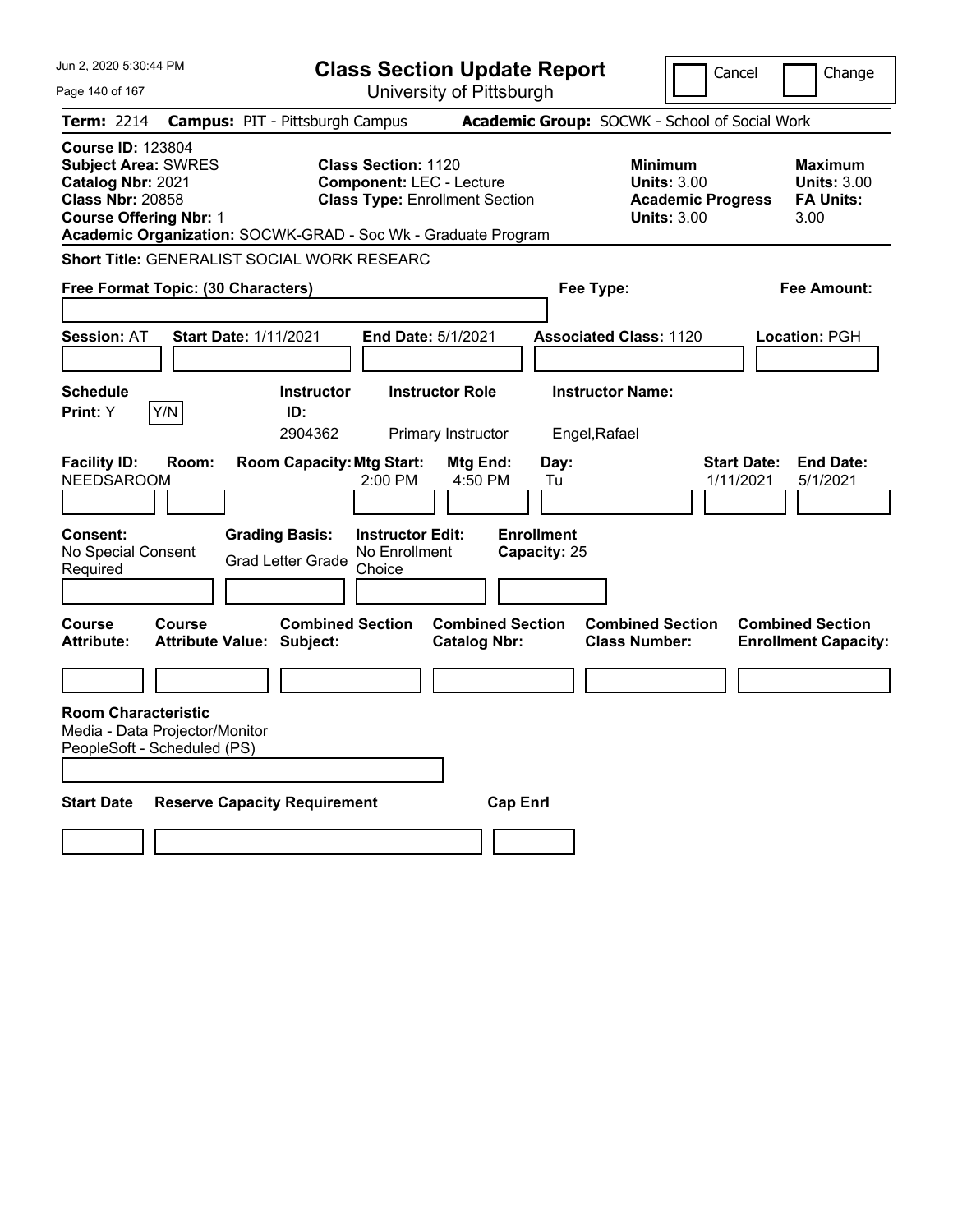| Jun 2, 2020 5:30:44 PM                                                                                                                                                                                   |                                                                                                                 | <b>Class Section Update Report</b>             | Cancel                                                                                 | Change                                                          |
|----------------------------------------------------------------------------------------------------------------------------------------------------------------------------------------------------------|-----------------------------------------------------------------------------------------------------------------|------------------------------------------------|----------------------------------------------------------------------------------------|-----------------------------------------------------------------|
| Page 141 of 167                                                                                                                                                                                          |                                                                                                                 | University of Pittsburgh                       |                                                                                        |                                                                 |
| <b>Term: 2214</b>                                                                                                                                                                                        | <b>Campus: PIT - Pittsburgh Campus</b>                                                                          |                                                | Academic Group: SOCWK - School of Social Work                                          |                                                                 |
| <b>Course ID: 123805</b><br><b>Subject Area: SWRES</b><br>Catalog Nbr: 2023<br><b>Class Nbr: 14160</b><br><b>Course Offering Nbr: 1</b><br>Academic Organization: SOCWK-GRAD - Soc Wk - Graduate Program | <b>Class Section: 1010</b><br><b>Component: DIR - Directed Studies</b><br><b>Class Type: Enrollment Section</b> |                                                | <b>Minimum</b><br><b>Units: 3.00</b><br><b>Academic Progress</b><br><b>Units: 3.00</b> | Maximum<br><b>Units: 3.00</b><br><b>FA Units:</b><br>3.00       |
| <b>Short Title: DIRECTED STUDY IN RESEARCH</b>                                                                                                                                                           |                                                                                                                 |                                                |                                                                                        |                                                                 |
| Free Format Topic: (30 Characters)                                                                                                                                                                       |                                                                                                                 |                                                | Fee Type:                                                                              | Fee Amount:                                                     |
| <b>Session: AT</b><br><b>Start Date: 1/11/2021</b>                                                                                                                                                       | End Date: 5/1/2021                                                                                              |                                                | <b>Associated Class: 1010</b>                                                          | Location: PGH                                                   |
| <b>Schedule</b><br>Y/N<br>Print: Y                                                                                                                                                                       | <b>Instructor</b><br>ID:<br>0                                                                                   | <b>Instructor Role</b>                         | <b>Instructor Name:</b><br>No Instructor Assigned                                      |                                                                 |
| <b>Facility ID:</b><br>Room:<br><b>TBATBA</b><br><b>TBA</b><br>0                                                                                                                                         | <b>Room Capacity: Mtg Start:</b>                                                                                | Mtg End:<br>Day:                               |                                                                                        | <b>Start Date:</b><br><b>End Date:</b><br>1/11/2021<br>5/1/2021 |
| Consent:<br><b>Grading Basis:</b><br>Grad LG/SU3<br><b>Department Consent</b><br>Required<br>Basis                                                                                                       | <b>Instructor Edit:</b><br>No Enrollment<br>Choice                                                              | <b>Enrollment</b><br>Capacity: 10              |                                                                                        |                                                                 |
| Course<br><b>Course</b><br><b>Attribute:</b><br><b>Attribute Value: Subject:</b>                                                                                                                         | <b>Combined Section</b>                                                                                         | <b>Combined Section</b><br><b>Catalog Nbr:</b> | <b>Combined Section</b><br><b>Class Number:</b>                                        | <b>Combined Section</b><br><b>Enrollment Capacity:</b>          |
| <b>Room Characteristic</b>                                                                                                                                                                               |                                                                                                                 |                                                |                                                                                        |                                                                 |
|                                                                                                                                                                                                          |                                                                                                                 |                                                |                                                                                        |                                                                 |
| <b>Start Date</b><br><b>Reserve Capacity Requirement</b>                                                                                                                                                 |                                                                                                                 | <b>Cap Enrl</b>                                |                                                                                        |                                                                 |
|                                                                                                                                                                                                          |                                                                                                                 |                                                |                                                                                        |                                                                 |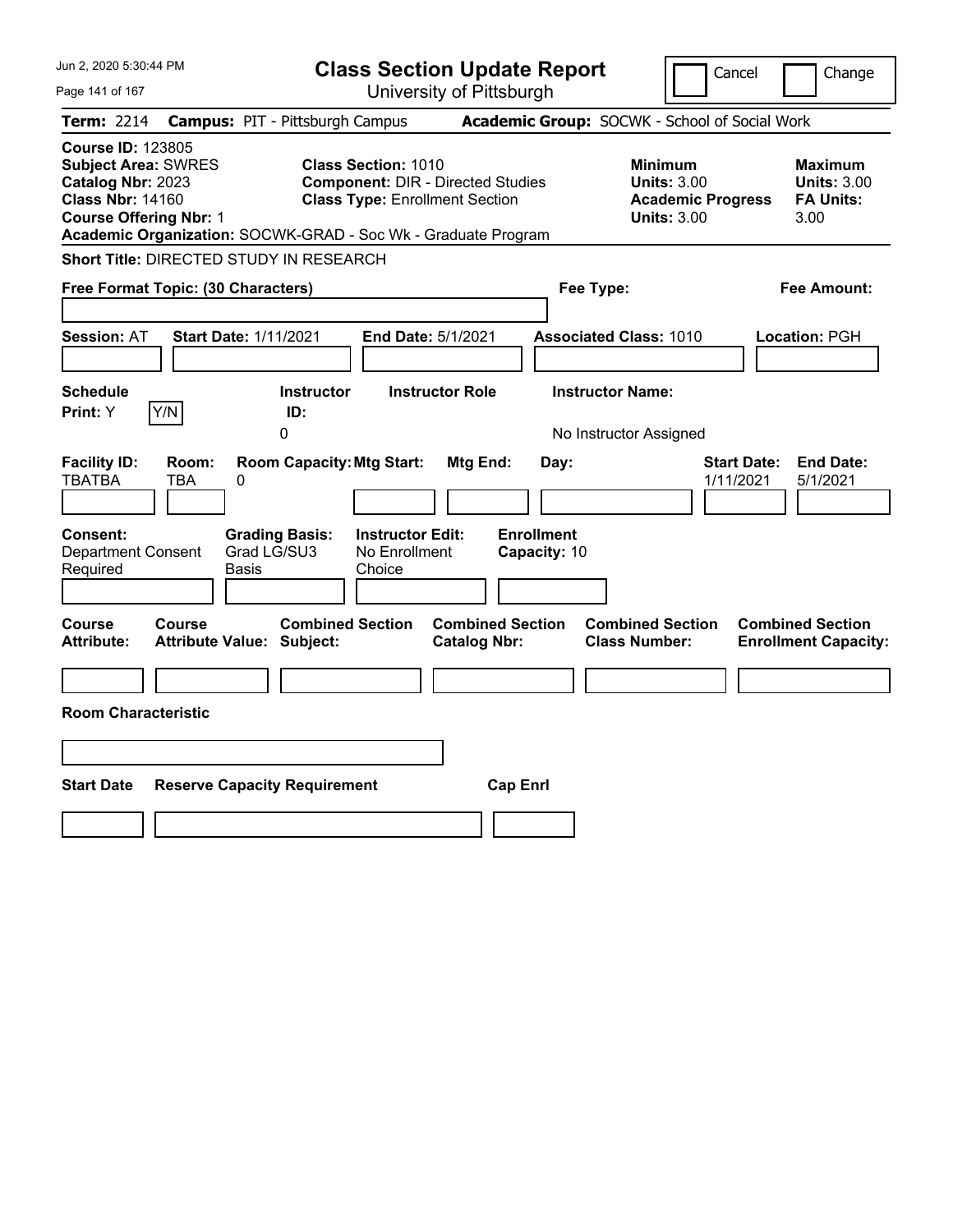| Jun 2, 2020 5:30:44 PM                                                                                                                                                                                   |                                                                                                                 | <b>Class Section Update Report</b>             | Cancel                                                                                 | Change                                                    |
|----------------------------------------------------------------------------------------------------------------------------------------------------------------------------------------------------------|-----------------------------------------------------------------------------------------------------------------|------------------------------------------------|----------------------------------------------------------------------------------------|-----------------------------------------------------------|
| Page 142 of 167                                                                                                                                                                                          |                                                                                                                 | University of Pittsburgh                       |                                                                                        |                                                           |
| <b>Term: 2214</b>                                                                                                                                                                                        | <b>Campus: PIT - Pittsburgh Campus</b>                                                                          |                                                | Academic Group: SOCWK - School of Social Work                                          |                                                           |
| <b>Course ID: 123805</b><br><b>Subject Area: SWRES</b><br>Catalog Nbr: 2023<br><b>Class Nbr: 14229</b><br><b>Course Offering Nbr: 1</b><br>Academic Organization: SOCWK-GRAD - Soc Wk - Graduate Program | <b>Class Section: 1020</b><br><b>Component: DIR - Directed Studies</b><br><b>Class Type: Enrollment Section</b> |                                                | <b>Minimum</b><br><b>Units: 3.00</b><br><b>Academic Progress</b><br><b>Units: 3.00</b> | Maximum<br><b>Units: 3.00</b><br><b>FA Units:</b><br>3.00 |
| <b>Short Title: DIRECTED STUDY IN RESEARCH</b>                                                                                                                                                           |                                                                                                                 |                                                |                                                                                        |                                                           |
| Free Format Topic: (30 Characters)                                                                                                                                                                       |                                                                                                                 |                                                | Fee Type:                                                                              | Fee Amount:                                               |
| <b>Session: AT</b><br><b>Start Date: 1/11/2021</b>                                                                                                                                                       | End Date: 5/1/2021                                                                                              |                                                | <b>Associated Class: 1020</b>                                                          | Location: PGH                                             |
| <b>Schedule</b><br>Y/N<br>Print: Y                                                                                                                                                                       | <b>Instructor</b><br>ID:<br>0                                                                                   | <b>Instructor Role</b>                         | <b>Instructor Name:</b><br>No Instructor Assigned                                      |                                                           |
| <b>Facility ID:</b><br>Room:<br><b>TBATBA</b><br>TBA<br>0                                                                                                                                                | <b>Room Capacity: Mtg Start:</b>                                                                                | Mtg End:<br>Day:                               | <b>Start Date:</b><br>1/11/2021                                                        | <b>End Date:</b><br>5/1/2021                              |
| Consent:<br>Grad LG/SU3<br><b>Department Consent</b><br>Required<br>Basis                                                                                                                                | <b>Grading Basis:</b><br><b>Instructor Edit:</b><br>No Enrollment<br>Choice                                     | <b>Enrollment</b><br>Capacity: 5               |                                                                                        |                                                           |
| Course<br><b>Course</b><br><b>Attribute:</b><br><b>Attribute Value: Subject:</b>                                                                                                                         | <b>Combined Section</b>                                                                                         | <b>Combined Section</b><br><b>Catalog Nbr:</b> | <b>Combined Section</b><br><b>Class Number:</b>                                        | <b>Combined Section</b><br><b>Enrollment Capacity:</b>    |
| <b>Room Characteristic</b>                                                                                                                                                                               |                                                                                                                 |                                                |                                                                                        |                                                           |
|                                                                                                                                                                                                          |                                                                                                                 |                                                |                                                                                        |                                                           |
| <b>Start Date</b><br><b>Reserve Capacity Requirement</b>                                                                                                                                                 |                                                                                                                 | <b>Cap Enrl</b>                                |                                                                                        |                                                           |
|                                                                                                                                                                                                          |                                                                                                                 |                                                |                                                                                        |                                                           |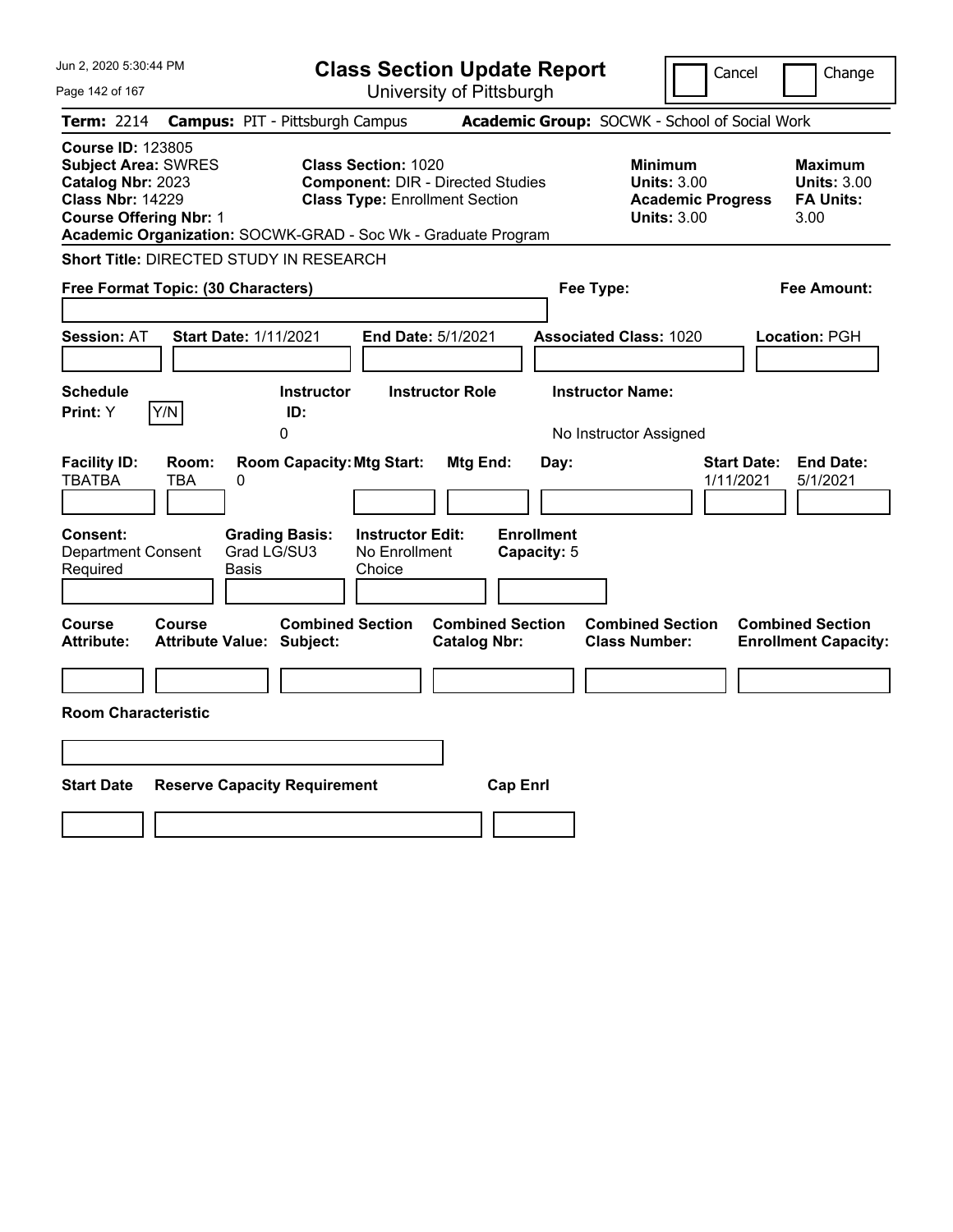| Jun 2, 2020 5:30:44 PM                                                                                                                  |                                                                                                                                                                                  | <b>Class Section Update Report</b>             | Cancel                                                                                 | Change                                                           |
|-----------------------------------------------------------------------------------------------------------------------------------------|----------------------------------------------------------------------------------------------------------------------------------------------------------------------------------|------------------------------------------------|----------------------------------------------------------------------------------------|------------------------------------------------------------------|
| Page 143 of 167                                                                                                                         |                                                                                                                                                                                  | University of Pittsburgh                       |                                                                                        |                                                                  |
| <b>Term: 2214</b>                                                                                                                       | <b>Campus: PIT - Pittsburgh Campus</b>                                                                                                                                           |                                                | Academic Group: SOCWK - School of Social Work                                          |                                                                  |
| <b>Course ID: 123805</b><br><b>Subject Area: SWRES</b><br>Catalog Nbr: 2023<br><b>Class Nbr: 14230</b><br><b>Course Offering Nbr: 1</b> | <b>Class Section: 1030</b><br><b>Component: DIR - Directed Studies</b><br><b>Class Type: Enrollment Section</b><br>Academic Organization: SOCWK-GRAD - Soc Wk - Graduate Program |                                                | <b>Minimum</b><br><b>Units: 3.00</b><br><b>Academic Progress</b><br><b>Units: 3.00</b> | <b>Maximum</b><br><b>Units: 3.00</b><br><b>FA Units:</b><br>3.00 |
| <b>Short Title: DIRECTED STUDY IN RESEARCH</b>                                                                                          |                                                                                                                                                                                  |                                                |                                                                                        |                                                                  |
| Free Format Topic: (30 Characters)                                                                                                      |                                                                                                                                                                                  | Fee Type:                                      |                                                                                        | Fee Amount:                                                      |
| Session: AT                                                                                                                             | <b>Start Date: 1/11/2021</b>                                                                                                                                                     | End Date: 5/1/2021                             | <b>Associated Class: 1030</b>                                                          | Location: PGH                                                    |
| <b>Schedule</b><br>Print: Y<br>Y/N                                                                                                      | <b>Instructor</b><br>ID:<br>2908905                                                                                                                                              | <b>Instructor Role</b><br>Primary Instructor   | <b>Instructor Name:</b><br>Greeno, Catherine Grace                                     |                                                                  |
| <b>Facility ID:</b><br>Room:<br><b>NEEDSAROOM</b>                                                                                       | <b>Room Capacity: Mtg Start:</b><br>9:30 AM                                                                                                                                      | Mtg End:<br>Day:<br>11:30 AM<br>Mo             | <b>Start Date:</b><br>1/11/2021                                                        | <b>End Date:</b><br>5/1/2021                                     |
| Consent:<br><b>Department Consent</b><br>Required                                                                                       | <b>Instructor Edit:</b><br><b>Grading Basis:</b><br>Grad LG/SU3<br>No Enrollment<br>Basis<br>Choice                                                                              | <b>Enrollment</b><br>Capacity: 6               |                                                                                        |                                                                  |
| Course<br>Course<br><b>Attribute:</b>                                                                                                   | <b>Combined Section</b><br><b>Attribute Value: Subject:</b>                                                                                                                      | <b>Combined Section</b><br><b>Catalog Nbr:</b> | <b>Combined Section</b><br><b>Class Number:</b>                                        | <b>Combined Section</b><br><b>Enrollment Capacity:</b>           |
|                                                                                                                                         |                                                                                                                                                                                  |                                                |                                                                                        |                                                                  |
| <b>Room Characteristic</b><br>PeopleSoft - Scheduled (PS)                                                                               |                                                                                                                                                                                  |                                                |                                                                                        |                                                                  |
| <b>Start Date</b>                                                                                                                       | <b>Reserve Capacity Requirement</b>                                                                                                                                              | <b>Cap Enrl</b>                                |                                                                                        |                                                                  |
|                                                                                                                                         |                                                                                                                                                                                  |                                                |                                                                                        |                                                                  |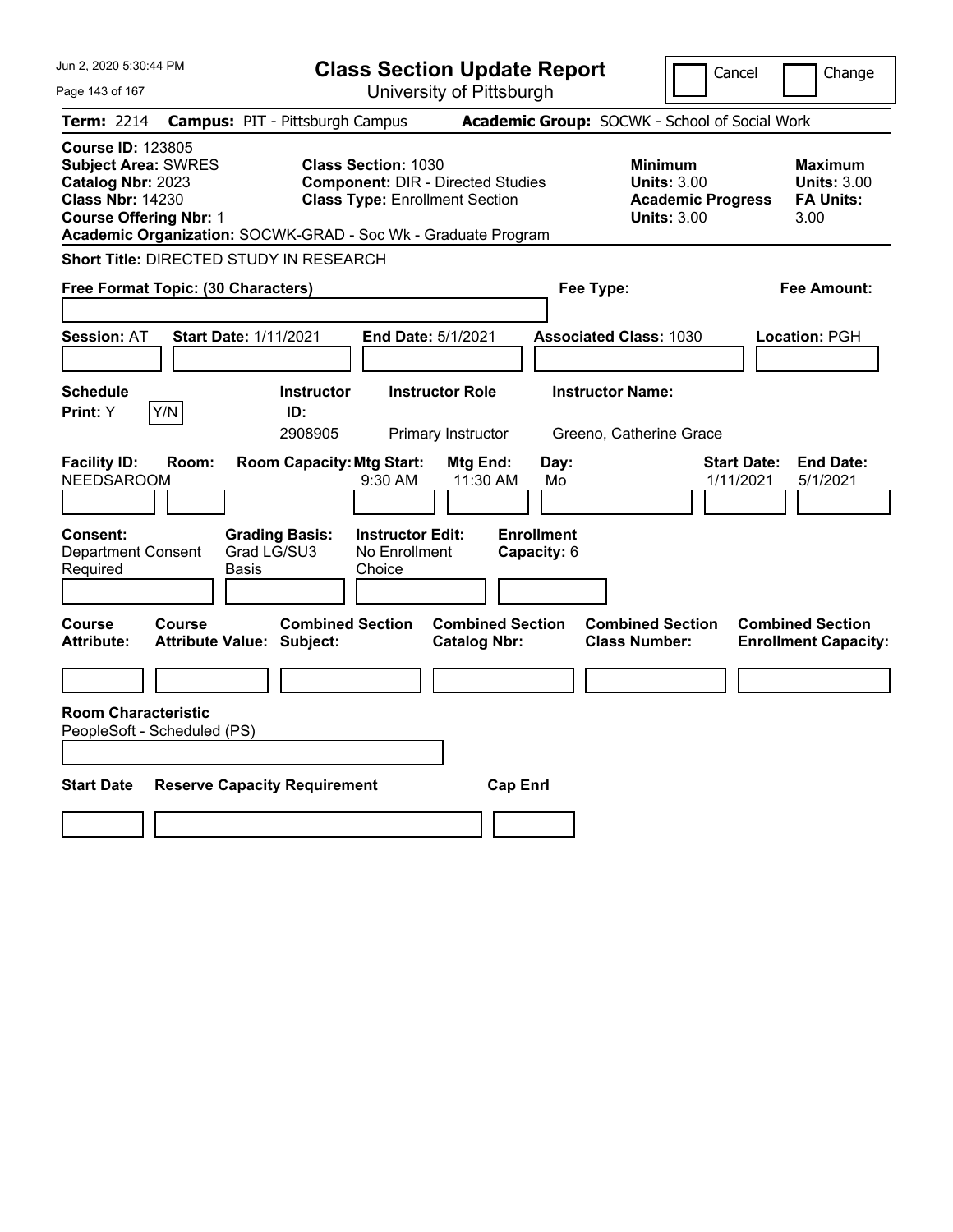| Jun 2, 2020 5:30:44 PM                                                                                                                                                                                   |                                                   |                                                                          |                                                               | <b>Class Section Update Report</b>             |                                                 |                                                                                        | Cancel                          | Change                                                           |
|----------------------------------------------------------------------------------------------------------------------------------------------------------------------------------------------------------|---------------------------------------------------|--------------------------------------------------------------------------|---------------------------------------------------------------|------------------------------------------------|-------------------------------------------------|----------------------------------------------------------------------------------------|---------------------------------|------------------------------------------------------------------|
| Page 144 of 167                                                                                                                                                                                          |                                                   |                                                                          |                                                               | University of Pittsburgh                       |                                                 |                                                                                        |                                 |                                                                  |
| <b>Term: 2214</b>                                                                                                                                                                                        | <b>Campus: PIT - Pittsburgh Campus</b>            |                                                                          |                                                               |                                                |                                                 | Academic Group: SOCWK - School of Social Work                                          |                                 |                                                                  |
| <b>Course ID: 123811</b><br><b>Subject Area: SWRES</b><br>Catalog Nbr: 2033<br><b>Class Nbr: 14211</b><br><b>Course Offering Nbr: 1</b><br>Academic Organization: SOCWK-GRAD - Soc Wk - Graduate Program |                                                   |                                                                          | <b>Class Section: 1030</b><br><b>Component: LEC - Lecture</b> | <b>Class Type: Enrollment Section</b>          |                                                 | <b>Minimum</b><br><b>Units: 3.00</b><br><b>Academic Progress</b><br><b>Units: 3.00</b> |                                 | <b>Maximum</b><br><b>Units: 3.00</b><br><b>FA Units:</b><br>3.00 |
| Short Title: EVALUATIVE RESEARCH SOCL SERVS                                                                                                                                                              |                                                   |                                                                          |                                                               |                                                |                                                 |                                                                                        |                                 |                                                                  |
| Free Format Topic: (30 Characters)                                                                                                                                                                       |                                                   |                                                                          |                                                               |                                                | Fee Type:                                       |                                                                                        |                                 | Fee Amount:                                                      |
| <b>Session: AT</b>                                                                                                                                                                                       | <b>Start Date: 1/11/2021</b>                      |                                                                          | End Date: 5/1/2021                                            |                                                |                                                 | <b>Associated Class: 1030</b>                                                          |                                 | Location: PGH                                                    |
| <b>Schedule</b>                                                                                                                                                                                          |                                                   | <b>Instructor</b>                                                        |                                                               | <b>Instructor Role</b>                         |                                                 | <b>Instructor Name:</b>                                                                |                                 |                                                                  |
| Y/N<br><b>Print:</b> Y                                                                                                                                                                                   |                                                   | ID:<br>3766235                                                           |                                                               | Primary Instructor                             |                                                 | Maloney, Erica Lynn                                                                    |                                 |                                                                  |
| <b>Facility ID:</b><br><b>NEEDSAROOM</b><br>Consent:<br>No Special Consent<br>Required                                                                                                                   | Room:<br>Basis                                    | <b>Room Capacity: Mtg Start:</b><br><b>Grading Basis:</b><br>Grad LG/SU3 | 6:00 PM<br><b>Instructor Edit:</b><br>No Enrollment<br>Choice | Mtg End:<br>8:50 PM                            | Day:<br>We<br><b>Enrollment</b><br>Capacity: 24 |                                                                                        | <b>Start Date:</b><br>1/11/2021 | <b>End Date:</b><br>5/1/2021                                     |
| Course<br><b>Attribute:</b>                                                                                                                                                                              | <b>Course</b><br><b>Attribute Value: Subject:</b> | <b>Combined Section</b>                                                  |                                                               | <b>Combined Section</b><br><b>Catalog Nbr:</b> |                                                 | <b>Combined Section</b><br><b>Class Number:</b>                                        |                                 | <b>Combined Section</b><br><b>Enrollment Capacity:</b>           |
|                                                                                                                                                                                                          |                                                   |                                                                          |                                                               |                                                |                                                 |                                                                                        |                                 |                                                                  |
| <b>Room Characteristic</b><br>Media - Data Projector/Monitor<br>PeopleSoft - Scheduled (PS)                                                                                                              |                                                   |                                                                          |                                                               |                                                |                                                 |                                                                                        |                                 |                                                                  |
| <b>Start Date</b>                                                                                                                                                                                        | <b>Reserve Capacity Requirement</b>               |                                                                          |                                                               | <b>Cap Enrl</b>                                |                                                 |                                                                                        |                                 |                                                                  |
|                                                                                                                                                                                                          |                                                   |                                                                          |                                                               |                                                |                                                 |                                                                                        |                                 |                                                                  |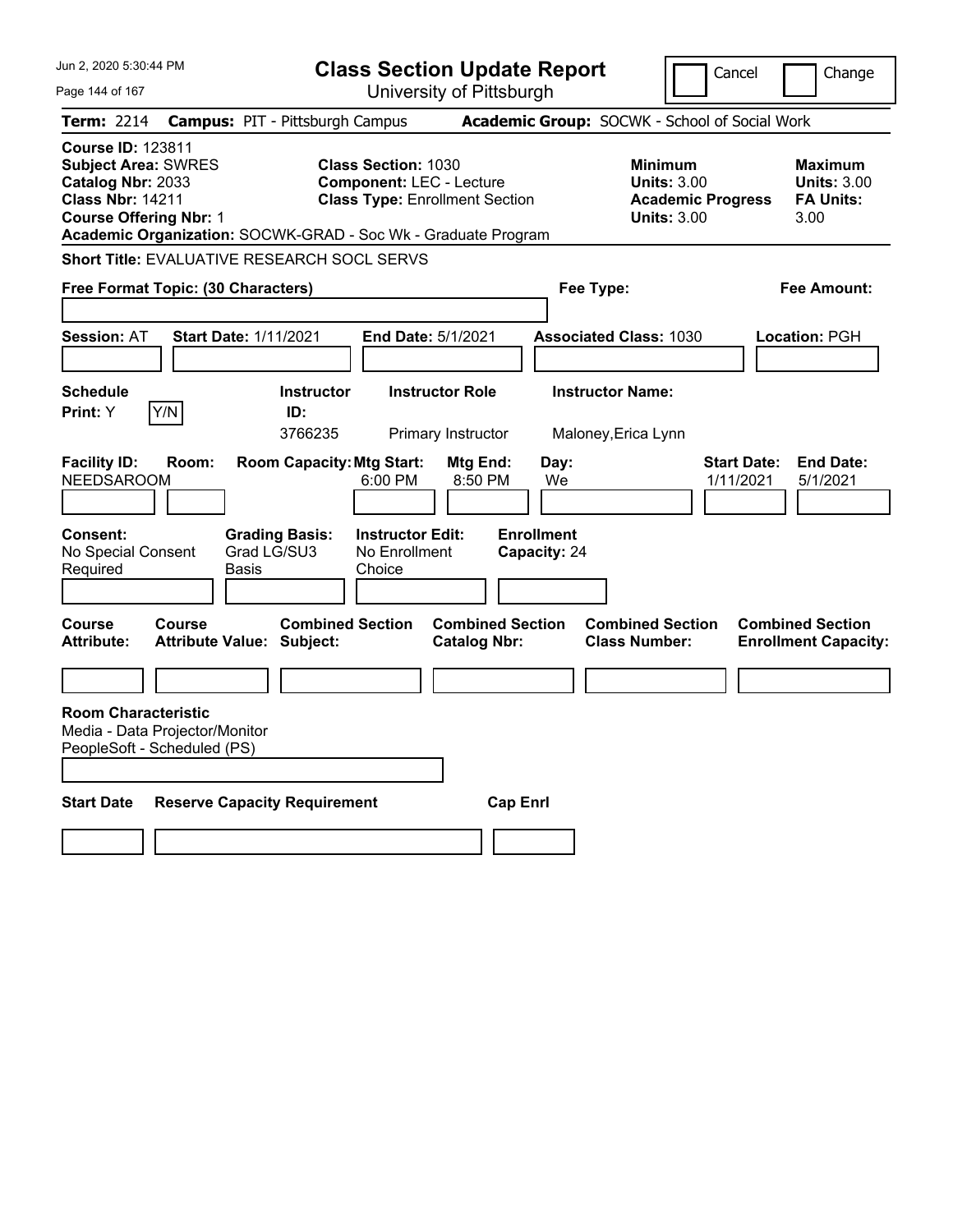| Jun 2, 2020 5:30:44 PM                                                                                                                  |                                                                                                                                                                         | <b>Class Section Update Report</b>                                      |                                                                                        | Cancel<br>Change                                                 |
|-----------------------------------------------------------------------------------------------------------------------------------------|-------------------------------------------------------------------------------------------------------------------------------------------------------------------------|-------------------------------------------------------------------------|----------------------------------------------------------------------------------------|------------------------------------------------------------------|
| Page 145 of 167                                                                                                                         |                                                                                                                                                                         | University of Pittsburgh                                                |                                                                                        |                                                                  |
| <b>Term: 2214</b>                                                                                                                       | <b>Campus: PIT - Pittsburgh Campus</b>                                                                                                                                  |                                                                         | Academic Group: SOCWK - School of Social Work                                          |                                                                  |
| <b>Course ID: 123811</b><br><b>Subject Area: SWRES</b><br>Catalog Nbr: 2033<br><b>Class Nbr: 24158</b><br><b>Course Offering Nbr: 1</b> | <b>Class Section: 1040</b><br><b>Component: LEC - Lecture</b><br><b>Class Type: Enrollment Section</b><br>Academic Organization: SOCWK-GRAD - Soc Wk - Graduate Program |                                                                         | <b>Minimum</b><br><b>Units: 3.00</b><br><b>Academic Progress</b><br><b>Units: 3.00</b> | <b>Maximum</b><br><b>Units: 3.00</b><br><b>FA Units:</b><br>3.00 |
|                                                                                                                                         | Short Title: EVALUATIVE RESEARCH SOCL SERVS                                                                                                                             |                                                                         |                                                                                        |                                                                  |
| Free Format Topic: (30 Characters)                                                                                                      |                                                                                                                                                                         |                                                                         | Fee Type:                                                                              | Fee Amount:                                                      |
| <b>Session: AT</b>                                                                                                                      | <b>Start Date: 1/11/2021</b><br>End Date: 5/1/2021                                                                                                                      |                                                                         | <b>Associated Class: 1040</b>                                                          | Location: PGH                                                    |
| <b>Schedule</b><br>Print: Y<br>Y/N                                                                                                      | <b>Instructor</b><br>ID:<br>1160772                                                                                                                                     | <b>Instructor Role</b><br>Primary Instructor                            | <b>Instructor Name:</b><br>Trunzo, Annette Catharine                                   |                                                                  |
| <b>Facility ID:</b><br>Room:<br><b>NEEDSAROOM</b><br>Consent:<br>No Special Consent                                                     | <b>Room Capacity: Mtg Start:</b><br>8:00 AM<br><b>Grading Basis:</b><br><b>Instructor Edit:</b><br>Grad LG/SU3<br>No Enrollment                                         | Mtg End:<br>Day:<br>10:50 AM<br>Fr<br><b>Enrollment</b><br>Capacity: 25 |                                                                                        | <b>Start Date:</b><br><b>End Date:</b><br>1/11/2021<br>5/1/2021  |
| Required                                                                                                                                | Basis<br>Choice                                                                                                                                                         |                                                                         |                                                                                        |                                                                  |
| Course<br>Course<br><b>Attribute:</b>                                                                                                   | <b>Combined Section</b><br><b>Attribute Value: Subject:</b>                                                                                                             | <b>Combined Section</b><br><b>Catalog Nbr:</b>                          | <b>Combined Section</b><br><b>Class Number:</b>                                        | <b>Combined Section</b><br><b>Enrollment Capacity:</b>           |
|                                                                                                                                         |                                                                                                                                                                         |                                                                         |                                                                                        |                                                                  |
| <b>Room Characteristic</b><br>PeopleSoft - Scheduled (PS)                                                                               |                                                                                                                                                                         |                                                                         |                                                                                        |                                                                  |
| <b>Start Date</b>                                                                                                                       | <b>Reserve Capacity Requirement</b>                                                                                                                                     | <b>Cap Enrl</b>                                                         |                                                                                        |                                                                  |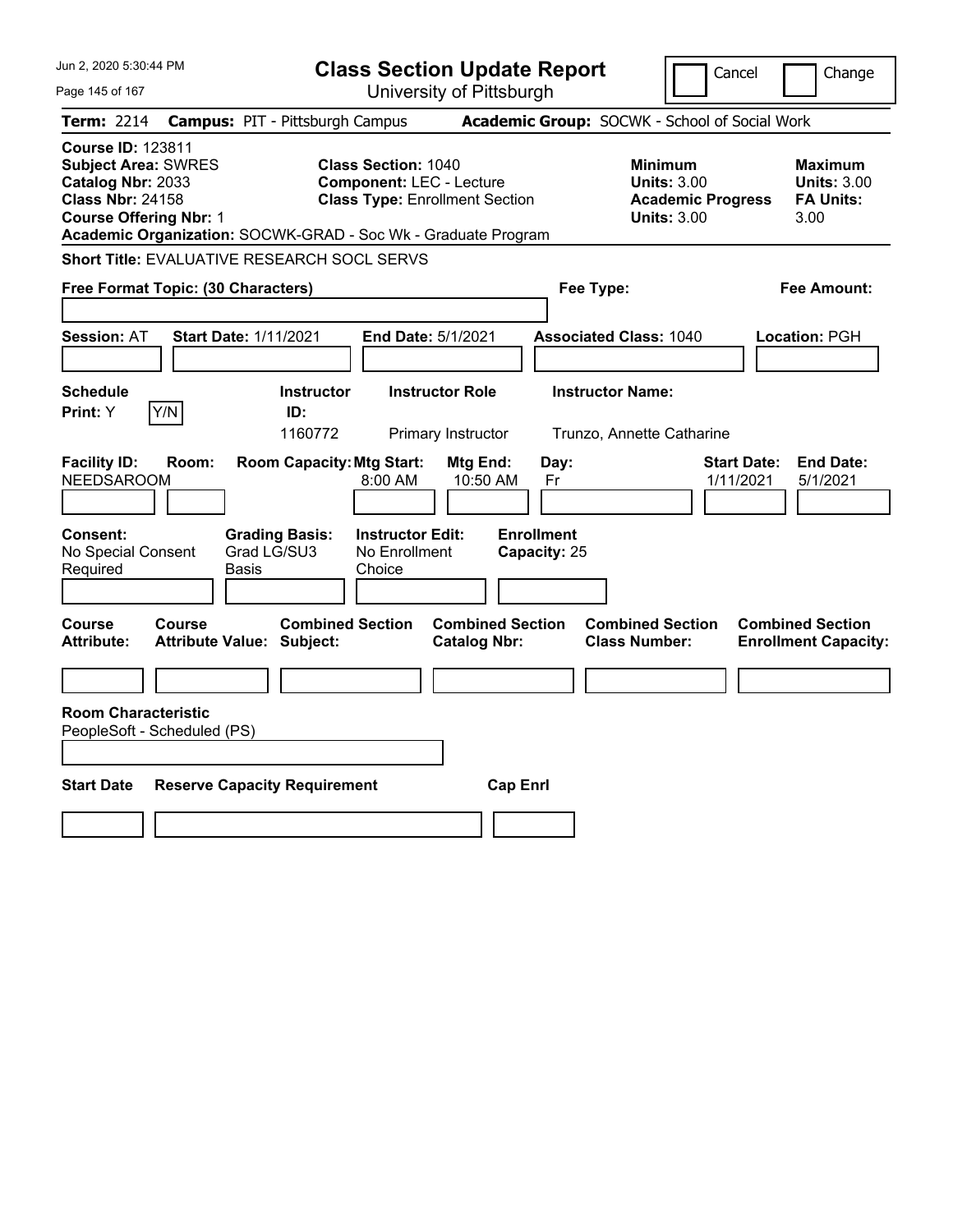| Jun 2, 2020 5:30:44 PM                                                                                                                  |        |                                                               | <b>Class Section Update Report</b>                                                                     |                                                |                                   |                                                 | Cancel                                                               |                                 | Change                                                           |
|-----------------------------------------------------------------------------------------------------------------------------------------|--------|---------------------------------------------------------------|--------------------------------------------------------------------------------------------------------|------------------------------------------------|-----------------------------------|-------------------------------------------------|----------------------------------------------------------------------|---------------------------------|------------------------------------------------------------------|
| Page 146 of 167                                                                                                                         |        |                                                               |                                                                                                        | University of Pittsburgh                       |                                   |                                                 |                                                                      |                                 |                                                                  |
| <b>Term: 2214</b>                                                                                                                       |        | <b>Campus: PIT - Pittsburgh Campus</b>                        |                                                                                                        |                                                |                                   | Academic Group: SOCWK - School of Social Work   |                                                                      |                                 |                                                                  |
| <b>Course ID: 123811</b><br><b>Subject Area: SWRES</b><br>Catalog Nbr: 2033<br><b>Class Nbr: 14198</b><br><b>Course Offering Nbr: 1</b> |        | Academic Organization: SOCWK-GRAD - Soc Wk - Graduate Program | <b>Class Section: 1070</b><br><b>Component: LEC - Lecture</b><br><b>Class Type: Enrollment Section</b> |                                                |                                   | <b>Minimum</b>                                  | <b>Units: 3.00</b><br><b>Academic Progress</b><br><b>Units: 3.00</b> |                                 | <b>Maximum</b><br><b>Units: 3.00</b><br><b>FA Units:</b><br>3.00 |
|                                                                                                                                         |        | <b>Short Title: EVALUATIVE RESEARCH SOCL SERVS</b>            |                                                                                                        |                                                |                                   |                                                 |                                                                      |                                 |                                                                  |
| Free Format Topic: (30 Characters)                                                                                                      |        |                                                               |                                                                                                        |                                                | Fee Type:                         |                                                 |                                                                      |                                 | <b>Fee Amount:</b>                                               |
| <b>Session: AT</b>                                                                                                                      |        | <b>Start Date: 1/11/2021</b>                                  | <b>End Date: 5/1/2021</b>                                                                              |                                                |                                   | <b>Associated Class: 1070</b>                   |                                                                      |                                 | Location: PGH                                                    |
| <b>Schedule</b><br><b>Print:</b> Y                                                                                                      | Y/N    | <b>Instructor</b><br>ID:<br>2930139                           | <b>Instructor Role</b>                                                                                 | Primary Instructor                             |                                   | <b>Instructor Name:</b><br>Tang, Fengyan        |                                                                      |                                 |                                                                  |
| <b>Facility ID:</b><br><b>NEEDSAROOM</b>                                                                                                | Room:  | <b>Room Capacity: Mtg Start:</b>                              | 11:00 AM                                                                                               | Mtg End:<br>1:50 PM                            | Day:<br>Fr                        |                                                 |                                                                      | <b>Start Date:</b><br>1/11/2021 | <b>End Date:</b><br>5/1/2021                                     |
| <b>Consent:</b><br>No Special Consent<br>Required                                                                                       |        | <b>Grading Basis:</b><br>Grad LG/SU3<br>Basis                 | <b>Instructor Edit:</b><br>No Enrollment<br>Choice                                                     |                                                | <b>Enrollment</b><br>Capacity: 24 |                                                 |                                                                      |                                 |                                                                  |
| Course<br>Attribute:                                                                                                                    | Course | <b>Combined Section</b><br><b>Attribute Value: Subject:</b>   |                                                                                                        | <b>Combined Section</b><br><b>Catalog Nbr:</b> |                                   | <b>Combined Section</b><br><b>Class Number:</b> |                                                                      |                                 | <b>Combined Section</b><br><b>Enrollment Capacity:</b>           |
|                                                                                                                                         |        |                                                               |                                                                                                        |                                                |                                   |                                                 |                                                                      |                                 |                                                                  |
| <b>Room Characteristic</b><br>Media - VHS and Display<br>PeopleSoft - Scheduled (PS)                                                    |        |                                                               |                                                                                                        |                                                |                                   |                                                 |                                                                      |                                 |                                                                  |
| <b>Start Date</b>                                                                                                                       |        | <b>Reserve Capacity Requirement</b>                           |                                                                                                        | <b>Cap Enrl</b>                                |                                   |                                                 |                                                                      |                                 |                                                                  |
|                                                                                                                                         |        |                                                               |                                                                                                        |                                                |                                   |                                                 |                                                                      |                                 |                                                                  |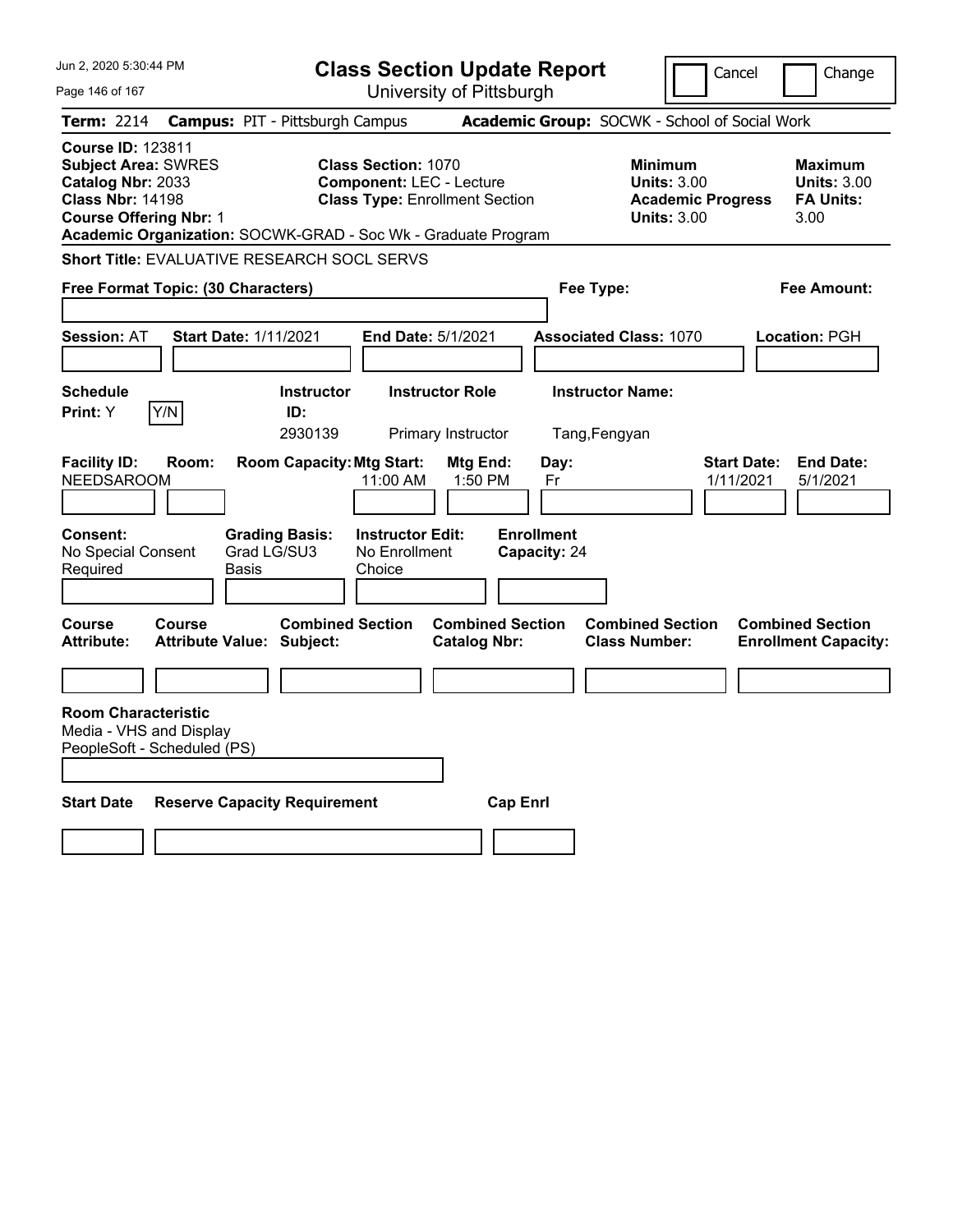| Jun 2, 2020 5:30:44 PM                                                                                                                  |                                                                                                                                                                         | <b>Class Section Update Report</b>             |                                                                                        | Cancel<br>Change                                                 |
|-----------------------------------------------------------------------------------------------------------------------------------------|-------------------------------------------------------------------------------------------------------------------------------------------------------------------------|------------------------------------------------|----------------------------------------------------------------------------------------|------------------------------------------------------------------|
| Page 147 of 167                                                                                                                         |                                                                                                                                                                         | University of Pittsburgh                       |                                                                                        |                                                                  |
| <b>Term: 2214</b>                                                                                                                       | <b>Campus: PIT - Pittsburgh Campus</b>                                                                                                                                  |                                                | Academic Group: SOCWK - School of Social Work                                          |                                                                  |
| <b>Course ID: 123812</b><br><b>Subject Area: SWRES</b><br>Catalog Nbr: 2045<br><b>Class Nbr: 14791</b><br><b>Course Offering Nbr: 1</b> | <b>Class Section: 1060</b><br><b>Component: LEC - Lecture</b><br><b>Class Type: Enrollment Section</b><br>Academic Organization: SOCWK-GRAD - Soc Wk - Graduate Program |                                                | <b>Minimum</b><br><b>Units: 3.00</b><br><b>Academic Progress</b><br><b>Units: 3.00</b> | <b>Maximum</b><br><b>Units: 3.00</b><br><b>FA Units:</b><br>3.00 |
| Short Title: QUALITATIVE RESEARCH                                                                                                       |                                                                                                                                                                         |                                                |                                                                                        |                                                                  |
| Free Format Topic: (30 Characters)                                                                                                      |                                                                                                                                                                         |                                                | Fee Type:                                                                              | <b>Fee Amount:</b>                                               |
| Session: AT                                                                                                                             | <b>Start Date: 1/11/2021</b>                                                                                                                                            | End Date: 5/1/2021                             | <b>Associated Class: 1060</b>                                                          | Location: PGH                                                    |
| <b>Schedule</b><br>Print: Y<br> Y/N                                                                                                     | <b>Instructor</b><br>ID:<br>1036693                                                                                                                                     | <b>Instructor Role</b><br>Primary Instructor   | <b>Instructor Name:</b><br>Doyle, Patricia L                                           |                                                                  |
| <b>Facility ID:</b><br>Room:<br><b>NEEDSAROOM</b>                                                                                       | <b>Room Capacity: Mtg Start:</b><br>6:00 PM                                                                                                                             | Mtg End:<br>Day:<br>8:50 PM<br>We              |                                                                                        | <b>Start Date:</b><br><b>End Date:</b><br>1/11/2021<br>5/1/2021  |
| Consent:<br>No Special Consent<br>Required                                                                                              | <b>Instructor Edit:</b><br><b>Grading Basis:</b><br>Grad LG/SU3<br>No Enrollment<br>Basis<br>Choice                                                                     | <b>Enrollment</b><br>Capacity: 25              |                                                                                        |                                                                  |
| <b>Course</b><br><b>Course</b><br><b>Attribute:</b>                                                                                     | <b>Combined Section</b><br><b>Attribute Value: Subject:</b>                                                                                                             | <b>Combined Section</b><br><b>Catalog Nbr:</b> | <b>Combined Section</b><br><b>Class Number:</b>                                        | <b>Combined Section</b><br><b>Enrollment Capacity:</b>           |
|                                                                                                                                         |                                                                                                                                                                         |                                                |                                                                                        |                                                                  |
| <b>Room Characteristic</b><br>PeopleSoft - Scheduled (PS)                                                                               |                                                                                                                                                                         |                                                |                                                                                        |                                                                  |
| <b>Start Date</b>                                                                                                                       | <b>Reserve Capacity Requirement</b>                                                                                                                                     | <b>Cap Enrl</b>                                |                                                                                        |                                                                  |
|                                                                                                                                         |                                                                                                                                                                         |                                                |                                                                                        |                                                                  |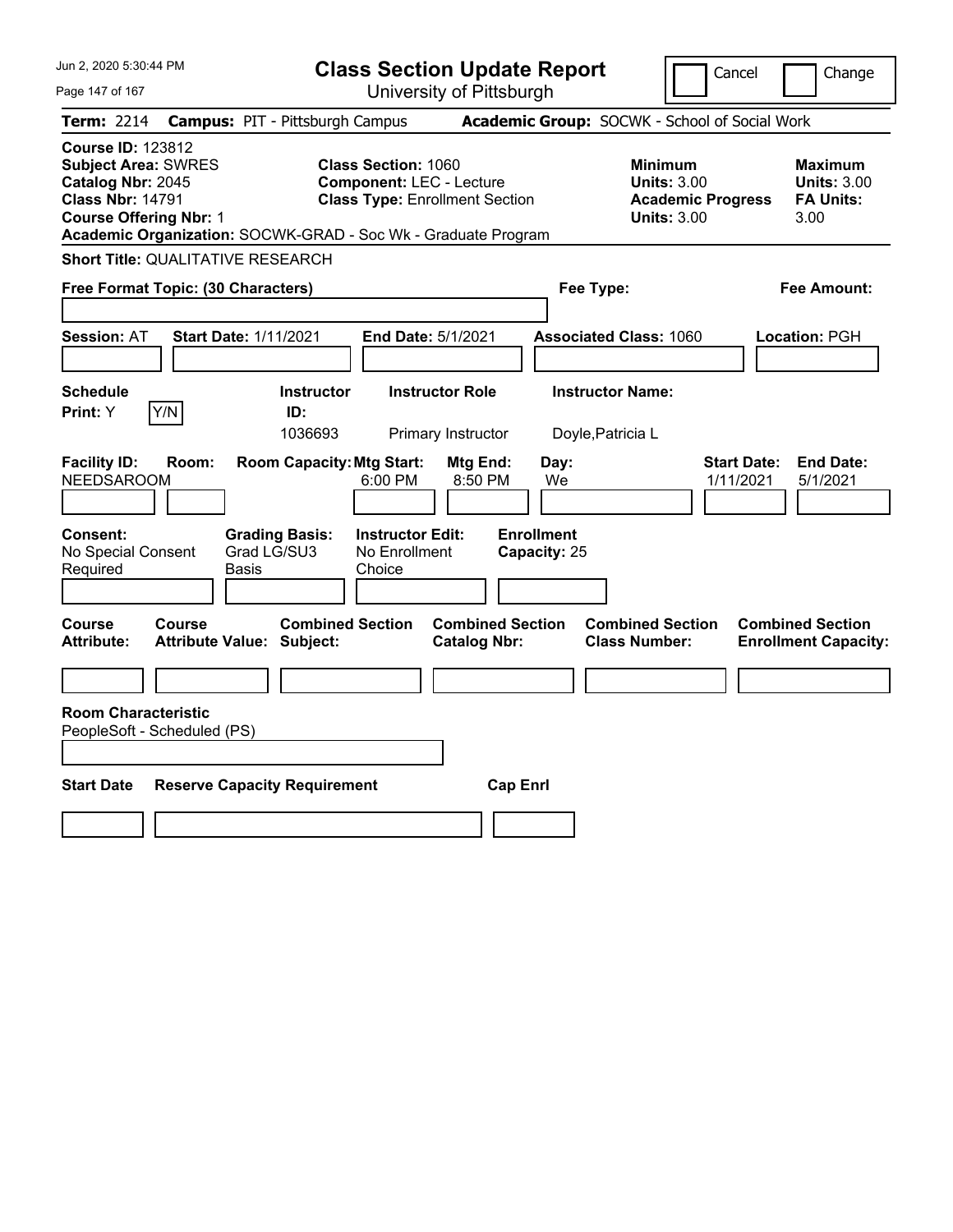| Jun 2, 2020 5:30:44 PM                                                                                                                  |        |                                                               | <b>Class Section Update Report</b>                                                                     |                          |                                   |                                                            | Cancel                   |                                 | Change                                                    |
|-----------------------------------------------------------------------------------------------------------------------------------------|--------|---------------------------------------------------------------|--------------------------------------------------------------------------------------------------------|--------------------------|-----------------------------------|------------------------------------------------------------|--------------------------|---------------------------------|-----------------------------------------------------------|
| Page 148 of 167                                                                                                                         |        |                                                               |                                                                                                        | University of Pittsburgh |                                   |                                                            |                          |                                 |                                                           |
| <b>Term: 2214</b>                                                                                                                       |        | <b>Campus: PIT - Pittsburgh Campus</b>                        |                                                                                                        |                          |                                   | Academic Group: SOCWK - School of Social Work              |                          |                                 |                                                           |
| <b>Course ID: 123814</b><br><b>Subject Area: SWRES</b><br>Catalog Nbr: 2051<br><b>Class Nbr: 14170</b><br><b>Course Offering Nbr: 1</b> |        | Academic Organization: SOCWK-GRAD - Soc Wk - Graduate Program | <b>Class Section: 1030</b><br><b>Component: LEC - Lecture</b><br><b>Class Type: Enrollment Section</b> |                          |                                   | <b>Minimum</b><br><b>Units: 3.00</b><br><b>Units: 3.00</b> | <b>Academic Progress</b> |                                 | Maximum<br><b>Units: 3.00</b><br><b>FA Units:</b><br>3.00 |
|                                                                                                                                         |        | <b>Short Title: SINGLE SUBJECT RESEARCH</b>                   |                                                                                                        |                          |                                   |                                                            |                          |                                 |                                                           |
| Free Format Topic: (30 Characters)                                                                                                      |        |                                                               |                                                                                                        |                          |                                   | Fee Type:                                                  |                          |                                 | Fee Amount:                                               |
|                                                                                                                                         |        |                                                               |                                                                                                        |                          |                                   |                                                            |                          |                                 |                                                           |
| <b>Session: AT</b>                                                                                                                      |        | <b>Start Date: 1/11/2021</b>                                  | <b>End Date: 5/1/2021</b>                                                                              |                          |                                   | <b>Associated Class: 1030</b>                              |                          |                                 | <b>Location: PGH</b>                                      |
|                                                                                                                                         |        |                                                               |                                                                                                        |                          |                                   |                                                            |                          |                                 |                                                           |
| <b>Schedule</b>                                                                                                                         |        | <b>Instructor</b>                                             |                                                                                                        | <b>Instructor Role</b>   |                                   | <b>Instructor Name:</b>                                    |                          |                                 |                                                           |
| <b>Print:</b> Y                                                                                                                         | Y/N    | ID:                                                           |                                                                                                        |                          |                                   |                                                            |                          |                                 |                                                           |
|                                                                                                                                         |        | 1058535                                                       |                                                                                                        | Primary Instructor       |                                   | Santhouse, Robin                                           |                          |                                 |                                                           |
| <b>Facility ID:</b><br><b>NEEDSAROOM</b>                                                                                                | Room:  | <b>Room Capacity: Mtg Start:</b>                              | 6:00 PM                                                                                                | Mtg End:<br>8:50 PM      | Day:<br>Tu                        |                                                            |                          | <b>Start Date:</b><br>1/11/2021 | <b>End Date:</b><br>5/1/2021                              |
| <b>Consent:</b><br>No Special Consent<br>Required                                                                                       |        | <b>Grading Basis:</b><br>Grad LG/SU3<br>Basis                 | <b>Instructor Edit:</b><br>No Enrollment<br>Choice                                                     |                          | <b>Enrollment</b><br>Capacity: 25 |                                                            |                          |                                 |                                                           |
| Course                                                                                                                                  | Course | <b>Combined Section</b>                                       |                                                                                                        | <b>Combined Section</b>  |                                   | <b>Combined Section</b>                                    |                          |                                 | <b>Combined Section</b>                                   |
| <b>Attribute:</b>                                                                                                                       |        | <b>Attribute Value: Subject:</b>                              |                                                                                                        | <b>Catalog Nbr:</b>      |                                   | <b>Class Number:</b>                                       |                          |                                 | <b>Enrollment Capacity:</b>                               |
|                                                                                                                                         |        |                                                               |                                                                                                        |                          |                                   |                                                            |                          |                                 |                                                           |
| <b>Room Characteristic</b><br>Media - Data Projector/Monitor<br>PeopleSoft - Scheduled (PS)                                             |        |                                                               |                                                                                                        |                          |                                   |                                                            |                          |                                 |                                                           |
| <b>Start Date</b>                                                                                                                       |        | <b>Reserve Capacity Requirement</b>                           |                                                                                                        | <b>Cap Enri</b>          |                                   |                                                            |                          |                                 |                                                           |
|                                                                                                                                         |        |                                                               |                                                                                                        |                          |                                   |                                                            |                          |                                 |                                                           |
|                                                                                                                                         |        |                                                               |                                                                                                        |                          |                                   |                                                            |                          |                                 |                                                           |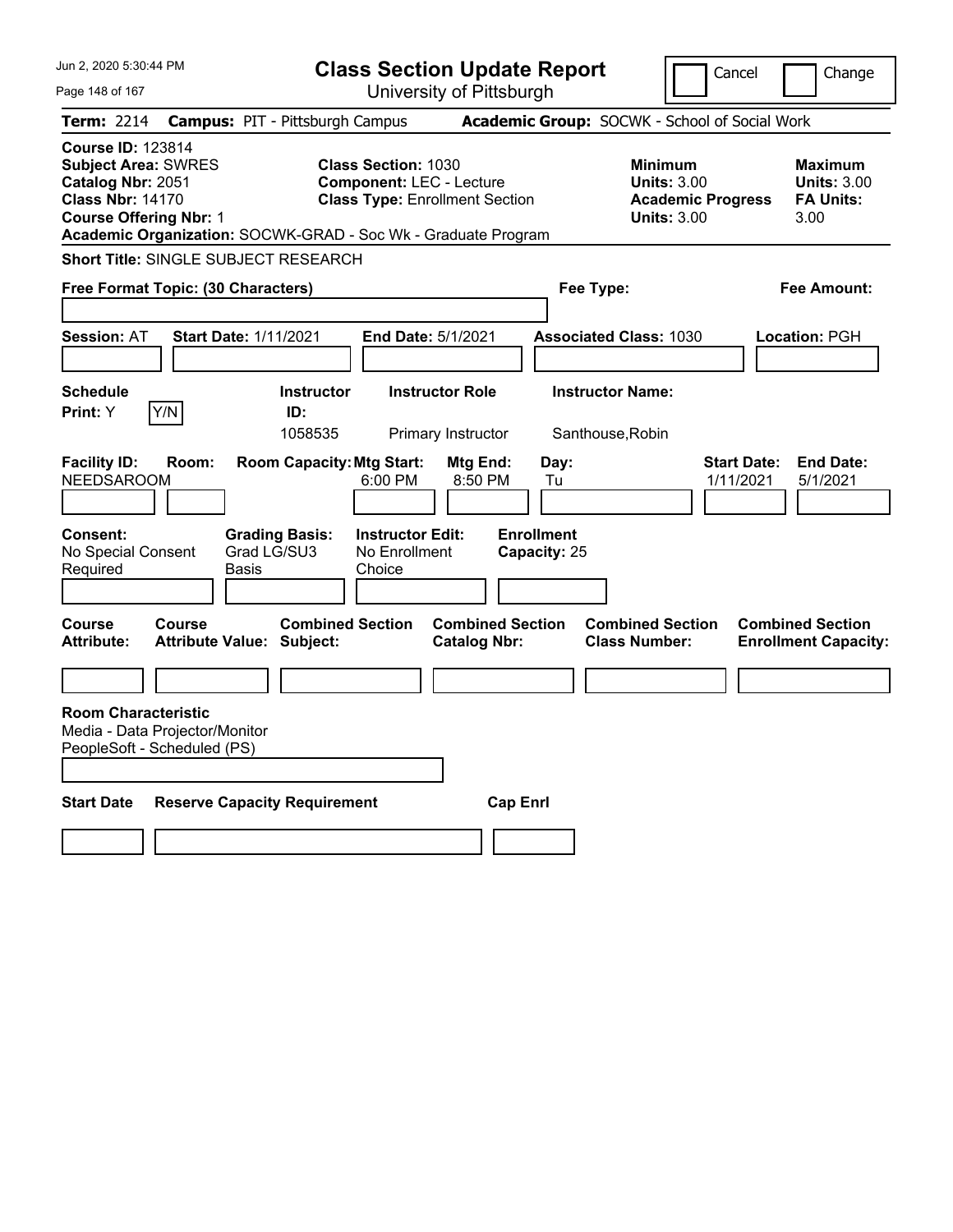| Jun 2, 2020 5:30:44 PM                                                                                                                  |                                                                                                                                                                         | <b>Class Section Update Report</b>             |                                                                                        | Cancel<br>Change                                                 |
|-----------------------------------------------------------------------------------------------------------------------------------------|-------------------------------------------------------------------------------------------------------------------------------------------------------------------------|------------------------------------------------|----------------------------------------------------------------------------------------|------------------------------------------------------------------|
| Page 149 of 167                                                                                                                         |                                                                                                                                                                         | University of Pittsburgh                       |                                                                                        |                                                                  |
| <b>Term: 2214</b>                                                                                                                       | <b>Campus: PIT - Pittsburgh Campus</b>                                                                                                                                  |                                                | Academic Group: SOCWK - School of Social Work                                          |                                                                  |
| <b>Course ID: 123819</b><br><b>Subject Area: SWRES</b><br>Catalog Nbr: 3021<br><b>Class Nbr: 14161</b><br><b>Course Offering Nbr: 1</b> | <b>Class Section: 1030</b><br><b>Component: LEC - Lecture</b><br><b>Class Type: Enrollment Section</b><br>Academic Organization: SOCWK-GRAD - Soc Wk - Graduate Program |                                                | <b>Minimum</b><br><b>Units: 4.00</b><br><b>Academic Progress</b><br><b>Units: 4.00</b> | <b>Maximum</b><br><b>Units: 4.00</b><br><b>FA Units:</b><br>4.00 |
| <b>Short Title: MULTIVARIATE ANALYSIS</b>                                                                                               |                                                                                                                                                                         |                                                |                                                                                        |                                                                  |
| Free Format Topic: (30 Characters)                                                                                                      |                                                                                                                                                                         |                                                | Fee Type:                                                                              | <b>Fee Amount:</b>                                               |
| Session: AT                                                                                                                             | <b>Start Date: 1/11/2021</b>                                                                                                                                            | End Date: 5/1/2021                             | <b>Associated Class: 1030</b>                                                          | Location: PGH                                                    |
| <b>Schedule</b><br>Print: Y<br> Y/N                                                                                                     | <b>Instructor</b><br>ID:<br>2930139                                                                                                                                     | <b>Instructor Role</b><br>Primary Instructor   | <b>Instructor Name:</b><br>Tang, Fengyan                                               |                                                                  |
| <b>Facility ID:</b><br>Room:<br><b>NEEDSAROOM</b>                                                                                       | <b>Room Capacity: Mtg Start:</b><br>9:00 AM                                                                                                                             | Mtg End:<br>Day:<br>12:50 PM<br>Mo             |                                                                                        | <b>Start Date:</b><br><b>End Date:</b><br>1/11/2021<br>5/1/2021  |
| Consent:<br>No Special Consent<br>Required                                                                                              | <b>Grading Basis:</b><br><b>Instructor Edit:</b><br>No Enrollment<br><b>Grad Letter Grade</b><br>Choice                                                                 | <b>Enrollment</b><br>Capacity: 15              |                                                                                        |                                                                  |
| <b>Course</b><br><b>Course</b><br><b>Attribute:</b>                                                                                     | <b>Combined Section</b><br><b>Attribute Value: Subject:</b>                                                                                                             | <b>Combined Section</b><br><b>Catalog Nbr:</b> | <b>Combined Section</b><br><b>Class Number:</b>                                        | <b>Combined Section</b><br><b>Enrollment Capacity:</b>           |
|                                                                                                                                         |                                                                                                                                                                         |                                                |                                                                                        |                                                                  |
| <b>Room Characteristic</b><br>PeopleSoft - Scheduled (PS)                                                                               |                                                                                                                                                                         |                                                |                                                                                        |                                                                  |
| <b>Start Date</b>                                                                                                                       | <b>Reserve Capacity Requirement</b>                                                                                                                                     | <b>Cap Enrl</b>                                |                                                                                        |                                                                  |
|                                                                                                                                         |                                                                                                                                                                         |                                                |                                                                                        |                                                                  |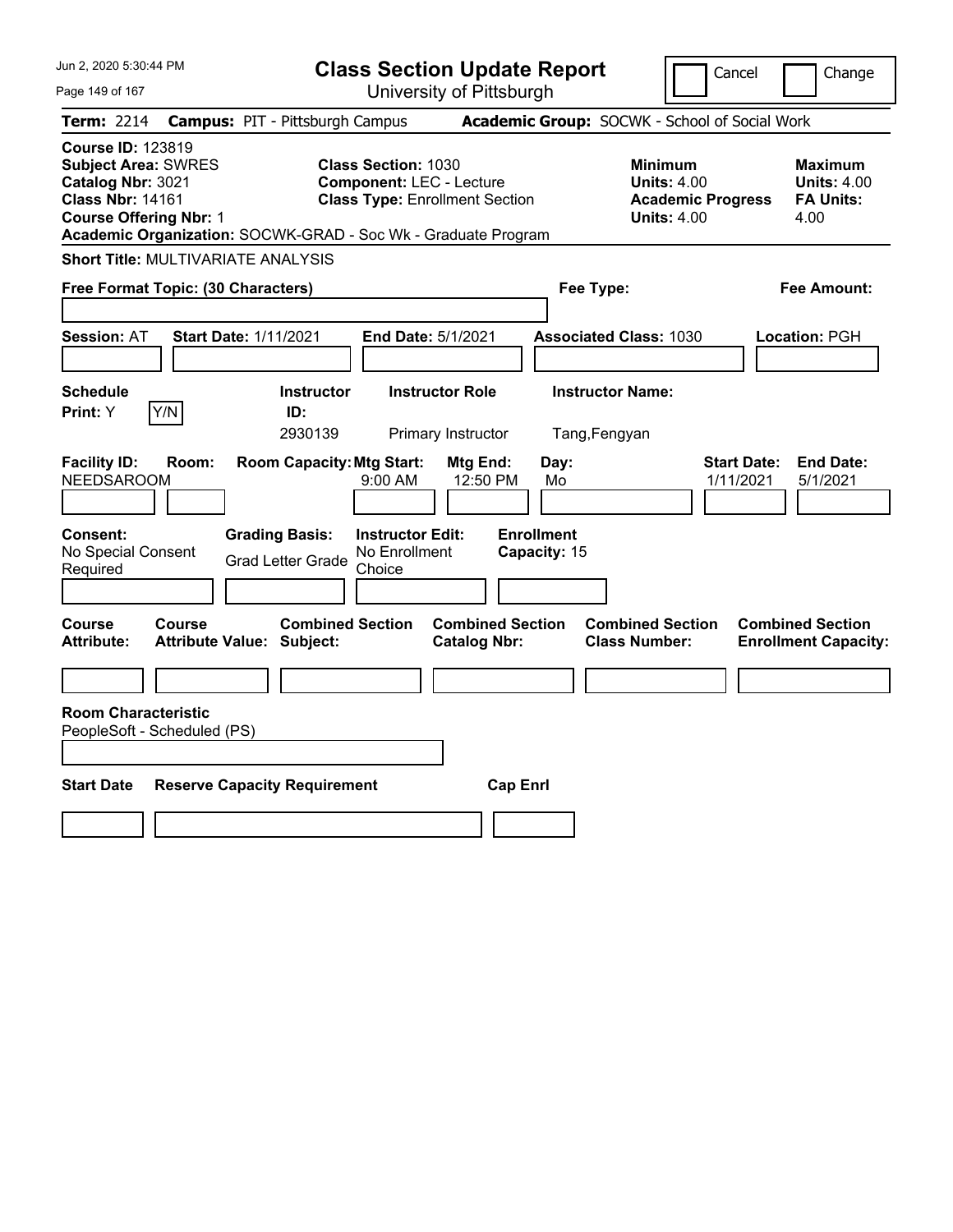| Jun 2, 2020 5:30:44 PM                                                                                                                                                                                   |                                                   |                                     |                                                    | <b>Class Section Update Report</b>                                       |                                   |                                                    |                                                                                        | Cancel                          | Change                                                    |
|----------------------------------------------------------------------------------------------------------------------------------------------------------------------------------------------------------|---------------------------------------------------|-------------------------------------|----------------------------------------------------|--------------------------------------------------------------------------|-----------------------------------|----------------------------------------------------|----------------------------------------------------------------------------------------|---------------------------------|-----------------------------------------------------------|
| Page 150 of 167                                                                                                                                                                                          |                                                   |                                     |                                                    | University of Pittsburgh                                                 |                                   |                                                    |                                                                                        |                                 |                                                           |
| Term: 2214                                                                                                                                                                                               | <b>Campus: PIT - Pittsburgh Campus</b>            |                                     |                                                    |                                                                          |                                   | Academic Group: SOCWK - School of Social Work      |                                                                                        |                                 |                                                           |
| <b>Course ID: 123821</b><br><b>Subject Area: SWRES</b><br>Catalog Nbr: 3023<br><b>Class Nbr: 14207</b><br><b>Course Offering Nbr: 1</b><br>Academic Organization: SOCWK-GRAD - Soc Wk - Graduate Program |                                                   |                                     | <b>Class Section: 1010</b>                         | <b>Component: LEC - Lecture</b><br><b>Class Type: Enrollment Section</b> |                                   |                                                    | <b>Minimum</b><br><b>Units: 3.00</b><br><b>Academic Progress</b><br><b>Units: 3.00</b> |                                 | Maximum<br><b>Units: 3.00</b><br><b>FA Units:</b><br>3.00 |
| <b>Short Title: RES METHODS: CAPSTONE SEM 2</b>                                                                                                                                                          |                                                   |                                     |                                                    |                                                                          |                                   |                                                    |                                                                                        |                                 |                                                           |
| Free Format Topic: (30 Characters)                                                                                                                                                                       |                                                   |                                     |                                                    |                                                                          |                                   | Fee Type:                                          |                                                                                        |                                 | Fee Amount:                                               |
| <b>Session: AT</b>                                                                                                                                                                                       | <b>Start Date: 1/11/2021</b>                      |                                     |                                                    | End Date: 5/1/2021                                                       |                                   | <b>Associated Class: 1010</b>                      |                                                                                        |                                 | Location: PGH                                             |
| <b>Schedule</b><br>Y/N<br>Print: Y                                                                                                                                                                       |                                                   | <b>Instructor</b><br>ID:<br>2908905 |                                                    | <b>Instructor Role</b><br>Primary Instructor                             |                                   | <b>Instructor Name:</b><br>Greeno, Catherine Grace |                                                                                        |                                 |                                                           |
| <b>Facility ID:</b><br><b>TBATBA</b>                                                                                                                                                                     | Room:<br><b>TBA</b><br>0                          | <b>Room Capacity: Mtg Start:</b>    | 1:00 PM                                            | Mtg End:<br>3:50 PM                                                      | Day:<br>Th                        |                                                    |                                                                                        | <b>Start Date:</b><br>1/11/2021 | <b>End Date:</b><br>5/1/2021                              |
| Consent:<br>No Special Consent<br>Required                                                                                                                                                               | Grad LG/SU3<br>Basis                              | <b>Grading Basis:</b>               | <b>Instructor Edit:</b><br>No Enrollment<br>Choice |                                                                          | <b>Enrollment</b><br>Capacity: 15 |                                                    |                                                                                        |                                 |                                                           |
| Course<br><b>Attribute:</b>                                                                                                                                                                              | <b>Course</b><br><b>Attribute Value: Subject:</b> | <b>Combined Section</b>             |                                                    | <b>Combined Section</b><br><b>Catalog Nbr:</b>                           |                                   | <b>Combined Section</b><br><b>Class Number:</b>    |                                                                                        |                                 | <b>Combined Section</b><br><b>Enrollment Capacity:</b>    |
| <b>Room Characteristic</b>                                                                                                                                                                               |                                                   |                                     |                                                    |                                                                          |                                   |                                                    |                                                                                        |                                 |                                                           |
| <b>Start Date</b>                                                                                                                                                                                        | <b>Reserve Capacity Requirement</b>               |                                     |                                                    |                                                                          | <b>Cap Enrl</b>                   |                                                    |                                                                                        |                                 |                                                           |
|                                                                                                                                                                                                          |                                                   |                                     |                                                    |                                                                          |                                   |                                                    |                                                                                        |                                 |                                                           |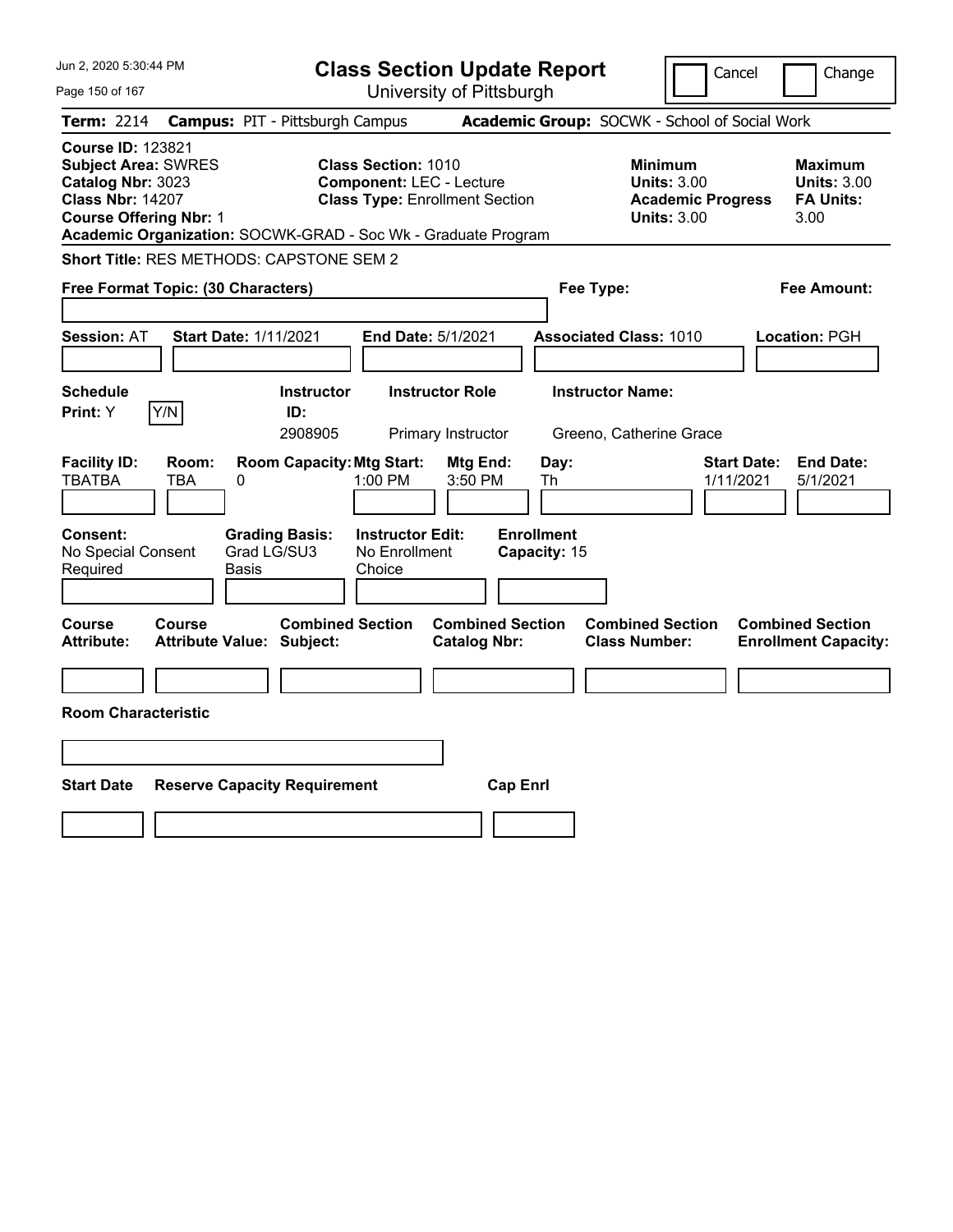| Jun 2, 2020 5:30:44 PM                                                                                                                  |                                                                                                                                                                                  | <b>Class Section Update Report</b>             |                                                                                        | Cancel<br>Change                                                |
|-----------------------------------------------------------------------------------------------------------------------------------------|----------------------------------------------------------------------------------------------------------------------------------------------------------------------------------|------------------------------------------------|----------------------------------------------------------------------------------------|-----------------------------------------------------------------|
| Page 151 of 167                                                                                                                         |                                                                                                                                                                                  | University of Pittsburgh                       |                                                                                        |                                                                 |
| Term: 2214                                                                                                                              | <b>Campus: PIT - Pittsburgh Campus</b>                                                                                                                                           |                                                | Academic Group: SOCWK - School of Social Work                                          |                                                                 |
| <b>Course ID: 123822</b><br><b>Subject Area: SWRES</b><br>Catalog Nbr: 3024<br><b>Class Nbr: 14190</b><br><b>Course Offering Nbr: 1</b> | <b>Class Section: 1010</b><br><b>Component: DIR - Directed Studies</b><br><b>Class Type: Enrollment Section</b><br>Academic Organization: SOCWK-GRAD - Soc Wk - Graduate Program |                                                | <b>Minimum</b><br><b>Units: 3.00</b><br><b>Academic Progress</b><br><b>Units: 3.00</b> | Maximum<br><b>Units: 3.00</b><br><b>FA Units:</b><br>3.00       |
|                                                                                                                                         | Short Title: DIRCTED STUDY-RESEARCH PRACTCM                                                                                                                                      |                                                |                                                                                        |                                                                 |
| Free Format Topic: (30 Characters)                                                                                                      |                                                                                                                                                                                  |                                                | Fee Type:                                                                              | Fee Amount:                                                     |
| <b>Session: AT</b>                                                                                                                      | <b>Start Date: 1/11/2021</b><br>End Date: 5/1/2021                                                                                                                               |                                                | <b>Associated Class: 1010</b>                                                          | Location: PGH                                                   |
| <b>Schedule</b><br>Y/N<br>Print: Y                                                                                                      | <b>Instructor</b><br>ID:<br>0                                                                                                                                                    | <b>Instructor Role</b>                         | <b>Instructor Name:</b><br>No Instructor Assigned                                      |                                                                 |
| <b>Facility ID:</b><br>Room:<br><b>TBATBA</b><br>TBA                                                                                    | <b>Room Capacity: Mtg Start:</b><br>0                                                                                                                                            | Mtg End:<br>Day:                               |                                                                                        | <b>End Date:</b><br><b>Start Date:</b><br>1/11/2021<br>5/1/2021 |
| <b>Consent:</b><br><b>Department Consent</b><br>Required                                                                                | <b>Instructor Edit:</b><br><b>Grading Basis:</b><br>Grad LG/SU3<br>No Enrollment<br>Basis<br>Choice                                                                              | <b>Enrollment</b><br>Capacity: 10              |                                                                                        |                                                                 |
| Course<br>Course<br>Attribute:                                                                                                          | <b>Combined Section</b><br><b>Attribute Value: Subject:</b>                                                                                                                      | <b>Combined Section</b><br><b>Catalog Nbr:</b> | <b>Combined Section</b><br><b>Class Number:</b>                                        | <b>Combined Section</b><br><b>Enrollment Capacity:</b>          |
|                                                                                                                                         |                                                                                                                                                                                  |                                                |                                                                                        |                                                                 |
| <b>Room Characteristic</b>                                                                                                              |                                                                                                                                                                                  |                                                |                                                                                        |                                                                 |
|                                                                                                                                         |                                                                                                                                                                                  |                                                |                                                                                        |                                                                 |
| <b>Start Date</b>                                                                                                                       | <b>Reserve Capacity Requirement</b>                                                                                                                                              | <b>Cap Enrl</b>                                |                                                                                        |                                                                 |
|                                                                                                                                         |                                                                                                                                                                                  |                                                |                                                                                        |                                                                 |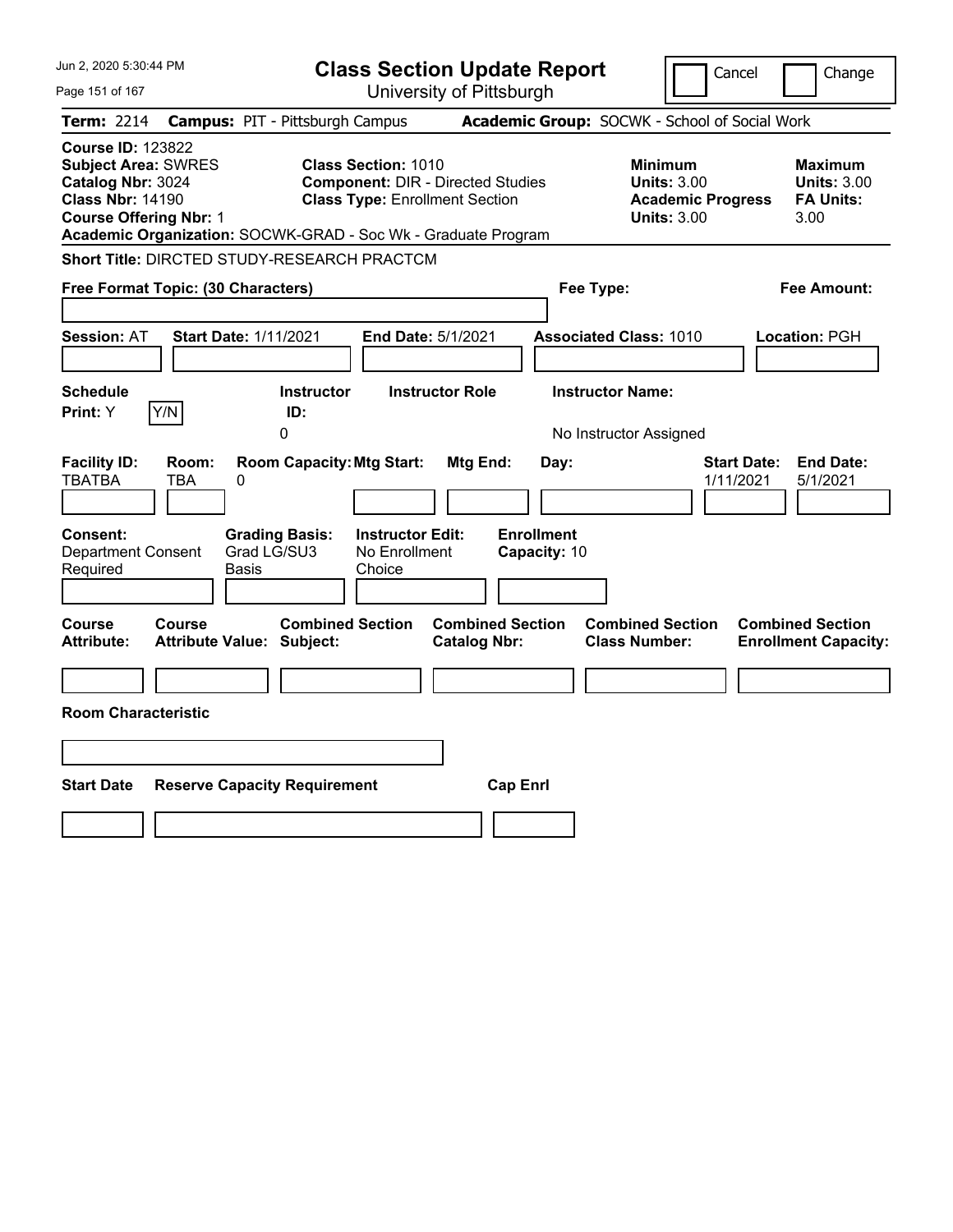| Jun 2, 2020 5:30:44 PM                                                                                                                  |                                                                                                                                                                                 | <b>Class Section Update Report</b>             | Cancel                                                                                 | Change                                                           |
|-----------------------------------------------------------------------------------------------------------------------------------------|---------------------------------------------------------------------------------------------------------------------------------------------------------------------------------|------------------------------------------------|----------------------------------------------------------------------------------------|------------------------------------------------------------------|
| Page 152 of 167                                                                                                                         |                                                                                                                                                                                 | University of Pittsburgh                       |                                                                                        |                                                                  |
| <b>Term: 2214</b>                                                                                                                       | <b>Campus: PIT - Pittsburgh Campus</b>                                                                                                                                          |                                                | Academic Group: SOCWK - School of Social Work                                          |                                                                  |
| <b>Course ID: 123829</b><br><b>Subject Area: SWRES</b><br>Catalog Nbr: 3040<br><b>Class Nbr: 14162</b><br><b>Course Offering Nbr: 1</b> | <b>Class Section: 1010</b><br><b>Component: THE - Thesis Research</b><br><b>Class Type: Enrollment Section</b><br>Academic Organization: SOCWK-GRAD - Soc Wk - Graduate Program |                                                | <b>Minimum</b><br><b>Units: 1.00</b><br><b>Academic Progress</b><br><b>Units: 1.00</b> | <b>Maximum</b><br><b>Units: 9.00</b><br><b>FA Units:</b><br>1.00 |
| <b>Short Title: DISSERTATION RESEARCH</b>                                                                                               |                                                                                                                                                                                 |                                                |                                                                                        |                                                                  |
| Free Format Topic: (30 Characters)                                                                                                      |                                                                                                                                                                                 |                                                | Fee Type:                                                                              | Fee Amount:                                                      |
| <b>Session: AT</b>                                                                                                                      | <b>Start Date: 1/11/2021</b>                                                                                                                                                    | End Date: 5/1/2021                             | <b>Associated Class: 1010</b>                                                          | Location: PGH                                                    |
| <b>Schedule</b><br>Print: Y<br>Y/N                                                                                                      | <b>Instructor</b><br>ID:<br>2923379                                                                                                                                             | <b>Instructor Role</b><br>Primary Instructor   | <b>Instructor Name:</b><br>Wallace, John M                                             |                                                                  |
| <b>Facility ID:</b><br>Room:<br><b>TBATBA</b><br>TBA                                                                                    | <b>Room Capacity: Mtg Start:</b><br>0                                                                                                                                           | Mtg End:<br>Day:                               | <b>Start Date:</b><br>1/11/2021                                                        | <b>End Date:</b><br>5/1/2021                                     |
| <b>Consent:</b><br>Department Consent<br>Required                                                                                       | <b>Grading Basis:</b><br><b>Instructor Edit:</b><br><b>Class Instructor</b><br><b>Grad SN Basis</b><br>Table Edit                                                               | <b>Enrollment</b><br>Capacity: 30              |                                                                                        |                                                                  |
| Course<br><b>Course</b><br><b>Attribute:</b>                                                                                            | <b>Combined Section</b><br><b>Attribute Value: Subject:</b>                                                                                                                     | <b>Combined Section</b><br><b>Catalog Nbr:</b> | <b>Combined Section</b><br><b>Class Number:</b>                                        | <b>Combined Section</b><br><b>Enrollment Capacity:</b>           |
|                                                                                                                                         |                                                                                                                                                                                 |                                                |                                                                                        |                                                                  |
| <b>Room Characteristic</b>                                                                                                              |                                                                                                                                                                                 |                                                |                                                                                        |                                                                  |
|                                                                                                                                         |                                                                                                                                                                                 |                                                |                                                                                        |                                                                  |
| <b>Start Date</b>                                                                                                                       | <b>Reserve Capacity Requirement</b>                                                                                                                                             | <b>Cap Enrl</b>                                |                                                                                        |                                                                  |
|                                                                                                                                         |                                                                                                                                                                                 |                                                |                                                                                        |                                                                  |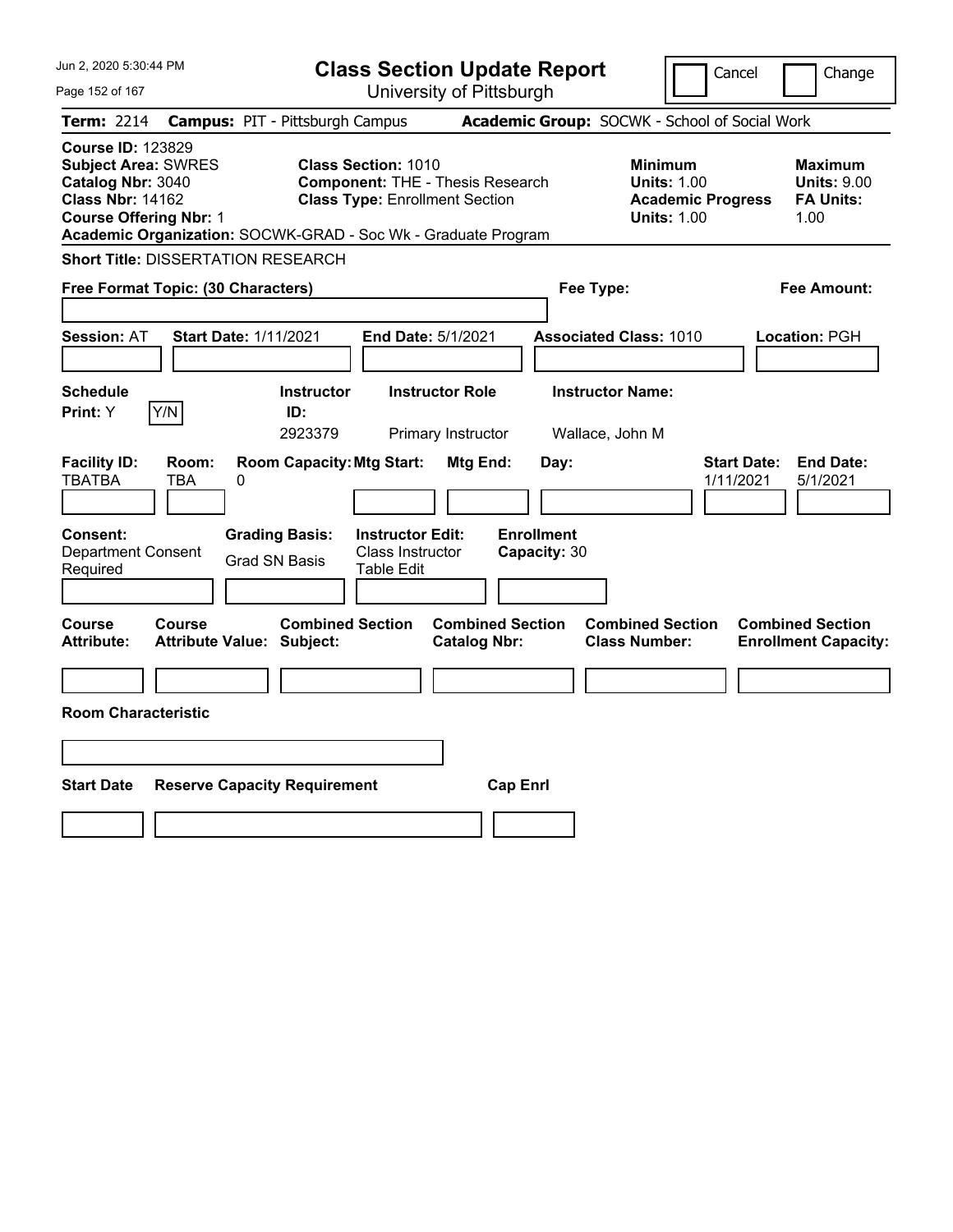| Jun 2, 2020 5:30:44 PM                                                                                                                                                                                   |                                                                                                                | <b>Class Section Update Report</b>             | Cancel                                                                                 | Change                                                    |
|----------------------------------------------------------------------------------------------------------------------------------------------------------------------------------------------------------|----------------------------------------------------------------------------------------------------------------|------------------------------------------------|----------------------------------------------------------------------------------------|-----------------------------------------------------------|
| Page 153 of 167                                                                                                                                                                                          |                                                                                                                | University of Pittsburgh                       |                                                                                        |                                                           |
| <b>Term: 2214</b>                                                                                                                                                                                        | <b>Campus: PIT - Pittsburgh Campus</b>                                                                         |                                                | Academic Group: SOCWK - School of Social Work                                          |                                                           |
| <b>Course ID: 123829</b><br><b>Subject Area: SWRES</b><br>Catalog Nbr: 3040<br><b>Class Nbr: 14226</b><br><b>Course Offering Nbr: 1</b><br>Academic Organization: SOCWK-GRAD - Soc Wk - Graduate Program | <b>Class Section: 1020</b><br><b>Component: THE - Thesis Research</b><br><b>Class Type: Enrollment Section</b> |                                                | <b>Minimum</b><br><b>Units: 1.00</b><br><b>Academic Progress</b><br><b>Units: 1.00</b> | Maximum<br><b>Units: 9.00</b><br><b>FA Units:</b><br>1.00 |
| <b>Short Title: DISSERTATION RESEARCH</b>                                                                                                                                                                |                                                                                                                |                                                |                                                                                        |                                                           |
| Free Format Topic: (30 Characters)                                                                                                                                                                       |                                                                                                                |                                                | Fee Type:                                                                              | Fee Amount:                                               |
| <b>Session: AT</b><br><b>Start Date: 1/11/2021</b>                                                                                                                                                       | End Date: 5/1/2021                                                                                             |                                                | <b>Associated Class: 1020</b>                                                          | Location: PGH                                             |
| <b>Schedule</b><br>Y/N<br>Print: Y                                                                                                                                                                       | <b>Instructor</b><br>ID:<br>0                                                                                  | <b>Instructor Role</b>                         | <b>Instructor Name:</b><br>No Instructor Assigned                                      |                                                           |
| <b>Facility ID:</b><br>Room:<br><b>TBATBA</b><br><b>TBA</b><br>0                                                                                                                                         | <b>Room Capacity: Mtg Start:</b>                                                                               | Mtg End:<br>Day:                               | <b>Start Date:</b><br>1/11/2021                                                        | <b>End Date:</b><br>5/1/2021                              |
| Consent:<br><b>Department Consent</b><br>Required                                                                                                                                                        | <b>Grading Basis:</b><br><b>Instructor Edit:</b><br>Class Instructor<br><b>Grad SN Basis</b><br>Table Edit     | <b>Enrollment</b><br>Capacity: 35              |                                                                                        |                                                           |
| Course<br><b>Course</b><br><b>Attribute:</b><br><b>Attribute Value: Subject:</b>                                                                                                                         | <b>Combined Section</b>                                                                                        | <b>Combined Section</b><br><b>Catalog Nbr:</b> | <b>Combined Section</b><br><b>Class Number:</b>                                        | <b>Combined Section</b><br><b>Enrollment Capacity:</b>    |
|                                                                                                                                                                                                          |                                                                                                                |                                                |                                                                                        |                                                           |
| <b>Room Characteristic</b>                                                                                                                                                                               |                                                                                                                |                                                |                                                                                        |                                                           |
|                                                                                                                                                                                                          |                                                                                                                |                                                |                                                                                        |                                                           |
| <b>Start Date</b><br><b>Reserve Capacity Requirement</b>                                                                                                                                                 |                                                                                                                | <b>Cap Enrl</b>                                |                                                                                        |                                                           |
|                                                                                                                                                                                                          |                                                                                                                |                                                |                                                                                        |                                                           |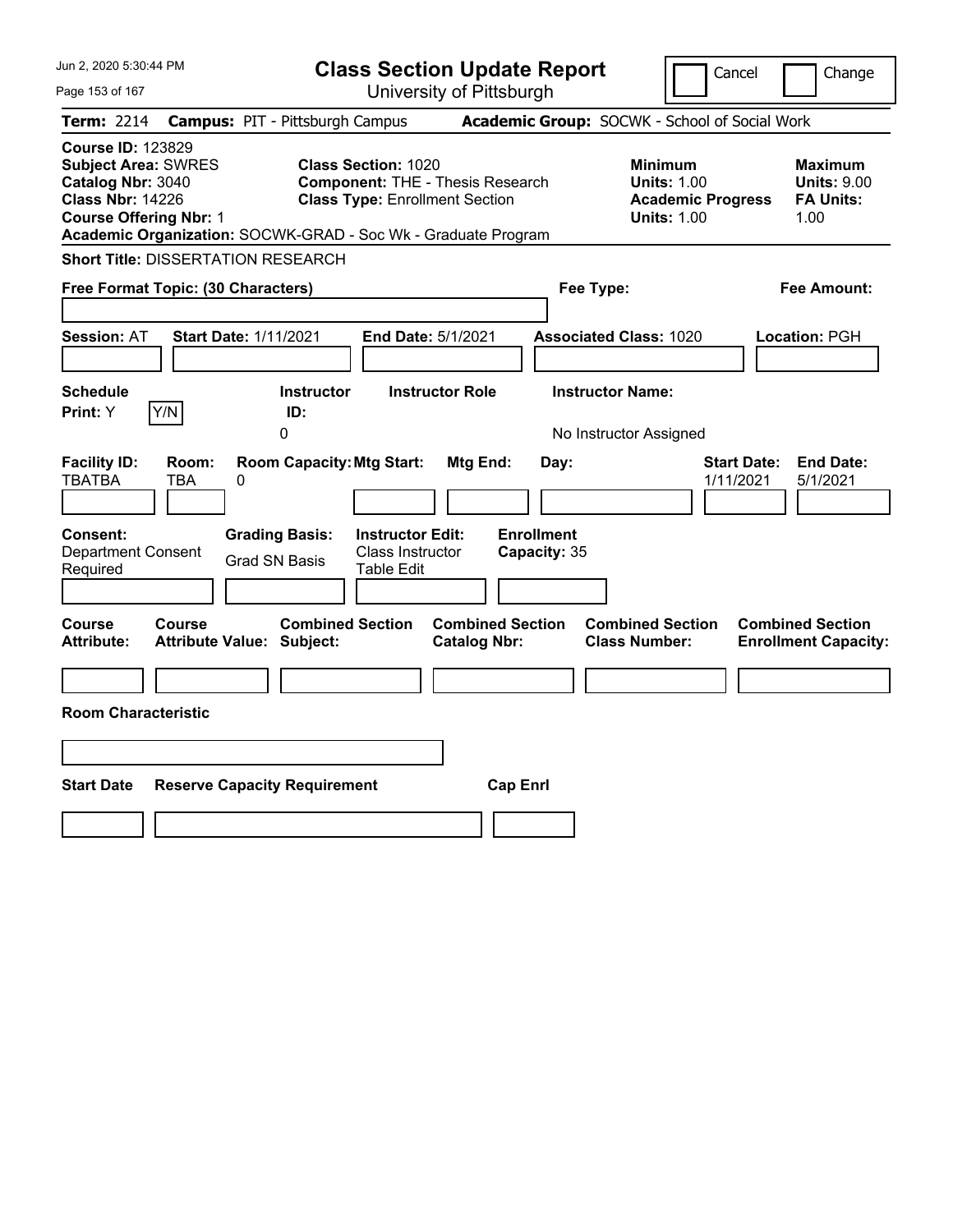| Jun 2, 2020 5:30:44 PM                                                                                                                                                                                   |                                                                                                                | <b>Class Section Update Report</b>             | Cancel                                                                                 | Change                                                    |
|----------------------------------------------------------------------------------------------------------------------------------------------------------------------------------------------------------|----------------------------------------------------------------------------------------------------------------|------------------------------------------------|----------------------------------------------------------------------------------------|-----------------------------------------------------------|
| Page 154 of 167                                                                                                                                                                                          |                                                                                                                | University of Pittsburgh                       |                                                                                        |                                                           |
| <b>Term: 2214</b>                                                                                                                                                                                        | <b>Campus: PIT - Pittsburgh Campus</b>                                                                         |                                                | Academic Group: SOCWK - School of Social Work                                          |                                                           |
| <b>Course ID: 123829</b><br><b>Subject Area: SWRES</b><br>Catalog Nbr: 3040<br><b>Class Nbr: 14227</b><br><b>Course Offering Nbr: 1</b><br>Academic Organization: SOCWK-GRAD - Soc Wk - Graduate Program | <b>Class Section: 1030</b><br><b>Component: THE - Thesis Research</b><br><b>Class Type: Enrollment Section</b> |                                                | <b>Minimum</b><br><b>Units: 1.00</b><br><b>Academic Progress</b><br><b>Units: 1.00</b> | Maximum<br><b>Units: 9.00</b><br><b>FA Units:</b><br>1.00 |
| <b>Short Title: DISSERTATION RESEARCH</b>                                                                                                                                                                |                                                                                                                |                                                |                                                                                        |                                                           |
| Free Format Topic: (30 Characters)                                                                                                                                                                       |                                                                                                                |                                                | Fee Type:                                                                              | Fee Amount:                                               |
| <b>Session: AT</b><br><b>Start Date: 1/11/2021</b>                                                                                                                                                       | End Date: 5/1/2021                                                                                             |                                                | <b>Associated Class: 1030</b>                                                          | Location: PGH                                             |
| <b>Schedule</b><br>Y/N<br>Print: Y                                                                                                                                                                       | <b>Instructor</b><br>ID:<br>0                                                                                  | <b>Instructor Role</b>                         | <b>Instructor Name:</b><br>No Instructor Assigned                                      |                                                           |
| <b>Facility ID:</b><br>Room:<br><b>TBATBA</b><br><b>TBA</b><br>0                                                                                                                                         | <b>Room Capacity: Mtg Start:</b>                                                                               | Mtg End:<br>Day:                               | 1/11/2021                                                                              | <b>Start Date:</b><br><b>End Date:</b><br>5/1/2021        |
| Consent:<br><b>Department Consent</b><br>Required                                                                                                                                                        | <b>Grading Basis:</b><br><b>Instructor Edit:</b><br>Class Instructor<br><b>Grad SN Basis</b><br>Table Edit     | <b>Enrollment</b><br>Capacity: 35              |                                                                                        |                                                           |
| Course<br><b>Course</b><br><b>Attribute:</b><br><b>Attribute Value: Subject:</b>                                                                                                                         | <b>Combined Section</b>                                                                                        | <b>Combined Section</b><br><b>Catalog Nbr:</b> | <b>Combined Section</b><br><b>Class Number:</b>                                        | <b>Combined Section</b><br><b>Enrollment Capacity:</b>    |
|                                                                                                                                                                                                          |                                                                                                                |                                                |                                                                                        |                                                           |
| <b>Room Characteristic</b>                                                                                                                                                                               |                                                                                                                |                                                |                                                                                        |                                                           |
|                                                                                                                                                                                                          |                                                                                                                |                                                |                                                                                        |                                                           |
| <b>Start Date</b><br><b>Reserve Capacity Requirement</b>                                                                                                                                                 |                                                                                                                | <b>Cap Enrl</b>                                |                                                                                        |                                                           |
|                                                                                                                                                                                                          |                                                                                                                |                                                |                                                                                        |                                                           |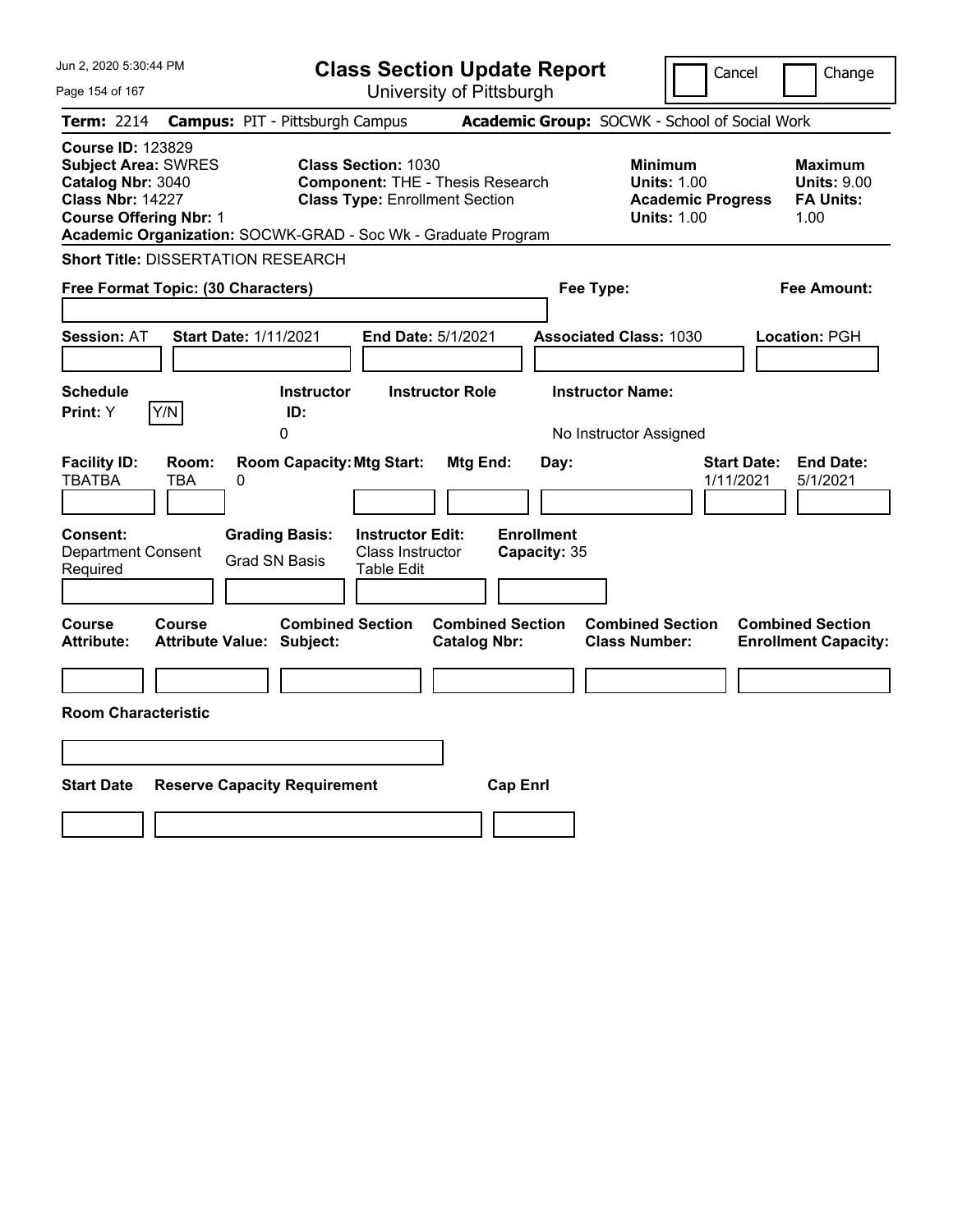| Jun 2, 2020 5:30:44 PM                                                                                                                                                                                   |                                                                                                                | <b>Class Section Update Report</b>             |                                                                                        | Cancel<br>Change                                                |
|----------------------------------------------------------------------------------------------------------------------------------------------------------------------------------------------------------|----------------------------------------------------------------------------------------------------------------|------------------------------------------------|----------------------------------------------------------------------------------------|-----------------------------------------------------------------|
| Page 155 of 167                                                                                                                                                                                          |                                                                                                                | University of Pittsburgh                       |                                                                                        |                                                                 |
| Term: 2214                                                                                                                                                                                               | <b>Campus: PIT - Pittsburgh Campus</b>                                                                         |                                                | Academic Group: SOCWK - School of Social Work                                          |                                                                 |
| <b>Course ID: 123829</b><br><b>Subject Area: SWRES</b><br>Catalog Nbr: 3040<br><b>Class Nbr: 14228</b><br><b>Course Offering Nbr: 1</b><br>Academic Organization: SOCWK-GRAD - Soc Wk - Graduate Program | <b>Class Section: 1040</b><br><b>Component: THE - Thesis Research</b><br><b>Class Type: Enrollment Section</b> |                                                | <b>Minimum</b><br><b>Units: 1.00</b><br><b>Academic Progress</b><br><b>Units: 1.00</b> | Maximum<br><b>Units: 9.00</b><br><b>FA Units:</b><br>1.00       |
| <b>Short Title: DISSERTATION RESEARCH</b>                                                                                                                                                                |                                                                                                                |                                                |                                                                                        |                                                                 |
| Free Format Topic: (30 Characters)                                                                                                                                                                       |                                                                                                                |                                                | Fee Type:                                                                              | Fee Amount:                                                     |
| Start Date: 1/11/2021<br><b>Session: AT</b>                                                                                                                                                              |                                                                                                                | End Date: 5/1/2021                             | <b>Associated Class: 1040</b>                                                          | Location: PGH                                                   |
| <b>Schedule</b><br>Y/N<br>Print: Y                                                                                                                                                                       | <b>Instructor</b><br>ID:<br>0                                                                                  | <b>Instructor Role</b>                         | <b>Instructor Name:</b><br>No Instructor Assigned                                      |                                                                 |
| <b>Facility ID:</b><br>Room:<br><b>TBATBA</b><br>TBA<br>0                                                                                                                                                | <b>Room Capacity: Mtg Start:</b>                                                                               | Mtg End:<br>Day:                               |                                                                                        | <b>End Date:</b><br><b>Start Date:</b><br>1/11/2021<br>5/1/2021 |
| <b>Consent:</b><br><b>Department Consent</b><br>Required                                                                                                                                                 | <b>Grading Basis:</b><br><b>Instructor Edit:</b><br>Class Instructor<br><b>Grad SN Basis</b><br>Table Edit     | <b>Enrollment</b><br>Capacity: 35              |                                                                                        |                                                                 |
| Course<br><b>Course</b><br><b>Attribute:</b><br>Attribute Value: Subject:                                                                                                                                | <b>Combined Section</b>                                                                                        | <b>Combined Section</b><br><b>Catalog Nbr:</b> | <b>Combined Section</b><br><b>Class Number:</b>                                        | <b>Combined Section</b><br><b>Enrollment Capacity:</b>          |
|                                                                                                                                                                                                          |                                                                                                                |                                                |                                                                                        |                                                                 |
| <b>Room Characteristic</b>                                                                                                                                                                               |                                                                                                                |                                                |                                                                                        |                                                                 |
|                                                                                                                                                                                                          |                                                                                                                |                                                |                                                                                        |                                                                 |
| <b>Start Date</b>                                                                                                                                                                                        | <b>Reserve Capacity Requirement</b>                                                                            | <b>Cap Enrl</b>                                |                                                                                        |                                                                 |
|                                                                                                                                                                                                          |                                                                                                                |                                                |                                                                                        |                                                                 |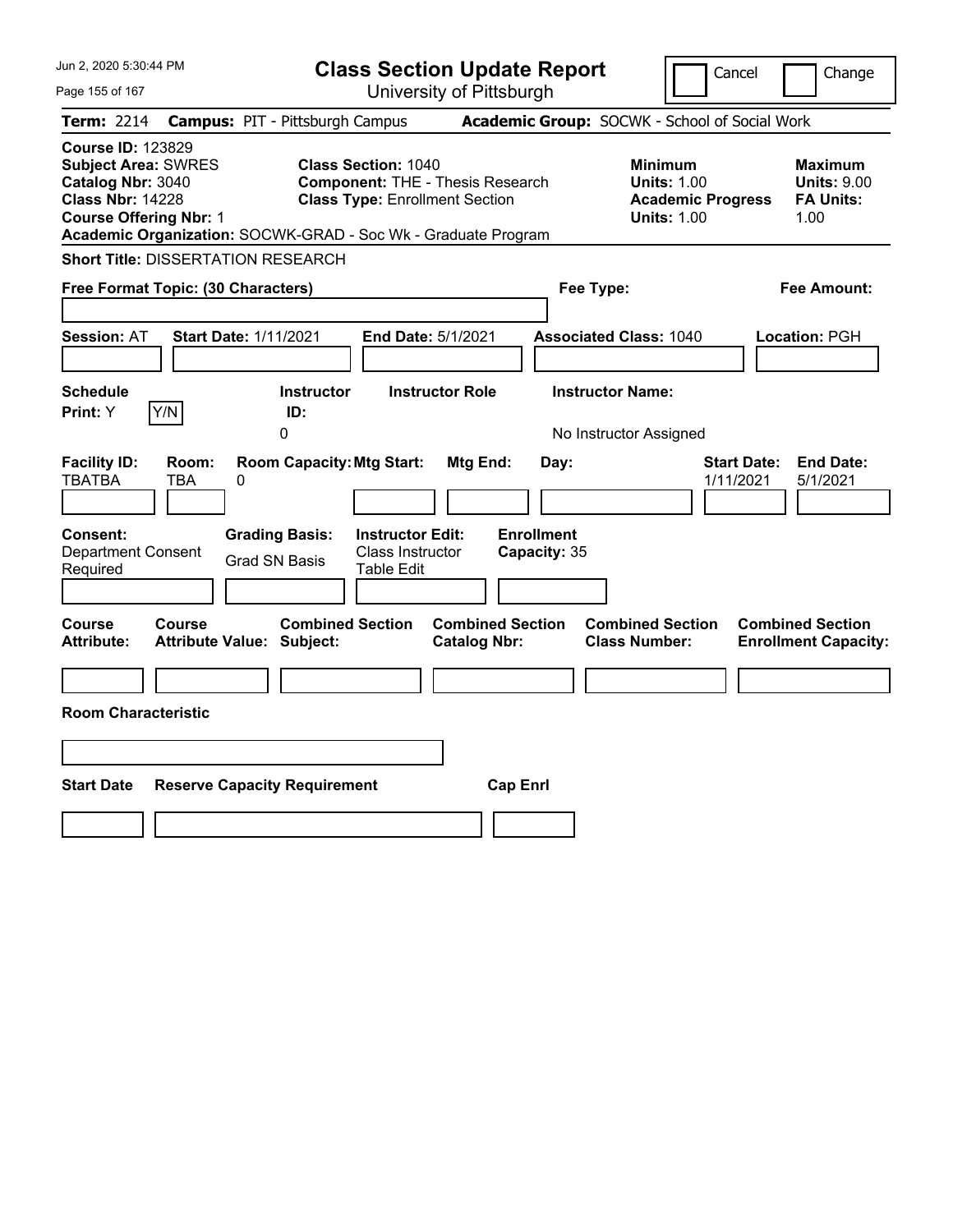| Jun 2. 2020 5:30:44 PM                                                                                                                  |                                                      | <b>Class Section Update Report</b>                                                                                                                                      |                                                        |                                                      | Cancel                                                                                 | Change                                                           |
|-----------------------------------------------------------------------------------------------------------------------------------------|------------------------------------------------------|-------------------------------------------------------------------------------------------------------------------------------------------------------------------------|--------------------------------------------------------|------------------------------------------------------|----------------------------------------------------------------------------------------|------------------------------------------------------------------|
| Page 156 of 167                                                                                                                         |                                                      |                                                                                                                                                                         | University of Pittsburgh                               |                                                      |                                                                                        |                                                                  |
| <b>Term: 2214</b>                                                                                                                       | <b>Campus: PIT - Pittsburgh Campus</b>               |                                                                                                                                                                         |                                                        | Academic Group: SOCWK - School of Social Work        |                                                                                        |                                                                  |
| <b>Course ID: 123840</b><br><b>Subject Area: SWWEL</b><br>Catalog Nbr: 2035<br><b>Class Nbr: 14200</b><br><b>Course Offering Nbr: 1</b> |                                                      | <b>Class Section: 1030</b><br><b>Component: LEC - Lecture</b><br><b>Class Type: Enrollment Section</b><br>Academic Organization: SOCWK-GRAD - Soc Wk - Graduate Program |                                                        |                                                      | <b>Minimum</b><br><b>Units: 3.00</b><br><b>Academic Progress</b><br><b>Units: 3.00</b> | <b>Maximum</b><br><b>Units: 3.00</b><br><b>FA Units:</b><br>3.00 |
|                                                                                                                                         |                                                      | <b>Short Title: GLOBL PERSPECTIVES SOCIAL WORK</b>                                                                                                                      |                                                        |                                                      |                                                                                        |                                                                  |
| Free Format Topic: (30 Characters)                                                                                                      |                                                      |                                                                                                                                                                         |                                                        | Fee Type:                                            |                                                                                        | <b>Fee Amount:</b>                                               |
| <b>Session: AT</b>                                                                                                                      | <b>Start Date: 1/11/2021</b>                         |                                                                                                                                                                         | End Date: 5/1/2021                                     | <b>Associated Class: 1030</b>                        |                                                                                        | <b>Location: PGH</b>                                             |
| <b>Schedule</b><br>Y/N<br>Print: Y                                                                                                      | ID:                                                  | <b>Instructor</b><br>1358237                                                                                                                                            | <b>Instructor Role</b><br>Primary Instructor           | <b>Instructor Name:</b><br>Brubaker, Dawn St Francis |                                                                                        |                                                                  |
| <b>Facility ID:</b><br><b>NEEDSAROOM</b>                                                                                                | Room:                                                | <b>Room Capacity: Mtg Start:</b><br>2:00 PM                                                                                                                             | Mtg End:<br>4:50 PM                                    | Day:<br>Tu                                           | 1/11/2021                                                                              | <b>Start Date:</b><br><b>End Date:</b><br>5/1/2021               |
| Consent:<br>No Special Consent<br>Required                                                                                              | <b>Grading Basis:</b><br>Grad LG/SU3<br><b>Basis</b> | <b>Instructor Edit:</b><br>No Enrollment<br>Choice                                                                                                                      |                                                        | <b>Enrollment</b><br>Capacity: 6                     |                                                                                        |                                                                  |
| <b>Course</b><br>Course<br><b>Attribute:</b><br><b>UCIS</b><br><b>ASP</b><br>UCIS<br>UCIS<br><b>UGH</b>                                 | <b>Attribute Value:</b><br><b>GLBST</b>              | <b>Combined Section</b><br>Subject:<br><b>SOCWRK</b>                                                                                                                    | <b>Combined Section</b><br><b>Catalog Nbr:</b><br>1035 | <b>Class Number:</b><br>14191                        | <b>Combined Section</b>                                                                | <b>Combined Section</b><br><b>Enrollment Capacity:</b><br>19     |
| <b>Room Characteristic</b><br>Media - VHS and Display<br>PeopleSoft - Scheduled (PS)                                                    |                                                      |                                                                                                                                                                         |                                                        |                                                      |                                                                                        |                                                                  |
| <b>Start Date</b>                                                                                                                       | <b>Reserve Capacity Requirement</b>                  |                                                                                                                                                                         | <b>Cap Enrl</b>                                        |                                                      |                                                                                        |                                                                  |
|                                                                                                                                         |                                                      |                                                                                                                                                                         |                                                        |                                                      |                                                                                        |                                                                  |
|                                                                                                                                         |                                                      |                                                                                                                                                                         |                                                        |                                                      |                                                                                        |                                                                  |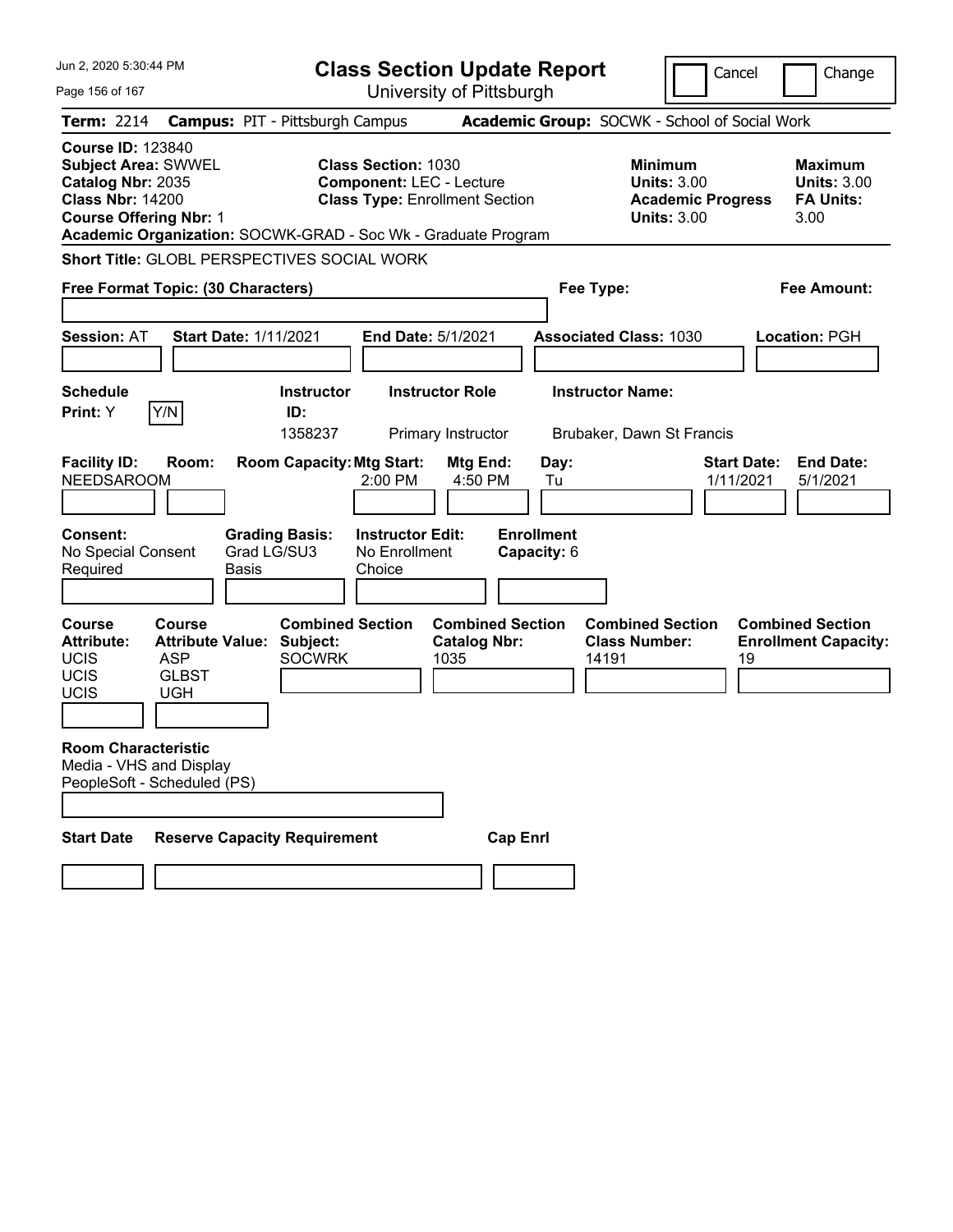| Jun 2, 2020 5:30:44 PM                                                                                                                  |                                                                                                                                                                         | <b>Class Section Update Report</b>             |                                                                                        | Cancel<br>Change                                                 |
|-----------------------------------------------------------------------------------------------------------------------------------------|-------------------------------------------------------------------------------------------------------------------------------------------------------------------------|------------------------------------------------|----------------------------------------------------------------------------------------|------------------------------------------------------------------|
| Page 157 of 167                                                                                                                         |                                                                                                                                                                         | University of Pittsburgh                       |                                                                                        |                                                                  |
| <b>Term: 2214</b>                                                                                                                       | <b>Campus: PIT - Pittsburgh Campus</b>                                                                                                                                  |                                                | Academic Group: SOCWK - School of Social Work                                          |                                                                  |
| <b>Course ID: 123841</b><br><b>Subject Area: SWWEL</b><br>Catalog Nbr: 2039<br><b>Class Nbr: 14182</b><br><b>Course Offering Nbr: 1</b> | <b>Class Section: 1030</b><br><b>Component: LEC - Lecture</b><br><b>Class Type: Enrollment Section</b><br>Academic Organization: SOCWK-GRAD - Soc Wk - Graduate Program |                                                | <b>Minimum</b><br><b>Units: 3.00</b><br><b>Academic Progress</b><br><b>Units: 3.00</b> | <b>Maximum</b><br><b>Units: 3.00</b><br><b>FA Units:</b><br>3.00 |
|                                                                                                                                         | Short Title: SOCIAL POLICY AND GERONTOLOGY                                                                                                                              |                                                |                                                                                        |                                                                  |
| Free Format Topic: (30 Characters)                                                                                                      |                                                                                                                                                                         |                                                | Fee Type:                                                                              | Fee Amount:                                                      |
| Session: AT                                                                                                                             | <b>Start Date: 1/11/2021</b><br>End Date: 5/1/2021                                                                                                                      |                                                | <b>Associated Class: 1030</b>                                                          | Location: PGH                                                    |
| <b>Schedule</b><br> Y/N <br>Print: Y                                                                                                    | <b>Instructor</b><br>ID:<br>3446732                                                                                                                                     | <b>Instructor Role</b><br>Primary Instructor   | <b>Instructor Name:</b><br>Melnick, Alicia D                                           |                                                                  |
| <b>Facility ID:</b><br>Room:<br><b>NEEDSAROOM</b>                                                                                       | <b>Room Capacity: Mtg Start:</b><br>11:00 AM                                                                                                                            | Mtg End:<br>Day:<br>1:50 PM<br>Tu              |                                                                                        | <b>End Date:</b><br><b>Start Date:</b><br>1/11/2021<br>5/1/2021  |
| Consent:<br>No Special Consent<br>Required                                                                                              | <b>Grading Basis:</b><br><b>Instructor Edit:</b><br>Grad LG/SU3<br>No Enrollment<br>Basis<br>Choice                                                                     | <b>Enrollment</b><br>Capacity: 24              |                                                                                        |                                                                  |
| Course<br>Course<br><b>Attribute:</b>                                                                                                   | <b>Combined Section</b><br><b>Attribute Value: Subject:</b>                                                                                                             | <b>Combined Section</b><br><b>Catalog Nbr:</b> | <b>Combined Section</b><br><b>Class Number:</b>                                        | <b>Combined Section</b><br><b>Enrollment Capacity:</b>           |
| <b>Room Characteristic</b><br>PeopleSoft - Scheduled (PS)                                                                               |                                                                                                                                                                         |                                                |                                                                                        |                                                                  |
| <b>Start Date</b>                                                                                                                       | <b>Reserve Capacity Requirement</b>                                                                                                                                     | <b>Cap Enrl</b>                                |                                                                                        |                                                                  |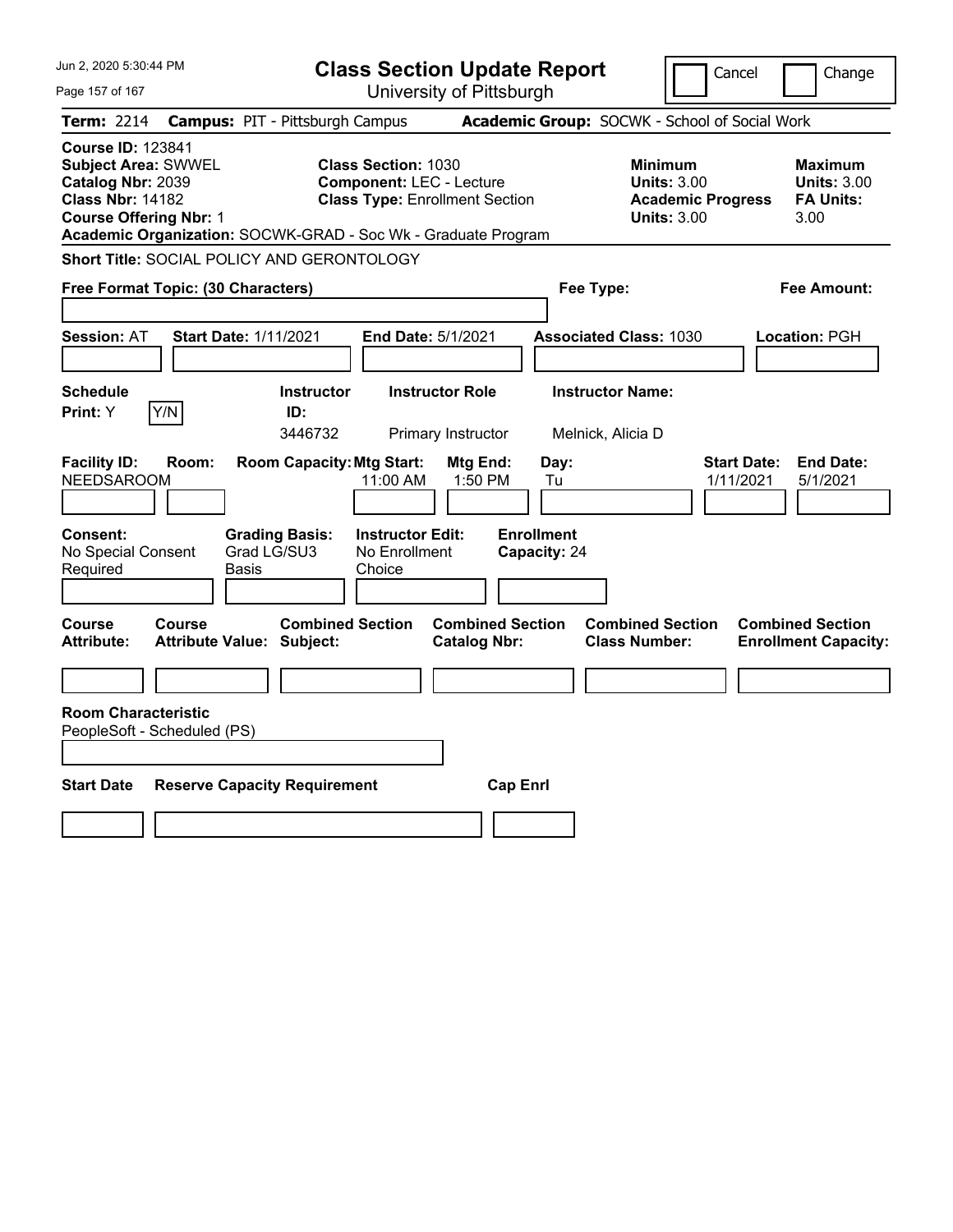| Jun 2, 2020 5:30:44 PM                                                                                                                  |                                                                                                                                                                         | <b>Class Section Update Report</b>             |                                                                                        | Cancel<br>Change                                                 |
|-----------------------------------------------------------------------------------------------------------------------------------------|-------------------------------------------------------------------------------------------------------------------------------------------------------------------------|------------------------------------------------|----------------------------------------------------------------------------------------|------------------------------------------------------------------|
| Page 158 of 167                                                                                                                         |                                                                                                                                                                         | University of Pittsburgh                       |                                                                                        |                                                                  |
| <b>Term: 2214</b>                                                                                                                       | <b>Campus: PIT - Pittsburgh Campus</b>                                                                                                                                  |                                                | Academic Group: SOCWK - School of Social Work                                          |                                                                  |
| <b>Course ID: 123845</b><br><b>Subject Area: SWWEL</b><br>Catalog Nbr: 2057<br><b>Class Nbr: 16307</b><br><b>Course Offering Nbr: 1</b> | <b>Class Section: 1020</b><br><b>Component: LEC - Lecture</b><br><b>Class Type: Enrollment Section</b><br>Academic Organization: SOCWK-GRAD - Soc Wk - Graduate Program |                                                | <b>Minimum</b><br><b>Units: 3.00</b><br><b>Academic Progress</b><br><b>Units: 3.00</b> | <b>Maximum</b><br><b>Units: 3.00</b><br><b>FA Units:</b><br>3.00 |
| Short Title: MENTAL HEALTH & PUBLIC POLICY                                                                                              |                                                                                                                                                                         |                                                |                                                                                        |                                                                  |
| Free Format Topic: (30 Characters)                                                                                                      |                                                                                                                                                                         |                                                | Fee Type:                                                                              | Fee Amount:                                                      |
| Session: AT                                                                                                                             | <b>Start Date: 1/11/2021</b><br>End Date: 5/1/2021                                                                                                                      |                                                | <b>Associated Class: 1020</b>                                                          | <b>Location: PGH</b>                                             |
| <b>Schedule</b><br>Print: Y<br> Y/N                                                                                                     | Instructor<br>ID:<br>2964615                                                                                                                                            | <b>Instructor Role</b><br>Primary Instructor   | <b>Instructor Name:</b><br>Rasheed, Miryah                                             |                                                                  |
| <b>Facility ID:</b><br>Room:<br><b>NEEDSAROOM</b>                                                                                       | <b>Room Capacity: Mtg Start:</b><br>8:00 AM                                                                                                                             | Mtg End:<br>Day:<br>10:50 AM<br>Tu             |                                                                                        | <b>Start Date:</b><br><b>End Date:</b><br>1/11/2021<br>5/1/2021  |
| Consent:<br>No Special Consent<br>Required                                                                                              | <b>Instructor Edit:</b><br><b>Grading Basis:</b><br>Grad LG/SU3<br>No Enrollment<br>Basis<br>Choice                                                                     | <b>Enrollment</b><br>Capacity: 24              |                                                                                        |                                                                  |
| Course<br>Course<br><b>Attribute:</b>                                                                                                   | <b>Combined Section</b><br><b>Attribute Value: Subject:</b>                                                                                                             | <b>Combined Section</b><br><b>Catalog Nbr:</b> | <b>Combined Section</b><br><b>Class Number:</b>                                        | <b>Combined Section</b><br><b>Enrollment Capacity:</b>           |
| <b>Room Characteristic</b><br>PeopleSoft - Scheduled (PS)                                                                               |                                                                                                                                                                         |                                                |                                                                                        |                                                                  |
| <b>Start Date</b>                                                                                                                       | <b>Reserve Capacity Requirement</b>                                                                                                                                     | <b>Cap Enrl</b>                                |                                                                                        |                                                                  |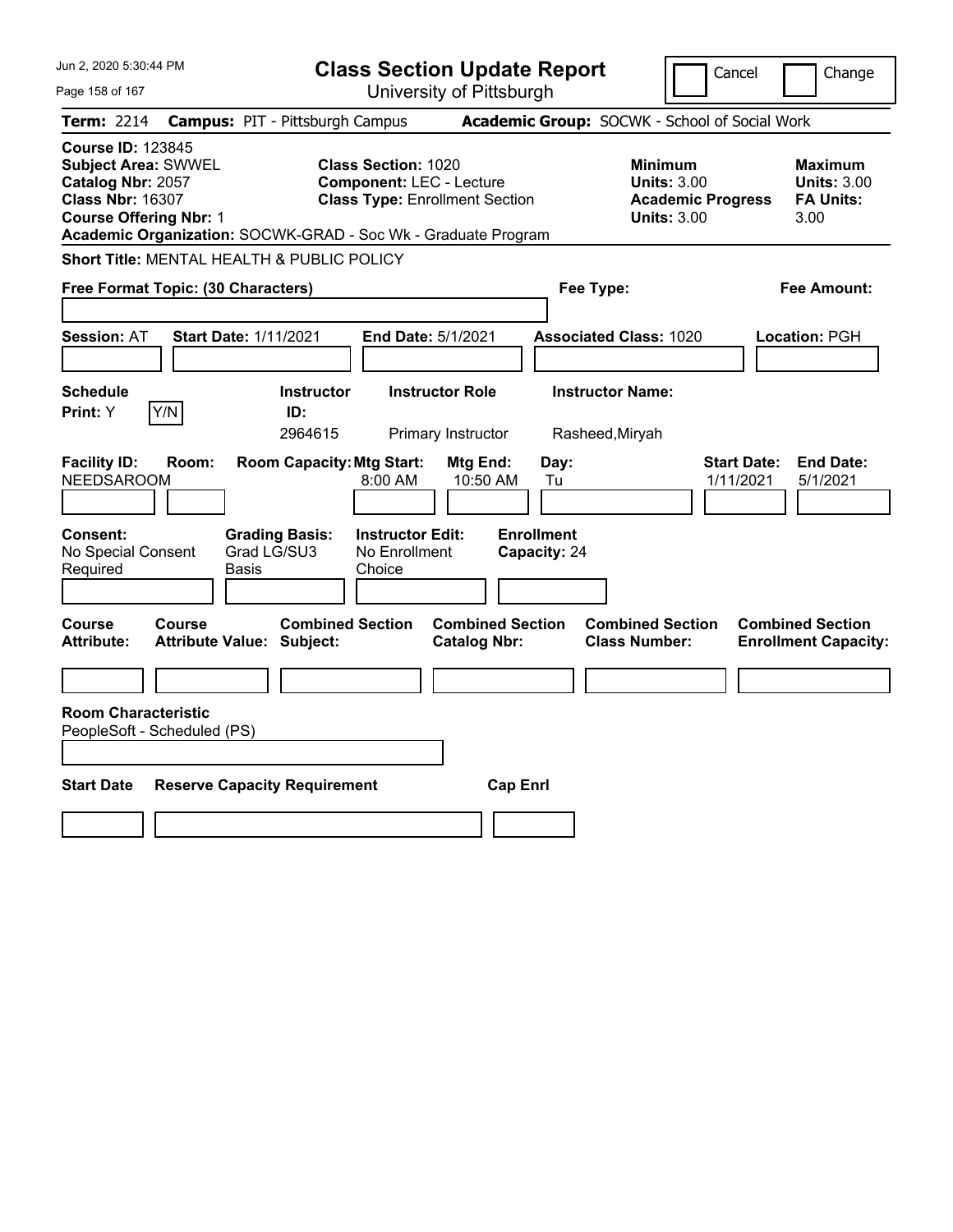| Jun 2, 2020 5:30:44 PM                                                                                                                  |        |                                                               | <b>Class Section Update Report</b>                                                                     |                                                |                                   |                                                            | Cancel                   | Change                                                           |
|-----------------------------------------------------------------------------------------------------------------------------------------|--------|---------------------------------------------------------------|--------------------------------------------------------------------------------------------------------|------------------------------------------------|-----------------------------------|------------------------------------------------------------|--------------------------|------------------------------------------------------------------|
| Page 159 of 167                                                                                                                         |        |                                                               | University of Pittsburgh                                                                               |                                                |                                   |                                                            |                          |                                                                  |
| <b>Term: 2214</b>                                                                                                                       |        | <b>Campus: PIT - Pittsburgh Campus</b>                        |                                                                                                        |                                                |                                   | Academic Group: SOCWK - School of Social Work              |                          |                                                                  |
| <b>Course ID: 123845</b><br><b>Subject Area: SWWEL</b><br>Catalog Nbr: 2057<br><b>Class Nbr: 14179</b><br><b>Course Offering Nbr: 1</b> |        | Academic Organization: SOCWK-GRAD - Soc Wk - Graduate Program | <b>Class Section: 1030</b><br><b>Component: LEC - Lecture</b><br><b>Class Type: Enrollment Section</b> |                                                |                                   | <b>Minimum</b><br><b>Units: 3.00</b><br><b>Units: 3.00</b> | <b>Academic Progress</b> | <b>Maximum</b><br><b>Units: 3.00</b><br><b>FA Units:</b><br>3.00 |
|                                                                                                                                         |        | Short Title: MENTAL HEALTH & PUBLIC POLICY                    |                                                                                                        |                                                |                                   |                                                            |                          |                                                                  |
| Free Format Topic: (30 Characters)                                                                                                      |        |                                                               |                                                                                                        |                                                | Fee Type:                         |                                                            |                          | Fee Amount:                                                      |
| <b>Session: AT</b>                                                                                                                      |        | <b>Start Date: 1/11/2021</b>                                  | <b>End Date: 5/1/2021</b>                                                                              |                                                |                                   | <b>Associated Class: 1030</b>                              |                          | <b>Location: PGH</b>                                             |
| <b>Schedule</b><br>Y/N<br><b>Print:</b> Y                                                                                               |        | <b>Instructor</b><br>ID:<br>1787011                           | <b>Instructor Role</b>                                                                                 | Primary Instructor                             |                                   | <b>Instructor Name:</b><br>Edwards, Ingrid Elise           |                          |                                                                  |
| <b>Facility ID:</b><br><b>NEEDSAROOM</b>                                                                                                | Room:  | <b>Room Capacity: Mtg Start:</b>                              | 11:00 AM                                                                                               | Mtg End:<br>1:50 PM                            | Day:<br>Tu                        |                                                            | Start Date:<br>1/11/2021 | <b>End Date:</b><br>5/1/2021                                     |
| <b>Consent:</b><br>No Special Consent<br>Required                                                                                       |        | <b>Grading Basis:</b><br>Grad LG/SU3<br>Basis                 | <b>Instructor Edit:</b><br>No Enrollment<br>Choice                                                     |                                                | <b>Enrollment</b><br>Capacity: 24 |                                                            |                          |                                                                  |
| Course<br><b>Attribute:</b>                                                                                                             | Course | <b>Combined Section</b><br><b>Attribute Value: Subject:</b>   |                                                                                                        | <b>Combined Section</b><br><b>Catalog Nbr:</b> |                                   | <b>Combined Section</b><br><b>Class Number:</b>            |                          | <b>Combined Section</b><br><b>Enrollment Capacity:</b>           |
|                                                                                                                                         |        |                                                               |                                                                                                        |                                                |                                   |                                                            |                          |                                                                  |
| <b>Room Characteristic</b><br>Media - VHS and Display<br>PeopleSoft - Scheduled (PS)                                                    |        |                                                               |                                                                                                        |                                                |                                   |                                                            |                          |                                                                  |
| <b>Start Date</b>                                                                                                                       |        | <b>Reserve Capacity Requirement</b>                           |                                                                                                        | <b>Cap Enrl</b>                                |                                   |                                                            |                          |                                                                  |
|                                                                                                                                         |        |                                                               |                                                                                                        |                                                |                                   |                                                            |                          |                                                                  |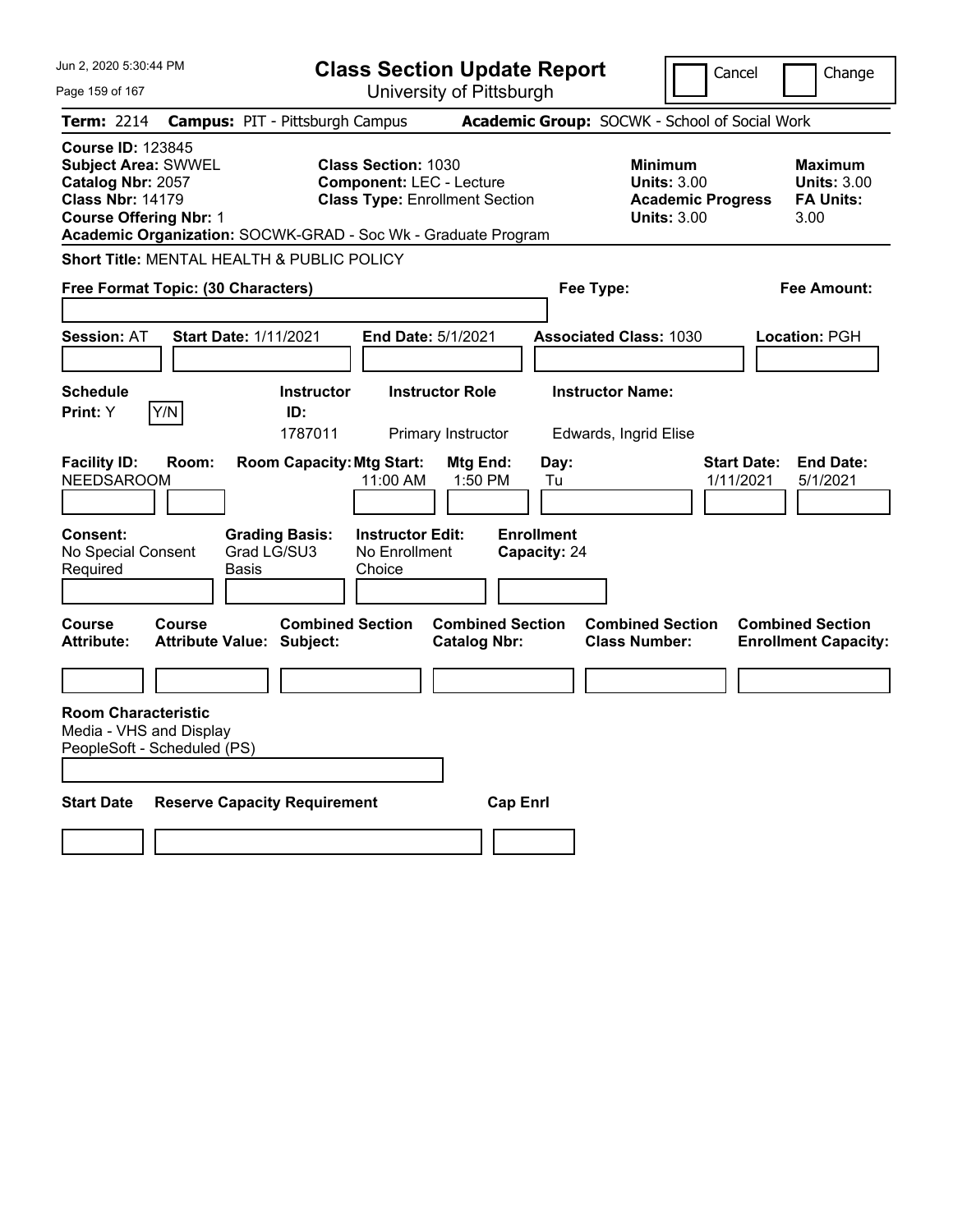| Jun 2, 2020 5:30:44 PM                                                                                                                                                                                   |                                                             | <b>Class Section Update Report</b>                                                                     |                                                |                                             |                                                                                 | Cancel                          | Change                                                    |
|----------------------------------------------------------------------------------------------------------------------------------------------------------------------------------------------------------|-------------------------------------------------------------|--------------------------------------------------------------------------------------------------------|------------------------------------------------|---------------------------------------------|---------------------------------------------------------------------------------|---------------------------------|-----------------------------------------------------------|
| Page 160 of 167                                                                                                                                                                                          |                                                             | University of Pittsburgh                                                                               |                                                |                                             |                                                                                 |                                 |                                                           |
| Term: 2214                                                                                                                                                                                               | <b>Campus: PIT - Pittsburgh Campus</b>                      |                                                                                                        |                                                |                                             | Academic Group: SOCWK - School of Social Work                                   |                                 |                                                           |
| <b>Course ID: 123845</b><br><b>Subject Area: SWWEL</b><br>Catalog Nbr: 2057<br><b>Class Nbr: 30348</b><br><b>Course Offering Nbr: 1</b><br>Academic Organization: SOCWK-GRAD - Soc Wk - Graduate Program |                                                             | <b>Class Section: 1095</b><br><b>Component: LEC - Lecture</b><br><b>Class Type: Enrollment Section</b> |                                                |                                             | Minimum<br><b>Units: 3.00</b><br><b>Academic Progress</b><br><b>Units: 3.00</b> |                                 | Maximum<br><b>Units: 3.00</b><br><b>FA Units:</b><br>3.00 |
| Short Title: MENTAL HEALTH & PUBLIC POLICY                                                                                                                                                               |                                                             |                                                                                                        |                                                |                                             |                                                                                 |                                 |                                                           |
| Free Format Topic: (30 Characters)                                                                                                                                                                       |                                                             |                                                                                                        |                                                | Fee Type:                                   |                                                                                 |                                 | Fee Amount:                                               |
| <b>Session: AT</b>                                                                                                                                                                                       | <b>Start Date: 1/11/2021</b>                                | <b>End Date: 5/1/2021</b>                                                                              |                                                | <b>Associated Class: 1095</b>               |                                                                                 |                                 | Location: JOHNS                                           |
| <b>Schedule</b><br>Y/N<br>Print: Y                                                                                                                                                                       | <b>Instructor</b><br>ID:<br>2930659<br>2927186              | <b>Instructor Role</b><br>Special<br>Primary Instructor                                                |                                                | <b>Instructor Name:</b><br>Andrews, James H | Harshberger, Mark B                                                             |                                 |                                                           |
| <b>Facility ID:</b><br>Room:<br><b>KREBS00201</b><br>00201                                                                                                                                               | <b>Room Capacity: Mtg Start:</b><br>32                      | 5:30 PM                                                                                                | Mtg End:<br>8:20 PM                            | Day:<br>Tu                                  |                                                                                 | <b>Start Date:</b><br>1/11/2021 | <b>End Date:</b><br>5/1/2021                              |
| <b>Consent:</b><br>No Special Consent<br>Required                                                                                                                                                        | <b>Grading Basis:</b><br>Grad LG/SU3<br>Basis               | <b>Instructor Edit:</b><br>No Enrollment<br>Choice                                                     |                                                | <b>Enrollment</b><br>Capacity: 16           |                                                                                 |                                 |                                                           |
| Course<br>Course<br><b>Attribute:</b>                                                                                                                                                                    | <b>Combined Section</b><br><b>Attribute Value: Subject:</b> |                                                                                                        | <b>Combined Section</b><br><b>Catalog Nbr:</b> |                                             | <b>Combined Section</b><br><b>Class Number:</b>                                 |                                 | <b>Combined Section</b><br><b>Enrollment Capacity:</b>    |
|                                                                                                                                                                                                          |                                                             |                                                                                                        |                                                |                                             |                                                                                 |                                 |                                                           |
| <b>Room Characteristic</b>                                                                                                                                                                               |                                                             |                                                                                                        |                                                |                                             |                                                                                 |                                 |                                                           |
|                                                                                                                                                                                                          |                                                             |                                                                                                        |                                                |                                             |                                                                                 |                                 |                                                           |
| <b>Start Date</b>                                                                                                                                                                                        | <b>Reserve Capacity Requirement</b>                         |                                                                                                        | <b>Cap Enrl</b>                                |                                             |                                                                                 |                                 |                                                           |
|                                                                                                                                                                                                          |                                                             |                                                                                                        |                                                |                                             |                                                                                 |                                 |                                                           |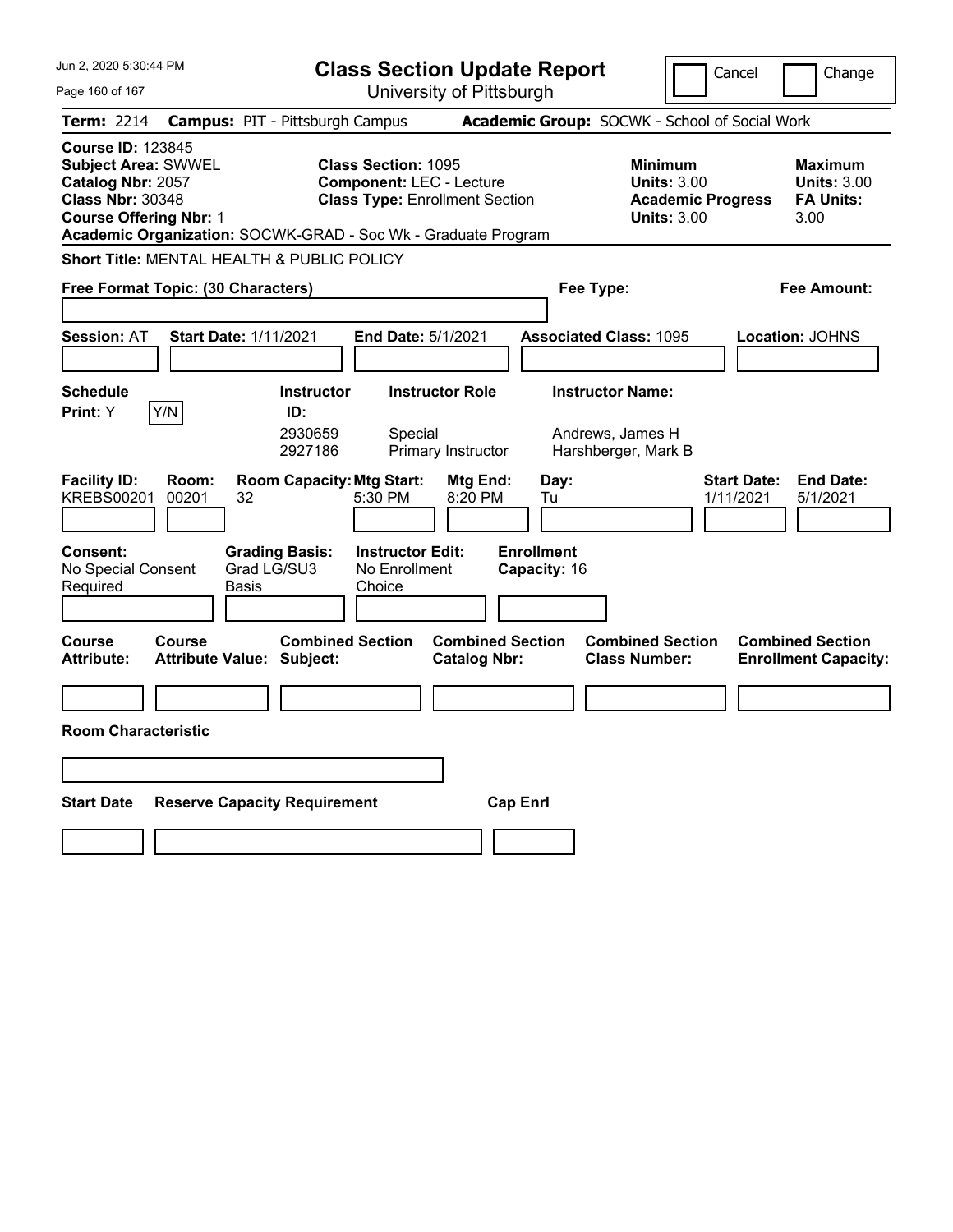| Jun 2, 2020 5:30:44 PM                                                                                                                  |                                                                                                                                                                         | <b>Class Section Update Report</b>             |                                                                                        | Cancel<br>Change                                                 |
|-----------------------------------------------------------------------------------------------------------------------------------------|-------------------------------------------------------------------------------------------------------------------------------------------------------------------------|------------------------------------------------|----------------------------------------------------------------------------------------|------------------------------------------------------------------|
| Page 161 of 167                                                                                                                         |                                                                                                                                                                         | University of Pittsburgh                       |                                                                                        |                                                                  |
| <b>Term: 2214</b>                                                                                                                       | <b>Campus: PIT - Pittsburgh Campus</b>                                                                                                                                  |                                                | Academic Group: SOCWK - School of Social Work                                          |                                                                  |
| <b>Course ID: 123845</b><br><b>Subject Area: SWWEL</b><br>Catalog Nbr: 2057<br><b>Class Nbr: 14183</b><br><b>Course Offering Nbr: 1</b> | <b>Class Section: 1350</b><br><b>Component: LEC - Lecture</b><br><b>Class Type: Enrollment Section</b><br>Academic Organization: SOCWK-GRAD - Soc Wk - Graduate Program |                                                | <b>Minimum</b><br><b>Units: 3.00</b><br><b>Academic Progress</b><br><b>Units: 3.00</b> | <b>Maximum</b><br><b>Units: 3.00</b><br><b>FA Units:</b><br>3.00 |
| Short Title: MENTAL HEALTH & PUBLIC POLICY                                                                                              |                                                                                                                                                                         |                                                |                                                                                        |                                                                  |
| Free Format Topic: (30 Characters)                                                                                                      |                                                                                                                                                                         |                                                | Fee Type:                                                                              | Fee Amount:                                                      |
| <b>Session: AT</b>                                                                                                                      | <b>Start Date: 1/11/2021</b>                                                                                                                                            | End Date: 5/1/2021                             | <b>Associated Class: 1350</b>                                                          | Location: PGH                                                    |
| <b>Schedule</b><br> Y/N <br>Print: Y                                                                                                    | <b>Instructor</b><br>ID:<br>1937759                                                                                                                                     | <b>Instructor Role</b><br>Primary Instructor   | <b>Instructor Name:</b><br>Horwith, Eric Steven                                        |                                                                  |
| <b>Facility ID:</b><br>Room:<br><b>NEEDSAROOM</b>                                                                                       | <b>Room Capacity: Mtg Start:</b><br>6:00 PM                                                                                                                             | Mtg End:<br>Day:<br>8:50 PM<br>Th              |                                                                                        | <b>End Date:</b><br><b>Start Date:</b><br>1/11/2021<br>5/1/2021  |
| Consent:<br>No Special Consent<br>Required                                                                                              | <b>Grading Basis:</b><br><b>Instructor Edit:</b><br>Grad LG/SU3<br>No Enrollment<br>Basis<br>Choice                                                                     | <b>Enrollment</b><br>Capacity: 24              |                                                                                        |                                                                  |
| Course<br><b>Course</b><br><b>Attribute:</b>                                                                                            | <b>Combined Section</b><br><b>Attribute Value: Subject:</b>                                                                                                             | <b>Combined Section</b><br><b>Catalog Nbr:</b> | <b>Combined Section</b><br><b>Class Number:</b>                                        | <b>Combined Section</b><br><b>Enrollment Capacity:</b>           |
| <b>Room Characteristic</b>                                                                                                              |                                                                                                                                                                         |                                                |                                                                                        |                                                                  |
| PeopleSoft - Scheduled (PS)                                                                                                             |                                                                                                                                                                         |                                                |                                                                                        |                                                                  |
| <b>Start Date</b>                                                                                                                       | <b>Reserve Capacity Requirement</b>                                                                                                                                     | <b>Cap Enrl</b>                                |                                                                                        |                                                                  |
|                                                                                                                                         |                                                                                                                                                                         |                                                |                                                                                        |                                                                  |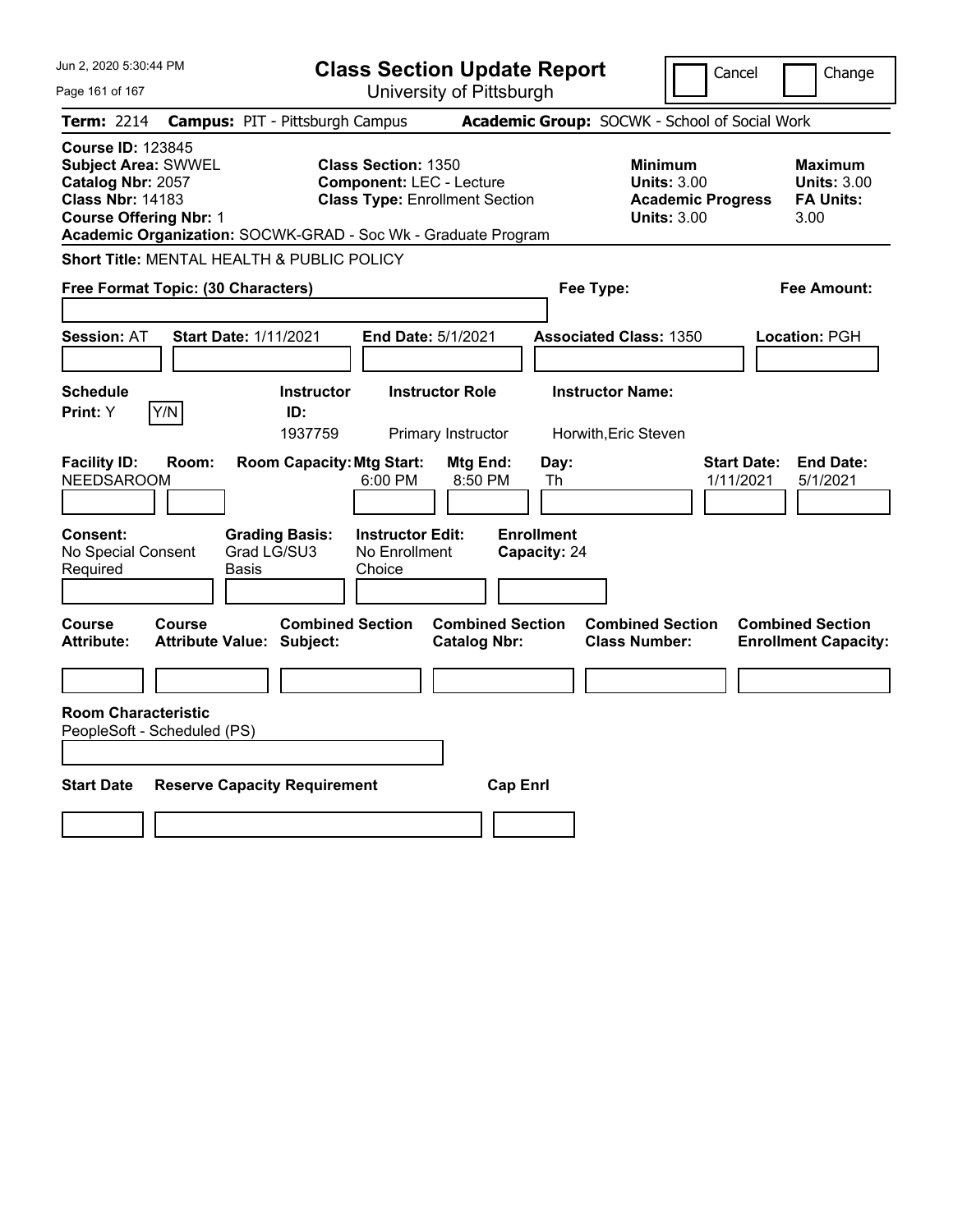|                                                                                                                                         | Jun 2, 2020 5:30:44 PM<br><b>Class Section Update Report</b><br>Cancel |                                                                          |                                                               |                                                |                                                 | Change                                                                                 |                                 |                                                                  |
|-----------------------------------------------------------------------------------------------------------------------------------------|------------------------------------------------------------------------|--------------------------------------------------------------------------|---------------------------------------------------------------|------------------------------------------------|-------------------------------------------------|----------------------------------------------------------------------------------------|---------------------------------|------------------------------------------------------------------|
| Page 162 of 167                                                                                                                         |                                                                        |                                                                          |                                                               | University of Pittsburgh                       |                                                 |                                                                                        |                                 |                                                                  |
| <b>Term: 2214</b>                                                                                                                       |                                                                        | <b>Campus: PIT - Pittsburgh Campus</b>                                   |                                                               |                                                |                                                 | Academic Group: SOCWK - School of Social Work                                          |                                 |                                                                  |
| <b>Course ID: 123846</b><br><b>Subject Area: SWWEL</b><br>Catalog Nbr: 2059<br><b>Class Nbr: 14163</b><br><b>Course Offering Nbr: 1</b> |                                                                        | Academic Organization: SOCWK-GRAD - Soc Wk - Graduate Program            | <b>Class Section: 1030</b><br><b>Component: LEC - Lecture</b> | <b>Class Type: Enrollment Section</b>          |                                                 | <b>Minimum</b><br><b>Units: 3.00</b><br><b>Academic Progress</b><br><b>Units: 3.00</b> |                                 | <b>Maximum</b><br><b>Units: 3.00</b><br><b>FA Units:</b><br>3.00 |
|                                                                                                                                         |                                                                        | Short Title: CHILD AND FAMILY POLICY                                     |                                                               |                                                |                                                 |                                                                                        |                                 |                                                                  |
| Free Format Topic: (30 Characters)                                                                                                      |                                                                        |                                                                          |                                                               |                                                | Fee Type:                                       |                                                                                        |                                 | <b>Fee Amount:</b>                                               |
| <b>Session: AT</b>                                                                                                                      |                                                                        | <b>Start Date: 1/11/2021</b>                                             | <b>End Date: 5/1/2021</b>                                     |                                                |                                                 | <b>Associated Class: 1030</b>                                                          |                                 | <b>Location: PGH</b>                                             |
| <b>Schedule</b>                                                                                                                         |                                                                        | <b>Instructor</b>                                                        |                                                               | <b>Instructor Role</b>                         |                                                 | <b>Instructor Name:</b>                                                                |                                 |                                                                  |
| <b>Print:</b> Y                                                                                                                         | Y/N                                                                    | ID:<br>2926421                                                           |                                                               | Primary Instructor                             |                                                 | Borish, Laura B                                                                        |                                 |                                                                  |
| <b>Facility ID:</b><br><b>NEEDSAROOM</b><br><b>Consent:</b><br>No Special Consent                                                       | Room:                                                                  | <b>Room Capacity: Mtg Start:</b><br><b>Grading Basis:</b><br>Grad LG/SU3 | 11:00 AM<br><b>Instructor Edit:</b><br>No Enrollment          | Mtg End:<br>1:50 PM                            | Day:<br>Tu<br><b>Enrollment</b><br>Capacity: 24 |                                                                                        | <b>Start Date:</b><br>1/11/2021 | <b>End Date:</b><br>5/1/2021                                     |
| Required                                                                                                                                |                                                                        | Basis                                                                    | Choice                                                        |                                                |                                                 |                                                                                        |                                 |                                                                  |
| <b>Course</b><br><b>Attribute:</b>                                                                                                      | Course                                                                 | <b>Combined Section</b><br><b>Attribute Value: Subject:</b>              |                                                               | <b>Combined Section</b><br><b>Catalog Nbr:</b> |                                                 | <b>Combined Section</b><br><b>Class Number:</b>                                        |                                 | <b>Combined Section</b><br><b>Enrollment Capacity:</b>           |
|                                                                                                                                         |                                                                        |                                                                          |                                                               |                                                |                                                 |                                                                                        |                                 |                                                                  |
| <b>Room Characteristic</b><br>Media - Data Projector/Monitor<br>PeopleSoft - Scheduled (PS)<br>Seating - Moveable                       |                                                                        |                                                                          |                                                               |                                                |                                                 |                                                                                        |                                 |                                                                  |
| <b>Start Date</b>                                                                                                                       |                                                                        | <b>Reserve Capacity Requirement</b>                                      |                                                               | <b>Cap Enrl</b>                                |                                                 |                                                                                        |                                 |                                                                  |
|                                                                                                                                         |                                                                        |                                                                          |                                                               |                                                |                                                 |                                                                                        |                                 |                                                                  |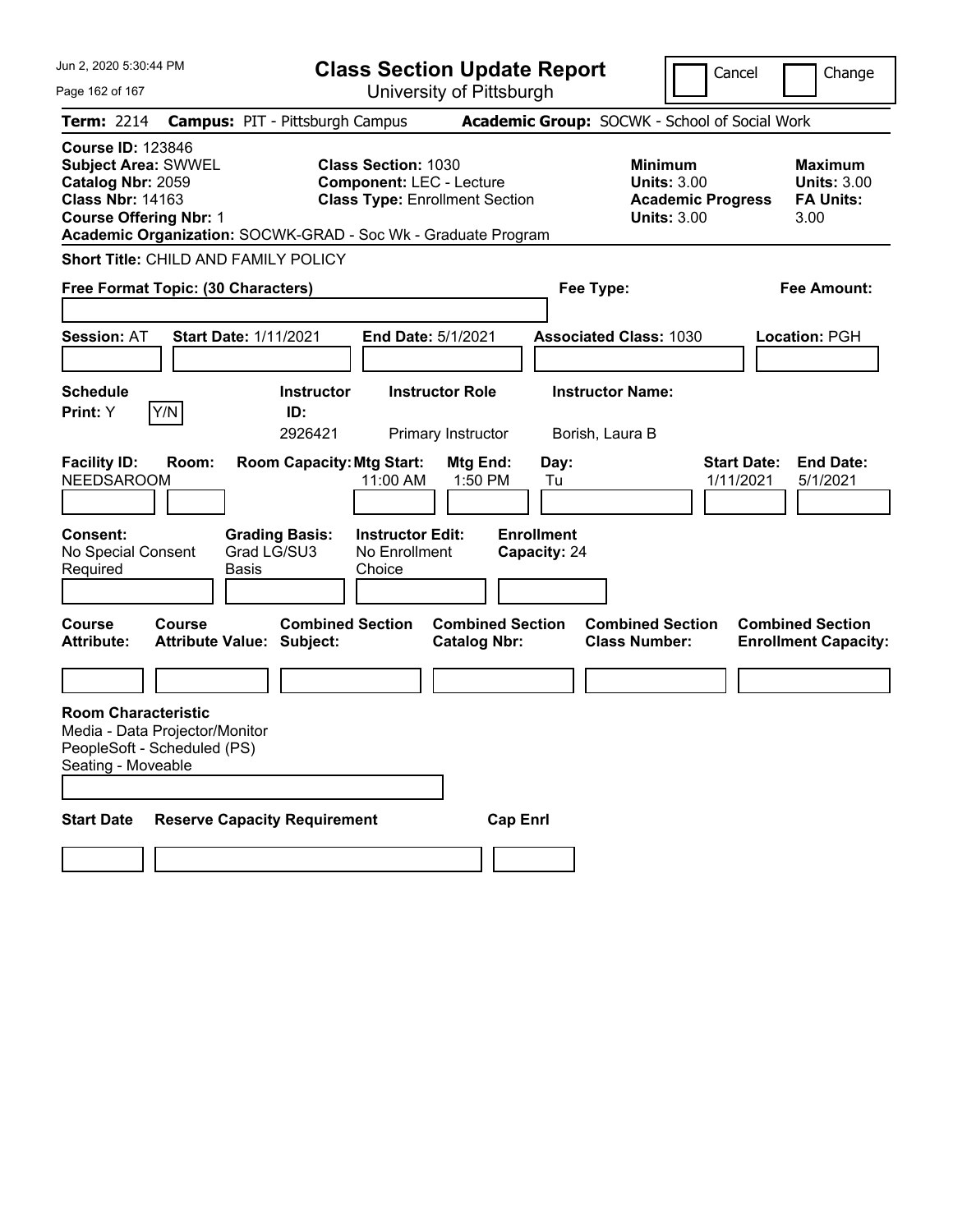| Jun 2, 2020 5:30:44 PM                                                                                                                                                                                   |                                                                                             | <b>Class Section Update Report</b>                                                                     |                                                 | Cancel                                                                                 | Change                                                    |
|----------------------------------------------------------------------------------------------------------------------------------------------------------------------------------------------------------|---------------------------------------------------------------------------------------------|--------------------------------------------------------------------------------------------------------|-------------------------------------------------|----------------------------------------------------------------------------------------|-----------------------------------------------------------|
| Page 163 of 167                                                                                                                                                                                          |                                                                                             | University of Pittsburgh                                                                               |                                                 |                                                                                        |                                                           |
| <b>Term: 2214</b>                                                                                                                                                                                        | <b>Campus: PIT - Pittsburgh Campus</b>                                                      |                                                                                                        | Academic Group: SOCWK - School of Social Work   |                                                                                        |                                                           |
| <b>Course ID: 123846</b><br><b>Subject Area: SWWEL</b><br>Catalog Nbr: 2059<br><b>Class Nbr: 14181</b><br><b>Course Offering Nbr: 1</b><br>Academic Organization: SOCWK-GRAD - Soc Wk - Graduate Program |                                                                                             | <b>Class Section: 1050</b><br><b>Component: LEC - Lecture</b><br><b>Class Type: Enrollment Section</b> |                                                 | <b>Minimum</b><br><b>Units: 3.00</b><br><b>Academic Progress</b><br><b>Units: 3.00</b> | Maximum<br><b>Units: 3.00</b><br><b>FA Units:</b><br>3.00 |
| <b>Short Title: CHILD AND FAMILY POLICY</b>                                                                                                                                                              |                                                                                             |                                                                                                        |                                                 |                                                                                        |                                                           |
| Free Format Topic: (30 Characters)                                                                                                                                                                       |                                                                                             |                                                                                                        | Fee Type:                                       |                                                                                        | Fee Amount:                                               |
| <b>Session: AT</b>                                                                                                                                                                                       | <b>Start Date: 1/11/2021</b>                                                                | End Date: 5/1/2021                                                                                     | <b>Associated Class: 1050</b>                   |                                                                                        | <b>Location: PGH</b>                                      |
| <b>Schedule</b>                                                                                                                                                                                          | <b>Instructor</b>                                                                           | <b>Instructor Role</b>                                                                                 | <b>Instructor Name:</b>                         |                                                                                        |                                                           |
| Y/N<br><b>Print:</b> Y                                                                                                                                                                                   | ID:<br>2926625                                                                              | Primary Instructor                                                                                     | Caruso, Jennifer Anne                           |                                                                                        |                                                           |
| <b>Facility ID:</b><br>Room:<br><b>NEEDSAROOM</b><br>Consent:<br>No Special Consent<br>Required                                                                                                          | <b>Room Capacity: Mtg Start:</b><br><b>Grading Basis:</b><br>Grad LG/SU3<br>Basis<br>Choice | Mtg End:<br>6:00 PM<br>8:50 PM<br><b>Instructor Edit:</b><br>No Enrollment                             | Day:<br>Mo<br><b>Enrollment</b><br>Capacity: 24 | <b>Start Date:</b><br>1/11/2021                                                        | <b>End Date:</b><br>5/1/2021                              |
| Course<br>Course<br><b>Attribute:</b>                                                                                                                                                                    | <b>Combined Section</b><br><b>Attribute Value: Subject:</b>                                 | <b>Combined Section</b><br><b>Catalog Nbr:</b>                                                         | <b>Class Number:</b>                            | <b>Combined Section</b>                                                                | <b>Combined Section</b><br><b>Enrollment Capacity:</b>    |
| <b>Room Characteristic</b><br>Media - Data Projector/Monitor<br>PeopleSoft - Scheduled (PS)                                                                                                              |                                                                                             |                                                                                                        |                                                 |                                                                                        |                                                           |
| <b>Start Date</b>                                                                                                                                                                                        | <b>Reserve Capacity Requirement</b>                                                         |                                                                                                        | <b>Cap Enri</b>                                 |                                                                                        |                                                           |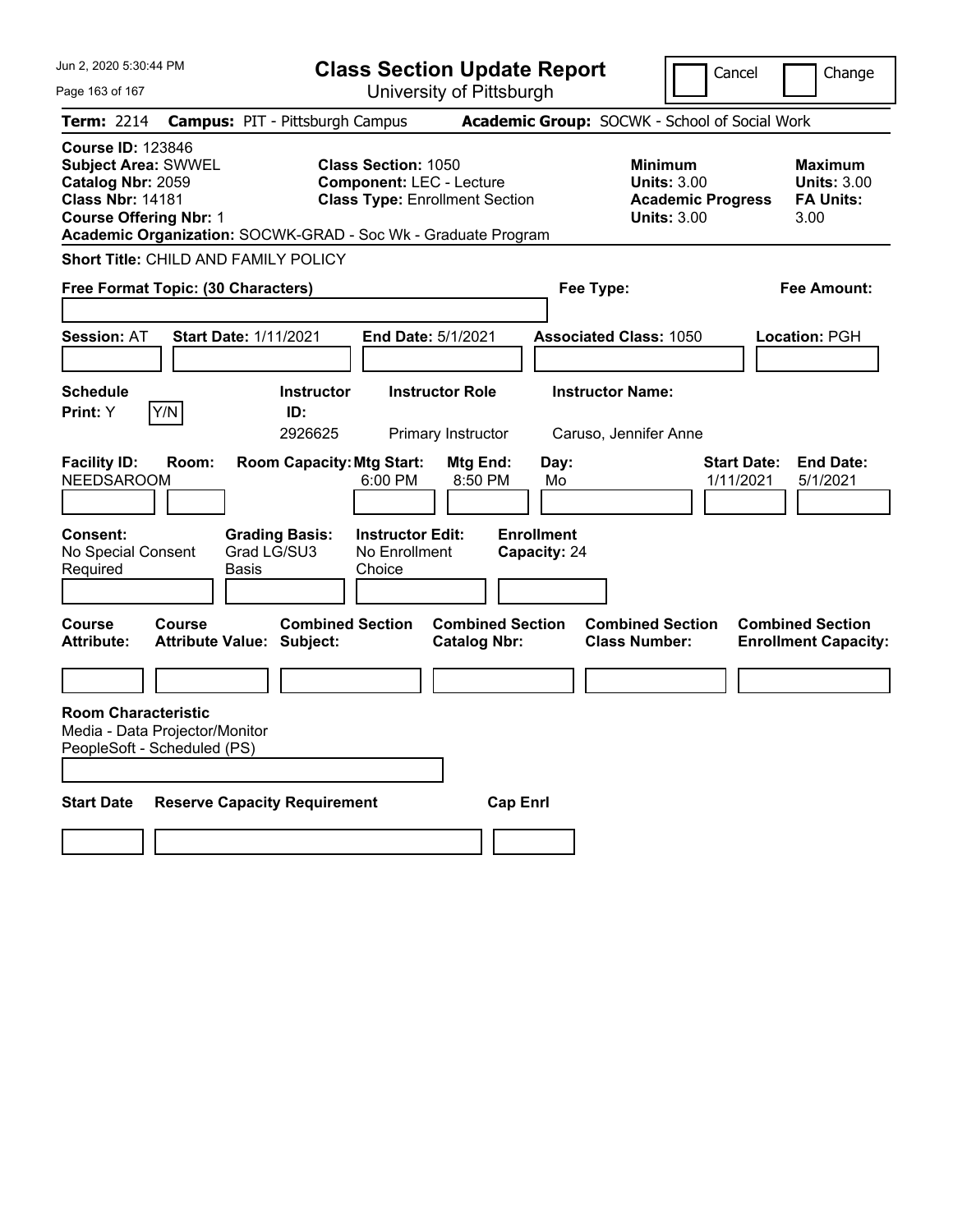| Jun 2, 2020 5:30:44 PM                                                                                                                                                                                   |                                                             | <b>Class Section Update Report</b>                                                                     |                                                |                                                                           |                                                                                        | Cancel                          | Change                                                           |
|----------------------------------------------------------------------------------------------------------------------------------------------------------------------------------------------------------|-------------------------------------------------------------|--------------------------------------------------------------------------------------------------------|------------------------------------------------|---------------------------------------------------------------------------|----------------------------------------------------------------------------------------|---------------------------------|------------------------------------------------------------------|
| Page 164 of 167                                                                                                                                                                                          |                                                             | University of Pittsburgh                                                                               |                                                |                                                                           |                                                                                        |                                 |                                                                  |
| Term: 2214                                                                                                                                                                                               | <b>Campus: PIT - Pittsburgh Campus</b>                      |                                                                                                        |                                                | Academic Group: SOCWK - School of Social Work                             |                                                                                        |                                 |                                                                  |
| <b>Course ID: 123846</b><br><b>Subject Area: SWWEL</b><br>Catalog Nbr: 2059<br><b>Class Nbr: 30355</b><br><b>Course Offering Nbr: 1</b><br>Academic Organization: SOCWK-GRAD - Soc Wk - Graduate Program |                                                             | <b>Class Section: 1060</b><br><b>Component: LEC - Lecture</b><br><b>Class Type: Enrollment Section</b> |                                                |                                                                           | <b>Minimum</b><br><b>Units: 3.00</b><br><b>Academic Progress</b><br><b>Units: 3.00</b> |                                 | <b>Maximum</b><br><b>Units: 3.00</b><br><b>FA Units:</b><br>3.00 |
| Short Title: CHILD AND FAMILY POLICY                                                                                                                                                                     |                                                             |                                                                                                        |                                                |                                                                           |                                                                                        |                                 |                                                                  |
| Free Format Topic: (30 Characters)                                                                                                                                                                       |                                                             |                                                                                                        |                                                | Fee Type:                                                                 |                                                                                        |                                 | Fee Amount:                                                      |
| <b>Session: AT</b>                                                                                                                                                                                       | <b>Start Date: 1/11/2021</b>                                | <b>End Date: 5/1/2021</b>                                                                              |                                                | <b>Associated Class: 1060</b>                                             |                                                                                        |                                 | <b>Location: BRAD</b>                                            |
| <b>Schedule</b><br>Y/N<br>Print: Y                                                                                                                                                                       | <b>Instructor</b><br>ID:<br>2913888<br>1278287              | <b>Instructor Role</b><br>Special<br>Primary Instructor                                                |                                                | <b>Instructor Name:</b><br>Eckstrom, Stephanie Arlene<br>Emerson, Karen A |                                                                                        |                                 |                                                                  |
| <b>Facility ID:</b><br>Room:<br>SWRTS00108 00108                                                                                                                                                         | <b>Room Capacity: Mtg Start:</b><br>24                      | 5:30 PM                                                                                                | Mtg End:<br>8:20 PM                            | Day:<br>Tu                                                                |                                                                                        | <b>Start Date:</b><br>1/11/2021 | <b>End Date:</b><br>5/1/2021                                     |
| <b>Consent:</b><br>No Special Consent<br>Required                                                                                                                                                        | <b>Grading Basis:</b><br>Grad LG/SU3<br>Basis               | <b>Instructor Edit:</b><br>No Enrollment<br>Choice                                                     | <b>Enrollment</b>                              | Capacity: 16                                                              |                                                                                        |                                 |                                                                  |
| Course<br>Course<br><b>Attribute:</b>                                                                                                                                                                    | <b>Combined Section</b><br><b>Attribute Value: Subject:</b> |                                                                                                        | <b>Combined Section</b><br><b>Catalog Nbr:</b> | <b>Class Number:</b>                                                      | <b>Combined Section</b>                                                                |                                 | <b>Combined Section</b><br><b>Enrollment Capacity:</b>           |
|                                                                                                                                                                                                          |                                                             |                                                                                                        |                                                |                                                                           |                                                                                        |                                 |                                                                  |
| <b>Room Characteristic</b>                                                                                                                                                                               |                                                             |                                                                                                        |                                                |                                                                           |                                                                                        |                                 |                                                                  |
|                                                                                                                                                                                                          |                                                             |                                                                                                        |                                                |                                                                           |                                                                                        |                                 |                                                                  |
| <b>Start Date</b>                                                                                                                                                                                        | <b>Reserve Capacity Requirement</b>                         |                                                                                                        | <b>Cap Enrl</b>                                |                                                                           |                                                                                        |                                 |                                                                  |
|                                                                                                                                                                                                          |                                                             |                                                                                                        |                                                |                                                                           |                                                                                        |                                 |                                                                  |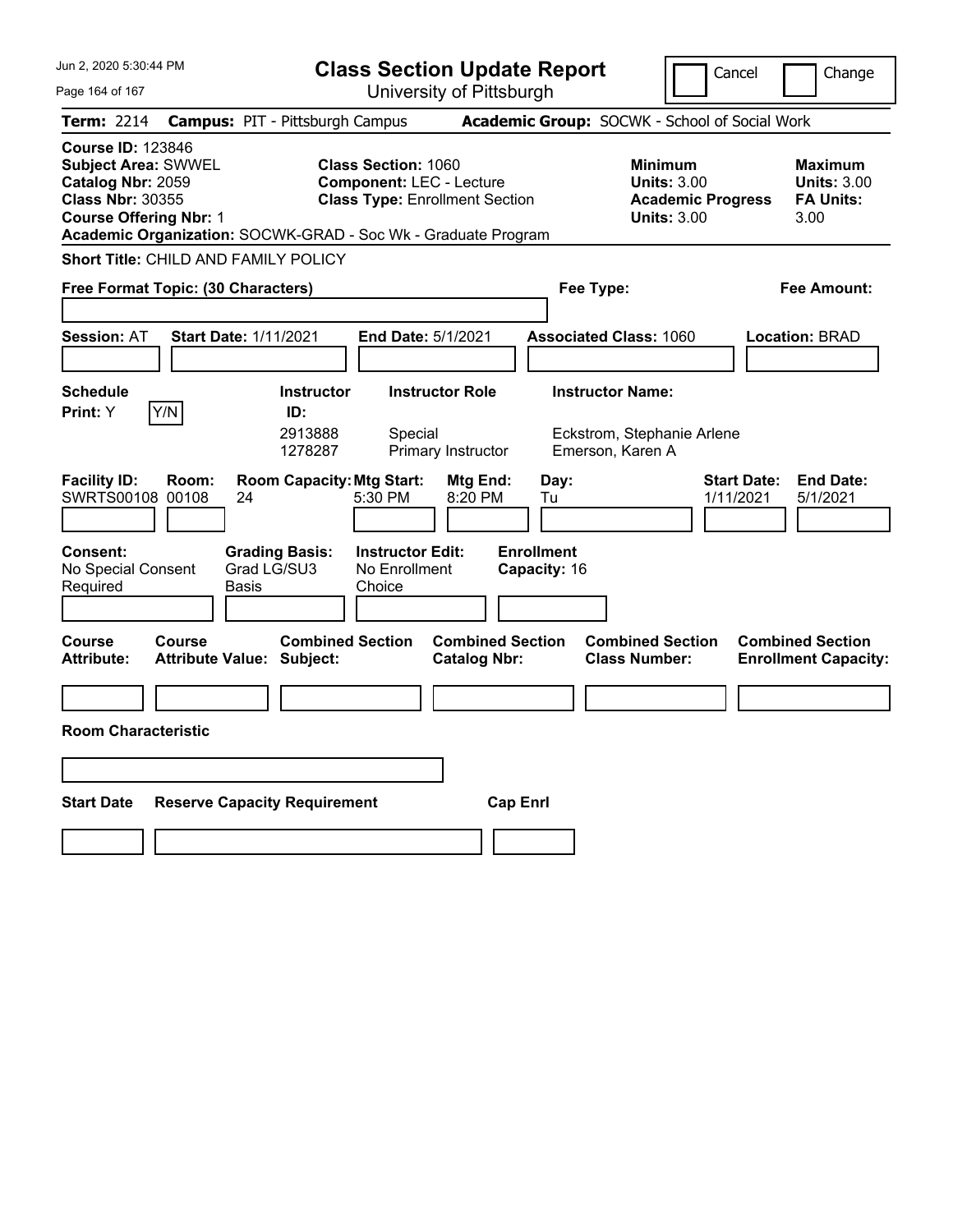| Jun 2, 2020 5:30:44 PM                                                                                                                                                                                   |                                                             | <b>Class Section Update Report</b>                                                                     |                                                |                                   |                                                                                        | Cancel                          | Change                                                    |
|----------------------------------------------------------------------------------------------------------------------------------------------------------------------------------------------------------|-------------------------------------------------------------|--------------------------------------------------------------------------------------------------------|------------------------------------------------|-----------------------------------|----------------------------------------------------------------------------------------|---------------------------------|-----------------------------------------------------------|
| Page 165 of 167                                                                                                                                                                                          |                                                             | University of Pittsburgh                                                                               |                                                |                                   |                                                                                        |                                 |                                                           |
| Term: 2214                                                                                                                                                                                               | <b>Campus: PIT - Pittsburgh Campus</b>                      |                                                                                                        |                                                |                                   | Academic Group: SOCWK - School of Social Work                                          |                                 |                                                           |
| <b>Course ID: 123854</b><br><b>Subject Area: SWWEL</b><br>Catalog Nbr: 2081<br><b>Class Nbr: 14173</b><br><b>Course Offering Nbr: 1</b><br>Academic Organization: SOCWK-GRAD - Soc Wk - Graduate Program |                                                             | <b>Class Section: 1030</b><br><b>Component: LEC - Lecture</b><br><b>Class Type: Enrollment Section</b> |                                                |                                   | <b>Minimum</b><br><b>Units: 3.00</b><br><b>Academic Progress</b><br><b>Units: 3.00</b> |                                 | Maximum<br><b>Units: 3.00</b><br><b>FA Units:</b><br>3.00 |
| <b>Short Title: SOCIAL WELFARE</b>                                                                                                                                                                       |                                                             |                                                                                                        |                                                |                                   |                                                                                        |                                 |                                                           |
|                                                                                                                                                                                                          | Free Format Topic: (30 Characters)                          |                                                                                                        |                                                | Fee Type:                         |                                                                                        |                                 | Fee Amount:                                               |
|                                                                                                                                                                                                          |                                                             |                                                                                                        |                                                |                                   |                                                                                        |                                 |                                                           |
| <b>Session: AT</b>                                                                                                                                                                                       | <b>Start Date: 1/11/2021</b>                                | <b>End Date: 5/1/2021</b>                                                                              |                                                |                                   | <b>Associated Class: 1030</b>                                                          |                                 | Location: PGH                                             |
| <b>Schedule</b>                                                                                                                                                                                          | <b>Instructor</b>                                           | <b>Instructor Role</b>                                                                                 |                                                |                                   | <b>Instructor Name:</b>                                                                |                                 |                                                           |
| Y/N<br>Print: Y                                                                                                                                                                                          | ID:                                                         |                                                                                                        |                                                |                                   |                                                                                        |                                 |                                                           |
|                                                                                                                                                                                                          | 2907922                                                     | Primary Instructor                                                                                     |                                                |                                   | Slawinski, Tonya Teal                                                                  |                                 |                                                           |
| <b>Facility ID:</b><br>Room:<br><b>NEEDSAROOM</b>                                                                                                                                                        | <b>Room Capacity: Mtg Start:</b>                            | 6:00 PM                                                                                                | Mtg End:<br>8:50 PM                            | Day:<br>Th                        |                                                                                        | <b>Start Date:</b><br>1/11/2021 | <b>End Date:</b><br>5/1/2021                              |
| <b>Consent:</b><br>No Special Consent<br>Required                                                                                                                                                        | <b>Grading Basis:</b><br>Grad LG/SU3<br>Basis               | <b>Instructor Edit:</b><br>No Enrollment<br>Choice                                                     |                                                | <b>Enrollment</b><br>Capacity: 30 |                                                                                        |                                 |                                                           |
| <b>Course</b><br>Course<br><b>Attribute:</b>                                                                                                                                                             | <b>Combined Section</b><br><b>Attribute Value: Subject:</b> |                                                                                                        | <b>Combined Section</b><br><b>Catalog Nbr:</b> |                                   | <b>Combined Section</b><br><b>Class Number:</b>                                        |                                 | <b>Combined Section</b><br><b>Enrollment Capacity:</b>    |
|                                                                                                                                                                                                          |                                                             |                                                                                                        |                                                |                                   |                                                                                        |                                 |                                                           |
| <b>Room Characteristic</b><br>Media - Data Projector/Monitor<br>PeopleSoft - Scheduled (PS)                                                                                                              |                                                             |                                                                                                        |                                                |                                   |                                                                                        |                                 |                                                           |
| <b>Start Date</b>                                                                                                                                                                                        | <b>Reserve Capacity Requirement</b>                         |                                                                                                        | <b>Cap Enri</b>                                |                                   |                                                                                        |                                 |                                                           |
|                                                                                                                                                                                                          |                                                             |                                                                                                        |                                                |                                   |                                                                                        |                                 |                                                           |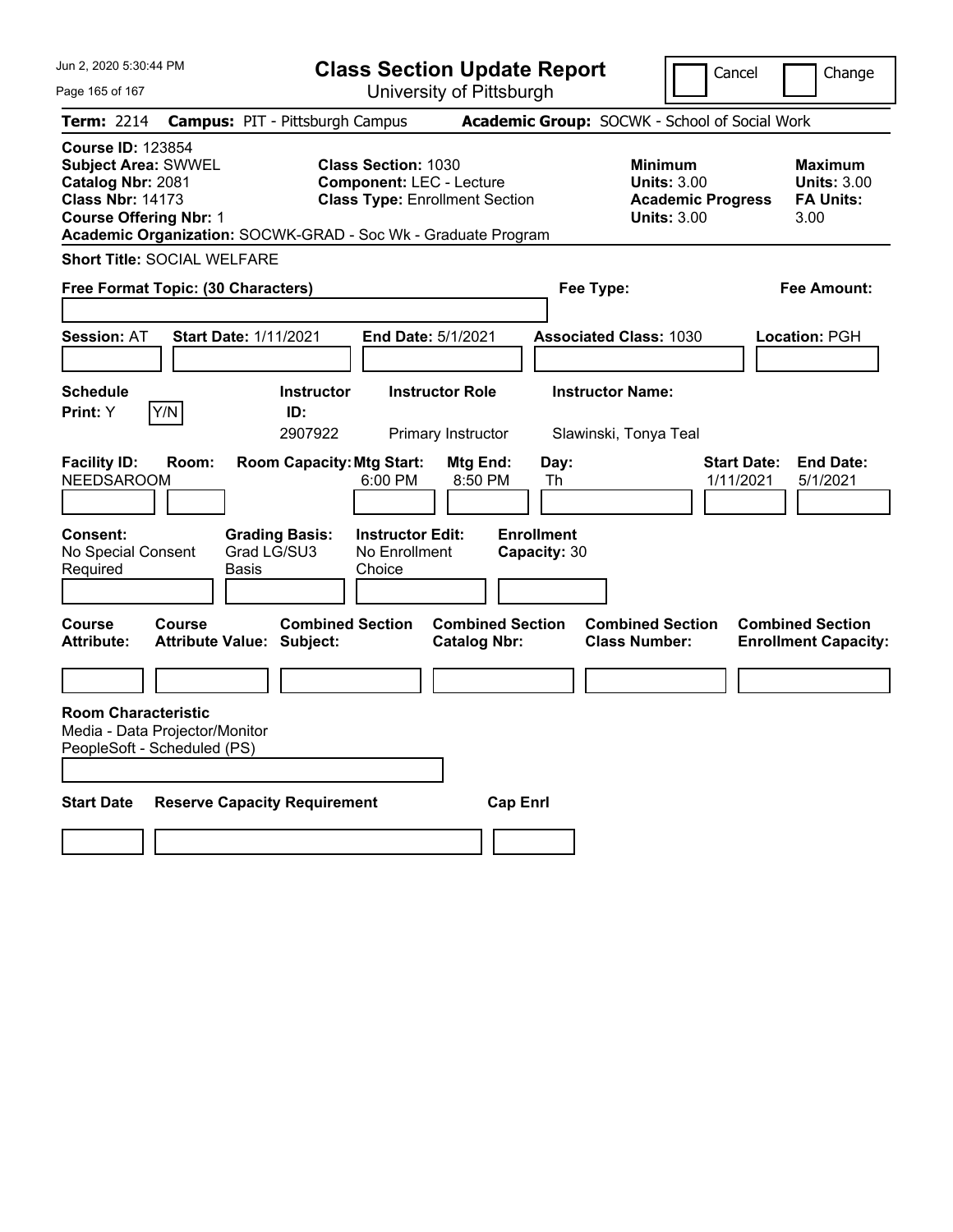| Jun 2, 2020 5:30:44 PM                                                                                                                                                                                   |                                                                                                     | <b>Class Section Update Report</b>             |                                                 | Cancel                                                                                 | Change                                                           |
|----------------------------------------------------------------------------------------------------------------------------------------------------------------------------------------------------------|-----------------------------------------------------------------------------------------------------|------------------------------------------------|-------------------------------------------------|----------------------------------------------------------------------------------------|------------------------------------------------------------------|
| Page 166 of 167                                                                                                                                                                                          |                                                                                                     | University of Pittsburgh                       |                                                 |                                                                                        |                                                                  |
| <b>Term: 2214</b>                                                                                                                                                                                        | <b>Campus: PIT - Pittsburgh Campus</b>                                                              |                                                | Academic Group: SOCWK - School of Social Work   |                                                                                        |                                                                  |
| <b>Course ID: 123855</b><br><b>Subject Area: SWWEL</b><br>Catalog Nbr: 2087<br><b>Class Nbr: 14199</b><br><b>Course Offering Nbr: 1</b><br>Academic Organization: SOCWK-GRAD - Soc Wk - Graduate Program | <b>Class Section: 1010</b><br><b>Component: LEC - Lecture</b>                                       | <b>Class Type: Enrollment Section</b>          |                                                 | <b>Minimum</b><br><b>Units: 3.00</b><br><b>Academic Progress</b><br><b>Units: 3.00</b> | <b>Maximum</b><br><b>Units: 3.00</b><br><b>FA Units:</b><br>3.00 |
| Short Title: ORGANIZATIONS & PUBLIC POLICY                                                                                                                                                               |                                                                                                     |                                                |                                                 |                                                                                        |                                                                  |
| Free Format Topic: (30 Characters)                                                                                                                                                                       |                                                                                                     |                                                | Fee Type:                                       |                                                                                        | Fee Amount:                                                      |
|                                                                                                                                                                                                          |                                                                                                     |                                                |                                                 |                                                                                        |                                                                  |
| <b>Session: AT</b>                                                                                                                                                                                       | <b>Start Date: 1/11/2021</b>                                                                        | End Date: 5/1/2021                             | <b>Associated Class: 1010</b>                   |                                                                                        | Location: PGH                                                    |
|                                                                                                                                                                                                          |                                                                                                     |                                                |                                                 |                                                                                        |                                                                  |
| <b>Schedule</b>                                                                                                                                                                                          | <b>Instructor</b>                                                                                   | <b>Instructor Role</b>                         | <b>Instructor Name:</b>                         |                                                                                        |                                                                  |
| Y/N<br>Print: Y                                                                                                                                                                                          | ID:                                                                                                 |                                                |                                                 |                                                                                        |                                                                  |
|                                                                                                                                                                                                          | 1248895                                                                                             | Primary Instructor                             | Ali, Khalifah                                   |                                                                                        |                                                                  |
| <b>Facility ID:</b><br>Room:<br><b>NEEDSAROOM</b>                                                                                                                                                        | <b>Room Capacity: Mtg Start:</b><br>6:00 PM                                                         | Mtg End:<br>8:50 PM                            | Day:<br>Th                                      | <b>Start Date:</b><br>1/11/2021                                                        | <b>End Date:</b><br>5/1/2021                                     |
| Consent:<br>No Special Consent<br>Required                                                                                                                                                               | <b>Grading Basis:</b><br><b>Instructor Edit:</b><br>Grad LG/SU3<br>No Enrollment<br>Basis<br>Choice |                                                | <b>Enrollment</b><br>Capacity: 25               |                                                                                        |                                                                  |
| Course<br>Course<br><b>Attribute:</b>                                                                                                                                                                    | <b>Combined Section</b><br><b>Attribute Value: Subject:</b>                                         | <b>Combined Section</b><br><b>Catalog Nbr:</b> | <b>Combined Section</b><br><b>Class Number:</b> |                                                                                        | <b>Combined Section</b><br><b>Enrollment Capacity:</b>           |
|                                                                                                                                                                                                          |                                                                                                     |                                                |                                                 |                                                                                        |                                                                  |
| <b>Room Characteristic</b><br>Media - Data Projector/Monitor<br>PeopleSoft - Scheduled (PS)                                                                                                              |                                                                                                     |                                                |                                                 |                                                                                        |                                                                  |
| <b>Start Date</b>                                                                                                                                                                                        | <b>Reserve Capacity Requirement</b>                                                                 | <b>Cap Enrl</b>                                |                                                 |                                                                                        |                                                                  |
|                                                                                                                                                                                                          |                                                                                                     |                                                |                                                 |                                                                                        |                                                                  |